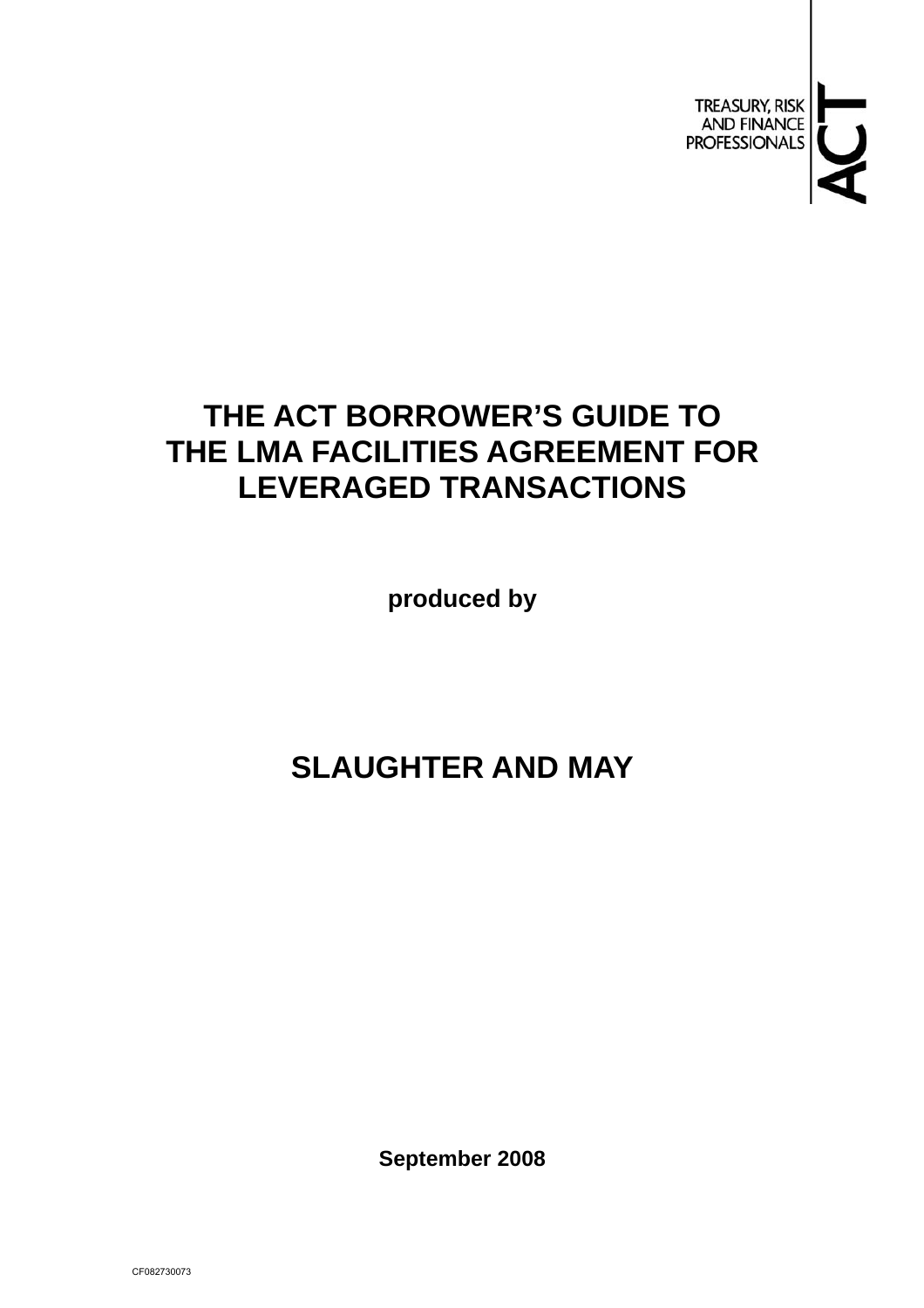## **Contents**

|                                 | <b>INTRODUCTION</b>                                                    | 5  |  |
|---------------------------------|------------------------------------------------------------------------|----|--|
| 8<br><b>PART I: OVERVIEW</b>    |                                                                        |    |  |
|                                 | 1. BACKGROUND TO THE LEVERAGED FACILITIES AGREEMENT                    | 8  |  |
|                                 | 2. KEY POINTS FOR NEGOTIATION                                          | 12 |  |
|                                 | PART II: COMMENTARY ON THE LEVERAGED FACILITIES AGREEMENT              |    |  |
| <b>PARTIES</b>                  |                                                                        |    |  |
|                                 | <b>CLAUSE 1: DEFINITIONS AND INTERPRETATION</b>                        | 20 |  |
| <b>CLAUSE 2: THE FACILITIES</b> |                                                                        | 41 |  |
|                                 | <b>CLAUSE 3: PURPOSE</b>                                               | 42 |  |
|                                 | CLAUSE 4: CONDITIONS OF UTILISATION                                    | 43 |  |
|                                 | <b>CLAUSE 5: UTILISATION - LOANS</b>                                   | 49 |  |
|                                 | CLAUSES 6 and 7: UTILISATION - LETTERS OF CREDIT AND LETTERS OF CREDIT | 51 |  |
|                                 | <b>CLAUSE 8: OPTIONAL CURRENCIES</b>                                   | 55 |  |
|                                 | <b>CLAUSE 9: ANCILLARY FACILITIES</b>                                  | 55 |  |
|                                 | <b>CLAUSE 10: REPAYMENT</b>                                            | 57 |  |
|                                 | CLAUSE 11: ILLEGALITY, VOLUNTARY PREPAYMENT AND CANCELLATION           | 59 |  |
|                                 | <b>CLAUSE 12: MANDATORY PREPAYMENT</b>                                 | 61 |  |
|                                 | <b>CLAUSE 13: RESTRICTIONS</b>                                         | 67 |  |
|                                 | <b>CLAUSE 14: INTEREST</b>                                             | 69 |  |
|                                 | <b>CLAUSE 15: INTEREST PERIODS</b>                                     | 70 |  |
|                                 | CLAUSE 16: CHANGES TO THE CALCULATION OF INTEREST                      | 70 |  |
|                                 | <b>CLAUSE 17: FEES</b>                                                 | 70 |  |
|                                 | CLAUSE 18: TAX GROSS-UP AND INDEMNITIES                                | 74 |  |
|                                 | <b>CLAUSE 19: INCREASED COSTS</b>                                      | 76 |  |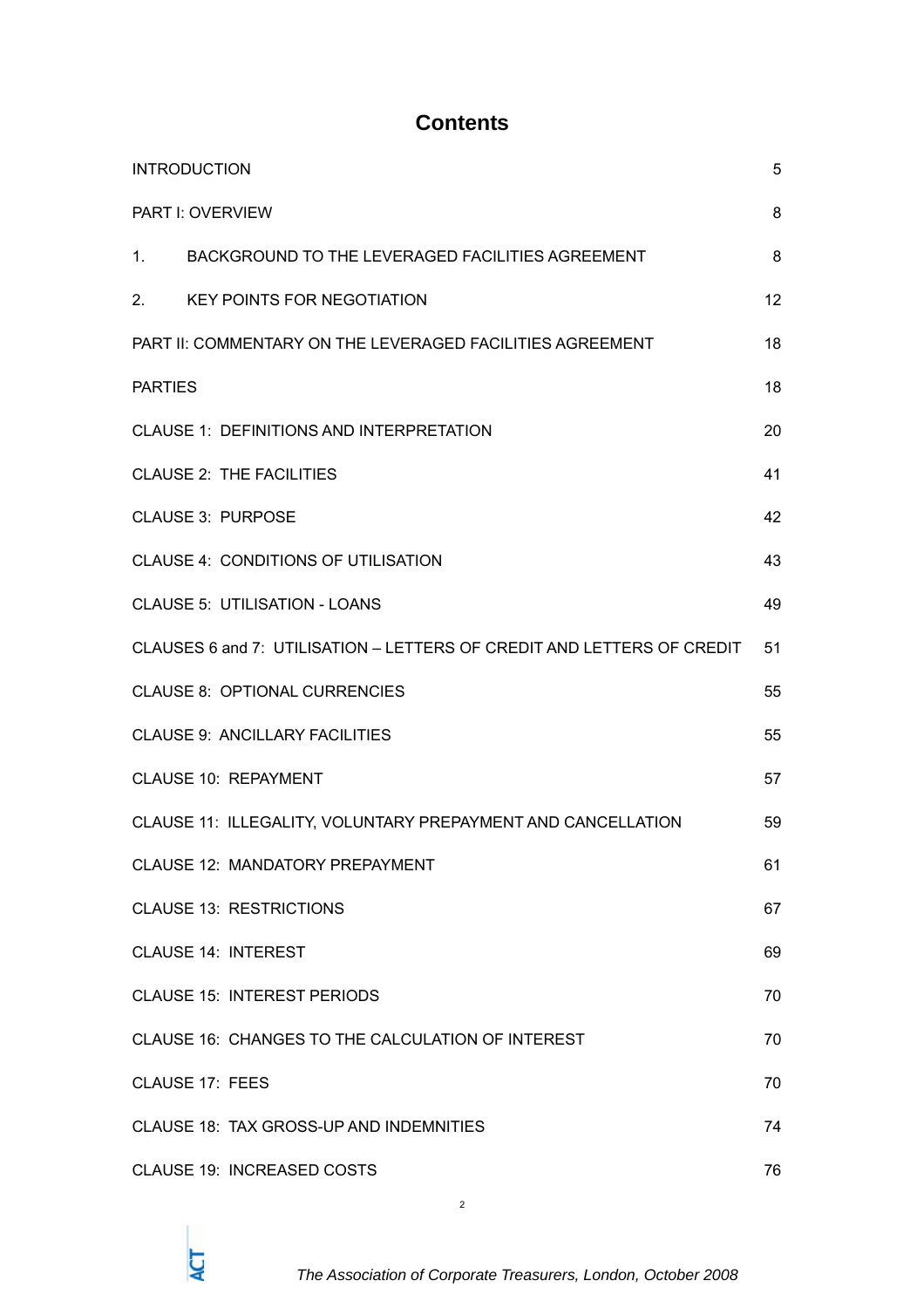|                           | <b>CLAUSE 20: OTHER INDEMNITIES</b>                                     | 77  |
|---------------------------|-------------------------------------------------------------------------|-----|
|                           | CLAUSE 21: MITIGATION BY THE LENDERS                                    | 78  |
|                           | <b>CLAUSE 22: COSTS AND EXPENSES</b>                                    | 79  |
|                           | <b>CLAUSE 23: GUARANTEE AND INDEMNITY</b>                               | 81  |
|                           | <b>CLAUSE 24: REPRESENTATIONS</b>                                       | 83  |
|                           | <b>CLAUSE 25: INFORMATION UNDERTAKINGS</b>                              | 111 |
|                           | <b>CLAUSE 26: FINANCIAL COVENANTS</b>                                   | 118 |
|                           | CLAUSE 27: GENERAL UNDERTAKINGS                                         | 138 |
|                           | CLAUSE 28: EVENTS OF DEFAULT                                            | 167 |
|                           | CLAUSE 29: CHANGES TO THE LENDERS                                       | 180 |
| <b>TRANSACTIONS</b>       | CLAUSE 30: RESTRICTIONS ON DEBT PURCHASE TRANSACTIONS/DEBT PURCHASE     | 185 |
|                           | CLAUSE 31: CHANGES TO THE OBLIGORS                                      | 189 |
|                           | CLAUSE 32: ROLE OF THE AGENT, THE ARRANGER, THE ISSUING BANK AND OTHERS | 191 |
|                           | CLAUSE 33: CONDUCT OF BUSINESS BY THE FINANCE PARTIES                   | 192 |
|                           | CLAUSE 34: SHARING AMONGST THE FINANCE PARTIES                          | 192 |
|                           | <b>CLAUSE 35: PAYMENT MECHANICS</b>                                     | 193 |
| CLAUSE 36: SET-OFF        |                                                                         | 193 |
| <b>CLAUSE 37: NOTICES</b> |                                                                         | 194 |
|                           | CLAUSE 38: CALCULATIONS AND CERTIFICATES                                | 195 |
|                           | <b>CLAUSE 41: AMENDMENTS AND WAIVERS</b>                                | 195 |
|                           | <b>CLAUSE 42: CONFIDENTIALITY</b>                                       | 201 |
|                           | Schedule 1: The Original Parties                                        | 207 |
|                           | Schedule 2: Conditions Precedent                                        | 207 |
| Schedule 3: Requests      |                                                                         | 208 |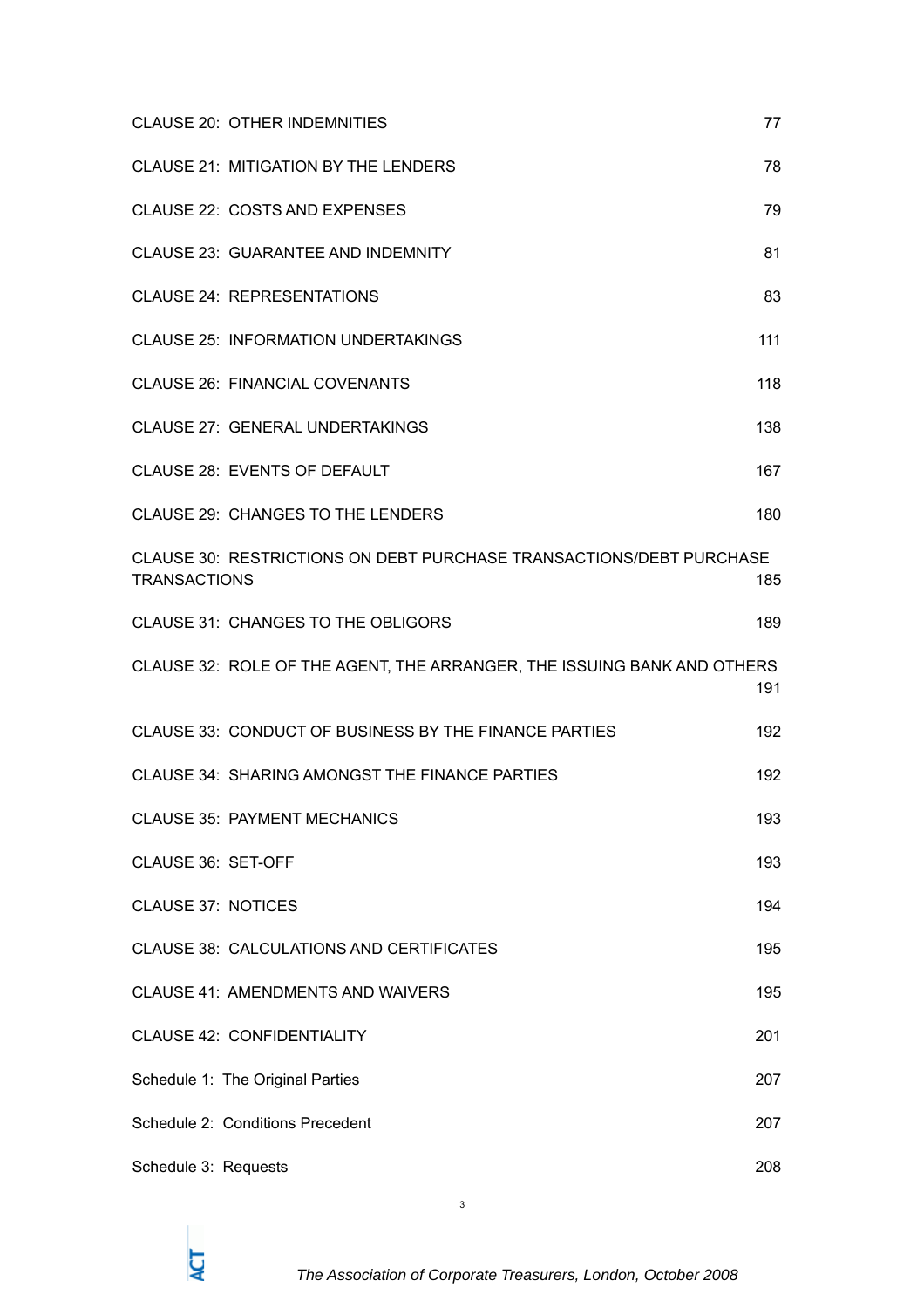| Schedule 4: Mandatory Cost Formula                   | 208 |
|------------------------------------------------------|-----|
| Schedule 5: Form of Transfer Certificate             | 209 |
| Schedule 6: Form of Assignment Agreement             | 209 |
| Schedule 7: Form of Accession Letter                 | 209 |
| Schedule 8: Form of Resignation Letter               | 209 |
| Schedule 9: Form of Compliance Certificate           | 209 |
| Schedule 10: LMA Form of Confidentiality Undertaking | 209 |
| Schedule 11: Timetables                              | 209 |
| Schedule 12: Form of Letter of Credit                | 209 |
| Schedule 13: Material Companies                      | 209 |
| Schedule 14: Agreed Security Principles              | 210 |
| <b>APPENDIX 1 Assumed Transaction</b>                | 212 |
| APPENDIX 2 Further information for ACT members       | 213 |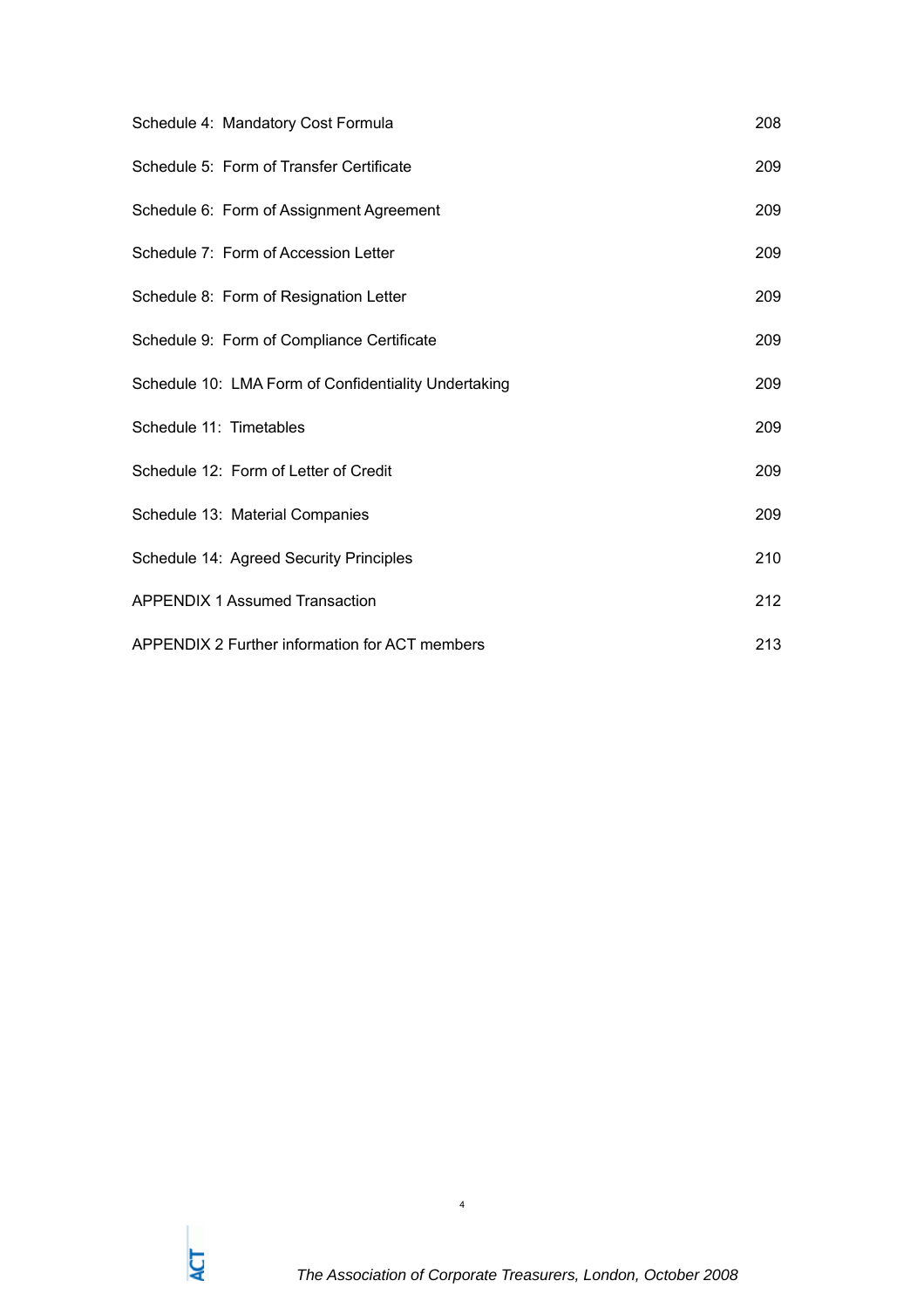## **THE ACT BORROWER'S GUIDE TO THE LMA FACILITIES AGREEMENT FOR LEVERAGED TRANSACTIONS**

## **INTRODUCTION**

The LMA Senior Multicurrency Term and Revolving Facilities Agreement for Leveraged Transactions (the "**Leveraged Facilities Agreement**") was first published in 2004. It was subsequently revised in December 2005, June 2007, February 2008 and, most recently, in September 2008. The purpose of this guide is to provide an overview of the Leveraged Facilities Agreement and to highlight certain key borrower issues arising from it of which corporate treasurers should be aware.

Whilst the Association of Corporate Treasurers (ACT) is closely involved in the settlement of the terms of the LMA facility agreements for investment grade borrowers (the "**Investment Grade Documents**"), the LMA did not seek the views or comments of the ACT on the terms of the Leveraged Facilities Agreement. **The Leveraged Facilities Agreement is therefore a more lender-friendly document than the Investment Grade Documents and, importantly, is not endorsed by the ACT**1**.** 

The general format of the Leveraged Facilities Agreement will, however, be familiar to users of the Investment Grade Documents and certain of the "boilerplate" provisions are substantially the same. A number of these common provisions are explained in detail from a Borrower perspective in our existing ACT Guide to the LMA Documentation for Borrowers (last revised in June 2007, the "**ACT Borrower's Guide to the Investment Grade Documents**", available from the ACT website at http://www.treasurers.org/loandocumentation). Relevant sections are crossreferenced in the text of this guide. Readers may also find the Introduction to Loan Finance, included in the International Treasurer's Handbook 2008 (the "**Handbook**"), useful by way of background. Appendix 2 to this guide contains a table summarising further information available to ACT members which may be helpful in relation to particular provisions of the Leveraged Facilities Agreement.

This guide is in two parts:

- **Part I** contains an overview of the Leveraged Facilities Agreement. It also contains a summary of certain key points for negotiation (which are explored in more detail in Part II).
- **Part II** is a commentary on certain key provisions of the Leveraged Facilities Agreement (and an explanation of some key omissions). It provides background to the most commonly negotiated aspects of the document and includes a series of "Borrower Notes" highlighting particular issues which Borrowers may wish to discuss with Lenders.

**<sup>1</sup>** The ACT is involved in the working party which develops the Investment Grade Documents, with the objective of balancing the interests of Borrowers and Lenders. The ACT endorses the Investment Grade Documents as a starting point for negotiations only and expects parties to negotiate changes in relation to individual transactions.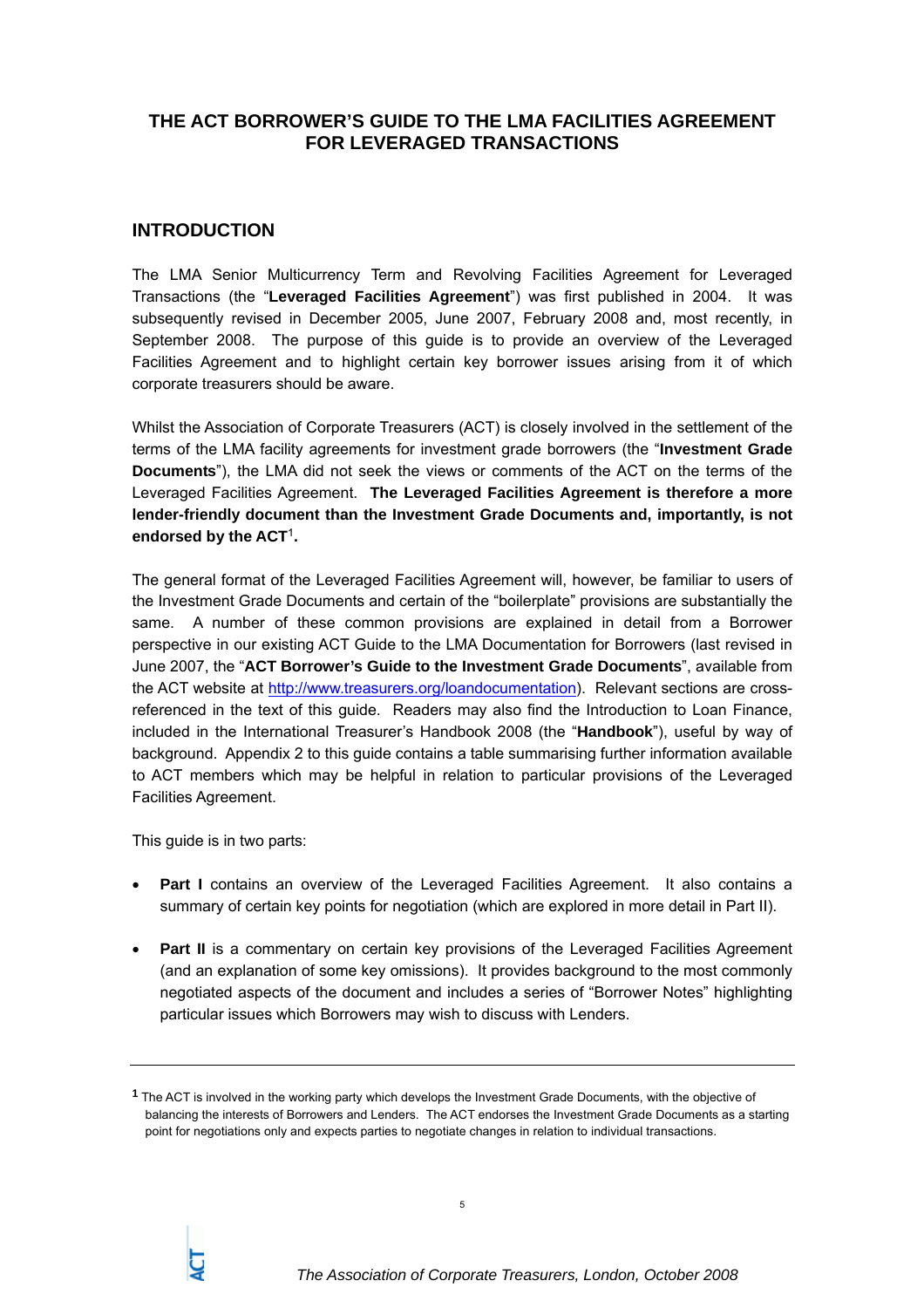References to the Leveraged Facilities Agreement in this guide are to the version most recently published by the LMA on 26th September 2008 and terms defined in the Leveraged Facilities Agreement have the same meanings in this guide.

## **NOTE**

*This guide is written in general terms and its application to specific situations will depend on the particular circumstances involved. Whilst this guide seeks to highlight certain issues that are regularly raised by Borrowers in relation to the Leveraged Facilities Agreement, it does not purport to address every issue that Borrowers could or should raise. The guide does not attempt to describe the most Borrower-friendly approach that may be taken in relation to any particular issue. In general, the observations relating to loan market practice in the guide are drawn with mid to large size transactions in mind and may not be appropriate or relevant to all types of transaction. What is achievable in any particular case will depend on a variety of*  factors including the identity of the Borrower and its investors, the identity of the Lenders, the *size of the transaction, overall leverage and market conditions. In particular the guide has largely been written in the period July to early September 2008 and does not seek to address the implications of developments in the global financial markets in mid to late September 2008.* 

*Readers should therefore take their own professional advice when using the Leveraged Facilities Agreement. This guide should not be relied upon as a substitute for such advice. Although Slaughter and May has taken all reasonable care in the preparation of this guide, no responsibility is accepted by Slaughter and May or any of its partners, employees or agents or by the ACT or any of its employees or representatives for any loss, however caused, occasioned to any person by reliance on it.*

**Slaughter and May September 2008**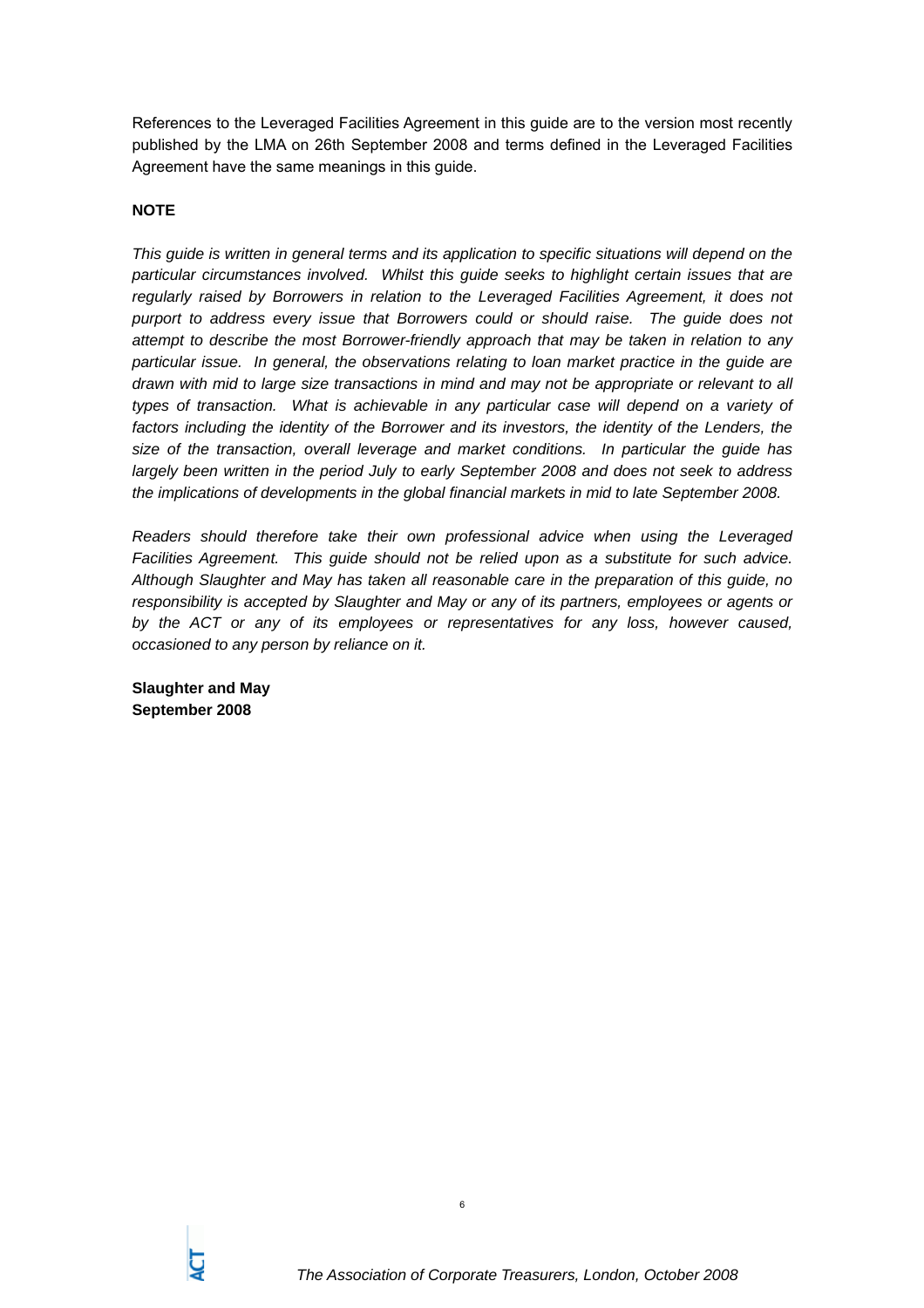## **PART I: OVERVIEW**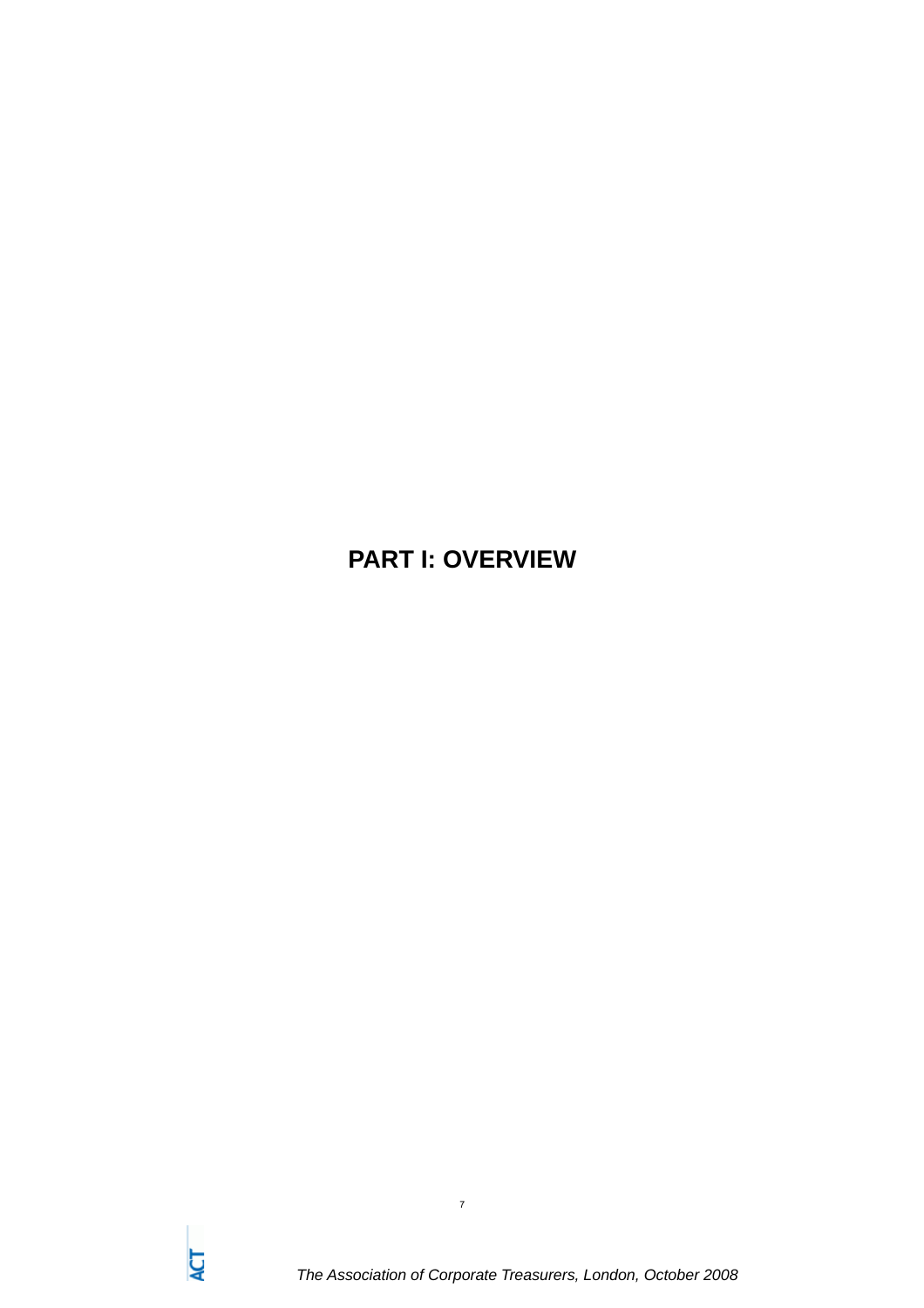## **PART I: OVERVIEW**

## **1. BACKGROUND TO THE LEVERAGED FACILITIES AGREEMENT**

## **1.1 The LBO market in Europe**

Before analysing the Leveraged Facilities Agreement from a Borrower's perspective, the backdrop against which it is to be negotiated should be considered briefly. During the two year period to summer 2007, investors in the European leveraged finance market saw continuing pressure on lending terms, fuelled by low interest rates, relatively low default rates and strong liquidity in the debt markets (in large part due to the increasing significance of non-bank lenders such as hedge funds, CDOs, CLOs and other types of institutional investor). Liquidity was such that many deals were oversubscribed, resulting in pricing and structural reverse flex.

During this period, financing structures evolved to meet the demands of the changing investor base. Borrowers, in particular the large private equity houses, took full advantage of the available liquidity and both lending terms and financing structures reflected their bargaining strength.

At the time of writing, this picture has changed. The market remains in the grip of a "credit crunch" triggered by the US sub-prime mortgage crisis and for larger deals in particular, available leveraged lending terms are very different from those that might have been achievable in early 2007. Pricing has gone up, deals are smaller and deal structures have become more conservative. The shift in bargaining strength has meant that Borrowers are facing resistance to some of the more aggressive positions seen whilst the bull market continued.

The events of the past 18 months illustrate the speed at which market conditions can change and the difficulty of creating a model form document which contains terms appropriate for all leveraged deals. Whilst the Leveraged Facilities Agreement has been quite widely used since its launch in 2004, it is very much a starting point for drafting. Amendments (usually quite significant) are required to reflect the agreed financing structure, the particulars of a given deal. Borrower-specific issues and those areas where the document has been outpaced by the market. It does not reflect many of the common concessions agreed by Lenders, and contains certain provisions which are almost always deleted or amended by well-advised Borrowers. This guide seeks to highlight many of these issues, whilst recognising that achievable terms are something of a moving feast.

## **1.2 Transaction for which the Leveraged Facilities Agreement is designed**

The Leveraged Facilities Agreement is based on an assumed transaction which contains certain traditional features of a European leveraged buyout. The key features of the assumed transaction are as follows:

- the equity sponsors, the Investors, contribute "equity", (whether in the form of true equity or shareholder loans or a combination thereof), to a holding company, the Parent;
- the Parent contributes "equity" to a borrowing subsidiary, the Company;
- senior and mezzanine loans are made available to the Company for the acquisition of the Target;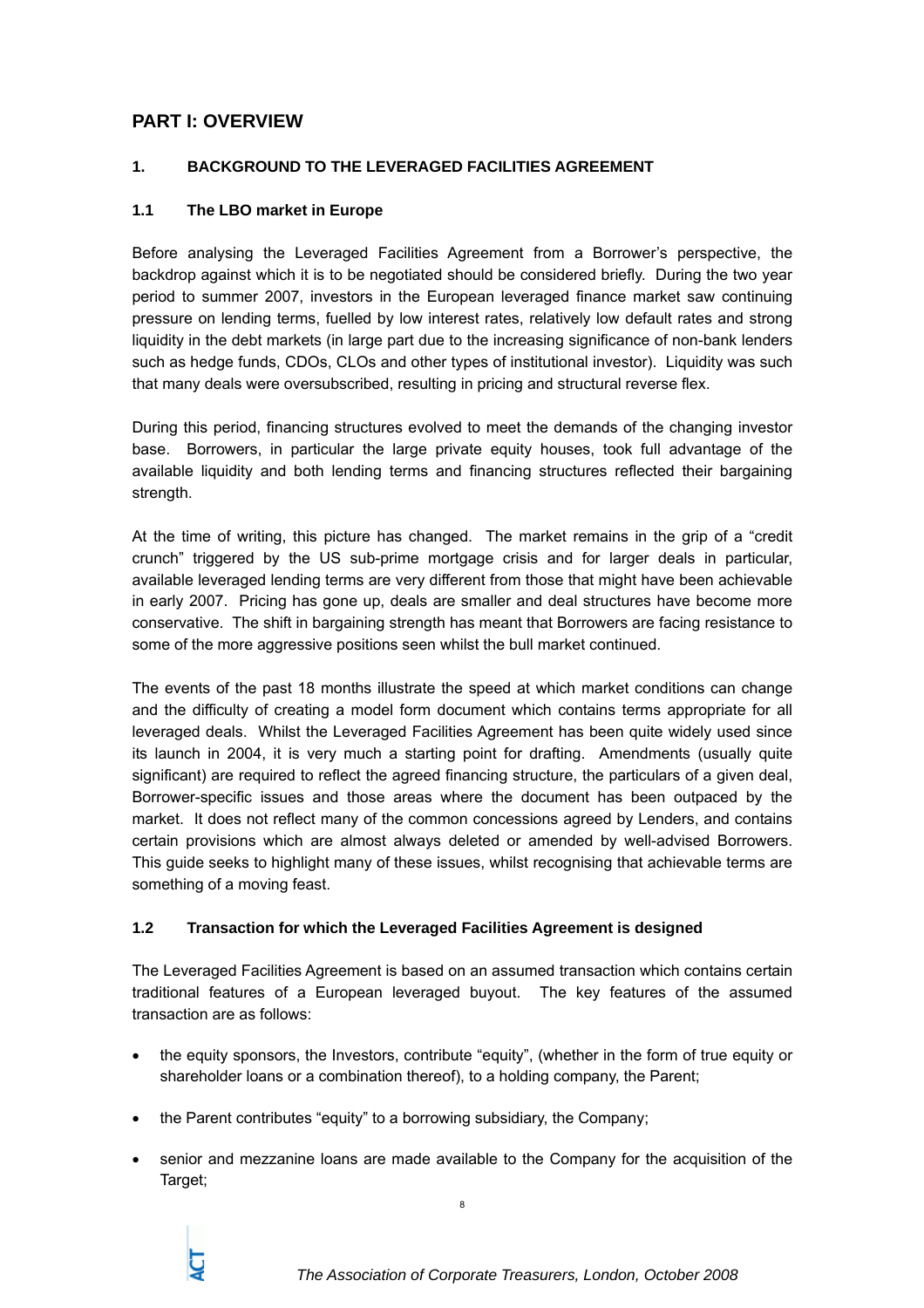- the Company acquires the Target, using the proceeds of the senior and mezzanine loans plus the proceeds of the "equity" investment;
- the Vendor of the Target agrees to defer a proportion of the purchase price for the acquisition by means of a Vendor Note issued by the Parent;
- the senior and mezzanine debt is cross-guaranteed by the Parent, the Company, the Target and (within legal limits) its Subsidiaries;
- the Senior and Mezzanine Lenders have the benefit of a shared security package held by a Security Agent;
- the Company will enter into hedging arrangements in relation to the senior and mezzanine debt, ranking pari passu;
- the Parent will issue warrants to subscribe for shares in the Parent to the Mezzanine Lenders; and
- all other sources of finance to the Parent, the Company, the Target and the rest of the Group will be subordinated to the debt owed to the Senior and Mezzanine Lenders and the Hedge Counterparties.

The Leveraged Facilities Agreement contains the terms of the senior loans funding the assumed transaction, comprising A, B and C Term Facilities plus a Revolving Facility. The assumed transaction is further illustrated in the diagram set out in Appendix 1 to this guide (replicated from the LMA User Guide to the Leveraged Facilities Agreement).

The document assumes that English law is the governing law, that the Obligors are incorporated in England and Wales and that syndication will take place in the euromarkets. Appropriate local advice will be required to adapt the document for use in relation to Obligors incorporated outside England and Wales (or non-corporate Obligors).

## **1.3 Use of the Leveraged Facilities Agreement for other leveraged financing structures**

In a number of respects, the transaction assumed for the purposes of the Leveraged Facilities Agreement does not reflect structures commonly adopted for leveraged buyouts in the few years preceding the credit crunch, although since the onset of the credit crunch, Lenders are increasingly reverting to more traditional LBO structures. By way of example, many leveraged transactions structured prior to the onset of the credit crunch contained various layers of subordinated debt. In particular, a second lien tranche was very common and PIK notes were quite often found at the bottom of the subordination structure. Mezzanine debt was often warrantless and very often there were no Vendor Notes. The Leveraged Facilities Agreement is quite commonly used as the basis of all or parts of the facilities agreement for these more complex transaction structures, but will require amendment to reflect the agreed structure.

Refinancing of leveraged buyouts is common, often coupled with "debt pushdown" arrangements whereby the acquisition debt is novated to Target Group level (to the extent permitted by law). The Leveraged Facilities Agreement is designed to document acquisition debt, but is commonly adapted for leveraged refinancing.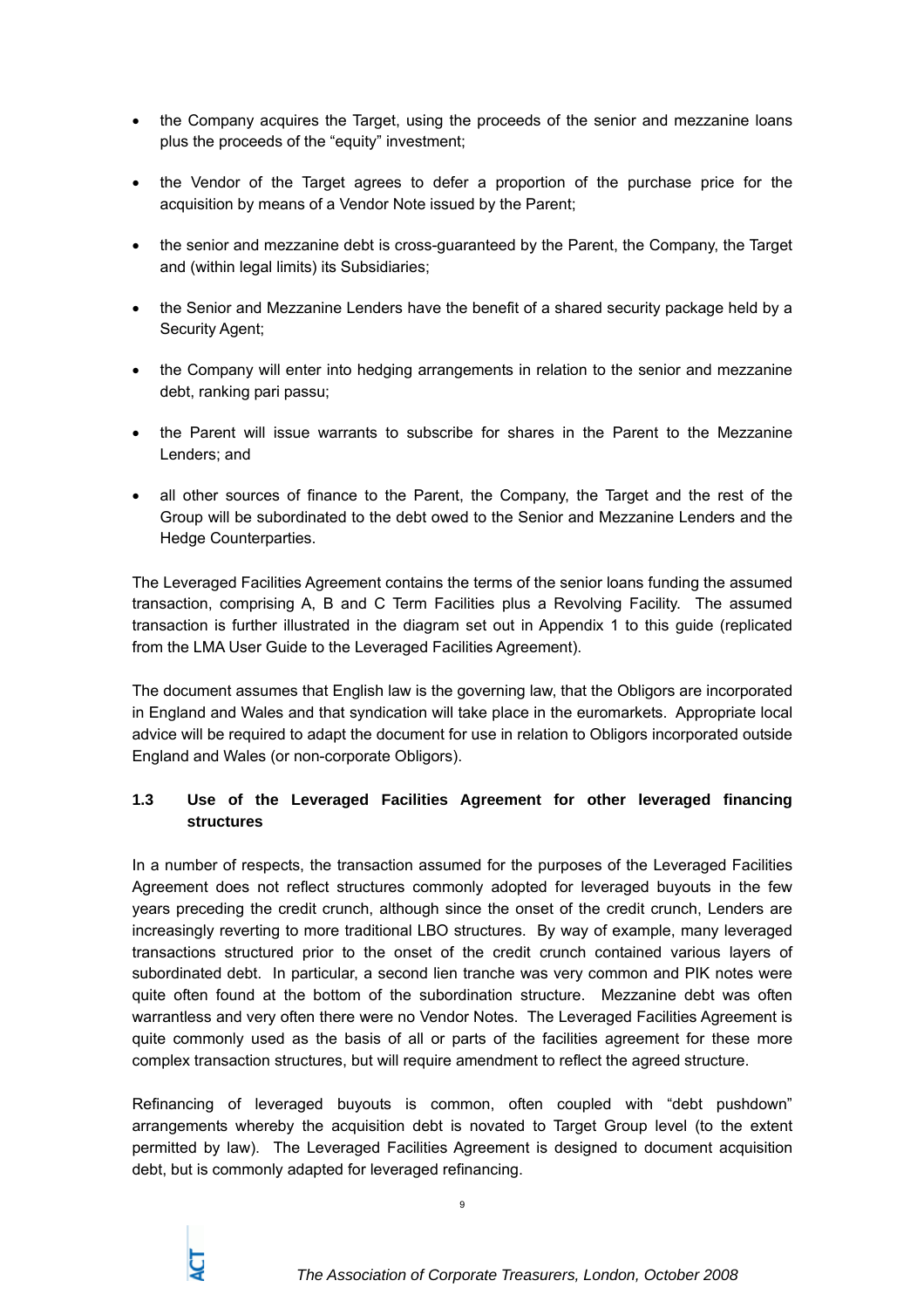## **1.4 Use of the Leveraged Facilities Agreement outside the LBO market**

The mechanics of the Leveraged Facilities Agreement can be adapted and are used for other types of acquisition facilities and the Lender-friendly set of representations, covenants and Events of Default have increasingly been used to some degree in corporate facilities for subinvestment grade and cross-over credits. Additionally, some detailed provisions of the Leveraged Facilities Agreement, as noted below, might be considered to be more Borrowerfriendly than the Investment Grade Documents. As a result, the terms of the Leveraged Facilities Agreement (and the concessions first negotiated by private equity LBO Borrowers) have had a fairly significant impact outside the LBO market and the contents of this guide are to this extent likely to be relevant to all types of credit.

Particular aspects of the Leveraged Facilities Agreement which might be of interest outside the LBO context include:

- the certain funds provisions (see Clause 4.5 (*Utilisations during the Certain Funds Period*));
- the clean-up period provisions (Clause 28.21 (*Clean-Up Period*));
- the financial covenant provisions (Clause 26 (*Financial Covenants*));
- the definitions of "*Change of Control*", "*Material Adverse Effect*" and "*Material Company*" (see Clause 1.1 (*Definitions*));
- the Margin ratchet (Clause 1.1 (*Definitions*) and Clause 14 (*Interest*));
- the pensions-related provisions (see Clause 1.1 (*Definitions*) and Clauses 24.29, 27.26 and 28.18 (*Pensions*));
- the "yank-the-bank" clause (Clause 41.3 (*Replacement of Lenders*)); and
- the "debt buy-back" provisions (Clause 30 (*Restrictions on Debt Purchase Transactions/Debt Purchase Transactions*)).

The provisions of the Leveraged Facilities Agreement which might be considered more Borrower-friendly than the equivalent provisions in the Investment Grade Documents include:

- elements of the definition of "*Financial Indebtedness*" (see Clause 1.1 (*Definitions*));
- the carve outs to the negative pledge (Clause 27.15 (*Negative Pledge*)); and
- the qualifications to the insolvency related Events of Default (see Clause 28.6 (*Insolvency*), Clause 28.7 (*Insolvency Proceedings*) and Clause 28.8 (*Creditors' Process*)) (although these provisions generally are still tough on Borrowers and are commonly negotiated).

#### **1.5 The Leveraged Suite**

The LMA publishes various other documents as part of its leveraged suite, each of which are designed to be used in conjunction with the Leveraged Facilities Agreement. The key ancillary documents are as follows: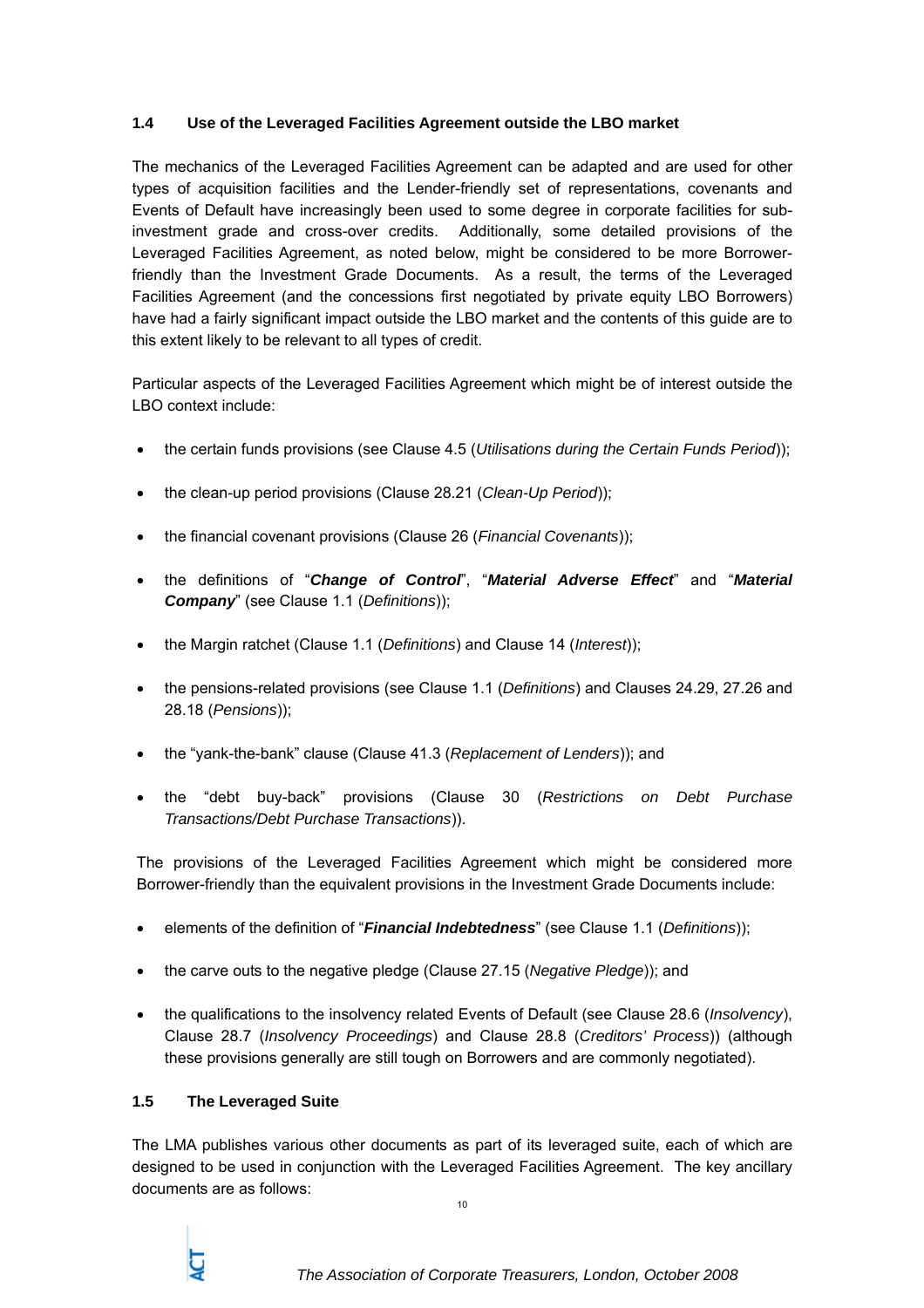- *User Guide:* The User Guide contains background information regarding the Leveraged Facilities Agreement and the assumed transaction structure. It also contains some explanatory text on selected clauses.
- *Term sheet:* The leveraged term sheet is based on the provisions of the Leveraged Facilities Agreement and therefore will also require amendment and tailoring. It is a traditional "bullet point" term sheet. Recent years have seen the increasing use of very detailed term sheets, with the bulk of negotiations on key terms taking place at the term sheet stage. The leveraged term sheet is therefore not very widely used. Most private equity sponsors have their own lengthy model form term sheets intended to ensure that deals can be documented quickly whilst at the same time securing as Borrower-friendly a set of terms as possible.

The demand for "certain funds" financing (see further Part II, Clause 4.5 (*Utilisations during the Certain Funds Period*) below) has led to some term sheets being expressed to be fundable in the event that full form documentation is not agreed by the time funding is required (typically, any terms not set out in the term sheet are expressed to be in line with the LMA model form documents or with sponsor precedent). The use of interim loan agreements in auction processes and for public bids had also become very common in the pre-credit crunch market. Interim loan agreements are shorter form loan agreements appended to the commitment letter and term sheet which provide greater certainty of funds. Lenders undertake to fund under the interim loan agreement if full form documentation is not agreed prior to the intended funding date. The intention is usually that Lenders will not be required to advance funds under the interim loan agreement, but rather that it will be replaced by full documentation prior to funding. If full form documentation is not agreed in time, and funds are advanced on the basis of the interim agreement, they will generally be required to be repaid within a short period.

• *Financial Covenants and User Guide:* Historically, the LMA resisted publishing model form financial covenant provisions on the basis that they depend too heavily on the credit and the sector concerned. This remains the case for many investment grade and assetbased financing transactions. However, the types of financial covenant and related definitions appearing in leveraged facility agreements have become increasingly predictable and therefore in October 2006 the LMA published model form financial covenant provisions for use in conjunction with the Leveraged Facilities Agreement plus a related user guide. These stand-alone provisions have now been inserted into the Leveraged Facilities Agreement and appear at Clause 26. They are discussed in some detail in Part II.

Although the LMA model form financial covenants are for use in leveraged transactions, certain of them, and in particular, the detailed definitions, may be useful for adaptation for other transactions. Recognising this, the LMA republished the stand-alone financial covenant provisions in June 2007, deleting the cross-references to provisions of the Leveraged Facilities Agreement.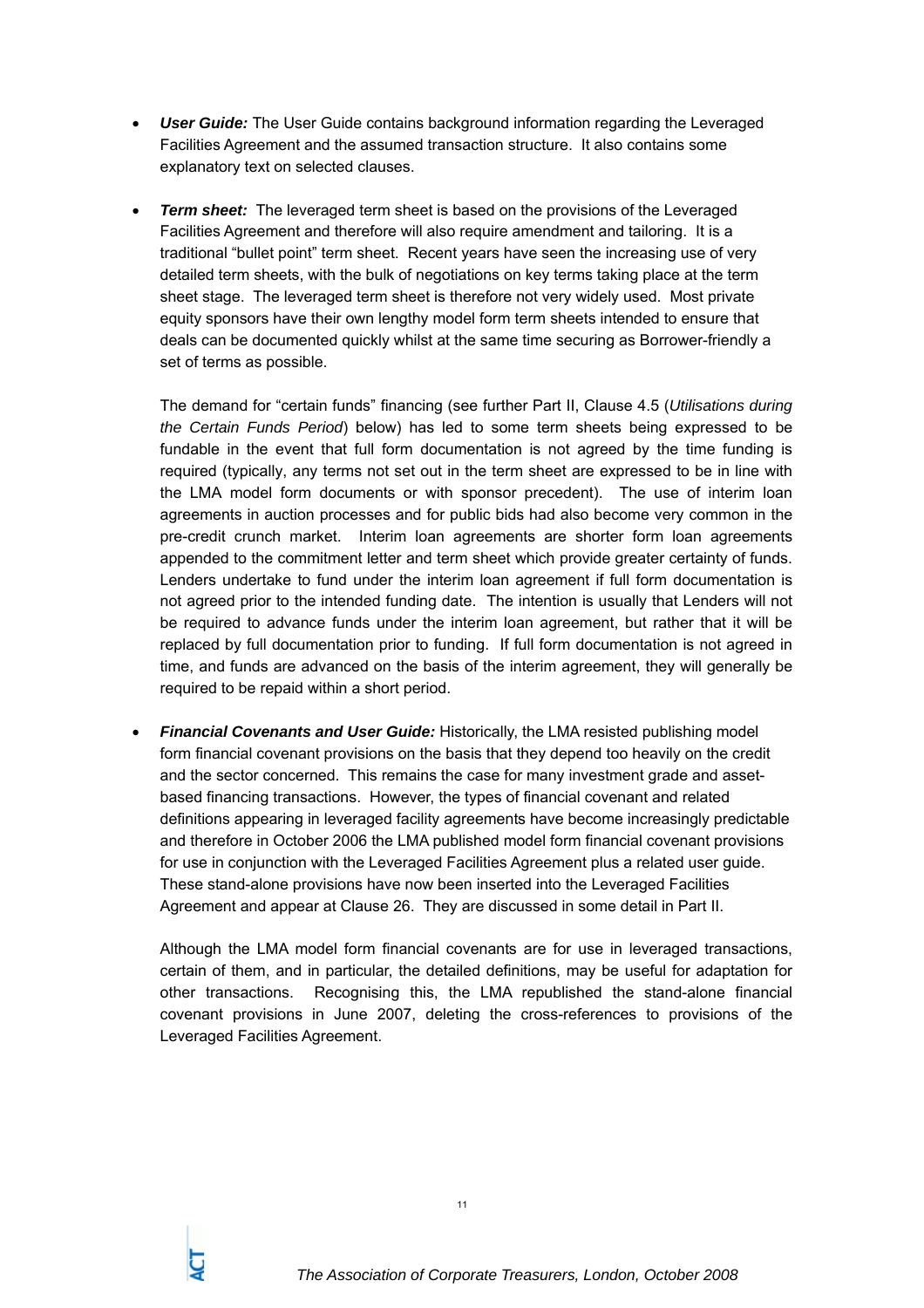## **1.6 Access to LMA Documentation**

Printed copies of the Leveraged Facilities Agreement and related documentation can be obtained by contacting the LMA at the Loan Market Association, 10 Upper Bank Street, London E14 5JJ, Tel: +44 (0) 20 7006 6007, Fax: +44 (0) 20 7006 3423, email lma@lma.eu.com. LMA documentation is available electronically only to LMA members.

## **2. KEY POINTS FOR NEGOTIATION**

## **2.1 Introduction**

As is the case with all of the LMA model form documentation, the Leveraged Facilities Agreement is a non-binding recommended form. The intention is that it is used as a starting point for negotiation. Individual parties are free to depart from its terms. It will always need to be tailored and negotiated. This is a particularly important point to emphasise in relation to the Leveraged Facilities Agreement, in part due to the complexity and variety of leveraged transactions. In its User Guide to the Leveraged Facilities Agreement, the LMA stresses this: "it is impossible to use the Leveraged Facilities Agreement without amendment or additions (because of the inclusion of different options and provisions that have been left blank)".

This section seeks to outline those aspects of the Leveraged Facilities Agreement which, in general terms, are likely to be the subject of negotiation and discussion.

## **2.2 Acquisition Specific Issues**

There will be a number of issues related to the Acquisition which will need to be reflected in the Agreement. For example:

• *Certain funds provisions***:** Certain funds provisions will be required if the financing is to be on a "certain funds" basis which, very broadly, means that for an agreed period, the only applicable drawstops are those that would be acceptable for the purposes of a public bid in the United Kingdom to which the City Code on Takeovers and Mergers (the "**Takeover Code**") applies. Certain funds financing has become common in the financing of private acquisitions as well as public bids in recent years, particularly for auctions and private equity and similar bidders. However, the availability of certain funds financing where it is not required due to the application of the Takeover Code or similar rules may diminish in more difficult financing markets.

The Leveraged Facilities Agreement contains skeleton certain funds provisions, the detail of which will need to be agreed if required. It should not be assumed that the certain funds provisions of the Leveraged Facilities Agreement reflect terms which would be sufficient for the purposes of an offer to which the Takeover Code applies. In particular, the scope of the applicable drawstops will need to be negotiated; the drawstops set out in the Leveraged Facilities Agreement do not, in our view, reflect market norms in certain respects as to the terms of a certain funds facility. See further Clause 4.5 (*Utilisations during the Certain Funds Period*).

• *The extent to which the results of the due diligence exercise impact the provisions of the Facilities Agreement:* The due diligence in relation to the Acquisition will highlight a variety of risks and issues relating to the Target Group which Lenders are likely to want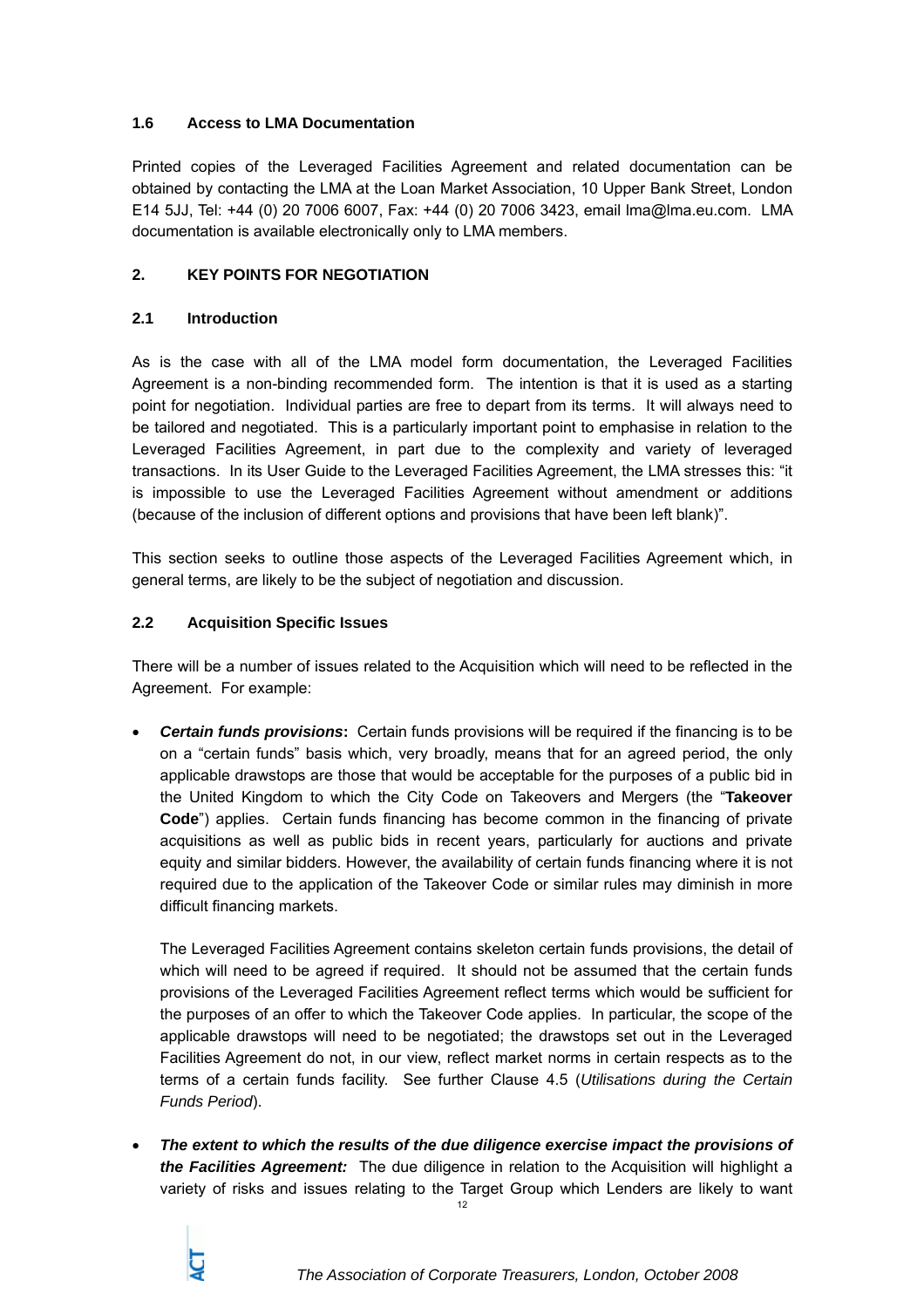addressed in the documentation (at least, to the extent material). The manner in which such risks are addressed is likely to be a key aspect of negotiations and is discussed further in the introductory commentary to section 8.

• *The scope of Lenders' ability to rely on the due diligence reports provided by the*  **Parent's advisers in relation to the Acquisition:** Reliance letters will need to be agreed with the Report providers (see the introduction to section 8 and Schedule 2 (*Conditions Precedent*)).

## **2.3 Repayment, Pricing and Fees**

**Repayment:** The repayment provisions in the Leveraged Facilities Agreement cannot be used without amendment: they provide various options and a number of blanks reflecting that they will vary from deal to deal. See Clause 10 (*Repayment*).

*Margin Ratchet:* The Leveraged Facilities Agreement contemplates that a Margin ratchet will apply to Facility A and to the Revolving Facility. Borrowers may seek to improve the scope and operation of the Margin ratchet. See further Clause 1.1 (*Definitions*) and Clause 14 (*Interest*).

**Fees:** Fee negotiations are usual on any financing. Key issues in leveraged deals are when fees are payable, the point at which commitment fees start to accrue and "no deal, no fee" arrangements. See further Clause 17 (*Fees*).

## **2.4 Tax provisions**

Leveraged financings typically involve a wider investor base than investment grade financings, making the tax provisions and the extent of the Borrower's gross-up obligation in particular the subject of greater focus and importance. In particular, as a result of changes made to the Leveraged Facilities Agreement in 2008, Borrowers will want to consider carefully the extent of their gross-up obligations to Treaty Lenders. See Clause 18 (*Tax Gross up and Indemnities*).

## **2.5 Cancellation and Prepayment provisions**

*Flexibility of cancellation and prepayment provisions:* The cancellation and payment provisions are likely to be negotiated. The Leveraged Facilities Agreement provides a variety of options for both mandatory and voluntary prepayment and cancellation. Borrowers will often seek to agree as much flexibility as possible in terms of the application of prepayment amounts as between the various tranches of debt. Additionally, the Leveraged Facilities Agreement envisages that mandatory prepayments will be paid into a holding account, which may not be acceptable to some Borrowers. See Clause 11 (*Illegality, Voluntary Prepayment and Cancellation*) and Clause 12 (*Mandatory Prepayment*).

*The scope of mandatory prepayment provisions:* The Leveraged Facilities Agreement provides for mandatory prepayment on a Change of Control or Flotation, out of the proceeds of disposals, out of insurance proceeds and out of claims against Report providers or under the Acquisition Documents. The limits of, and exclusions from, mandatory prepayment requirements are often quite extensive. See Clause 12 (*Mandatory Prepayment*).

13 *Excess Cashflow sweep:* The Leveraged Facilities Agreement also contemplates mandatory prepayment out of the Group's Excess Cashflow. Borrowers will often seek to limit the amount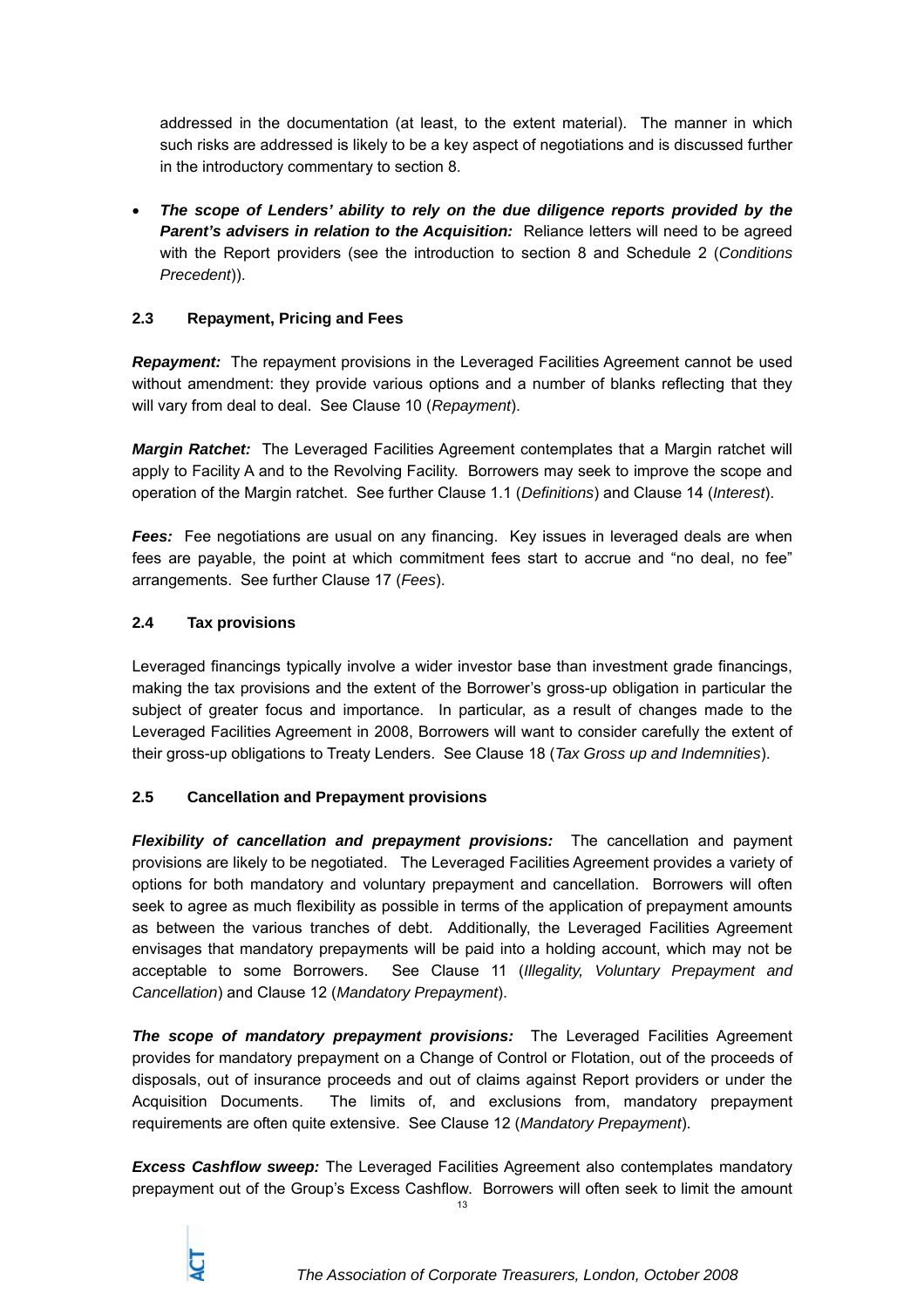of the Group's excess cash applied to mandatory prepayment and will be very focussed on how Excess Cashflow is defined. This issue is discussed at Clause 12 (*Mandatory Prepayment*).

## **2.6 Financial Covenants**

Very broadly, the LMA financial covenant provisions have been quite widely accepted and in the main, are useful from both the Lender and the Borrower perspective. There are two issues in particular for Borrowers to note in relation to the financial covenants:

- **Scope:** The covenants comprise the full suite of financial covenants traditionally seen in leveraged transactions. In the period prior to the credit crunch, deals were agreed with few or very limited financial covenants. The extent to which the individual covenants apply may in certain circumstances therefore be negotiable although, at the time of writing, Lenders are seeking essentially a full set of financial covenants in most circumstances.
- *Equity cure rights:* The financial covenants do not include any equity cure rights. Such rights have become very common in the leveraged market and often a key aspect of negotiations on the financial covenants is the scope of the equity cure rights.

Aside from these two main issues, the devil is in the detail and there are a number of technical issues to consider in relation to the definitions and the operation of the covenants. A number of these points are considered at Clause 26 (*Financial Covenants*).

## **2.7 Scope of Representations, Undertakings and Events of Default**

The Leveraged Facilities Agreement contains a very extensive list of representations, undertakings and Events of Default in Section 8. Not all of them will be appropriate for all deals and some deals will include additional tailored provisions to deal with specific aspects. Examples of key issues for Borrowers are as follows:

- *Scope of application:* Representations are given by each Obligor and many are expressed to apply to the entire Group. Obligors may want to limit the scope of particular representations, for example to apply to themselves and perhaps their Subsidiaries only or by reference to Material Companies only. The definition of Material Company (see Clause 1.1 (*Definitions*)) will need to be agreed.
- *Materiality and other qualifications:* Some of the representations, undertakings and Events of Default contain materiality and other qualifications, but there are many that do not. Appropriate qualifications, for example by reference to the relevant Obligor's knowledge or particular issues disclosed to the Lenders or to materiality, will generally be agreed. In this context, the definition of "*Material Adverse Effect*" is important (see Clause 1.1 (*Definitions*) below). The definition of Material Adverse Effect is also relevant to the MAC Event of Default (see Clause 28.19 (*Material adverse change*)) and will vary from deal to deal.
- 14 **Exceptions, thresholds and baskets:** The restrictive covenants in the Leveraged Facilities Agreement work on the general principle that practically all significant actions of the Group are restricted, save as specified in the Agreement. The Leveraged Facilities Agreement provides skeleton definitions for the covenant exceptions (e.g. "*Permitted Acquisitions*", "*Permitted Disposals*", "*Permitted Distributions*"); the scope of the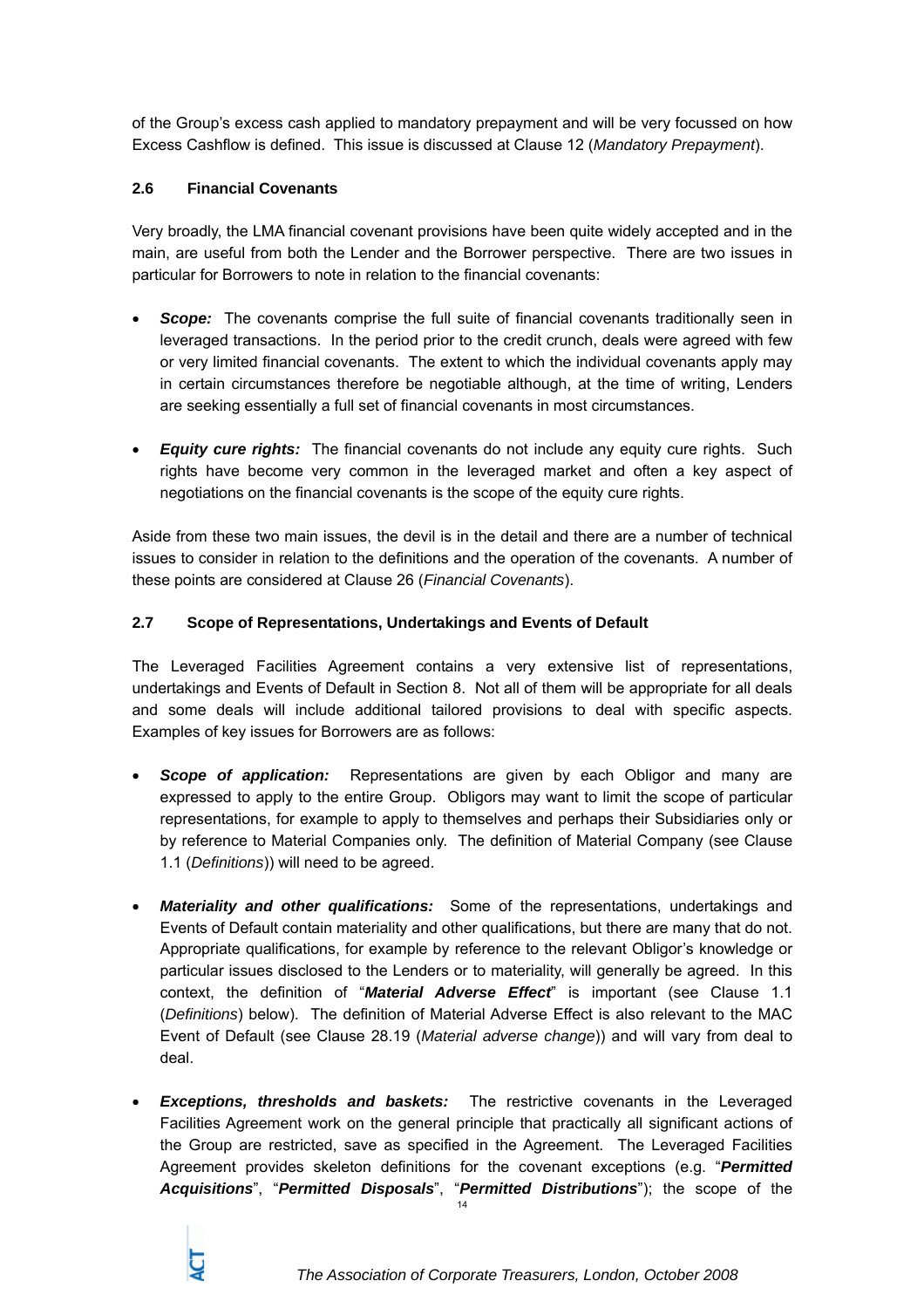exceptions is left for the parties to agree. Appropriate thresholds and baskets will be part of this discussion. These issues are examined at Clause 27 (*General Undertakings*).

- *Repeating Representations:* The timing of repetition and the scope of the Repeating Representations is left in square brackets. Borrowers will want to ensure that only the appropriate representations are repeated and, in particular, are likely to expect that representations dealing with a matter which is also addressed by a covenant are not repeated. See comments at Clause 24 (*Representations*).
- *Grace periods:* Grace periods will need to be agreed in relation to the Events of Default, see Clause 28 (*Events of Default*).
- **Pensions provisions:** The provisions of the Leveraged Facilities Agreement relating to pensions are very wide ranging and may not be acceptable to Borrowers as drafted. In a UK context, as a result of accounting changes, the Pensions Act 2004 and the creation of the office of the Pensions Regulator, pension fund liabilities are often a significant issue in corporate transactions. See further the pensions-related definitions in Clause 1.1 (*Definitions*) and Clauses 24.29, 27.26 and 28.18 (*Pensions*).
- **Insolvency Events of Default:** The insolvency related Events of Default are extremely wide-ranging (see Clauses 28.6 (*Insolvency*), Clause 28.7 (*Insolvency Proceedings*) and Clause 28.8 (*Creditors' Process*)) and Borrowers are likely to want to amend these.
- *COMI representation:* Whether a COMI representation is to be included at all and, if so, the terms of any COMI representation should be considered carefully: see Clause 24.28 (*Centre of Main Interests and Establishments*).
- *"Clean-up" period:* In leveraged transactions, it is very common for a "clean-up" period to be permitted post-Completion, during which time certain Defaults in relation to the Target Group will be suspended, with the intention that, the Company will remedy those Defaults within a certain agreed period. The Leveraged Facilities Agreement contemplates that a clean-up period will apply, although the clean-up provisions are likely to require negotiation. See Clause 28.21 (*Clean-Up Period*).

#### **2.8 Control over Syndicate Composition and Consents**

*Control over syndicate composition:* As a result of the increasing diversity and size of lending syndicates over the last few years (some leveraged transactions have quite literally involved hundreds of lenders), Borrowers have been concerned to try to secure greater control over the identity of their lenders. The Leveraged Facilities Agreement is not particularly Borrower-friendly in this respect; it provides the Parent only with the right to be consulted in relation to assignments and transfers. This issue is discussed in detail at Clause 29 (*Changes to the Lenders*). Borrowers have achieved a range of concessions in this area in recent years, although in the current market, Lenders are generally resisting most of these sorts of restrictions and insisting on considerable flexibility in relation to transfers.

*Decisions requiring unanimous Lender consent:* A related issue is the extent to which unanimous or other majority Lender consent is required for certain decisions. Borrowers have been making significant progress in this area in recent years to try to make securing consents and waivers easier. This can be particularly important when faced with large syndicates with a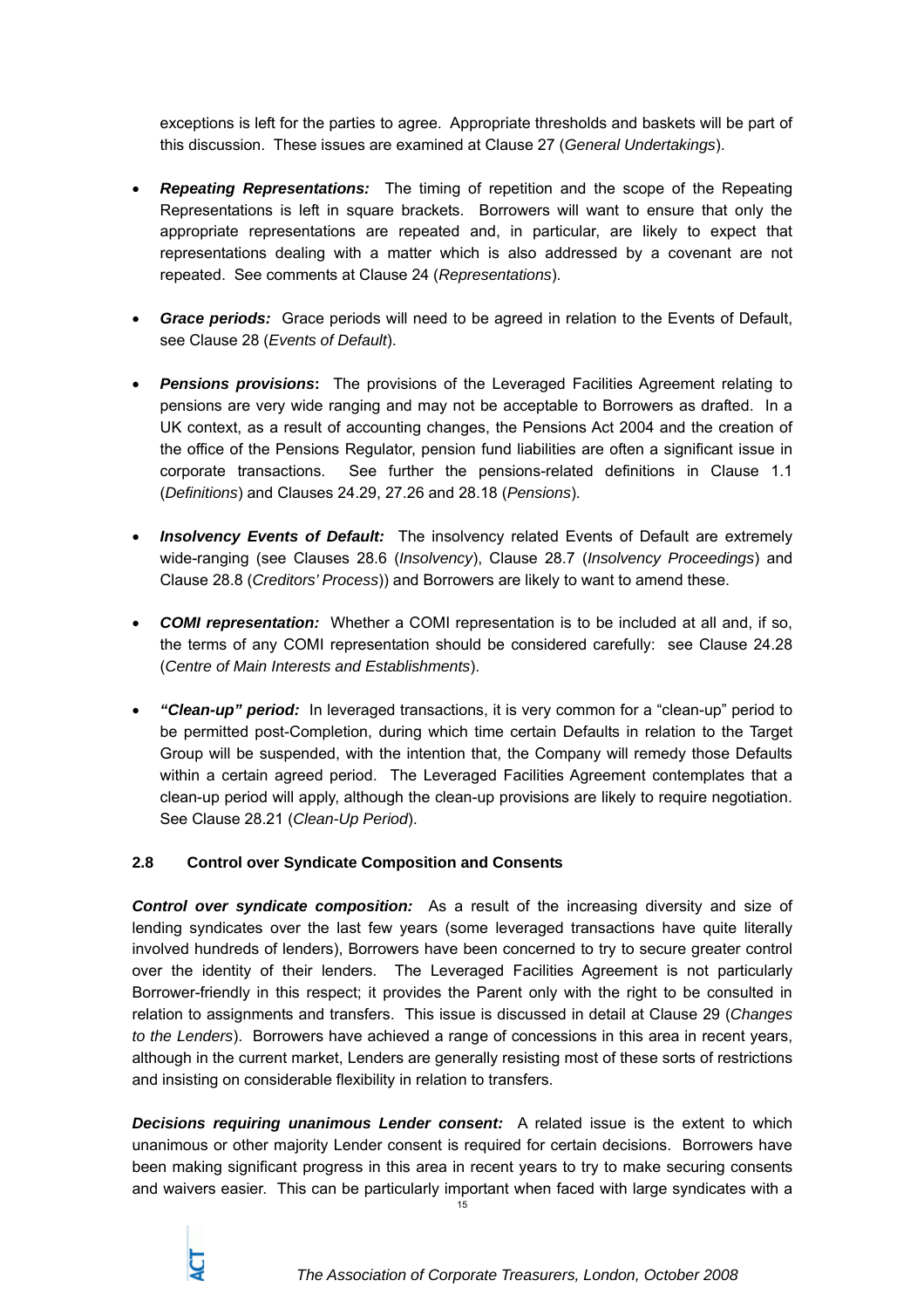significant proportion of non-bank Lenders. Reduced Lender voting majorities are often agreed in relation to a number of matters not reflected in the Leveraged Facilities Agreement: see Clause 41 (*Amendments and Waivers*) below. Additionally, "snooze and lose" provisions, which permit the disenfranchisement of non-responsive Lenders from particular decisions and "yankthe-bank" provisions, entitling the Borrower to replace Lenders in certain circumstances, are common.

The Leveraged Facilities Agreement includes a "yank-the-bank" clause (see Clause 41.3 (*Replacement of Lender*) but is not a very Borrower-friendly version. A "snooze and lose" clause was added to the document in the September 2008 update (see paragraph (d) of Clause 41.2 (*Exceptions*), but its scope will need to be agreed. These issues are discussed further at Clause 41 (*Amendments and Waivers*).

## **2.8 Debt Buy-back Transactions:**

The purchase by Borrowers, members of the Group or related parties (e.g. private equity sponsors and their Affiliates) of participations in Facilities has become the subject of much debate in the loan markets since the onset of the credit crunch, as such transactions give rise to a number of legal and practical issues under LMA-style loan documentation. The most recent amendment to the Leveraged Facilities Agreement is the addition of Clause 30 (*Restrictions on Debt Purchase Transactions/Debt Purchase Transactions*), an optional provision which sets out the circumstances and the terms upon which (if at all), Borrowers, members of the Group and/or "*Sponsor Affiliates*" are permitted to purchase or otherwise invest in participations in the Facilities. Debt buyback transactions and the new LMA provisions are discussed in more detail at Clause 29.1 (*Assignment and Transfers by the Lenders*) and at Clause 30 (*Restrictions on Debt Purchase Transactions/Debt Purchase Transactions*).

## **2.9 Confidentiality**

Whilst there is an established duty of confidentiality between banker and customer under English law, there is doubt as to whether the same duty applies between a Borrower and a Lender which is not a bank. In the light of the ever increasing involvement of non-bank Lenders in the loan markets in recent years, the LMA inserted an express confidentiality undertaking by the Finance Parties into the Leveraged Facilities Agreement in September 2008. This is a welcome development, but there are a number of issues for Borrowers to consider and which are likely to need to be agreed on these detailed provisions. See Clause 42 (*Confidentiality*) and related definitions.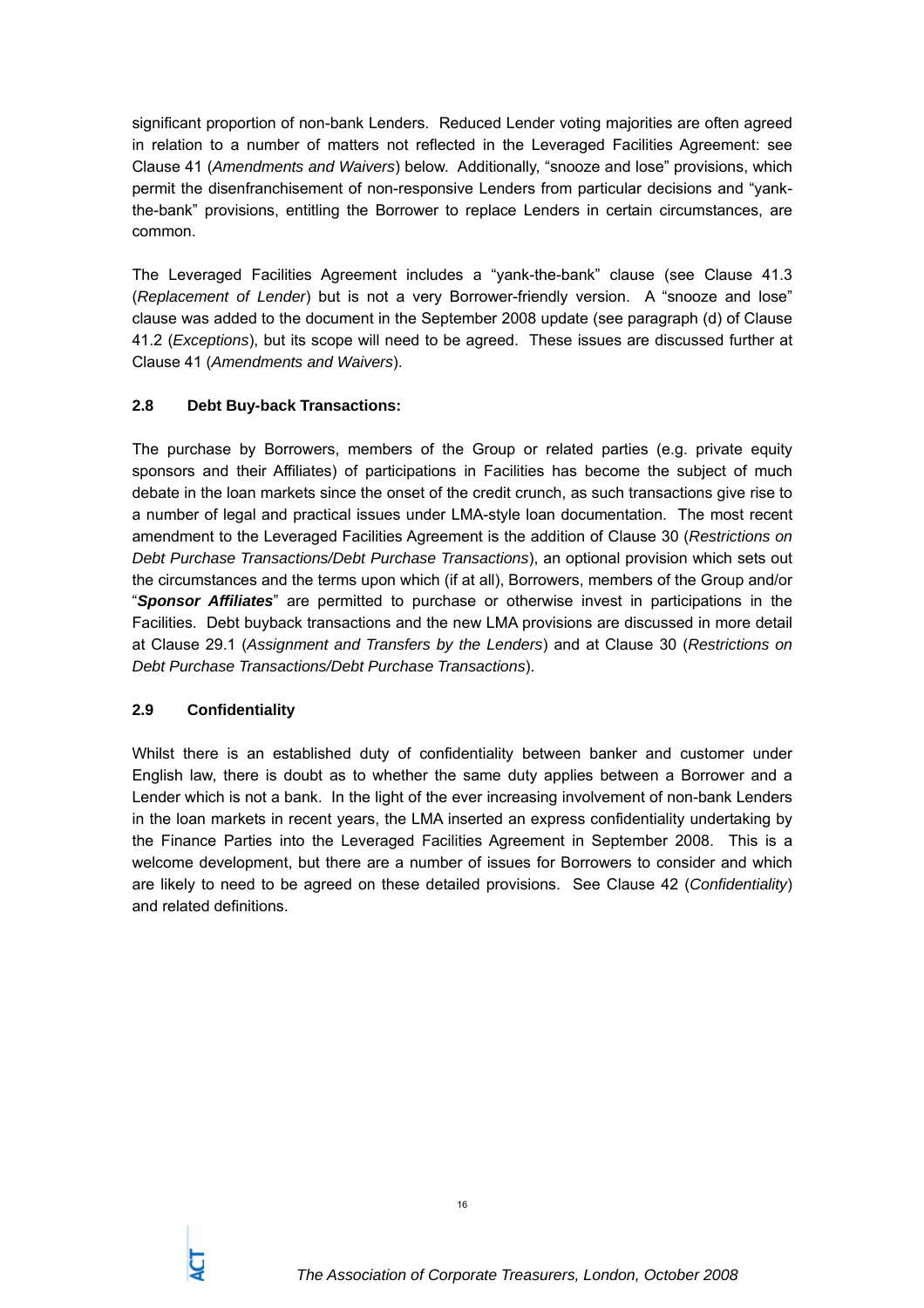## **PART II: COMMENTARY ON THE LEVERAGED FACILITIES AGREEMENT**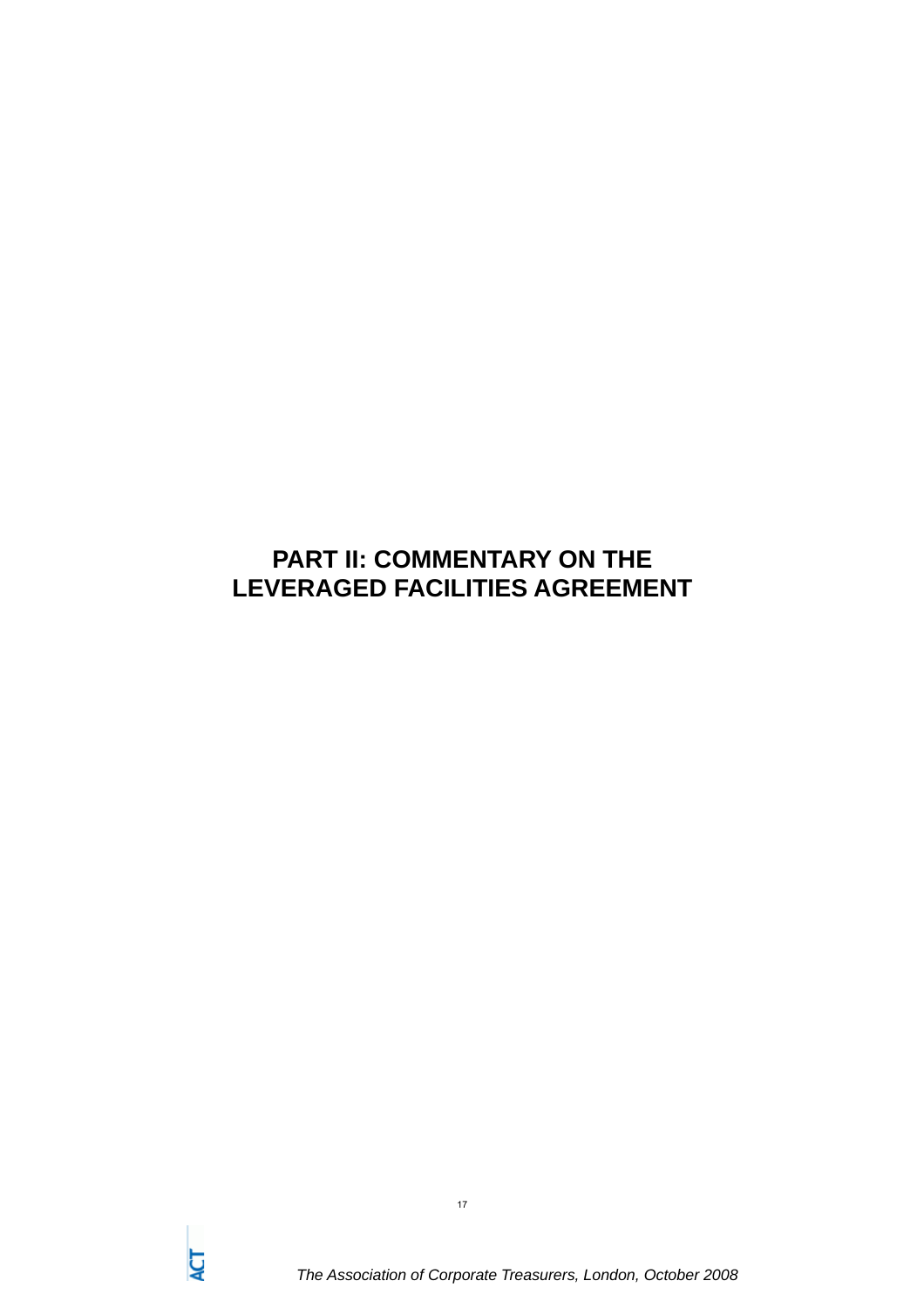## **PART II: COMMENTARY ON THE LEVERAGED FACILITIES AGREEMENT**

## **PARTIES**

The parties to the Leveraged Facilities Agreement are envisaged to be as follows:

"**Parent**": The Parent is the holding company for the Group. It is party to the Agreement as a Guarantor and also acts as the Obligors' agent (see Clause 2.3 (*Obligors' Agent*) below) in relation to communications between the Group and the Lenders.

"**Original Borrowers**": The Original Borrowers (Borrowers as at the date of the Agreement) will be listed in Part I of Schedule 1 to the Agreement. The "*Company*" is the offeror company, a Subsidiary of the Parent and the entity which will acquire shares in the Target Group. The Company will usually need to be an Original Borrower to fund the Acquisition. Other entities within the Group may need to be Original Borrowers to refinance existing debt of the Group (including the Target Group) (if relevant) and possibly to fund costs relating to the acquisition of the Target Group. If debt within the Target Group is to be refinanced using the Facilities, or if the Facilities include undrawn Facilities which are intended to be used in the future by members of the Target Group, members of the Target Group will need to be named as Borrowers. The relevant members of the Target Group will not be able to accede to the Facility Agreement as Borrowers until Completion (or shortly thereafter) so they will not be Original Borrowers.

"**Original Guarantors**": The Leveraged Facilities Agreement contemplates that the Facilities will be cross-guaranteed by members of the Group. The Original Guarantors should be listed in Part I of Schedule 1. Until the Closing Date, the Company will not control the Target Group and so the only Original Guarantors will usually be the Parent and the Company. Members of the Target Group will accede to the Transaction Documents as Additional Guarantors at or shortly after Completion.

See Clause 24.25 (*Obligors*), Clause 27.35 (*Guarantors*), Clause 27.38 (*Conditions Subsequent*), Clause 31 (*Changes to the Obligors*) and Schedule 2 (*Conditions Precedent*) in relation to Guarantor coverage and accession arrangements for Additional Borrowers and Additional Guarantors.

"**Obligors**": "*Obligors*" is the collective term used to refer to the Borrowers and the Guarantors.

"**Arranger**": The arranging bank or banks.

"**Original Lenders**": The members of the original lending group will be listed in Parts II and III of Schedule 1. The Leveraged Facilities Agreement contemplates that primary syndication of the Facilities will take place post-Closing. Syndicate composition is discussed further in relation to the assignment and transfer provisions in Clause 29 (*Changes to the Lenders*).

"**Agent**": The agent bank.

"**Security Agent**": It is assumed that a Security Agent will hold the Transaction Security on behalf of the Lenders. The Leveraged Facilities Agreement does not contain detailed provisions relating to the appointment and duties of the Security Agent as it is assumed that these will be contained in a separate Intercreditor Agreement. It may not be possible for a security agent to hold security on trust for all Lenders in all jurisdictions. In some jurisdictions, parallel debt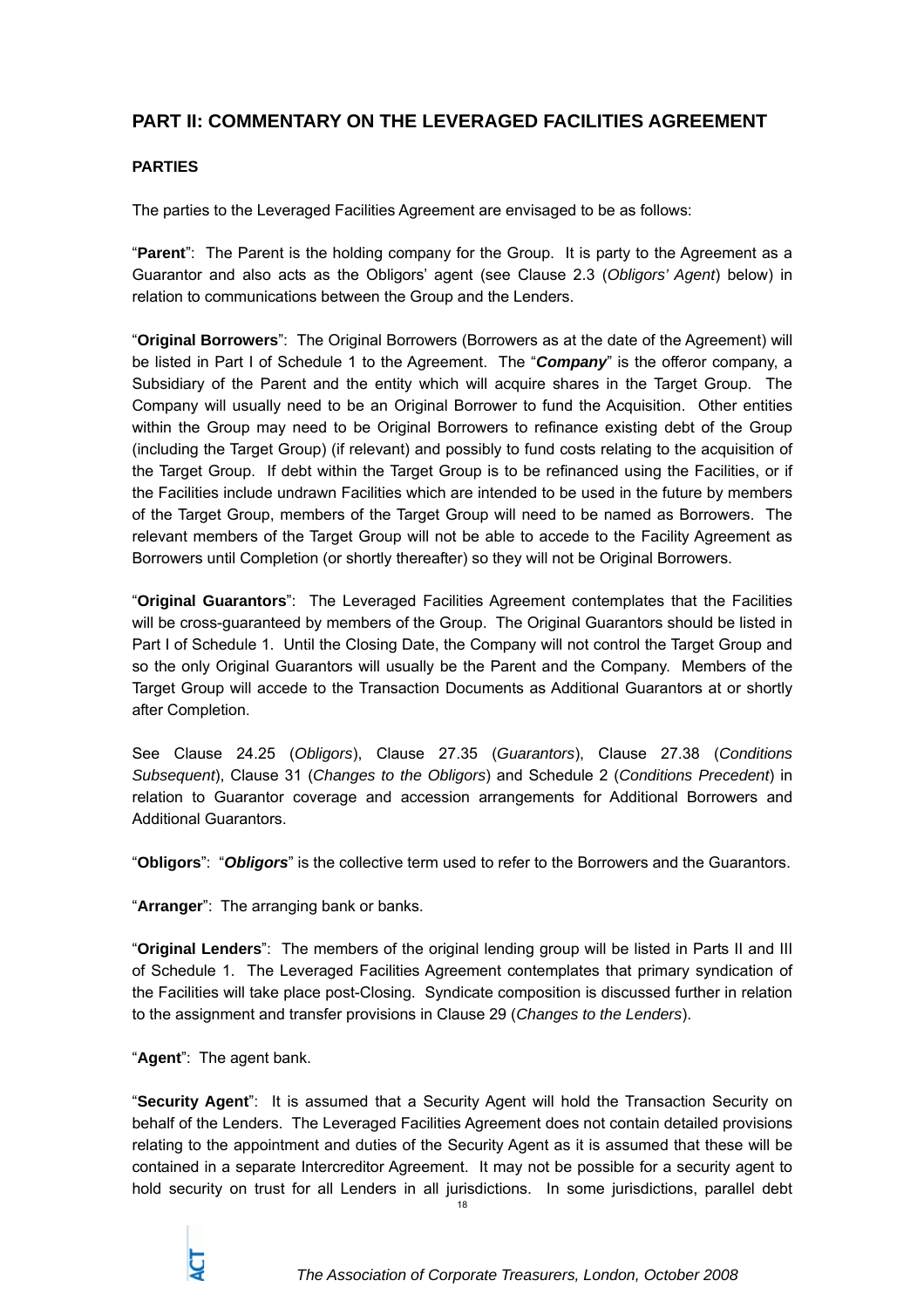provisions may be required to enable the security to be held by a security agent. In some jurisdictions there may even be issues with parallel debt arrangements and this issue will need to be carefully analysed in the context of the jurisdictions concerned.

"**Issuing Banks**": The Leveraged Facilities Agreement includes a letter of credit facility (see Clauses 6 (*Utilisation - Letters of Credit*) and 7 (*Letters of Credit*)). If the Facilities include a letter of credit facility, the bank or banks which are to issue letters of credit will need to be party to the agreement as "*Issuing Banks*".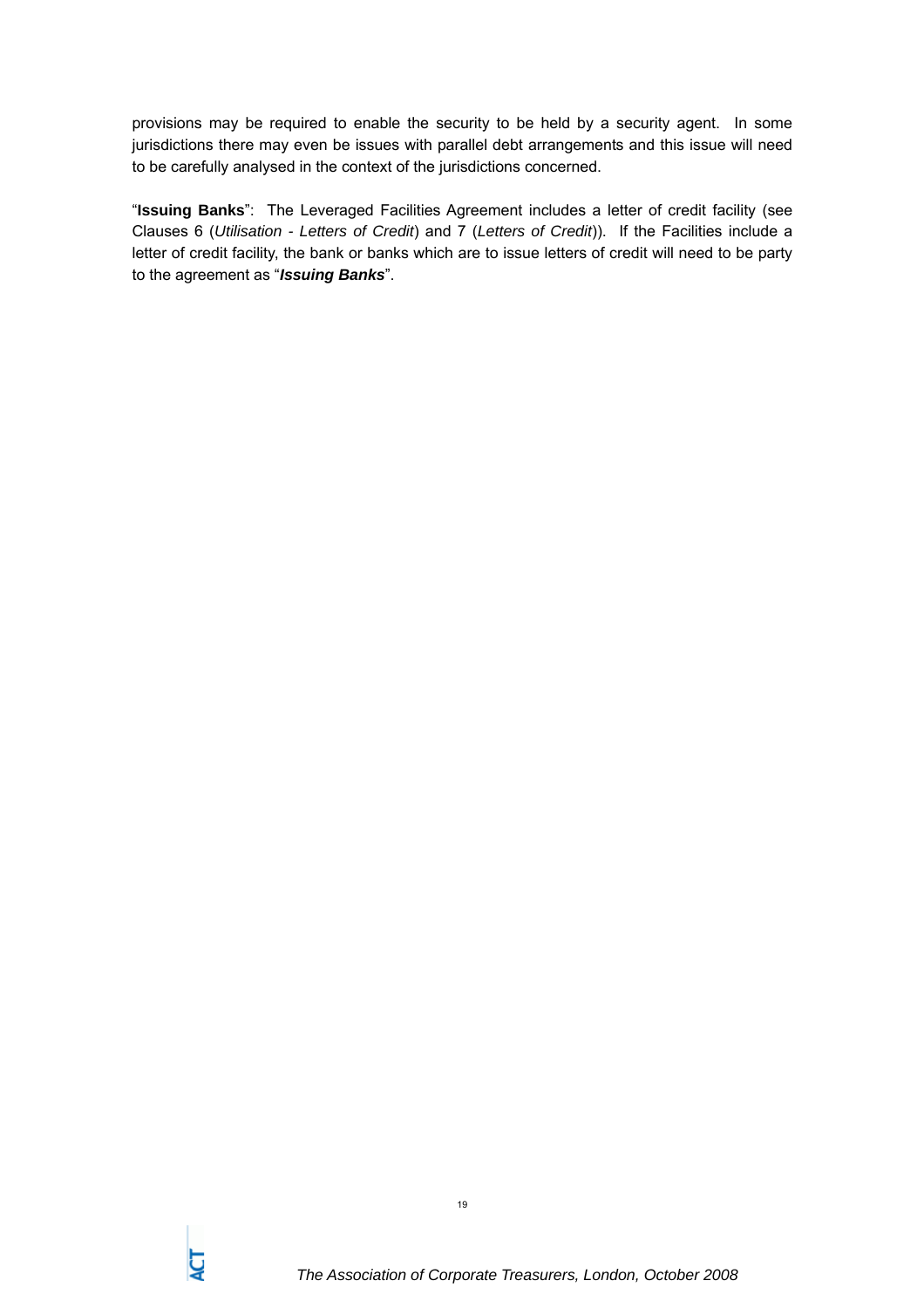#### **SECTION 1: INTERPRETATION**

#### **CLAUSE 1: DEFINITIONS AND INTERPRETATION**

In this guide, many definitions are discussed in the context in which they are used in the Leveraged Facilities Agreement rather than in this Definitions and Interpretation section. Certain key definitions are discussed below.

#### **Clause 1.1: Definitions**

"*Acceptable Bank*": Cash and Cash Equivalent Investments (see below) must be deposited with or issued by an "*Acceptable Bank*". "*Acceptable Bank*" is defined by reference to credit rating or otherwise as approved by the Agent.

#### **Borrower Notes**

Borrowers may wish to consider whether the definitions of Cash and Cash Equivalent Investments should be dependent on their being deposited with or issued by an Acceptable Bank. If they are, an appropriate definition must be agreed. Borrowers should consider where the Group's cash is held and may want to widen this definition to cover all appropriately authorised banks in relevant territories (for example, in the UK, all banks and building societies which are authorised to accept deposits under the Financial Services and Markets Act 2000) or all financial institutions duly authorised under applicable laws to carry on the business of banking. Borrowers are, in any event, likely to want to ensure that banks with which significant existing accounts of the Group are held will qualify as Acceptable Banks unless they are prepared to change those arrangements at Completion. Borrowers may also want to see Finance Parties included as Acceptable Banks.

"*Accounting Principles*": This definition is discussed at Clause 24.13 (*Original Financial Statements*).

"*Acquisition Costs*": The Term Facilities are usually provided in part to finance Acquisition Costs. Lenders may seek to place a cap on the maximum amount of the Acquisition Costs that can be funded using the Facilities and may require that their total amount is specified and that a breakdown is included in the Funds Flow Statement or the Business Plan. See further Clause 3.1 (*Purpose*).

"*Acquisition Proceeds*": This definition is discussed at Clause 12.2 (*Disposal, Insurance and Acquisition Proceeds and Excess Cashflow*).

"*Acquisition Purpose*": This definition is discussed at Clause 4.5 (*Utilisations during the Certain Funds Period*).

"*Agreed Security Principles*": The Agreed Security Principles define the scope of the security package. These are set out in and discussed at Schedule 14.

"*Ancillary Facility*": This definition and the other definitions relating to such facilities are discussed at Clause 9 (*Ancillary Facilities*).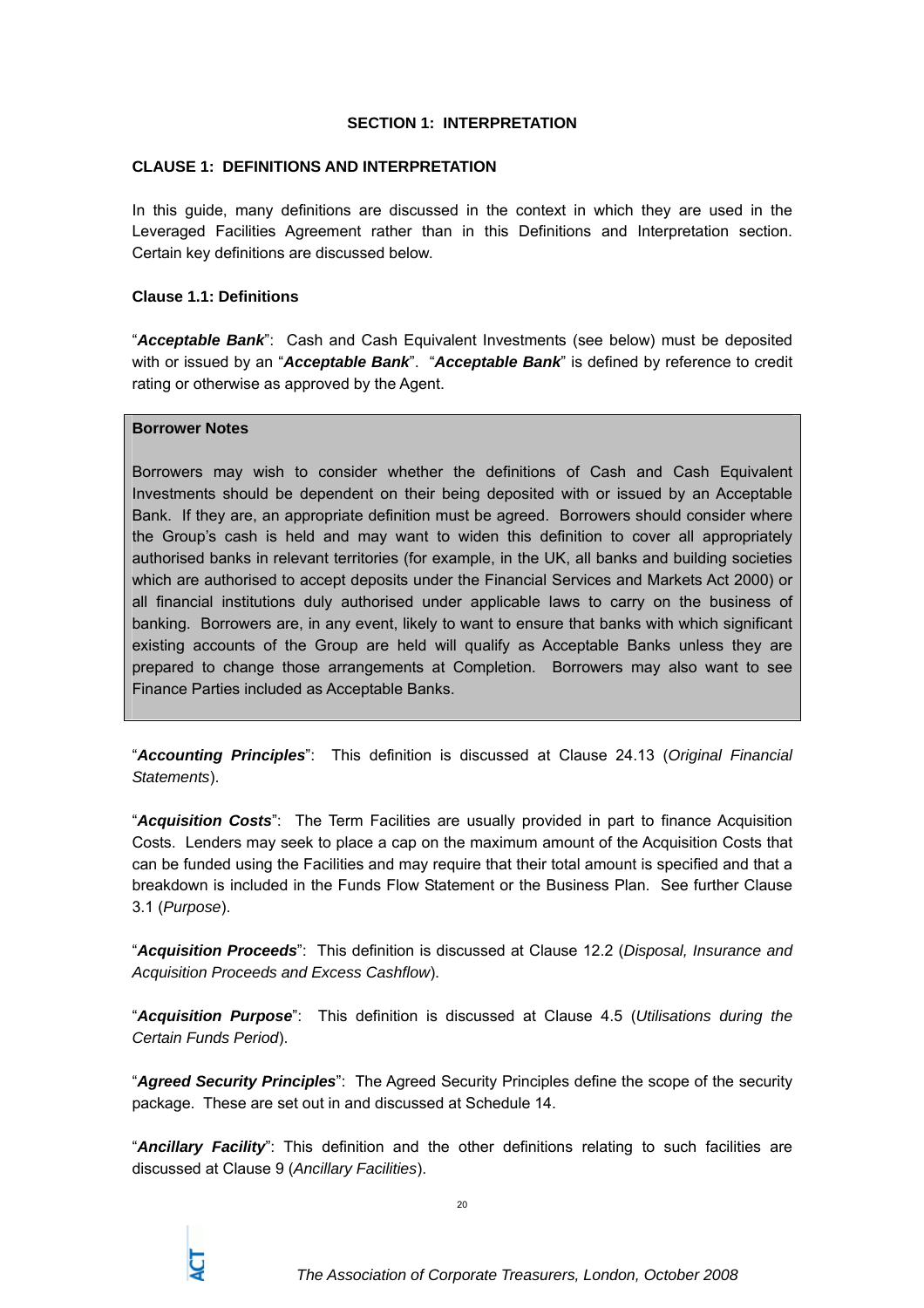"*Availability Period*": This definition specifies the availability period for each of the Facilities, although the period itself is left blank, to be completed according to the transaction.

#### **Borrower Notes**

Facilities which are to be used to fund the Acquisition (the "*Term Facilities*") need to be available from the earliest point at which amounts will be payable by the purchaser (the Company) in relation to the Acquisition.

The Facilities will need to remain available until the Acquisition has been completed in full, to allow for any phased completion arrangements or (in the context of a public offer), until the completion of any statutory "squeeze out" procedure for acquiring minority shares (for example, pursuant to sections 979-985 of the Companies Act 2006).

The Facilities will also need to remain available for a sufficient time after Completion to complete any refinancing of Target Group debt which is proposed or necessary. In many cases the Target Group's existing debt facilities may be subject to change of control provisions which effectively means that they have to be refinanced at or about Completion.

"*Base Case Model*": The Base Case Model is the financial model used to project the Group's cashflows and financial performance during the life of the Facilities.

## **Borrower Notes**

The definition will need to be tailored to reflect the financial model which has been produced. In particular, the definition envisages that a written business plan will form part of the Base Case Model which will not always be available, particularly on the date when the Agreement is signed. See further Clause 24.12 (*No misleading information*).

"*Cash*": This term is used in the definitions of "*Current Assets*", "*Net Finance Charges*" and "*Total Net Debt*" for financial covenant purposes (see Clause 26.1 (*Financial Definitions*)).

#### **Borrower Notes**

Elements of this definition are restrictive and this may be important in the context of calculating the financial covenants using Net Finance Charges and Total Net Debt. Borrowers may want to consider the following:

- whether to delete the requirement in the introductory paragraph that cash is held with an Acceptable Bank;
- whether currency restrictions are appropriate/necessary. Whether this is important is likely to depend on the circumstances of the Group;
- paragraph (a) of "*Cash*", which requires that to count as "*Cash*", cash must be repayable on demand or within a specified number of days and paragraph (d), which requires that "*Cash*" must be freely and immediately available to be applied in prepayment or repayment of the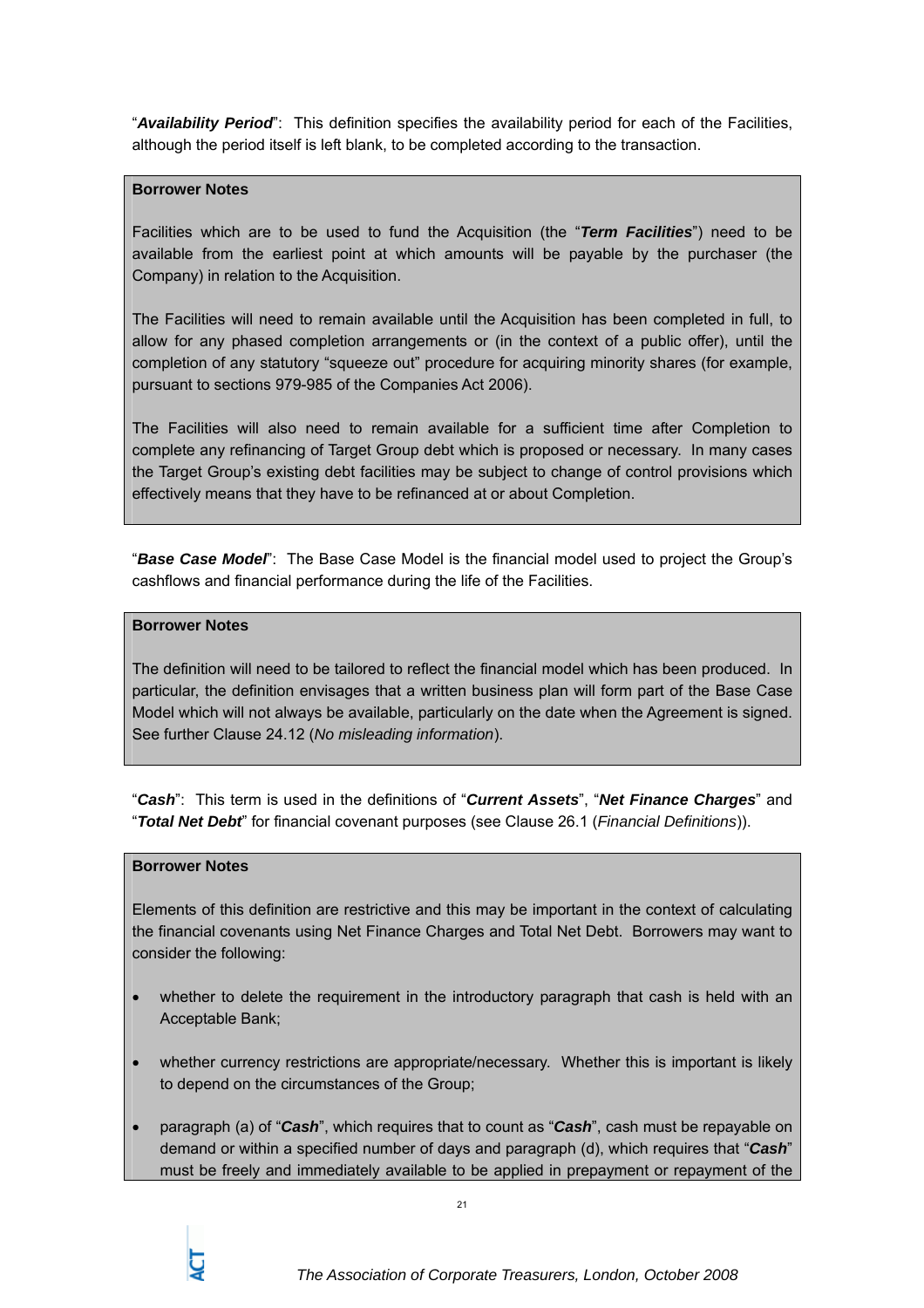Facilities. These provisions reflect a desire to count only cash which is immediately available to the Group or which the Group is entitled to access in a very short period of time as "*Cash*". Borrowers may find these requirements too restrictive and may instead seek to define "*Cash*" as cash which is capable of being applied in repayment or prepayment of the Facilities within a specified time period (for example three months) without any condition other than the lapse of time and notice being given;

- whether the qualification in paragraph (c) (no security) by reference to netting or set-off arrangements entered into by members of the Group in the ordinary course of their banking arrangements should also apply to paragraphs (b) and (d) of the definition (no contingent liabilities and cash freely available). Borrowers may also argue that an additional qualification should apply in respect of "*Permitted Security*";
- whether to refer to additional elements comprising "*Cash*": for example, cash in transit or receivables due from debit or credit card providers may be relevant for some Borrowers.

"*Cash Equivalent Investments*", as the name suggests, are the Group's highly liquid investments. The definition is used within the definitions of "*Permitted Acquisition*" and "*Permitted Disposal*", in Clause 5.7 (*Clean down*), in the definitions of "*Current Assets*", "*Net Finance Charges*" and "*Total Net Debt*" for financial covenant purposes (see Clause 26.1 (*Financial Definitions*)) and in Clause 27.10 (*Holding Companies*) and Clause 27.34 (*Cash management*).

#### **Borrower Notes**

The LMA User Guide to the Leveraged Facilities Agreement states that this definition is "clearly one which can be subject to change depending on commercial requirements". The definition encompasses short-term certificates of deposit, investments in marketable debt obligations backed by specified governments, certain commercial paper, sterling bills of exchange, specified money market funds or any other investments approved by Majority Lenders, in each case to which a member of the Group is beneficially entitled, free from encumbrances. Negotiations are likely to centre around the criteria applied to each category (which will vary from Group to Group). The following points, however, are of general application:

- are currency restrictions appropriate/necessary? Whether this is important is likely to depend on the circumstances of the Group;
- Borrowers may wish to extend paragraph (d) to deal with other jurisdictions;
- Borrowers may wish to include other bonds or notes with a specified minimum rating, perhaps having not more than one year to final maturity or a category of "other Cash Equivalent Investments" to capture other short-term highly rated investments which might not fall within any other category;
- some Borrowers may seek inclusion of a "basket" of investments that, whilst not meeting the specified criteria, are still permitted to count as Cash Equivalent Investments.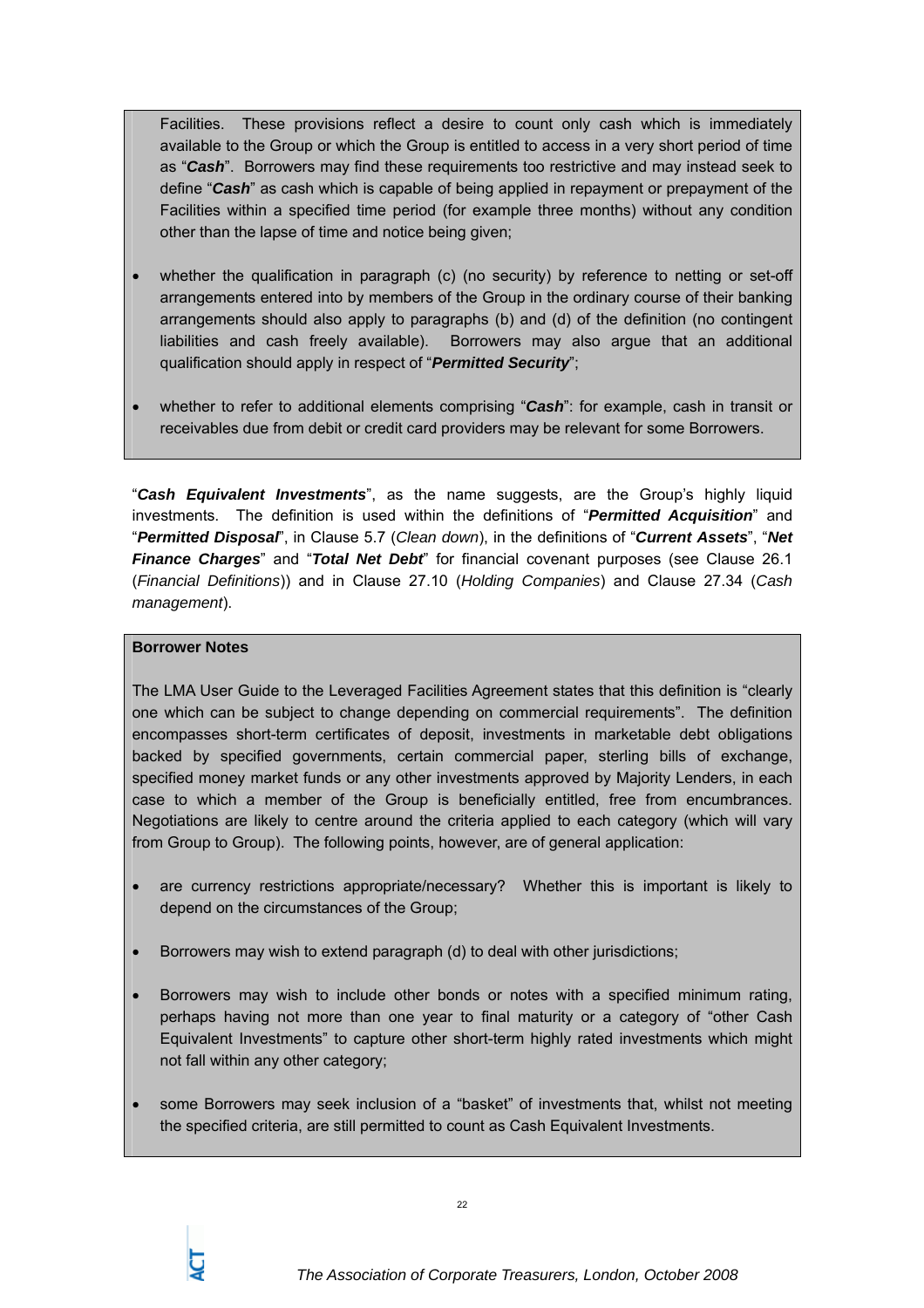"*Certain Funds Period*" and "*Certain Funds Utilisation*": These definitions will be relevant if the financing is to be provided on a certain funds basis. See Clause 4.5 (*Utilisations during the Certain Funds Period*).

"*Change of Control*": This concept is used in Clause 12 (*Mandatory Prepayment*) and is likely to be a key definition for Borrowers and Lenders as it will determine whether changes in the ownership or control of the Group will trigger mandatory prepayment obligations.

#### **Borrower Notes**

The definition will need to be tailored to the transaction. See further Clause 12.1 (*Exit*).

"*Clean-Up Date*", "*Clean-Up Default*", "*Clean-Up Representation*", "*Clean-Up Undertaking*": These definitions are relevant to Clause 28.21 (*Clean-Up Period*), which provides for the suspension of certain representations, undertakings and Events of Default for a specified period after the Closing Date. The definitions are discussed further at Clause 28.21 (*Clean-Up Period*).

"*Company Intra-Group Loan Agreement*": This agreement contains the arrangements for the loan of monies to the Company by members of the Target Group to enable repayment of the Facilities (if that is contemplated).

#### **Borrower Notes**

If the Target Company is English, the intra-group loan agreement may need to be whitewashed pursuant to sections 155-158 of the Companies Act 1985. The impending repeal of the Companies Act 1985 restrictions on financial assistance as applicable to private companies (due to take effect on 1st October 2008) is discussed in more detail at Clause 27.31 (*Financial Assistance*).

"*Confidential Information*" is discussed at Clause 42 (*Confidentiality*).

"*Debt Purchase Transactions*" is used in Clause 30 (*Restrictions on Debt Purchase Transactions/Debt Purchase Transactions*), the optional provision added to the Leveraged Facilities Agreement very recently in order to set out the circumstances and the terms upon which (if at all), Borrowers, members of the Group and/or "*Sponsor Affiliates*" are permitted to purchase or otherwise invest in participations in the Facilities. This definition is discussed at Clause 30 (*Restrictions on Debt Purchase Transactions/Debt Purchase Transactions*).

"*Default*": A default is an Event of Default or any event or circumstance specified in Clause 28 (*Events of Default*) which, with the expiry of a grace period, the giving of notice or the making of any determination constitutes an Event of Default.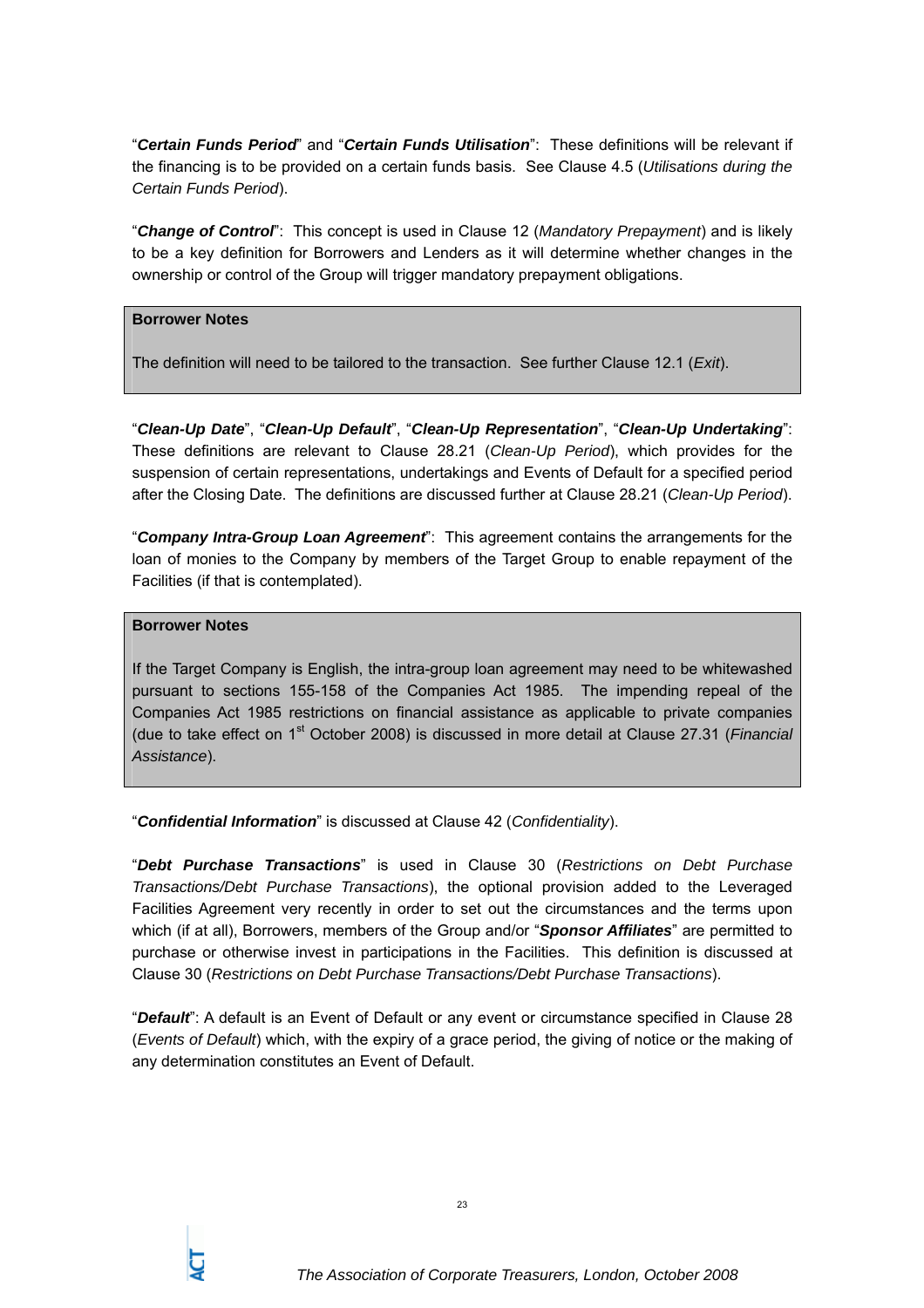#### **Borrower Notes**

Borrowers may find the reference to the making of a determination here too vague and may, for example, wish to make clear that any such event or circumstance which requires the satisfaction of a condition as to materiality before it becomes an Event of Default shall not be a Default unless that condition is satisfied.

"*Disposal Proceeds*": This definition is discussed at Clause 12.2 (*Disposal, Insurance and Acquisition Proceeds and Excess Cashflow*).

"*Excess Cashflow*": Excess Cashflow is intended to comprise Cashflow not required for debt service. The definition is discussed at Clause 26.1 (*Financial definitions*) in the context of the financial covenants. The definition of Excess Cashflow also determines the level of any applicable cash sweep to mandatory prepayment (see Clause 12.2 (*Disposal, Insurance and Acquisition Proceeds and Excess Cashflow*))*.*

"*Excluded Acquisition Proceeds*", "*Excluded Disposal Proceeds*" and "*Excluded Insurance Proceeds*" are discussed at Clause 12.2 (*Disposal, Insurance and Acquisition Proceeds and Excess Cashflow*).

"*Finance Document*": This is a key definition. Breach of the terms of a Finance Document is likely to trigger an Event of Default (usually after the expiry of a grace period) and the Transaction Security will usually secure obligations of the Obligors under the Finance Documents.

#### **Borrower Notes**

Borrowers should consider on a case by case basis whether it is appropriate for the Mandate Letter to be included as a Finance Document. Many of the provisions of the Mandate Letter will be superseded by the Agreement. Syndication provisions which need to remain in effect after Closing, such as the clear market, market flex and reverse flex provisions and syndication obligations will often appear in a separate syndication side letter. See further Clause 27.37 (*Syndication*).

"*Financial Indebtedness*": The definition of Financial Indebtedness follows a similar format to the definition used in the Investment Grade Documents but overall, is slightly narrower and therefore slightly more Borrower-friendly. It is surprising that the definitions are not consistent, as there is no obvious reason why the definitions should differ according to credit rating.

The definition of Financial Indebtedness is primarily used in the Leveraged Facilities Agreement in the negative undertakings (the negative pledge at Clause 27.15 and the covenants restricting loans and Financial Indebtedness (Clauses 27.18 and 28.5 respectively)) and in the crossdefault Event of Default (Clause 28.5). Note also that the definition of "*Borrowings*" for financial covenant purposes (see Clause 26.1 (*Financial Definitions*)) is based on the definition of Financial Indebtedness, narrowed down in certain respects.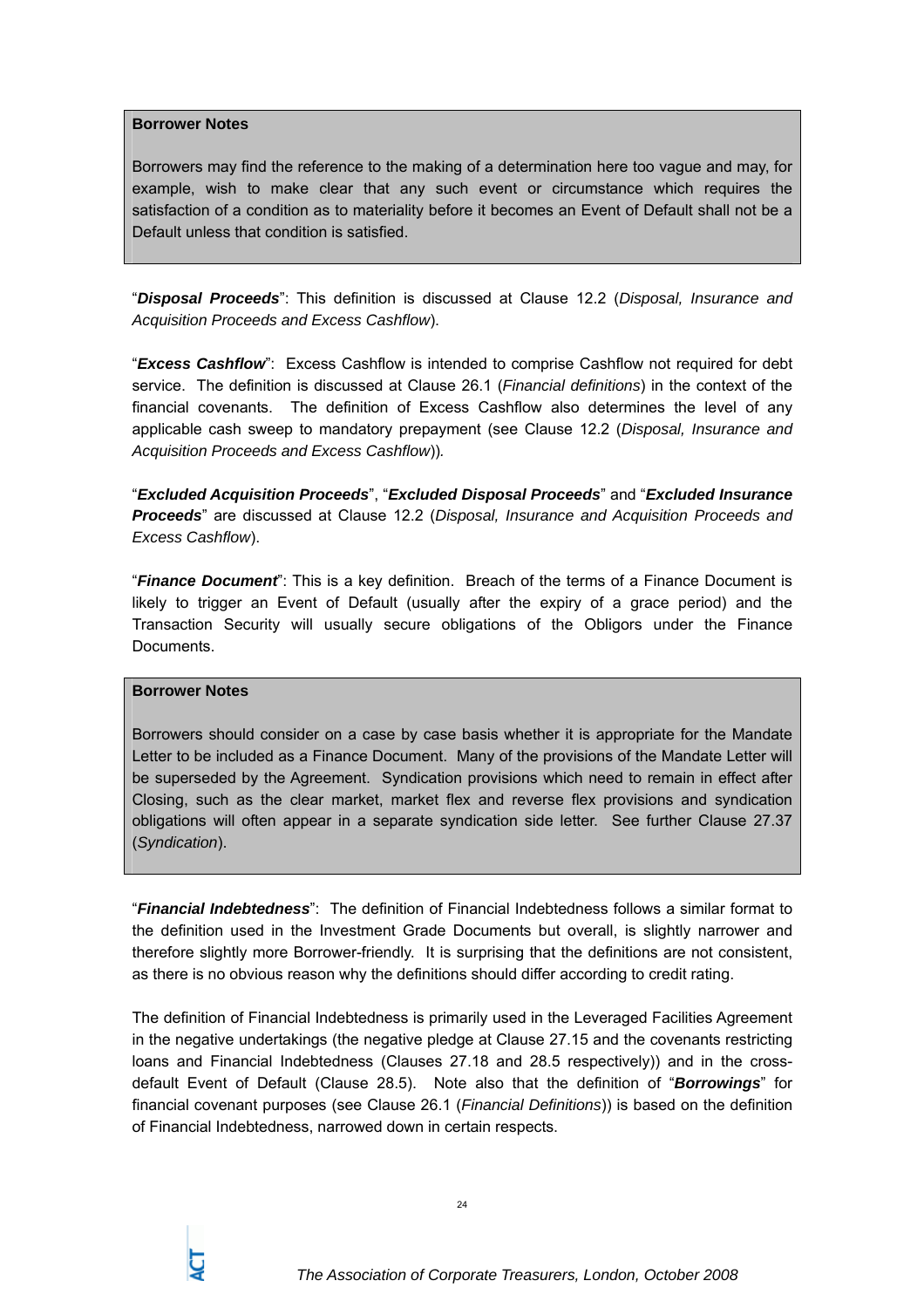#### **Borrower Notes**

## *Moneys borrowed*

Paragraph (a) sets out the primary function of the definition: any indebtedness in respect of moneys borrowed or debit balances at banks or other financial institutions.

## *Acceptance credits etc.*

Paragraph (b) catches payment obligations in relation to any acceptance under an acceptance credit facility, or bill discounting or dematerialised equivalent.

## *Bonds etc.*

Paragraph (c) includes the issue of bonds, debentures, medium term notes, commercial paper and so on. Paragraph (c) contains an option to exclude "*Trade Instruments*", defined as those used in the ordinary course of the trading cycle of the issuing member of the Group. This exclusion may not be wide enough for all purposes (see also paragraph (c) of "*Borrowings*" at Clause 26.1 (*Financial Definitions*)).

## *Leasing*

Paragraph (d) targets finance and capital leases, such as sale and leaseback or hire purchase arrangements. Under IAS 17, some leases which would have been off balance sheet under UK GAAP as operating leases, will be on balance sheet as finance leases, which may increase Financial Indebtedness under this heading in some circumstances.

## *Discounting or factoring on recourse terms*

Paragraph (e) targets receivables discounting and debt factoring on recourse terms. Receivables discounting and debt factoring on recourse terms often takes the form of an assignment of debts, in return for which the borrower is allowed to draw funds at agreed intervals. The bank's or factor's recourse to the borrower may take the form of either a guarantee by the borrower for the payment of the debts, or of the borrower's undertaking to buy the debts back if they are not paid within a fixed period. Receivables sold or discounted on a non-recourse basis are excluded from paragraph (e) as is customary. Non-recourse receivables financing can take a variety of forms, the most straightforward of which involves an outright sale (or assignment) of the receivables by the borrower, in return for a cash advance; if the debtors fail to pay, the finance house has no recourse to the borrower: its only claim is against the debtors.

As most "non-recourse" discounting or factoring involves recourse in certain circumstances, for example, if the receivable is not a valid receivable or the counterparty has a counterclaim or setoff right, Borrowers who contemplate non-recourse discounting or factoring may wish to clarify the meaning of non-recourse for these purposes to ensure that any proposed transactions fall within this exclusion.

Paragraph (e) contains an option to impose additional criteria on non-recourse discounting or factoring in order for it to be excluded, the satisfaction of any requirements for de-recognition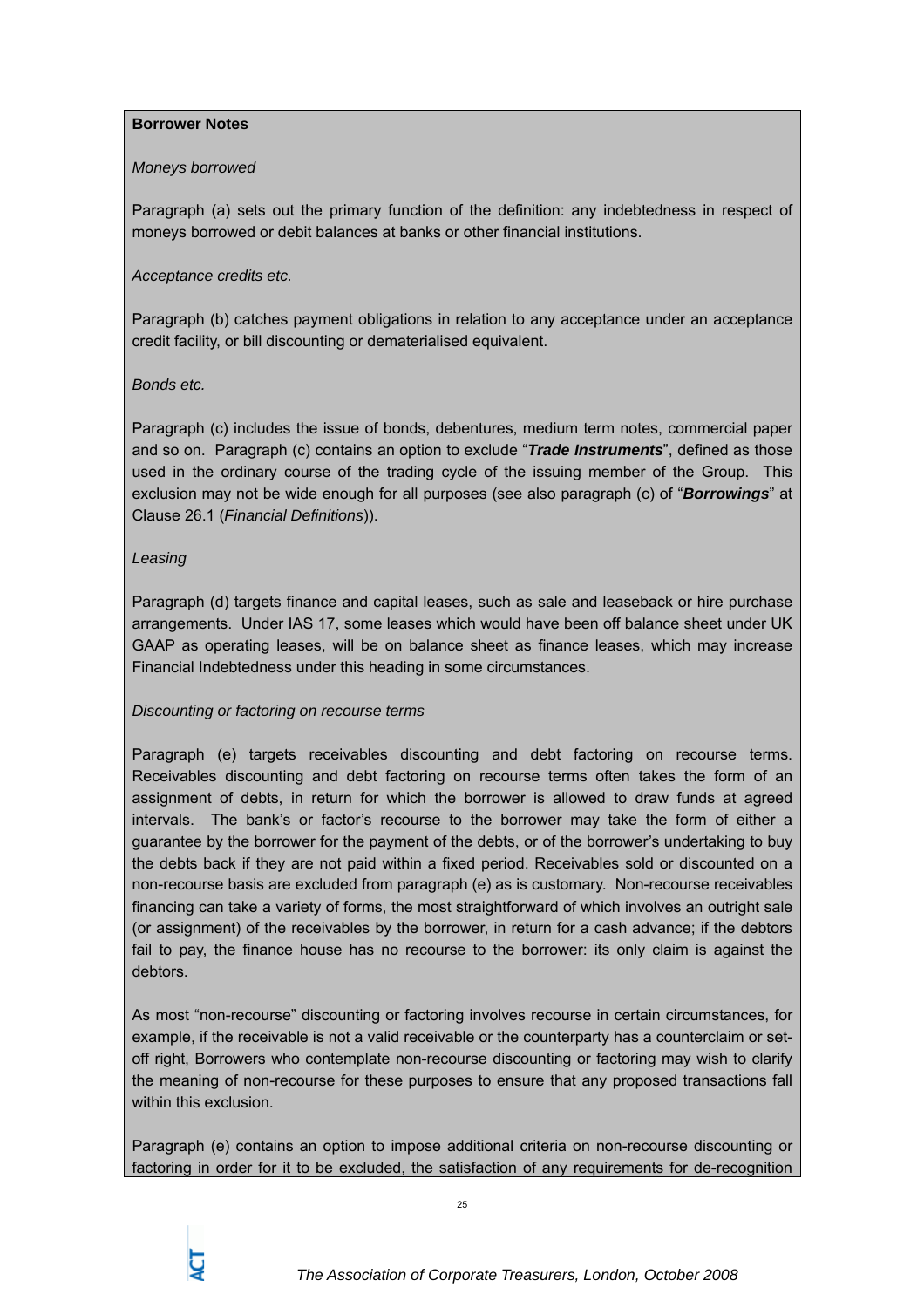under the Accounting Principles. Borrowers may wish to resist this additional criteria if there is any concern about the extent to which non-recourse factoring may satisfy such requirements.

#### *Derivatives*

Paragraph (f) catches Treasury Transactions at either their marked-to-market value or the value of any actual amount due if terminated or closed out. "*Treasury Transactions*" comprise derivatives transactions whether their purpose is "protection" or "benefit" from movements in a rate or a price, and so the definition covers arbitrage as well as hedging. Post IFRS, the main concern about the inclusion of derivatives in the Financial Indebtedness calculation is that they introduce volatility into the calculation which does not necessarily reflect accurately the Group's exposure: the effectiveness of the hedge and the availability of hedge accounting is not taken into account. Further, in a typical leveraged transaction, the Group is not allowed to enter into hedging arrangements for speculative purposes (see Clause 27.33 (*Treasury Transactions*)) and the hedging arrangements relating to the Facilities may well be subject to controls by the Lenders (as counterparties or affiliates of counterparties) in any event. See further Clause 27.33 (*Treasury Transactions*).

The LMA has accepted that Treasury Transactions should generally be excluded from "*Borrowings*" for financial covenant purposes (see Clause 26.1 (*Financial definitions*) below), but derivatives remain in the Financial Indebtedness definition. It is perhaps more difficult to argue that Treasury Transactions should be excluded for the purposes of the cross-default Event of Default, but if any thresholds or limits in the Agreement are defined by reference to Financial Indebtedness (for example, any agreed baskets within the definitions of Permitted Financial Indebtedness or Permitted Security), Borrowers may wish to exclude Treasury Transactions from the definition of Financial Indebtedness. If Treasury Transactions are included, Borrowers may wish to make clear that it is the net marked-to-market value/net amount due on termination that is relevant for these purposes.

#### *Counter-indemnity obligations*

Paragraph (g) captures counter-indemnity obligations in respect of bonds, guarantees, letters of credit etc. There is an optional exclusion for Trade Instruments (see comments on paragraph (c) above). Paragraph (g) contains optional wording to include specifically counter-indemnity obligations in respect of credit support for the liabilities of any member of the Group in relation to any post-retirement benefit scheme. This is most likely intended to address the situation where a member of the Group has agreed with the Pension Protection Fund (the "**PPF**") to provide additional credit support for the liabilities of a defined benefit pension scheme within the Group for the purposes of reducing PPF levies applicable to any funding deficit. Borrowers may seek to exclude pensions-related liabilities from the Financial Indebtedness definition on the basis that they are not financial debts. This point also applies to the definition of "*Borrowings*": see Clause 26.1 (*Financial Definitions*)).

#### *Redeemable preference shares*

Paragraph (h) is an optional paragraph designed to catch redemption obligations in relation to redeemable preference shares. This paragraph is included in (and originated from) the definition of "*Borrowings*" in Clause 26.1 (*Financial Definitions*). If the Group has outstanding redeemable preference shares it is preferable to deal with them specifically in the definition of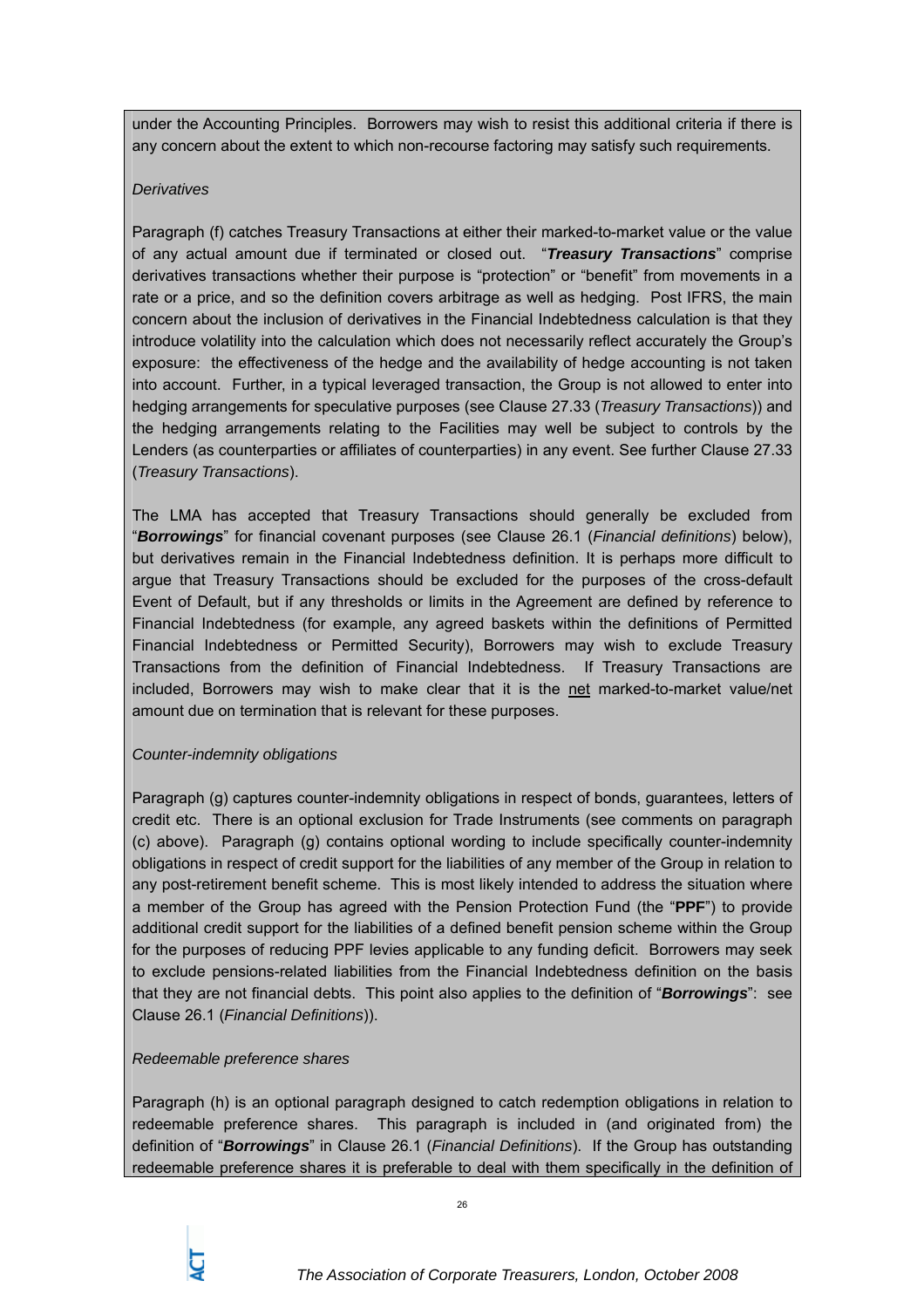Financial Indebtedness. The issue arises because redeemable preference shares are treated as borrowings under IFRS. If this paragraph is not included, there is a risk that all redeemable preference shares classified as borrowings under the Accounting Principles will be included as Financial Indebtedness (as a result of the catch-all in paragraph (k)). Lenders should only be concerned to include redeemable preference shares as "*Financial Indebtedness*" if the shares are redeemable prior to repayment of the Facilities. From the Borrower's perspective, if this optional provision is used, it should be amended to limit its application to preference shares which may be compulsorily redeemed prior to repayment of the Facilities. Consideration should also be given as to whether paragraph (h) should be widened beyond redeemable shares in case the Group has any other outstanding equity instruments that may be classified as borrowings under the Accounting Principles and thus fall within paragraph (k).

#### *Advance or deferred purchase agreements*

Paragraph (i) includes amounts owed under advance or deferred purchase agreements. Borrowers should clarify that the primary reason for the transaction (rather than "one of the primary reasons") must be to raise finance and that the transaction must be treated as a borrowing under the Accounting Principles (which is consistent with the rest of the definition of "*Financial Indebtedness*").

#### *Other issues*

Paragraph (j) is blank for the parties to insert any other specific categories of Financial Indebtedness.

Paragraph (k) is a sweep-up provision, including as Financial Indebtedness transactions "having the commercial effect of a borrowing [or otherwise classified as borrowings under the Accounting Principles]". "Transactions having the commercial effect of a borrowing" is probably the most commonly used formulation here without the optional reference to the Accounting Principles as an alternative test. In the interests of clarity Borrowers may prefer to refer to "borrowings under the Accounting Principles" and to delete "transactions having the commercial effect of a borrowing". It is also advisable to make clear that the paragraph applies only to transactions of a type not mentioned in any other paragraph of the definition of Financial Indebtedness.

Paragraph (l) covers the amount of any guarantee or indemnity given in support of any of the arrangements described in the other paragraphs of the definition.

The primary purpose of the definition of Financial Indebtedness is to capture financial debt, not trade or intra group debt. Many Borrowers will therefore seek to insert a general exclusion in respect of intra-group debt and debt incurred in the course of day to day trading.

"*Funds Flow Statement*": This is the document which will set out the sources and uses of financing for the Acquisition, both debt and equity.

"*Group*" and "*Subsidiary*": These definitions reflect the equivalent provisions in the Investment Grade Documents save for the reference to the Target. The Agreement contemplates that the parties will select an appropriate definition of Subsidiary, choosing between the statutory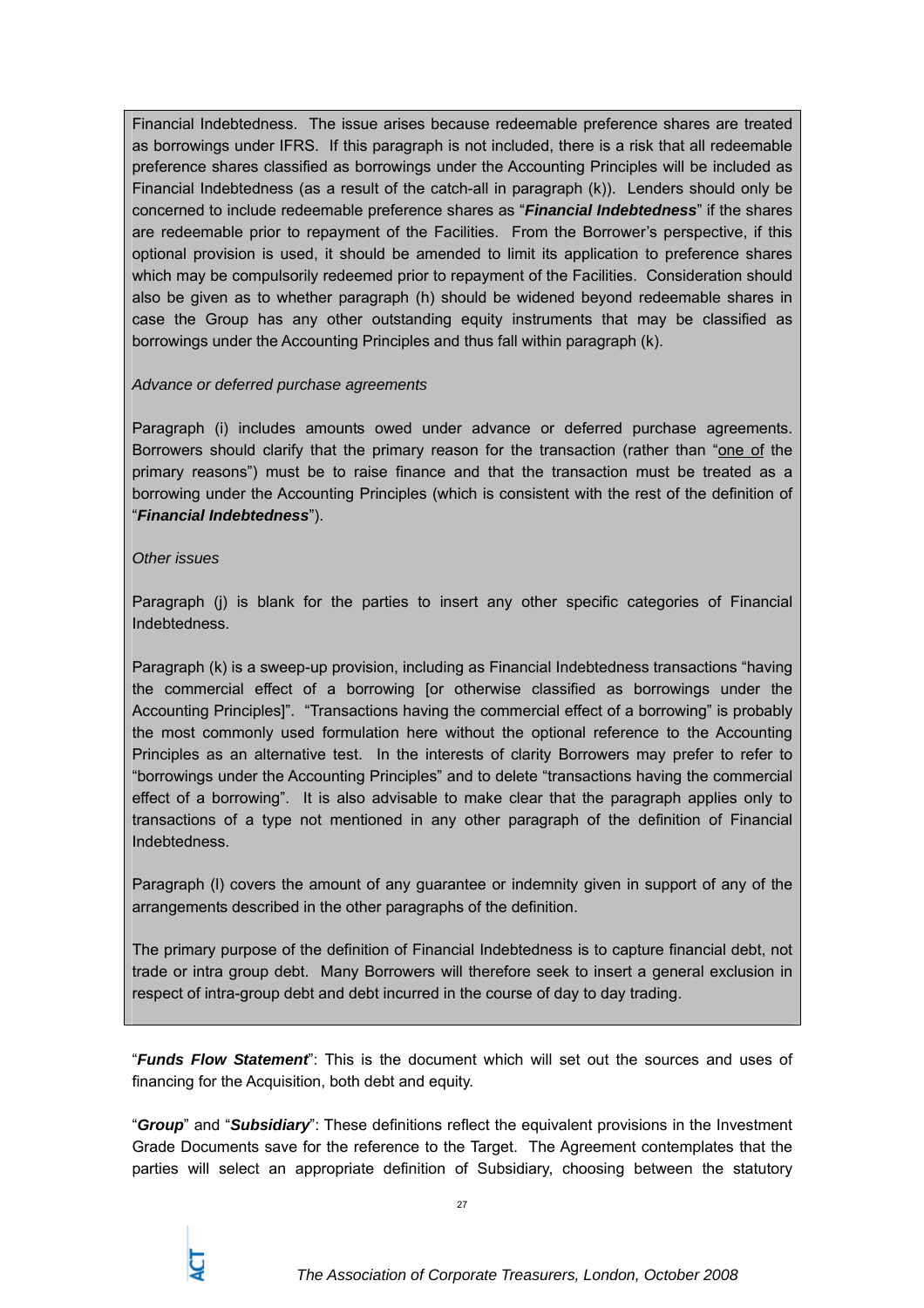definitions of a "subsidiary" and a "subsidiary undertaking". Borrowers will be aware that a "subsidiary undertaking" includes a wider range of entities than a "subsidiary" (which remains the case under the Companies Act 2006). The importance of the definition of Subsidiary in the context of the Agreement is that it is used in the definition of a Group, which then determines which companies are caught by many of the representations, covenants and Events of Default.

#### **Borrower Notes**

Lenders may argue that any subsidiary undertaking should be included in the "*Group*" for the purposes of the Agreement, as its accounts are required to be consolidated with those of the parent undertaking. Borrowers may argue that whilst this may be appropriate for the purposes of the information and financial covenants, it does not follow that the subsidiary undertaking should have to be included in the Group for the purposes of all of the representations, covenants and Events of Default, in particular where the Parent or the Company has subsidiary undertakings over which it cannot exercise full control.

Borrowers commonly seek to amend the definition of Group to provide expressly that the Target and its Subsidiaries will only be included as part of the Group from the Closing Date (or perhaps the first Utilisation Date). It is also advisable to make clear that the Target will not be treated as a Subsidiary of the Company prior to such date. This is important for the purposes of the representations and covenants in the Agreement, which, to the extent they apply to the Target and its Subsidiaries, should only apply from Completion. This issue is discussed further at Clause 24 (*Representations*).

"*IFRS*": This definition is discussed at Clause 24.13 (*Original Financial Statements*).

"*Insurance Proceeds*" is discussed at Clause 12.2 (*Disposal, Insurance and Acquisition Proceeds and Excess Cashflow*).

"*Information Memorandum*" and "*Information Package*" are discussed at Clause 24.12 (*No misleading information*).

"*Intellectual Property*": This definition is used in the representation and covenant relating to Intellectual Property in the Leveraged Facilities Agreement (see Clause 24.23 (*Intellectual Property*) and Clause 27.29 (*Intellectual Property*)).

#### **Borrower Notes**

In September 2008, the definition of "*Intellectual Property*" in the Leveraged Facilities Agreement was amended to include intellectual property rights which "may now or in the future subsist". Borrowers should delete the reference to future rights on the basis that it is not possible to give a representation or to comply with an undertaking in relation to Intellectual Property Rights which may not (at the time the representation/covenant is tested) exist.

"*Intercreditor Agreement*": In order to record and protect the Finance Parties' agreement as to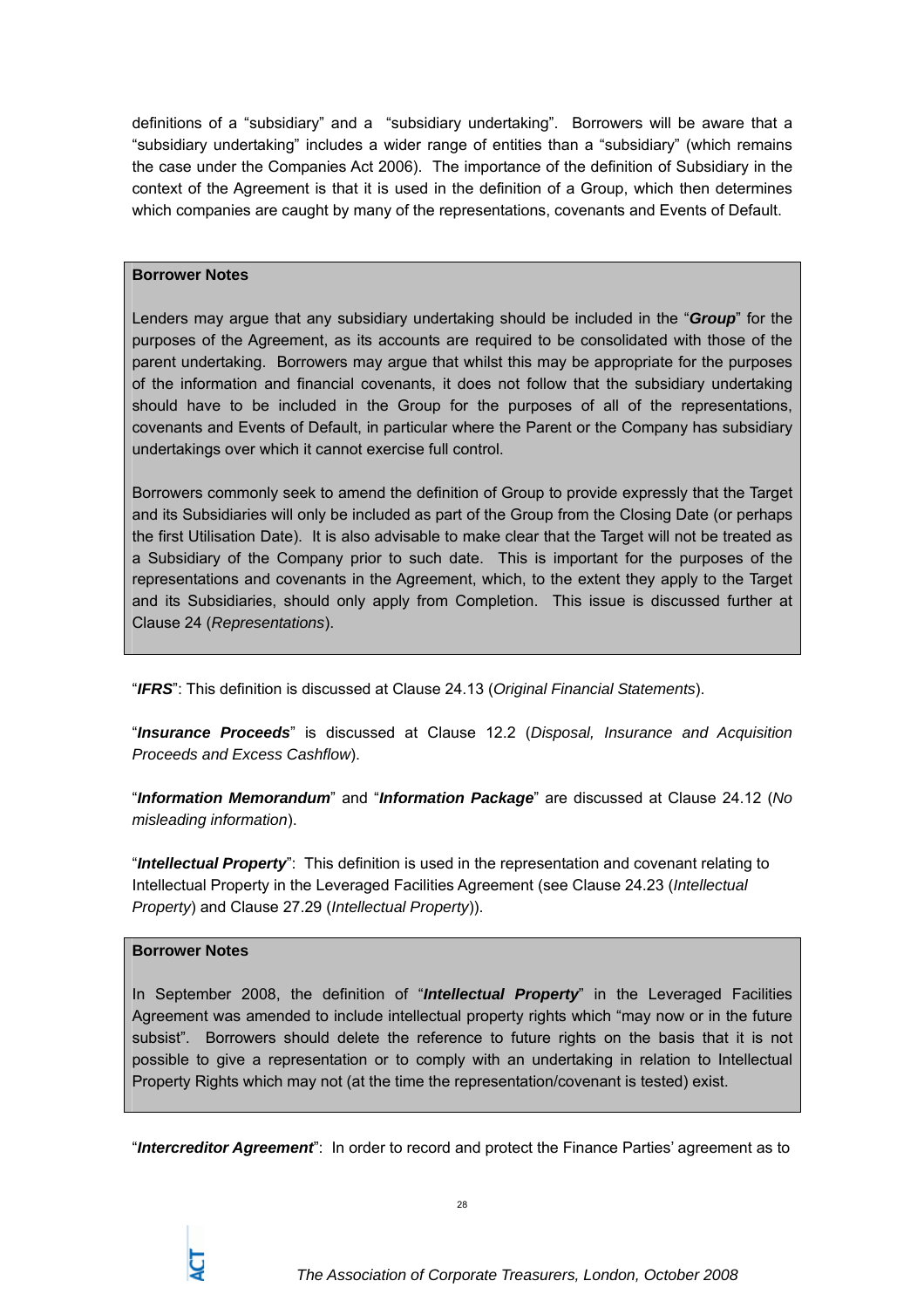the ranking and priority of the Facilities, the Finance Parties and all other lenders to the Group will usually enter into an Intercreditor Agreement.

#### **Borrower Notes**

It is understood that the LMA is working on a model form of intercreditor agreement for use in conjunction with the Leveraged Facilities Agreement. The timetable for publication is not currently known.

"*Investors*": The Investors are the ultimate owners of the Parent and their transferees and assignees. They may be private equity funds. They are not usually party to the Finance Documents (and will usually want to avoid assuming obligations under the Finance Documents) except that they may be party to the Intercreditor Agreement to effect the subordination of any shareholder debt or to a letter dealing with what happens to the proceeds of claims made by the Investors against the providers of the Reports.

"*Key man policy*": This optional provision is relevant for the purposes of paragraph (d) of the covenants relating to insurance cover in Clause 27.25 (*Insurance*), which require such cover to be taken out or maintained.

#### **Borrower Notes**

This definition contemplates that the "*Key man policies*" will be in a form and with an insurer reasonably acceptable to the Agent. If these concepts are retained, Borrowers will need to ensure that this definition reflects the commercial agreement on the terms and scope of such cover (if any).

"*Legal Reservations*": This definition is discussed at Clause 24.3 (*Binding obligations*) below.

"*Major Default*" and "*Major Representation*": These terms define the drawstops applicable during the Certain Funds Period. They are discussed at Clause 4.5 (*Utilisations during the Certain Funds Period*).

"*Majority Lenders*": This definition is discussed at Clause 41.1 (*Required consents*).

"*Margin*": The Margin applicable to many leveraged facilities will be subject to a ratchet dependent on a specified financial ratio, usually the leverage ratio. The definition of Margin includes an optional ratchet which provides for the Margin to change according to certain financial ratios.

## **Borrower Notes**

There are a number of issues for Borrowers to consider in relation to this provision:

The Margin ratchet as drafted is expressed only to apply to the Facility A and the Revolving Facility. The reason for this is that the sorts of non-bank Lender to whom Facilities B and C appeal will generally want to know what the pricing and therefore their return on these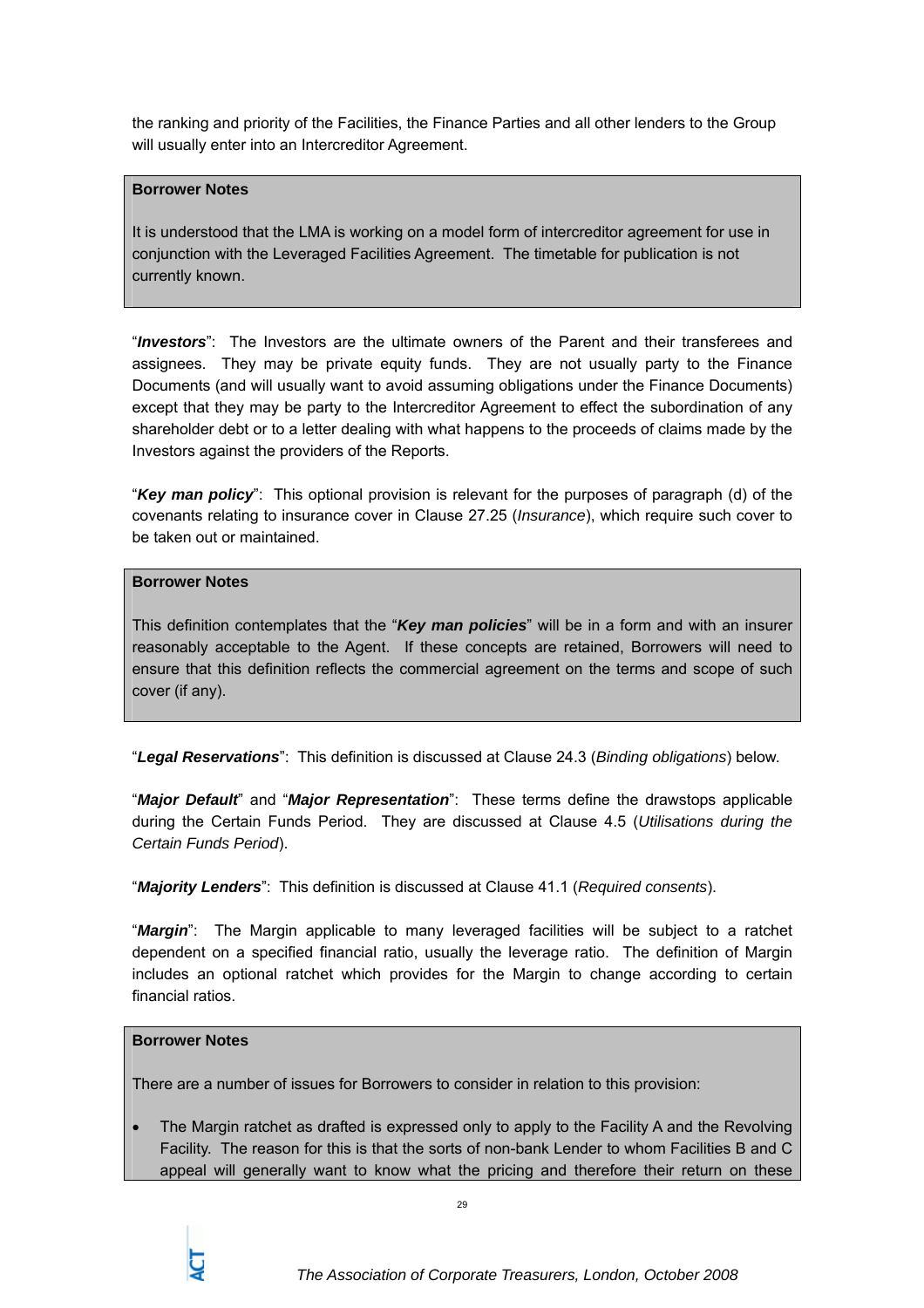Facilities will be whilst they remain outstanding. Notwithstanding this, it has become common for the Margin ratchet to extend to Facility B. The Margin ratchet will generally not extend to Facility C.

- The Margin ratchet will often not apply until the expiry of a specified period, for example, twelve months after Completion.
- Borrowers may wish to be able to obtain the benefit of any increase or decrease in the Margin with effect from the date of the relevant Compliance Certificate. As drafted, the Borrower is only given the benefit of any applicable Margin reduction with effect from a specified number of Business Days after the Compliance Certificate or the beginning of the next Interest Period.
- The drafting contemplates a retrospective upwards adjustment to the Margin for a particular period if the annual audited accounts do not confirm the basis for any reduced Margin applied during the period. This is a common provision. Borrowers should seek reimbursement if the audited accounts confirm that a lower Margin should have applied. This is commonly achieved via a reduction in future interest payments. This is discussed further in relation to paragraph (b) of Clause 14.2 (*Payment of Interest*).
- Optional paragraph (iv) provides for the Margin to revert to the highest level whilst a Default or Event of Default is continuing. Borrowers will generally want to see Event of Default rather than Default specified here.
- Borrowers will generally want to delete the limitation in paragraph (ii) that the Margin can only move by one level on each reset date.

As noted in the LMA's User Guide, tax advice should be sought on the implications of a Margin ratchet.

"*Material Adverse Effect*": This is an important definition as the term is used as a qualification to many provisions in the Leveraged Facilities Agreement, in particular, many of the representations, undertakings and Events of Default.

This is quite a Lender-friendly definition as framed:

- the existence of a "*Material Adverse Effect*" is determined in the reasonable opinion of the Majority Lenders;
- the definition includes the "prospects" of the Group in paragraph (a);
- it includes all obligations of the Obligors under the Finance Documents in paragraph (b); and
- it includes a material adverse effect on the validity, enforceability, effectiveness and ranking of the Security and the Finance Documents in paragraph (c).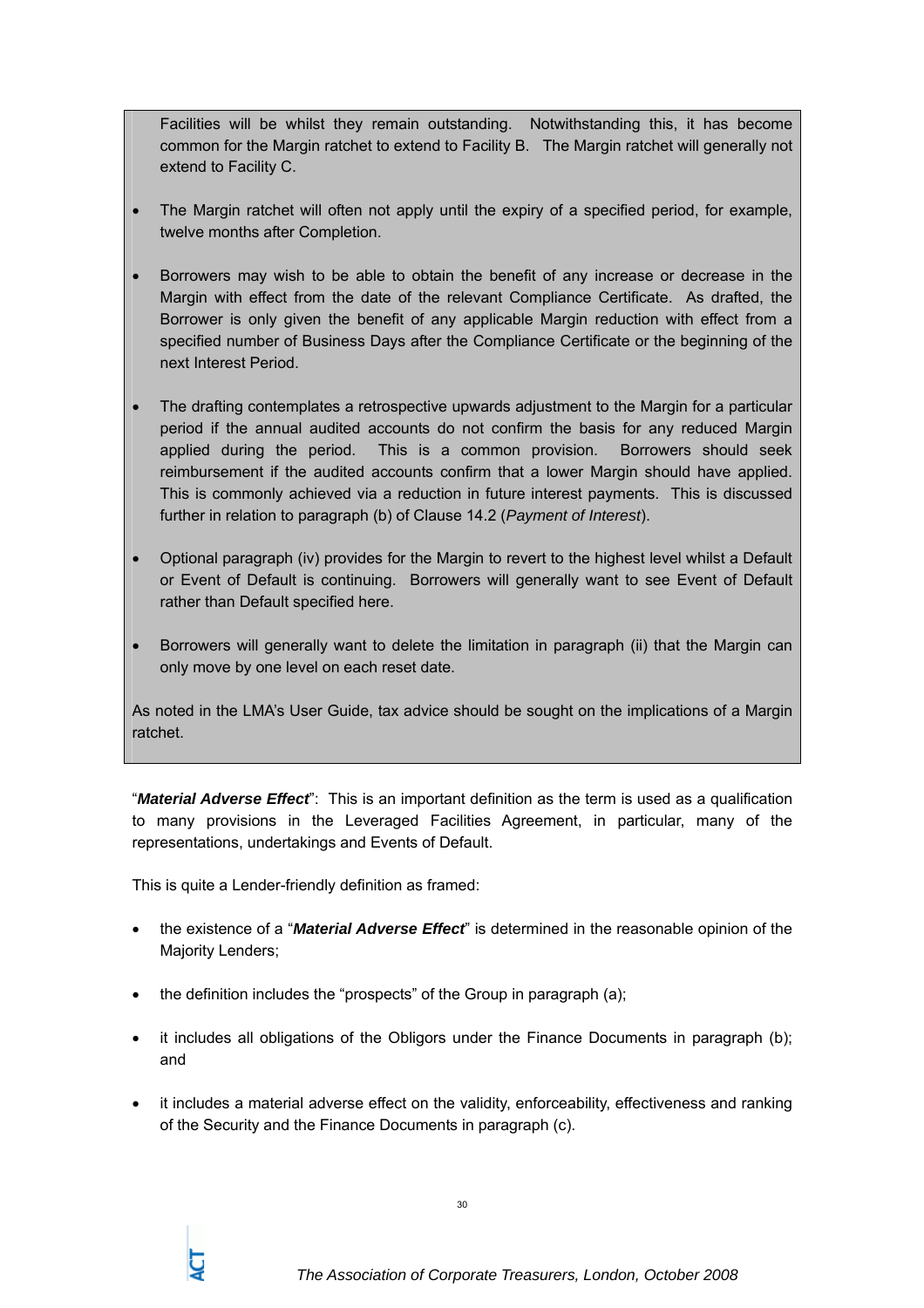#### **Borrower Notes**

The definition of "*Material Adverse Effect*" will often be negotiated down to something much narrower. For example:

- Borrowers commonly delete the subjective element of this test. It is rare to see an opinion of the Majority Lenders referred to in this definition, certainly in larger deals (although it is sometimes incorporated in the terms of a MAC Event of Default: see Clause 28.19 (*Material adverse change*).
- Borrowers may seek to delete paragraph (a) in its entirety or to merge paragraph (a) with paragraph (b) so there will only be a Material Adverse Effect if there is a material adverse effect on the business, operations etc. of the Group which in turn affects the ability of the Obligors (taken as a whole) to perform their payment obligations under the Finance Documents or, possibly, to comply with the financial covenants. This amendment became quite common before the credit crunch, but is more difficult to achieve currently.
- There is a good argument that an event which would have a Material Adverse Effect if uninsured or otherwise covered by a claim against some third party should not be treated as having a Material Adverse Effect to the extent that any loss is covered by the proceeds of insurance or some other claim (for example a claim against the Vendor under the Acquisition Documents). This argument is often accepted by Lenders, although clearly the proceeds of any such claim are only useful to the extent that the claim is likely to succeed and the provider of such proceeds is creditworthy. A related point Borrowers may wish to make is that equity commitments provided by shareholders to deal with the consequences of an event which would otherwise have a Material Adverse Effect should be treated in the same way.
- Lenders often resist deletion of paragraph (c), a material adverse effect on the validity and enforceability of the Finance Documents and the rights and remedies of the Finance Parties. Borrowers might argue in response that the invalidity or unenforceability should be required to have an impact on the Lenders being repaid (or on the financial covenants) in order to qualify as having a Material Adverse Effect. A compromise might be to provide that as well as the effect being materially adverse in terms of validity and enforceability, it must be materially adverse to the interests of the Lenders under the Finance Documents.

"*Material Company*": This is a key definition from the Borrower's perspective as it can be used to limit the scope of provisions (representations, covenants and Events of Default) which otherwise would apply to all members of the Group. The Leveraged Facilities Agreement contemplates, as optional drafting, that the scope of the following provisions might be limited to Material Companies: the provisions defining which members of the Group are required to be Guarantors (Clause 24.25 (*Obligors*) and Clause 31.4 (*Additional Guarantors*)), the requirement to deliver solus financial statements for Group companies (Clause 25.1 (*Financial statements*)), the undertaking in relation to service contracts (Clause 27.28 (*Service contracts*)) and certain Events of Default (Clause 28.8 (*Creditors' process*) and Clause 28.12 (*Change of ownership*)).

The list of Material Companies which qualify as such at the date of the Agreement is usually agreed and included as a Schedule (see Schedule 13). Going forward, the LMA drafting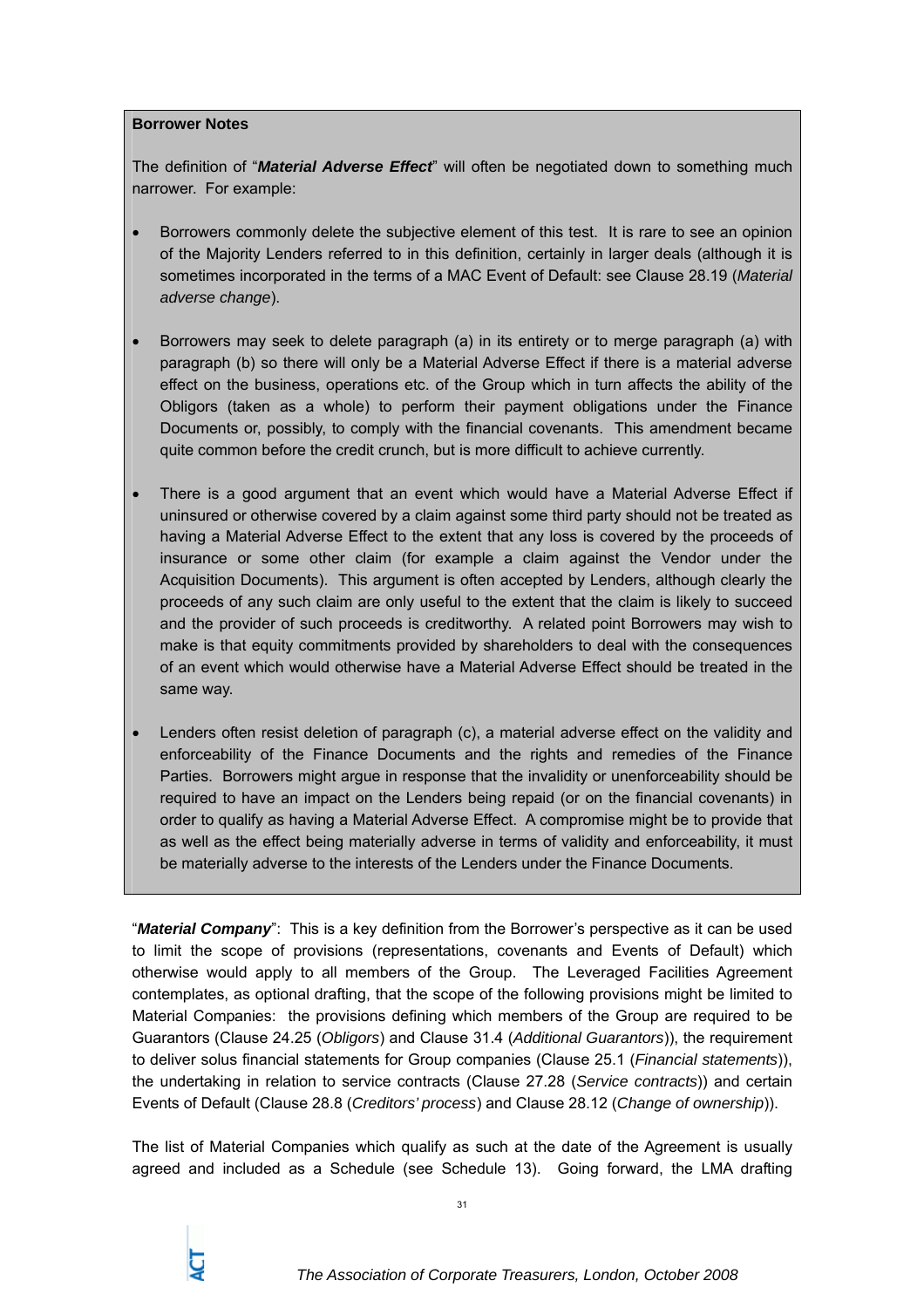envisages that the identity of the Material Companies will be confirmed in the Compliance Certificates (see Clause 25.2 (*Provision and contents of Compliance Certificate*)).

#### **Borrower Notes**

- Borrowers may wish to delete paragraph (c)(i) which establishes a list of companies as Material Companies. Its effect is that companies on the list will be Material Companies throughout the life of the Facilities regardless of whether they satisfy the EBITDA/asset threshold in paragraph (c)(ii).
- Paragraph (c)(ii) defines "*Material Companies*" by reference to an agreed percentage threshold of EBITDA, gross assets, net assets or turnover. This paragraph is sometimes amended to refer only to a test based on EBITDA and gross assets and qualification is usually based on a percentage threshold, for example, members of the Group whose EBITDA/gross assets comprise 5%, 7.5% or 10% of the Group's total EBITDA/gross assets will be Material Companies.
- Borrowers will often resist the requirement in this definition for qualification as a Material Company to be certified by the Group's auditors. This requirement is an additional cost for the Borrower and the auditors are unlikely to be willing to certify Material Companies in these terms, although they may be willing to comment on the extraction of numbers from the relevant accounts used for the purposes of arriving at a list of Material Companies.

 "*Original Financial Statements*": This definition is discussed at Clause 24.13 (*Original Financial Statements*).

"*Pensions Regulator*", "*Contribution Notice*" and "*Financial Support Direction*": These definitions are used in the pensions related provisions of the Leveraged Facilities Agreement, inserted into the document in 2005, when, in the UK context, defined benefit pension liabilities were pushed to the fore in corporate transactions as a result of the Pensions Act 2004 (the "**Pensions Act**"). The Pensions Act created the office of the Pensions Regulator, empowered to take action in relation to underfunded pension schemes, including requiring support for schemes from recipients of a Contribution Notice or a Financial Support Direction.

As a result of the Pensions Act and the impact of FRS17/IAS19, Lenders and Borrowers are likely to focus closely on any defined benefit pension liabilities within the Target Group. The Company will need to ensure that appropriate pensions due diligence is undertaken and that contractual protection is sought in the Acquisition Agreement in relation to defined benefit pension liabilities. Borrowers need to be aware of the legislative background to these issues. A brief outline is set out below. These issues are discussed further in context at Clauses 24.29 (*Pensions*), 27.26 (*Pensions*) and 28.18 (*Pensions*).

#### *The significance of defined benefit pension liabilities*

As mentioned above, defined benefit pension liabilities can now be a key aspect of due diligence in leveraged transactions. Pension scheme trustees and the Pensions Regulator are now often involved in negotiations, as they will be concerned to ensure that the proposed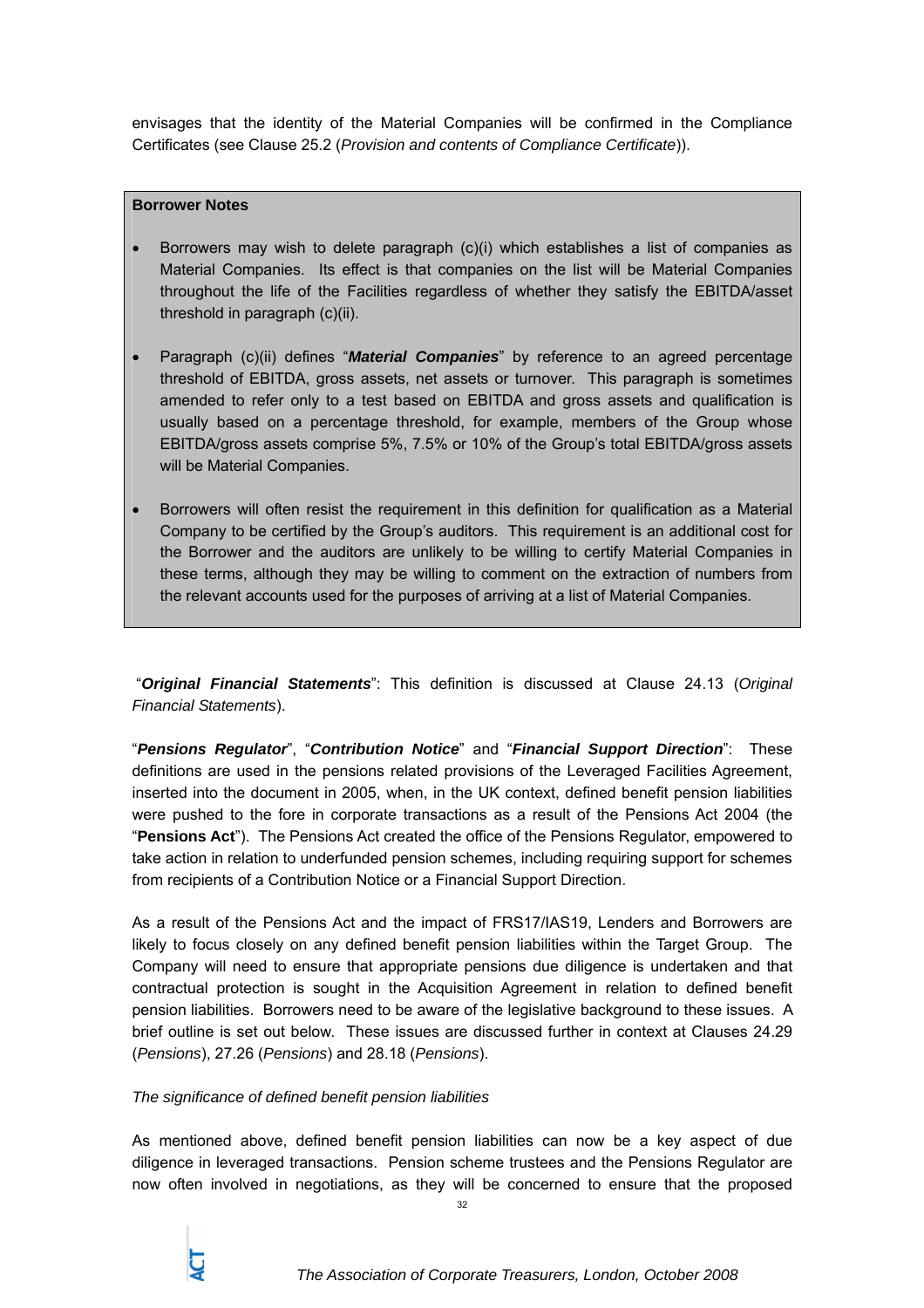increase in leverage and the security granted will not have an adverse impact on the rights of the (normally unsecured) pensions creditor. In a number of high profile transactions, defined benefits pension liabilities have resulted in additional contributions to the pension scheme being agreed to enable the transaction to go ahead. In some transactions, the pensions creditor has been granted rights to share in the security package or extracted other forms of credit support from the employer Group.

#### **Borrower Notes**

Pensions related provisions vary from deal to deal. There is not yet any accepted market practice, despite the representation (see Clause 24.29), covenant (see Clause 27.26) and Event of Default (see Clause 28.18) in the Leveraged Facilities Agreement. Requirements will primarily depend on the extent of any Target Group defined benefit pension scheme liabilities:

- if there are no defined benefit pension schemes, Lenders may require a simple representation to that effect to confirm the due diligence (see Clause 24.29);
- if defined benefit pension schemes exist:
	- $\triangleright$  the level of any applicable deficit must be determined;
	- $\triangleright$  the parties will need to consider, in conjunction with the pension scheme trustees, what action (if any) is to be taken in relation to the deficit in advance of the transaction, including the extent to which the Pensions Regulator should be involved (see "*Applications for Clearance*" below); and
	- $\triangleright$  Lenders are likely to seek contractual protection in respect of any deterioration in pension scheme funding (see Clauses 27.26 and 28.18 below).

#### *Pensions Act 2004 – Moral Hazard provisions*

The "Moral Hazard" provisions of the Pensions Act empower the Pensions Regulator to impose liability for defined benefit pension scheme deficits upon persons "connected" or "associated" with the scheme employer in certain circumstances. The definition of "connected" or "associated" for these purposes is very wide and can extend potential liability beyond a corporate group and through chains of one-third controllers. Companies can become connected with each other by virtue of sharing common directors for example. Lenders are likely to be keen to ensure that no such liabilities are likely to be imposed on the Group during the life of the Facilities.

Liability under the Moral Hazard provisions is imposed by means of a "*Contribution Notice*" or a "*Financial Support Direction*".

#### *Contribution Notices*

Contribution Notices are aimed at persons who deliberately seek to avoid, reduce or render irrecoverable a statutory debt which was, or might become, due from the scheme employer under s75 of the Pensions Act 1995. A "s75 debt" calculated on the buy-out basis arises, in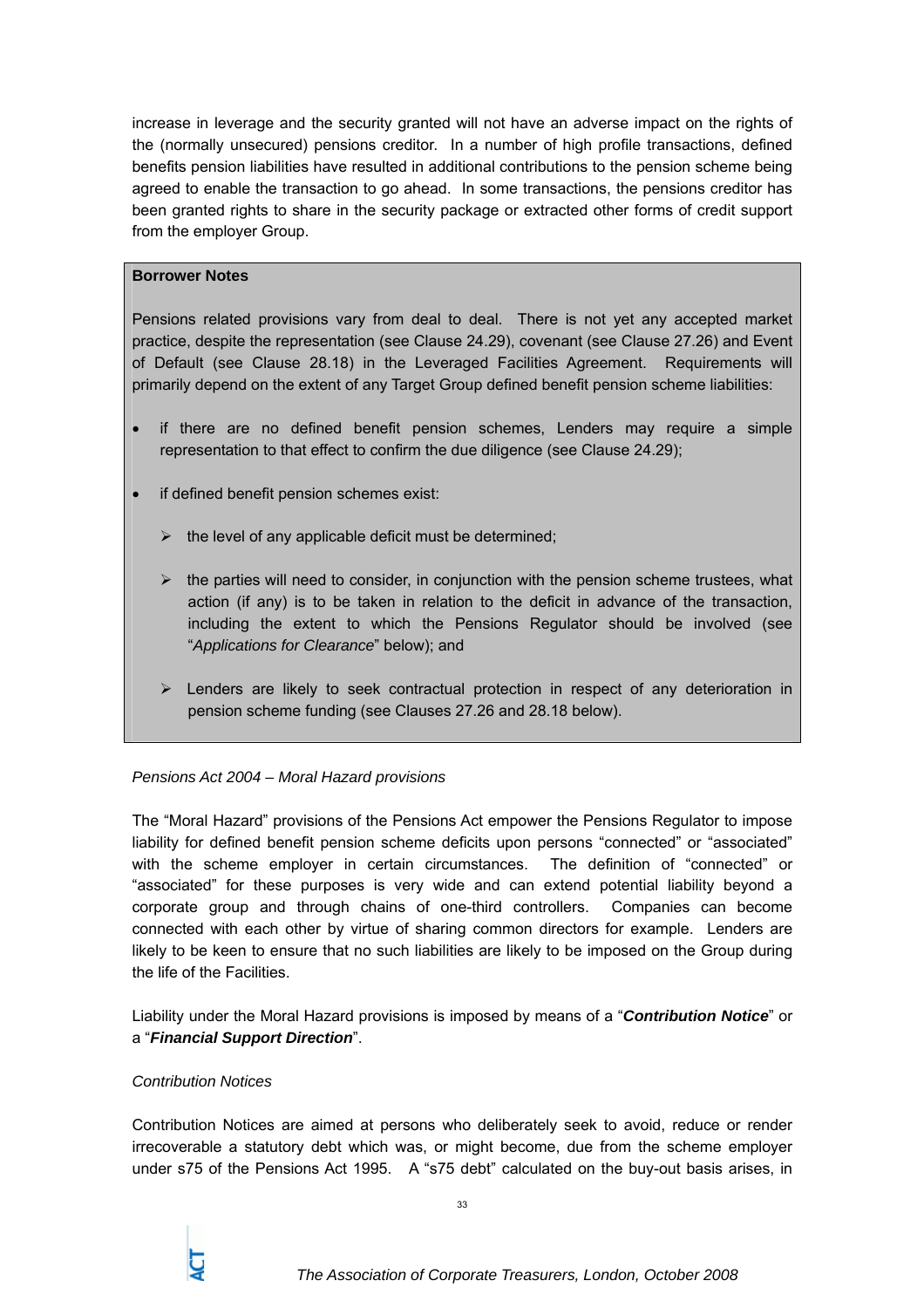broad terms, when a pension scheme is wound up, when a scheme employer enters insolvency proceedings or when an employer leaves a multi-employer scheme (which could be relevant on an acquisition of a Target Company which participates in a Vendor-retained group scheme). For the Pensions Regulator to impose liability via a Contribution Notice, it must be reasonable for it to do so and deliberate action (or inaction) is required on the part of the recipient. Hence, the bar is quite high in terms of when liability will be imposed and the Contribution Notice provisions have in practice been of limited significance to bona fide commercial transactions.

#### *Financial Support Direction*

A Financial Support Direction requires financial support of some kind (most likely a guarantee) to be provided to the relevant pension scheme by the recipient if any scheme employer is a service company or has insufficient resources to support the scheme (that is, does not have sufficient resources to meet 50 per cent. of its share of the "buy-out" deficit in circumstances where one of the "connected" or "associated" persons would have sufficient resources to make up the difference). The Pensions Regulator is required to consider the reasonableness of imposing such liability before serving a Financial Support Direction. No deliberate action or inaction on the part of the recipient is required: the key determinant is likely to be that the pension scheme is underfunded to the relevant extent and that a "connected" or "associated" person with sufficient resources to improve the situation exists.

#### *Applications for Clearance*

Parties to corporate transactions concerned about the potential impact of these provisions have made extensive use of the clearance procedure under sections 42 and 46 of the Pensions Act. The clearance procedure involves a request to the Pensions Regulator for confirmation that the occurrence of the events in respect of which clearance is requested will not result in any exercise of the Pensions Regulator's powers under the Moral Hazard provisions.

The Pensions Regulator has issued guidance on the circumstances in which clearance may be appropriate, which has recently been revised. The publication of the revised guidance (which was not intended to result in a change in practice, but rather to update the previous guidance and bring it into line with existing practice) reflects, amongst other matters, a statement by the Pensions Regulator in May 2007. In the May 2007 statement, the Pensions Regulator indicated that highly leveraged transactions should be considered for clearance regardless of the funding position of the relevant pension scheme. In addition, it urged pension trustees to consider whether to seek additional funding support in such circumstances, in excess of FRS17/IAS19 requirements. This may result in an increased number of applications for clearance, or at least in pension trustees pushing more strongly for increased funding or a share in the security package on a leveraged transaction.

The Pensions Regulator's guidance on clearance applications is available from the Pension Regulator's website, www.thepensionsregulator.gov.uk.

#### **Borrower Notes**

The issue of clearance under the Pensions Act is not currently reflected in the Leveraged Facilities Agreement (as it is a voluntary rather than a mandatory process) but will need to be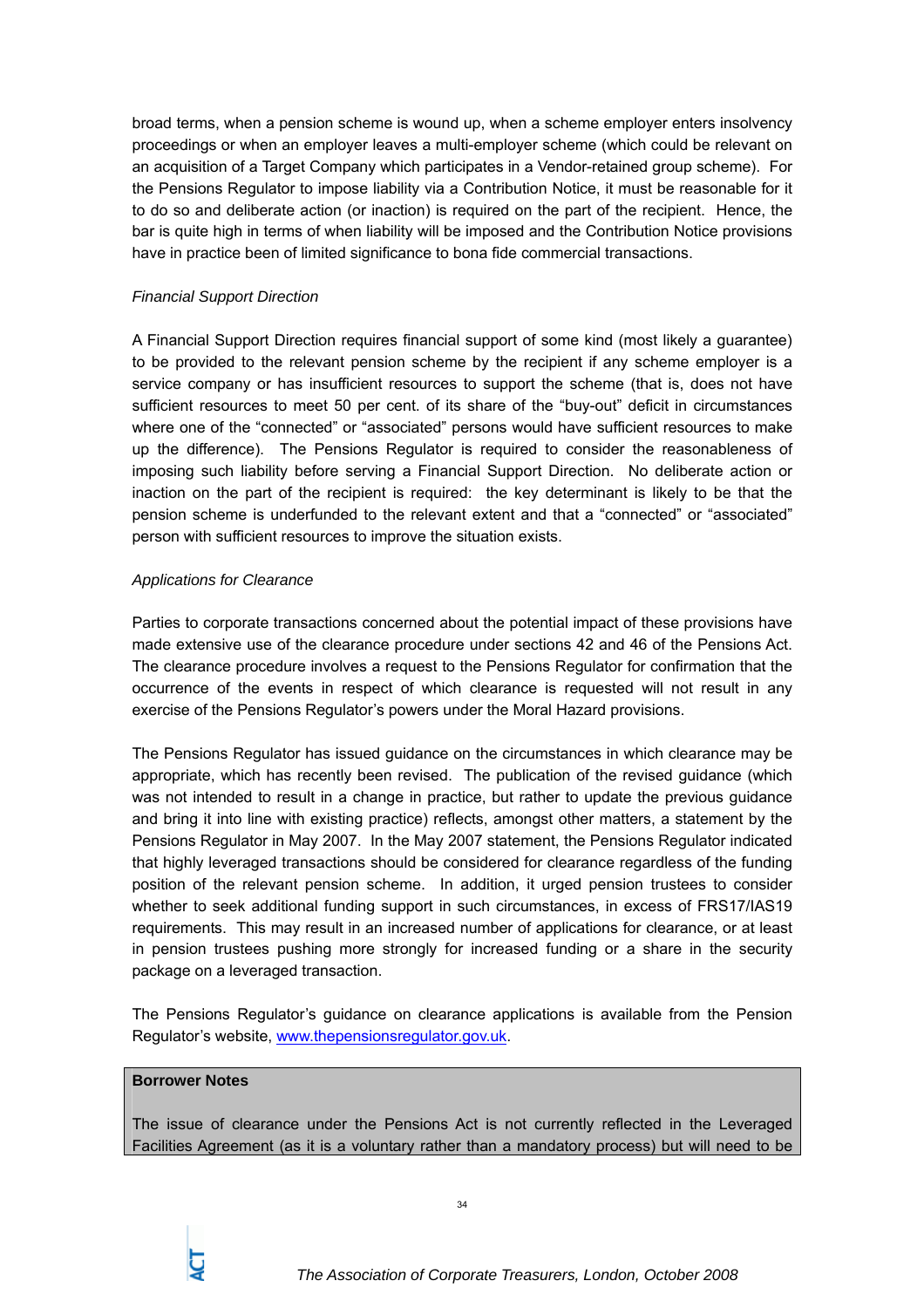considered on a case by case basis.

On 14th April 2008, the Department for Work and Pensions (the "**DWP**") announced its intention to widen the scope of the Pensions Regulator's "Moral Hazard" powers. A consultation document was published on 25th April 2008. The key proposed changes are as follows:

- the extension of the Pensions Regulator's power to issue Contribution Notices to include cases where the effect of an act (or series of acts or a "course of conduct") is materially detrimental to a scheme's ability to pay members' current and future benefits;
- the removal of the existing provisions of the Pensions Act which prevent Contribution Notices being issued where a party has acted in good faith; and
- the amendment of the criteria for the imposition of Financial Support Directions, to ensure that the resources of the whole group of companies may be considered when there is an under-resourced employer, rather than the Pensions Regulator being required to identify one single "person" which is sufficiently resourced.

Perhaps most significant are the proposed changes to the Contribution Notice regime, which mean that the Pensions Regulator will not have to demonstrate deliberate intent in the context of issuing a Contribution Notice. This is the reason for the inclusion of a new statutory defence as part of the proposals in relation to Contribution Notices, which will apply if a party can demonstrate that it could not reasonably have foreseen that its action would have a materially detrimental effect on the security of members' benefits.

The DWP's original intention was that the proposed changes, when (and if) enacted, should have retrospective effect to the date of the April announcement, which caused great concern amongst parties to corporate and financing transactions (apart from the "course of conduct amendment" which will be effective back to  $27<sup>th</sup>$  April 2004). The DWP has since recognised the uncertainty that this could create in a statement published on  $25<sup>th</sup>$  April 2008, although the terms of the statement are such that it is questionable how much comfort can be drawn from it.

The text of the draft legislation is not available at the time of writing. Parties "connected" or "associated" with a defined benefit scheme, or who will or expect to become so "connected" or "associated" with such a scheme, should take advice on the current status of the law in this potentially significant area.

#### "*Notifiable Events*"

The final aspect of the Pensions Act that should be noted is the requirement for scheme employers and scheme trustees to provide information to the Pensions Regulator upon the occurrence of specified "notifiable events". The "notifiable events" regime is intended to provide the Pensions Regulator with an early warning as to the existence of events which could impact the pensions creditor. Notifiable events include a deterioration in credit rating of the scheme employer and a breach of applicable covenants.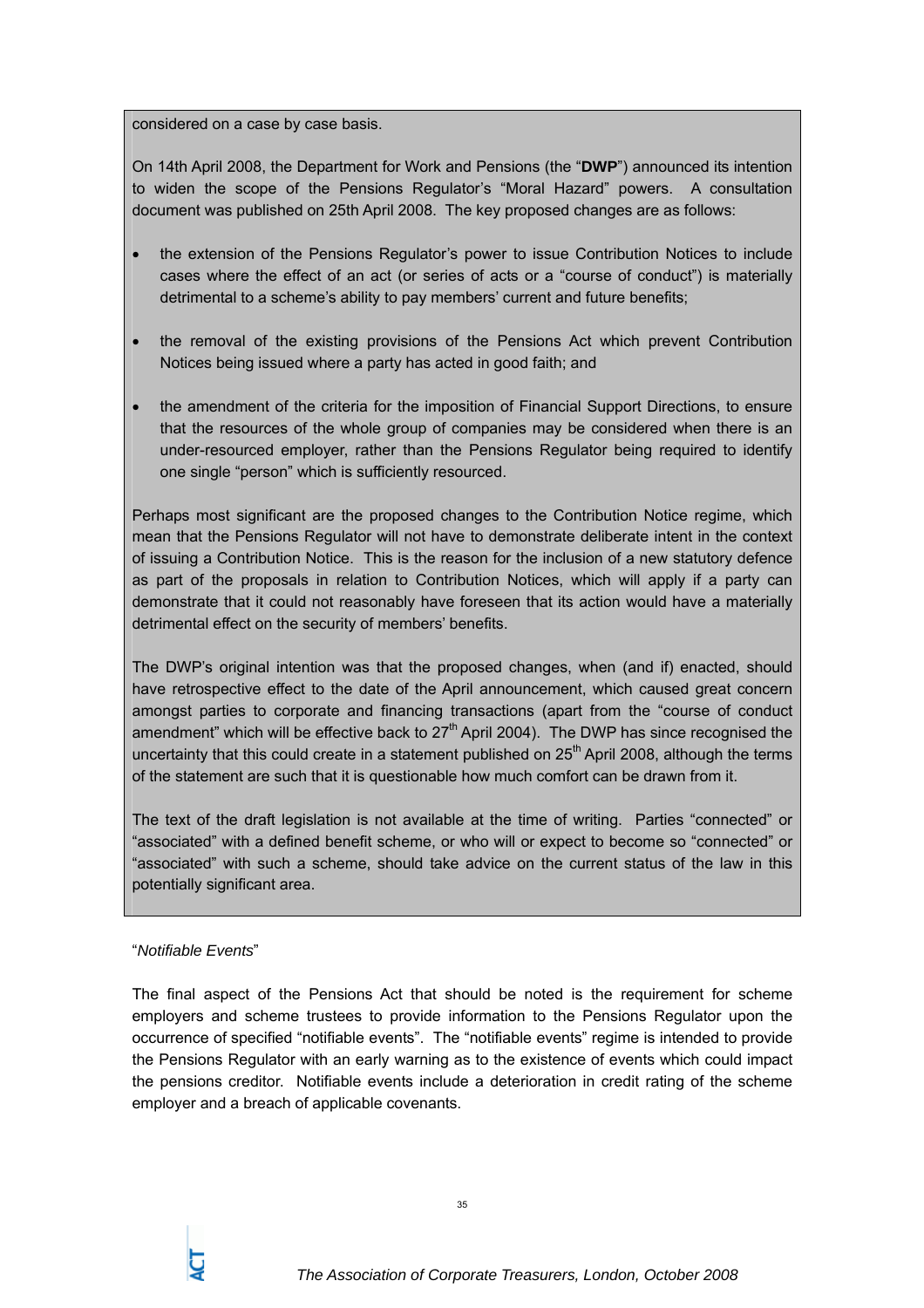#### **Borrower Notes**

The detail of the Notifiable Events regime is beyond the scope of this guide, but Borrowers should be aware of and take advice in relation to these potential notification obligations when entering into a leveraged transaction involving a Group with defined benefit pension scheme liabilities.

"*Permitted Acquisition*", "*Permitted Disposal"*, "*Permitted Distribution*", "*Permitted Financial Indebtedness*", "*Permitted Guarantee*", "*Permitted Joint Venture*", "*Permitted Loan*", "*Permitted Payment"*, "*Permitted Security*" and "*Permitted Share Issue*": These definitions are used as exceptions to the general undertakings in Clause 27 (*General Undertakings*) and are discussed in detail in relation to the undertaking (or undertakings) to which they relate.

#### **Borrower Notes**

These are key definitions which shape the scope of the restrictive covenants in Clause 27 and are usually heavily negotiated - they must be tailored to the relevant transaction.

"*Permitted Transaction*": This definition is used as an exception to various restrictive covenants and Events of Default.

#### **Borrower Notes**

According to the LMA User Guide, the definition of "*Permitted Transaction*" is intended to capture transactions required for the ongoing business of the Group, which will be excepted from the restrictive covenants.

Borrowers should note that the general exception in paragraph (c), is limited. It applies only to transactions in the ordinary course of trading on arms' length terms, and does not apply to permit disposals, the granting of Security or the incurrence of Financial Indebtedness. The concept of transactions in the "ordinary course of trading" is likely to include disposals of stock and the acquisition of raw materials, for example, but it may not usually include acquisitions or disposals of fixed assets, companies or businesses particularly if these are relatively unusual events for the Group. The concept of transactions in the "ordinary course of business" is wider. The usefulness of this provision is therefore likely to be limited, and Borrowers will need to focus on the definitions of Permitted Disposal, Permitted Security and Permitted Financial Indebtedness to ensure appropriate exceptions are agreed.

The remaining paragraphs of this definition relate to transactions arising under the Finance Documents, group reorganisations, payments and transactions contemplated by the "*Structure Memorandum*" (which will usually set out the debt and equity structure for the financing).

The scope of this definition will need to be negotiated in conjunction with the other covenant exceptions referred to above.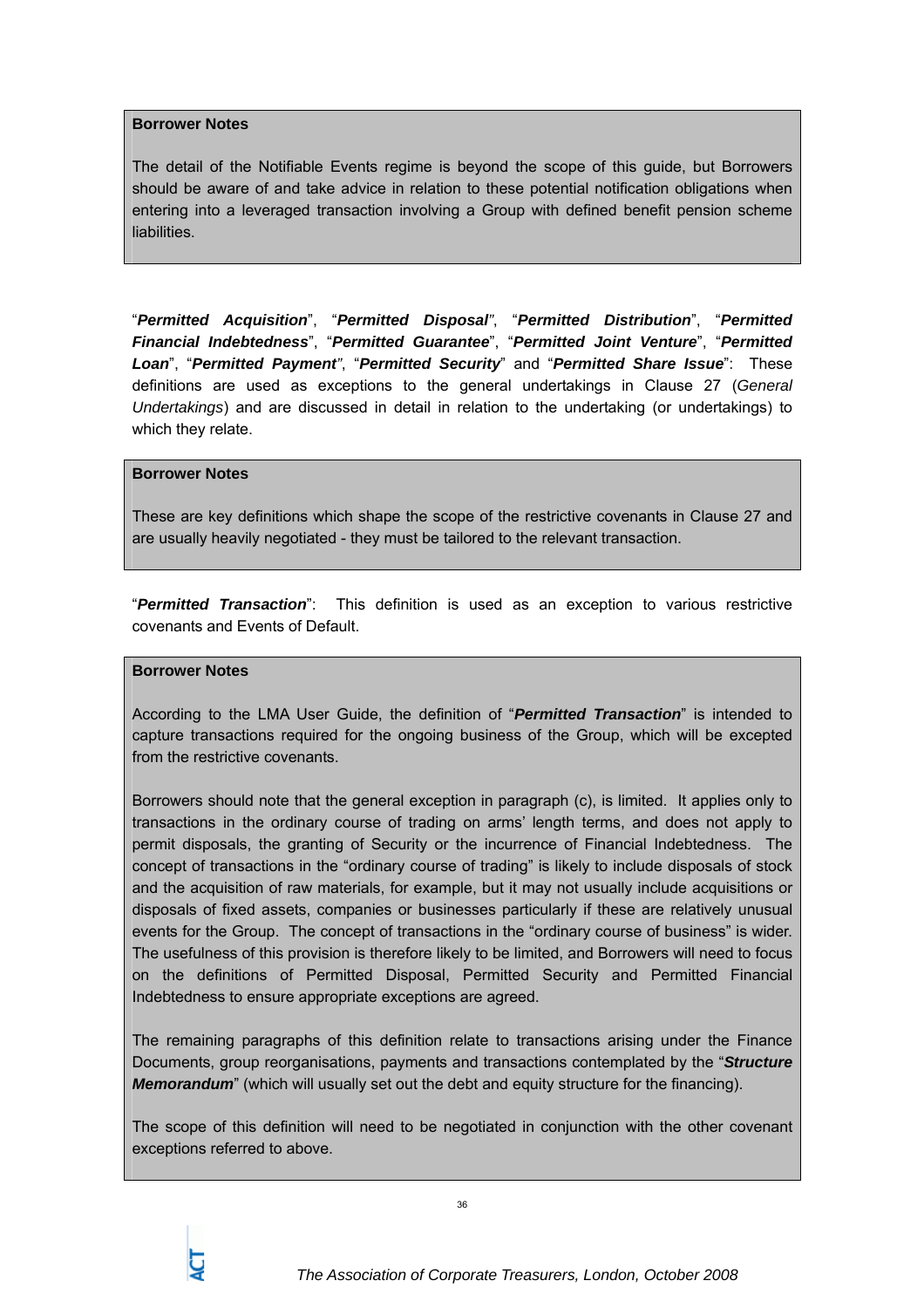"*Recovery Claims*" are discussed at Clause 12.2 (*Disposal, Insurance and Acquisition Proceeds and Excess Cashflow*).

"*Related Fund*": This definition was added as part of the September 2008 package of amendments which acknowledge that certain Lenders are not banks with a typical corporate structure and "*Affiliates*". The definition operates as an exception to the requirement for Lenders to consult with the Parent on transfer/assignment and to pay a transfer fee (see Clause 29.2(a)(ii) (*Conditions of assignment or transfer*) and Clause 29.3 (*Assignment or transfer fee*)): Lenders who are funds can transfer their participations to Related Funds. The commitments of Related Funds will also be aggregated with the transferring Lender's on a sale of part to determine whether the minimum hold requirement is satisfied (see paragraph (c) of Clause 29.2). Disclosure of Confidential Information to Related Funds is also permitted (see Clause 42 (*Confidentiality*)).

"*Relevant Jurisdictions*" is discussed at Clause 24.6 (*Validity and admissibility in evidence*).

"*Reliance Parties*" is discussed in the definition of "*Reports*" below.

"*Repeating Representation*" is discussed in the introductory commentary to Clause 24 (*Representations*) and at Clause 24.32 (*Times when representations made*).

"*Reports*": These are the due diligence reports prepared for the purposes of the Acquisition for the Investors by their advisers. They are referred to at a number of points in the Leveraged Facilities Agreement. The Reports will usually be delivered to the Lenders and, in a European context, the Lenders will usually be entitled to rely on them subject to limitations (including often caps on liability) pursuant to reliance letters which are to be provided as conditions precedent (see Schedule 2 (*Conditions Precedent*)). Proceeds of claims against Report providers are likely to be required to be applied to mandatory prepayment (see Clause 12.2 (*Disposal, Insurance and Acquisition Proceeds and Excess Cashflow*)). The content of the Reports may also operate to qualify the representations in the Agreement (see Clause 24 (*Representations*)).

#### **Borrower Notes**

The definitions of each Report (see "*Accountants' Report*", "*Environmental Report*", "*Insurance Report*", "*Legal Due Diligence Report*", "*Market Report*", "*Pensions Report*", "*Certificates of Title/Reports on Title*" and "*Structure Memorandum*") refer to the Report being in a form "capable of being relied upon by the "*Reliance Parties*".

This definition was inserted into the document in September 2008. The "*Reliance Parties*" are defined as "the Agent, the Arranger, the Security Agent, the Issuing Bank, each Hedge Counterparty, each Ancillary Lender, each Original Lender and each person which becomes a Lender as part of the primary syndication of the Facilities". The definition of "*Reliance Parties*" is an acknowledgment by the LMA that market practice is to limit reliance on the Reports to Lenders who become Lenders as part of the primary syndication process.

However, the definition of "*Reliance Parties*" may still be too wide to be acceptable to Reportproviders, as it is contemplated that reliance extends to the Agent, Arranger, Issuing Bank, Security Agent and each Ancillary Lender from time to time. Report providers will commonly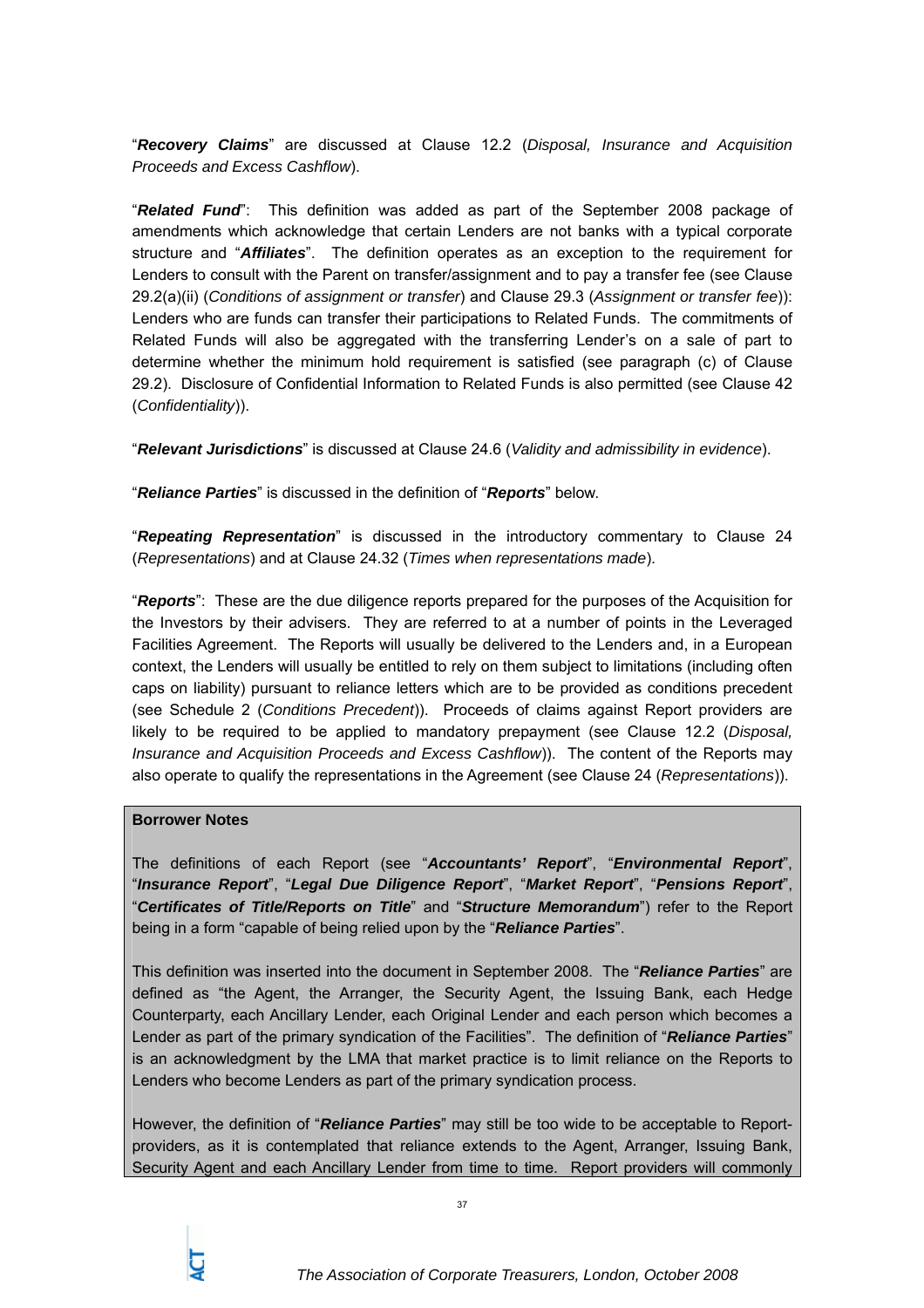permit reliance only by the mandated lead Arrangers, Lenders who become Lenders prior to the Syndication Date as part of the primary syndication process and the Agent and Security Trustee on behalf of those Lenders.

"*Representatives*" is discussed in Clause 42 (*Confidentiality*).

"*Sponsor Affiliates*" is used in Clause 30 (*Restrictions on Debt Purchase Transactions/Debt Purchase Transactions*), the optional provision added to the Leveraged Facilities Agreement very recently in order to set out the circumstances and the terms upon which (if at all), Borrowers, members of the Group and/or Sponsor Affiliates are permitted to invest in participations in the Facilities. This definition is discussed at Clause 30 (*Restrictions on Debt Purchase Transactions/Debt Purchase Transactions*).

"*Structural Intra-Group Loan*": This is not to be confused with the Company Intra-Group Loan used for upstreaming cash for debt service described above. "*Structural Intra-Group Loans*", as noted in the LMA's User Guide, are those loans made by the Parent to the Company and any other loans made by members of the Group as part of the distribution of the sums to be used at Completion to pay the purchase price for the Acquisition and for the refinancing of any debt to be made at that time and other permanent intra-group funding arrangements to be subordinated under the Intercreditor Agreement.

"*Subsidiary*": See comments above in relation to the definition of "*Group*".

"*Syndication Date*" is discussed in the context of Clause 24.12 (*No misleading information*).

"*Termination Date*": This is the final maturity date for each of the Facilities, which is left blank for the parties to insert. Termination Dates vary but common maturities in the European market are 7 years for Facility A, 8 years for Facility B and 9 years for Facility C. Second lien debt often has a 9.5 year maturity. Maturities for capital expenditure and acquisition facilities vary but they will commonly follow Facility A. The Revolving Facility usually matures on the same date as Facility A.

"*Trade Instruments*": See comments in relation to paragraph (c) of the definition of "*Financial Indebtedness*" above.

"*Transaction Security*" and "*Transaction Security Documents*": In a leveraged transaction, Lenders will usually seek the most extensive security package they can obtain within legal and practical limits. Implementation of the security package is usually phased. Prior to the Closing Date, the only security that the Group is able to provide is usually security over the shares in the Company and over the Company's rights under the Acquisition Documents. From the Closing Date, security over shares in the Target will then usually be granted to the Lenders. Generally, within an agreed period following the Closing Date, the remainder of the Transaction Security will be provided by reference to a set of Agreed Security Principles (see Schedule 14) although it is sometimes possible for the Lenders to require security to be in place at Closing, in which case, in a UK context financial assistance whitewashes will also need to be undertaken at Closing (in relation to financial assistance given prior to  $1<sup>st</sup>$  October 2008, see further Clause 27.31 (*Financial Assistance*) where the impending repeal is discussed in more detail). It is important that the Agreement clearly indicates the scope of the Transaction Security and the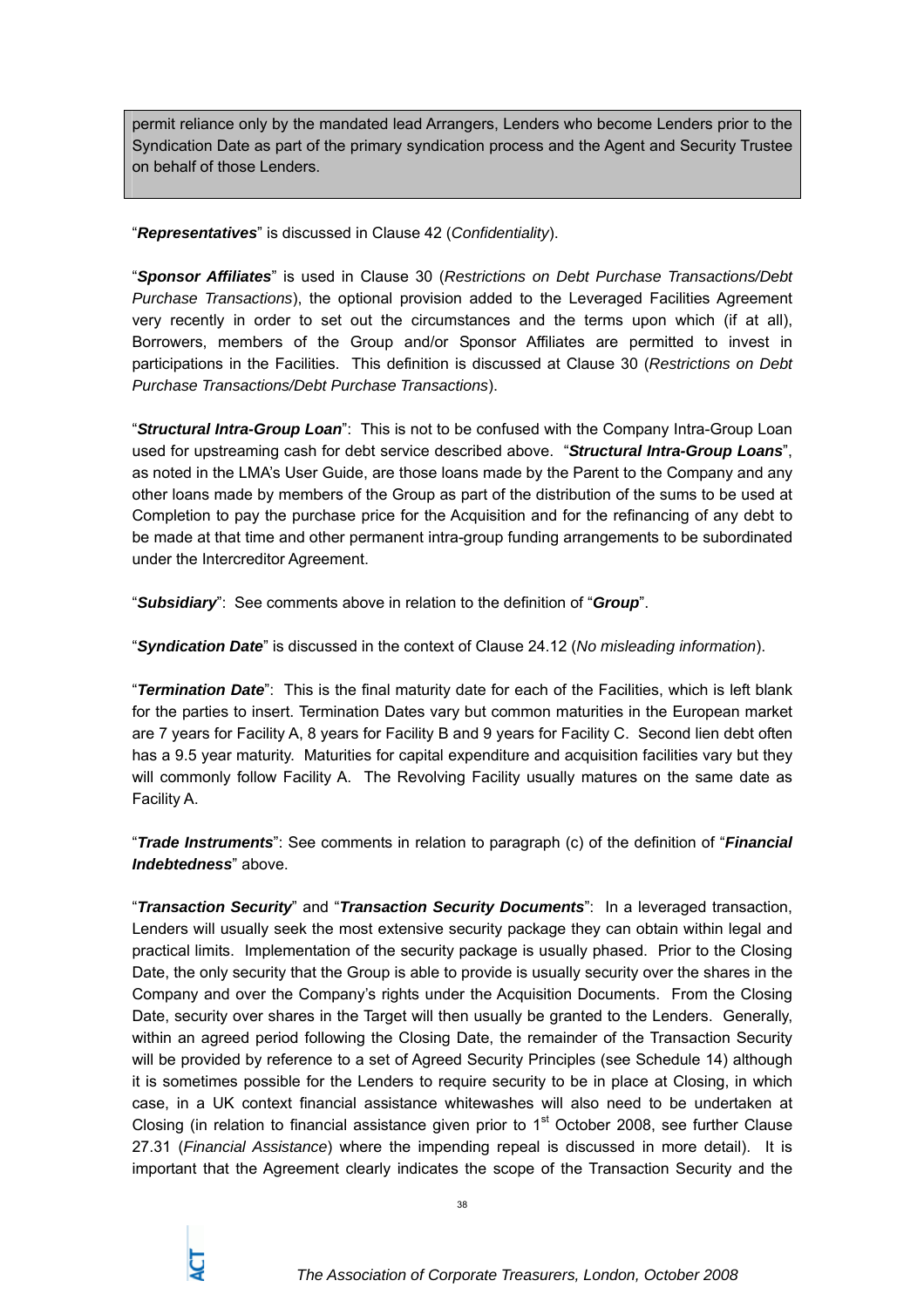timetable for implementation. This is discussed further below at the appropriate points in the Agreement: Clause 27.38 (*Conditions subsequent*), Schedule 2 (*Conditions Precedent*) and Schedule 14 (*Agreed Security Principles*).

"*Treasury Transactions*" comprise derivatives contracts, entry into which is usually restricted in leveraged facility agreements. See further Clause 27.33 (*Treasury Transactions*). This definition is also used in the financial covenants (see Clause 26 (*Financial Covenants*)).

## **Clause 1.2: Construction**

This clause contains a variety of further defined terms used throughout the Agreement.

## **Borrower Notes**

"*agreed form*": Borrowers may wish to amend this definition so that it refers to documents either that are in a form initialled by or on behalf of the Parent and the Agent on or before signing of the Agreement or otherwise in a form in substance satisfactory to the Agent (acting reasonably) and initialled by or on behalf of the Agent for the purposes of identification or in a form set out in the schedule to the Agreement.

"*guarantee*": the definition of "*guarantee*" is very wide. From the Borrower's perspective, the main impact of this broad definition is on the scope of the covenants restricting guarantees (Clause 27.19 (*No guarantees or indemnities*)) and the provision of credit support for joint ventures (Clause 27.9 (*Joint ventures*)). Borrowers should bear this definition in mind when negotiating the exceptions to these covenants, including the scope of the definition of "*Permitted Guarantees*".

"*regulation*": Borrowers may wish to qualify the reference to any "request or guideline (whether or not having the force of law)" in this definition by including reference to something like "but if not having the force of law with which it is the practice of the relevant person to comply".

"*continuing*": Borrowers will want an Event of Default to be defined as continuing if it has not been remedied or waived. The issue of whether or not an Event of Default is continuing arises, for example, in Clause 28.20 (*Acceleration*), where the Agent has the discretion to declare all the Loans immediately due and payable, if there is an Event of Default which is continuing. If "*continuing*" is defined narrowly to mean that the Event of Default has not been waived, then the fact that it may have been remedied will not assist the Borrower, if a waiver has not been granted: the Agent would still have the right to accelerate on the basis of an Event of Default, even though it had then been remedied. This is generally unacceptable to Borrowers. Utilisations are likewise dependent on there being no Default which is continuing (Clause 4.2 (*Further conditions precedent*)) and whether an Event of Default is continuing may have an impact on the Lenders' ability to assign or transfer participations without Borrower-side input (see paragraph (a)(iii) of Clause 29.2 (*Conditions of assignment and transfer*)). Borrowers usually obtain the more favourable version of the definition.

Borrowers may also wish to make reference in this definition to Events of Default in respect of the financial covenants being cured in accordance with any equity cure rights or deemed remedy provisions (see further Clause 26 (*Financial Covenants*) below).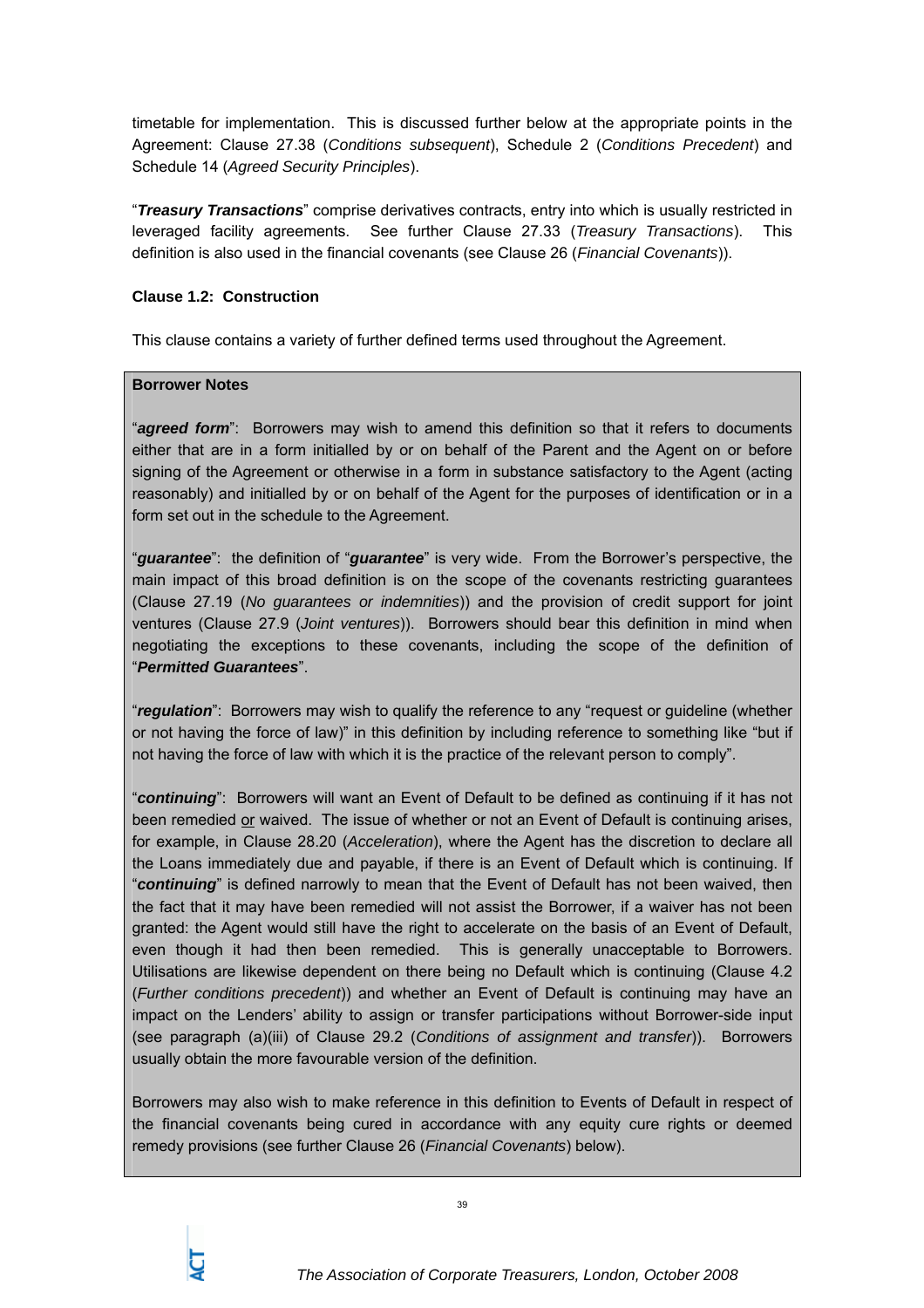"*repaying or prepaying*" and "**cash cover**": See comments at Clause 7.1 (*Immediately Payable*) and Clause 17.5 (*Fees payable in respect of Letters of Credit*).

## **Clause 1.3: Third Party Rights**

The Contracts (Rights of Third Parties) Act 1999 (the "**CRTPA**") reformed the common law rule of privity of contract under which a person could only take action to enforce a contract if he was a party to it. The CRTPA gives a person who is not a party to a contract (a "third party") the right to enforce that contract, broadly speaking, if either the contract expressly so provides, or the contract purports to confer a benefit on him and the parties intend him to be able to enforce it.

# **Borrower Notes**

The CRTPA is not mandatory, and accordingly the Agreement offers a choice. The first option excludes the CRTPA completely: this is likely to be preferable for Borrowers, who will not want any person except the Finance Parties to have rights against them. The second option excludes the CRTPA, but contemplates an exemption where expressly provided to the contrary in the Finance Documents. In terms of the Agreement, this may operate to permit employees of the Agent etc. to enforce Clause 32.9 (*Exclusion of liability*) directly.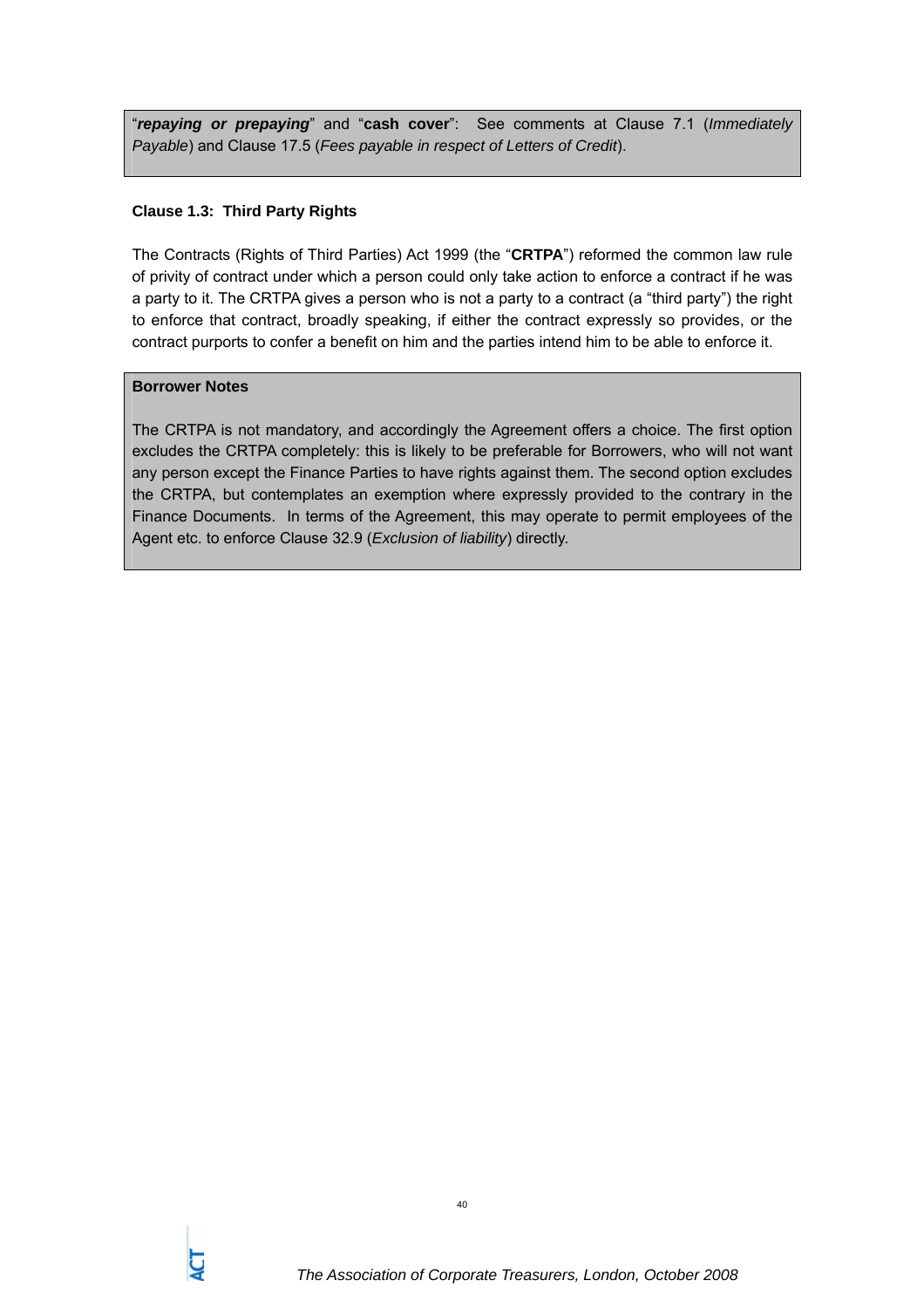#### **SECTION 2: THE FACILITIES**

#### **CLAUSE 2: THE FACILITIES**

#### **Clause 2.1: The Facilities**

The Facilities comprise A, B and C Term Facilities and a Revolving Facility. The Revolving Facility incorporates a letter of credit facility and Ancillary Facilities (see Clause 9 (*Ancillary Facilities*) below). In this respect, the Leveraged Facilities Agreement reflects the traditional senior debt structure often seen in the European leveraged market.

#### **Borrower Notes**

Leveraged facilities may incorporate other types of facility and other tranches of debt not contemplated in the Leveraged Facilities Agreement. For example, many leveraged facilities entered into over the last few years have included a second lien tranche or "stretched senior" which, in the European context, is commonly documented in the senior facilities agreement. Second lien can be attractive to Borrowers as it is cheaper than mezzanine debt and can enable leverage multiples to be pushed upwards. The second lien tranche is usually structured as "Tranche D" and ranks pari passu with the senior debt in terms of payment, but ranks after the senior debt on enforcement. Since the onset of the credit crunch much less second lien debt is being seen in new deals as arrangers revert to the more traditional LBO structures.

If the Group's Business Plan contemplates capital expenditure and/or bolt-on acquisitions being made which cannot be financed out of cashflow, Borrowers often seek to incorporate dedicated funding for these purposes as part of the Facilities. Lenders will usually subject such facilities to quite tightly defined purposes.

Capital expenditure facilities are usually multiple advance term facilities which may or may not amortise. Drawings conditions vary, but utilisation might be subject to agreement with the Lenders as to the application of the advance, or to application of the advance to pre-agreed capital expenditure as set out in the Business Plan. Advances may also be subject to the Group's continuing compliance with financial ratios and/or the Business Plan or other conditions.

Acquisition facilities are likewise usually multiple advance term facilities and will usually amortise on a similar basis to Facility A. Drawings are often subject to satisfaction of preagreed acquisition criteria, which vary but might include the Borrower being able to demonstrate to Lenders that the financial covenants will continue to be complied with following the acquisition, or the provision of due diligence materials to the Lenders. If bolt-on acquisitions are contemplated, Borrowers should ensure that an appropriate mechanism for including the results of the acquired entity in the financial covenant calculations is included in the Agreement (see Clause 26 (*Financial Covenants*)).

### **Clause 2.3: Obligors' Agent**

These provisions appoint the Parent as the Obligors' Agent in relation to the Facilities, enabling the Parent to give notices and instructions on behalf of the other Obligors and giving the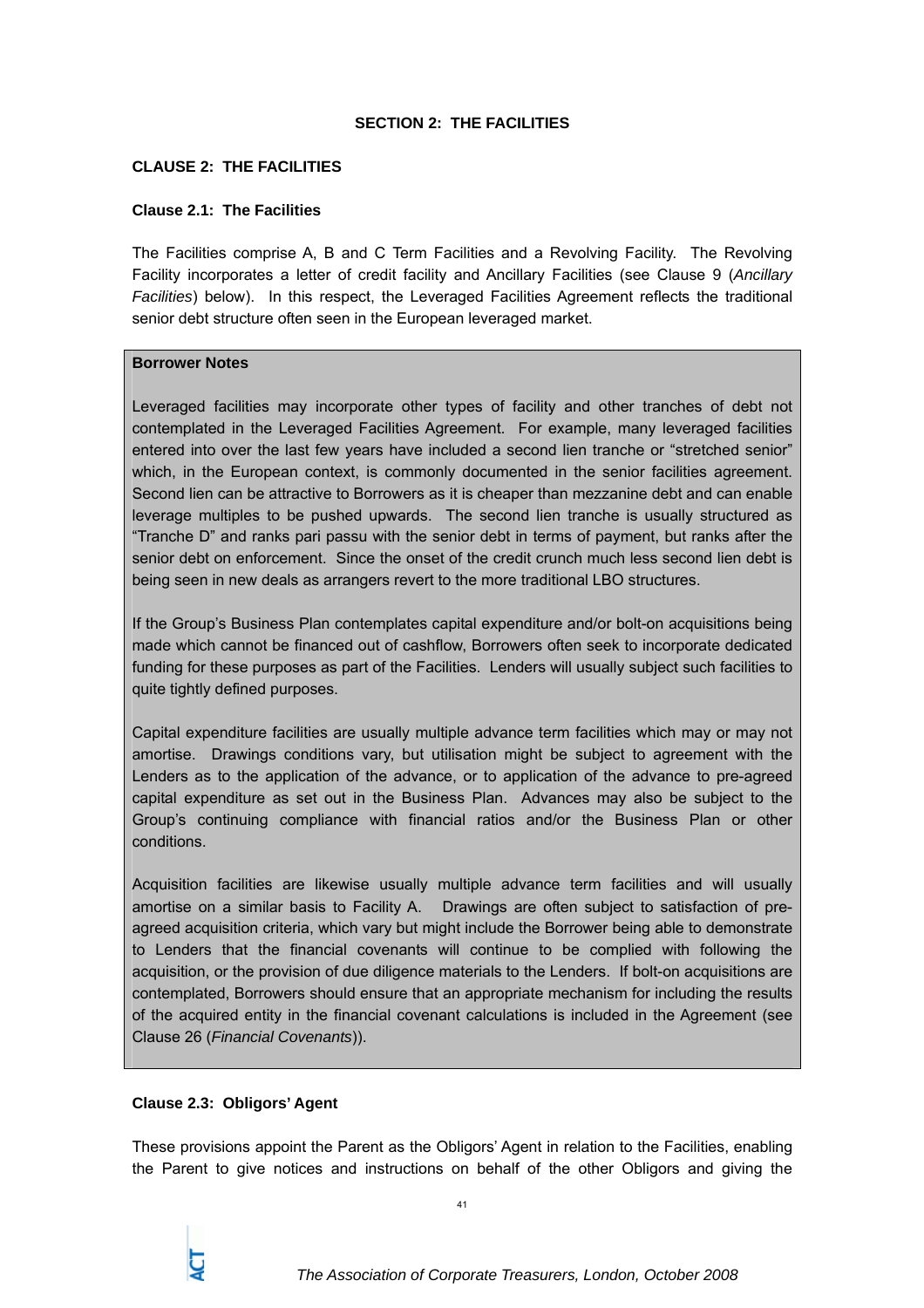Lenders a sole point of contact with the Obligors. Note that these provisions will not work in all jurisdictions and/or may need to be modified for particular jurisdictions. Local advice will need to be taken on this.

# **CLAUSE 3: PURPOSE**

## **Clause 3.1: Purpose**

This provision sets out the purposes to which each of the Facilities may be applied.

Paragraph (a) contemplates that the Term Facilities will be applied towards payment of the purchase price for the Acquisition, the Acquisition Costs and the refinancing of any indebtedness of the Target Group as described in the Funds Flow Statement (which the Agreement contemplates being provided as a condition precedent document).

Paragraph (b) provides that the proceeds of the Revolving Facility are to be applied for general corporate and working capital purposes. Sometimes this Clause will preclude specifically the Borrowers from using the Revolving Facility towards financing acquisitions of companies, businesses or undertakings and the Leveraged Facilities Agreement contains optional wording to this effect.

#### **Borrower Notes**

- Much of this Clause 3.1 is in square brackets reflecting that it will need to be tailored to reflect the circumstances of the relevant transaction.
- An issue that is sometimes debated is the scope of the costs to be financed from the proceeds of the Term Facilities:
	- $\triangleright$  Lenders will often seek to place a cap on the costs they are to fund.
	- $\triangleright$  The inclusion of costs and expenses payable to the Investors such as deal fees can sometimes require negotiation, Lenders generally being wary of the extent to which funding they provide is used to pay such amounts.
	- $\triangleright$  If proceeds of the Facilities are to be applied to refinance indebtedness of the Target Group, Borrowers will want to ensure that any refinancing costs and fees (such as prepayment penalties, break costs and possibly hedging termination amounts, make whole payments and similar) are expressly included.
	- $\triangleright$  If any post-Completion reorganisation or debt pushdown is contemplated, Borrowers may also seek to include the costs of implementation of the same.
- In some circumstances, Lenders have been willing to permit more flexible use of the Revolving Facility, even to service other tranches of debt (within the limits of applicable financial assistance rules) and Borrowers should consider whether this level of flexibility is necessary.
- If the Facilities comprise dedicated acquisition or capital expenditure facilities, their purpose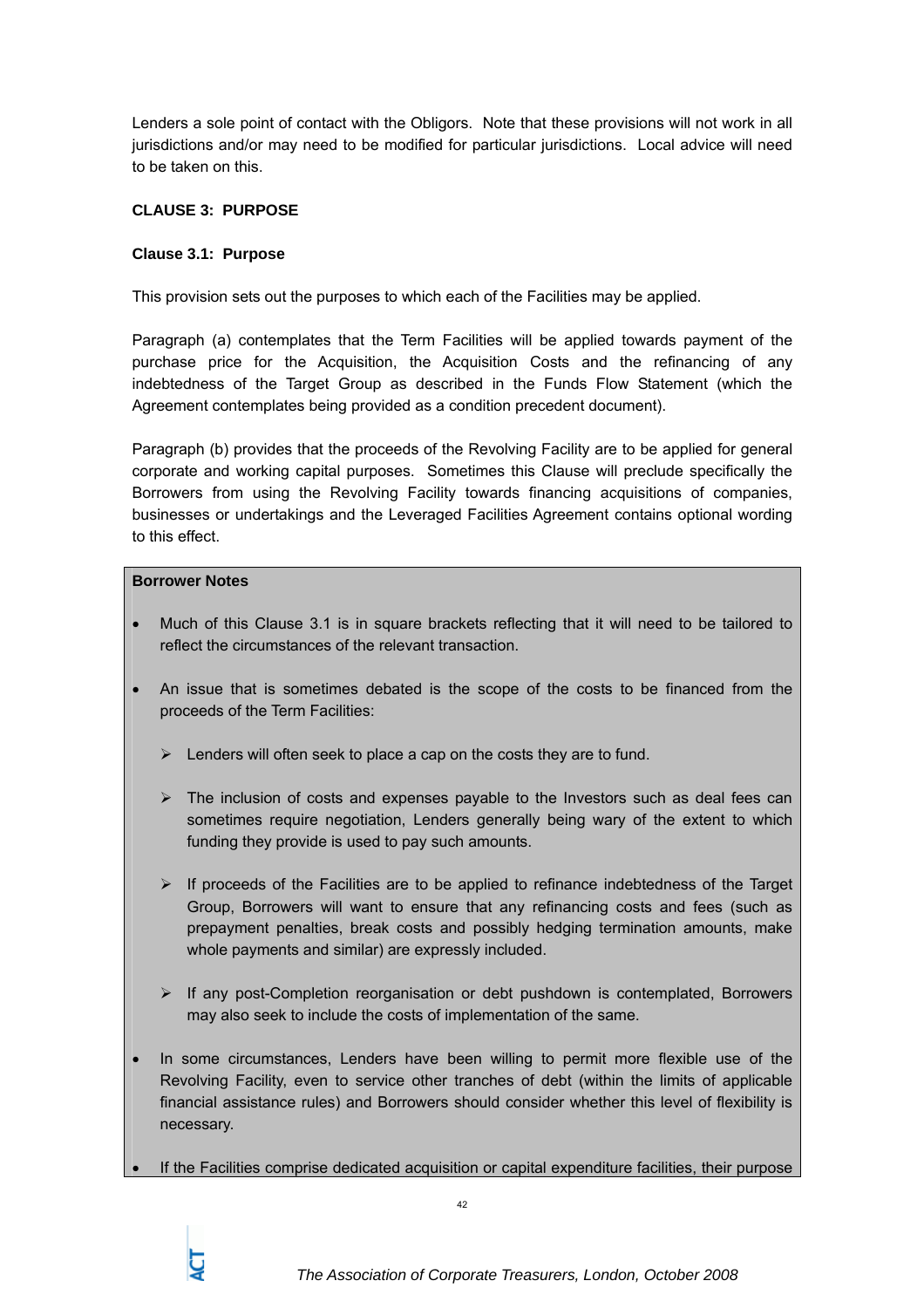is likely to be quite tightly defined (in particular in the current market). See Clause 2.1 (*The Facilities*) above.

## **CLAUSE 4: CONDITIONS OF UTILISATION**

#### **Clause 4.1: Initial conditions precedent**

The initial conditions precedent are divided into two categories: those to be provided prior to signing the Agreement (listed in Part 1A of Schedule 2) and those to be provided prior to first Utilisation (listed in Part 1B of Schedule 2). This provision differs from the equivalent provision in the Investment Grade Documents, which does not require that any initial conditions precedent are satisfied prior to signing of the Agreement. The principal reason for this is that many leveraged acquisition facilities are provided on a "certain funds" basis, meaning that as many conditions precedent to Utilisation as possible need to be satisfied at the outset. In relation to certain funds requirements, see Clause 4.5 (*Utilisations during the Certain Funds Period*).

The documentary conditions precedent are discussed in more detail at Schedule 2 (*Conditions Precedent*).

#### **Borrower Notes**

Borrowers will often seek to require that the reference to the conditions precedent in form and substance satisfactory to the Agent is qualified, for example by adding the requirement that the Agent act reasonably in forming such a view (although since the onset of the credit crunch this has been more difficult to achieve).

### **Clause 4.2: Further conditions precedent**

These are additional conditions precedent to Utilisation (other than a Certain Funds Utilisation if applicable: see Clause 4.5 (*Utilisations during the Certain Funds Period*)). The further conditions precedent are that no Default/Event of Default is continuing or would result from the proposed Utilisation and that there is no breach of any applicable representation.

#### **Borrower Notes**

In the equivalent Clause in the Investment Grade Documents, certain Borrower-friendly concessions are included as standard provisions. In the Leveraged Facilities Agreement (reflecting the sub-investment grade status of the Borrower), these concessions are not included as standard, although they are presented as optional provisions.

Borrowers may therefore need to negotiate the inclusion of a materiality qualification in relation to the misrepresentation condition. Lenders may resist this, on the basis that many of the representations themselves are subject to materiality qualifications and to include a further qualification in Clause 4.2(b) is to provide a double materiality test which is potentially confusing. There is some merit to this argument. Nonetheless, the compromise is sometimes reached that in relation to the first Utilisation (or any Utilisation on the Closing Date), all of the representations must be true, and in relation to all subsequent Utilisations, the materiality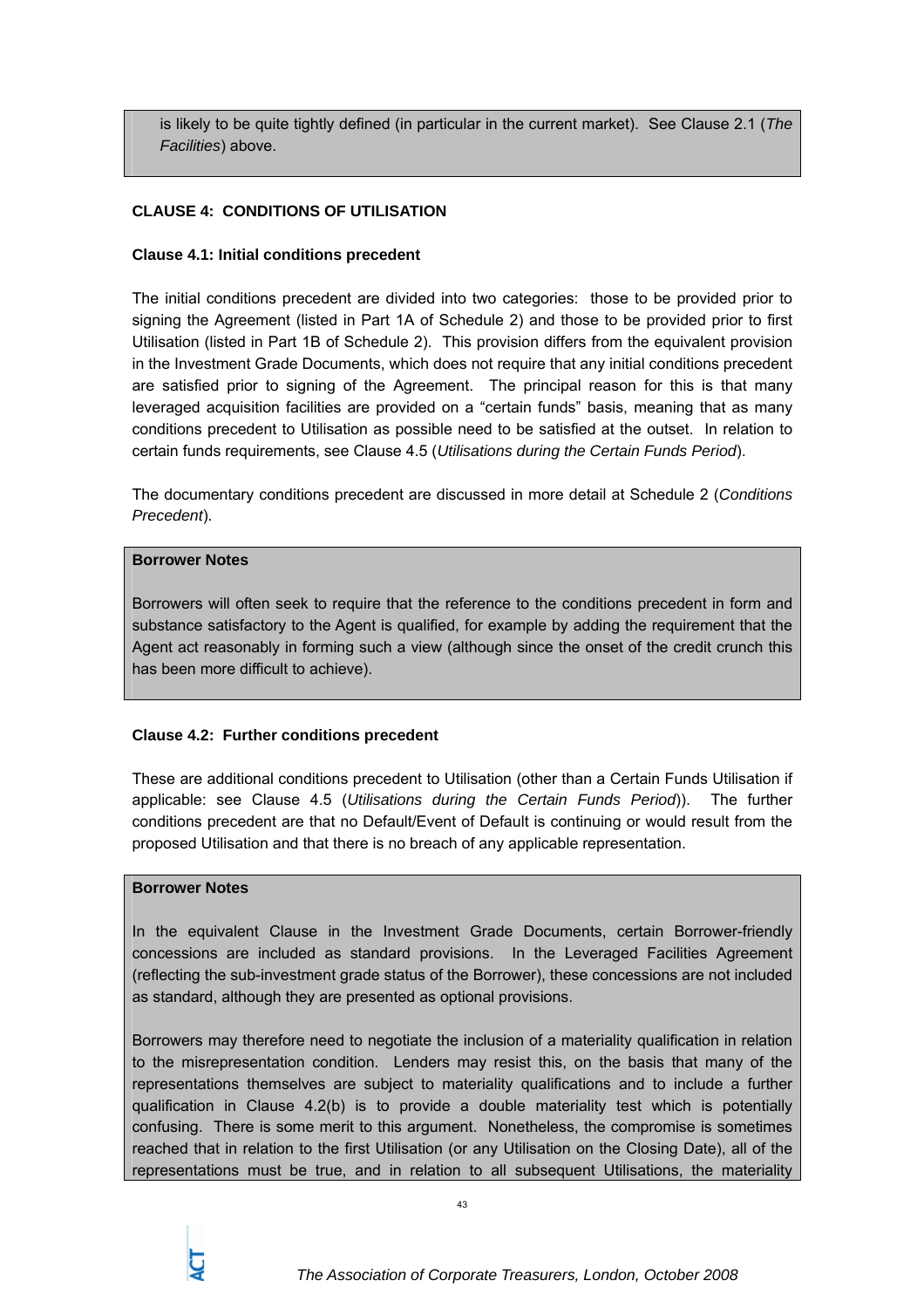qualification applies, so the Repeating Representations need only be true in all material respects (although a different analysis applies during the Certain Funds Period, see Clause 4.5 (*Utilisations during the Certain Funds Period*) below).

Borrowers will also need to address the conditions to utilisation of Rollover Loans – broadly the rolling over of existing advances under the Revolving Facility as opposed to advances of new money. Borrowers will often seek to provide that such Utilisations should be subject to no Event of Default continuing (as opposed to the tougher test of no Default continuing). A more Borrower-friendly adjustment to this provision is to require that the condition to utilisation of a Rollover Loan is that the Agent has taken no action pursuant to Clause 28.20 (*Acceleration*) to accelerate the Facilities so that the Borrower can continue to roll the Revolving Facility until the Agent accelerates.

## **Clause 4.3: Conditions relating to Optional Currencies**

The Leveraged Facilities Agreement contemplates that only the Revolving Facility will be multicurrency (the Term Facilities are usually drawn on, or relatively soon after, the Closing Date so there will quite often be no need for currency switching provisions). If Term Facilities are required in Optional Currencies or a currency switching mechanism is required, drafting can be adapted from the Investment Grade Documents.

The conditions specified in relation to qualification of a currency as an Optional Currency are substantially similar to those in the Investment Grade Documents and may not be particularly attractive from a Borrower's perspective.

### **Borrower Notes**

Borrowers may feel that the criteria for a currency to qualify as an Optional Currency are rather restrictive: the currency in question has either to be listed at the outset, or approved by all (not just Majority) Lenders. In addition, it must be readily available and freely convertible.

A list of committed Optional Currencies is usually helpful for Borrowers, though it can lead to difficulties in syndication, depending on the currencies in question and the institutions which have been approached by the Arranger. If the Borrower requires any other currency, it will not qualify as an Optional Currency until the consent of all the Lenders has been obtained. This may entail delay at the time of the proposed drawing, and means that a single Lender can block the availability of a currency. Borrowers may also feel that, in the case of sterling, US dollars and euro, the Lenders do not need the additional stipulation that the currency should be readily available and freely convertible.

Borrowers can point out that, in the event of an Optional Currency not being available, the Lenders have the protection provided by Clause 8.2 (*Unavailability of a currency*).

For further background to these provisions, see commentary under the heading "Currencies" in the "Introduction to Loan Finance" section of the Handbook.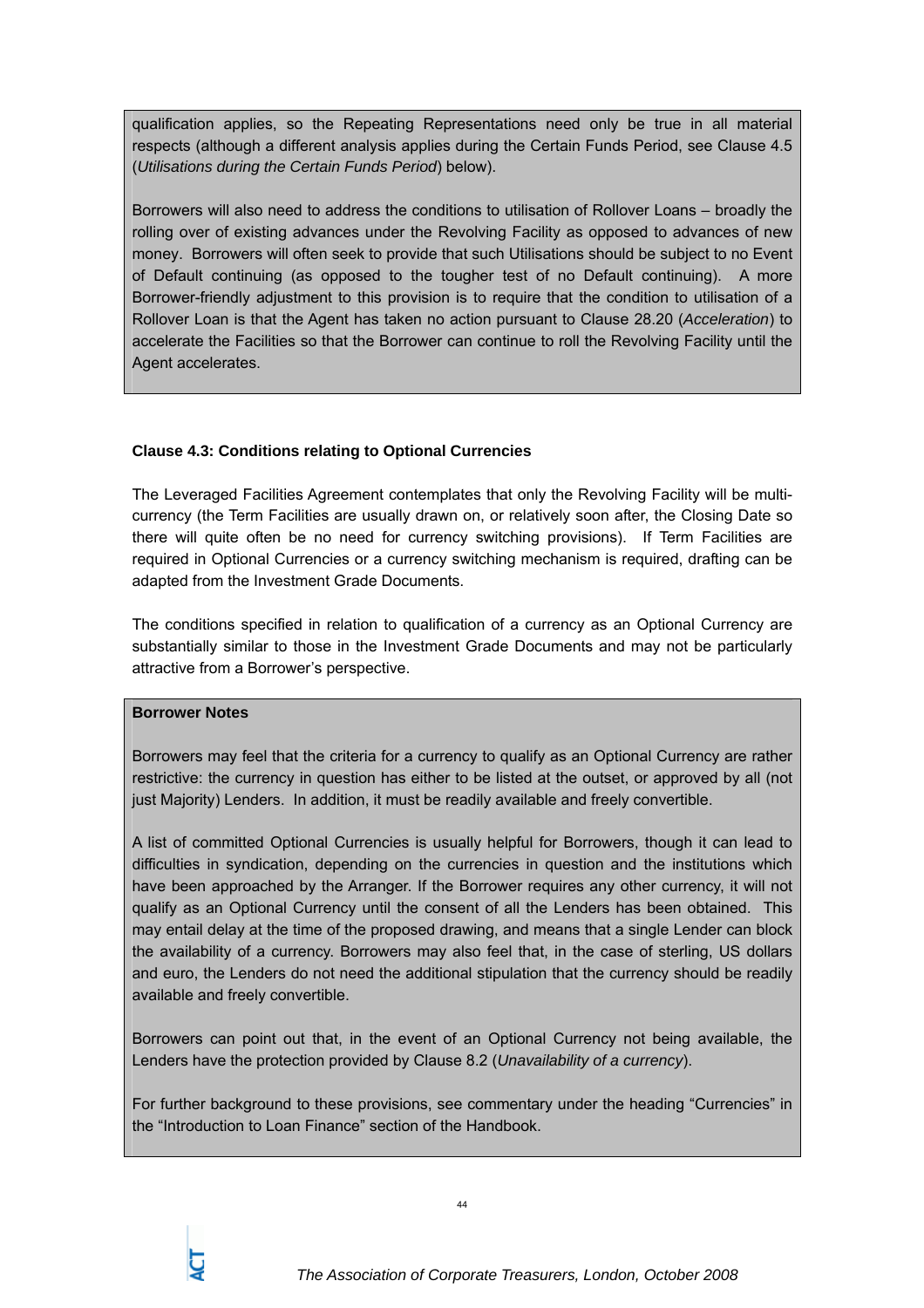#### **Clause 4.4: Maximum number of Utilisations**

The maximum number of Utilisations will usually be limited, mainly for the administrative convenience of the Agent and the Lenders. By way of background, see comments under "Availability" in the "Introduction to Loan Finance" section of the Handbook.

#### **Clause 4.5: Utilisations during the Certain Funds Period**

#### *Introduction to* "*Certain Funds*"

The Leveraged Facilities Agreement contains various optional provisions to provide the draftsman with the mechanics for the Facilities to be provided on a "certain funds" basis. Clause 4.5 is the key mechanic.

The concept of a bidder for a target company having to evidence that it has sufficient funds available to complete the acquisition, or "certain funds", originates from the requirements of the City Code on Takeover and Mergers (the "**Takeover Code**") in relation to UK public takeovers whether by way of public offer or by scheme of arrangement.

General Principle 5 of the Takeover Code states "An offeror must announce a bid only after ensuring that he/she can fulfil in full any cash consideration if such is offered, and taking all reasonable measures to secure the implementation of any other type of consideration". Rule 24.7 of the Takeover Code provides that "when the offer is for cash or includes an element of cash, the offer document must include confirmation by an appropriate third party (usually the offeror's bank or financial adviser) that resources are available to the offeror sufficient to satisfy full acceptance of the offer. (The party confirming that resources are available will not be expected to produce the cash itself if, in giving the confirmation, it acted responsibly and took all reasonable steps to assure itself that the cash was available.)". This is sometimes referred to as the "cash confirmation" requirement.

The result of these provisions is that the terms of a financing which is to be used to fund the cash element of a public offer to which the Takeover Code applies must be sufficiently certain to enable the offeror's bank or financial adviser to provide the required Rule 24.7 cash confirmation. The Takeover Code does not specify the financing terms necessary to satisfy the "certain funds" requirement: what is required is determined by market practice.

This generally means that:

- most of the conditions precedent to the financing must be satisfied when the Agreement is signed and before a firm intention to make the offer is publicly announced. Any conditions precedent that remain to be satisfied after the announcement must either be entirely within the control of the offeror or must be conditions that depend on the offer proceeding which cannot be satisfied upfront but will be satisfied if the offer succeeds (such as a level of acceptances having been achieved or the scheme of arrangement having become effective);
- 45 • there will be very limited breaches of representations, covenants and Events of Default that can result in the Facilities being unavailable to fund the offer. The "*Major Representations*" and "*Major Defaults*" are likely to be determined based on market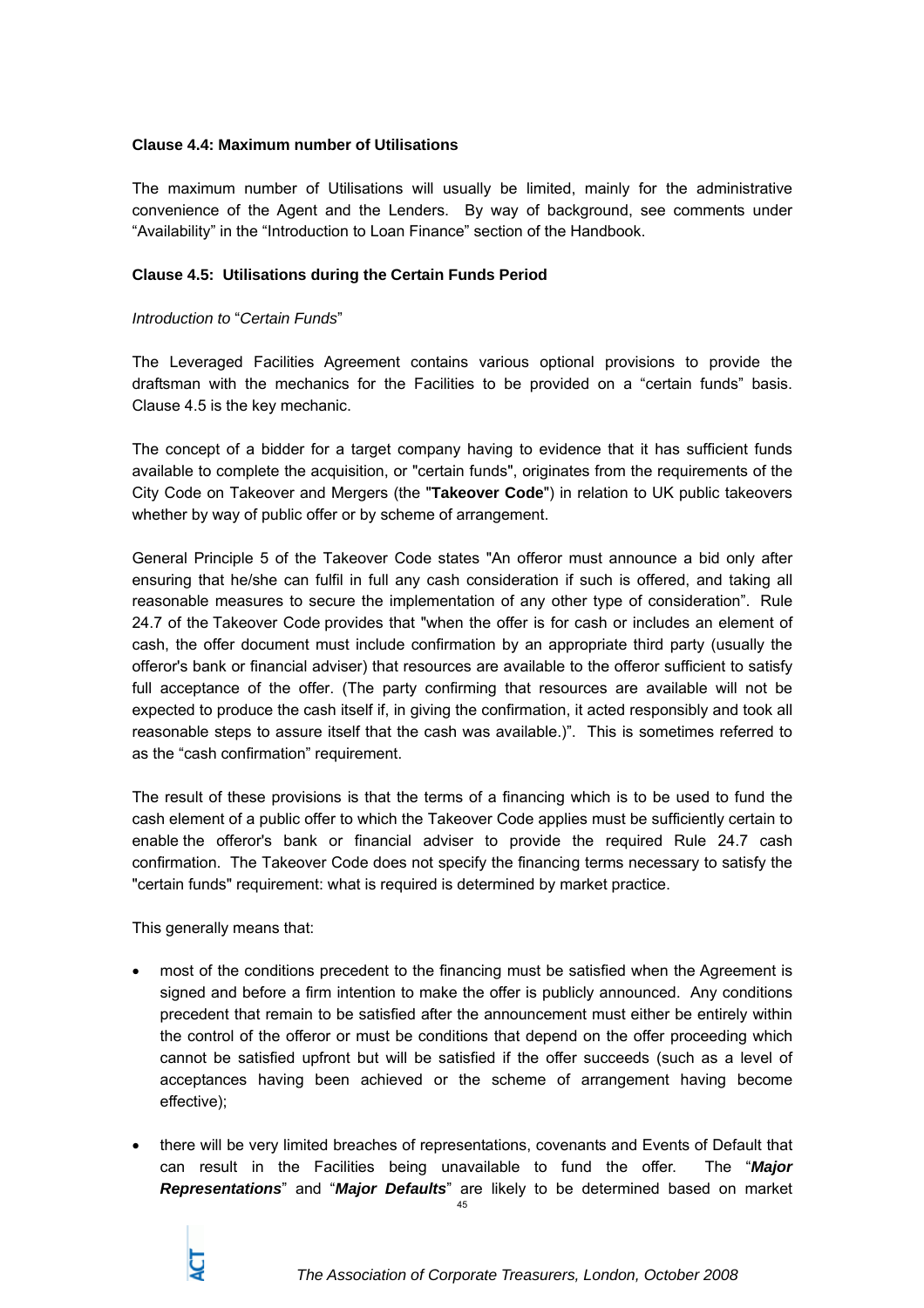practice. The Major Representations are likely to include, broadly, only the fundamental representations that go to the validity of the Borrower's obligations under the Finance Documents. The Major Defaults are likely to include breach of fundamental covenants that are entirely within the offeror's control and do not relate to the Target Group (this might include covenants not to make disposals or incur additional indebtedness or grant security) and Events of Default relating to the insolvency of the offeror (see further "Borrower Notes" below).

Certain funds provisions are not limited to transactions subject to the Takeover Code. Many overseas jurisdictions impose similar requirements for public offers. In recent years, certain funds provisions have also become common in private acquisitions, particularly in auctions where bidders are often keen for their bids (including the financing of their bids) to look as certain and capable of quick implementation as possible. In particular, private equity funds, hedge funds and similar debt investors have been keen to demonstrate certainty of funding to counter sellers' concerns about contracting with special purpose vehicles (often newly incorporated) which may have no assets until the debt and equity financings from which they are intended to benefit are provided.

## *Certain Funds provisions in the Leveraged Facilities Agreement*

If the Facilities are to be provided on a certain funds basis, the following provisions of the Leveraged Facilities Agreement will be relevant:

- A "*Certain Funds Utilisation*" is a utilisation of a Term Facility for an "*Acquisition Purpose*" within the "*Certain Funds Period*".
- Clause 4 contemplates that the conditions precedent will be divided into initial conditions precedent applicable to any Utilisation and further conditions precedent, applicable to Utilisations other than Certain Funds Utilisations.
- Clause 4.5 (*Utilisations in the Certain Funds Period*) provides that a Lender shall only be entitled to refuse to advance a Certain Funds Utilisation or take any other action which would operate to prevent a Certain Funds Utilisation if:
	- ¾ the illegality provisions in Clause 11.1 (*Illegality*) apply;
	- ¾ the mandatory prepayment triggers in Clause 12.1 (*Exit*) apply (i.e. Flotation, Change of Control or a sale of all or substantially all of the assets of the Group);
	- ¾ the Parent has failed to provide the initial conditions precedent (see Clause 4.1 (*Initial conditions precedent*) above);
	- ¾ a "*Major Default*" is continuing or would result from the proposed Utilisation; or
	- ¾ there is a breach of a "*Major Representation*".
- Upon the expiry of the Certain Funds Period, any rights accruing to the Lenders during that period which they have been unable to exercise as a result of Clause 4.5 will become exercisable (for example, in relation to an Event of Default occurring during the Certain Funds Period which is not a Major Default).

46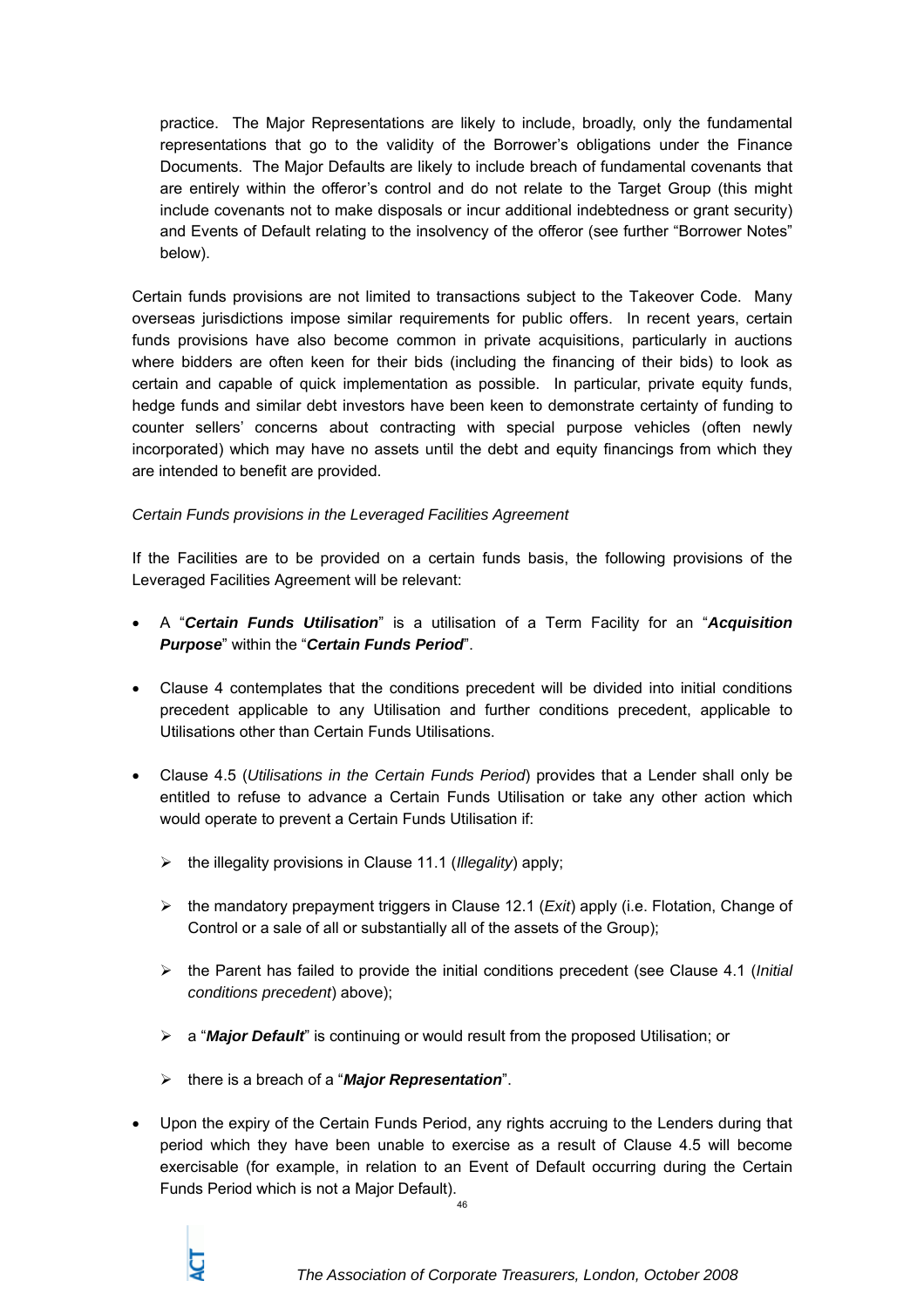#### **Borrower Notes**

A Certain Funds Utilisation may only be applied for an "*Acquisition Purpose*", the definition of which is in square brackets for parties to agree. Borrowers may wish to consider extending the Utilisations to which the certain funds provisions apply beyond the consideration payable by the Company for the acquisition of Target Shares to include (for example) the refinancing of financial indebtedness of the Target Group and any transaction costs associated with the same.

Key definitions in the context of the certain fund provisions are the definitions of "*Certain Funds Period*" (left blank in the Leveraged Facilities Agreement), "*Major Default*" and "*Major Representation*".

The length of the Certain Funds Period varies but in the context of a UK public takeover it will need to be sufficient to complete the offer or scheme of arrangement and any statutory "squeeze out" of minority shareholders. What period is appropriate will depend in part on the likely timing of the completion of the Acquisition itself including any competition clearances or other regulatory approvals. Lenders will usually want to see the Certain Funds Period come to an end if the takeover offer or scheme of arrangement lapses or is withdrawn and otherwise upon reaching a longstop date after signing of the Agreement.

The definitions of "*Major Default*" and "*Major Representation*" are important as they are the main drawstops applicable during the Certain Funds Period. These definitions are in square brackets and will require tailoring to reflect current market practice and the circumstances of the transaction.

When the certain funds language was inserted into the Leveraged Facilities Agreement, it provided that specified Events of Default rather than Defaults would be the basis upon which Lenders could refuse to fund, and the defined term was "Major Event of Default". The defined term was altered to "Major Default" in September 2008 and amended to operate by reference to specified Defaults having occurred.

In the context of a public bid subject to the Takeover Code, the LMA's change could have an impact on the availability of the required cash confirmation from the financial adviser, on the basis that it is contrary to prevailing market practice, which remains that specified Events of Default (rather than Defaults) should operate as drawstops for certain funds purposes. The change could make a material difference to certainty of funding e.g. on the availability of grace periods or exceptions agreed in relation to the insolvency Events of Default (see Clauses 28.6 to 28.8). As the change has the effect of making a certain funds facility less certain, it may also prejudice the Borrower in a private transaction where, in any event, it is also not common market practice.

Accordingly, Borrowers should seek to amend the definition of "*Major Default*" (and the related provisions of Clause 4.5) such that Events of Default rather than Defaults operate as drawstops for certain funds purposes, reverting to the LMA's original concept of a "Major Event of Default".

The definition of "Major Event of Default" should usually comprise:

• a non-payment Event of Default (sometimes only if this occurs after the first Utilisation);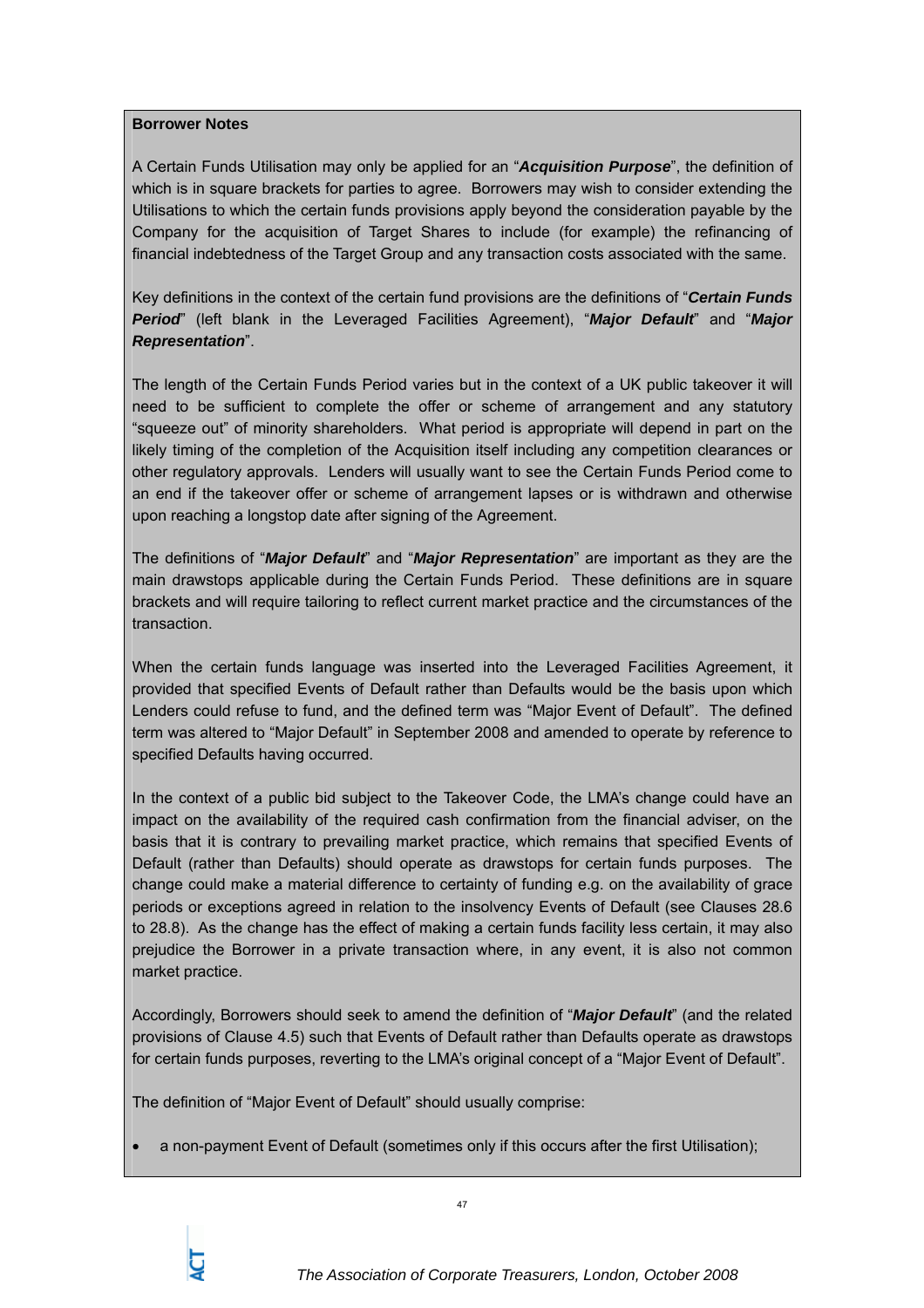- a breach of the key undertakings which should essentially be in the control of the Company and the Parent, for example undertakings restricting the grant of security, acquisitions and disposals, financial indebtedness and possibly the pari passu undertaking other than in relation to any member of the Target Group;
- in relation to a public bid, a breach of certain of the offer or scheme related covenants (see Clause 27 (*General Undertakings*) below);
- the breach of representation Event of Default (but only insofar as it relates to a Major Representation);
- certain insolvency related Events of Default; and
- (sometimes, and to the extent they apply) the "unlawfulness and invalidity" and "repudiation and rescission" Events of Default,

in each case other than in relation to any member of the Target Group.

The definition of "*Major Representation*" will usually comprise the representations as to:

- status;
- binding obligations;
- non-conflict with other obligations;
- power and authority; and
- (sometimes) validity and admissibility in evidence,

again insofar as they apply to the Parent and the Company but not to any member of the Target Group.

The operation of the illegality provisions is a customary drawstop in certain funds facilities. The reference to Clause 12.1 (*Exit*) was added to paragraph (b) of Clause 4.5 as an additional drawstop in September 2008. Clause 12.1 specifies certain events the occurrence of which require mandatory prepayment and cancellation of the Facilities, namely, a Flotation, a Change of Control or a sale of all or substantially all of the assets of the Group. These events and the manner in which they are defined is discussed in more detail at Clause 12.1. The point to note is that it is not the case that these events should always be included as certain funds drawstops, although there may be particular circumstances where a Change of Control might possibly be relevant, for example, in the context of a private equity bid where there is a Change of Control of the private equity investors of the bidder. Borrowers may wish to clarify specifically in paragraph (b) that these mandatory prepayment triggers will not apply during the Certain Fund Period.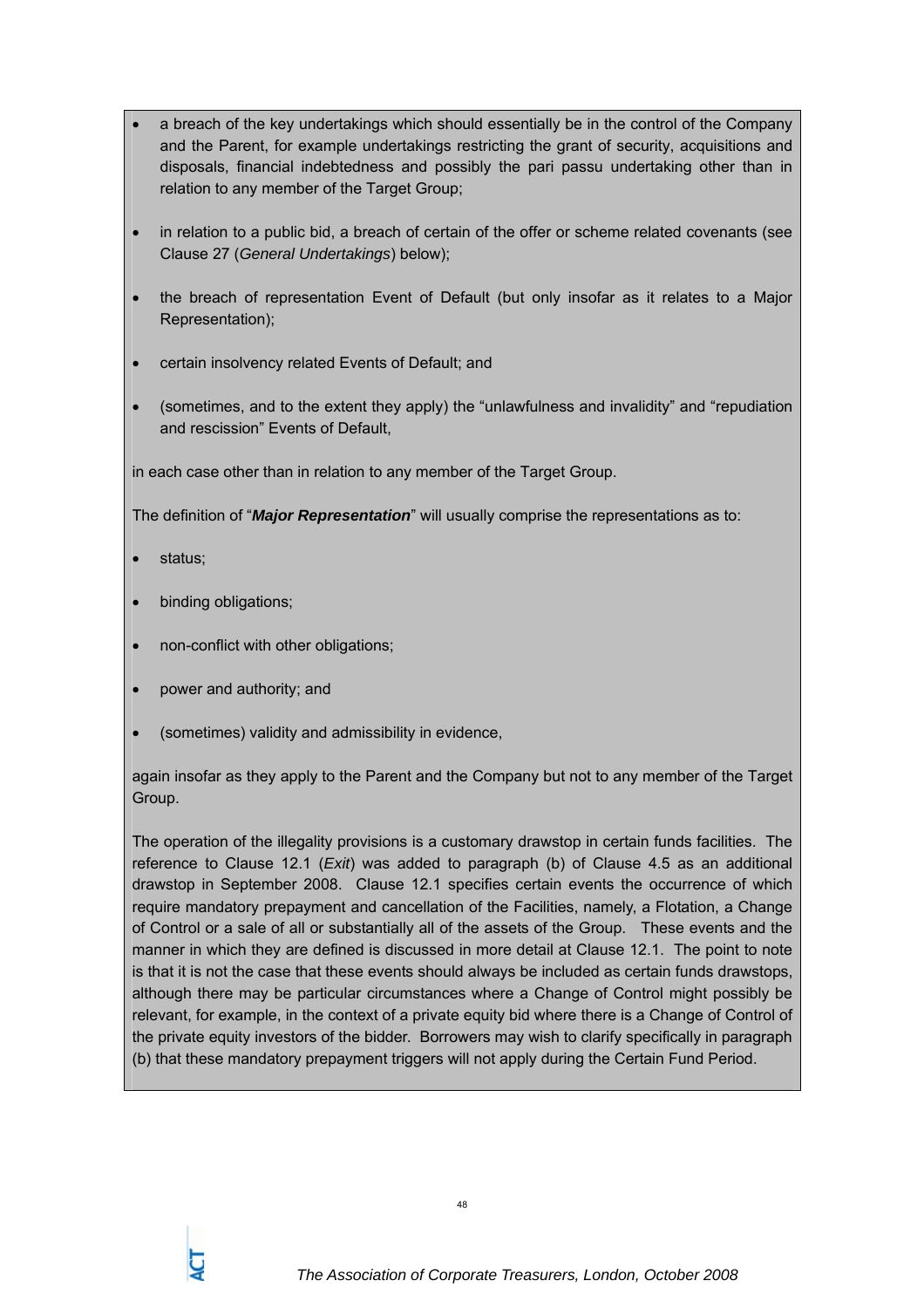### **SECTION 3: UTILISATION**

## **CLAUSE 5: UTILISATION - LOANS**

## **Clause 5.1: Delivery of a Utilisation Request**

The form of Utilisation Request is set out in Schedule 3.

A Borrower or the Parent on its behalf is required to deliver to the Agent a duly completed Utilisation Request no later than the Specified Time. The Specified Time is set out in the timetable in Schedule 11. The Leveraged Facilities Agreement requires that the Utilisation Request be delivered by 9.30am on the third Business Day prior to the Utilisation Date (for advances in euro and other non-sterling currencies) and by 9.30am on the Business Day prior to the Utilisation Date (for sterling advances).

#### **Borrower Notes**

This timing for delivery of Utilisation Requests may need to vary depending on syndicate size and the logistical requirements of notifying all of the Lenders who are to participate in the advance. See further "Availability" in the "Introduction to Loan Finance" section of the **Handbook** 

Borrowers may want to make provision for the Agent to agree shorter periods for Utilisations made on the Closing Date.

### **Clause 5.2: Completion of a Utilisation Request for Loans**

Clause 5.2(a)(ii): A Utilisation Request may only be delivered on a Business Day within the Availability Period.

A "*Business Day*" for these purposes requires banks to be open for general business in London and the principal financial centre of the relevant currency or, in relation to euro, a TARGET Day. A "*TARGET Day*" is any day on which the TARGET2 system is open for the settlement of payments in euro. TARGET2 is open on all weekdays every year except New Year's Day, Good Friday, Easter Monday, the first Monday in May, Christmas Day and Boxing Day. Note that this means TARGET2 is open on the last Mondays in May and August, which are bank holidays in England.

Clause 5.2(b): Although after the Closing Date only one Loan may be requested in each Utilisation Request, there is no limit on the number of Utilisation Requests that may be made on any one day, subject to the limit on the number of Loans outstanding at any one time (see Clause 4.4 (*Maximum number of Utilisations*)).

### **Clause 5.3: Currency and amount**

The Leveraged Facilities Agreement assumes that the Term Facilities will be available and will remain outstanding in the Base Currency (see also Clause 4.3 (*Conditions relating to Optional*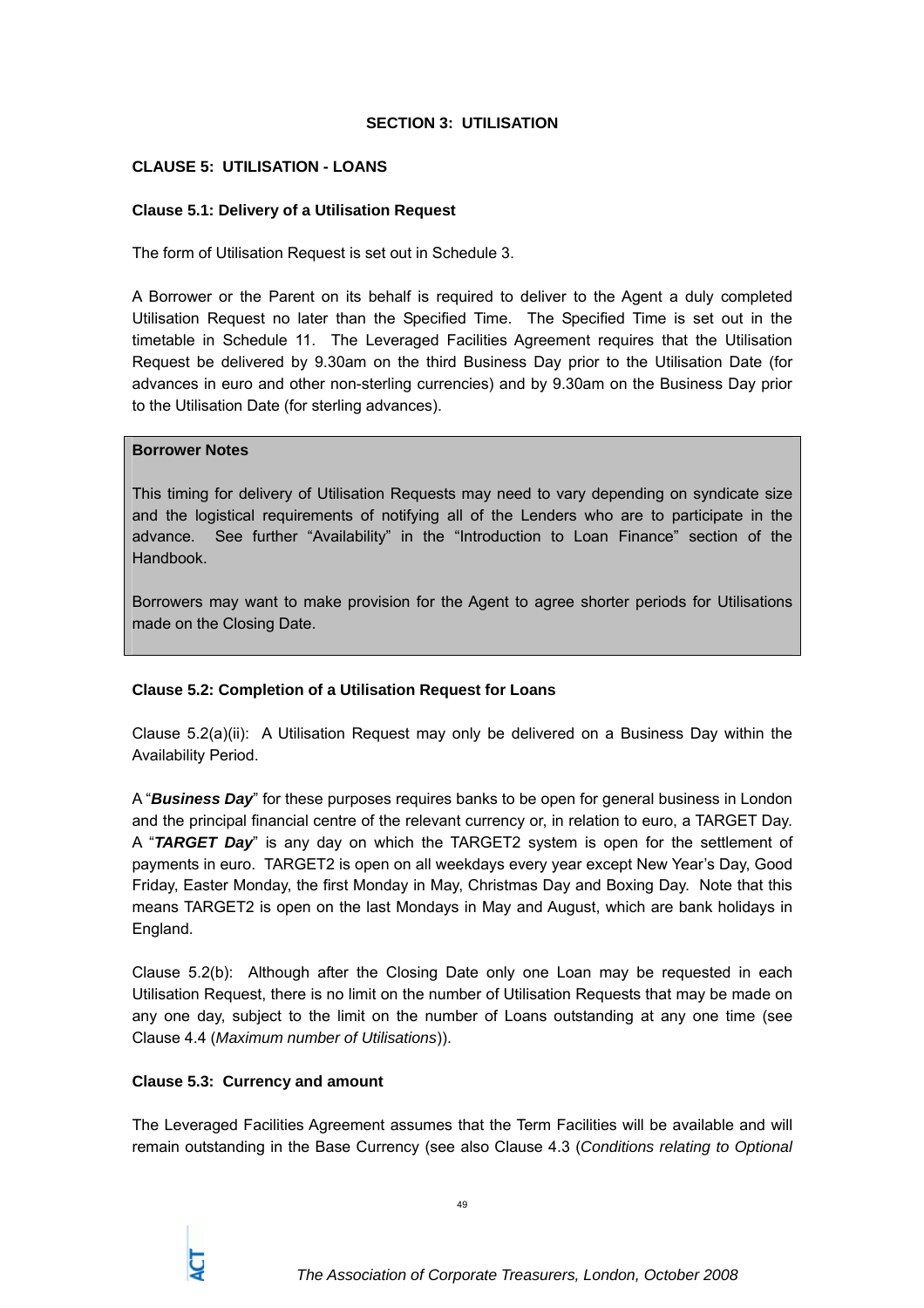*Currencies*) above). If this is not what is intended, appropriate amendments will need to be made to the Agreement.

Lenders are likely to want to specify a minimum amount for utilisations to avoid the administrative hassle of small drawings. These amounts will need to be negotiated according to the circumstances of the transaction to ensure that the Company has sufficient flexibility to fund smaller amounts that it may be required to pay, for example, the consideration for further shares in the Target in connection with a public offer after the offer has been declared unconditional.

### **Clause 5.5: Limitation on Utilisations**

Clause 5.5(a) provides that the Revolving Facility shall not be utilised unless each Term Facility has been utilised. This is designed to ensure that the Company does not use the Revolving Facility before the Acquisition has completed and been funded. The Lenders are providing the Revolving Facility in conjunction with the Term Facilities and do not want to find that the Revolving Facility is drawn and the Term Facilities are not.

Clause 5.5(b) provides that a Term Facility may only be utilised on the Closing Date and only if all of the Terms Facilities are utilised *pro rata* on that date. The requirement to use the Facilities *pro rata* is intended to ensure that the Facilities are not used selectively (to obtain a pricing benefit or otherwise) and any amounts drawn under the Term Facilities are spread across the Term Facilities in the proportion intended by the Lenders. Whether it is appropriate for a Term Facility only to be capable of being utilised on the Closing Date will depend on the circumstances of the transaction.

#### **Borrower Notes**

Paragraphs (c) and (d) are limits on the aggregate amount of the Revolving Facility comprising Letters of Credit or Ancillary Commitments. The appropriate limits will depend on the Group's requirements in relation to these ways of utilising the Revolving Facility.

### **Clause 5.6: Cancellation of Commitment**

This provides for the automatic cancellation of unused commitments at the end of the relevant Availability Period.

### **Clause 5.7: Clean down**

The intention of this Clause is to provide evidence to the Lenders that the working capital facilities are being used for working capital purposes and not for permanent financing. Hence the Clause requires that for a certain period of days every year or half year, amounts outstanding under the Revolving Facility and the cash element of the Ancillary Facilities are reduced to a specified level (potentially zero) when netted off against the Group's freely available cash resources.

#### **Borrower Notes**

This provision is optional. Many Groups will not be able to reduce the balance on the Revolving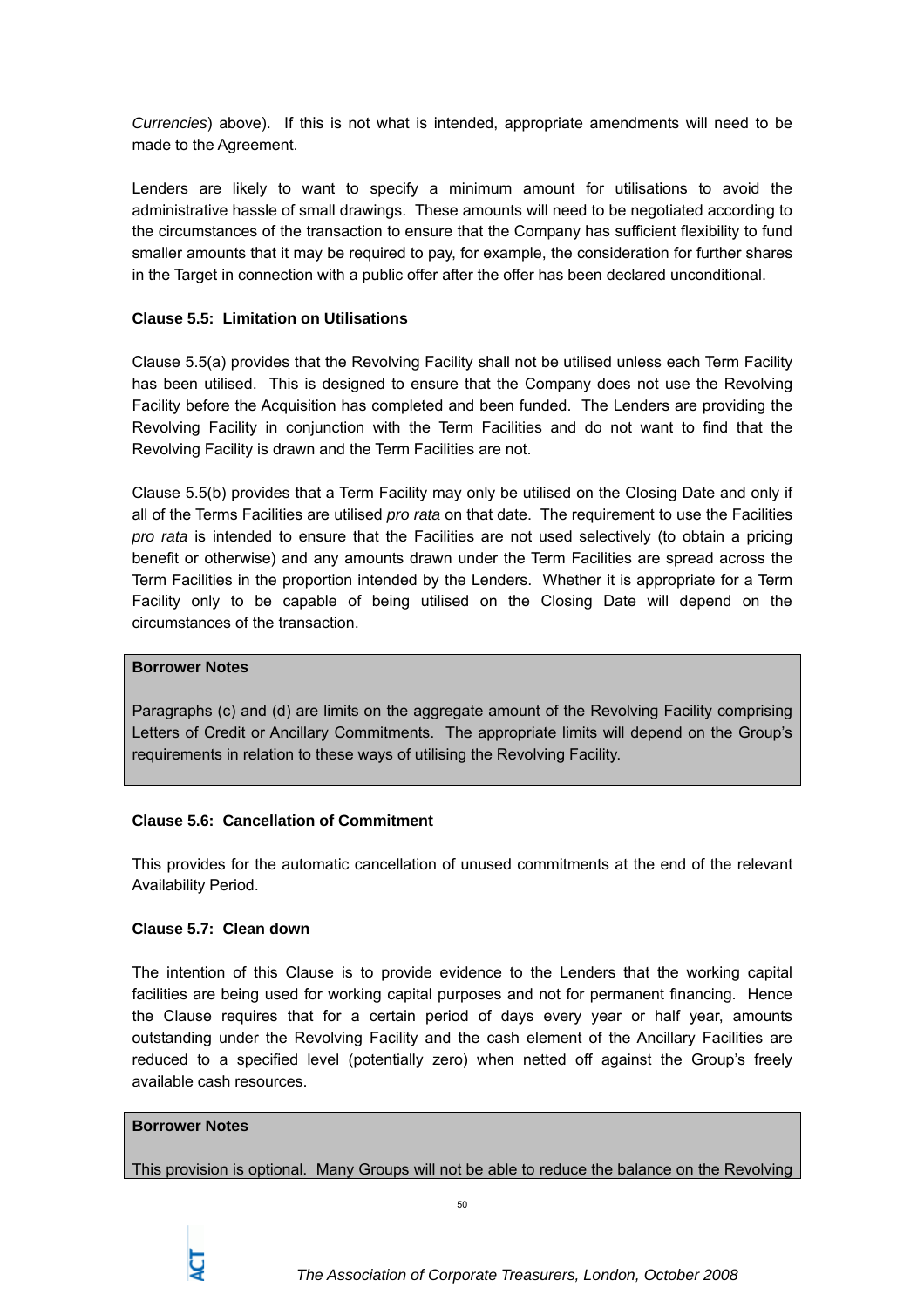Facility to zero in each year and many stronger Borrowers successfully resist the inclusion of a clean down requirement.

Where this provision is included, Borrowers may wish to delete the requirement that compliance with this test is certified by two authorised signatories or a director of the Parent and to limit the test to one period in each financial year for the first few financial years following the Closing Date, rather than a six-monthly test applicable for the duration of the Facilities.

# **CLAUSES 6 and 7: UTILISATION – LETTERS OF CREDIT AND LETTERS OF CREDIT**

The Revolving Facility may be utilised by way of Letters of Credit. Clauses 6 and 7 set out the procedure and particular terms applicable to utilisations by way of Letters of Credit.

Letters of Credit must be substantially in the form set out in Schedule 12 or in a form agreed with the Issuing Bank and the Agent (see definition of "*Letter of Credit*"). Note that in this respect, the Leveraged Facilities Agreement is more Borrower-friendly than the LMA Letter of Credit Option which requires Borrowers to obtain Majority Lender consent for an alternative form.

The provisions of Clauses 6 and 7 and Schedule 12 are substantially based on the LMA's Letter of Credit Option, published as part of its suite of Investment Grade Documents.

These Clauses envisage that Letters of Credit will be issued by way of collateral, to support the Borrowers' obligations, i.e. they will be Standby Letters of Credit. Under a Standby Letter of Credit, the Issuing Bank's payment obligation is akin to a guarantee, in that the obligation to pay is triggered by the failure of the Borrower to pay the beneficiary. It is possible for these provisions to be adapted for the issue of documentary credits, in which the Issuing Bank is the beneficiary's first port of call for payment.

The Letters of Credit are fronted by one or more banks (the "*Issuing Banks*"), and backed by indemnities from the Borrowers and the other Lenders; these provisions will not be appropriate where a Borrower needs unfronted Letters of Credit, issued by each member of the syndicate rather than any one Lender (which would in general be an unusual requirement in the context of leveraged facilities). The Leveraged Facilities Agreement assumes that one or more Lenders commits at the outset to be an Issuing Bank.

The indemnities in Clause 7 follow the usual approach: after the Issuing Bank has received a demand for payment, the Agent demands payment from the relevant Borrower. The other Lenders (in Clause 7.3(b)) also give an "on demand" indemnity, to reimburse the Issuing Bank where the Obligors fail to do so, pro rata. They have a matching indemnity from the Borrowers (see paragraph (d) of Clause 7.3). A drawing made by a Borrower under the Revolving Facility in the same currency and amount as the Letter of Credit to fund its obligation to pay the Issuing Bank is regarded as a Rollover Loan.

The Agreement contemplates payment by the Borrowers of a fronting fee (typically 0.125% of the Letter of Credit amount) to the Issuing Bank(s) and a letter of credit fee being payable on outstanding Letters of Credit to all the Lenders; the letter of credit fee usually accrues at the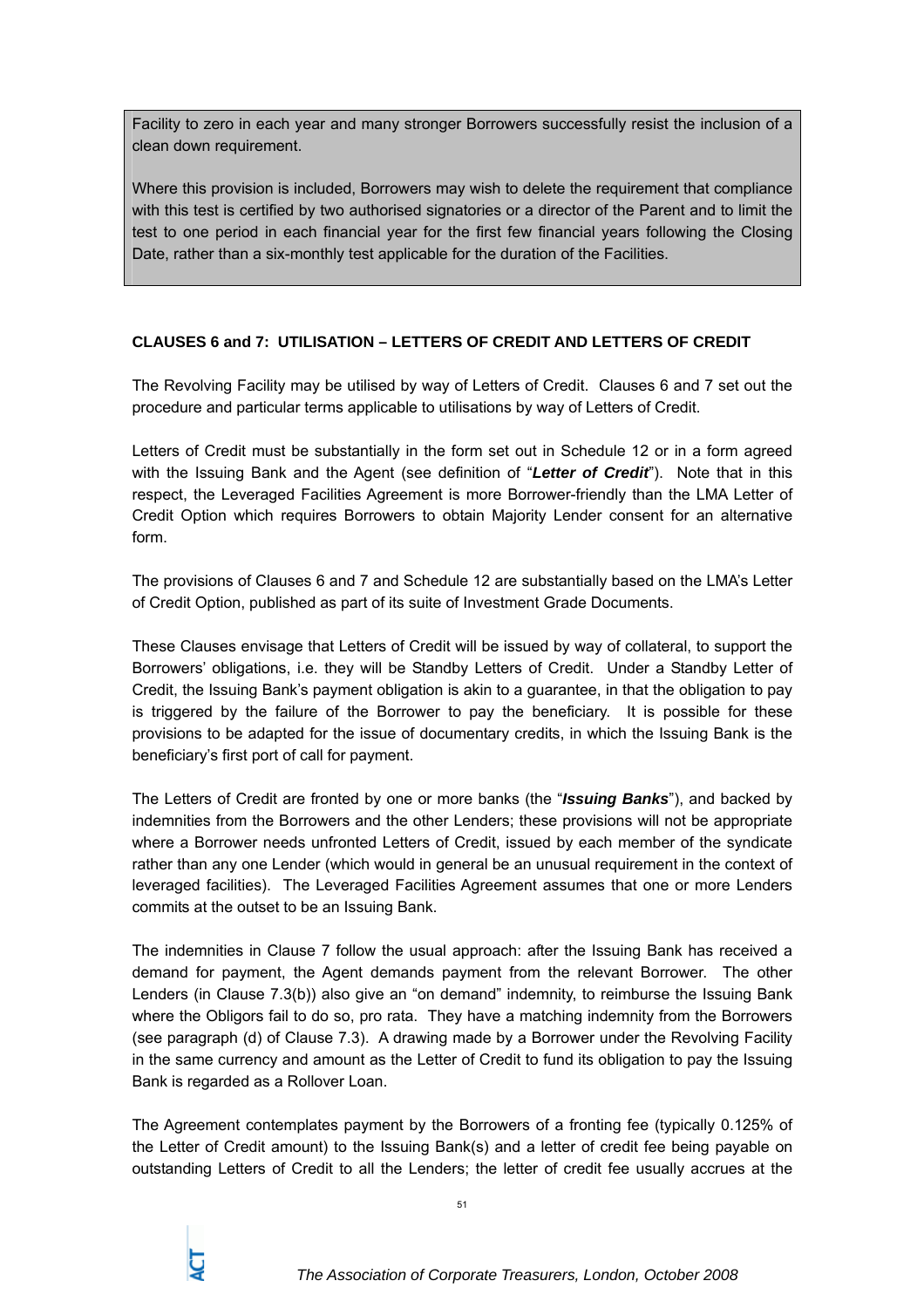same rate as the Revolving Facility Margin (see Clause 17.5 (*Fees payable in respect of Letters of Credit*)).

Note that the Issuing Bank's consent is required for all Lender transfers involving the Revolving Facility (see further paragraph (b) of Clause 29.2 (*Conditions of assignment and transfer*)).

# **CLAUSE 6: UTILISATION - LETTERS OF CREDIT**

## **Clause 6.3**: **Completion of a Utilisation Request for Letters of Credit**

This provision sets out the requirements for a valid Utilisation Request for Letters of Credit.

### **Borrower Notes**

Borrowers may wish to consider the following:

- Clause 6.3(c) requires that the Utilisation Request identifies the Issuing Bank which has agreed to issue the Letter of Credit. Borrowers may wish to delete or amend this clause so that it is clear the specified Issuing Bank is required to issue the Letter of Credit where it is requested to in accordance with the provisions of Clause 6.
- Clause 6.3(g) requires that the Expiry Date of a Letter of Credit must fall on or before the Termination Date applicable to the Revolving Facility. Borrowers may wish to make provision for Letters of Credit to be capable of having an Expiry Date after the Termination Date so that after such time, Letters of Credit will continue as between the Issuing Bank and the relevant member of the Group on a bilateral basis. If this is proposed, the interaction between such Letters of Credit and the Transaction Security after the Termination Date will need to be addressed.
- Clause 6.3(j) contemplates that the identity of the beneficiary of the Letter of Credit is specified or has been approved by the Lenders or the Majority Lenders. Borrowers are likely to need more flexibility in terms of pre-approved beneficiaries of Letters of Credit. This issue can be addressed in a number of ways. The Agreement might, for example, be amended to replace this test with a requirement that an Issuing Bank will not be obliged to issue a letter of credit if as a result, the Issuing Bank would breach any law or regulation applicable to it.

### **Clause 6.4**: **Currency and amount**

Letters of Credit usually have to be issued in the Base Currency or an Optional Currency. In relation to Letters of Credit issued in an Optional Currency, see Clause 6.7 (*Revaluation of Letters of Credit*) below.

### **Clause 6.5**: **Issue of Letters of Credit**

Paragraph (b) ensures that the same conditions have to be satisfied for a Letter of Credit to be issued as for a Loan to be made: there must be no Default continuing or resulting, and the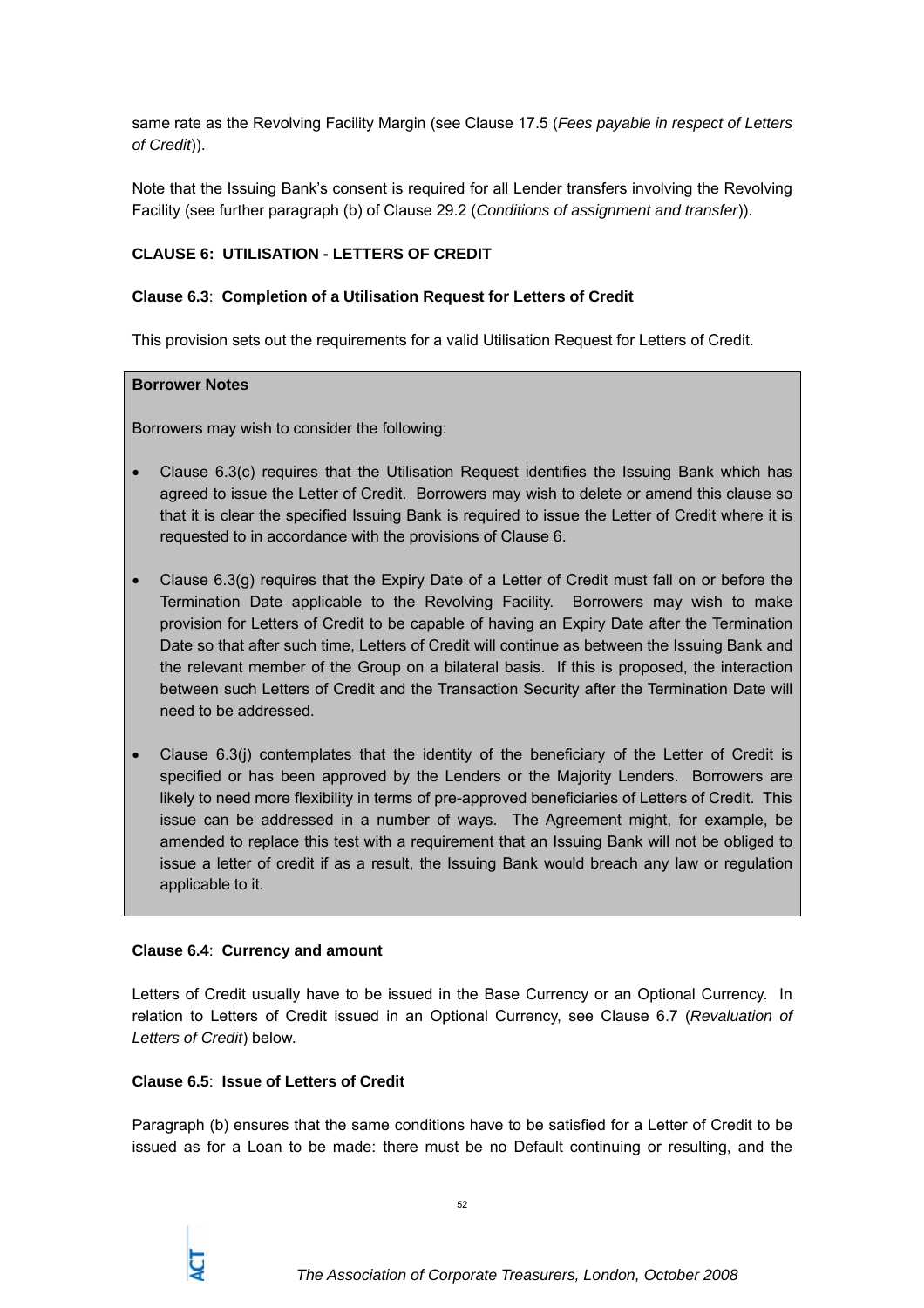Repeating Representations must be true in all material respects (the materiality qualification is optional).

Paragraphs (c) and (d) apply the certain funds provisions in relation to drawings under the cash facilities, see Clause 4.5 (*Utilisations during the Certain Funds Period*) above, to drawings by way of Letter of Credit.

### **Borrower Notes**

These provisions should be consistent with those applicable to Utilisations under the Revolving Facility by way of Loan, see comments at Clause 5 (*Utilisation – Loans*) above. In this regard note that the renewal of a Letter of Credit (see Clause 6.6 (*Renewal of a Letter of Credit*) below) is treated like a Rollover Loan.

## **Clause 6.6**: **Renewal of a Letter of Credit**

This is an optional provision providing for Letters of Credit to be renewed when they reach their original Expiry Date. Clause 6.5 (*Issue of Letters of Credit*) applies.

## **Clause 6.7**: **Revaluation of Letters of Credit**

This provision is applicable only where Letters of Credit can be issued in an Optional Currency. It addresses the issue of exchange rate fluctuations by requiring the Base Currency Amount of all Letters of Credit denominated in an Optional Currency to be recalculated at fixed intervals. If the calculation indicates that the Base Currency Amount of the Revolving Facility Utilisations then exceeds the Total Revolving Facility Commitments, the Borrower must prepay the excess. (As explained at Clause 7.1 (*Immediately payable*) below, the requirement to "prepay" permits the Borrower to put up cash cover in respect of the Letter of Credit). On the other hand, the Borrower may benefit from increased headroom under the facility if the Base Currency Amount has decreased.

### **Borrower Notes**

A provision of this sort is not unusual, but is not always required, and Borrowers may want to resist it. They may be able to argue that it is not needed at all in the context of short-term letters of credit.

The Lenders' justification is likely to be that in relation to a Revolving Facility Loan, the Base Currency Amount of a Loan in an Optional Currency remains fixed only for the Interest Period of that Loan, at the end of which the Loan is repaid. The Lenders' exposure to exchange rate fluctuations is therefore the same as the relevant Interest Period. By contrast, the term of a Letter of Credit may be much longer, and the amount in the Optional Currency is fixed, as a requirement of the beneficiary. As a result, the amount of the Optional Currency at the time a demand is made could be more - or less - than the Base Currency Amount at the time the Letter of Credit was issued, and hence Revolving Facility Utilisations could exceed Revolving Facility Commitments.

Borrowers may, whilst appreciating the need for revaluation in theory, object to the severity of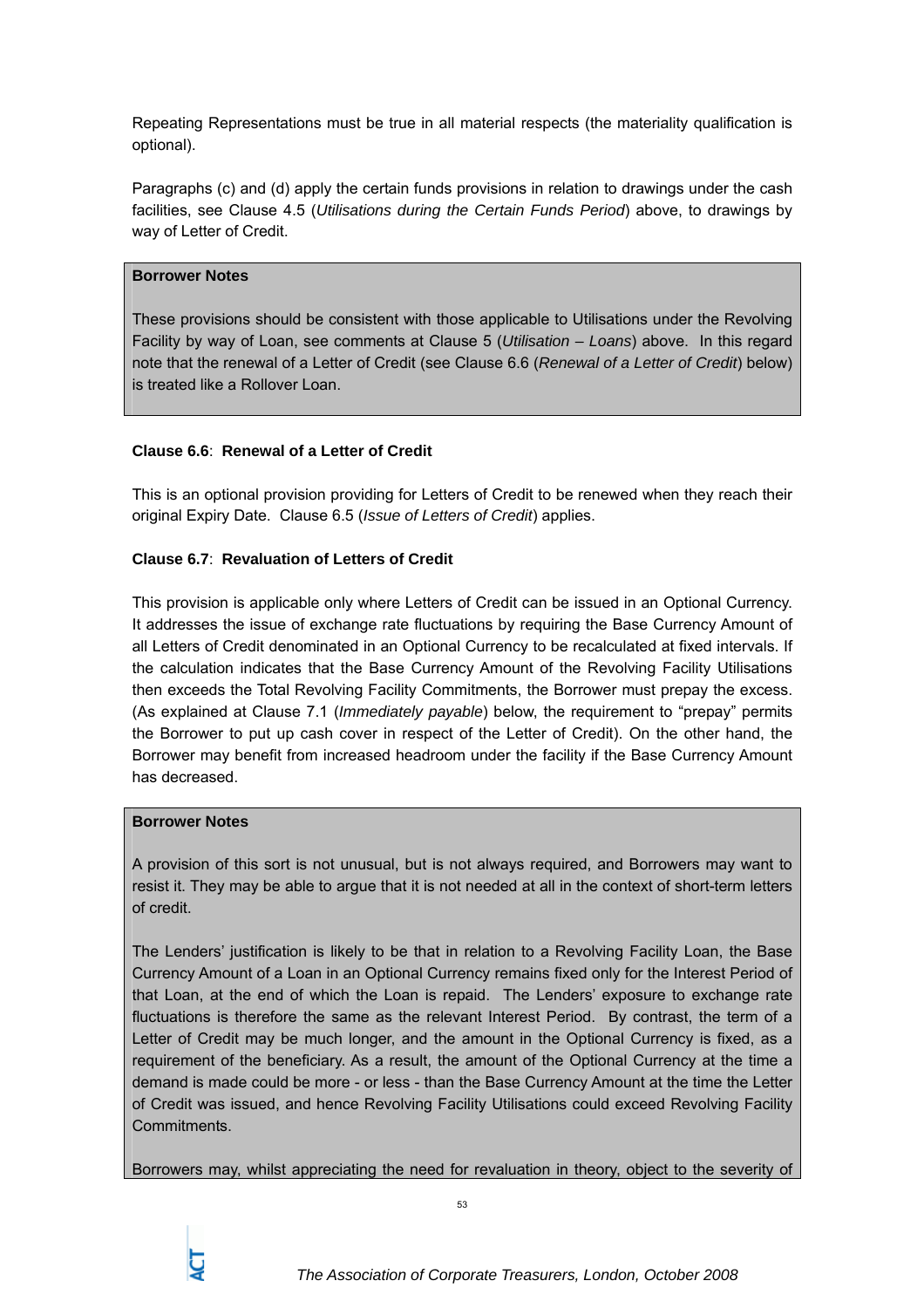this provision, especially given that the secondary nature of a Standby Letter of Credit means that the Issuing Bank and Lenders may never be called to pay out on it. It is not a routine feature of all facility documentation, and can be particularly onerous in relation to short term Letters of Credit. Lenders are, after all, being paid fees on the basis of the credit exposure. If Borrowers have to accept its inclusion, they may want to insist on a "cushion", so that the requirement to prepay (or put up cash collateral) is triggered only if the calculation shows that Revolving Facility Utilisations exceed Total Revolving Facility Commitments by (say) 5% or more.

The parties have to agree when the revaluations will be carried out. Various options are offered: every six months from the date of the Agreement, or from the date of each Letter of Credit, or a fixed period after the end of each of the Borrower's financial years or half years. Given that exchange rates might move either way, it is not necessarily in the Borrower's interest to argue for longer periods between each re-set.

# **CLAUSE 7: LETTERS OF CREDIT**

### **Clause 7.1**: **Immediately payable**

This Clause provides that if a Letter of Credit or any amount outstanding under a Letter of Credit is expressed to be immediately payable, the relevant Borrower is required to prepay or repay such amount immediately.

Paragraph (f) of Clause 1.2 (*Construction*) provides that "*repaying*" or "*prepaying*" a Letter of Credit means that the Borrower must either provide "*cash cover*", or reduce or cancel the amount of the Letter of Credit, or satisfy the Issuing Bank that it has no further liability under it.

"*cash cover*" is defined in paragraph (d) of Clause 1.2. The Borrower must deposit funds in the currency of the Letter of Credit in an account with the Agent or, where the cover is for one Lender, that Lender, and withdrawals are permitted from the account only for the purpose of paying amounts due and payable under the Agreement in relation to that Letter of Credit. The account must be the subject of a first-ranking charge. It must also be interest-bearing.

#### **Borrower Notes**

In relation to the definition of "*cash cover*", Borrowers may wish to add a further requirement that interest will accrue at the rate normally offered to corporate depositors on similar deposits by the Finance Party in question.

Borrowers may wish to consider amending Clause 7.1 to enable claims under Letters of Credit to be met by Loan advances under the Revolving Facility automatically (in a similar manner to the way in which Ancillary Outstandings can be refinanced using the Revolving Facility, see Clause 9.4 (*Repayment of Ancillary Facility*)). This will usually involve the inclusion of a provision that on receipt of a demand for repayment or prepayment under Clause 7.1, the relevant Borrower shall be deemed to have delivered to the Agent a duly completed Utilisation Request, requesting a Loan under the Revolving Facility in a currency and amount equal to the relevant claim (if applicable, net of any available cash cover), the Utilisation Date being the date of receipt of the relevant demand or notification. This mechanism will require that the Borrower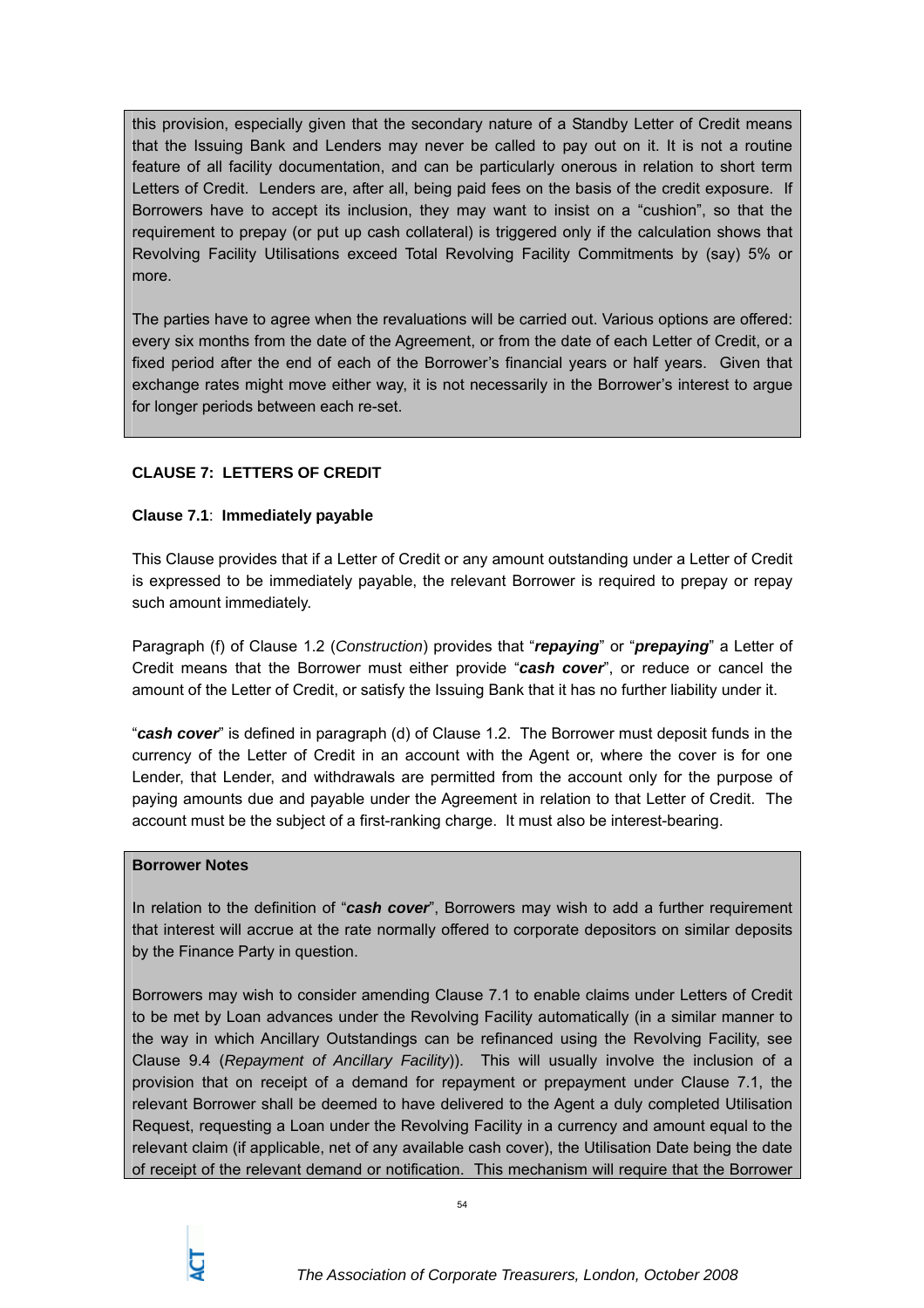is given a period of time to repay or prepay the Letter of Credit so the references in Clause 7.1 and 7.2(b) to "immediately on demand" will need to be amended, to something like three Business Days after demand.

### **Clause 7.3**: **Indemnities**

This Clause sets out the indemnity arrangements between the Borrower, Issuing Bank and Lenders. The Borrower indemnifies the Issuing Bank against any costs and losses it may suffer in acting as Issuing Bank. The Lenders indemnify the Issuing Bank likewise, chiefly in case the Borrower fails to pay the Issuing Bank. The Borrower then has to indemnify the Lenders for any payment they have to make under their indemnity.

#### **Borrower Notes**

Certain US Lenders are not able to give indemnities of the kind set out in this Clause. Paragraph (c) will then be appropriate.

Borrowers may wish to consider whether the references to "immediately on demand" in Clause 7.3 should be modified to something like "promptly after demand" and whether the gross negligence test in 7.3(a) and (b) is acceptable to them.

## **CLAUSE 8: OPTIONAL CURRENCIES**

See Clause 4.3 (*Conditions relating to Optional Currencies*) in relation to Optional Currencies.

If a Lender is unable to participate in a particular Loan in the required currency, Clause 8.2 (*Unavailability of a currency*) requires that Lender to participate in the Loan in the Base Currency and such participation will be treated as a separate Loan.

### **Borrower Notes**

Where separate loans are made as a result of the operation of Clause 8.2, Borrowers may wish to make clear that the limit on the number of loans or currencies outstanding at any one time will apply to such separate loans as a single loan and that a loan under the Revolving Facility will still be treated as a Rollover Loan if it is not denominated in the same currency as the maturing loan under the Revolving Facility, by reason only of the operation of Clause 8.2 (*Unavailability of a Currency*).

### **CLAUSE 9: ANCILLARY FACILITIES**

Ancillary Facilities comprise those types of working capital facility which are more appropriately provided on a bilateral rather than a syndicated basis, for example, overdraft, derivatives, foreign exchange or guarantee or bonding facilities (although the latter two are sometimes provided on a syndicated basis).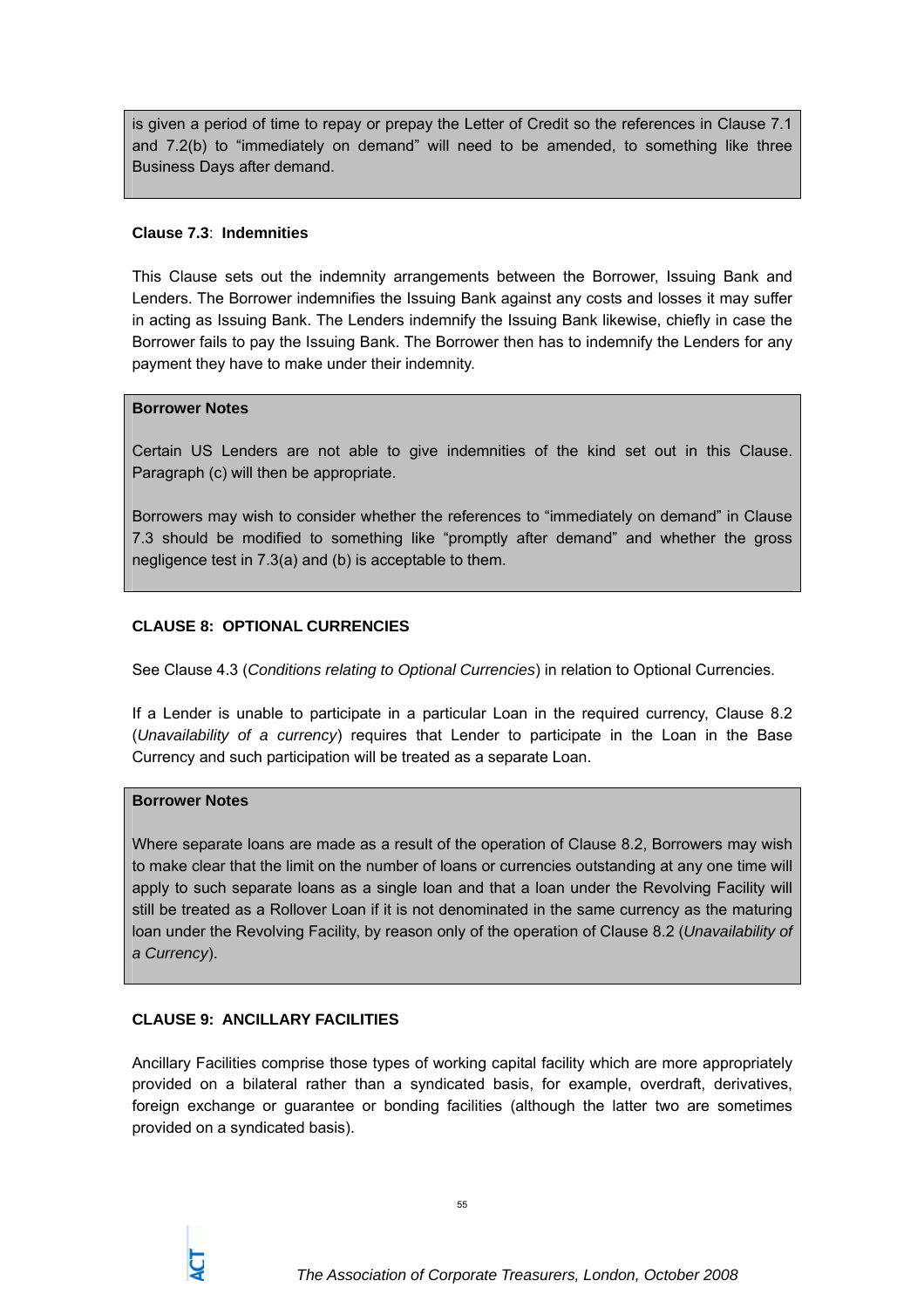The Leveraged Facilities Agreement makes provision for Lenders (or, optionally, their Affiliates) to provide Borrowers (and again optionally, their Affiliates) with Ancillary Facilities bilaterally, the amount of any Ancillary Commitments being deducted from that Lender's Revolving Facility Commitments (and capped at an amount which would not cause the relevant Ancillary Lender to exceed its Available Commitment in relation to the Revolving Facility).

## **Borrower Notes**

Whilst the terms of any Ancillary Facilities are to be agreed between the relevant parties and documented separately to the Facilities, the Leveraged Facilities Agreement does prescribe the terms that may be agreed to some extent. For example, paragraph (b)(i) of Clause 9.3 (*Terms of Ancillary Facilities*) provides that those terms must be based upon "normal commercial terms" and further, fees, interest and commission payable on Ancillary Facilities must be based on "normal market rates and terms" (Clause 17.6 (*Interest, commission and fees on Ancillary Facilities*)). These requirements are vague, and some Borrowers may prefer to refer to Ancillary Facilities being provided on normal commercial terms offered by the relevant Lenders.

The Ancillary Commitments must expire and all Ancillary Outstandings must be repaid no later than the Revolving Facility. Note that Ancillary Outstandings can be refinanced using the Revolving Facility (Clause 9.4 (*Repayment of Ancillary Facility*)).

Clause 9.6 (*Adjustment for Ancillary Facilities upon acceleration*) is an optional mechanism which provides for loss-sharing amongst Lenders and Ancillary Lenders upon acceleration of the Facilities. A footnote points out that if loss sharing is appropriate, sharing arrangements between Lenders and Ancillary Lenders in relation to remuneration may also be appropriate.

This Clause will need to be considered on a case by case basis depending on the Group's working capital requirements.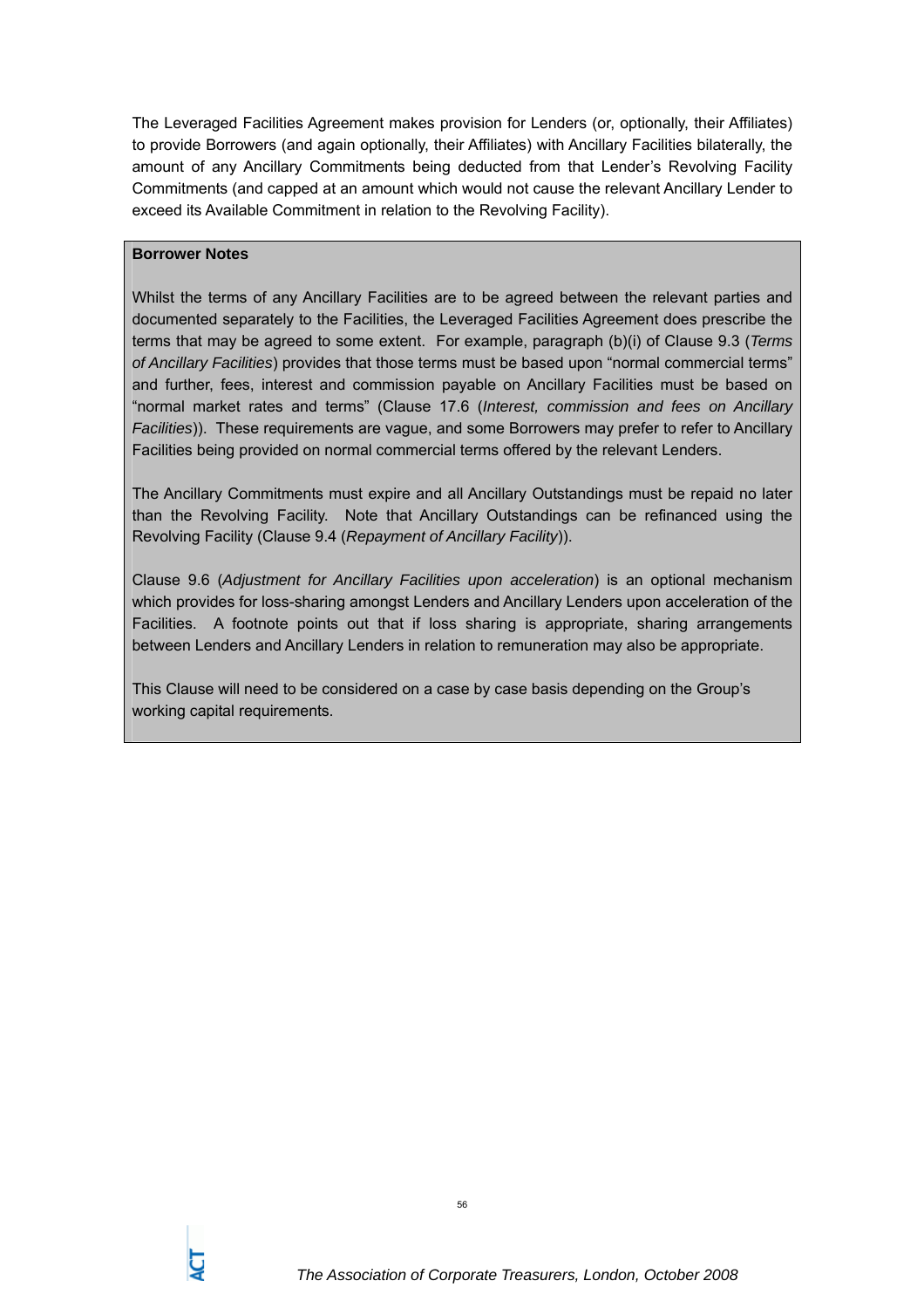#### **SECTION 4: REPAYMENT, PREPAYMENT AND CANCELLATION**

#### **CLAUSE 10: REPAYMENT**

#### **Clause 10.1: Repayment of Term Loans**

Clause 10.1 contains the repayment provisions in relation to each of the Term Facilities.

#### **Borrower Notes**

Much of Clause 10.1 is blank or in square brackets for the parties to complete to reflect whatever is agreed. Optional drafting is provided to cater for bullet repayment or amortisation of each of the Term Facilities.

In the European leveraged finance market, Facility A will usually be amortising and Facilities B and C will usually be subject to bullet repayment. If included, Tranche D (the second lien) is also usually subject to bullet repayment. Capital expenditure and acquisition facilities will typically amortise (although an initial repayment holiday often applies) but will also sometimes be subject to bullet repayment.

Prior to the credit crunch, there had been a strong market trend away from amortising facilities and it had become common for Borrowers to try to remove or reduce the A tranche from leveraged facilities, often opting instead for so-called "B Loans" with a single non-amortising B tranche. B Loans and financings without amortising debt have for the time being pretty much disappeared as Lenders revert to more traditional structures in difficult loan markets.

In relation to typical maturities, see "*Termination Date*" at Clause 1.1 (*Definitions*).

### **Clause 10.3: Reduction of Revolving Facility**

This is a place holder for an optional provision for the reduction of the Revolving Facility over a specified period. It will often not be applicable.

## **Clause 10.4: Effect of cancellation and prepayment on scheduled repayments and reductions**

If the Facilities are to be voluntarily prepaid or cancelled or the mandatory prepayment provisions apply (see Clauses 11 (*Illegality, Voluntary Prepayment and Cancellation*) and 12 (*Mandatory Prepayments*)), the parties must agree how the prepayment and cancellation amounts are to be applied. There are two aspects to consider:

- first, the order in which the cancellation and prepayment amounts will be applied to the Facilities; and
- second, the order in which the cancellation and prepayment amounts will be applied against subsequent repayment instalments in respect of amortising Facilities.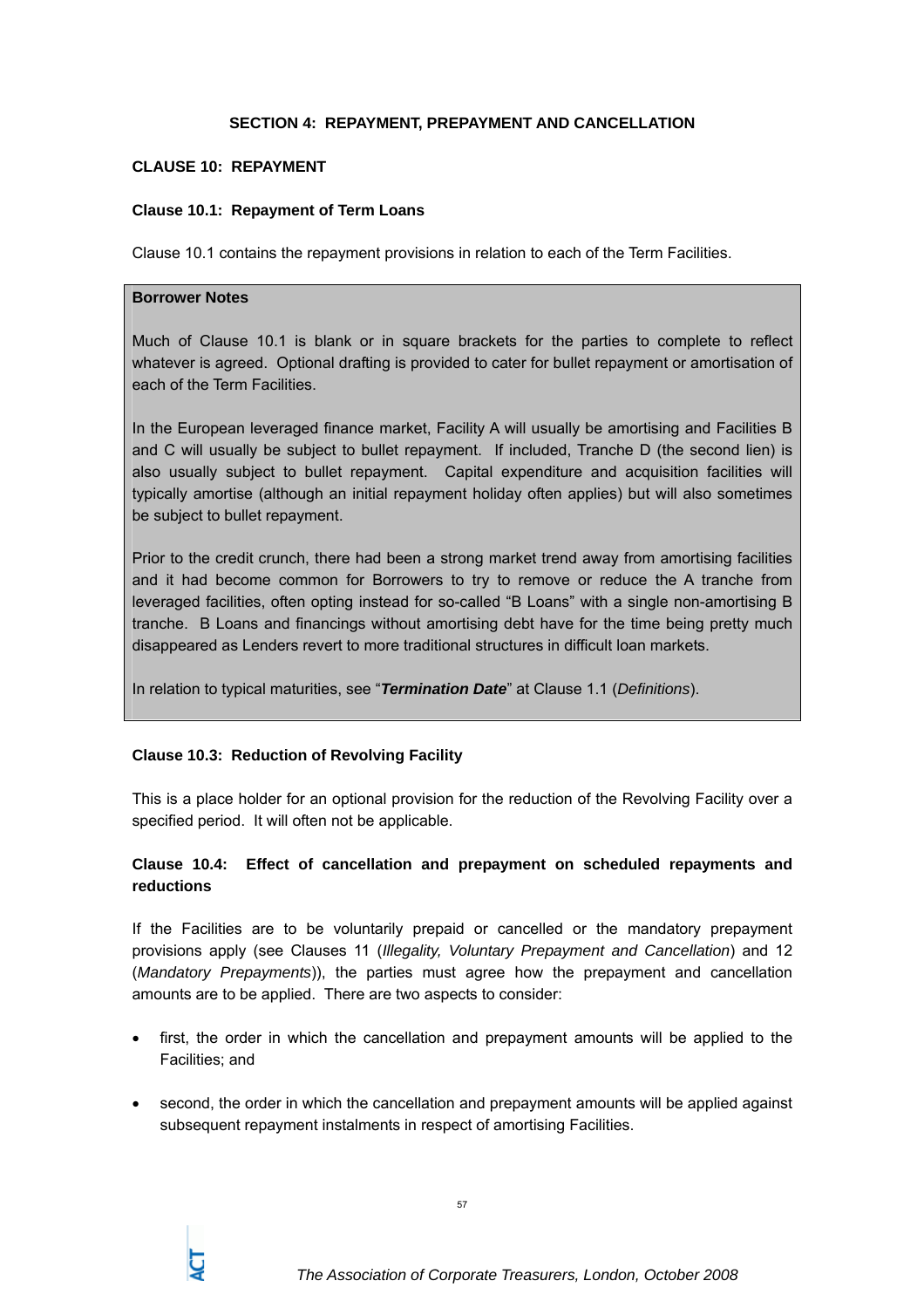Clause 10.4 provides a variety of options for the application of cancellation and prepayment amounts against repayment instalments or Reduction Instalments (if the Revolving Facility is to reduce over time). This Clause will only be relevant if the Facilities include amortising debt or if the Revolving Facility is to reduce pursuant to Clause 10.3 (*Reduction of Revolving Facility*). The order in which prepayment and cancellation amounts are to be applied to the various Facilities is dealt with in Clauses 11 and 12 in relation to voluntary and mandatory cancellation/prepayments respectively.

## *Voluntary Prepayment and Cancellation*

In relation to prepayment or cancellation as a result of illegality or the application of the increased costs or tax gross up and indemnity provisions (see Clauses 11.1 (*Illegality*) and 11.6 (*Right of cancellation and repayment in relation to a single Lender or Issuing Bank*)), Clause 10.4 provides for pro rata reduction or prepayment of subsequent repayment instalments (or Reduction Instalments) by the amount cancelled or prepaid.

In relation to voluntary prepayment or cancellation (see Clauses 11.3 (*Voluntary Cancellation*), 11.4 (*Voluntary prepayment of Term Loans*) and 11.5 (*Voluntary prepayment of Revolving Facility Utilisations*) below), Clause 10.4 provides for the reduction of subsequent repayment instalments (or Reduction Instalments) by the amount cancelled or prepaid either:

- pro rata; or
- in chronological order; or
- in inverse chronological order.

### *Mandatory Prepayment*

Paragraph (d) of Clause 10.4 provides the same optional treatment for mandatory prepayment amounts as for voluntary prepayment amounts, that is, application pro rata, in chronological order or in inverse chronological order against repayment instalments or Reduction Instalments.

#### **Borrower Notes**

Most Borrowers will seek as much flexibility as possible in determining how prepayments and cancelled commitments should be allocated against repayment or Reduction Instalments. Where this flexibility is restricted by Lenders, Borrowers may prefer that amounts prepaid or cancelled are applied in chronological order to take the pressure off imminent repayments. The effect is to give the Group a repayment holiday during the early years of the Facilities, although the Borrowers will still need to be confident in these circumstances that they are able to meet the later repayment instalments.

The application of prepayment and cancellation amounts generally can be expected to vary, in particular depending on whether prepayment is voluntary or mandatory.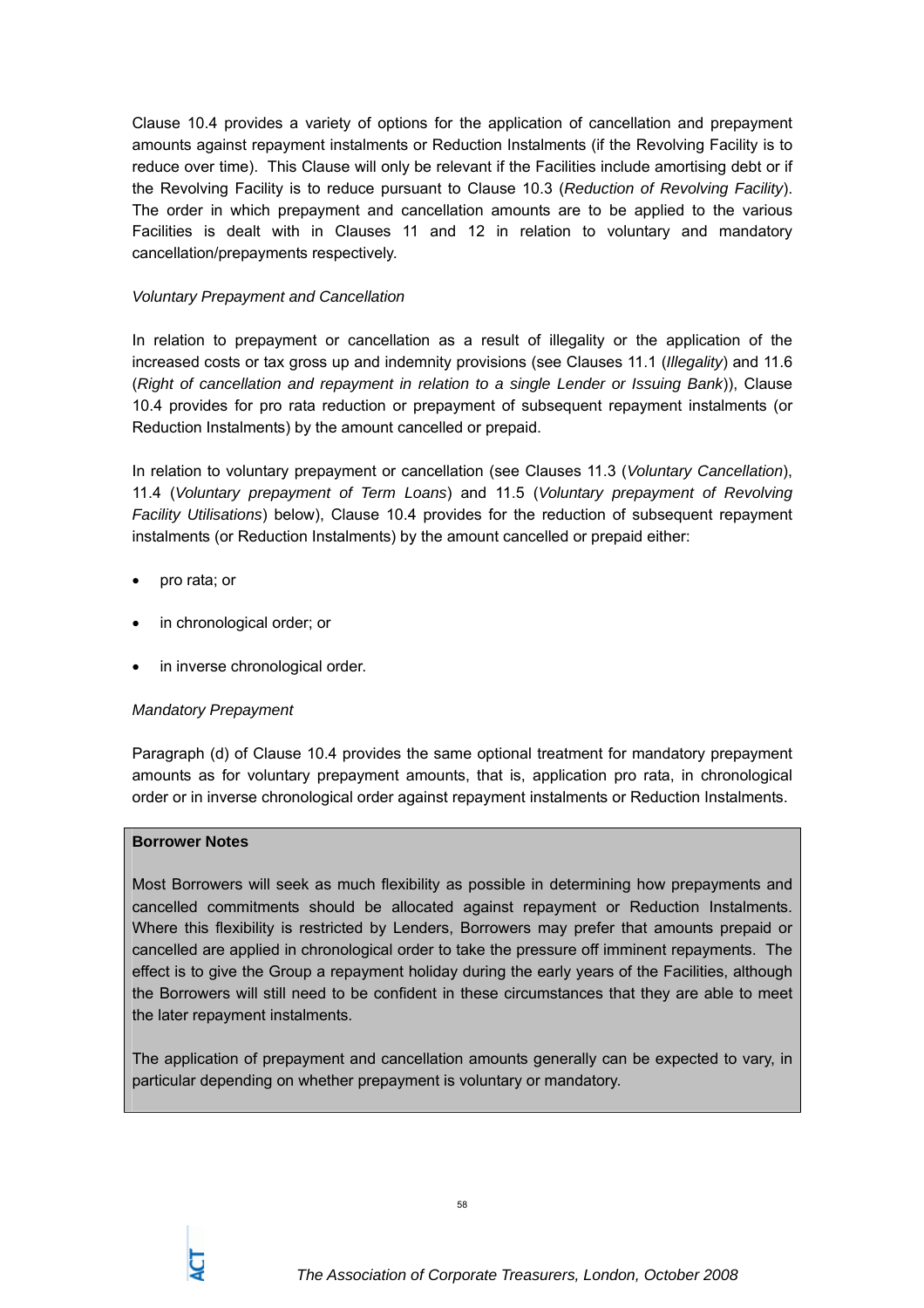## **CLAUSE 11: ILLEGALITY, VOLUNTARY PREPAYMENT AND CANCELLATION**

This Clause sets out the circumstances in which the Facilities may be prepaid or cancelled either as a result of illegality in relation to any Lender or, voluntarily, at the option of the Obligors.

### **Clause 11.1: Illegality**

This provision is identical to the illegality clause in the Investment Grade Documents. If it becomes unlawful for a Lender to lend, that Lender is required to be prepaid and its Commitments cancelled with immediate effect. Note that Borrowers may, instead of prepaying, replace a Lender to which the illegality provisions apply (see Clause 41.3 (*Replacement of Lender*)).

## **Clause 11.2: Illegality in relation to Issuing Bank**

This Clause provides for the cancellation and release of any Letter of Credit if it becomes illegal for the Issuing Bank to issue or leave outstanding any Letter of Credit.

### **Clause 11.3: Voluntary cancellation**

This Clause provides for voluntary cancellation of an Available Facility by notice to the Agent.

### **Borrower Notes**

The agreed notice period for voluntary cancellation is usually around 3 to 10 Business Days. Applicable minimum amounts will vary depending on the size of the Facilities.

Paragraph (b) contains optional provisions which provide either that the Company may not cancel Facilities B and C unless there is no available Commitment under Facility A or that the Company may not cancel a Commitment under a Term Facility unless at the same time it cancels a pro rata amount of the available Commitments for each other Term Facility.

The more common option selected is to provide that any cancellation of the Term Facilities must be applied against each Term Facility pro rata.

Paragraph (c) provides that if any Revolving Facility Commitments are cancelled at any time when Loans under other Facilities remain outstanding, evidence must be provided which is satisfactory to the Majority Lenders that the Group has sufficient alternative working capital facilities available.

Many Borrowers will regard paragraph (c) as unduly restrictive and will delete it.

### **Clause 11.4: Voluntary prepayment of Term Loans**

Clause 11.4 specifies the circumstances in which voluntary prepayment of Term Loans is permissible. Applicable minimum amounts will vary depending on the size of the Facilities.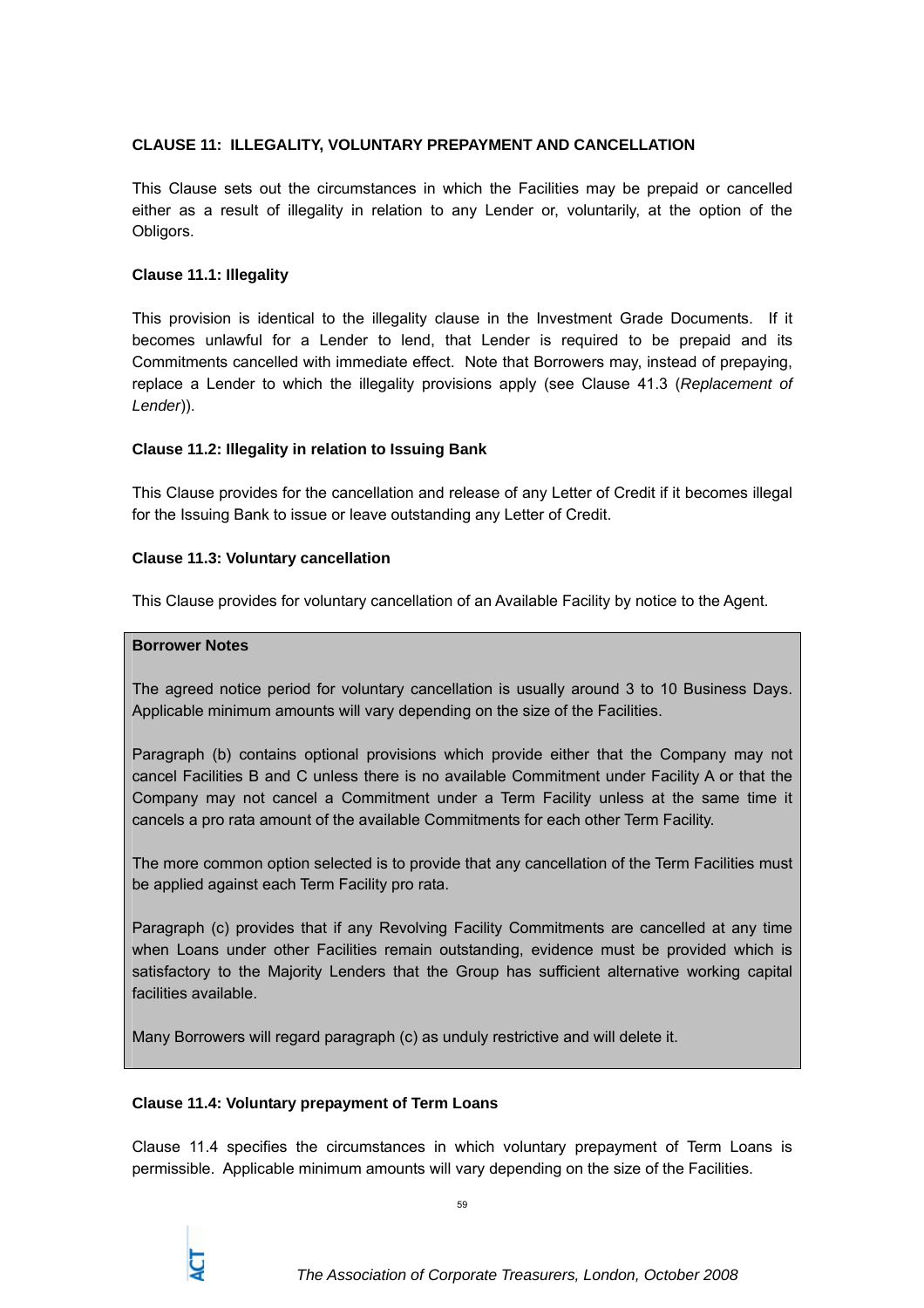Paragraph (c) contains optional conditions which restrict the manner in which voluntary prepayments can be applied across the Facilities and contains an option for Lenders under Facility B and Facility C to elect to waive their share of any prepayment.

#### **Borrower Notes**

Voluntary prepayment is usually permitted upon between 3 and 10 Business Days' notice.

As with the optional cancellation conditions, paragraph (c) is negotiable. Strong Borrowers are often able successfully to argue that voluntary prepayments should be applied in such manner as the Parent may direct.

The first (and more Borrower-friendly) condition requires that each tranche of the Term Facilities is prepaid proportionately (subject to any election to waive prepayment, see Clause 13.8 (*Prepayment elections*) below).

The second condition requires that Facility A Loans (being (usually) the cheapest tranche of senior debt) are prepaid before the Facility B and Facility C loans may be prepaid.

### **Clause 11.5: Voluntary prepayment of Revolving Facility Utilisations**

Clause 11.5 specifies the circumstances in which voluntary prepayment of Revolving Facility Loans is permissible.

#### **Borrower Notes**

Voluntary prepayment is usually permitted upon between 3 and 10 Business Days' notice. Applicable minimum amounts will vary depending on the size of the Facilities.

# **Clause 11.6: Right of cancellation and repayment in relation to a single Lender or Issuing Bank**

Clause 11.6 provides for cancellation and prepayment in relation to a single Lender or Issuing Bank to whom the increased costs or tax gross up and indemnity provisions apply. Alternatively, the Obligors may elect to replace such Lenders (see Clause 41.3 (*Replacement of Lender*)).

Any prepayment pursuant to Clause 11.6 will be made either at the end of the next Interest Period or at the date specified by the Parent in its notice to the Agent. If prepayment is to take place other than at the end of the next Interest Period, Break Costs will apply (see Clause 16.4 (*Break Costs*)).

#### **Borrower Notes**

Obligors may also request a specific right to prepay Non-Consenting Lenders rather than replace them (see Clause 41.3 (*Replacement of Lender*)).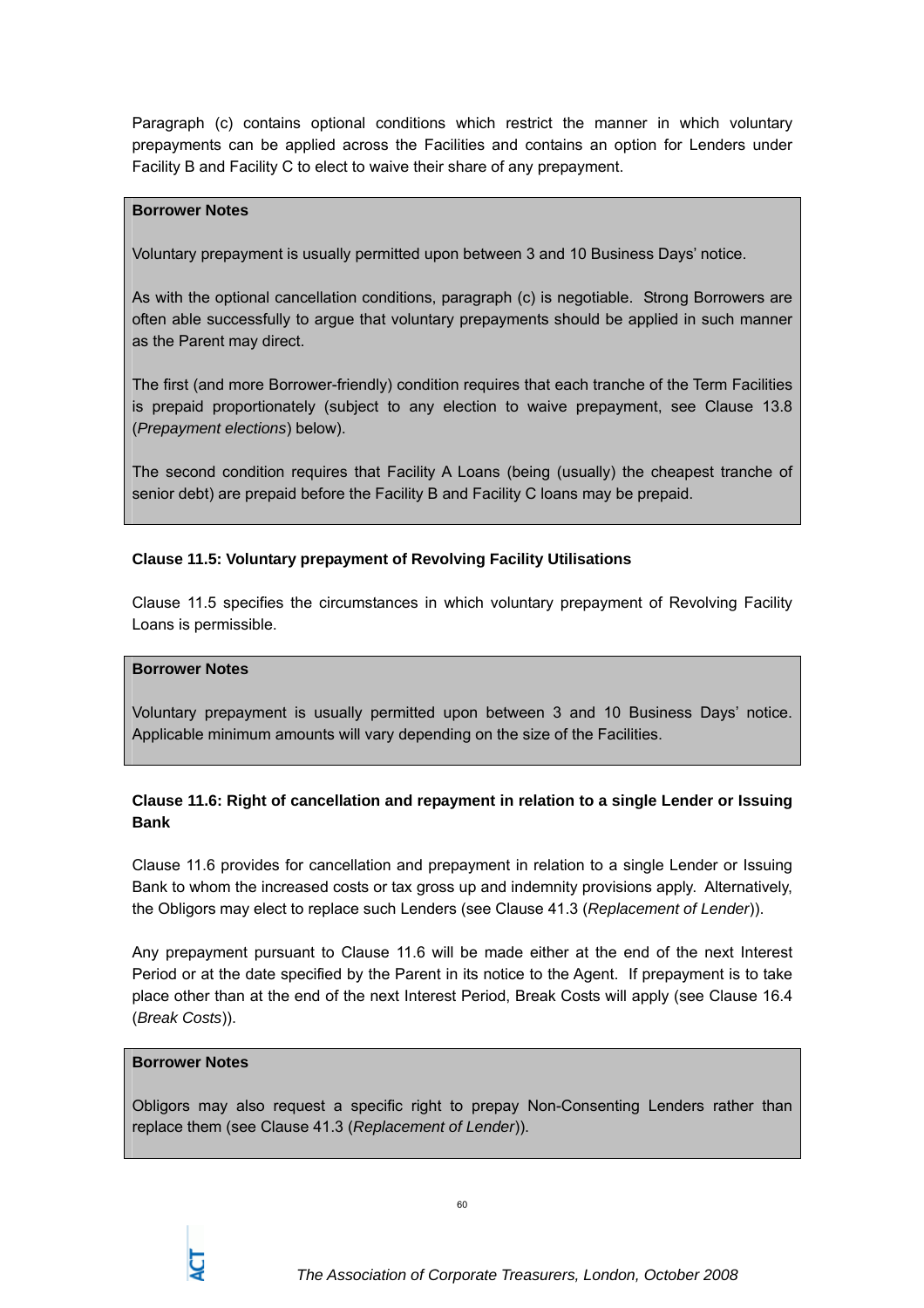## **CLAUSE 12: MANDATORY PREPAYMENT**

Clause 12 sets out the circumstances in which the Borrowers will be obliged to make mandatory prepayments.

The mandatory prepayment provisions applicable to a leveraged financing are likely to be significantly more comprehensive than might be expected to apply to other corporate financing. The principal aim of mandatory prepayment provisions of this sort is to reduce debt outstanding (and in turn leverage levels) as specific categories of excess cash become available within the Group. For example, if the Group disposes of a material asset the Lenders will seek to ensure that the net proceeds of that disposal are applied to reduce permanently the amount outstanding under the Facilities.

As is customary, Clause 12 also includes a requirement for mandatory prepayment in full on a change of control. This provision serves a slightly different purpose. In highly leveraged transactions, Lenders are likely to be particularly focused on the ownership and control of the Group to which they are lending. For example, it may be key to the Lenders that a particular sponsor has and retains a significant financial interest as well as control of the Group and Lenders will ensure that this remains the case by means of the requirement for mandatory prepayment of the Facilities in the event of a "*Change of Control*".

### **Clause 12.1: Exit**

Clause 12.1 provides for the automatic cancellation and prepayment of the Facilities upon the occurrence of a Change of Control, a Flotation or the sale of all or substantially all of the assets of the Group.

### **Borrower Notes**

### *Change of Control*

Leveraged transactions almost invariably provide for mandatory prepayment and cancellation of the Facilities on a change of control because (as mentioned above), the identity and track record of the owners and/or controllers of the Group is likely to be key to the Lenders in the context of a leveraged financing. However, Obligors do manage to negotiate concessions in terms of how the mandatory prepayment provisions operate. In Clause 10.1 the prepayment obligation is triggered by a "*Change of Control*". This definition will require close attention.

The Leveraged Facilities Agreement includes a suggested definition of "*Change of Control*". To summarise, the main requirement is that either the Investors or funds controlled by them have the power to control more than a specified percentage of the Parent (whether as a result of holding equity in the Parent or power to control the board or the shareholders of the Parent). The specified percentage is left blank but is often agreed to be 50 per cent. (at least prior to a Flotation, see further below).

Investors will sometimes plan to sell down a portion of their equity investment after the Facilities Agreement has been signed. Investors will want to ensure that the definition of Change of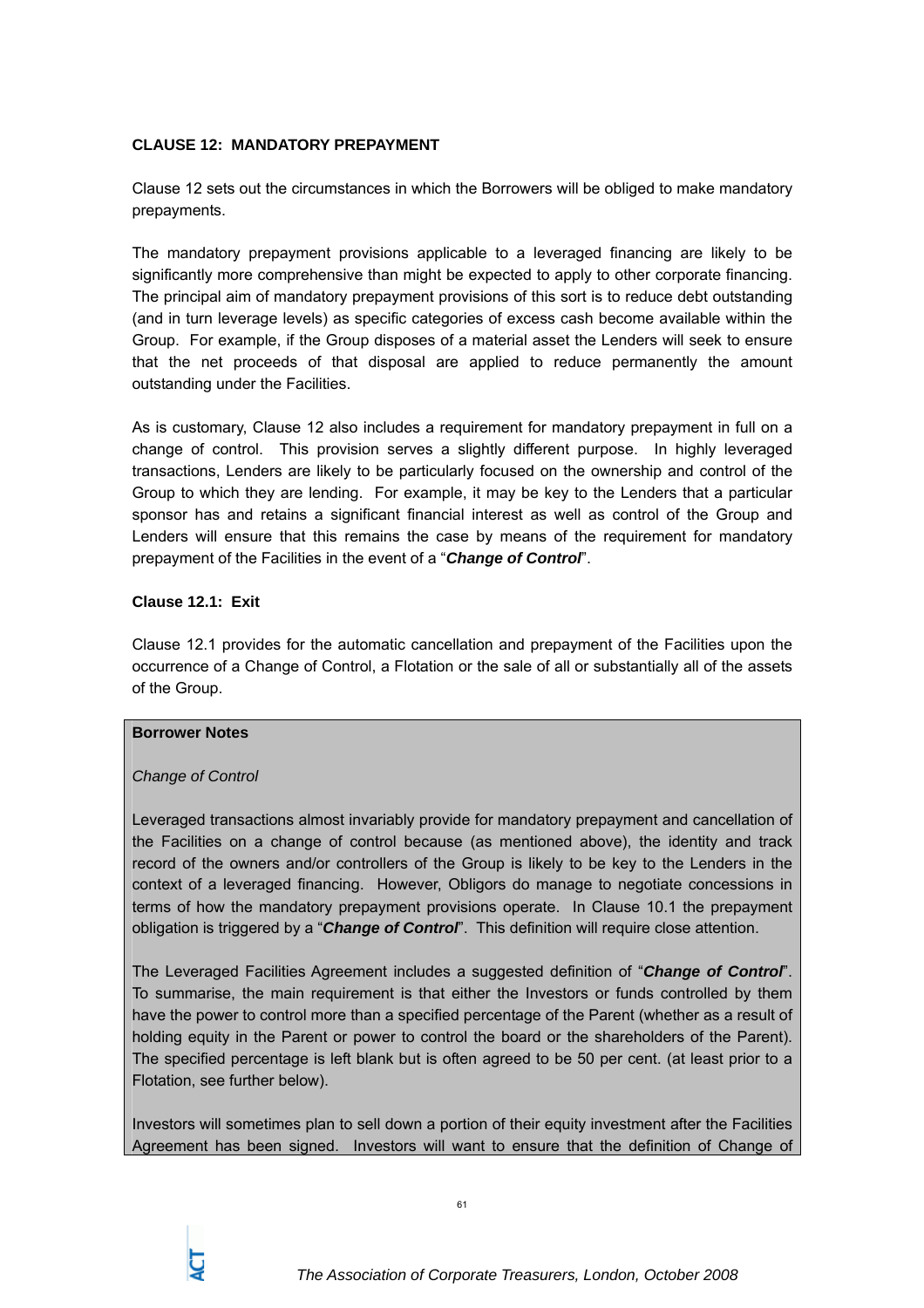Control is wide enough to permit any proposed syndication of their equity investment.

#### *Flotation*

The definition of "*Flotation*" in Clause 12.1 will require tailoring to reflect the circumstances of the transaction.

Investors may wish to limit mandatory prepayment obligations resulting from a Flotation (although this may not be a particularly important point, as Facilities are often refinanced on a Flotation). The LMA acknowledges the possibility that the Facilities may survive a Flotation in its User Guide to the Leveraged Facilities Agreement. If a Flotation occurs, the Investors may retain a strategic percentage of the Group. If that happens, Investors may argue that any proceeds of the Flotation should be retained by the Group rather than applied to mandatory prepayment as there has been no Change of Control. This may mean that the definition of Change of Control has two limbs, the first applying prior to a Flotation and the second applying after a Flotation. After a Flotation the requirement might for example be that the Investors have to own at least 30% of the issued voting share capital of the Company and that no other person or group of persons acting in concert may obtain beneficial ownership of more voting shares in the Company than the Investors taken together. An alternative that is perhaps more often accepted by Lenders, is for a certain percentage of the proceeds of the Flotation to be required to be applied to prepayment: either a specified percentage or an amount sufficient to achieve a specified reduction in leverage. In any case, Flotation is unlikely to be commercially achievable unless leverage has been reduced to a relatively low level.

### *Sale of all or substantially all of the Assets of the Group*

The requirement to make mandatory prepayments as a result of the sale of all, or substantially all, of the assets of the Group is not always included. If excluded, the most likely reason is that the Agreement provides that such an occurrence will instead be an Event of Default. If the Group's assets are disposed of contrary to the requirements of the covenant restricting disposals (see Clause 27.16 (*Disposals*)), subject to any applicable grace period, an Event of Default will occur.

Mandatory prepayment provisions are less likely to trigger cross-default provisions than a Default or Event of Default under the Facilities and therefore it might be preferable from a Borrower perspective to treat a sale of all or substantially all of the assets of the Group as a mandatory prepayment event rather than as an Event of Default. To achieve that result, however, specific provision would need to be made in other areas of the Agreement restricting disposals, to the effect that mandatory prepayment is the only consequence if the disposal constitutes a sale of all or substantially all the assets of the Group. Obligors should consider whether this is a real concern: in many leveraged buyouts, the Group will not have much debt other than the Facilities and any junior facilities comprised in the overall financing package, so cross-default triggers may be less likely to be a significant issue.

### **Clause 12.2: Disposal, Insurance and Acquisition Proceeds and Excess Cashflow**

Paragraph (b) of Clause 12.2 requires mandatory prepayment out of Acquisition Proceeds, Disposal Proceeds, Insurance Proceeds and Excess Cashflow.

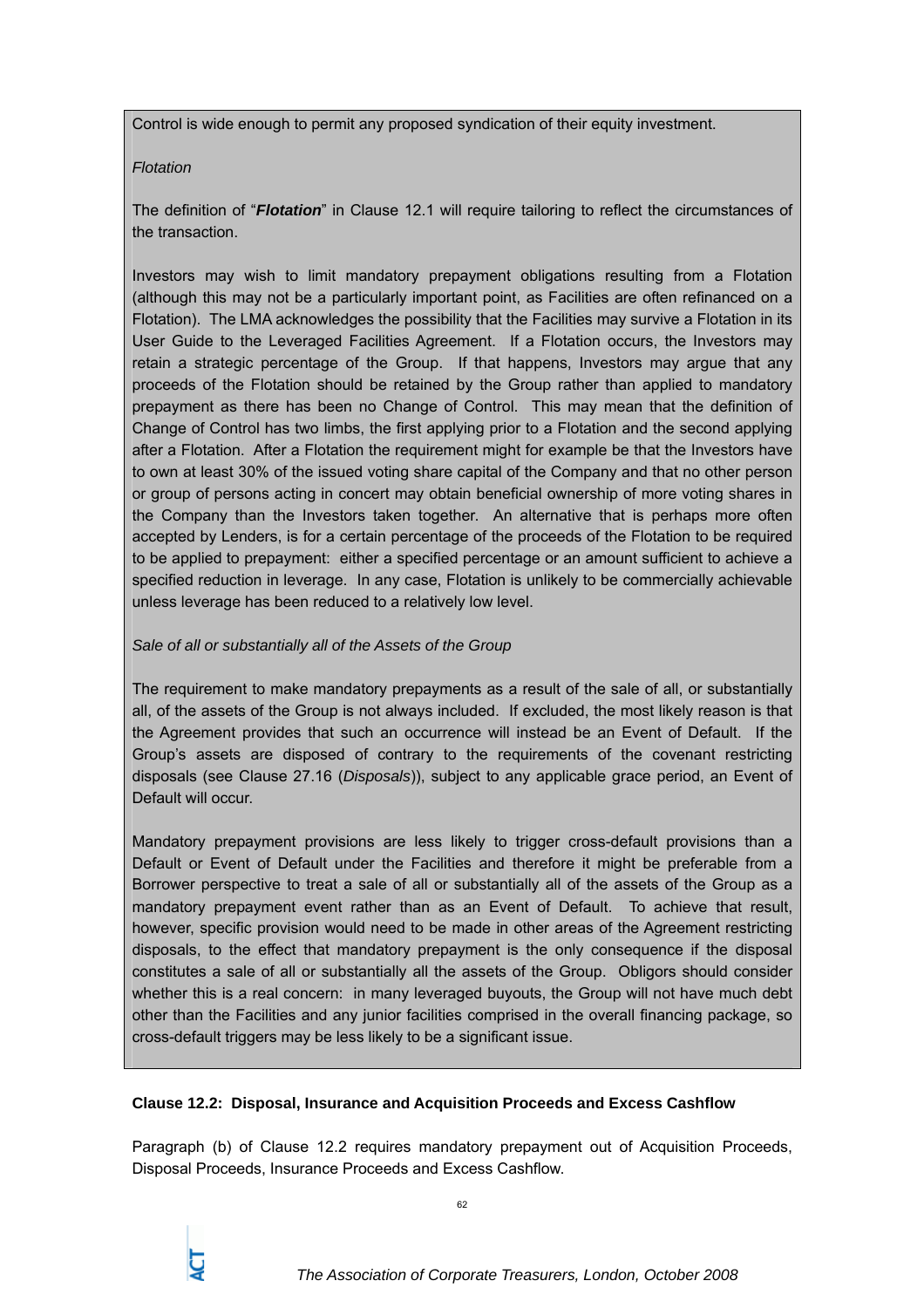Other than in relation to Excess Cashflow, the Leverage Facilities Agreement assumes that the entirety of Acquisition Proceeds, Disposal Proceeds and Insurance Proceeds (net of tax and expenses and subject to specific exclusions) will be applied to prepayment.

- "*Acquisition Proceeds*" are the proceeds of claims ("*Recovery Claims*") in relation to the Acquisition Documents, for example, under the warranties in the sale and purchase agreement, and against the provider of any due diligence report in relation to the Acquisition (a "*Report*"). In relation to the nature of the Reports and the extent to which Lenders are permitted to rely on them, see further "*Reports*" at Clause 1.1 (*Definitions*), Section 8 and Schedule 2 (*Conditions Precedent*). Acquisition Proceeds are defined as the proceeds of Recovery Claims net of Tax and expenses. The LMA drafting contemplates a category of "*Excluded Acquisition Proceeds*" which are not required to be applied to mandatory prepayment, comprising amounts payable to the Vendor under the Acquisition Agreement by way of purchase price adjustment and amounts applied to discharge a third party liability or to replace, reinstate or repair the asset which is the subject of the claim.
- "*Disposal Proceeds*" are very widely defined to encompass the proceeds of any type of "*Disposal*" net of Tax and expenses other than "*Excluded Disposal Proceeds*". The definition of Excluded Disposal Proceeds is blank for the parties to agree.
- "*Insurance Proceeds*" are the proceeds of insurance claims received by the Group net of any expenses in relation to the claim which are incurred by a member of the Group to a third party, other than Excluded Insurance Proceeds. "*Excluded Insurance Proceeds*" comprise proceeds which are to be applied to make good the claim or loss to which the insurance proceeds relate.
- "*Excess Cashflow*" is defined in Clause 26.1 (*Financial Definitions*) and its composition is discussed in that context. In broad terms, Excess Cashflow is the Group's cashflow which is not required for debt service. The LMA drafting requires a specified percentage of Excess Cashflow to be applied to prepayment in any Financial Year.

### **Borrower Notes**

The detail of these provisions will need to be agreed (the LMA's User Guide acknowledges that it is expected that these provisions will be "substantially" negotiated).

There are some general issues for Borrowers to consider which apply across these provisions:

- As a commercial matter, Borrowers may seek to reduce the amount of Acquisition Proceeds, Disposal Proceeds, Insurance Proceeds and Excess Cashflow required to be applied to mandatory prepayment to a specified percentage, perhaps reducing in steps over the life of the Facility subject to specified leverage targets. This is discussed further below in relation to "*Excess Cashflow*".
- Tax and expenses will be deducted from Acquisition Proceeds, Disposal Proceeds and Insurance Proceeds to calculate the prepayment amount. Expenses are expressed to be deductible to the extent that they are "reasonable": Some Borrowers may wish to resist any qualification criterion being imposed on the amount of any expenses on the basis that these expenses will be what they are and Borrowers cannot be obliged to apply net proceeds in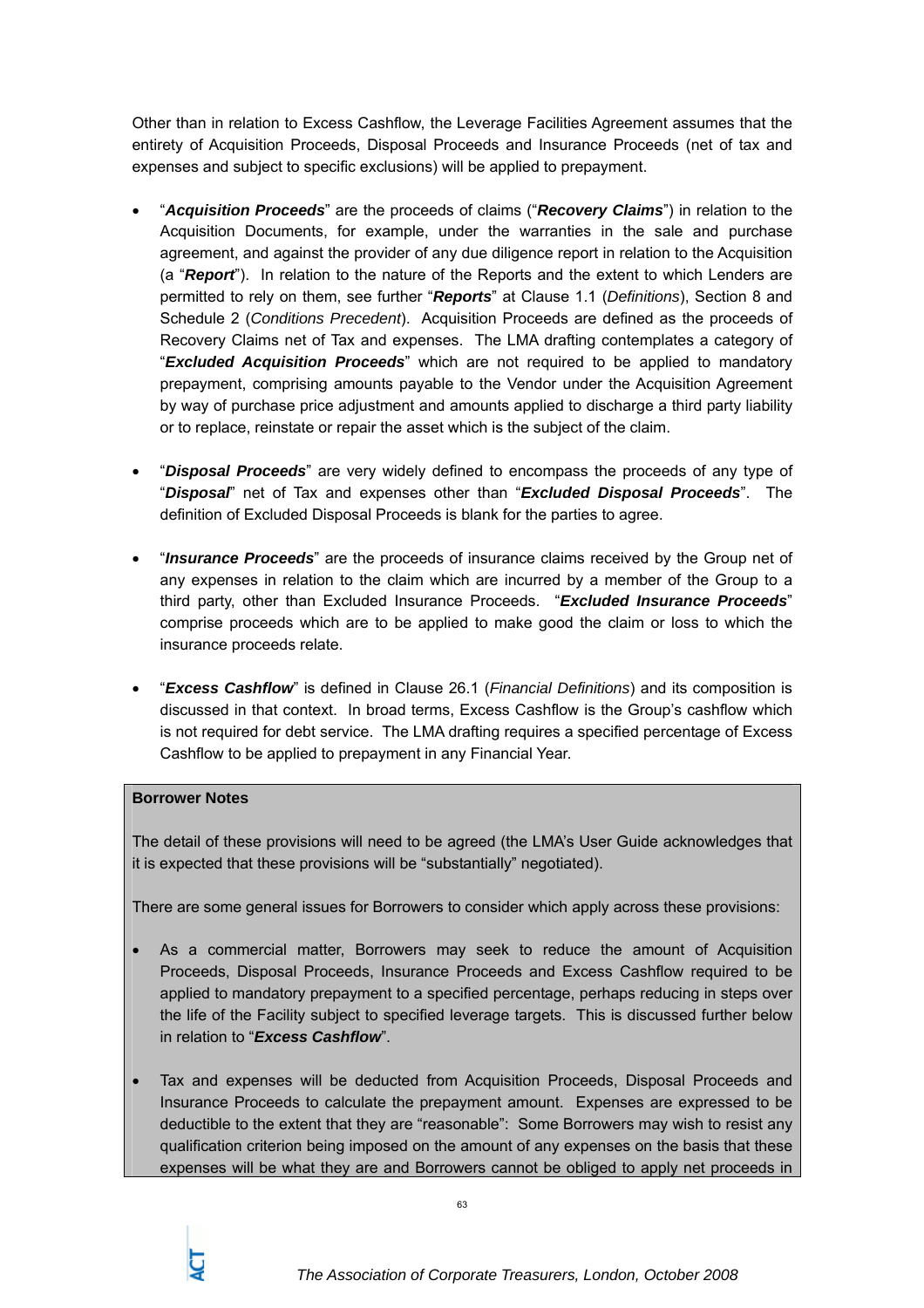prepayment where they do not have such proceeds freely available for the purpose.

- The LMA drafting contemplates that Excluded Acquisition Proceeds and Excluded Insurance Proceeds (see below) will not be required to be applied to prepayment if they are applied for the permitted purpose as soon as possible, or in any event, within a specified period after receipt. Borrowers should ensure that the time period within which such amounts must be applied to their permitted purpose is realistic. A period of around twelve months is commonly agreed, subject to an extension for proceeds which are designated for application within twelve months and applied within (for example) eighteen months. Whether these typically agreed periods are appropriate will depend on the nature of the business of the Group. This issue may also arise in relation to Excluded Disposal Proceeds depending on the definition agreed. Clause 12.5 (*Excluded proceeds*) provides for certification as to the application of amounts excluded from mandatory prepayment obligations to be provided to the Agent as evidence of their application. Obligors will want to determine Lenders' expectations in terms of satisfying their obligations under this Clause.
- Many Obligors negotiate specific limitations to mandatory prepayment obligations to reflect legal restrictions on their ability to make prepayments such as those arising as a result of applicable financial assistance rules or rules restricting upstream distributions. Obligors may also seek to limit prepayment obligations if effecting the prepayment would result in the incurrence of disproportionate costs. Lenders are likely to ask that the Group seeks to mitigate the effects of applicable restrictions to the extent limitations are agreed. If limitations are agreed, the Agreement should make clear the purposes for which any funds which would have been applied to mandatory prepayment but for applicable limitations can be used.

### *Acquisition Proceeds*

In relation to the definition of Excluded Acquisition Proceeds, in addition to the general points outlined above, many Borrowers seek to agree a de minimis threshold and a basket such that Recovery Proceeds will not be required to be applied to prepayment unless and until they exceed a certain amount individually and a certain amount in aggregate. The agreed amounts may reflect any applicable de minimis thresholds and baskets agreed in the Acquisition Agreement.

# *Disposal Proceeds*

"Excluded Disposal Proceeds" may be defined in a variety of ways:

- It is common to agree a de minimis threshold and a basket for Excluded Disposal Proceeds (along similar lines as outlined above in relation to Acquisition Proceeds).
- Disposals in the ordinary course of business and intra-group disposals are also commonly excluded from the prepayment obligation along with other exceptions by cross-reference to the covenant restructuring disposals.
- It may be desirable to exclude disposals of specific assets, or to impose some other criteria, perhaps by reference to leverage targets. The appropriate definition will depend on the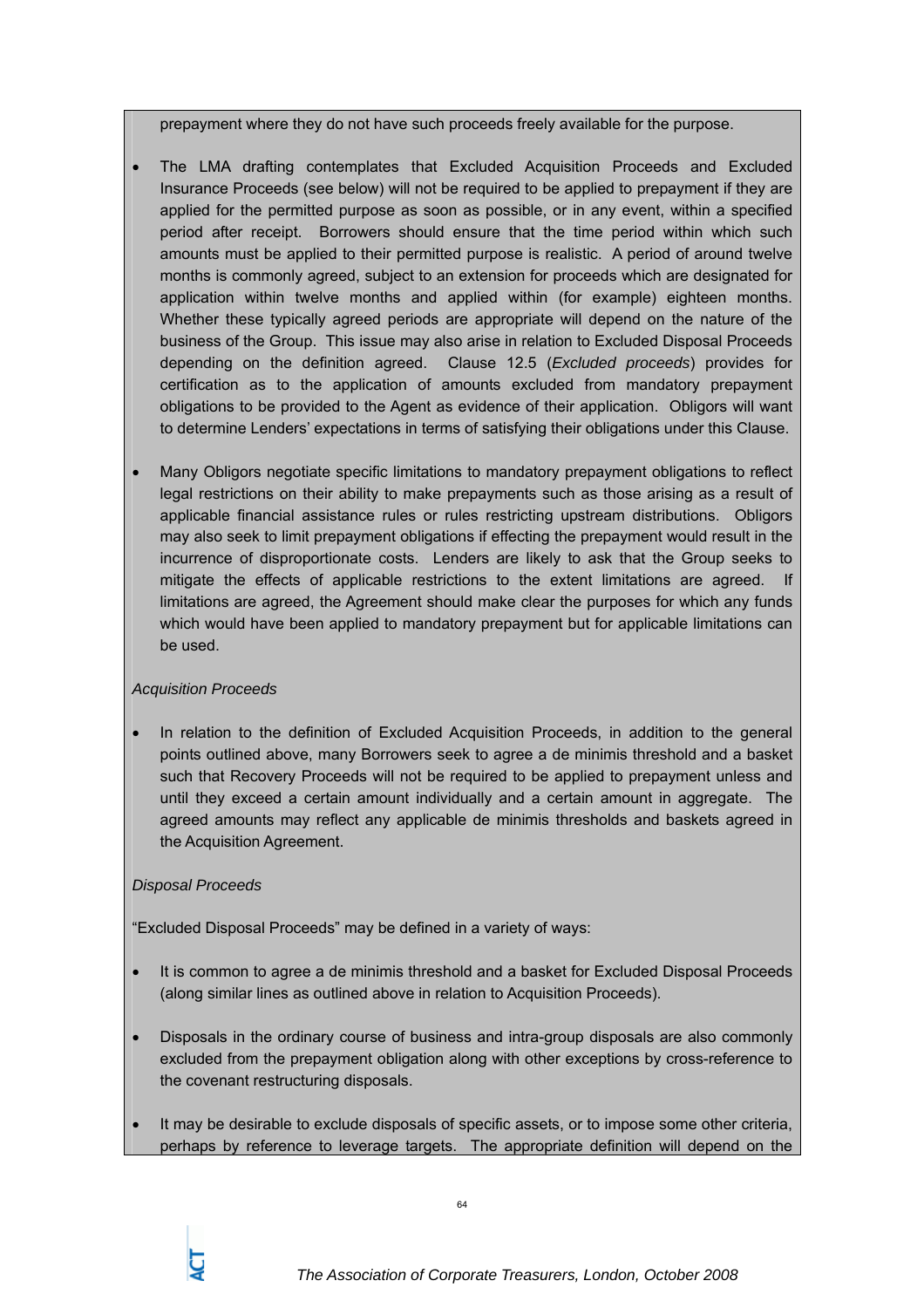business plan for the Group.

• Borrowers may wish to negotiate specific exclusions for amounts retained in respect of any possible warranty or indemnity claim against them by the purchaser of the relevant asset, for Disposal Proceeds required to be applied in prepaying any Financial Indebtedness which is secured over the asset disposed of and for any related reasonable out-of-pocket, redundancy, relocation, closure or restructuring costs arising in connection with, or as a result of, or preparatory to such disposal.

### *Insurance Proceeds*

In addition to the general points above, points Borrowers may wish to consider include the following:

- Many Borrowers agree to exclude the proceeds of business interruption insurance from Insurance Proceeds.
- Certain insurance policies contain terms directing how their proceeds should be applied, meaning that such proceeds cannot be applied to mandatory prepayment: if this is the case, an appropriate exclusion to the mandatory prepayment requirement will need to be included.
- Borrowers often negotiate a de minimis threshold and a basket for Excluded Insurance Proceeds (along similar lines as outlined above in relation to Acquisition Proceeds).

### *Excess Cashflow*

The LMA drafting requires a specified percentage of Excess Cashflow to be applied to prepayment in any Financial Year. This is a contentious provision. The percentage of Excess Cashflow which is agreed to be applied to mandatory prepayment varies, but is often somewhere between 50 per cent. and 100 per cent. This percentage is often subject to a ratchet mechanism depending on the financial performance of the Group (often the leverage ratio) or the expiry of a certain time period.

Obligors may argue that mandatory prepayments out of Excess Cashflow should be applied at their discretion (see Clause 12.3 (*Application of mandatory prepayments*)). This is on the basis that such prepayments are more akin to voluntary prepayments.

When considering the Excess Cashflow sweep, Borrowers should remember that there is a relationship between the cash sweep and the restrictive covenants. If the Group is given very little flexibility in terms of how Excess Cashflow can be spent (for example, no Distributions are permitted and Capital Expenditure is very limited or is to be funded from the proceeds of a dedicated Capital Expenditure facility), Borrowers may be less concerned about the extent to which such amounts are applied to prepayment.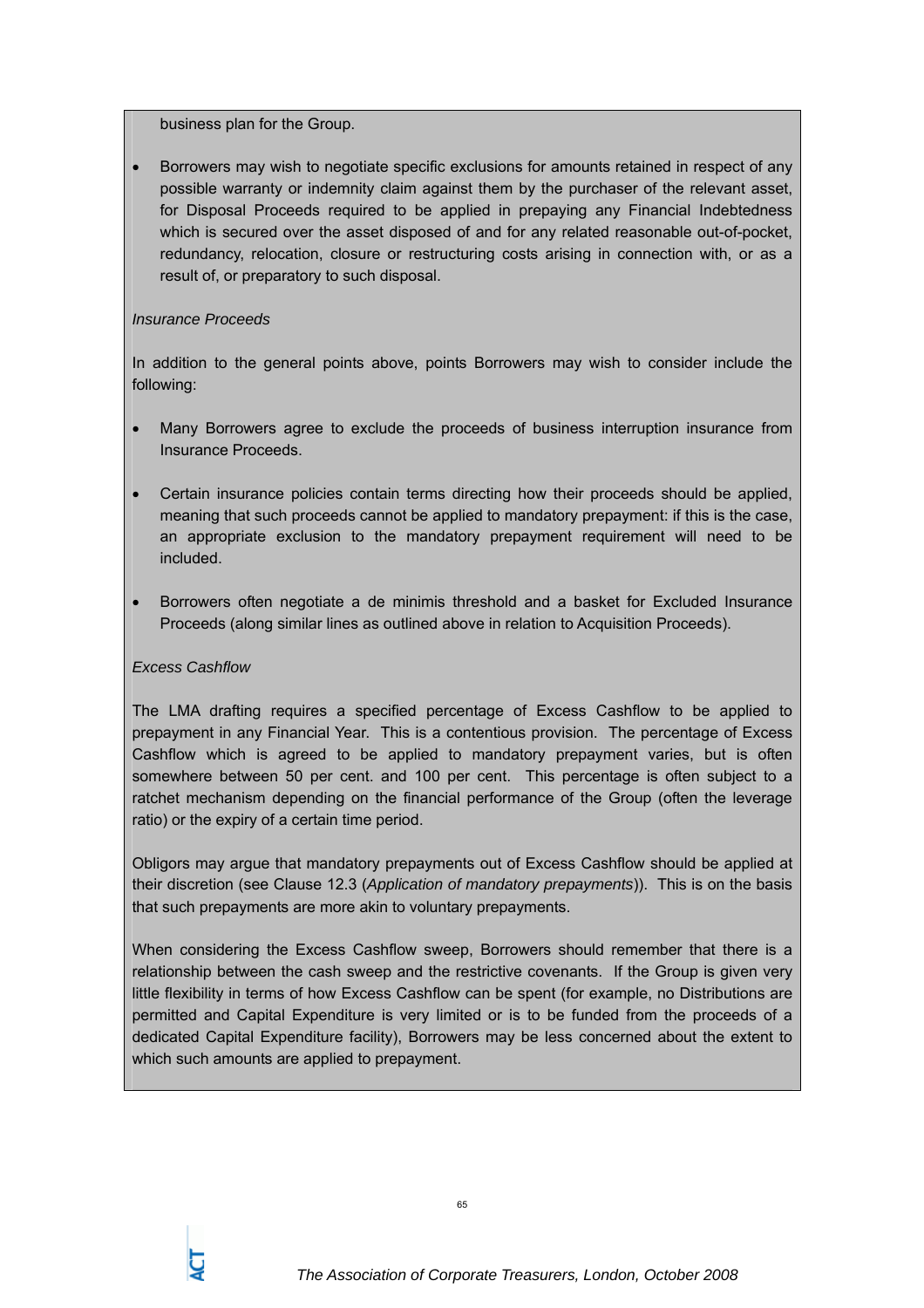## **Clause 12.3: Application of mandatory prepayments**

### *Order of prepayment*

This Clause sets out the order in which mandatory prepayments under Clause 12.2 (*Disposal, Insurance and Acquisition Proceeds and Excess Cashflow*) are to be applied to the Facilities. The LMA drafting contemplates that such amounts will be applied:

- first, in prepayment of the Term Loans:
- second, in cancellation of available Revolving Facility Commitments;
- third, in prepayment and cancellation of Revolving Facility Utilisations; and
- finally, in repayment and cancellation of the Ancillary Facilities.

#### **Borrower Notes**

The manner of application of mandatory prepayment proceeds set out in Clause 12.3 generally reflects market practice. Negotiations usually centre upon how prepayment amounts are allocated amongst the Term Loans. As mentioned above, Obligors often seek to treat mandatory prepayments out of Excess Cashflow as voluntary prepayments to be applied at their discretion.

### *Timing of prepayment*

Paragraph (b) of Clause 12.3 provides that Acquisition Proceeds, Insurance Proceeds and Disposal Proceeds shall be applied to prepayment promptly upon receipt. Payments out of Excess Cashflow are required to be made within a specified period of delivery to the Lenders of the annual financial statements.

Paragraph (d) gives the Parent the right to elect to apply prepayment amounts at the end of the next Interest Period (to avoid Break Costs). If the Parent so elects, such amounts are required to be paid into a blocked account pending payment (see Clause 12.4 (*Mandatory Prepayment Accounts and Holding Accounts*)). Paragraph (e), however, permits Lenders to require immediate application of prepayment amounts if a Default is continuing (so the Parent loses its right to elect to make payment at the end of the next Interest Period).

### **Borrower Notes**

Borrowers may wish to soften the obligation to make payment promptly upon receipt of proceeds: for example, an obligation to apply proceeds as soon as reasonably practicable following receipt or within a set period of receipt.

Many Borrowers will resist paragraph (e) on the basis that its effect is to entitle the Lenders to accelerate payment based on a Default rather than upon an Event of Default.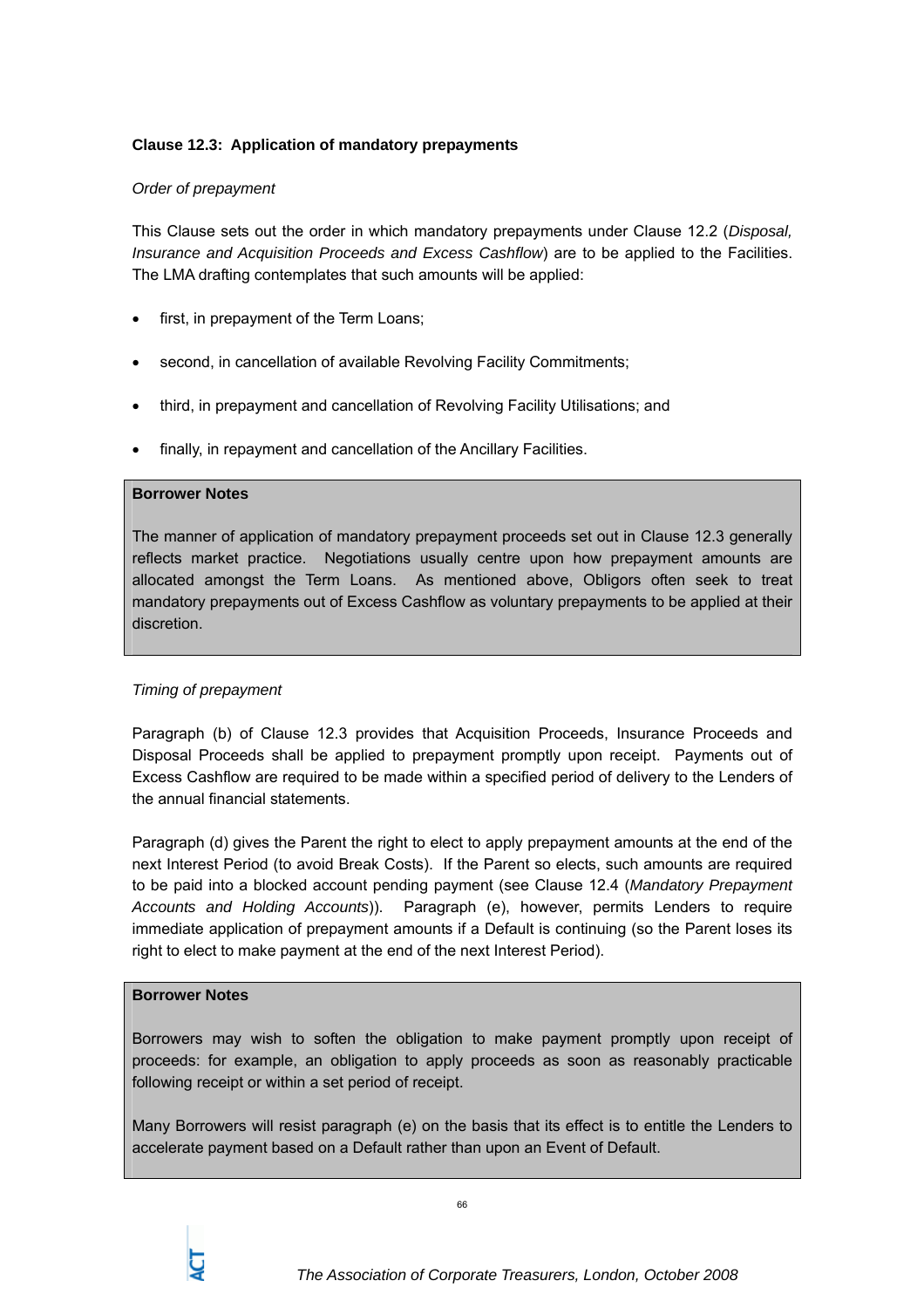## **Clause 12.4: Mandatory Prepayment Accounts and Holding Accounts**

Clause 12.4 requires that Acquisition Proceeds, Disposal Proceeds and Insurance Proceeds be paid into blocked accounts to be released only for application to prepayment or to reinstatement etc. (in the case of Excluded Proceeds). This requirement also applies to Excess Cashflow which is to be applied at the end of the next Interest Period.

The Agreement will need to specify who is entitled to interest on credit balances on these accounts (see paragraph (c)) which entitles the Obligor account-holder to receive the interest).

### **Borrower Notes**

Many Obligors successfully resist the requirement to pay prepayment amounts into blocked accounts. This may be on the basis that amounts are to be prepaid or applied within a short period of receipt or sometimes simply on the basis that administration of such accounts is burdensome.

If it is agreed that prepayment amounts will be paid into holding accounts, Obligors should ensure that the release mechanism operates as prepayment is required under Clause 12.

Lenders often seek rights to appropriate the contents of holding or mandatory prepayment accounts upon the occurrence of a Default (see, for example, paragraph (b) of Clause 12.4). This will often be resisted for the same reasons as paragraph (e) of Clause 12.3. The effect of this provision as drafted is similar to an enforcement right based on a Default rather than an Event of Default which negates the advantages conferred by the agreed grace periods in the relevant Event of Default.

### **CLAUSE 13: RESTRICTIONS**

Clause 13 sets out restrictions on prepayment: for example, notices of prepayment are irrevocable, prepayments are subject to Break Costs and Term Facilities may not be reborrowed once prepaid. Most of these provisions are customary.

## **Clause 13.2: Interest and other amounts**

This Clause provides that any prepayments shall be made together with accrued interest and Break Costs (as to which see Clause 16.4 (*Break Costs*)), with optional drafting in square brackets.

### **Borrower Notes**

It is not usual for any prepayment premium or "call protection" to apply to prepayments under senior Facilities. The only exception applies to prepayment of second lien debt (if relevant) which often carries a limited prepayment premium in the first year of the Facilities.

It is worth noting, however, that call protection, Original Issue Discounts and other yield protection mechanics have become more common in the European leveraged market more recently. Once the impact of the US sub-prime mortgage crisis became apparent, some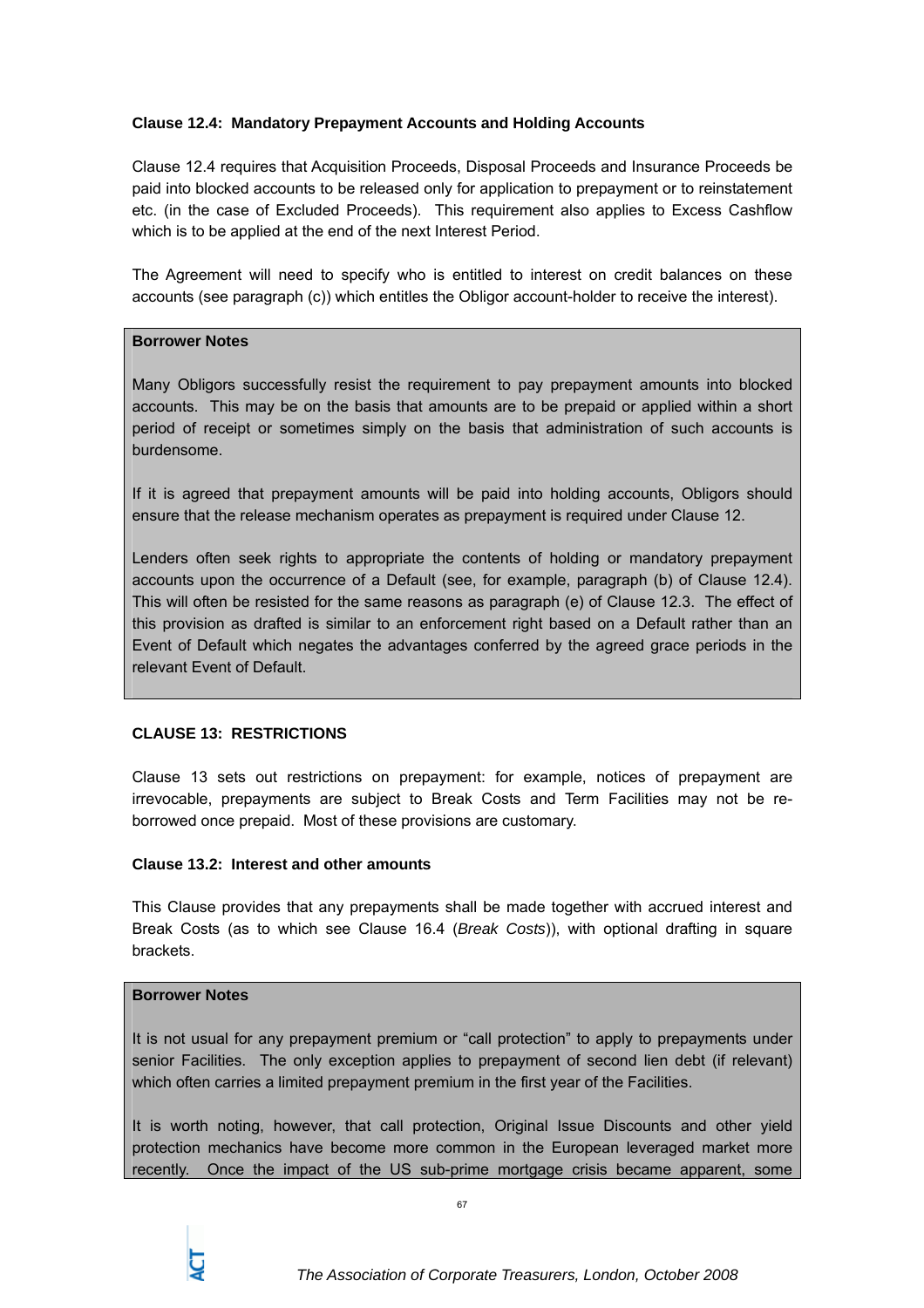Arrangers began to offer Original Issue Discounts or "OIDs" on leveraged loans for example in order to sell participations.

It should be noted that these matters are usually documented in the commitment papers relating to the Facilities and/or in a syndication side letter (see further Clause 27.37 (*Syndication*)).

#### **Clause 13.8: Prepayment elections**

Clause 13.8 is an optional right for Facility B and C Lenders to decline prepayment and instead elect for prepayment amounts (other than prepayment amounts resulting from the illegality, increased costs or tax provisions) to be applied to Facility A.

### **Borrower Notes**

It is reasonably common for Facility B and C Lenders to get the right to decline prepayment, albeit in a more limited form than Clause 13.8. For example, Obligors may request that declined amounts are offered to non-declining Facility B and C Lenders before being applied to Facility A or seek to impose a time limit on the exercise of the B and C Lenders' right to decline prepayment (e.g. the right to decline subsists in the first two years of the Facilities only).

### **Clause 13.9: Effect of Repayment and Prepayment on Commitments**

This Clause was added to the Leveraged Facilities Agreement in September 2008 and makes clear that where loans are repaid or prepaid and are no longer available for redrawing, Commitments will be cancelled.

### **Borrower Notes**

Borrowers should be aware that the exception to cancellation "(other than by operation of Clause 4.2 (*Further conditions precedent*))" is important and must not be deleted. Without it, repayments or prepayments of the Revolving Facility which might be unavailable for drawing as a result of e.g. a Default would be automatically cancelled pursuant to this Clause.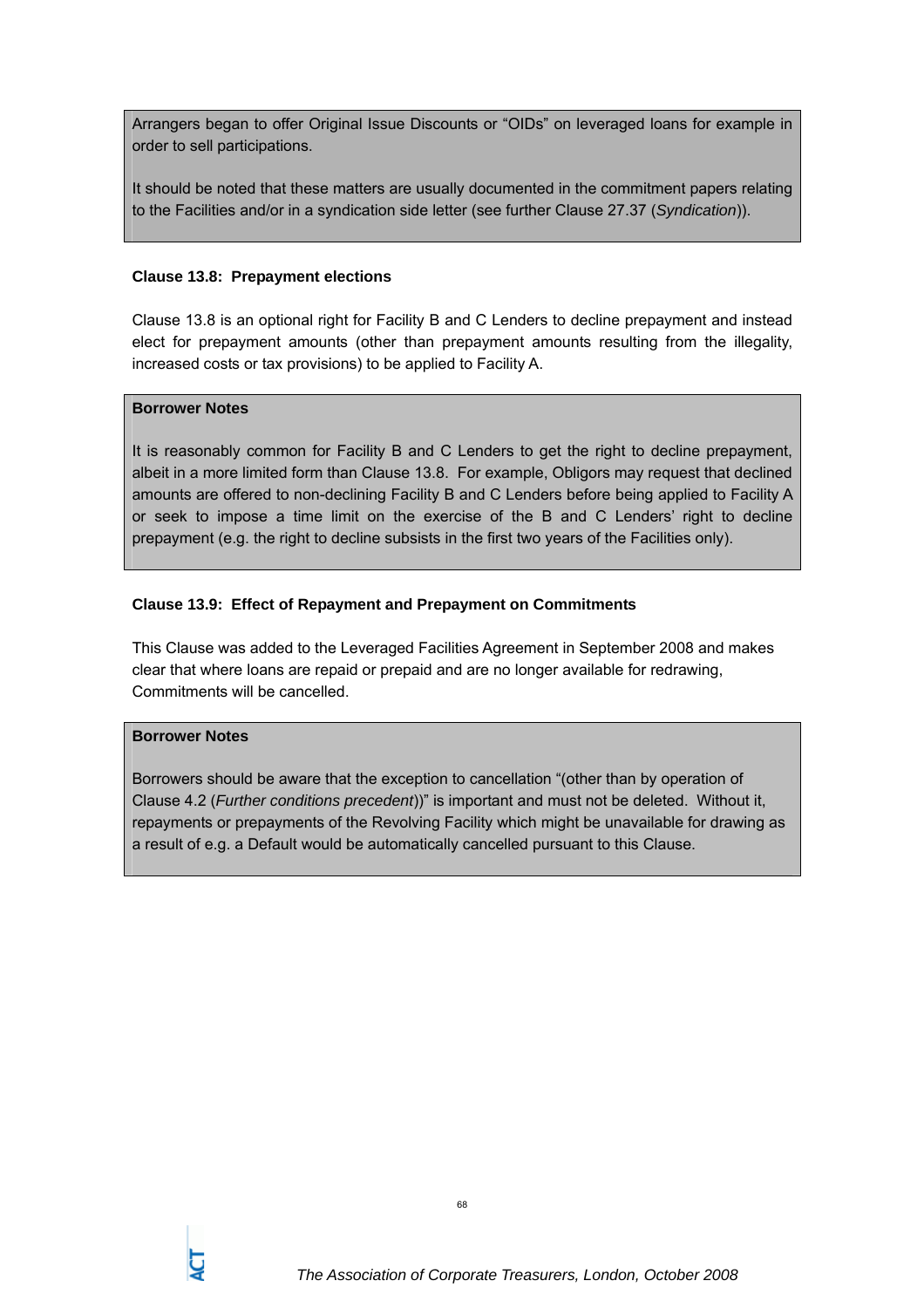#### **SECTION 5: COSTS OF UTILISATION**

#### **CLAUSE 14: INTEREST**

Clause 14 sets out the manner in which interest on the Facilities is to be calculated. For an explanation of the operation of these provisions, please refer to the ACT Borrower's Guide to the Investment Grade Documents (Part II, Clause 9).

This Clause provides for the calculation of cash pay interest (which usually applies to senior facilities). It does not contemplate payment in kind ("PIK") interest or "PIK toggle" interest (which switches between PIK and cash pay). It is not uncommon for PIK interest to apply to certain subordinated leveraged debt: for example, mezzanine debt often has a PIK interest element.

#### **Clause 14.2: Payment of interest**

Clause 14.2(a) provides for the payment of interest on the last day of each Interest Period (or at six monthly intervals in relation to Interest Periods of longer than six months).

Clause 14.2(b) provides that if the annual audited accounts (when delivered) show that a higher Margin should have applied during a period than has been applied based on the unaudited accounts, the Obligors will pay the difference between the Margin paid and the higher Margin to the Agent.

#### **Borrower Notes**

Paragraph (b) is presented as an optional provision but is usually included.

It has become quite common for Borrowers to raise the point that the adjustment provision contained in Clause 14.2(b) should work both ways and to seek reimbursement if the audited accounts confirm that a lower Margin should have applied during the period. Lenders may be unwilling to agree to make a cash reimbursement, so any adjustment agreed is usually dealt with by means of a reduction in future interest payments. An alternative approach (although with a different effect) would be for Obligors to take reimbursement amounts out of Excess Cashflow.

This provision is discussed further at Clause 1.1 (*Definitions*) in relation to the definition of "*Margin*".

#### **Clause 14.3: Default interest**

This Clause provides, as is customary, for the payment of default interest on overdue amounts. It entitles the Agent to select Interest Periods for overdue amounts. Lenders are likely to want this not least because they may have to continue funding the overdue amounts in the market. Compounding at the end of each Interest Period reflects market practice.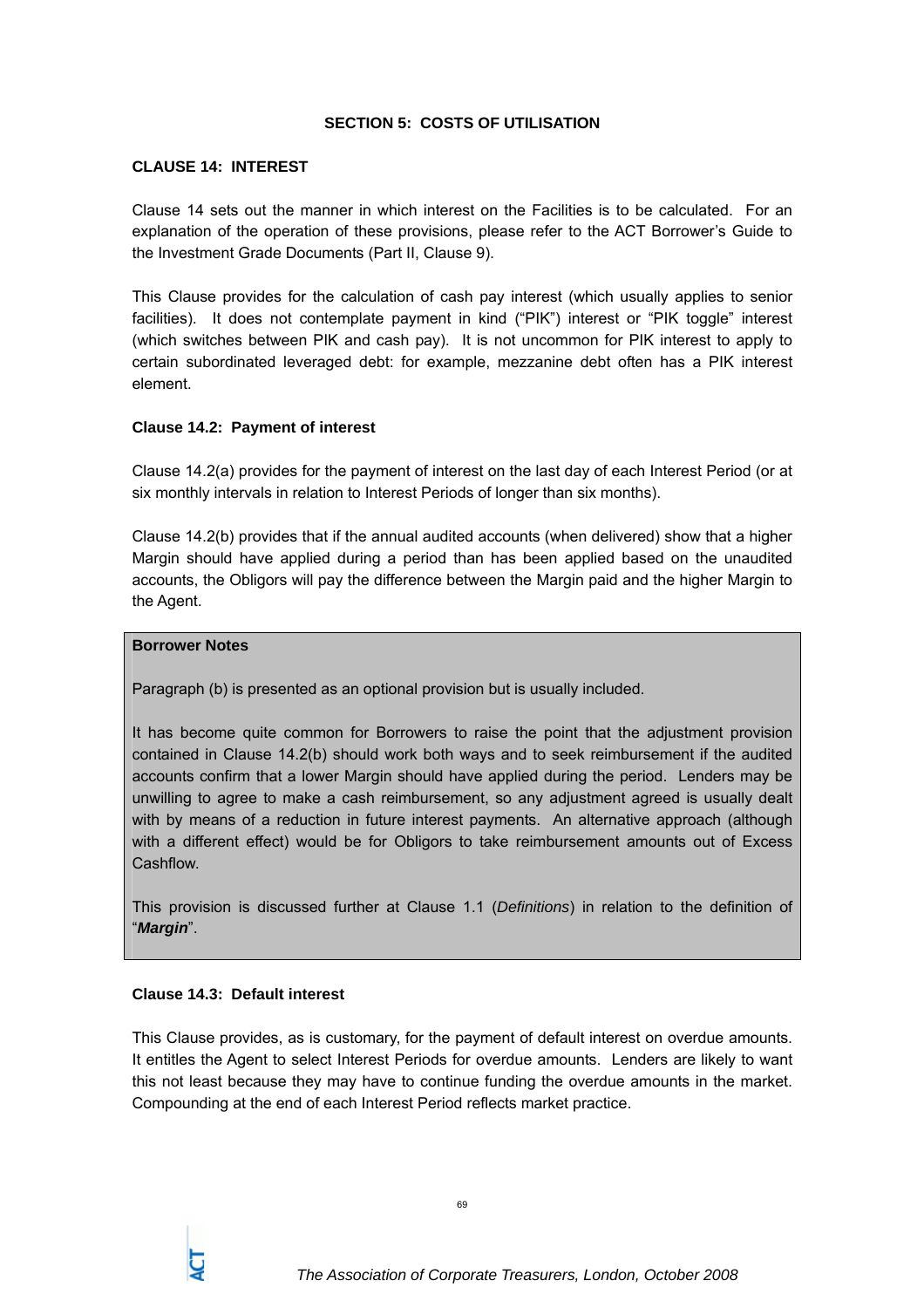#### **Borrower Notes**

Default interest is usually set at around 1 per cent. above the applicable Margin. Borrowers should note that in the context of an Agreement comprising more than one Facility with differing Margins, there is a question (according to this Clause as drafted) as to which Margin should be used as the benchmark for the operation of the default interest provision. It is advisable to clarify this provision and specify the relevant Facility for these purposes. Overdue amounts in respect of a particular Facility should carry default interest based on the Margin applicable to that Facility. In respect of other overdue amounts (for example, under the indemnities) a Margin will need to be selected.

### **CLAUSE 15: INTEREST PERIODS**

The provisions relating to interest periods are largely identical to the equivalent provisions in the Investment Grade Documents. The operation of these provisions is explained in the ACT Borrower's Guide to the Investment Grade Documents (Part II, Clause 10).

## **CLAUSE 16: CHANGES TO THE CALCULATION OF INTEREST**

Clause 16 (which relates to market disruption and the non-availability of interest rate quotations) is identical to the equivalent provisions in the Investment Grade Documents. The operation of these provisions is explained in the ACT Borrower's Guide to the Investment Grade Documents (Part II, Clause 11).

### **Clause 16.4: Break Costs**

This Clause provides that any prepayment of the Facilities shall be made with accrued interest and Break Costs.

## **Borrower Notes**

The definition of "*Break Costs*" used in the Leveraged Facilities Agreement is substantially identical to the definition used in the Investment Grade Documents: see the ACT Borrower's Guide to the Investment Grade Documents, Part II, Clause 11.4. There is one notable difference: Borrowers often argue that loss of Margin should be excluded from Break Costs on the basis that the Lenders should not benefit from the Margin on an amount prepaid or repaid from the date of payment to the end of the Interest Period. Clause 16.4 of the Leveraged Facilities Agreement includes optional wording to exclude amounts in respect of Margin from Break Costs (which is not contemplated in the Investment Grade Documents). It is quite common for Borrowers to achieve this exclusion in leveraged transactions.

## **CLAUSE 17: FEES**

Clause 17 sets out the various fees payable by the Obligors to the Finance Parties in relation to the Facilities. These provisions often cross-refer to the provisions of separate Fee Letters.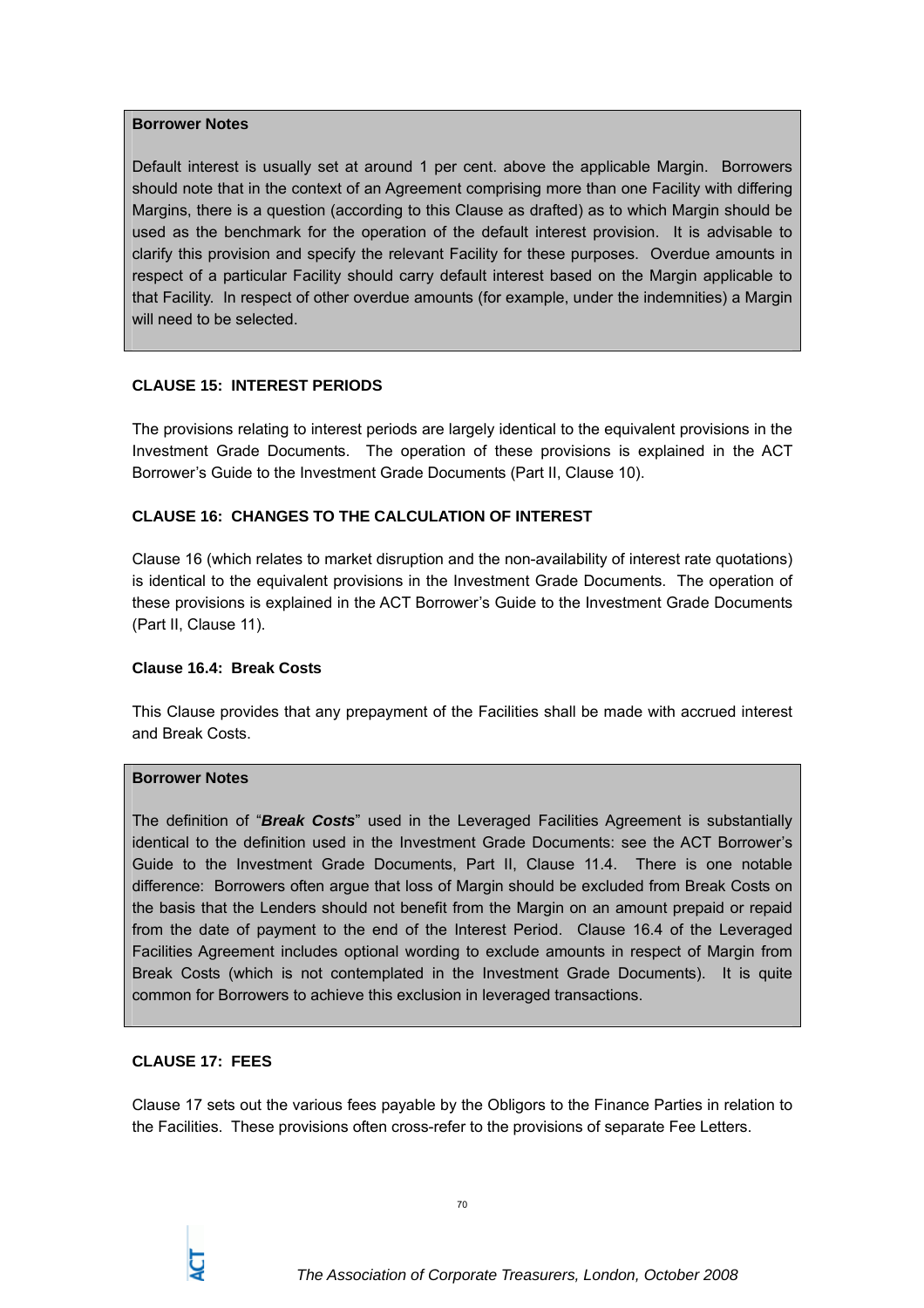#### **Borrower Notes**

In relation to fees generally, a helpful commentary is included in the Introduction to Loan Finance section of the Handbook.

Obligors have often agreed with Lenders that the financing is provided on a "no deal no fee" basis. This is not reflected in this Clause. "No deal no fee" means that no fees are payable unless Completion occurs. This concession may be particularly important in competitive auction situations where committed funds are required to give the bidder a competitive advantage but where there is no guarantee that the bidder will ever utilise the Facilities.

#### **Clause 17.1: Commitment fee**

This Clause contains the framework for insertion of the applicable commitment fees. It contemplates that commitment fees will be payable across the Facilities from the start of the relevant Availability Period.

#### **Borrower Notes**

Commitment fees are traditionally payable from the start of the Availability Period for the relevant Facility. It has become quite common, however, to see commitment fees being payable from the earlier of the Closing Date or a fixed period following the date of the Agreement (sometimes around 1 to 2 months). If it is agreed that commitment fees should only apply from the Closing Date, commitment fees are unlikely to be incurred on the Term Facilities as these should be fully drawn on the Closing Date.

"Ticking" fees may also apply to some types of Facility. These are fees set at a lower level than Commitment Fees which accrue whilst the relevant Facility remains unutilised (e.g. during the period from the date of the Agreement to the Closing Date).

# **Clause 17.2: Arrangement fee, Clause 17.3: Agency fee and Clause 17.4 Security Agent fee**

These provisions cross-refer to the fee payment arrangements in separate Fee Letters.

## **Borrower Notes**

Arrangement fees will often be payable on first Utilisation or on the Closing Date, which in the case of the Term Facilities will usually coincide with the first Utilisation date.

Agency and Security Agency fees on a leveraged transaction are usually payable on first Utilisation or the Closing Date and then quarterly (or sometimes less frequently) thereafter.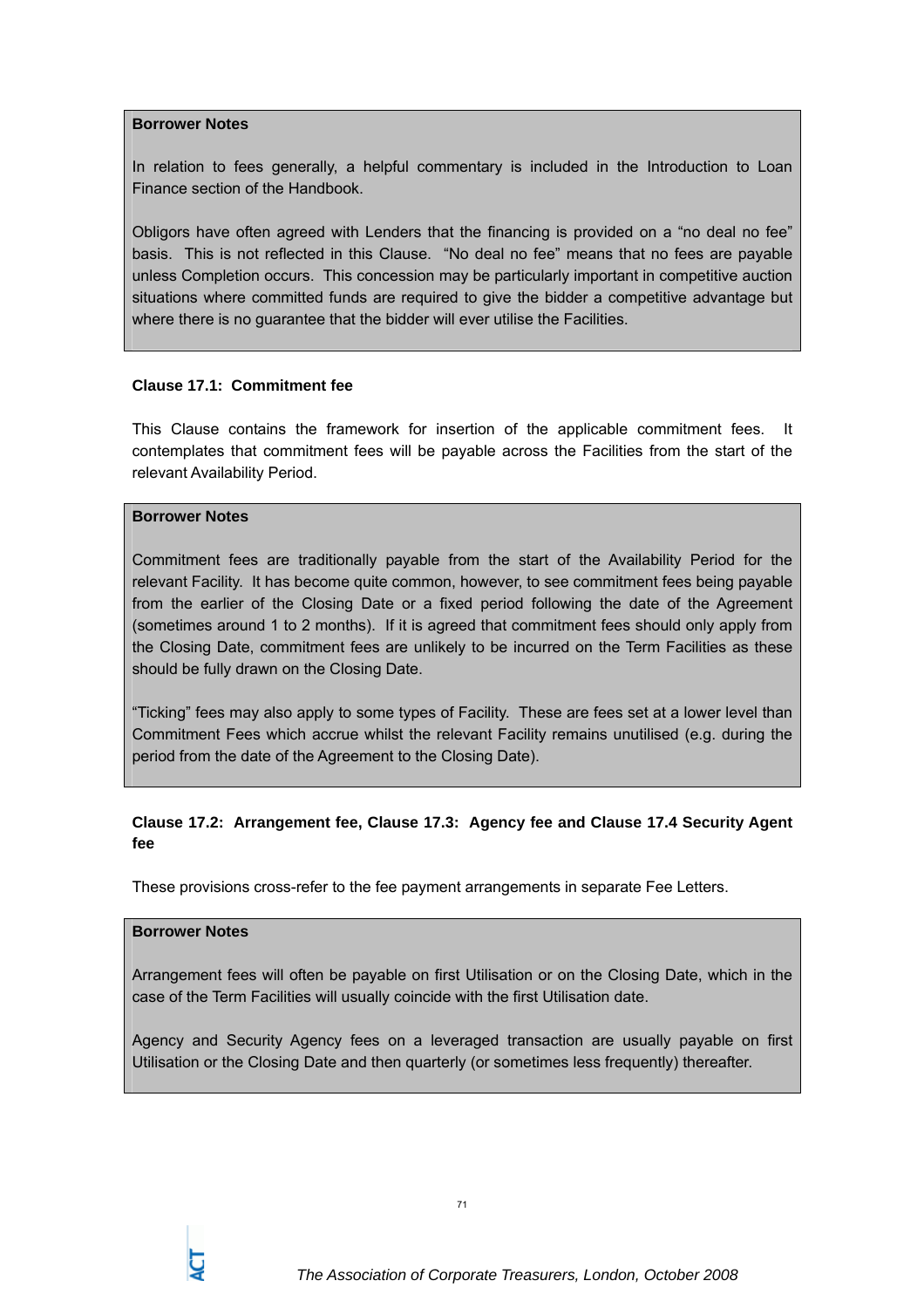## **Clause 17.5: Fees payable in respect of Letters of Credit**

This Clause reflects the usual charging arrangements for Letters of Credit: a fronting fee payable to the Issuing Bank in relation to each Letter of Credit, and a fee payable to the Agent for each Lender, pro rata, on the outstanding amount of each Letter of Credit.

Paragraph (a) provides that the fronting fee (usually 0.125%) is payable to the Issuing Bank on the outstanding amount of any Letter of Credit in respect of which the Issuing Bank is counterindemnified by the other Lenders. Paragraph (b) provides that Letter of Credit fees are payable at a rate equal to the Revolving Facility Margin (which is the rate that usually applies) on the outstanding amount of any Letter of Credit

### **Borrower Notes**

The impact of the cash collateralisation of Letters of Credit on the amount of fees due is not entirely clear under Clause 17.5. Both fees are expressed to accrue on the outstanding amount of any Letter of Credit from the date of issue of the Letter of Credit until its Expiry Date:

- Paragraph (i) of Clause 1.2 (*Construction*) provides that an "outstanding" amount under a Letter of Credit at any time is the maximum amount that is or may be payable by the relevant Borrower in respect of that Letter of Credit at that time. This definition makes no reference as to whether cash cover should be netted off against outstanding amounts.
- "*Expiry Date*" is defined in Clause 1.1 (*Definitions*) as the last day of the "*Term*" of a Letter of Credit, meaning "each period determined under this Agreement for which the Issuing Bank is under a liability under a Letter of Credit". Borrowers may repay or prepay Letters of Credit by posting cash cover in the manner prescribed by the Agreement (see paragraph (f) of Clause 1.2 (*Construction*) which provides that a reference to a Borrower "*repaying*" or "*prepaying*" Letters of Credit includes the provision of "*cash cover*" which is defined in paragraph (d) of Clause 1.2). The availability of "*cash cover*" results in a reduction in the contingent exposure of the Issuing Bank, hence on this basis it is arguable that the Issuing Bank is no longer under a "liability" to the extent of the cash cover. See also Clause 7.1 (*Immediately payable*) in relation to the definitions of "*repaying or prepaying*" and "*cash cover*".

One might argue therefore, that on the basis of Clause 17.5 as drafted, neither fronting or Letter of Credit fees should accrue to the extent Letters of Credit are cash covered. The point is, however, unclear and Borrowers commonly seek clarification, by providing expressly that if and to the extent a Letter of Credit is repaid or prepaid, the fronting fee payable to the Issuing Bank and the letter of credit fee payable for the account of each Lender in respect of that Letter of Credit shall cease to be payable.

Borrowers will expect that the fronting fee will not accrue to the extent of the Issuing Bank's/its Affiliates' own participation in the Letter of Credit facility i.e. on amounts counter-indemnified by the Issuing Bank or its Affiliates in its/their capacity as Lenders, on the basis that the Issuing Bank is not "fronting" the Letter of credit to extent of its own/its Affiliates' participation.

Borrowers may prefer that these fees are payable in arrears on the last day of each quarter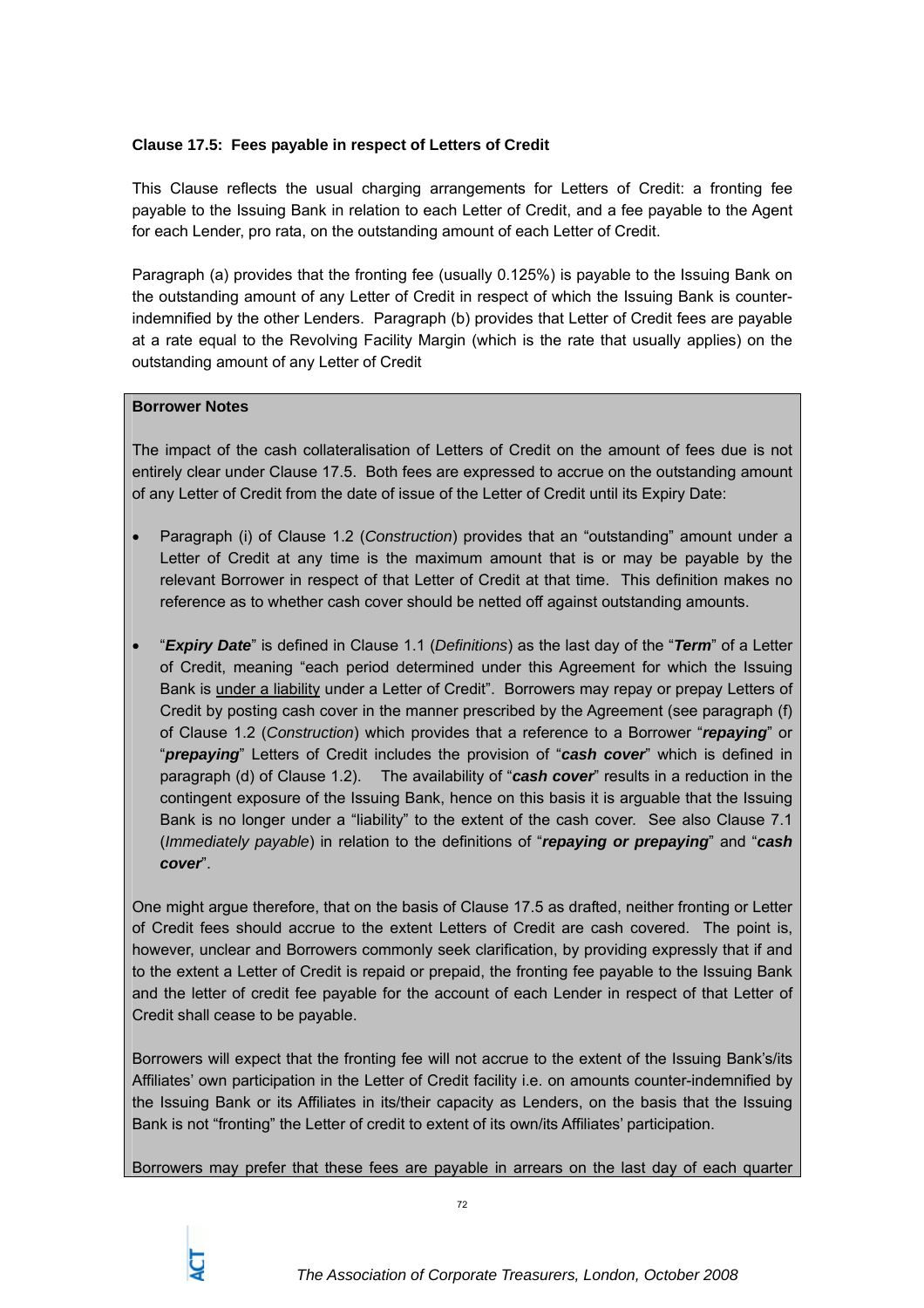(paragraph (c) provides payment options on the first or last quarter days).

Paragraph (d) contemplates some other administration or issuance fee on top of the fronting fee being paid to the Issuing Bank. This provision is commonly deleted.

## **Clause 17.6: Interest, commission and fees on Ancillary Facilities**

This Clause provides that interest, commission and fees on Ancillary Facilities shall be determined bilaterally between the relevant parties. See further Clause 9 (*Ancillary Facilities*).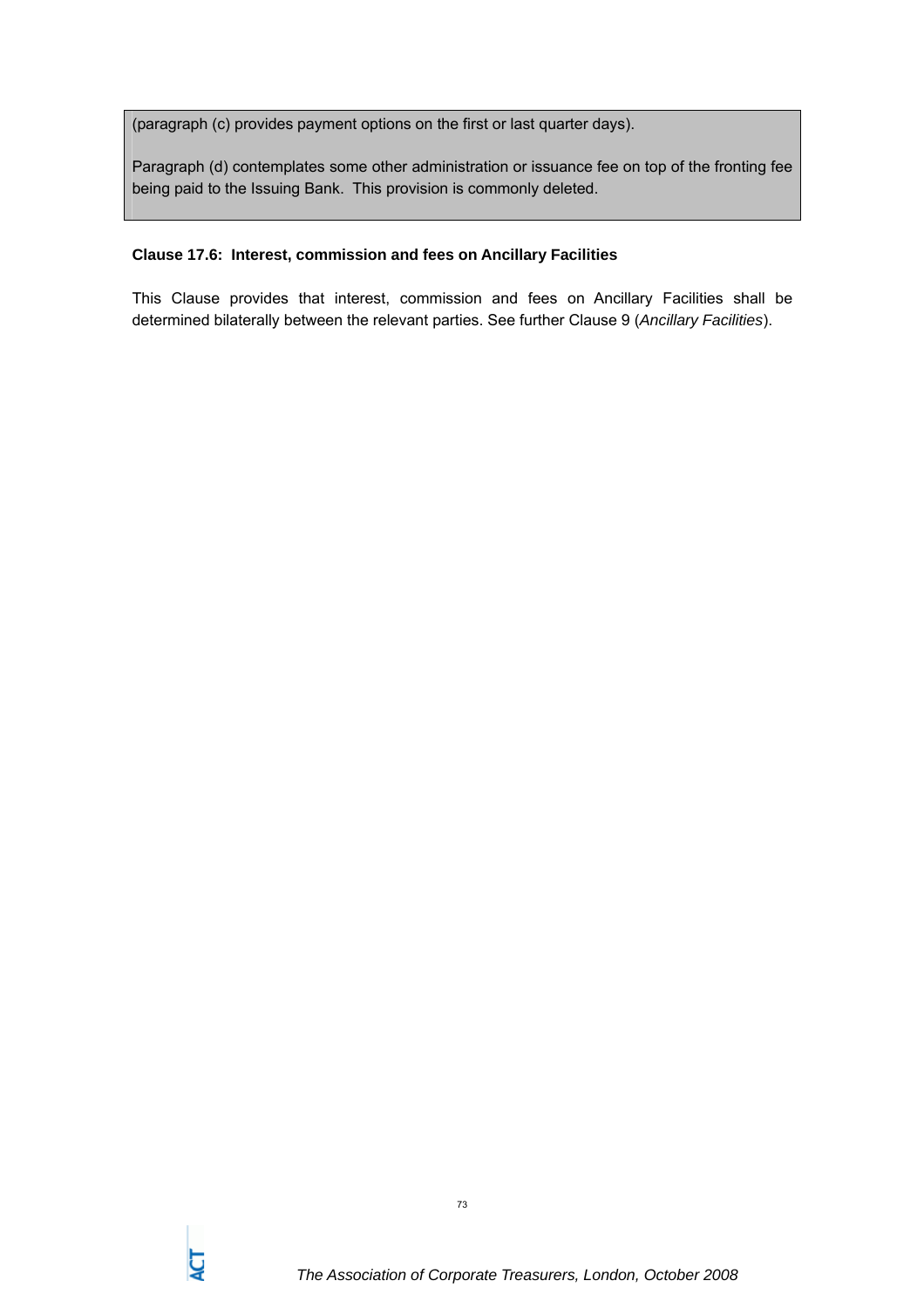# **SECTION 6: ADDITIONAL PAYMENT OBLIGATIONS**

# **CLAUSE 18: TAX GROSS-UP AND INDEMNITIES**

Clause 18 is largely similar to the equivalent provisions in the Investment Grade Documents, subject to a couple of important commercial points, discussed below. It operates on the assumption that the Borrower will pay the Lenders gross (i.e. without withholding tax). Borrowers will therefore need to satisfy themselves at the outset as to the extent of any applicable gross-up obligations and consider the tax implications of potential changes in law and post-Closing changes to the syndicate.

In the event that the tax gross-up and indemnity provisions apply, under the Leveraged Facilities Agreement Borrowers can elect to exercise their rights to prepay or to replace the affected Lender pursuant to Clause 11.6 (*Right of cancellation and repayment in relation to a single Lender or Issuing Bank*) and Clause 41.3 (*Replacement of Lender*).

In September 2008, the LMA made a number of changes to the tax provisions in the Leveraged Facilities Agreement, some of the more significant substantive changes being as follows:

- in Clause 18.1 (*Definitions*):
	- $\triangleright$  the reference to Treaty Lenders was taken out of square brackets in the definition of "*Qualifying Lenders*", recognising that Treaty Lenders are now very commonly included in lending syndicates; and
	- ¾ in the definition of "*Treaty Lender*": the blank in square brackets which used to appear as paragraph (c) in the definition was deleted;
- a new Clause 18.5 (*Lender Status Confirmation*) was added which requires all Lenders who become Lenders after the date of the Agreement to confirm their tax status (i.e. whether or not they are a Qualifying Lender, and/or a Treaty Lender). Failure to give such a confirmation will not invalidate the transfer/assignment documentation but the Lender will not be entitled to be treated as a Qualifying Lender if it does not give the confirmation. The confirmation is expressly given for the benefit of the Agent "without liability to the Obligors"; and
- the old Clause 18.7 (*PTR Scheme*) was deleted (on the basis that the provisional treaty relief scheme was not sufficiently widely used to be contained in a model form document).

# **Borrower Notes**

The tax provisions are considered in detail in the ACT Borrower's Guide to the Investment Grade Documents (Part II, Clause 13). Borrowers may also find the commentary included under "Gross-up provision" and "increased costs" in the Introduction to Loan Finance section of the Handbook helpful by way of background.

A key point to note from the Borrower perspective is that the tax provisions of the Agreement are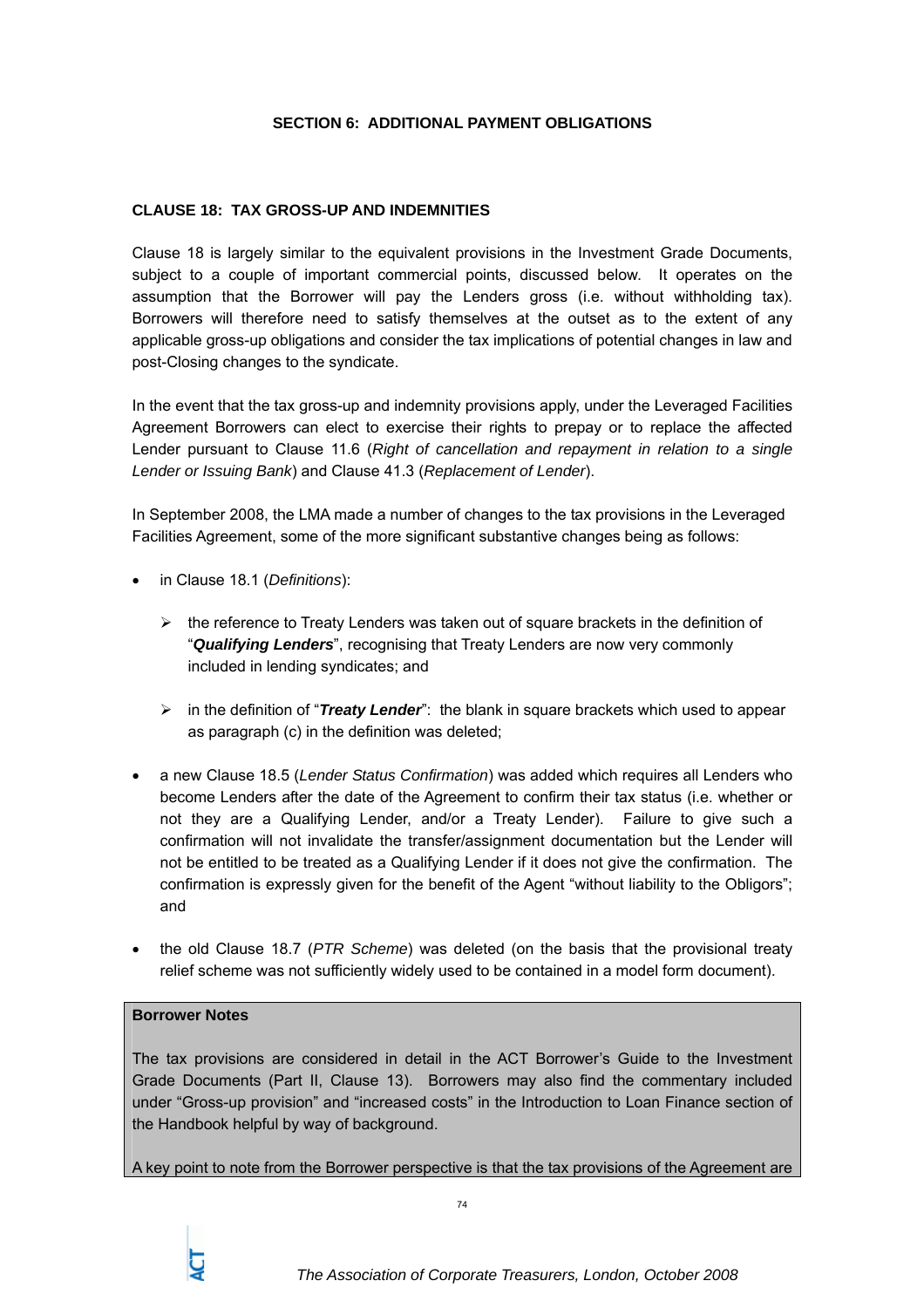designed for UK corporate borrowers, despite requests from the ACT that they should, at least in outline, cater for international groups. Adaptation will therefore be needed where the Borrower group includes overseas obligors. Tax advice in all relevant jurisdictions will be needed on these provisions at an early stage.

Broadly, leveraged financings generally involve (or have so far involved) much more diverse categories of Lender. The greater the diversity in terms of the types of Lenders involved in the transaction, the more complicated the tax analysis is likely to be.

Some of the September 2008 changes to the tax provisions require comment from a Borrower perspective.

• The removal of the blank in square brackets in the definition of "*Treaty Lender*" is potentially significant. The blank was intended as a marker for the parties to set out conditions (by reference to the relevant Treaty or Treaties) which a Treaty Lender must satisfy in order to qualify as a Treaty Lender and get the benefit of the gross-up.

The intention was that Borrowers would seek to include as part of the definition of Treaty Lenders, a confirmation that the relevant Lender satisfies all of the conditions a Lender is required to satisfy under the relevant Treaty, subject to completion of any procedural formalities.

If the blank was not appropriately filled in, the risk for Borrowers was that Lenders would become entitled to the gross-up on the basis that they fulfil conditions (i) and (ii) of the definition even if relief is not likely to be forthcoming.

Whilst a marker, as opposed to a suggestion as to how parties may fairly allocate risk in this area is a less than perfect solution, the deletion of the blank is a commercial point – the Leveraged Facilities Agreement no longer contemplates that Borrowers should require Lenders to satisfy Treaty conditions in order to qualify as Treaty Lenders and get the benefit of the tax gross-up provisions.

In relation to Treaty Lenders generally, Borrowers are reminded that Treaty relief from UK withholding tax can take several months to obtain. Even if "*Treaty Lender*" is defined appropriately therefore, the risk for the Borrower is that Treaty relief is not forthcoming by the first Interest Payment Date. The Leveraged Facilities Agreement (in the same way as the Investment Grade Documents) provides only a weak obligation on Treaty Lenders to assist Borrowers in this regard: Clause 18.2(g) provides that Treaty Lenders will co-operate with the Borrower in order to complete the procedural formalities for relief. Borrowers might try to frame more clearly the steps each Treaty Lender is obliged to take in terms of seeking clearance, for example, by requiring the relevant applications to be made within a particular period of time (e.g. 15 days), by requesting that copies of communications with the tax authorities are provided to the Parent and by including an undertaking from the Lender to use its reasonable endeavours to complete the process promptly.

Borrowers should also seek to provide that if an Obligor has to make a Tax Deduction and gross up a Treaty Lender, a rebate will apply if and when relief under the relevant Treaty is granted. Additionally, as a practical point, if the syndicate includes Treaty Lenders, Borrowers will want to defer the first Interest Payment Date as far as possible (although that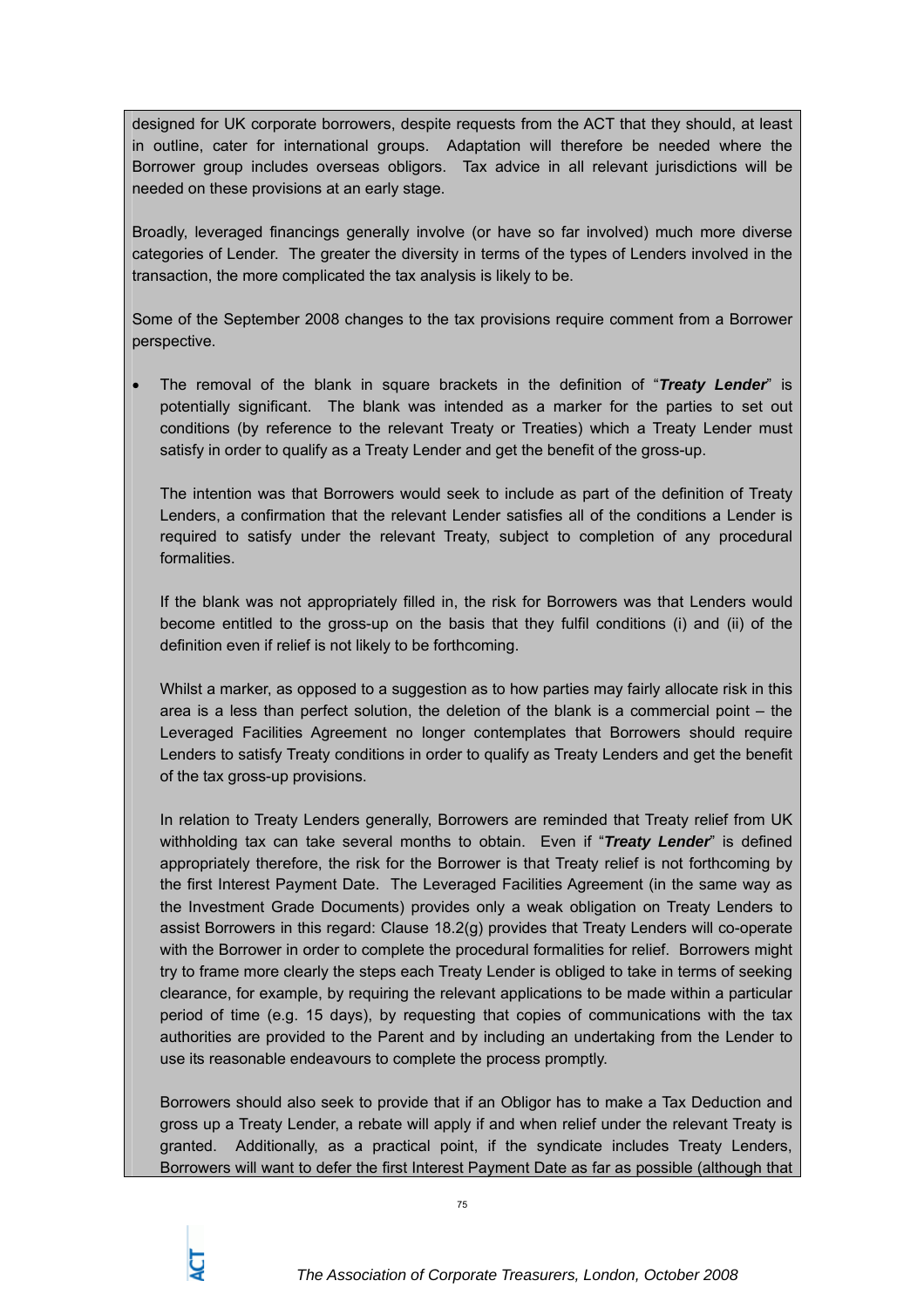will not address any tax risk that may arise during the life of the loan in relation to secondary trading, see further Clause 29.2 (*Conditions of assignment or transfer below*)).

Borrowers are referred to the relevant provisions of the ACT Borrower's Guide to the Investment Grade Documents for further commentary on the treatment of Treaty Lenders.

- New Clause 18.5, the requirement that Lenders provide a tax confirmation as to their status, is a welcome development. Borrowers should note, however, that the confirmation does not apply to members of the original syndicate, only to Lenders who become Lenders after the date of the Agreement, so Borrowers will still need to undertake due diligence on the tax status of the Original Lenders. Additionally, the drafting of Clause 18.5 might be improved: it refers to the New Lender who fails to confirm its tax status being treated for the purposes of the Agreement "as if it is not a Qualifying Lender". This, combined with the confirmation being given expressly for the benefit of the Agent might conceivably cast doubt on the Obligors' ability to rely on the provision. Borrowers may wish to clarify this point, for example, by the insertion of the words "(including by each Obligor)" after "for the purposes of this Agreement".
- Another important tax-related change was made to the Leveraged Facilities Agreement in September 2008, which concerns the manner in which tax risk is allocated on the assignment or transfer of participations in the Facilities, namely the removal of the Borrower's protection, previously included in the Leveraged Facilities Agreement, against transfers or assignments resulting in an increased tax burden. This issue is discussed at Clause 29.2 (*Conditions of assignment and transfer*).

# **CLAUSE 19: INCREASED COSTS**

Clause 19 is identical to the equivalent provisions in the Investment Grade Documents. The provisions are explained in the ACT Borrower's Guide to the Investment Grade Documents (Part II, Clause 14). See also "Gross-up provision and increased costs" in the Introduction to Loan Finance section of the Handbook.

Note that in the event that the increased costs provisions apply, under the Leveraged Facilities Agreement Obligors have the option of prepayment or replacement of the affected Lender (see Clause 11.6 (*Right of cancellation and repayment in relation to a single Lender or Issuing Bank*) and Clause 41.3 (*Replacement of Lenders*)).

# **Borrower Notes**

As in the Investment Grade Documents, the increased costs indemnity in this Clause does not contain any exception for costs related to the implementation of Basel II (the background to this issue is explained in detail in the ACT Borrower's Guide to the Investment Grade Documents, see Part II, Clause 14). It used to be the case that investment grade Borrowers were usually able to negotiate a carve out from the increased cost indemnity for Basel II costs, but that subinvestment grade Borrowers were not. It is now fairly common for the Basel II carve out to be included in leveraged facility agreements. The arguments for including the carve out (discussed at length in the ACT Borrower's Guide to the Investment Grade Documents) remain valid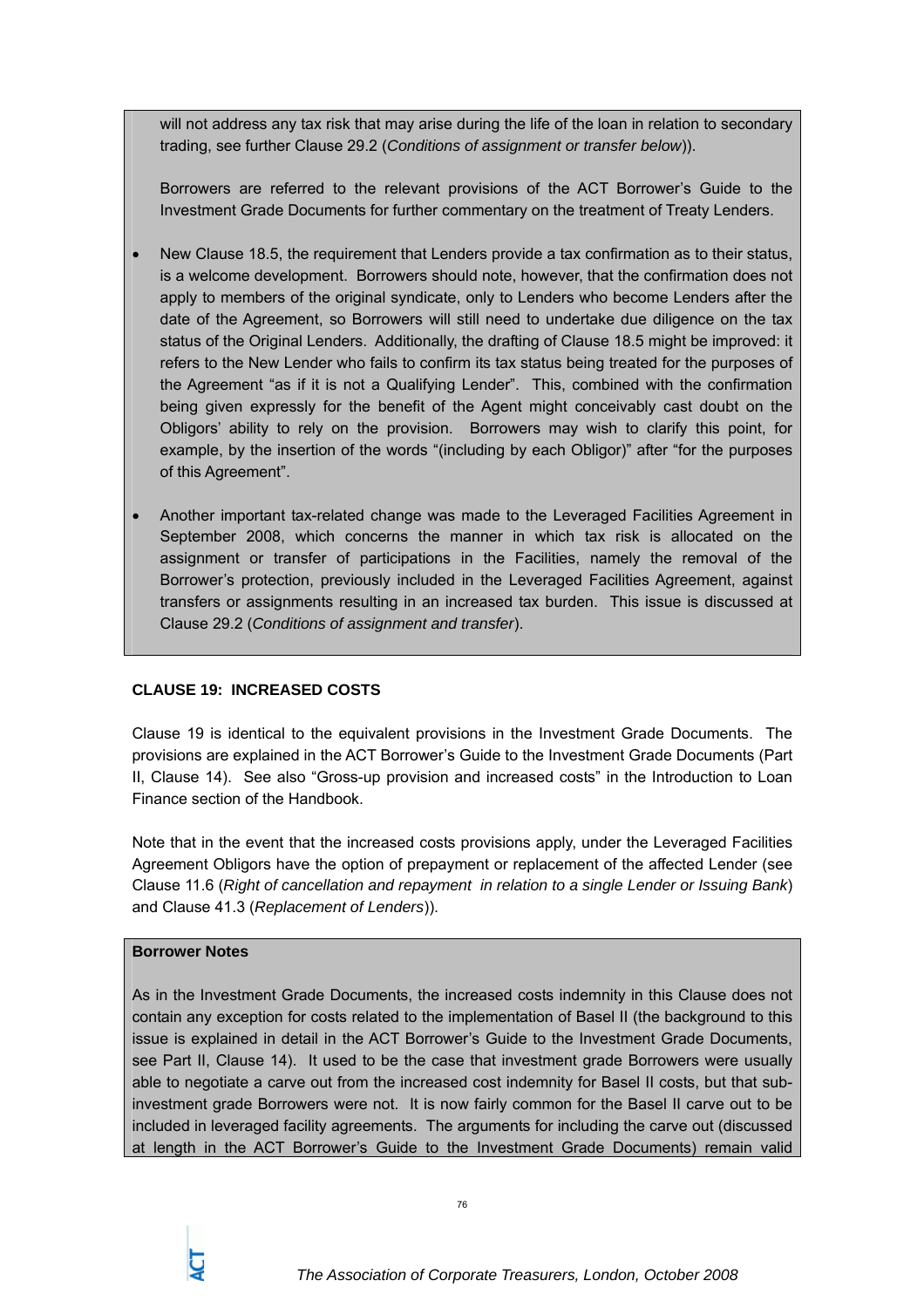regardless of the Borrower's credit rating so this is a welcome development.

# **CLAUSE 20: OTHER INDEMNITIES**

Clause 20 is largely identical to the equivalent provisions in the Investment Grade Documents.

## **Clause 20.1: Currency indemnity**

This type of indemnity is market standard. A sum due in one currency may need to be converted into another currency in order to make a claim or enforce a judgment, thus exposing the Lenders to exchange rate fluctuations.

## **Clause 20.2: Other indemnities**

The indemnities in paragraph (a) of this Clause are intended to cover costs and losses incurred, broadly speaking, as a result of some fault on the part of the Obligors. Paragraph (b) of this Clause contains a wide indemnity in relation to liabilities in connection with the Acquisition.

### **Borrower Notes**

Given that paragraph (a) is aimed at situations where the Obligors are at fault, it may be difficult to justify limiting costs and losses to those reasonably incurred. The Obligors may, however seek to restrict the costs indemnified to those incurred as a direct result of the events specified.

The inclusion of an indemnity along the lines of paragraph (b) is customary, but some Borrowers may seek to agree some level of control over claims which are covered by the indemnity. The Finance Parties should be required to notify the Parent of receipt of any such claims and keep the Parent informed of progress. The Finance Parties might also for example be required to take into account the views of the Parent in relation to the conduct of the claim and to pursue the claim in both their own interests and in the interests of the Group.

### **Clause 20.3: Indemnity to the Agent**

These are indemnities given to the Agent:

- Paragraph (a) covers the costs of the Agent in investigating any event which it reasonably believes is a Default.
- Paragraph (b) relates to the costs of currency-switching.
- Paragraph (c) relates to the Agent's liabilities incurred as a result of acting on any notice, request or instructions which it believes to be genuine, correct and appropriately authorised.

### **Borrower Notes**

In relation to this provision generally, the Borrowers may want to ensure that the causal link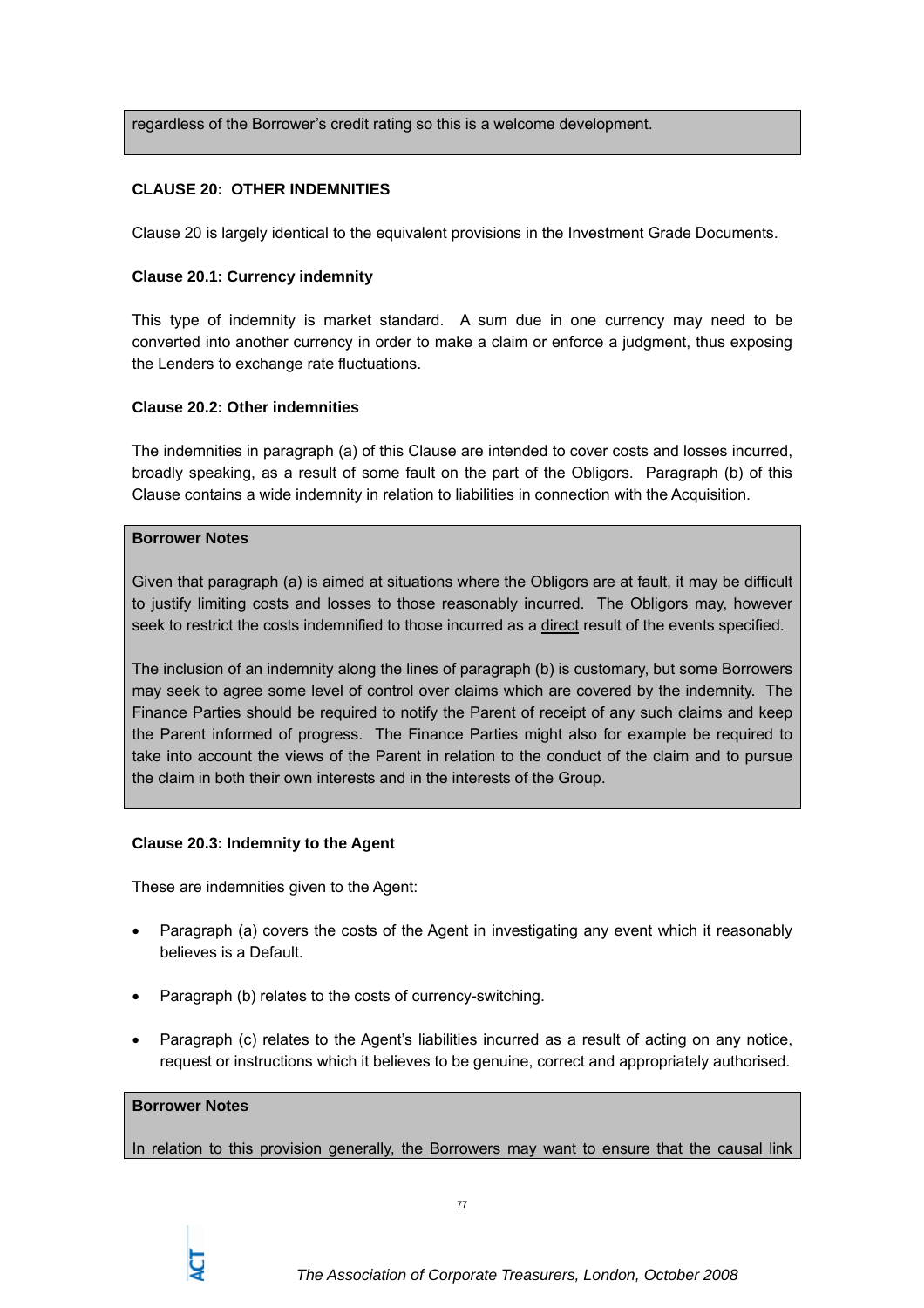between the cost and the event is direct, not just indirect.

In the multi-currency Investment Grade Documents, paragraph (b) enables the Agent to recover any costs incurred in managing currency switching in relation to Term Loans. As noted above, the Leveraged Facilities Agreement assumes that the Term Facilities will be available and remain outstanding in the Base Currency. As a result, it does not contain currency switching mechanics and this provision is not relevant unless such mechanics are inserted.

Obligors might argue that paragraph (c) should only apply to the extent that the notice, request or instruction turns out not to be genuine, correct or appropriately authorised (on the basis that if it is, the action should be covered by the Agency Fee).

# **Clause 20.4: Indemnity to the Security Agent**

The inclusion of an indemnity to the Security Agent in relation to the performance of its functions is customary in some form, but is often included in the Intercreditor Agreement rather than the Facility Agreement (together with the rest of the provisions relating to the appointment and administration of the Security Agent function).

# **Borrower Notes**

The terms of this indemnity are wide-ranging and Borrowers are likely to want to narrow them down, for example, by inserting appropriate qualifications in terms of the reasonableness of costs incurred (at least in relation to costs other than enforcement costs).

# **CLAUSE 21: MITIGATION BY THE LENDERS**

In this Clause, each Finance Party undertakes that, if an Obligor has to make certain payments to a Finance Party, or a Lender's Commitment is cancelled (for example, as a result of the operation of the tax or increased costs or illegality provisions), the relevant Finance Party will take all reasonable steps to mitigate the circumstances causing this. Mitigation is most often achieved by a transfer of the Loans to an Affiliate, or a different Facility Office.

# **Borrower Notes**

Borrowers may want the Lenders to be obliged to notify the Parent if any of these circumstances arise.

Clause 21.2(b) protects a Finance Party by excusing it from taking mitigating action which would, in its opinion (acting reasonably), be prejudicial to it. The Finance Parties are given substantial and similar protection in this regard by Clause 32 (*Conduct of business by the Finance Parties*). Some Borrowers may therefore argue that the Finance Parties do not need both Clauses. Clause 32 is regarded as an important provision for Lenders, but is sometimes amended. For example, Clause 32 does not require the Finance Parties to act reasonably.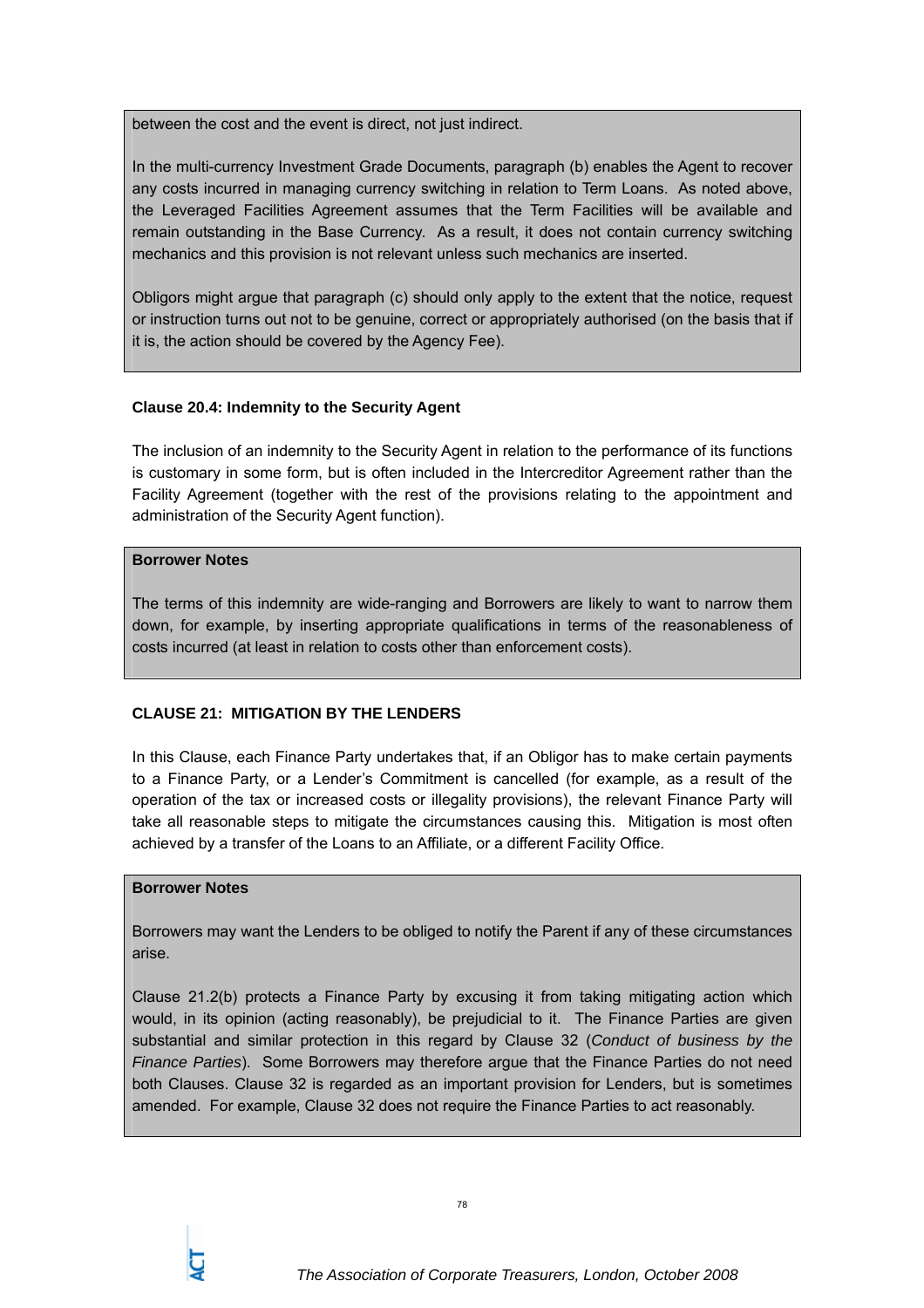## **CLAUSE 22: COSTS AND EXPENSES**

This Clause contains the customary costs indemnities. These provisions replicate the equivalent provisions in the Investment Grade Documents save for those aspects which relate to the Security Agent.

### **Borrower Notes**

As a general point, Borrowers should take care to ensure that the agreed scope of these provisions is not undermined by conflicting provisions in other Finance Documents (for example, the Transaction Security Documents).

### **Clause 22.1 and 22.2: Transaction expenses and Amendment costs**

These provisions deal with the reimbursement of the transaction expenses of the Agent, the Arrangers, the Issuing Banks and the Security Agent and the Agent, and the Security Agent's expenses in relation to any requested amendment, waiver or consent. They apply equally to expenses incurred by any Receiver or Delegate of the Security Agent.

## **Borrower Notes**

Clause 22.1, dealing with transaction expenses, is fairly standard, though some Borrowers are able to replace the obligation to pay promptly on demand with an obligation to pay within a fixed period, such as a certain number of Business Days. Also, some Borrowers take the view that they should not reimburse syndication expenses in addition to paying an arrangement fee and therefore amend this provision to exclude syndication costs.

Leveraged transactions are extremely document intensive. As a result, fees payable to the Lenders' professional advisers are often capped for the purposes of the indemnity. The fee arrangement will usually be documented outside the Facilities Agreement.

Clause 22.2, dealing with amendment costs, is also fairly standard, although the Borrower may take the view that the costs of "responding to" and "evaluating" requests for a waiver or amendment are really overheads for the Agent. Borrowers may also feel that three Business Days is too short a time frame.

Borrowers sometimes seek to require that claims under these provisions are accompanied by reasonable supporting evidence illustrating how the costs have been incurred.

### **Clause 22.3: Security Agent's ongoing costs**

This Clause provides for additional remuneration to be paid to the Security Agent in the event of a Default, if the Security Agent thinks it expedient or if it is asked to undertake duties outside its normal function. The level of such remuneration is as agreed between the Parent and the Security Agent (subject to a dispute resolution process if they fail to agree).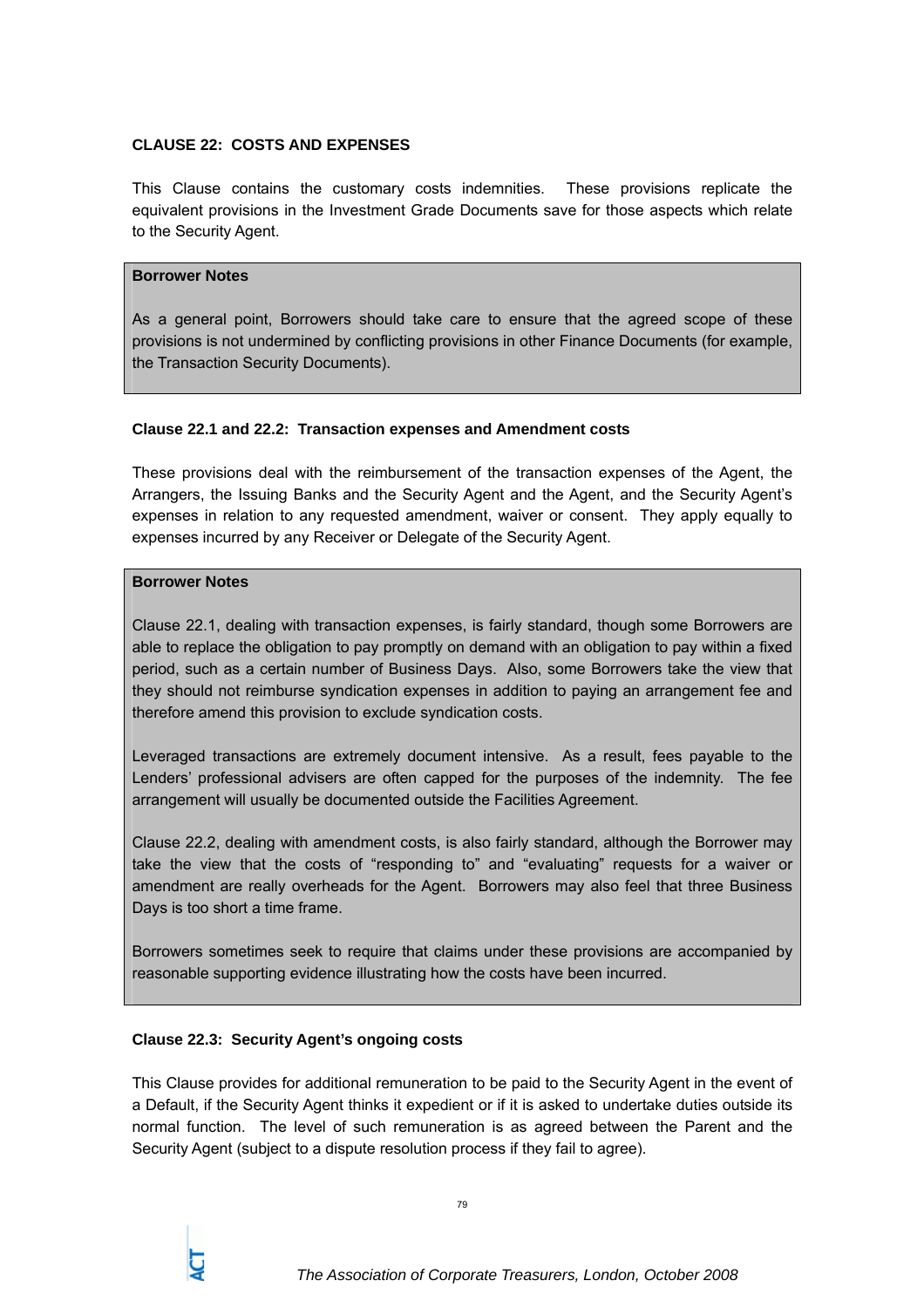## **Borrower Notes**

This provision is quite often deleted. Borrowers might argue that the scope of a Security Agent's functions should be perfectly apparent to an experienced Security Agent and as such, reflected in its Security Agent fee. Should any unforeseen and exceptional circumstances arise that might warrant additional remuneration, the extent of any such additional fees can be discussed when the situation arises.

# **Clause 22.4: Enforcement and preservation costs**

This Clause provides for reimbursement of costs and expenses in relation to the enforcement or preservation of rights under the Finance Documents and is fairly standard.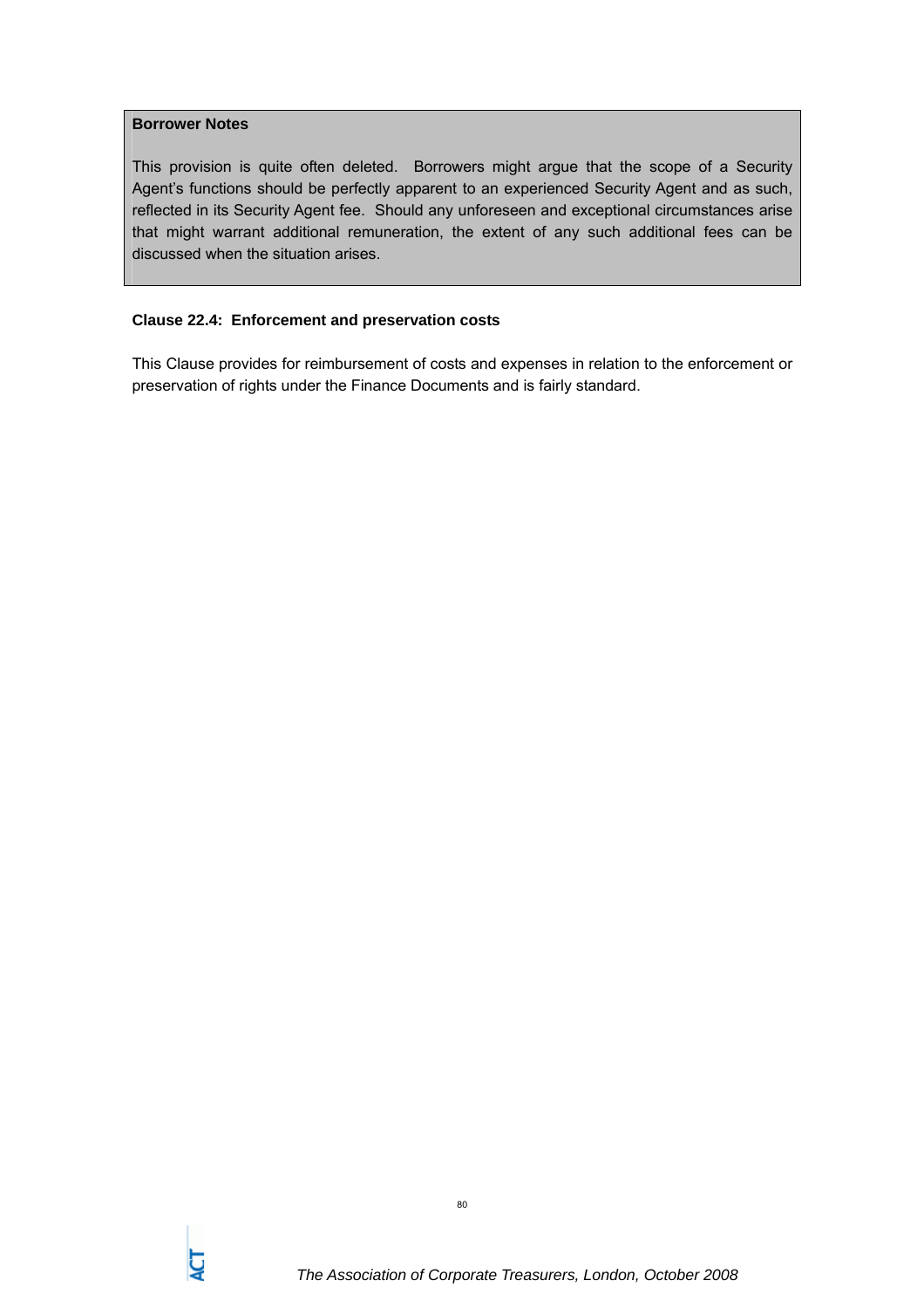# **SECTION 7: GUARANTEE**

## **CLAUSE 23: GUARANTEE AND INDEMNITY**

Most leveraged facilities will be guaranteed by the Parent and by members of the Group. See Clause 27.35 (*Guarantors*) in relation to the scope of applicable guarantee requirements.

The guarantee and indemnity provisions are not particularly unusual and subject to the two issues discussed below, substantially identical to those in the Investment Grade Documents.

## **Borrower Notes**

The guarantee provisions in both the Investment Grade Documents and the Leveraged Facilities Agreement were amended as a result of a 2005 decision, Triodos Bank NV vs Ashley Dobbs. The court held in that case that a guarantee will only extend to an amended or varied loan agreement if the relevant amendment or variation was contemplated by the parties at the time the guarantee was entered into. Paragraph (e) of Clause 23.4 (*Waiver of defences*) is intended to make clear that the guarantee will survive changes to the Finance Documents. The Investment Grade Documents contain a similar provision. The Leveraged Facilities Agreement, however, goes on further to reinforce this issue, in the form of optional Clause 23.5 (*Guarantor Intent*). This Clause lists practically every conceivable action that could be taken in relation to the Finance Documents and confirms that the same will not affect the validity of the guarantee. It is not always used (and some Guarantors may object to such a widely drafted provision).

Clause 23.11 (*Guarantee Limitations*) will be relevant if it is necessary to limit the liability of any Guarantor as a result of applicable laws (for example, relating to financial assistance). Legal advice will be required in each relevant jurisdiction to determine the scope of any applicable limitations.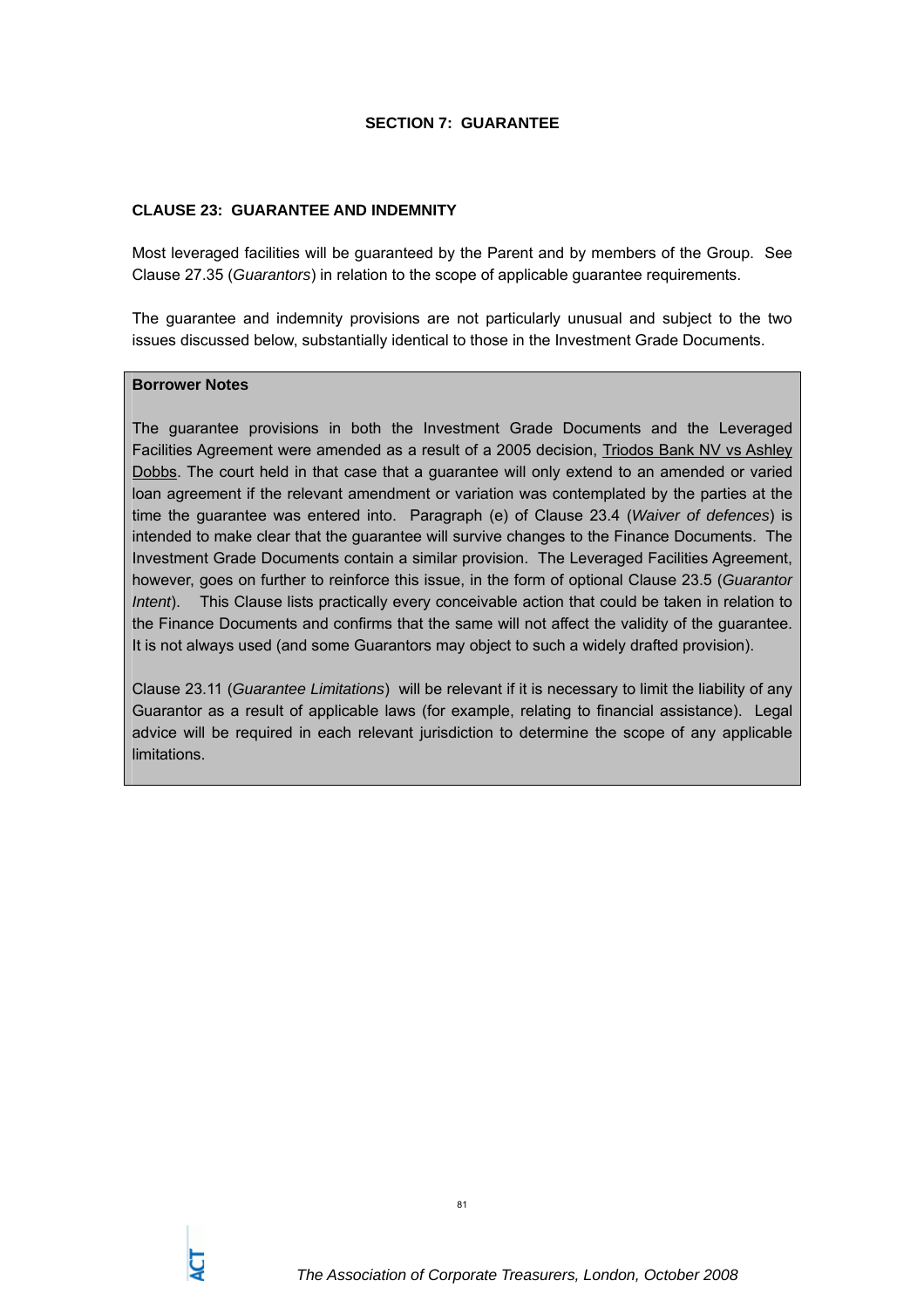# **SECTION 8: REPRESENTATIONS, UNDERTAKINGS AND EVENTS OF DEFAULT**

## *Introduction*

This section of the Leveraged Facilities Agreement contains the provisions which are most often negotiated, the representations, the information, financial and general covenants and the Events of Default.

There are points of principle that Borrowers will raise in relation to these provisions of the Leveraged Facilities Agreement on every transaction. Most issues arising, however, are likely to be transaction specific.

## *The Reports and the Acquisition Agreement*

The Investors will almost always have conducted some level of due diligence on the Target Group. Even on a hostile public takeover, public sources of information are likely to be examined. Legal, accounting, tax, pensions, insurance, marketing and, where appropriate, environmental advisers are commonly engaged to review various areas of the Target Group's business. Each adviser will provide a due diligence report to the Investors/the Parent (collectively termed the "*Reports*" for the purposes of the Leveraged Facilities Agreement).

To the extent that the results of the due diligence (or the Disclosure Letter – see below) reveal the existence of any material risk or liability in relation to the Target Group, on a private acquisition, the Vendor and the Company may seek to allocate that risk or liability in the Acquisition Agreement. Some identified risks or liabilities may be reflected in the purchase price. Others may be allocated contractually, for example the Vendor may agree to provide warranty protection, or to indemnify the Company against particular risks should they materialise.

The Acquisition Agreement for a private company acquisition will usually contain a raft of warranties and indemnities given by the Vendor to the Company in relation to the Target Group. The warranties in the Acquisition Agreement are likely to be qualified by reference to a Disclosure Letter. The contents of the Disclosure Letter will be carefully reviewed by the Company to ensure that it accords with the results of its due diligence. The purpose of the Disclosure Letter is to limit the Vendor's liability under the warranties.

# *Allocation of risk in the Facilities Agreement*

Lenders will review the Reports (they are often heavily involved in the due diligence) and will expect to be granted a right to rely on the Reports, and thus have direct rights (typically subject to agreed limits including a financial cap) against the Report providers, as a condition precedent to funding (see definition of "*Reports*" at Clause 1.1 (*Definitions*) above in relation to the scope of such reliance). Lenders are also likely to review the Acquisition Agreement and the Disclosure Letter to determine how risks highlighted in the Reports have been allocated and will seek to take security over the Company's rights against the Vendor pursuant to the Acquisition Documents and the Report providers in relation to the Reports. The proceeds of any such claims ("*Recovery Claims*") are usually required to be applied to mandatory prepayment (see Clause 12.2 (*Disposal, Insurance and Acquisition Proceeds and Excess Cashflow*)).

82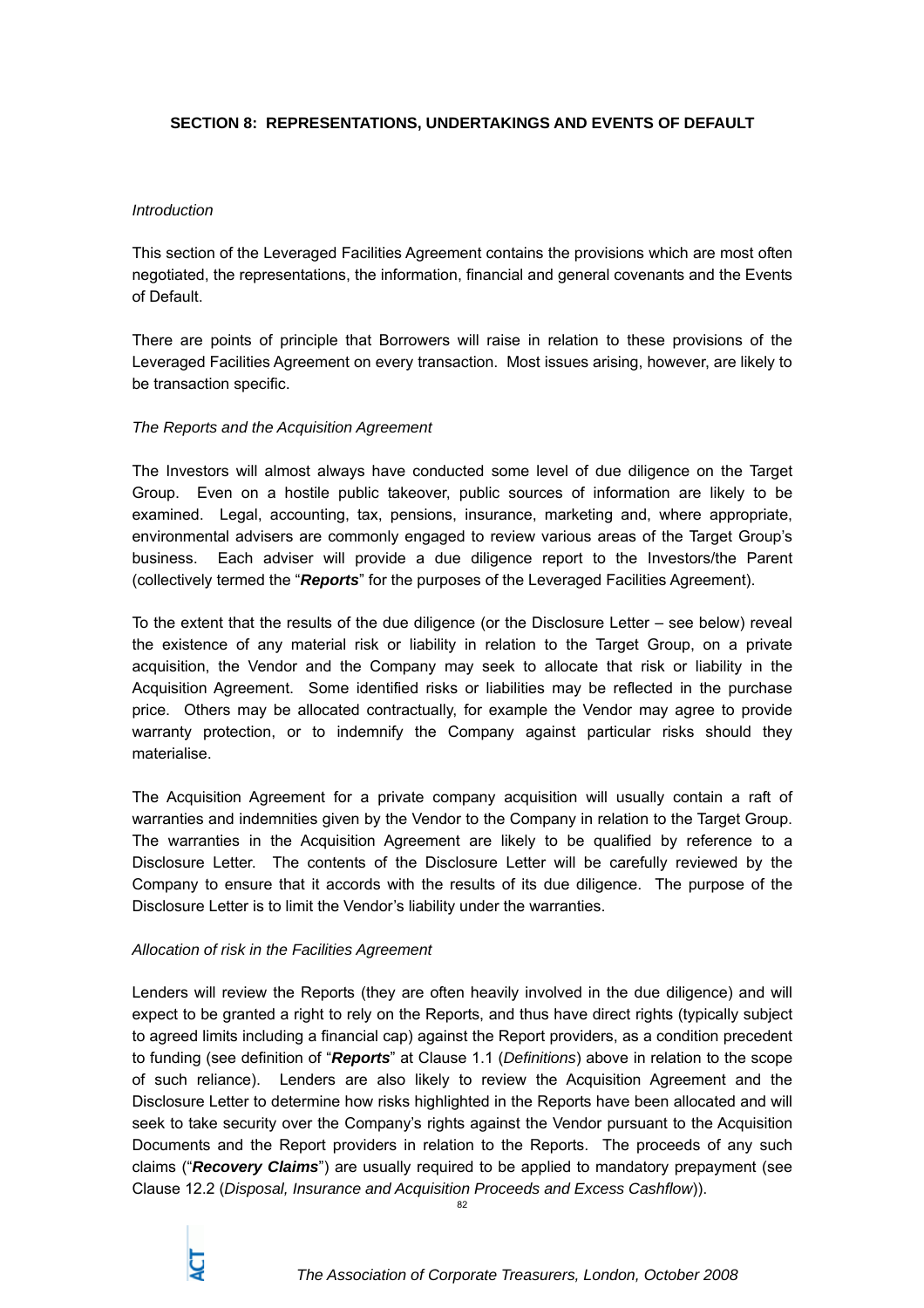#### **Borrower Notes**

Lenders will want to ensure that any matters revealed by the Reports or otherwise as a result of the due diligence exercise are specifically dealt with in the Facilities Agreement. Significant risks may result in adjustments to the amount of the Facilities or leverage adjustments. Other risks may be dealt with in the Facilities Agreement, by means of representations, positive or negative covenants or conditions precedent or subsequent. Borrowers should be mindful that the representations are given subject to any matters disclosed in the Reports (or otherwise specifically disclosed to the Lenders) and that appropriate carve outs for matters arising out of the due diligence are included in the restrictive and/or financial covenants.

Some Borrowers might argue that to the extent a particular risk is the subject of a claim under the Acquisition Documents or against a Report provider (of which Lenders will have the benefit), it should not need to be dealt with specifically in the Facilities Agreement (or via financial adjustments). Lenders are likely to resist this argument for three reasons. First, they will want the right to call an Event of Default if the issue in question materialises (rather than simply to pursue a damages claim against a third party). Secondly, third party claims are often limited contractually which would impact their ability to recover any losses and thirdly, Lenders do not want to take on the credit risk of the relevant third party. There may, however, be limited circumstances where Borrowers can avoid a Default under the Facilities arising out of a risk covered by a third party claim. An example might be where a particular liability under the Acquisition Agreement is the subject of a cash retention against the purchase price or is guaranteed by a bank guarantee or standby letter of credit. See also comments at Clause 1.1 (*Definitions*) above in relation to the impact of the availability of a third party claim on the definition of "*Material Adverse Effect*".

### **CLAUSE 24: REPRESENTATIONS**

### *Introduction*

An extensive list of representations is included in Clause 24, each to be given by each Obligor. They cover a variety of legal and factual issues. If any of these representations is untrue on the date upon which it is expressed to be given, then subject to any agreed grace period, the misrepresentation will be an Event of Default (see Clause 28.4 (*Misrepresentation*)).

Lenders seek representations in order to address particular risks in relation to the transaction. Not all of the representations presented in the Leveraged Facilities Agreement will be relevant for every transaction and further representations (or carve-outs or additions to representations) specific to the transaction in question may be required. Materiality qualifications and other limitations are commonly agreed, for example in terms of which entities the representations apply to and by reference to the knowledge of the representor. The LMA emphasises in its User Guide to the Leveraged Facilities Agreement that Clause 24 is just a starting point for negotiation.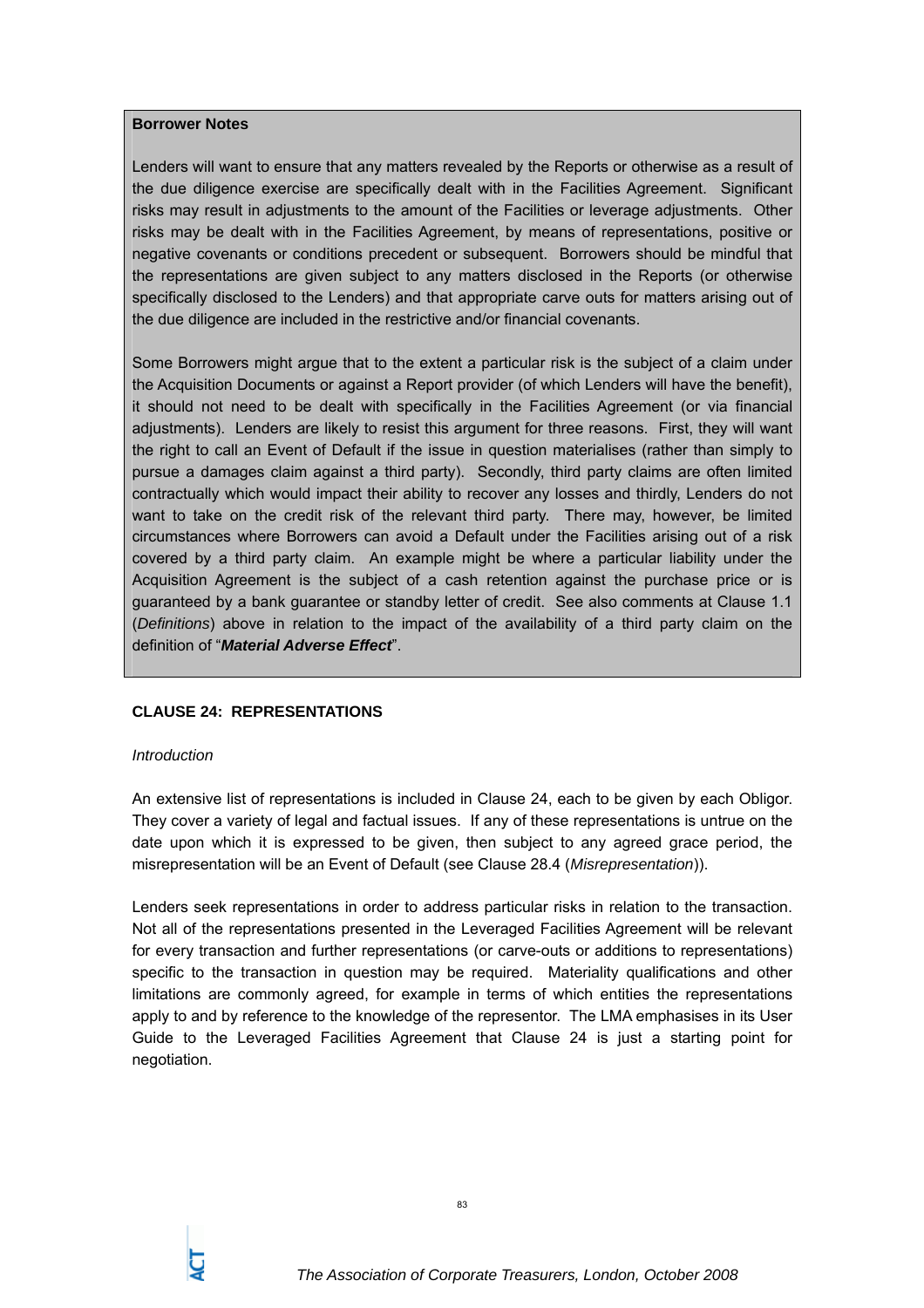## **Borrower Notes**

## *Scope of Representations*

The representations in Clause 24 vary in terms of whether the Obligor is expressed to give the representation in relation to just itself, or in relation to itself and each of its Subsidiaries or in relation to itself and all other members of the Group. The scope of each representation is considered in the commentary on individual provisions below.

Borrowers will need to agree with the Lenders the extent to which particular Obligors can give representations with application beyond themselves and, in some circumstances, their Subsidiaries. Whilst it may be reasonable for Obligors to give some representations in relation to themselves and their Subsidiaries (on the basis that they should have relevant knowledge of their own Group), some Obligors may not feel it is reasonable that they are required to give representations in relation to the activities of each member of the Group. Obligors may also seek to limit the scope of the representations or particular representations in other ways, for example, where representations extend to Subsidiaries or other members of the Group, Obligors might seek to limit their application to those entities which are Material Companies (see Clause 1.1 (*Definitions*)). The extent to which this is appropriate and reasonable will depend on the circumstances including the extent of due diligence, the applicability of qualifications by reference to knowledge and the size of the Group. In relation to warranties given by the Parent and the Company concerning the Target Group, see further "*Application of Representations to Target Group*" below.

Parties should bear in mind the scope of the cross-guarantees being given by Obligors when considering the extent to which representations should be given in relation to parties other than the representor. Pursuant to the Leveraged Facilities Agreement as drafted, each Guarantor guarantees the obligations of each other Obligor (see Clause 23 (*Guarantee and Indemnity*)). This means that even if a particular Obligor does not give a representation in relation to certain members of the Group, if another Obligor does so, the Guarantor will be standing behind the representation of that other Obligor in the event that the Lenders become entitled to enforce the Facilities. This is a further reason for an Obligor which is a Guarantor to argue that it should not be required to give representations concerning members of the Group of which it has no knowledge and might not reasonably be expected to have or to obtain knowledge.

# *Application of Representations to Target Group*

As noted at Clause 1.1 (*Definitions*) in relation to the definitions of "*Group*" and "*Subsidiary*", Borrowers will usually seek to amend the Leveraged Facilities Agreement to provide expressly that where representations are given prior to the Closing Date (or sometimes, the first Utilisation Date), the Target Group shall not be considered to be part of the Group or to be a Subsidiary of the Company. The Leveraged Facilities Agreement does not reflect market practice in this respect. See further comments on paragraph (b) of Clause 24.1 (*General*) below.

From the Obligors' perspective, one might argue (in particular in a public bid situation where due diligence is limited), that it is equally difficult for the Parent and the Company to give representations relating to the Target Group on the Closing Date or first Utilisation Date, on the basis that it will take some time for them to get to know their new Subsidiaries. Market practice, however, is generally to require that the representations are given on such date on the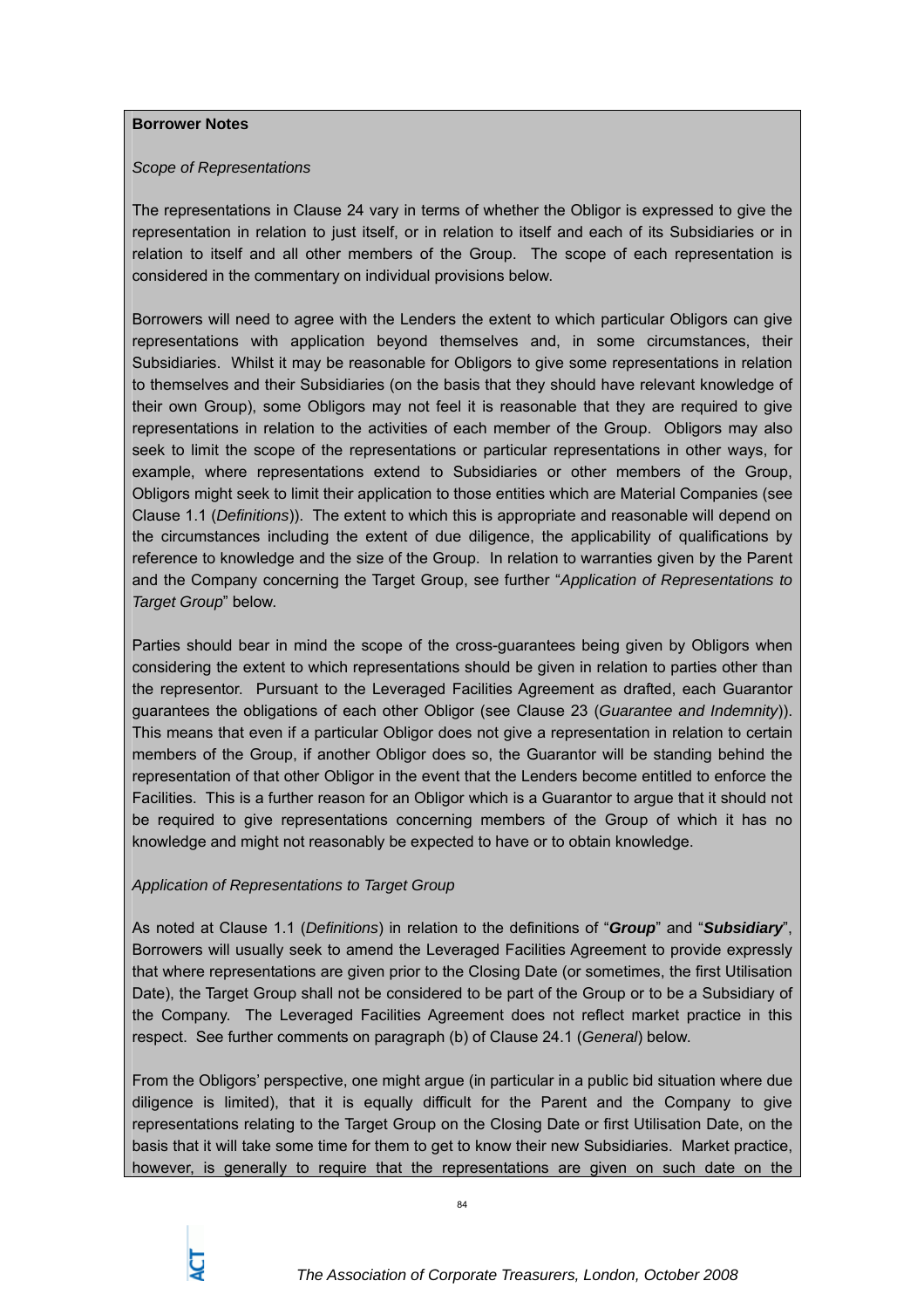assumption that Completion has occurred, and the Obligors' concern is instead usually addressed in two ways:

- First, by paying close attention to those representations which are given by an Obligor in relation to parties other than itself, discussed above in general terms and below in the context of individual representations.
- Secondly, by providing for a "*Clean-Up Period*", a grace period post-Completion to deal with certain misrepresentations and Defaults relating to the Target Group (which is reflected in the Leveraged Facilities Agreement, see Clause 28.21 (*Clean-Up Period*)). The existence of a Clean-Up Period is an acknowledgement of the more limited extent to which Obligors can be expected to have knowledge of the Target Group in the immediate aftermath of Completion.

If the financing is offered on a certain funds basis, the scope of any representations which can operate as a drawstop during the Certain Funds Period will be limited (see Clause 4.5 (*Utilisations during the Certain Funds Period*) above). However, the ability to have funds advanced may not be terribly helpful to the Borrower if the misrepresentation cannot be cured by the end of the Certain Funds Period, leaving the Borrower then faced (subject to the Clean-Up Period protection) with an Event of Default.

# *Qualifications by reference to materiality*

The Leveraged Facilities Agreement contemplates that some of the representations are qualified by reference to materiality and most Borrowers will negotiate further qualifications. When negotiating these types of qualification, Obligors should consider whether the qualifications in question are sufficiently certain. Will they be able to satisfy themselves as to whether the representation is true or not?

The term "material" and the defined term "*Material Adverse Effect*" are both used in Clause 24 of the Leveraged Facilities Agreement. In addition, in certain cases, monetary thresholds for materiality are contemplated (see e.g. paragraph (a) of Clause 24.17 (*Taxation*)). The definition of "*Material Adverse Effect*" is usually negotiated in some detail, see Clause 1.1 (*Definitions*) above. Whilst the operation of any qualification must be considered in context, Borrowers may prefer to use this term rather than a mixture of terminology as there is a view that its detail provides greater certainty in construing the qualified representations.

Where the Leveraged Facilities Agreement includes a "*Material Adverse Effect*" qualification, it is usually phrased in terms of a matter which "has or is reasonably likely to have" a Material Adverse Effect. Some lawyers believe that the fact that a matter might be said to have a reasonable likelihood of having a "*Material Adverse Effect*" should not be enough to give rise to a misrepresentation, and seek to amend such references to matters which "have or will have" or (the less certain) "have or is reasonably expected to have", a Material Adverse Effect.

# *Qualifications by reference to knowledge*

Borrowers will usually seek to agree qualifications to the representations, or at least certain of them, by reference to the knowledge or awareness of the Parent, the Company and/or the relevant Obligor. The Leveraged Facilities Agreement contemplates that a very limited number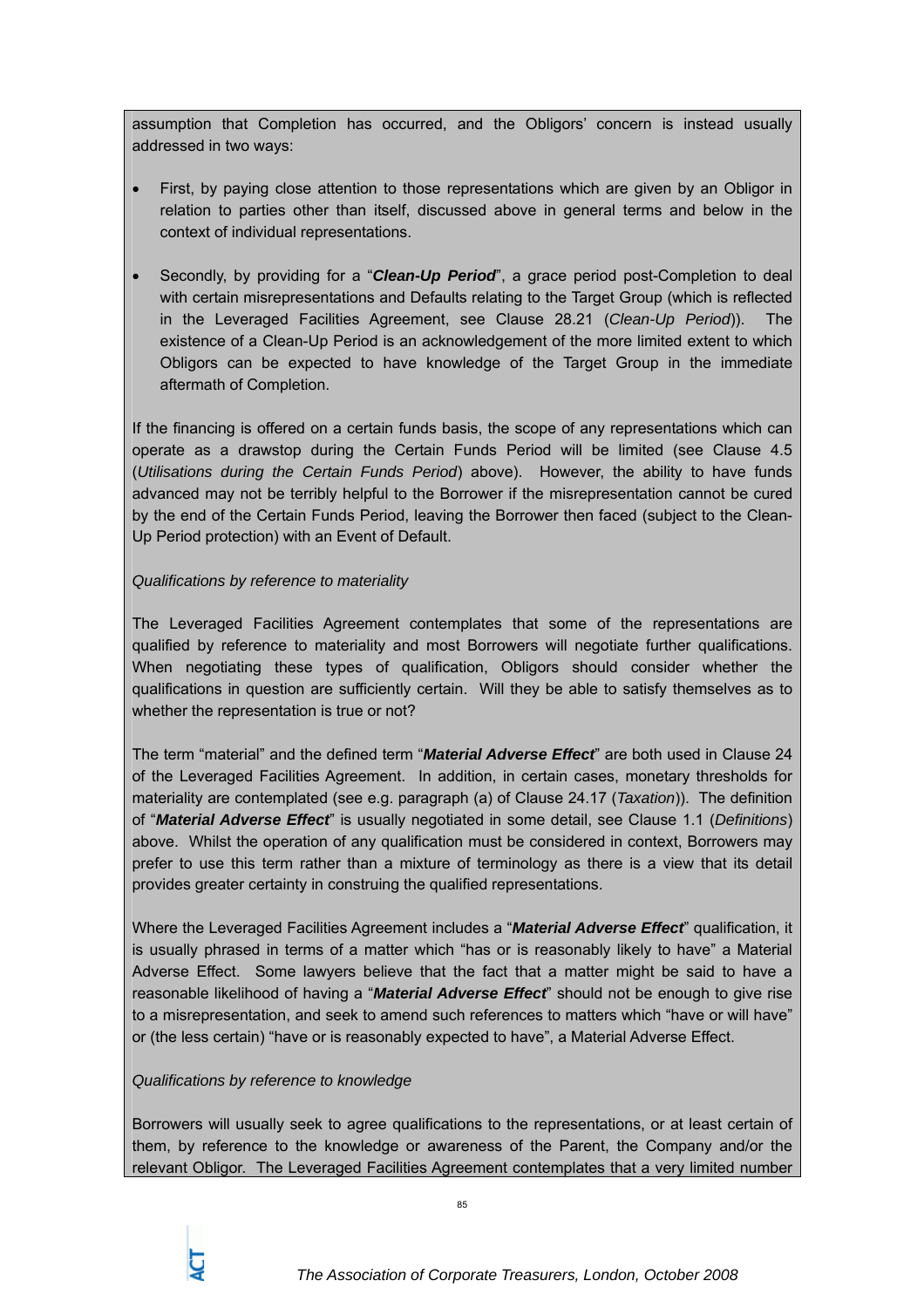of representations might be qualified by reference to knowledge to some extent.

Where a representation is qualified by reference to the knowledge or awareness of a corporate entity, the obvious question is with whose knowledge the company will be fixed for such purposes (and, in practical terms, who must be involved in determining whether particular representations can be given). In very broad terms, a court in this context is likely to consider who is authorised to represent the company and/or whose "mind and will" directs the company. It should be assumed that the knowledge of the directors of the Obligor giving any representation is relevant for these purposes. However, in relation to particular issues, it may be prudent for other key senior personnel to be involved, for example, the Obligor's in-house lawyers in relation to litigation issues or its asset management team in relation to property issues if those persons have responsibility for the management of and/or control the company's actions in relation to particular areas of its operations. Additionally, matters within the knowledge of the company's advisers, for example, its lawyers and accountants may well be considered to be relevant by a court.

However, even in the absence of any positive obligation to make enquiries, it may be the case that a court will construe a reference to a corporation's knowledge by reference to an objective standard. Again, very broadly speaking, there is case law to the effect that references to the awareness of a company might result in that company being imputed with knowledge of the contents of relevant documentation in its possession. The precise limits of any such qualification cannot easily be defined (although clearly the inclusion of an awareness qualification is better than an unqualified representation).

Obligors may prefer, therefore, that references to an Obligor's awareness or knowledge are expressed to be limited to matters within its "actual" knowledge or awareness. There is some judicial authority to the effect that a reference to "actual knowledge" is a more limited concept, and might not, for example, include matters within the knowledge of a company's advisers that might otherwise be imputed to the company. Even better from the Obligor's point of view, is to define references to an Obligor's awareness or knowledge as matters within the actual knowledge of specified named individuals. This technique is commonly used in relation to representations given in share or business purchase agreements and might be considered by strong Borrowers.

Lenders may be unwilling to accept that ignorance of particular facts in respect of which an Obligor could have educated itself should operate to avoid a misrepresentation. Hence, they may seek to make clear that an objective standard applies, for example, a knowledge qualification expressed along the lines of "so far as [the relevant Obligor] is aware having made due and careful enquiry". What constitutes "due and careful enquiry" may depend on the circumstances and what information might be available to the relevant Obligor at the relevant time. For example, in the context of a private acquisition, the Investors, the Parent and Company will conduct as extensive a due diligence exercise as is possible, but there may be practical limitations on the amount of information they are able to obtain and/or digest in the available time frame.

# *Qualifications by reference to matters disclosed*

In addition to operating as a mechanism for defaulting the Facilities, the representations function as a checklist to flush out matters of concern to the Lenders which, in the context of an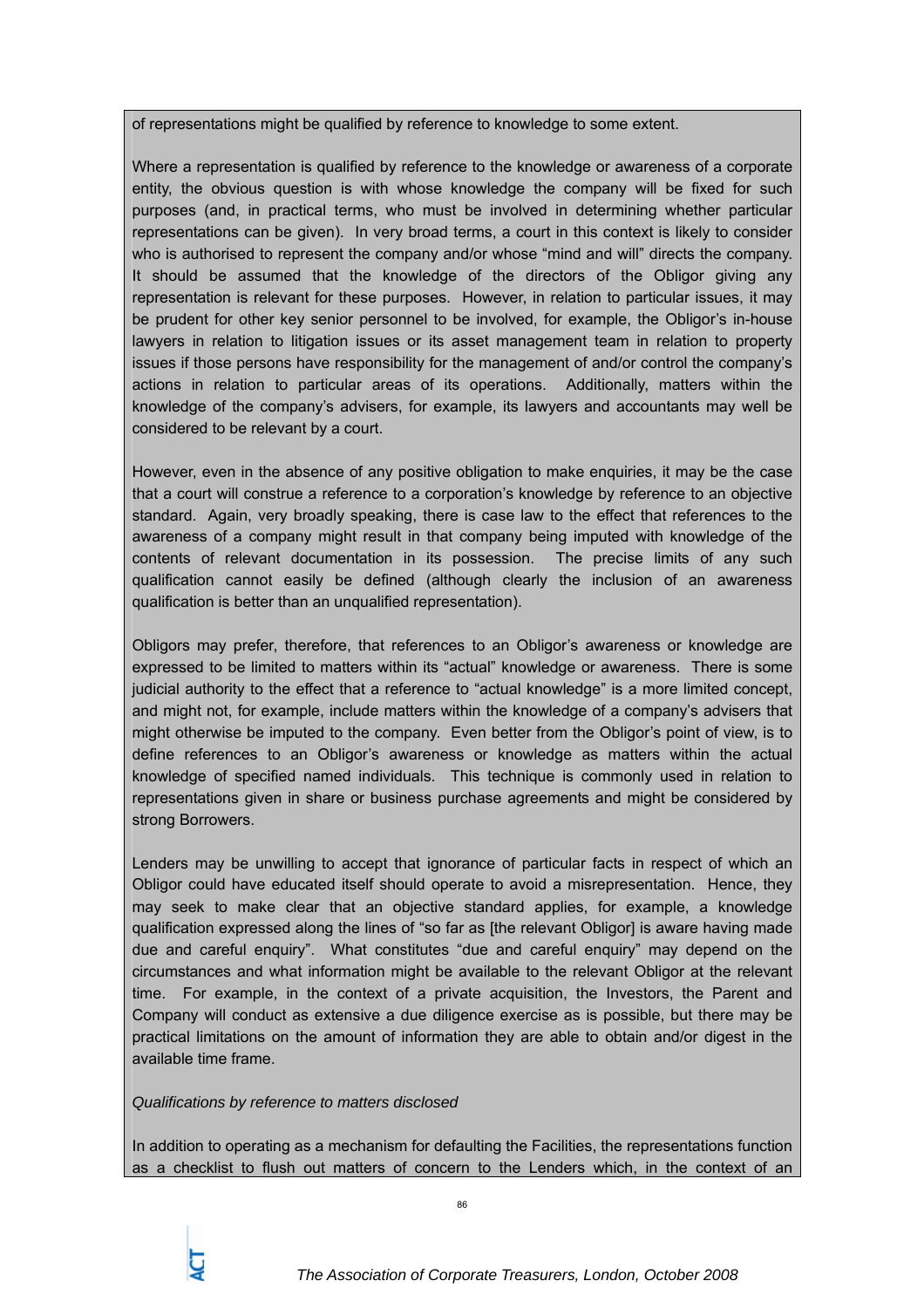acquisition financing, requires the Obligors to focus on the results of the due diligence. As discussed above in the introductory commentary to Section 8 (see "*The Reports and the Acquisition Agreement*" and "*Allocation of risk in the Facilities Agreement*"), the Lenders will usually be closely involved in the due diligence and any material risks arising will be specifically addressed.

Accordingly, the Parent and the Company will usually try to argue that the representations should be given expressly subject to any matters disclosed in the Reports (or otherwise specifically disclosed to the Lenders) and qualifications based on specific matters disclosed are commonly included in Clause 24 by reference to the affected representation. Some Borrowers may seek to qualify the representations generally by reference to matters disclosed to the Lenders in the Reports or otherwise, but a clause by clause approach to exceptions is probably more common. Borrowers may also achieve the right to make further written disclosures to the Agent which will operate to qualify the representations when they are repeated after the date of the Agreement.

# *When are the representations given?*

The times at which the representations are made are set out in Clause 24.32 (*Times when representations made*). Subject to certain exceptions which are discussed at Clause 24.32 below, the Leveraged Facilities Agreement contemplates that the representations will be given by the Obligors on the signing date and the Closing Date which reflects usual market practice.

Certain representations, "*Repeating Representations*", are expressed to be repeated on the date of each Utilisation Request, on each Utilisation Date and on the first day of each Interest Period by reference to the facts and circumstances existing on that date. The scope of the "*Repeating Representations*" will require attention as the requirements of the Leveraged Facilities Agreement are wider than the position many Borrowers achieve. It is not appropriate that all of the representations are repeated, in particular where the Group's ongoing obligations in relation to a particular issue are the subject of a covenant or an Event of Default or where the representation relates to circumstances existing at Closing. An indication is given in relation to each representation below as to whether it is usually or should properly be a Repeating Representation. See also Clause 24.32 (*Times when representations made*).

Note that most of the representations (not just the Repeating Representations) are deemed to be made by each Additional Obligor on the date upon which it becomes an Obligor (see Clause 24.32 (*Times when representations made*). As mentioned above (see "*Qualifications by reference to knowledge*"), when negotiating the Facility Agreement, the Parent and the Company will have to bear in mind the likely concerns and the extent of the knowledge of those members of the Target Group which are intended to accede to the Facility Agreement as Obligors and ensure that those representations which they will be deemed to give are appropriately tailored. The Leveraged Facilities Agreement contains more onerous requirements in this regard than are commonly negotiated in practice, see further comments in relation to paragraph (e) of Clause 24.32 (*Times when representations made*) below.

### *Duplicative requirements*

A number of representations included in the Leveraged Facilities Agreement duplicate matters covered by other parts of the document, in particular the undertakings and Events of Default. In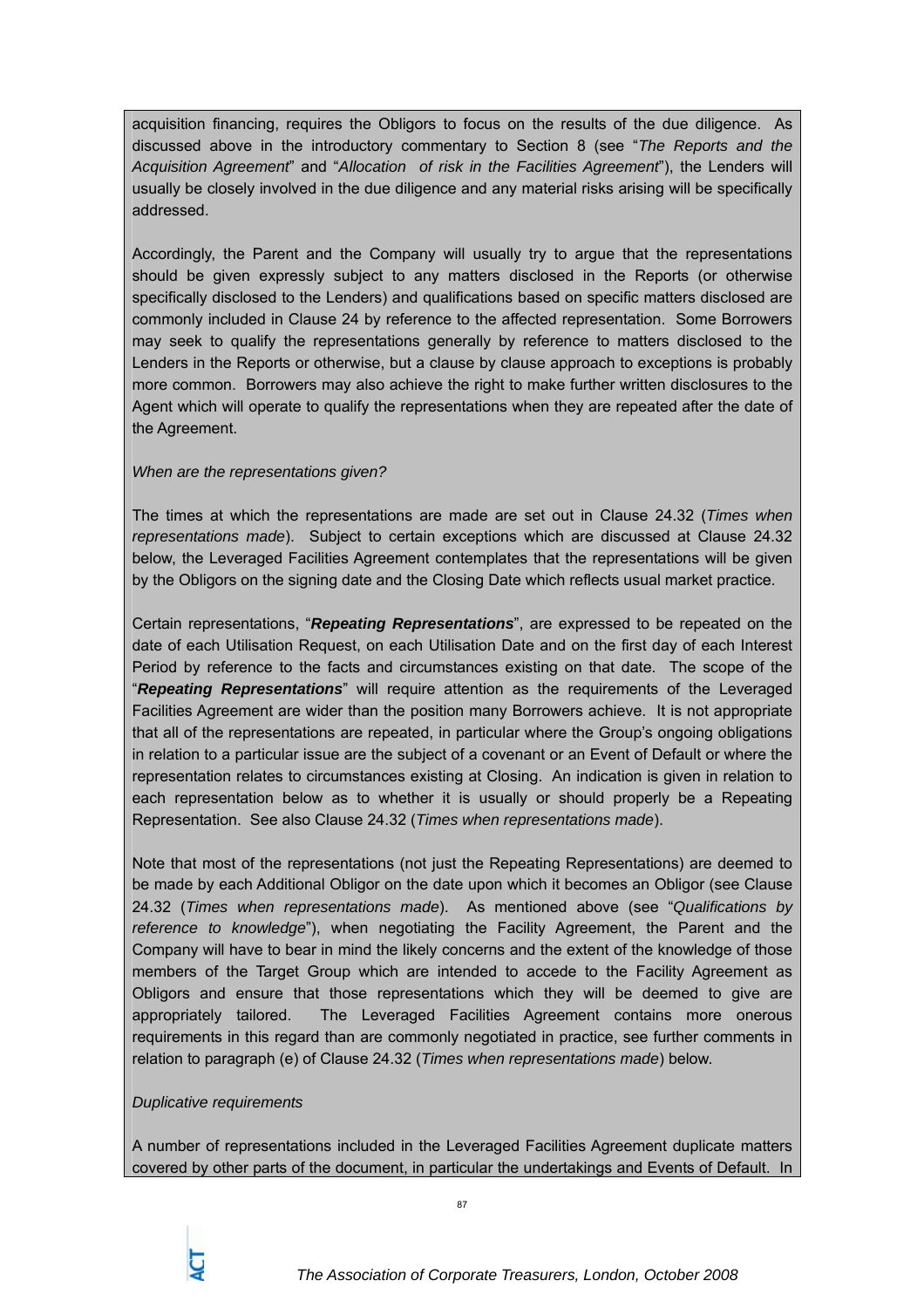some areas, the representations also overlap.

In theory, Borrowers should be able successfully to delete duplicative requirements as they make the Agreement unnecessarily complex. However, Lenders may resist, often arguing that the absence of representations in relation to a particular issue which are expected by the market may prejudice syndication. Additionally, as mentioned above, representations may be included to elicit information and to provide specific comfort on key risk factors for Lenders.

Whilst it is in neither party's interest to waste too much time debating whether a requirement is duplicative, there is a conceptual point that both parties should bear in mind. A representation is given at a particular point in time. A misrepresentation will be an Event of Default. A grace period is usually agreed to enable the Borrower to cure any Default resulting from a misrepresentation before it becomes an Event of Default. If a Repeating Representation covers the same ground as a covenant or an Event of Default, a separate Default will be triggered resulting from the same circumstances which, subject to any agreed grace period for cure, will be an Event of Default. It is conceptually easier to remedy a breach of covenant or the existence of a specific set of circumstances than it is a misrepresentation (the representation has been made and was incorrect).

# **Clause 24.1: General**

Clause 24.1(a) provides that the representations in Clause 24 are to be given by each Obligor.

Clause 24.1(b) provides that where representations are made at any time prior to the Closing Date, it is assumed (optionally) that Completion has occurred and that the Parent has the knowledge of Senior Management (to be defined). The effect of Clause 24.1(b) is that for the purposes of the representations which are expressed to apply to members of the Group or Subsidiaries, members of the Target Group will be caught even prior to the date upon which they become members of the Group.

# **Borrower Notes**

It is usual for all original Obligors to give the representations, although as noted above (see "*Scope of Representations*"), Additional Obligors should not be required to make all of the representations. This issue is usually addressed via the repetition mechanism, see Clause 24.32 (*Times when representations made*) below. The extent to which an Obligor gives representations in relation to parties other than itself will need to be considered in relation to each representation.

Clause 24.1(b) is a controversial provision. It is commonly omitted and replaced with a provision to the effect that the Target will not be considered as part of the Group prior to the Closing Date. Some Borrowers go further and seek to provide expressly that the Parent and the Company will not be imputed with the knowledge and belief of Target Group management prior to the Closing Date. Weaker Borrowers might achieve the less satisfactory position that prior to Closing, the Target Group shall be treated as the Group, but the representations are deemed to be qualified by reference to the actual knowledge of the relevant Obligor at the relevant time.

See further "*Application of Representations to Target Group" and "Qualifications by reference to*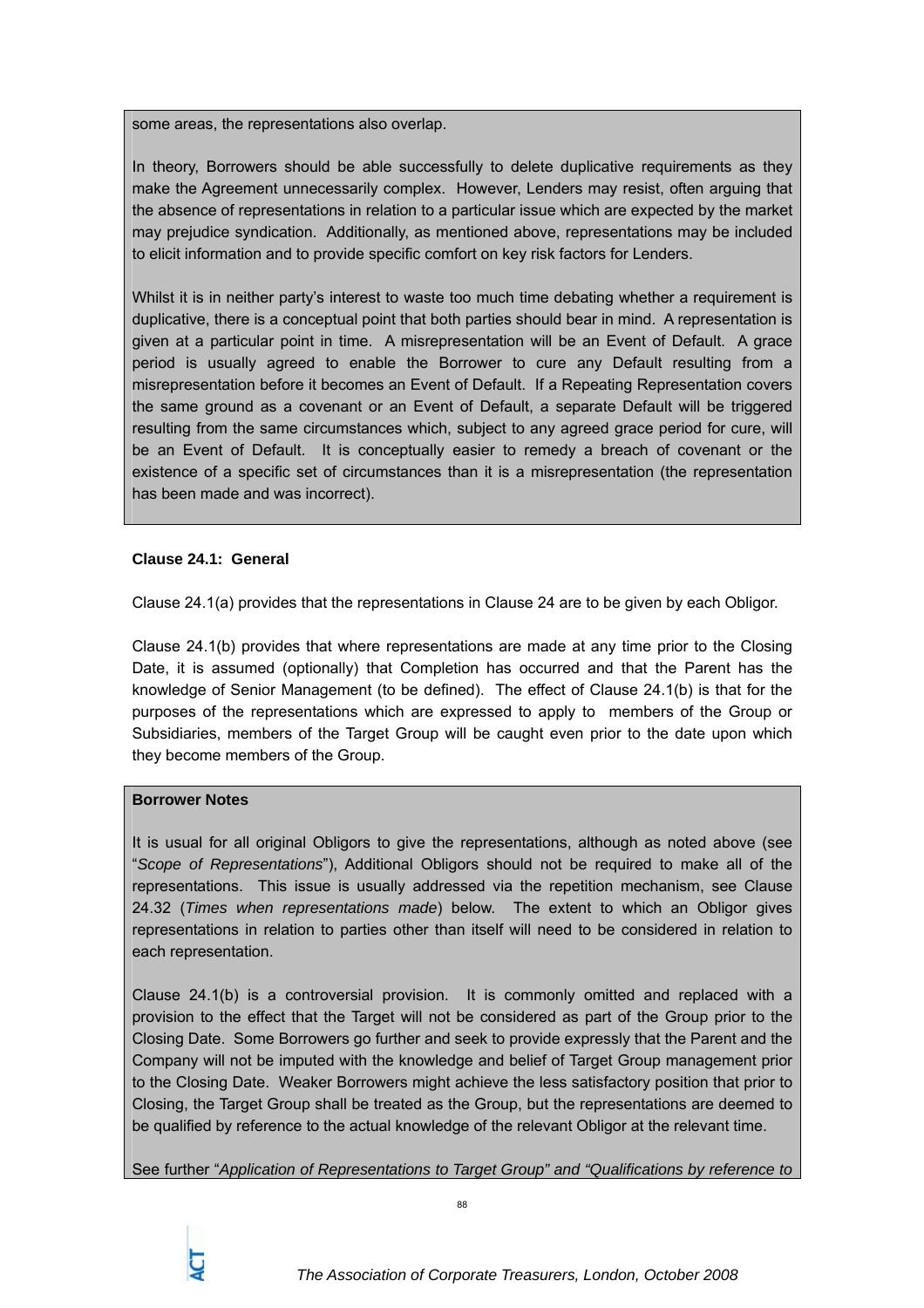*knowledge"* above.

### **Clause 24.2: Status**

This is a customary representation which confirms the legal status and capacity of the Obligors and their Subsidiaries and their power to own their assets and carry on business. It is given by each Obligor in relation to itself and each of its Subsidiaries. This representation is a Repeating Representation (which is usually the agreed position).

## **Borrower Notes**

Some stronger Borrowers might seek to limit this representation to Material Companies or (in relation to paragraph (b)), by reference to their ability to own their assets and carry on business in all material respects.

If the Group includes entities other than limited liability companies, for example, limited partnerships, this representation will require appropriate amendment to reflect their legal status.

# **Clause 24.3: Binding obligations**

Clause 24.3 confirms that each Obligor's obligations under the Transaction Documents are legal, valid, binding and enforceable and that the Transaction Security is valid and creates the intended security. It is given by each Obligor in relation to its own obligations. It is a Repeating Representation (as is usually the case).

### **Borrower Notes**

The legal opinions to be delivered as conditions precedent to the transaction (see Schedule 2 (*Conditions Precedent*)) will confirm that the Transaction Documents are valid, binding and enforceable. The subject of this representation therefore overlaps with that of the legal opinions. Legal opinions, however, will contain a number of reservations which operate to qualify the opinion as to the validity and enforceability of the Transaction Documents, which (Borrowers will argue) should likewise apply to this representation.

The LMA drafting acknowledges this issue and qualifies this representation by reference to the "*Legal Reservations*". The definition of "*Legal Reservations*" reflects certain insolvency related and other matters in respect of which reservations are customarily included in legal opinions. It provides optional wording which extends the definition to any other reservations included in the legal opinions (at paragraph (d)), which Borrowers should seek to include.

Note that in the context of the Transaction Security Documents, English law legal opinions very often contain a reservation to the effect that no opinion is expressed on the priority of the security or its status as fixed or floating. It is therefore important that a qualification by reference to these types of reservation applies to paragraph (b) of this representation. The status of Transaction Security as fixed or floating is discussed further at Clause 27.15 (*Negative Pledge*).

Sometimes Lenders resist representations being qualified by all of the reservations contained in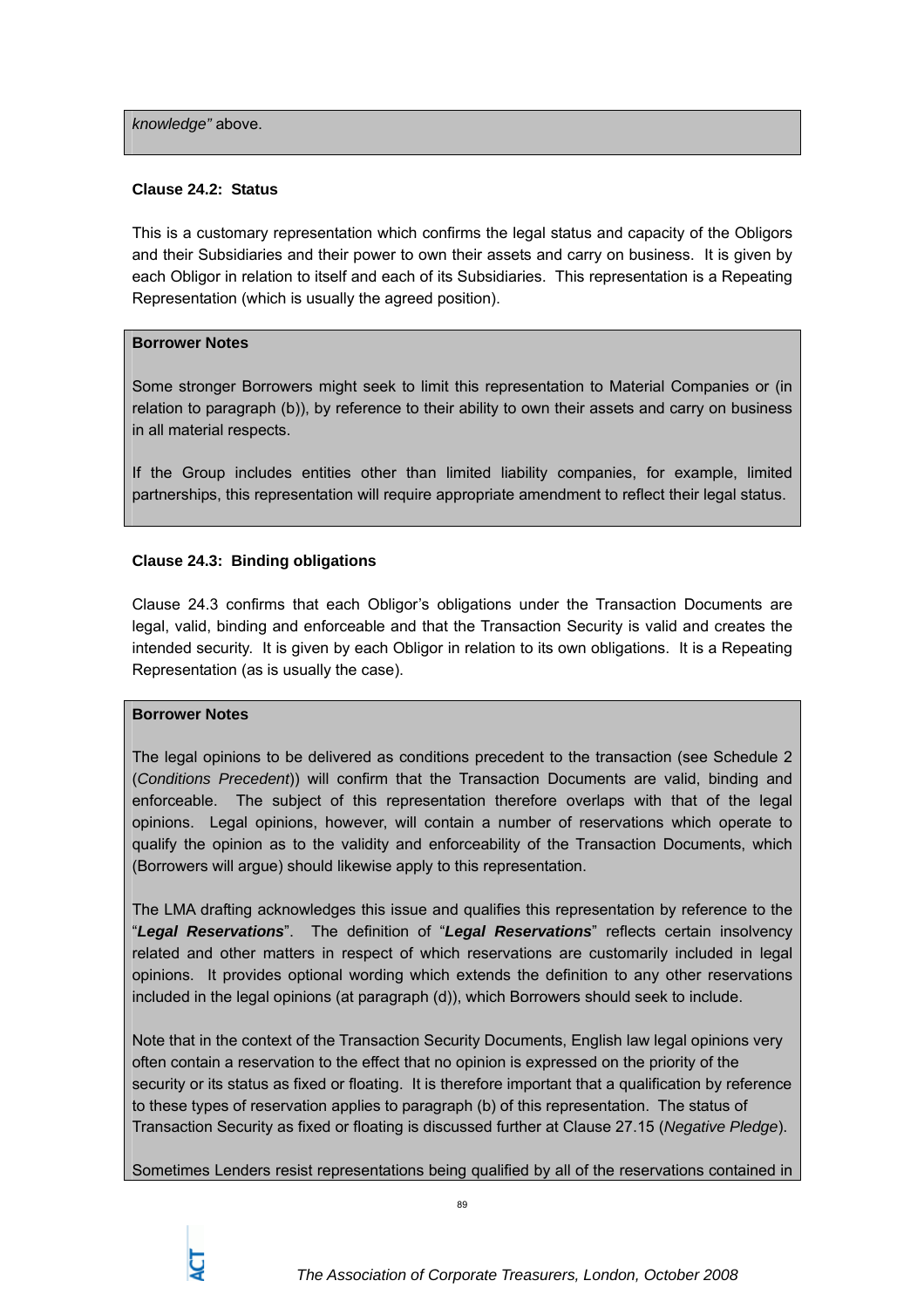the legal opinions. They may argue that legal opinions are given at a fixed point in time and are not usually refreshed (in contrast to representations). They may be concerned that the effect of a qualification by reference to risks not assumed by the providers of the legal opinions may transfer risks to the Lenders which should properly be Borrower risks. In addition, legal opinions are usually delivered to the Lenders by their legal advisers and may not be delivered until the Closing Date. Therefore Lenders might argue that compliance with representations cannot be monitored by reference to qualifications that (a) might not yet exist (if representations are given prior to the Closing Date) and (b) which the Borrower is not entitled to see.

These arguments are not often sustained. They are conceptual rather than practical issues as the scope and content of closing opinions provided to Lenders is well settled in the market.

A further qualification is usually made to this representation insofar as it applies to the Transaction Security in respect of any action (such as filings or notice requirements) to be taken to perfect the Security. This concept is commonly a defined term, the "Perfection Requirements", defined as something like "the making or procuring of the appropriate registrations, filings, stampings and/or notifications of the Transaction Security Documents and/or the security created by them".

# **Clause 24.4: Non-conflict with other obligations**

This representation confirms that the entry into and performance of the transaction does not conflict with other legal or contractual obligations.

The representation is widely drafted to cover non-conflict with:

- any law or regulation applicable to the relevant Obligor;
- the constitutional documents of any member of the Group; and
- any agreement or instrument binding upon any member of the Group or the assets of any member of the Group.

It also covers the absence of any default or termination event under any agreement or instrument binding upon any member of the Group or the assets of any member of the Group.

It is a Repeating Representation, which is usually the case.

### **Borrower Notes**

This representation is wide-ranging in that it requires each Obligor to have regard to whether its entry into and performance of the transactions contemplated by the Transaction Documents and the Transaction Security conflicts with not only its own constitutional documents and contractual obligations, but those of any other member of the Group.

The Parent, the Company and the Target are usually expected to give this representation at least in relation to themselves and their Subsidiaries (or Material Companies).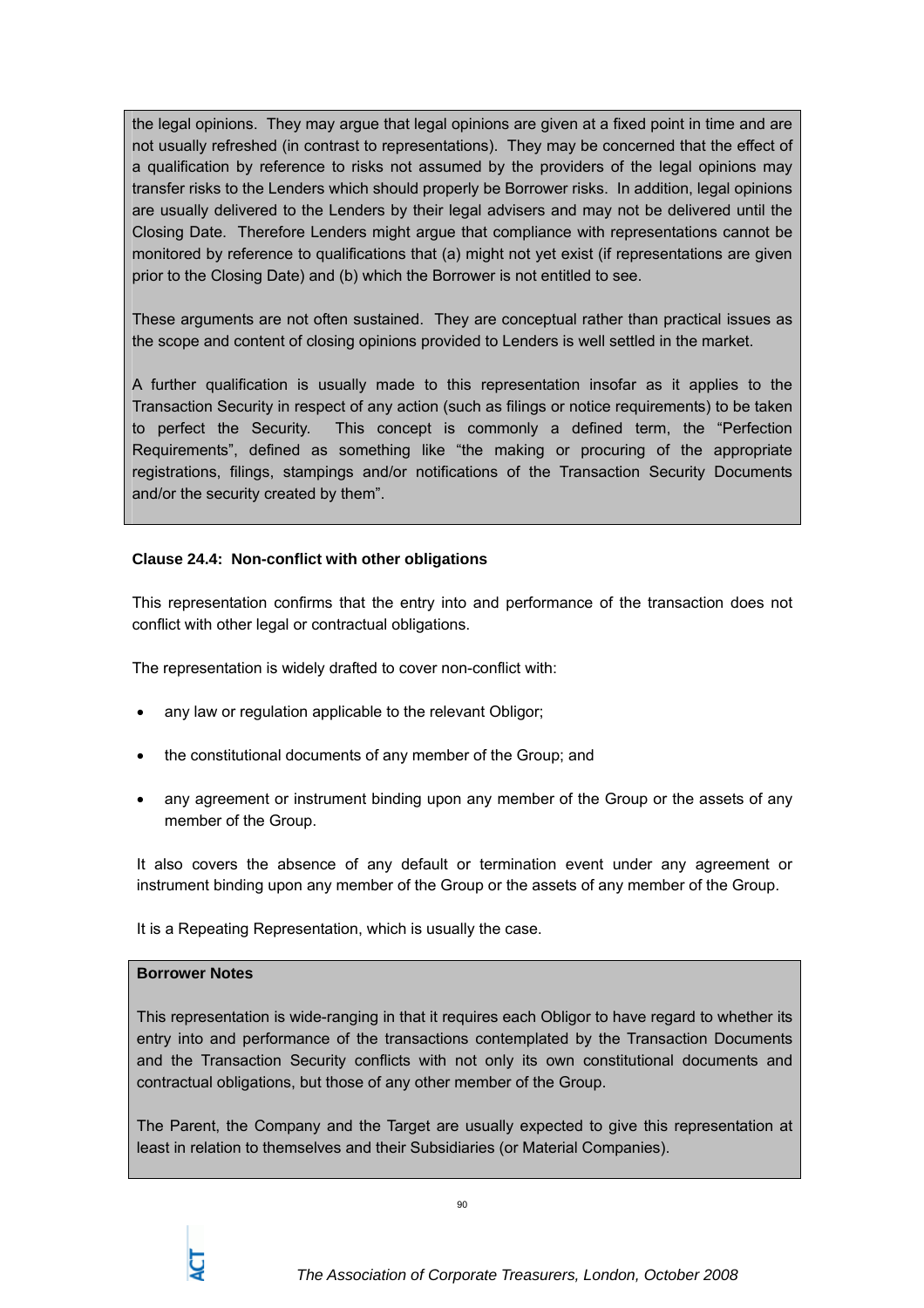Additional Obligors will quite often point out that their entry into and performance of their obligations in relation to the transaction should only be considered by reference to their own constitutional documents and contractual obligations etc. (or, at least, only those of themselves and their Subsidiaries).

This representation is also often qualified by a reference to Material Adverse Effect, as to which (see Clause 1.1 (*Definitions*)). Borrowers might also properly qualify paragraph (a), which relates to non-conflict with applicable law, by reference to the Legal Reservations.

Borrowers commonly seek to delete the reference in paragraph (c) to the absence of any default or termination event under any agreement or instrument binding upon any member of the Group or the assets of any member of the Group, on the basis that it is duplicative of paragraph (b) of Clause 24.11 (*No default*), but has a wider scope.

# **Clause 24.5: Power and authority**

Paragraph (a) is a standard representation relating to the Obligors' power to enter into the transaction and having taken all necessary action to authorise their entry into, performance and delivery of the Transaction Documents.

Paragraph (b) confirms that no applicable limits on borrowing, security or guarantees will be exceeded by the Obligor's entry into the transaction.

This representation is given by each Obligor in relation to itself and is a Repeating Representation (as is usually the case).

# **Borrower Notes**

Depending on the point at which the Agreement is signed, Obligors might consider whether the reference to their having taken all necessary action should be amended to something like "will, by the required date, have taken all necessary action".

Paragraph (b) is in square brackets and some Borrowers may feel it should be deleted on the basis that it is duplicative. Borrowing limits and the like are likely to be contained in a company's constitutional documents and this matter would therefore be covered by the "noconflict" representation. Additionally this issue is dealt with in the legal opinions and certificates from officers of each Obligor provided as conditions precedent, see Schedule 2 (*Conditions Precedent*).

# **Clause 24.6: Validity and admissibility in evidence**

Paragraph (a) of Clause 24.6 requires each Obligor to confirm that all Authorisations "required or desirable" have been obtained in relation to the Transaction Documents to which it is a party including to make those Transaction Documents admissible in evidence in "*Relevant Jurisdictions*". Paragraph (b) relates to those Authorisations having been obtained and being in full force and effect which are necessary for the conduct of the Group's business.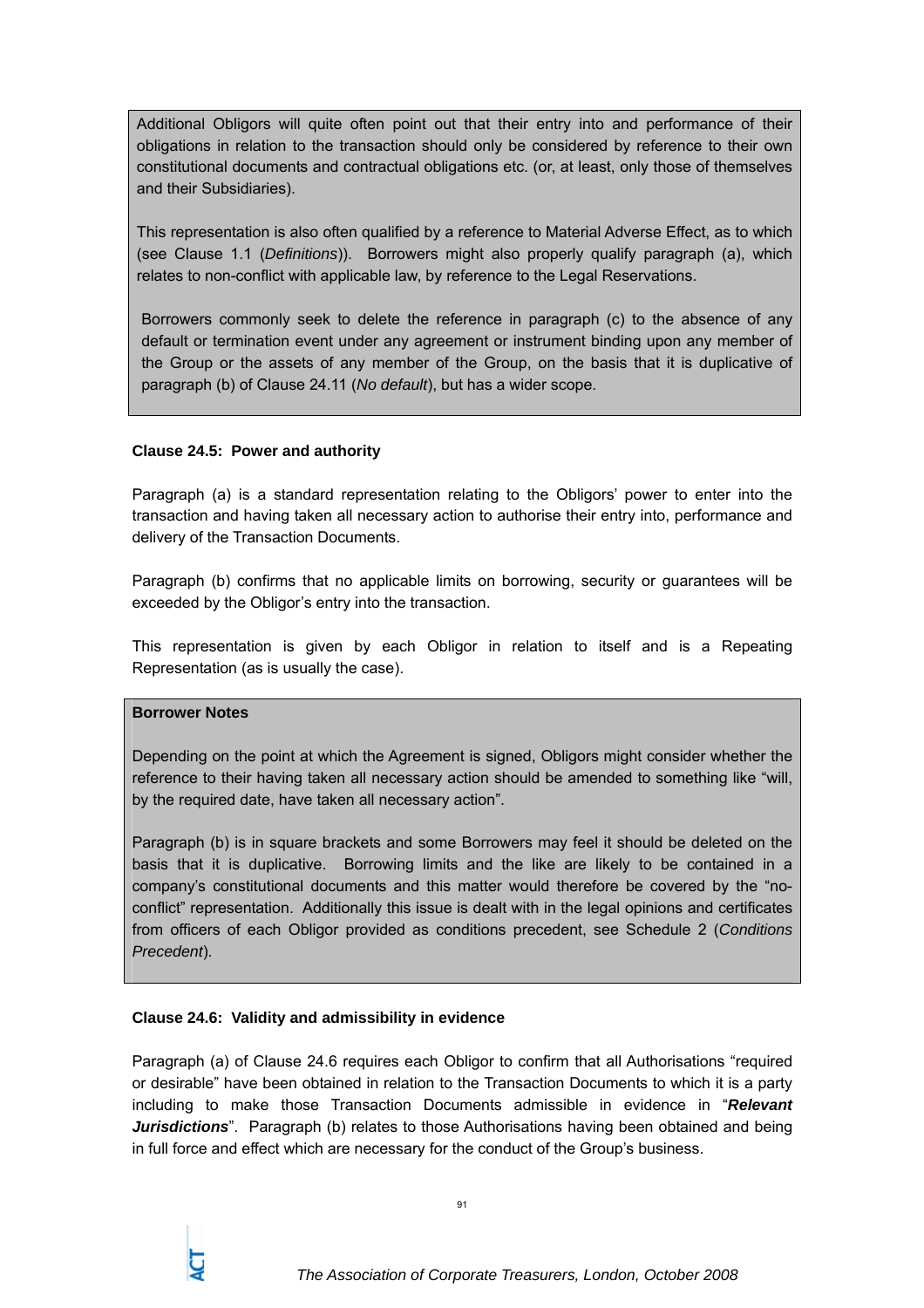This representation is a Repeating Representation (as is usually the case).

# **Borrower Notes**

As a general point, this is another representation which overlaps to some extent with the legal opinions and, as such, might properly be made subject to the Legal Reservations, and insofar as it relates to the Transaction Security Documents, any perfection requirements (see Clause 24.3 (*Binding Obligations*) above).

Paragraph (a)(ii) is a representation that all Authorisations required or desirable to make the Transaction Documents admissible in evidence in court in all "*Relevant Jurisdictions*" have been obtained. The LMA User Guide to the Investment Grade Documents acknowledges that this is not required in relation to Obligors incorporated in England and Wales. The same point applies to the Leveraged Facilities Agreement, where the Group comprises English companies.

If this representation is included, there are a number of issues which Borrowers might seek to amend, for example:

- Borrowers might argue that paragraph (a) should be limited to all Authorisations "required" as opposed to all Authorisations "desirable" which is less certain.
- The LMA definition of "*Relevant Jurisdictions*" is very wide, including any jurisdiction where any asset subject to or intended to be subject to the Transaction Security is situated and any jurisdiction where the Obligor carries on business. In relation to Obligors whose business has a wide geographical reach or who are to grant security (for example by way of an English law floating charge) over all or substantially all of their assets, it is not likely to be possible for them to confirm with any certainty that the laws of all "*Relevant Jurisdictions*" have been considered in the context of the transaction. It is common therefore for this definition to be limited, for example, by reference to the Obligor's jurisdiction of incorporation and any jurisdiction whose laws govern the perfection of any Transaction Security granted by it.
- A carve-out from paragraph (a) is likely to be required in respect of requirements which are to be satisfied, but may not have been satisfied at the date of the Agreement (e.g. stamping or filing requirements, if applicable).
- Some Obligors may object to giving the representation in paragraph (b) on the basis that they do not have knowledge as to whether all members of the Group have obtained necessary Authorisations. For example, Obligors may be able to speak only in relation to themselves and their Subsidiaries. Many Borrowers successfully delete this paragraph altogether (it overlaps to a large extent with Clause 24.15 (*No breach of laws*)).
- Paragraph (b) contains an optional qualification by reference to Material Adverse Effect which Borrowers commonly seek to extend to apply also to paragraph (a).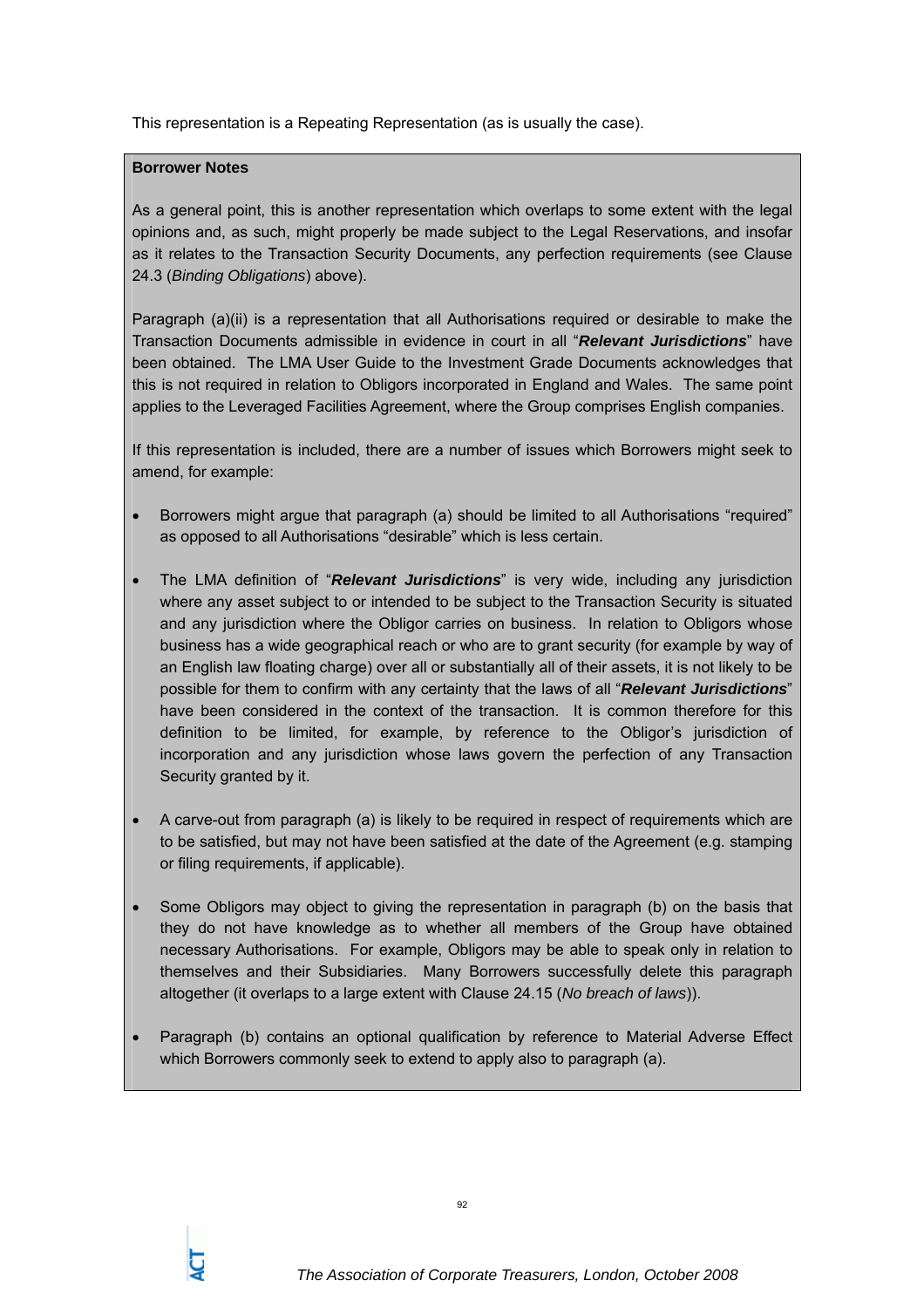# **Clause 24.7: Governing law and enforcement**

This representation is a statement as to the governing law and jurisdiction of the Finance Documents. The Obligors here are asked to represent that the choice of English law will be effective in, and that a judgment obtained in England will be enforced in, all Relevant Jurisdictions. This representation is a Repeating Representation.

# **Borrower Notes**

In the investment grade market, this representation is often deleted. This is on the basis that it covers technical legal matters which are properly the subject of legal opinions. The LMA User Guide to the Investment Grade Documents acknowledges that it is not required from English corporate Obligors. There is no reason why this should not also be true in leveraged transactions which are concerned solely with English Obligors.

If Lenders insist on obtaining this representation in addition to a legal opinion, Obligors should ensure that it is qualified by reference to the reservations in the legal opinion, which should set out any necessary qualifications (the "*Legal Reservations*": see Clause 24.3 (*Binding obligations*) above).

Borrowers should also pay attention to the definition of "*Relevant Jurisdictions*": see comments above at Clause 24.6 (*Validity and admissibility in evidence*). Obligors might also seek to limit these representations to apply only to those Finance Documents to which they are a party (rather than all of them).

# **Clause 24.8: Insolvency**

This representation confirms that none of the events described in Clause 28.6 (*Insolvency*), Clause 28.7 (*Insolvency proceedings*) and Clause 28.8 (*Creditors' process*) have occurred or apply to any member of the Group. This is not and should not be a Repeating Representation (as the insolvency Events of Default will apply).

## **Borrower Notes**

Borrowers may seek to resist this representation on the basis that it is duplicative of the insolvency Events of Default (see "*Duplicative Requirements*" above). Lenders may respond that this representation serves to focus attention on a key issue of concern to Lenders. It is commonly included, albeit in a more limited form. Some points commonly raised by Borrowers include the following:

• Each Obligor is required to make this representation in relation to itself and each other member of the Group. Obligors may seek to limit its application to the relevant Obligor and its Subsidiaries, to Material Companies or, if the representation is given to each member of the Group, by reference to the knowledge of the relevant Obligor (as to which see "*Scope of Representations*" and "*Qualifications by reference to knowledge*" in the introduction to this Clause 24 above).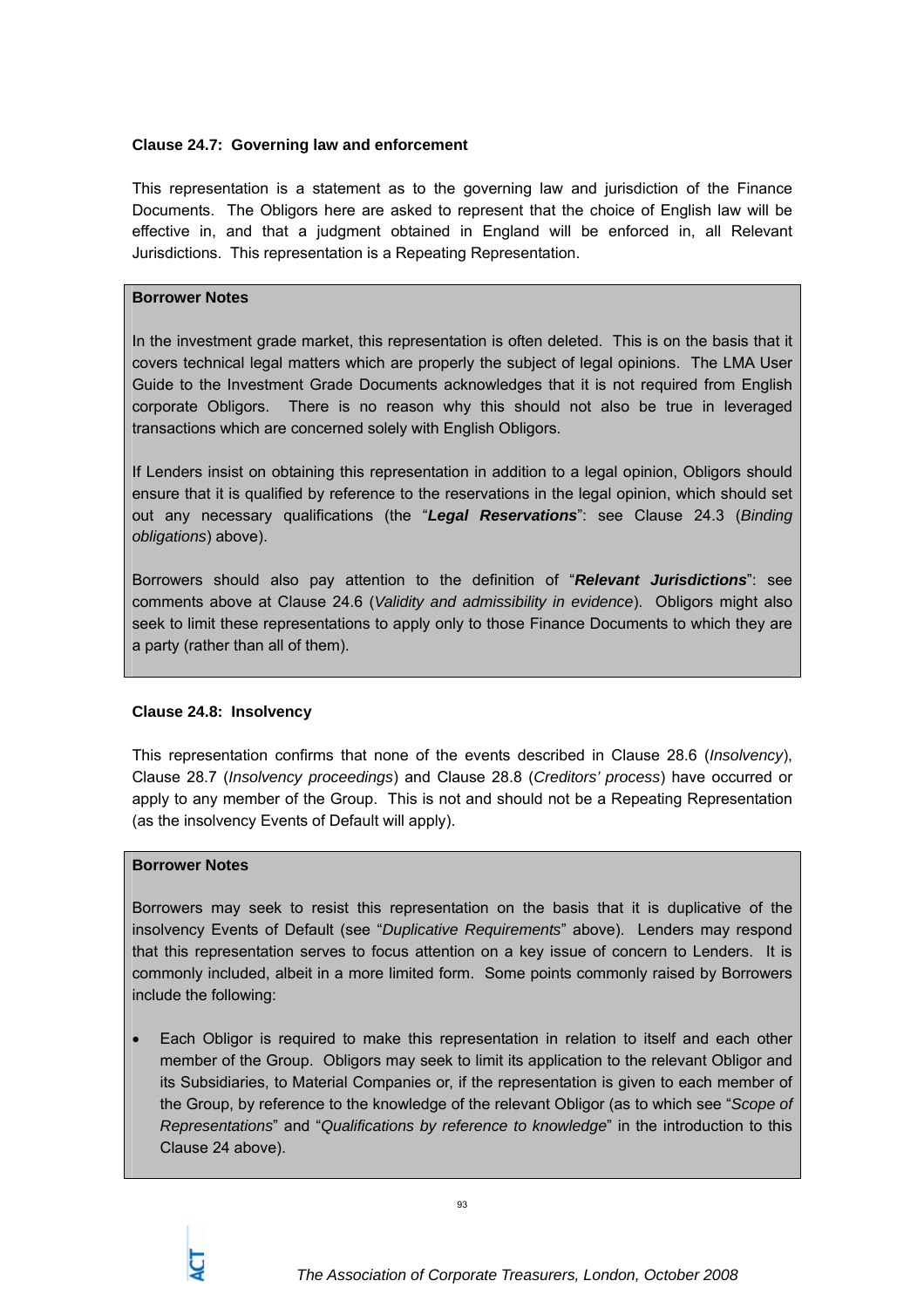• If this representation is included, care should be taken to ensure that it reflects the agreed scope of the corresponding Events of Default. For example, the representation refers to the circumstances covered by Clause 28.6 (*Insolvency*) insofar as they apply to any member of the Group. If Clause 28.6 is limited to apply only to Material Companies, for example, this should be reflected in Clause 24.8.

## **Clause 24.9: No filing or stamp taxes and Clause 24.10: Deduction of Tax**

These representations relate to filing requirements and applicable stamp taxes on the Finance Documents in all Relevant Jurisdictions and the existence of tax deduction requirements on payments under the Finance Documents. These representations are not Repeating Representations.

### **Borrower Notes**

The LMA acknowledges in relation to the Investment Grade Documents that these representations should not be needed from English corporate Obligors. Again, there is no particular reason why the situation should be any different in the Leveraged Facilities Agreement where the Target Group comprises English companies. It is very common for these representations to be deleted, in particular Clause 24.10.

Clause 24.9 contemplates that any filings or stamp taxes that are required on the Finance Documents are listed as exceptions to the representation. Legal and tax advice will be required to ensure the appropriate carve-outs are included, for example, any relevant filings in relation to the Transaction Security being made at Companies House. Note that the representation is drafted by reference to the requirements of all "*Relevant Jurisdictions*": see comments at Clause 24.7 (*Governing law and enforcement*) in relation to this definition.

If included, these representations should not be Repeating Representations (and are not included in the suggested definition of Repeating Representations included in the Leveraged Facilities Agreement). Clause 24.9, if repeated would amount to an additional tax gross up provision.

# **Clause 24.11: No default**

Paragraph (a) of this representation relates to the existence of any Default or Event of Default and the likelihood of the same occurring as a result of any Utilisation or the entry into and performance of the transaction.

Paragraph (b) states that no default exists under any other agreement to which an Obligor or any of its Subsidiaries are party or to which their respective assets are subject.

This representation is a Repeating Representation.

### **Borrower Notes**

Clause 24.11 (paragraph (a)) differs from the equivalent representation in the Investment Grade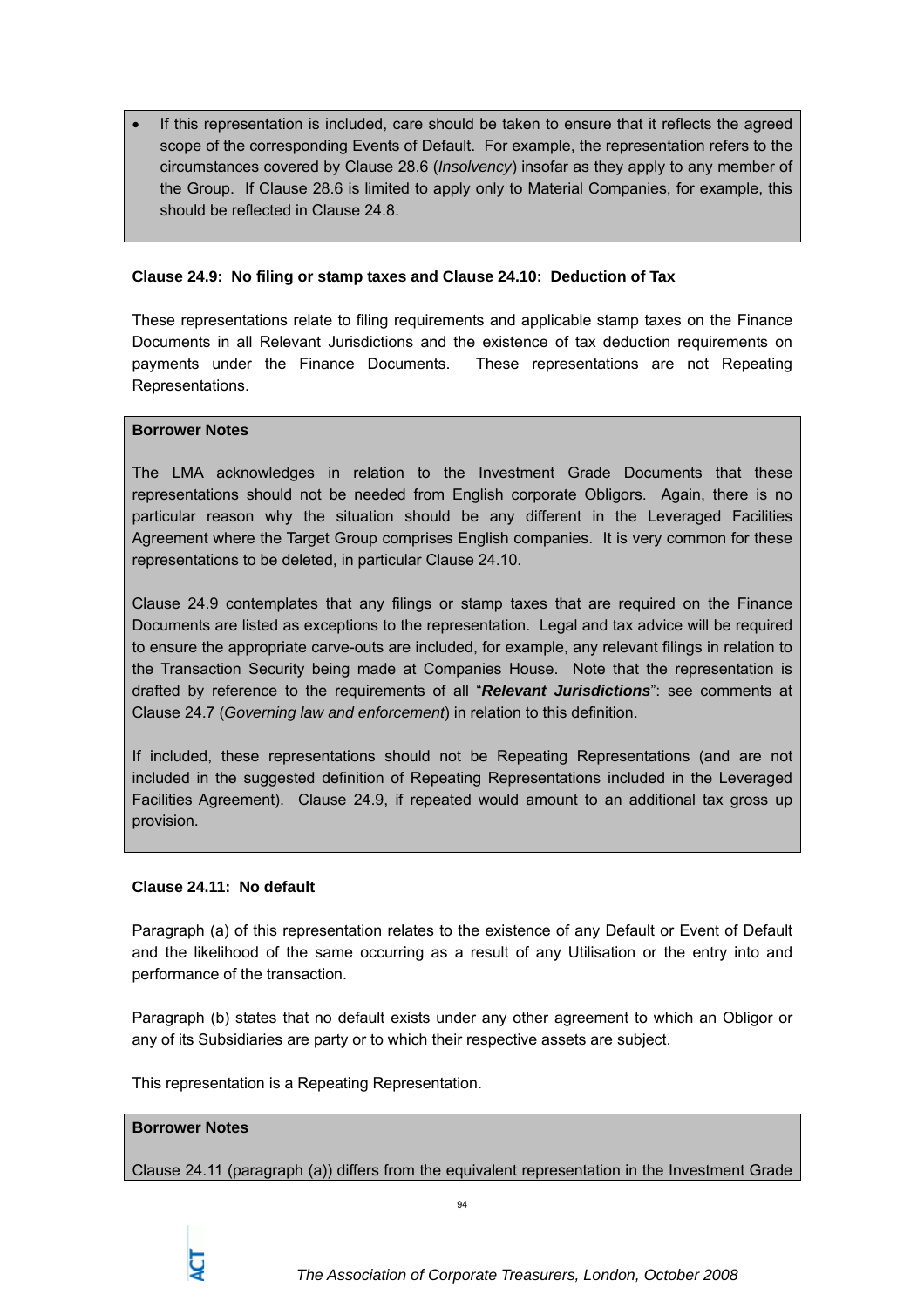Documents in that it states that on the signing date and on the Closing Date, no Default (rather than Event of Default) is continuing or is reasonably likely to result from the Utilisation or entry into the transactions contemplated by the Finance Documents. If this is untrue on either of those dates, a misrepresentation Event of Default will occur (subject to any agreed grace period). Therefore the effect of this representation as drafted is to enable Lenders to accelerate based on a Default rather than an Event of Default. If included, it should relate to Events of Default, not Defaults, and Borrowers quite commonly make this change.

Paragraph (b) confirms that no default exists under any other agreement to which a member of the Group is a party to the extent such default would have a Material Adverse Effect. Borrowers may argue that this is duplicative (covered by the representations at Clause 24.4 (*Non-conflict with other obligations*), Clause 24.14 (*No proceedings pending or threatened*) and the crossdefault Event of Default (Clause 28.5)). Borrowers may become comfortable with inclusion subject to a satisfactory definition of "*Material Adverse Effect*" being agreed (see Clause 1.1 (*Definitions*) above).

Practice varies as to whether this representation constitutes a Repeating Representation. Additional Obligors may object to giving this representation, and it being repeated on the basis that paragraph (a) applies to the Transaction Documents (not just the Finance Documents). Consideration might be given to limiting paragraph (a) to those Transaction Documents to which the relevant Obligor is a party.

# **Clause 24.12: No misleading information**

In order to arrange and syndicate the Facilities, the Agent and the Arrangers will rely on an array of information relating to the Parent and other members of the Group. This information may come from public sources or from members of the Group and their advisers. A key source of information will be the due diligence reports prepared for the purposes of the Acquisition (the "*Reports*", see "*The Reports and the Acquisition Agreement"* above).

Based on the available information, the Investors will prepare financial models projecting the performance of the enlarged Group during the life of the Facilities based on a set of assumptions. From the Lenders' perspective, the model will need to project sufficient cashflow within the business to service their debt in order for the transaction to proceed. The accuracy of the assumptions upon which their financial model (which, once agreed is usually referred to as the "*Base Case Model*"), is based is therefore of great importance. It will be the basis upon which the Lenders obtain credit approval to enter into the transaction. The financial covenant provisions will be set against the Base Case Model, in order that Lenders have a mechanism for being warned of any deterioration in the financial performance of the Group.

The Arrangers will also use the Reports and the Base Case Model to prepare an "*Information Memorandum*", which will be distributed to potential Lenders as part of the syndication process. In the Leveraged Facilities Agreement, the Reports and the Base Case Model are together referred to as the "*Information Package*" (which definition also contains a blank contemplating that the parties might include any other information to be warranted).

The Arrangers, the Agent and the other Lenders will require comfort from the Obligors that the contents of the Information Package (in particular the Base Case Model and the assumptions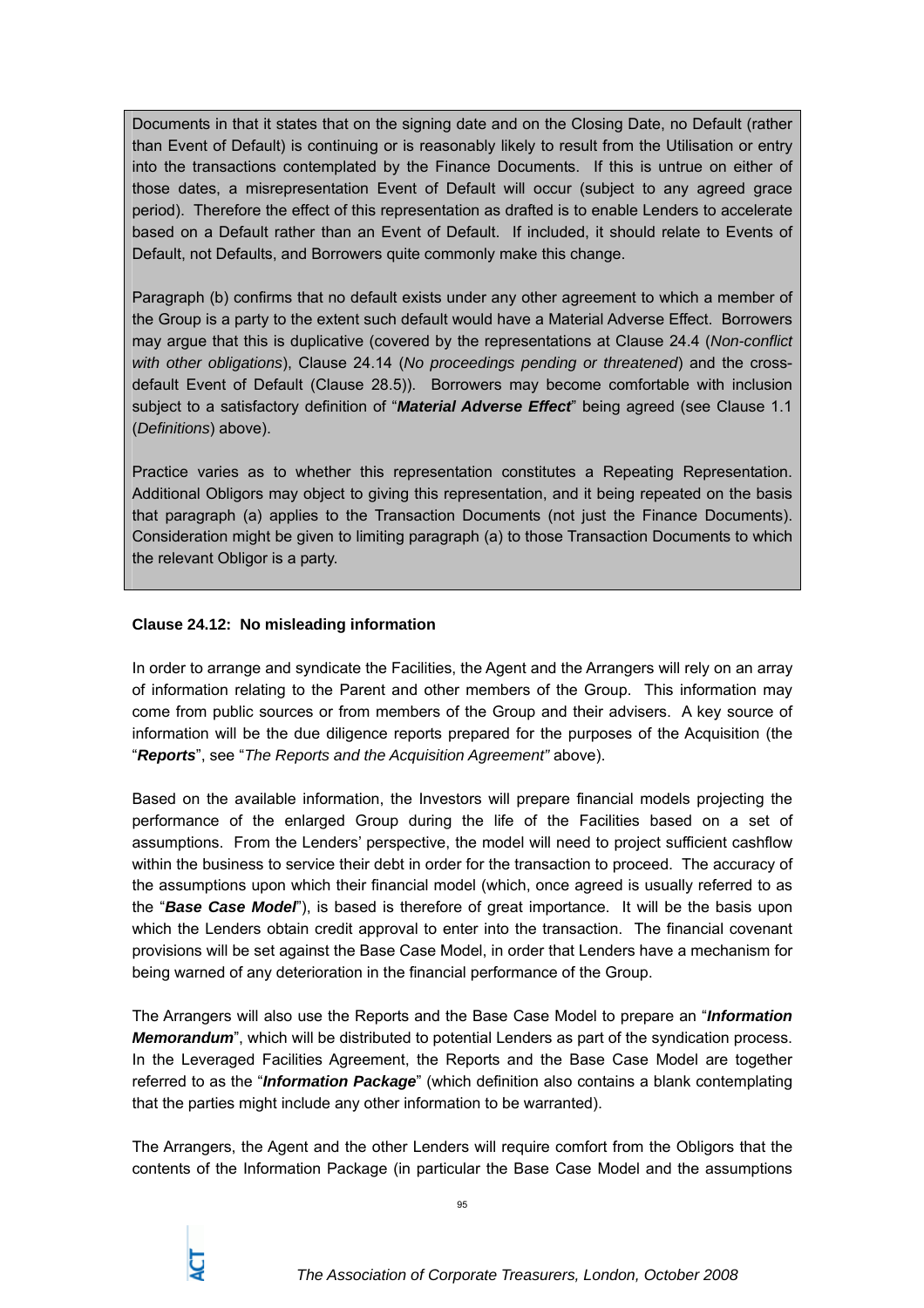upon which it has been prepared) and the Information Memorandum are true, accurate and up to date. This is the purpose of the representations in Clause 24.12.

These representations are expressed to be repeated at different times to most of the other representations. Clause 24.32 (*Times at which representations made*) provides that the representations in Clause 24.12 are each made on the Closing Date and the Syndication Date and:

- with respect to the Information Memorandum, on the date it is approved by the Parent (although note that the Parent is permitted to make disclosures in writing to the Agent to qualify its warranties in relation to the Information Memorandum at any time prior to its date);
- with respect to the Information Package (the Reports and the Base Case Model), on the signing date;
- additionally with respect to the Reports, on any date falling after the signing date upon which the Information Package (or part of it) is released to the Arranger for distribution.

The "*Syndication Date*" is intended to be the date upon which primary syndication of the Facilities is completed. The definition provides two alternatives: either a specified period post-Completion "or such earlier date specified by the Arranger" or "the day upon which the Arranger confirms that primary syndication of the Facilities has been completed".

Only paragraph (g) of this representation (which relates to "other" written information) is a Repeating Representation.

# **Borrower Notes**

# *Terms of the representations*

As the LMA User Guide notes, this is a particularly important representation in leveraged transactions and should be expected to be the subject of negotiation. Clause 24.12 is extremely wide and it is fairly unusual for it to be agreed as drafted. Borrowers should ensure that the scope of the information covered is described specifically to enable verification of its content. To this end, Borrowers might seek to limit these representations generally to written information (or material written information) and should seek to keep records of information provided to Lenders during the process leading up to signature of the Facilities and syndication.

The agreed permutations of this clause are many. Some issues commonly raised by Borrowers include the following:

- It is quite common for this representation to be made by the Parent alone (rather than by all of the Obligors), and for it to be qualified by reference to the Parent's knowledge. A knowledge qualification is included in the LMA drafting in square brackets, but it applies only to the representations as to the Reports.
- Borrowers might argue that the representations which relate to accuracy of factual information, should be limited to written factual information (e.g. paragraph (a)) and should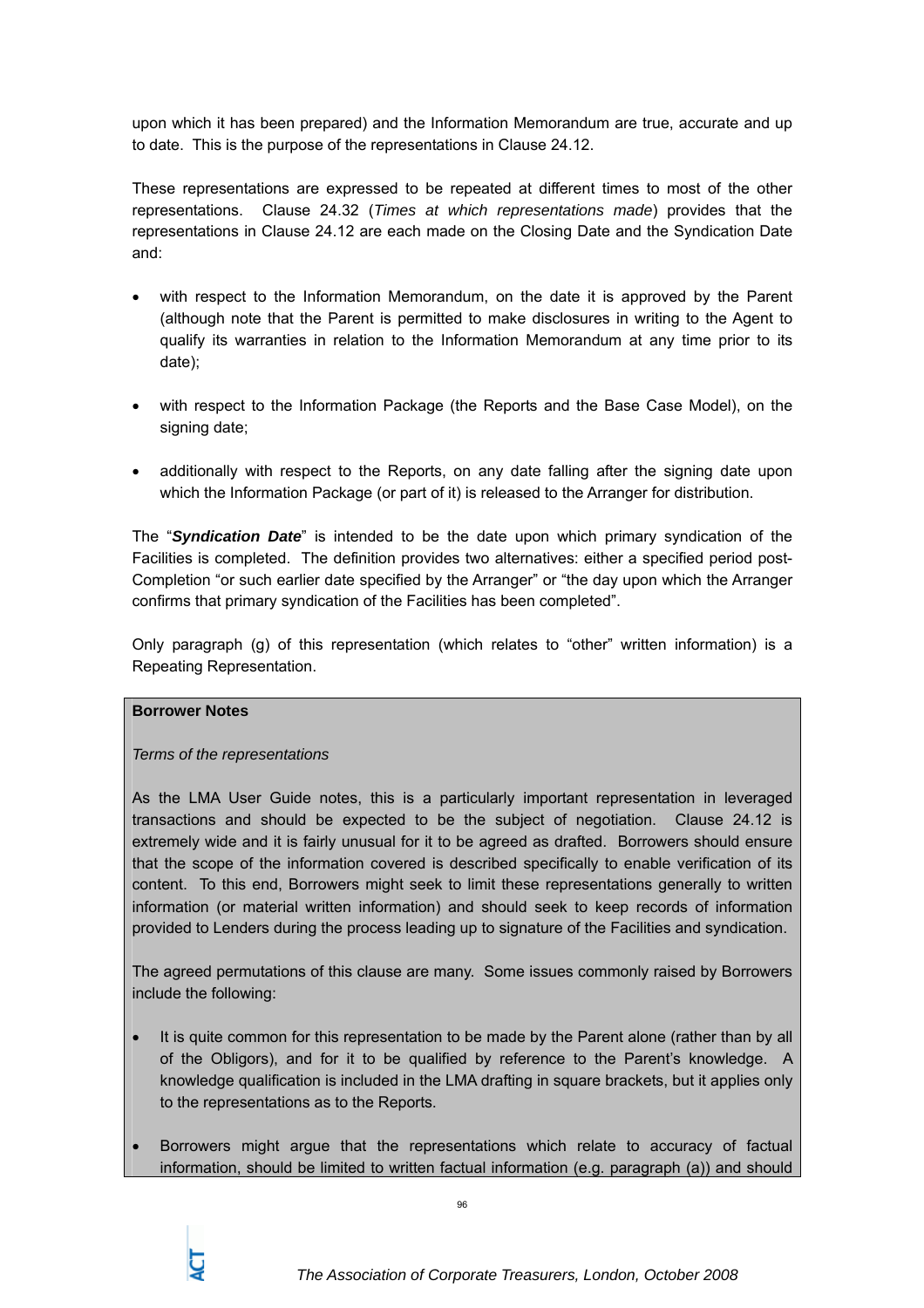refer to the material to which they relate (e.g. the Information Memorandum, or the Information Package) taken as a whole.

- The LMA language refers to financial projections and forecasts in the Information Package and the Information Memorandum. Borrowers may wish to limit representations on projections and forecasts to those contained in the Base Case Model, as the primary source of such information.
- In relation to the Base Case Model, Borrowers may seek to limit the representation concerning the projections to the effect that were based on recent (and possibly, in the case of a public bid, publicly available) historical financial information and on assumptions which in the opinion of the Parent were fair and reasonable at the relevant time. The extent to which a representation can be given that the Base Case Model has been prepared in accordance with Accounting Principles as applied to the Original Financial Statements is a matter of fact to be considered on a case by case basis.
- Any representations given as to expressions of opinion or intention (for example, paragraph (d)) may be limited to those contained in the Information Memorandum and provided by the Parent and their reasonableness and fairness judged in the Parent's opinion at the date upon which the Information Memorandum was approved.
- The use of the term "*Information Package*" to refer to the Base Case Model and the Reports in this provision requires close attention. Its use means that some of the provisions overlap (e.g. paragraphs (b) and (c) both relate to the financial projections in the Base Case Model). Borrowers may prefer to address representations as to the Reports and as to the Base Case Model separately.
- Borrowers will not wish to give the same levels of comfort to Lenders on the Information Memorandum and the Reports (which are provided by external advisers). Rights against the Report providers in respect of the contents of the Reports will be defined in the terms of engagement agreed with each Report provider. The Report providers, however, in preparing the reports, will not usually take responsibility for the accuracy of information provided by the Group for the purposes of preparing the relevant Report. Thus there is a gap in the Lenders' protection, which they are likely to perceive is appropriately a risk for the Borrower. In relation to the contents of the Reports, it is particularly important for any representations to be limited to the extent of the Parent's knowledge (and preferably, "actual" knowledge) and most Borrowers will resist giving representations in relation to information provided to Report providers (see e.g. paragraph (g)).
- Borrowers often successfully negotiate the deletion of paragraphs (f) and (g) on the basis that they are simply too wide and that the key information for the Finance Parties' purposes is contained in the Base Case Model, the Reports and the Information Memorandum. Paragraph (f) relates to any information relating to the Acquisition provided to a Finance Party by or on behalf of the Parent, the Company or the Investors. Paragraph (g) relates to all other written information provided by any member of the Group (including its advisers) to a Finance Party. If Lenders insist on paragraph (g) (which is intended by the LMA to be a Repeating Representation), Borrowers should negotiate to cut down its scope to something they can monitor, for example, all material factual information provided by the Parent to the Arrangers, the Agent or the Security Agent, or the conditions precedent documents provided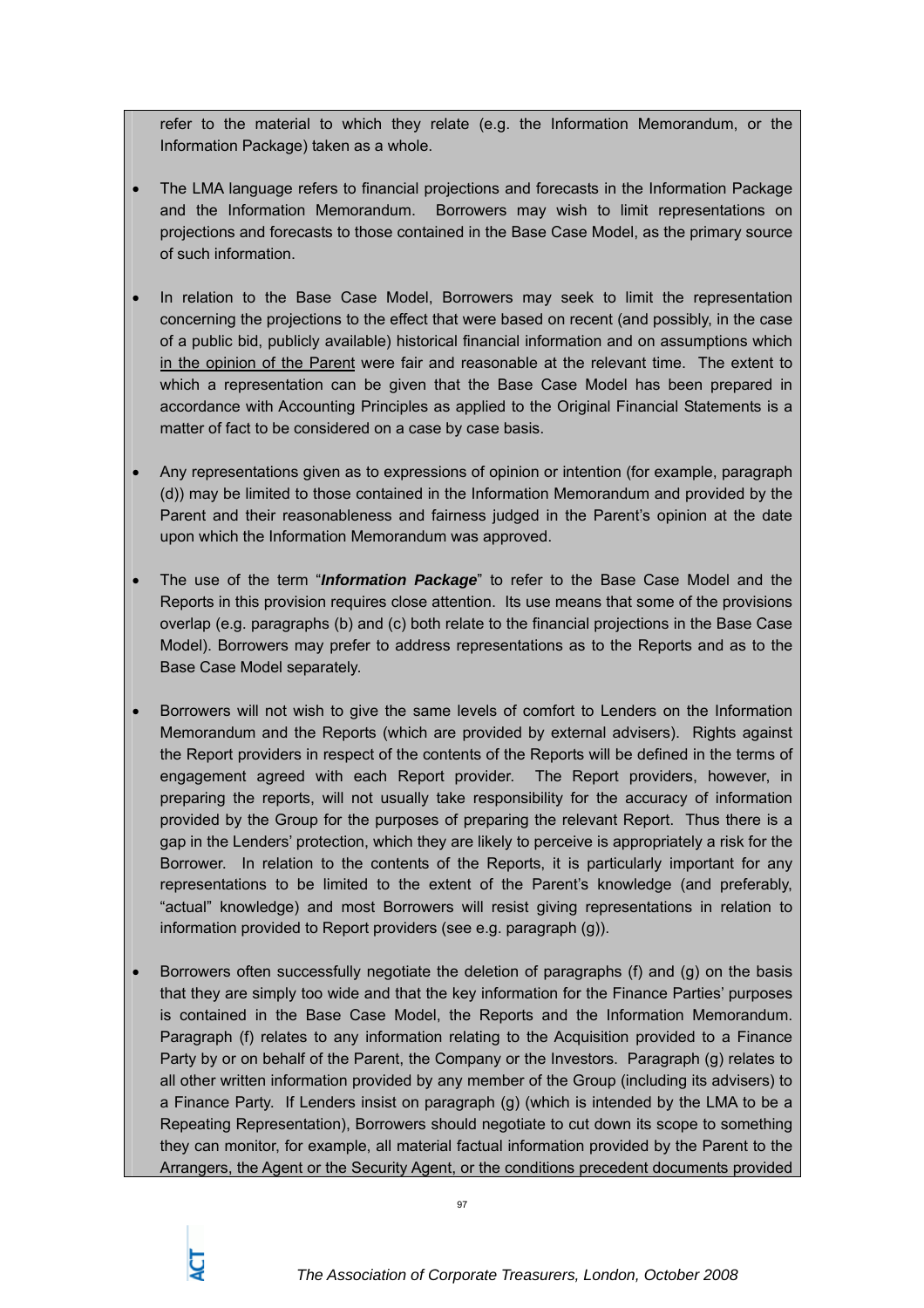pursuant to the Agreement, by reference to appropriate materiality qualifications.

*Times at which representations are given* 

The times at which these representations are given needs to be considered carefully. As mentioned above, Clause 24.12 is treated separately from the other representations in terms of repetition in the Leveraged Facilities Agreement (see Clause 24.32 (*Times when representations made*)). The representation in relation to the Information Memorandum, for example, cannot be made at signing unless the Information Memorandum has been finalised. The Lenders will instead want it to be made at the date the Information Memorandum is approved and/or issued. Lenders will want to know that the information they are using for syndication purposes is accurate at the date such information is released to potential Lenders.

The Obligors making the representations, however, are likely to be uncomfortable with giving representations on dates which are not fixed, in particular, on the "*Syndication Date*" as defined. The "*Syndication Date*" is intended to be the date upon which primary syndication of the Facilities is completed. The definition provides two alternatives: either a specified period post-Completion "or such earlier date specified by the Arranger" or "the day upon which the Arranger confirms that primary syndication of the Facilities have been completed". The Obligors may prefer the option of a specified date (or at least prior notice of the date) to enable the accuracy of the representations to be reviewed.

Borrowers should note that the representations are expressed to be subject to matters disclosed in writing to the Agent or the Arranger prior to the signing date or the date of the Information Memorandum (in relation to the Information Memorandum). Borrowers may seek to extend their right to make disclosures to the "*Syndication Date*" if the representations are to be repeated on that date.

# **Clause 24.13: Original Financial Statements**

This provision contains representations with regard to the accuracy of the Group's financial statements (despite its title, it relates to both the "*Original Financial Statements*" and the financial statements most recently delivered to the Lenders pursuant to Clause 25.1 (*Financial statements*)).

Paragraph (a) is a standard representation that the Original Financial Statements have been prepared in accordance with Accounting Principles. The definition of "*Accounting Principles*" is "generally accepted accounting principles in [ ]", with an option to continue "including IFRS", if the Original Financial Statements are IFRS-compliant. Whether the Original Financial Statements are prepared under IFRS or a national GAAP, the representation as to the method of preparation reflects proper practice: preparation is usually in accordance with not only the applicable legal requirements but also with the body of principles and guidelines peripheral to the core legal requirements which are accepted as guidance as to good practice in the relevant jurisdiction. If the Accounting Principles are "*IFRS*", the option to define Accounting Principles simply as "*IFRS*" is provided.

The definition of "*IFRS*" is designed to reflect the fact that, for example, not all IFRS have been adopted in their entirety by the EU, and that the extent of their incorporation in the national law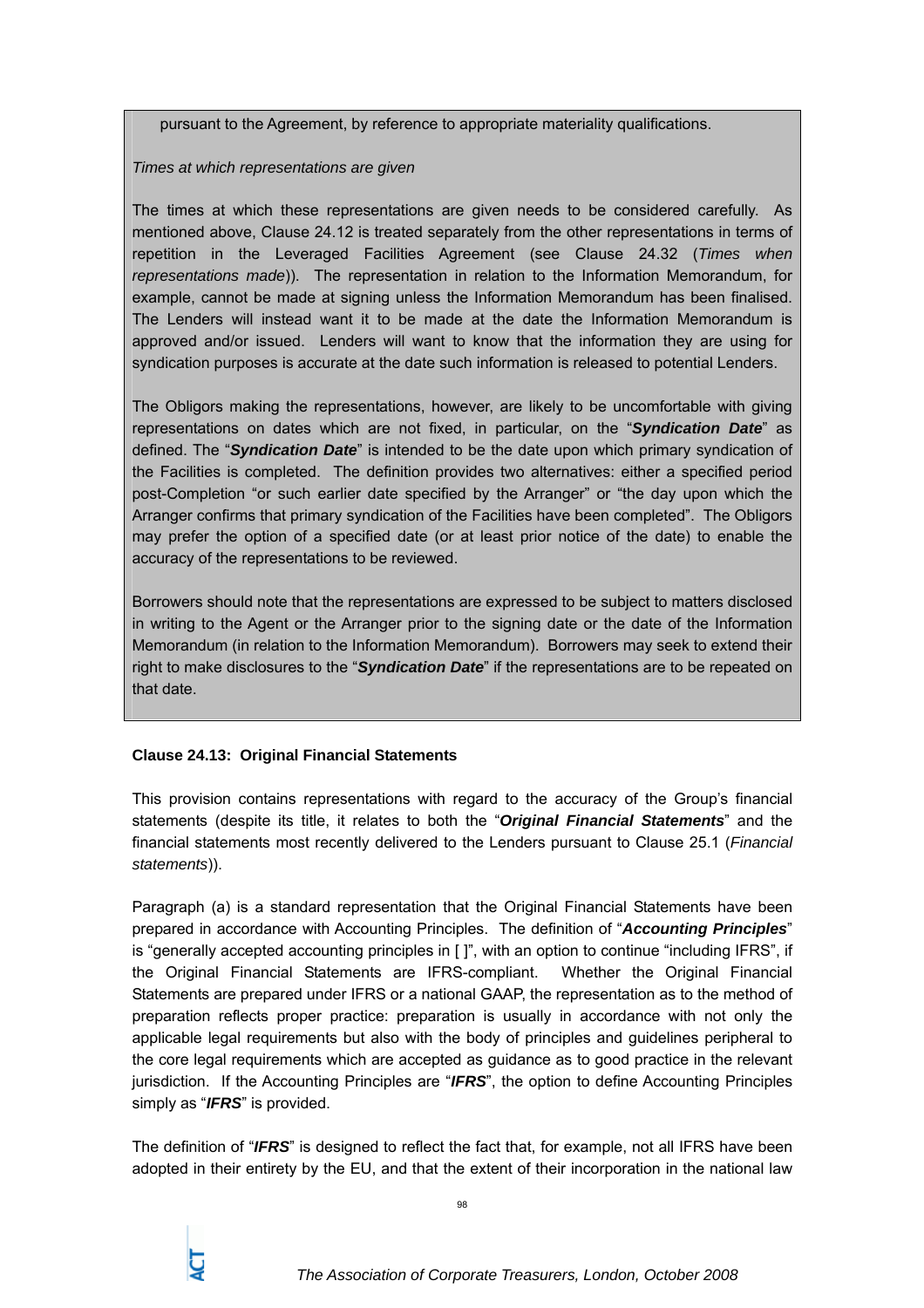of Member States differs (for example, IFRS can be used in the accounts of unlisted English companies and the individual accounts of listed English companies).

Paragraph (b) states that the unaudited Original Financial Statements "fairly represent" the Obligor's financial condition and operations during the relevant financial year. Paragraph (c) provides that the audited Original Financial Statements "give a true and fair view" of the Obligor's financial condition and operations during the relevant financial year. In each case, optional language is included to enable disclosure to the contrary.

The requirement applicable to IFRS financial statements is that they must "present fairly" the financial position of an entity. The requirement applicable to UK-GAAP financial statements is that they must give "a true and fair view" of the company's state of affairs. Although there has been some debate as to the possible difference in meaning of the two phrases, it is widely believed that, notwithstanding the differences between the requirements of IFRS and the Companies Acts for the format and content of company accounts, there is no substantive difference, in the context of a representation of this kind in a loan agreement, between the two standards, recently confirmed in an opinion given by Michael Moore QC to the Financial Reporting Council.

Paragraph (d) is a representation that no material adverse change has occurred since the date of the Original Financial Statements.

Paragraphs (f) and (h) apply the same representations given in relation to the Original Financial Statements in paragraphs (a) to (d) to the most recently delivered financial statements.

Paragraph (g) is a representation in relation to budgets and forecasts, to the effect that they have been arrived at after careful consideration and have been prepared in good faith on the basis of recent information and reasonable assumptions.

# **Borrower Notes**

The first issue for Borrowers to focus on is the identification of those financial statements which will comprise the "*Original Financial Statements*". This is likely to depend on what is most recently available at the time the Agreement is signed and will need to be agreed.

In terms of the scope of this provision, issues for Borrowers include the following:

- The drafting of paragraphs (a) to (c) contemplates that these representations will be qualified by reference to matters disclosed to the Agent. Borrowers will need to ensure that appropriate disclosure is made in writing to limit their liability. Borrowers quite commonly succeed in qualifying the representations relating to the Original Financial Statements by reference to knowledge (see "*Qualifications by reference to knowledge*" above).
- Some Borrowers successfully resist the "no material adverse change" representation in this Clause in the leveraged market. This may be on the basis that Lenders do not need it where they have financial covenants against which to measure the Group's financial condition and additionally, because a Material Adverse Change Event of Default often applies to leveraged transactions. If this representation is included, focus is required on what will constitute a material adverse change for these purposes, which is likely to include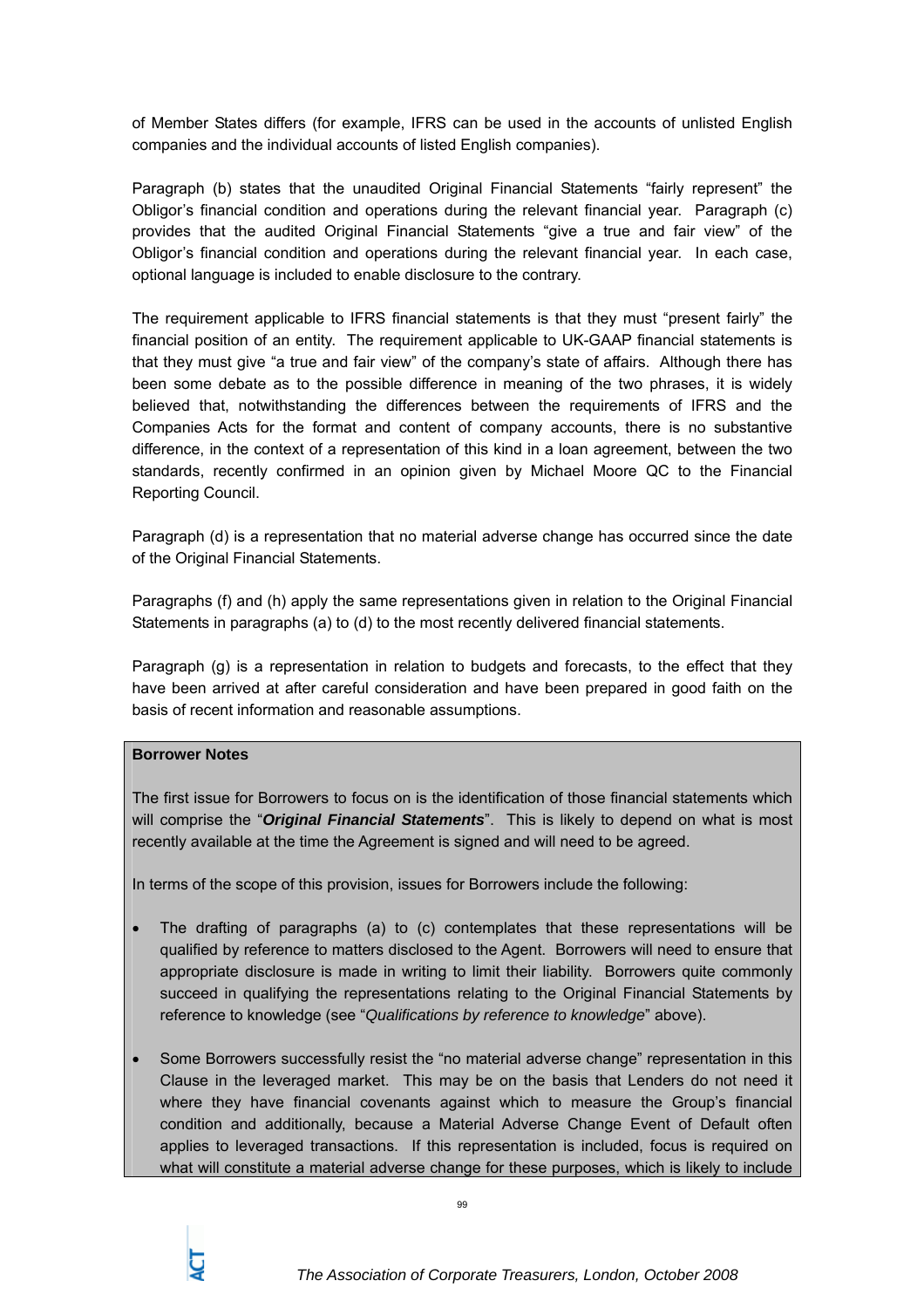a consideration of the definition of "*Material Adverse Effect*". See further "*Material Adverse Effect*" at Clause 1.1 (*Definitions*) and Clause 28.19 (*Material adverse change*).

- The considerations outlined above also apply to paragraphs (f) and (h) which apply the same representations given in relation to the Original Financial Statements to the most recently delivered financial statements.
- Paragraph (e) is, in our view, quite rarely required by Lenders (it relates to consolidation of non Group entities).
- Paragraph (g) is often resisted by Borrowers. The Agreement is likely to require that periodic "*Budgets*" are delivered to Lenders during the life of the Facilities but Lenders have a significant level of control over these budgets via the financial covenants and the general undertakings and therefore Borrowers might argue that this representation is unnecessary. Initial budgets and forecasts are also the subject of the "no misleading information" representation (see Clause 24.12).

This representation is included as a Repeating Representation in the Leveraged Facilities Agreement to the extent that it applies to the most recently delivered financial statements. It is reasonably common for Borrowers to argue that rather than being treated as a periodically repeating representation, the elements of this provision which apply to financial statements to be delivered after the Closing Date pursuant to Clause 25.1 (*Financial statements*), should be repeated only on the date upon which such financial statements are delivered to the Agent.

# **Clause 24.14: No proceedings pending or threatened**

This representation, in relation to the existence of any current or threatened litigation, is fairly standard. It is limited to litigation, arbitration or administrative proceedings or investigations which, if adversely determined, are reasonably likely to having a Material Adverse Effect. It is qualified by reference to the knowledge and belief (having made due and careful enquiry) of the relevant Obligor.

# **Borrower Notes**

Clearly the Material Adverse Effect qualification is helpful from the Borrower's perspective subject to agreement on a satisfactory definition. Some argue that a financial limit is more appropriate in this context, but the difficulties in determining an appropriate threshold mean that a Material Adverse Effect qualification is probably the more commonly agreed qualification.

Many Borrowers delete the reference to "if adversely determined", on the basis that the commencement of litigation proceedings which, if adversely determined, would have a Material Adverse Effect should not result in this representation being breached if they are not likely to be adversely determined.

This representation is not and should not be a Repeating Representation as the existence of litigation is also covered by the information covenants and the Events of Default (see paragraph (b) of Clause 25.8 (*Information: miscellaneous*) and Clause 28.17 (*Litigation*)).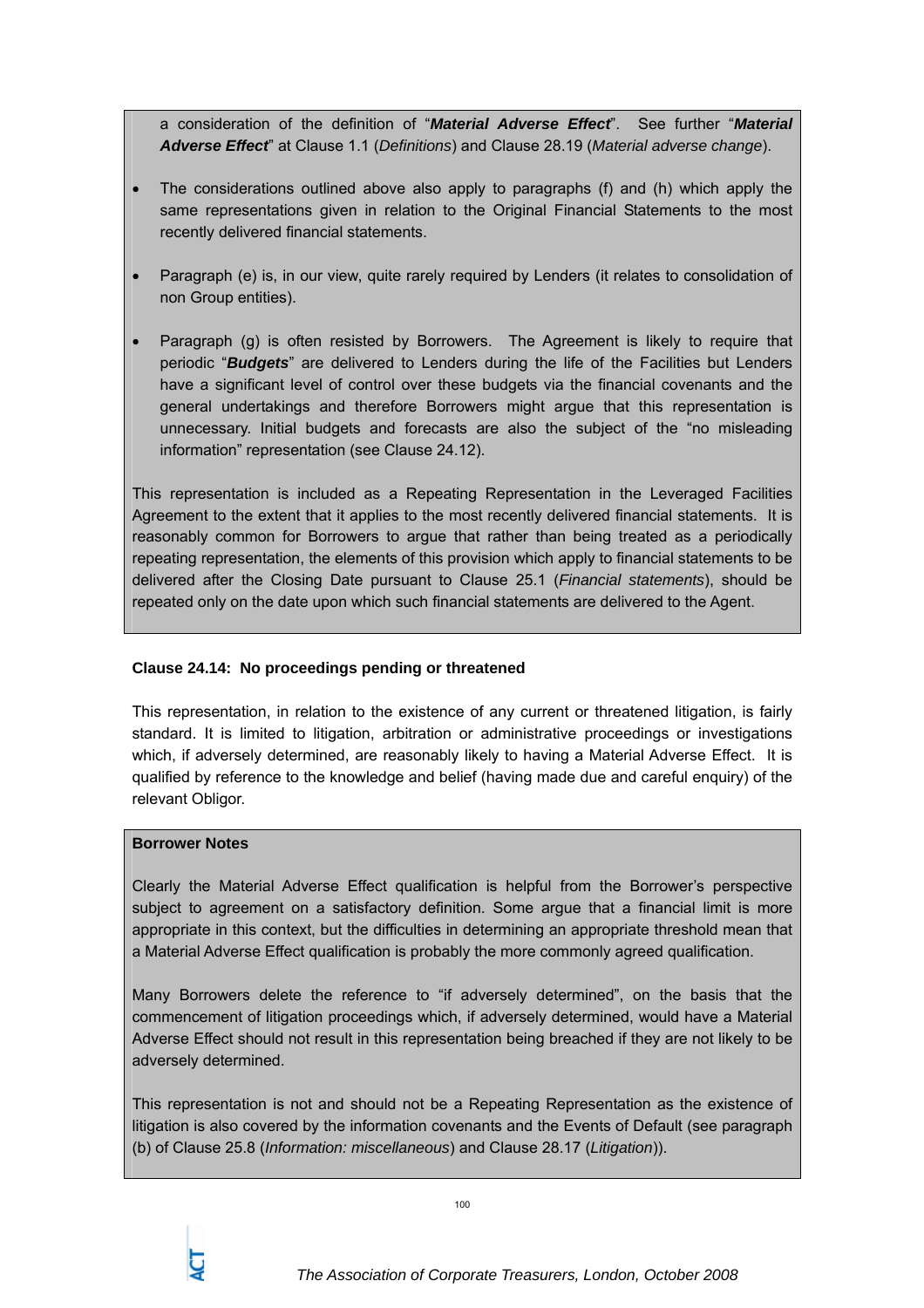## **Clause 24.15: No breach of laws**

Paragraph (a) is a customary representation confirming compliance with laws, subject to noncompliance having a Material Adverse Effect. It relates to compliance by the relevant Obligor and (optionally) its Subsidiaries. Paragraph (b) relates to the existence of labour disputes against any member of the Group.

## **Borrower Notes**

Paragraph (b), relating to labour disputes, should be deleted unless there are specific concerns. It overlaps with the general "compliance with laws" representation in paragraph (a) and Clause 24.14 (*No proceedings pending or threatened*). If included, Borrowers should consider whether to limit its scope (e.g. to the relevant Obligor and its Subsidiaries which are Material Companies).

This representation is not and should not be a Repeating Representation as compliance with laws is also the subject of a covenant (see Clause 27.2 (*Compliance with laws*)).

## **Clause 24.16: Environmental laws**

Clause 24.16 contains specific representations relating to compliance with environmental laws and environmental claims. It relates to compliance and claims by and against all members of the Group. Paragraph (c) relates to the adequacy of provisions in relation to environmental costs made in the Base Case Model.

### **Borrower Notes**

Paragraphs (a) and (b) of this representation overlap with the general "no litigation" and "compliance with laws" representations in Clauses 24.14 and 24.15. Separate representations may be appropriate if environmental issues are of particular concern. If included, Borrowers will wish to consider its scope (e.g. whether to limit to the relevant Obligor and its Subsidiaries), any disclosures and an appropriate knowledge qualification (in relation to which, please refer to the introductory commentary to Clause 24 above).

Paragraph (c) is more controversial, relating to the adequacy of provisions in relation to environmental liabilities. In larger transactions at least, our view is that it is not common to include this provision, on the basis that representations as to the Base Case Model are dealt with in Clause 24.12 (*No misleading information*) and as to the financial statements in Clause 24.13 (*Original Financial Statements*).

This representation is not and should not be a Repeating Representation as environmental compliance (or compliance with laws generally) is dealt with in the covenants on an ongoing basis (see Clause 27.2 (*Compliance with laws*)).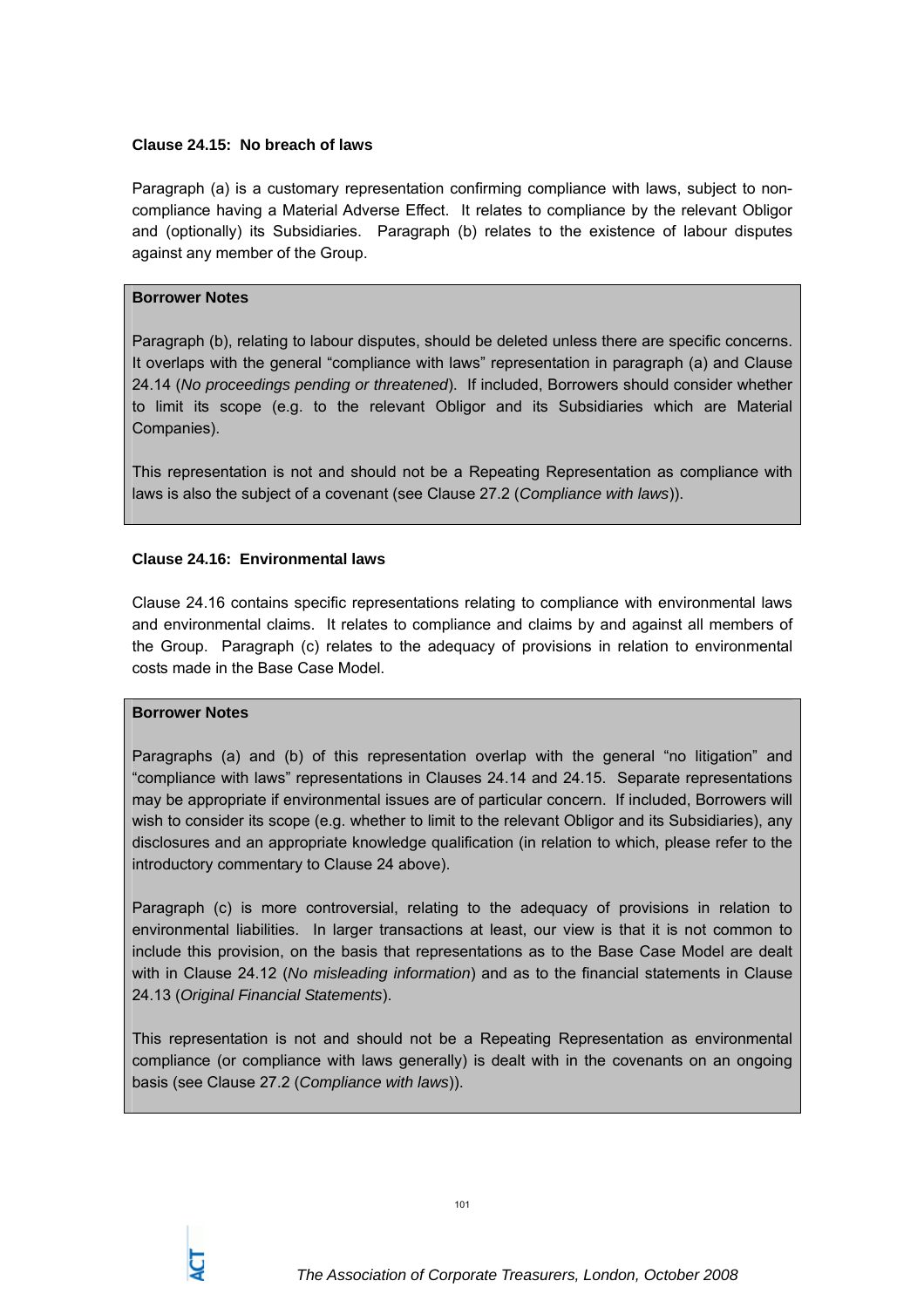## **Clause 24.17: Taxation**

This Clause is optional. It relates to filing of tax returns, tax claims and investigations and the tax residency of the Obligors.

## **Borrower Notes**

The first two limbs of this provision duplicate the general "compliance with laws" and "no litigation" representations. If included, they are usually subject to an appropriate materiality qualification and are commonly the subject of disclosures.

Paragraph (c), relating to tax residency, is rarely used.

This representation (if included) is not and should not be required to be a Repeating Representation.

### **Clause 24.18: Security and Financial Indebtedness**

In Clause 24.18, the Obligors represent that no Security, Quasi-Security or Financial Indebtedness exists other than as permitted by the Agreement. These representations apply to all members of the Group.

## **Borrower Notes**

Borrowers might consider limiting the scope of this clause e.g. to apply only to the relevant Obligor and its Subsidiaries.

This is a standard representation and is not and should not be a Repeating Representation, as the extent of Permitted Security and Permitted Financial Indebtedness is dealt with in the restrictive covenants (see Clauses 27.15 (*Negative Pledge*) and Clause 27.23 (*Financial Indebtedness*)).

### **Clause 24.19: Ranking**

This representation confirms the ranking of the Transaction Security.

### **Borrower Notes**

This is a fairly standard representation. In order to be accurate, Borrowers might argue, it should be qualified by reference to the Legal Reservations and any requirements relating to perfection of the relevant security interest (see Clause 24.3 (*Binding obligations*) above) and to security interests permitted to exist under the Agreement (e.g. "*Permitted Security*").

It is expressed to be a Repeating Representation, but Borrowers may resist on the basis that the Lenders are protected by Clause 27.15 (*Negative Pledge*).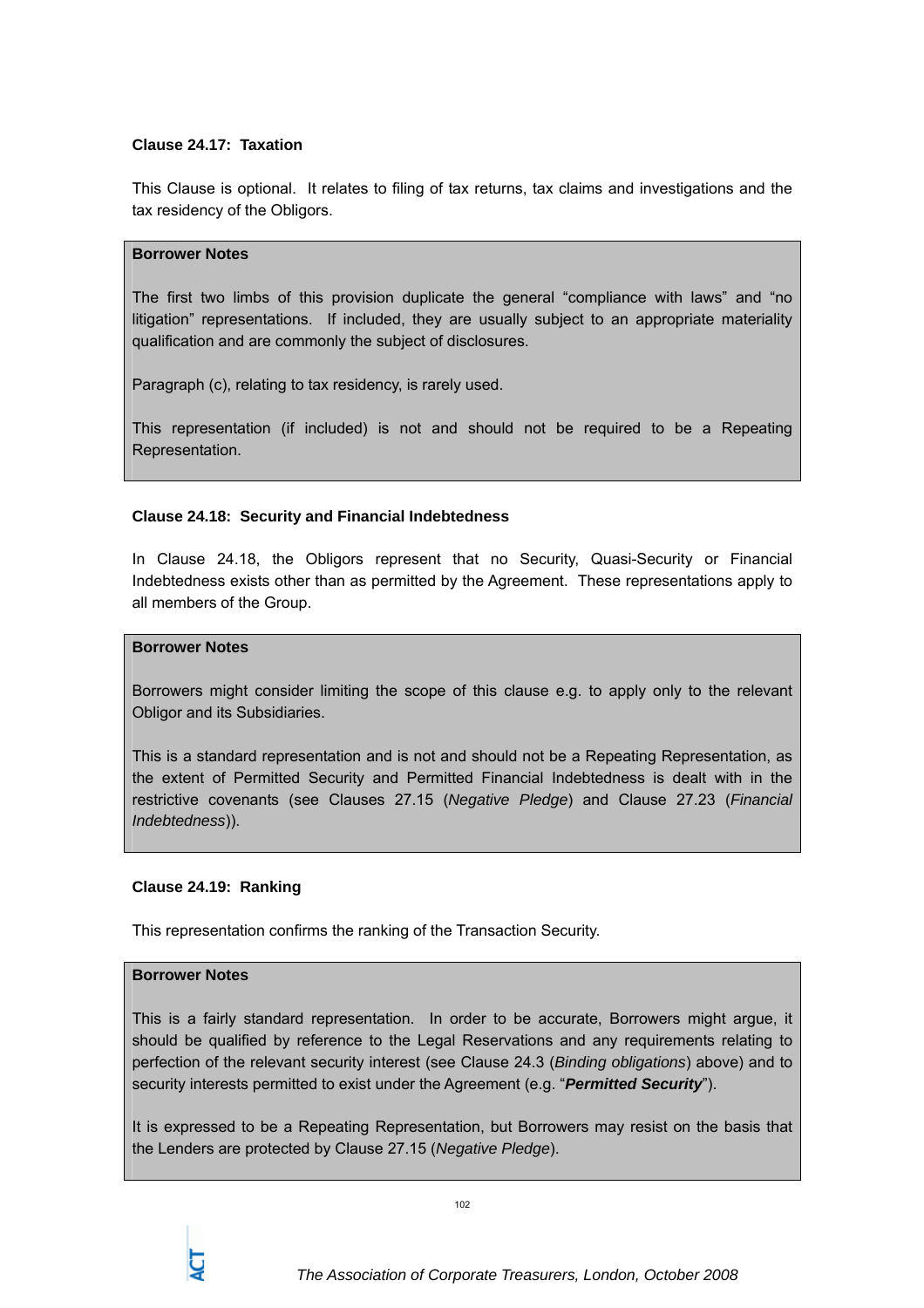## **Clause 24.20: Good title to assets**

In this provision the Obligors confirm that they (and their respective Subsidiaries) have good title to the assets required to carry on their business.

# **Borrower Notes**

This representation is very often deleted but if included is commonly agreed subject to a materiality qualification and a knowledge qualification.

It is expressed to be a Repeating Representation, but this is quite often not the agreed position if the representation is included. Borrowers may argue that it is not necessary for this representation to be repeated on the basis that title to material assets which are subject to the Transaction Security will be subject to covenants for title in the security documents (at least, to the extent governed by English law).

# **Clause 24.21: Legal and beneficial ownership and Clause 24.22: Shares**

These representations confirm the Obligors' ownership of assets over which security is being granted and that the assets are free from encumbrances.

# **Borrower Notes**

Contractual protection along these lines is often included in the Transaction Security Documents which should be consistent with the Facility Agreement in this regard. This is also a reason why these representations do not need to be Repeating Representations. These provisions may require amendment to reflect the transaction and the circumstances of the Obligors' title to the relevant assets (e.g. if shares are held by a nominee on an Obligor's behalf, an Obligor cannot make a representation that it has legal ownership of those shares).

Paragraph (c) contemplates that on the Closing Date, the Target Shares will be beneficially owned by the Company and registration (required to transfer legal ownership) will be completed as soon as possible after Closing. Obligors should consider the accuracy of this statement carefully. In the context of a public offer, it is likely that only beneficial ownership of the shares in respect of which acceptances have been received will be achieved on the Closing Date, and this provision will need to be amended to reflect the circumstances.

# **Clause 24.23: Intellectual Property**

This Clause contains specific representations in relation to the Group's intellectual property rights.

### **Borrower Notes**

Specific representations in relation to Intellectual Property may not be required if such rights are not significant in the context of the Group. Title to intellectual property is addressed by the good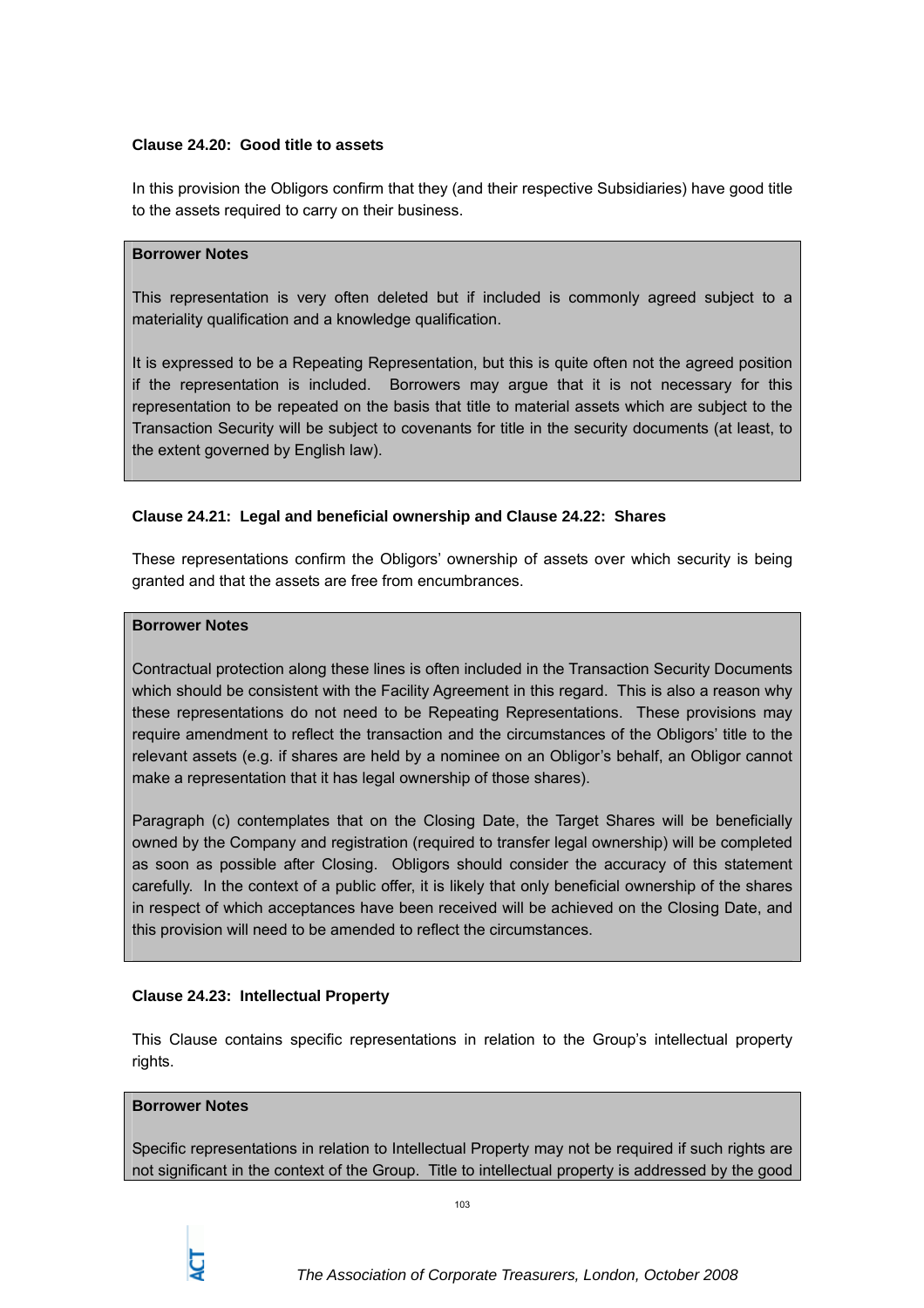title to assets/legal and beneficial ownership representations (Clauses 24.20 and 24.21 above) and infringement claims, by the "no litigation" representation (Clause 24.14 above). If included, Borrowers commonly seek to include materiality and knowledge qualifications (as to which, please refer to the introductory commentary to this Clause 24 above).

See Clause 1.1 (*Definitions*) in relation to the definition of "*Intellectual Property*" which has an impact on the scope of this representation.

This representation (if included) is not and should not be a Repeating Representation.

# **Clause 24.24: Group Structure Chart**

An accurate Group Structure Chart is required as a condition precedent (see Schedule 2 (*Conditions Precedent*)), and paragraph (a) of this Clause is a statement confirming its accuracy.

Paragraph (b) provides that all transfers and other steps resulting in the final Group structure set out in the chart have been taken in compliance with laws and the requirements of regulatory authorities.

# **Borrower Notes**

The information contained in the Group Structure Chart will usually be obtained from searches at the relevant company registries and from information provided in the course of the due diligence exercise, so this representation should not be controversial. Any matters which cannot be verified will need to be disclosed to the Lenders by way of qualification to this representation. A representation as to the accuracy of the chart (appropriately qualified) is customary but the level of detail specified in paragraphs (a)(i) and (ii) is not usually required.

Paragraph (b) is not always used. It overlaps with and may therefore cut through any qualifications agreed in relation to Clause 24.15 (*No breach of laws*).

The Group Structure Chart representation is not and should not be a Repeating Representation. Other aspects of the Agreement will deal with changes to the Group structure post-Completion (e.g. provisions relating to change of control, acquisitions and disposals) and repeating this representation could have the effect of undermining those provisions.

# **Clause 24.25: Obligors**

This representation confirms that all required parties become parties to the Finance Documents as Obligors on the Closing Date.

# **Borrower Notes**

The identities of the Obligors, the timing of their accession to the Agreement and the capacity in which they do so will depend on the circumstances. For example, it may be agreed that all Subsidiaries of the Parent will be Obligors, or that all Material Companies, or all Subsidiaries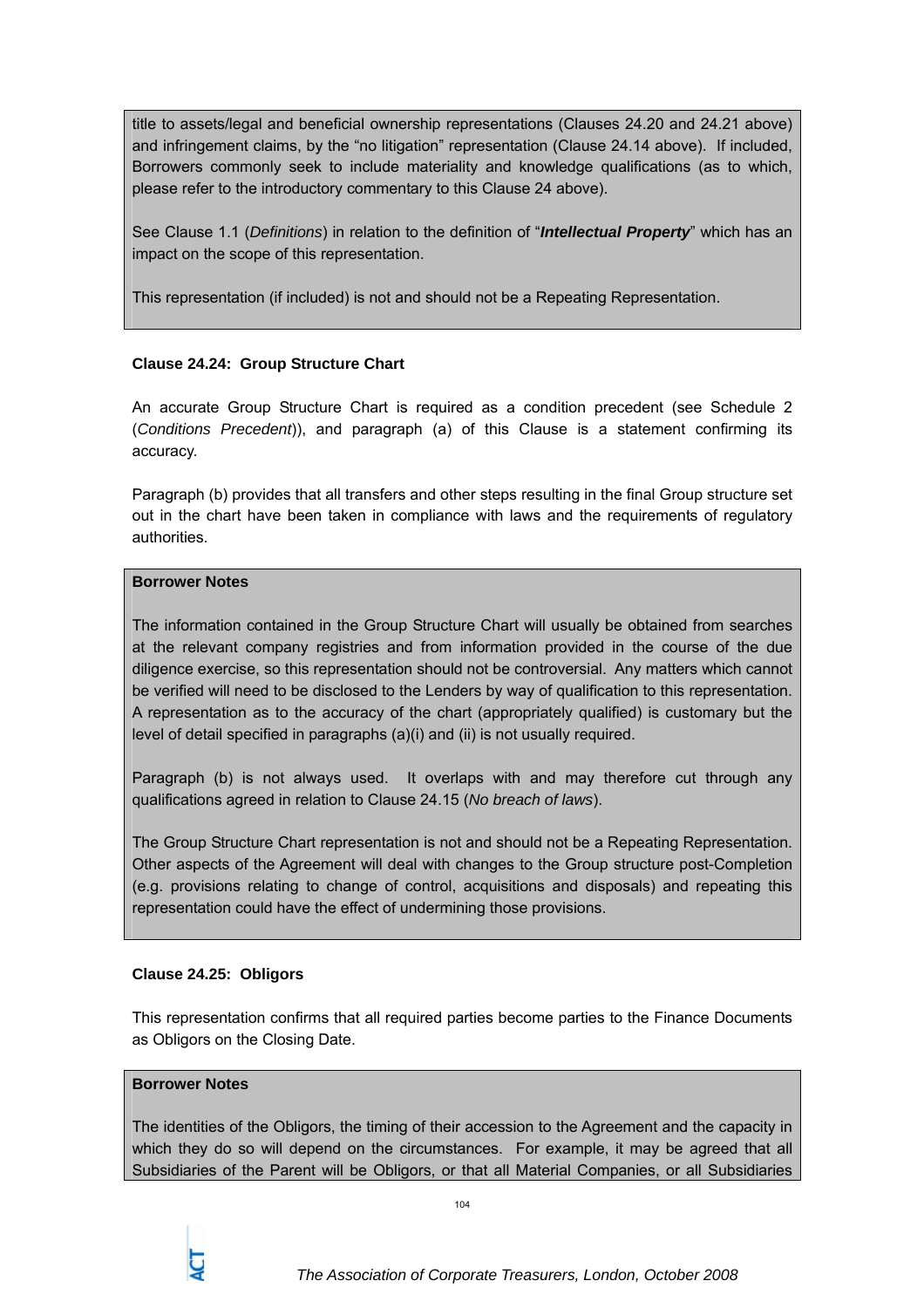incorporated in agreed jurisdictions, will be Obligors. Whether certain entities accede to the Agreement as Obligors will depend on whether they hold assets which are to be subject to the Transaction Security.

Not all of the Obligors will be party to the Agreement on the Closing Date. Until the Closing Date, the sole Obligors are likely to be the Parent and Company. The Target often becomes an Obligor at Completion and relevant Subsidiaries will accede to the Agreement at Completion or within a pre-agreed period following the Closing Date (see Clause 27.38 (*Conditions subsequent*)).

Paragraph (b) of Clause 24.25 confirms that members of the Group representing the agreed level of Guarantor coverage are party to the Agreement as Guarantors. Until the Closing Date, the sole Guarantors are likely to be the Parent and the Company so there is a timing issue that is not reflected in the LMA drafting: members of the Target Group will accede to the Transaction Documents as Additional Guarantors shortly after the Closing Date. Lenders will usually insist on a long-stop date by which time all guarantees must be in place (see Clause 27.38 (*Conditions subsequent*)), but it would be fairly unusual for all cross-guarantees to be in place on the Closing Date itself.

As a result of these factors, Lenders do not usually require a representation to be given in these terms. The criteria for Obligor accession, the scope of the Transaction Security and guarantees is dealt with elsewhere in the document; in particular, ongoing Guarantor coverage requirements are dealt with in Clause 27.35 (*Guarantors*), the Agreed Security Principles (see Schedule 14) set out the scope of the Transaction Security and the conditions subsequent (Clause 27.38) will address timing issues.

If included, Clause 24.25 will need to be tailored and should not be a Repeating Representation as it relates to circumstances existing at the Closing Date.

# **Clause 24.26: Accounting reference date**

This representation confirms the Group's accounting reference date.

# **Borrower Notes**

This representation may be deleted if the point is dealt with in Clause 25 (*Information Undertakings*) or Clause 26 (*Financial Covenants*). See in particular Clause 25.7 (*Year-end*).

If included, this representation is not and should not be a Repeating Representation as Clause 25.7 (*Year-end*) contains ongoing undertakings relating to the year end of each member of the Group.

# **Clause 24.27: Acquisition Documents, disclosures and other Documents**

Paragraph (a) is a confirmation that the Acquisition Documents contain all the terms of the Acquisition. Paragraph (b) states (in effect) that no "disclosure" exists which could have an adverse effect on the Information Package. Paragraph (c) requires the Obligors to confirm that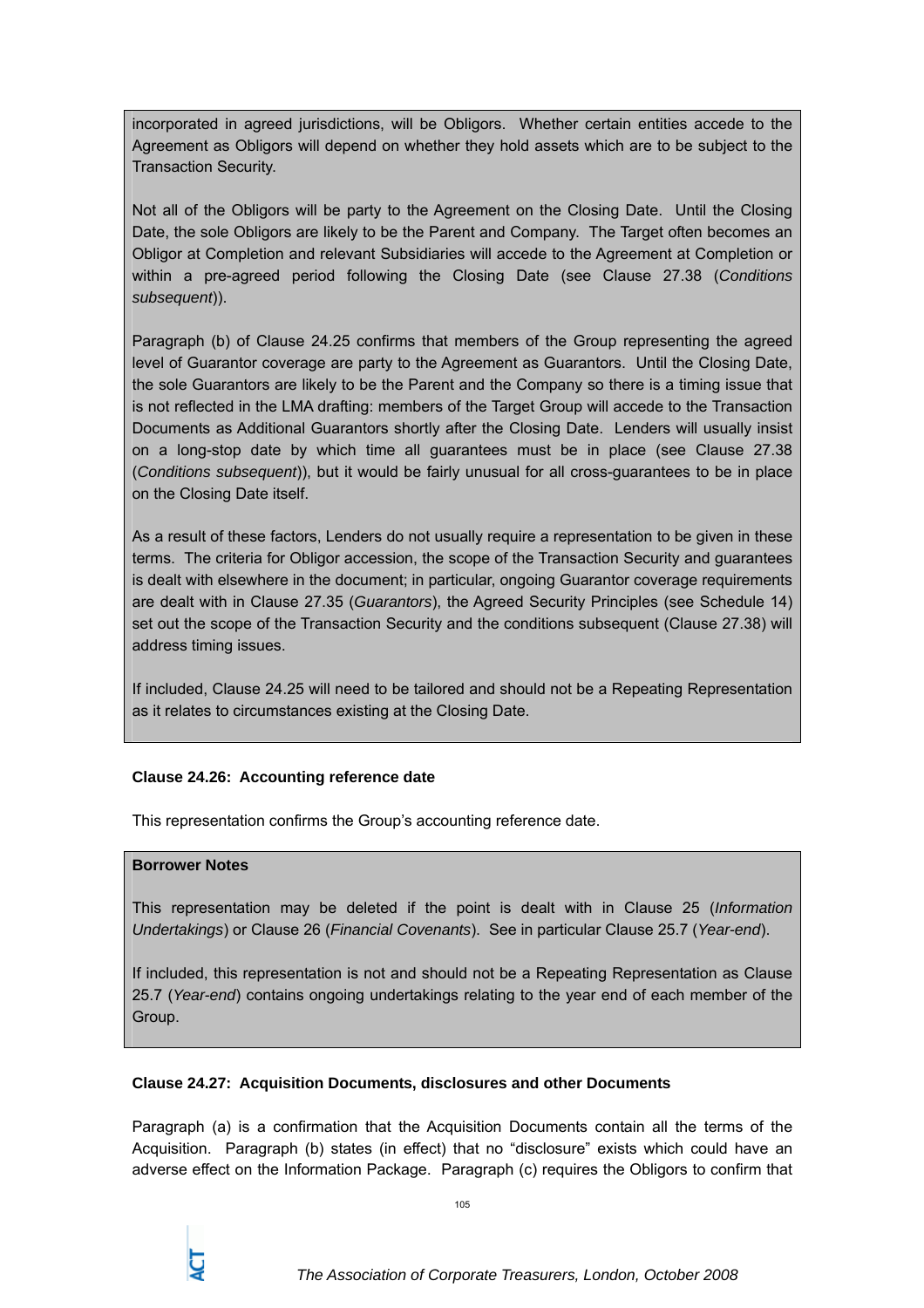the representations and warranties in the Acquisition Agreement are true and paragraph (d) states that all material terms agreed between Senior Management and the Investors and Senior Management and any member of the Group are contained in the documents specified.

# **Borrower Notes**

Paragraph (a) is often included, but limited to refer to all material terms of the Acquisition. In many transactions, this is the sole extent of this representation.

The remainder of the representation is more controversial. Paragraph (b) is extremely wide and what is meant by a "disclosure" is vague. Borrowers should argue that the accuracy of the Information Package is dealt with in the "no misleading information" representation (Clause 24.12) and therefore this paragraph should be excluded. The same argument applies to paragraph (c), which requires the Obligors to confirm that the representations and warranties in the Acquisition Agreement are true.

The intention of paragraph (d) is to confirm that Lenders have notice of all relevant terms. Again, this is likely to be objectionable to Borrowers. The terms of senior personnel are likely to be the subject of due diligence but that does not mean that all such terms will be disclosed by the Vendor. A representation of this nature is not commonly included although Lenders sometimes seek a specific representation that the "*Investor Documents*" (i.e. those documents evidencing the equity funding arrangements) contain all material terms of those arrangements.

This Clause is not appropriate in the context of a public bid, where instead a representation along the lines of paragraph (a) might be included in relation to the offer or scheme of arrangement documents.

This representation is not and should not be a Repeating Representation as it relates only to circumstances existing at Closing.

# **Clause 24.28: Centre of main interests and establishments**

Clause 24.28 requires each Obligor to confirm the location of its centre of main interests or "**COMI**" and (optionally) that it has no "**establishment**" in any other jurisdiction for the purposes of the EC Insolvency Regulation 1346/2000 (the "*Regulation*").

The Regulation is intended to facilitate cross-border insolvencies within the EU. It provides for mutual recognition of insolvency proceedings between EU member states and determines the jurisdictions in which main and secondary insolvency proceedings can be opened.

The Regulation provides that the courts of the member state in which the Obligor's COMI is located shall have jurisdiction to open "main insolvency proceedings" and that the law applicable to those proceedings will be the law of that member state opening those proceedings. The jurisdiction of any "secondary" or "territorial" proceedings to be opened in an EU member state will be determined by reference to whether the Obligor has an "establishment" in that member state.

The Lenders' main concern is to avoid the risk that an Obligor's COMI will be found to be located in a jurisdiction other than that assumed to be applicable and that insolvency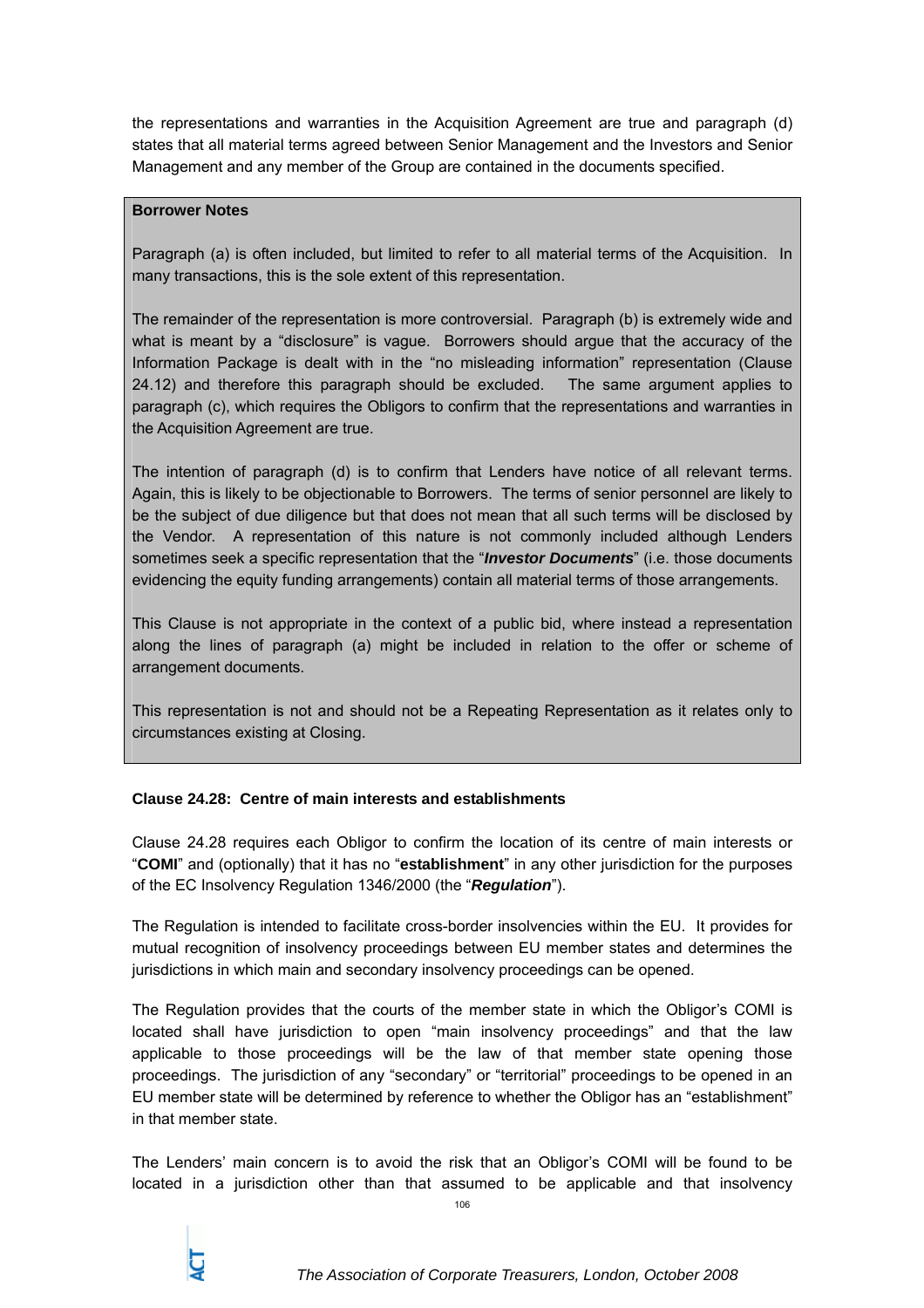proceedings in relation to an Obligor in that jurisdiction (i.e. that member state where its COMI is located) could operate to restrict their rights.

If the Lenders have the benefit of security (as will invariably be the case in a leveraged transaction) concerns about the operation of the Regulation are mitigated to some extent by the effects of Article 5 of the Regulation. Article 5 protects rights "in rem", a legal concept referring to rights based on an interest in an asset. This includes rights to enforce security, meaning that generally speaking, such rights can be asserted against property situate in a particular jurisdiction, unaffected by the existence of main proceedings elsewhere. To this extent Lenders' rights in relation to security are unaffected by an Obligor's COMI.

The Regulation is directly applicable in all EU member states except Denmark. Certain types of debtor are excluded from the Regulation, the key examples being credit institutions and insurance companies which are subject to separate regulations. The Regulation also does not apply to all types of insolvency proceedings. Lenders and Obligors will need to take legal advice to determine the extent to which the Regulation is relevant to the transaction at the outset.

A brief outline of the detailed legislative provisions is set out below, but this is a complex topic upon which specific legal advice will be required.

# *"COMI" and "establishment"*

"COMI" is not defined in the Regulation. Instead, Article 3(1) of the Regulation contains a rebuttable presumption that a debtor's COMI is the country in which its registered office is located. An "establishment" is defined in Article 2 of the Regulation as "any place of operations where the debtor carries out a non-transitory economic activity with human means and goods".

These provisions make it difficult to determine a debtor's COMI and the existence of any "establishment" with any certainty. The provisions fall to be interpreted by the courts, and differing interpretations may apply under the national law of each EU member state. Interpretation of the terms will depend on the state of the law at the time at which the question is asked. The question may be especially difficult where the debtor is controlled by another member of the same corporate group with its registered office in a different jurisdiction (the Regulation does not recognise the concept of group companies but treats each company as a separate entity).

There have been a number of cases in which these provisions have been considered by the courts. In the Eurofood case (Case  $C - 341/04$ ), the ECJ held that the presumption as to a debtor's COMI can be rebutted only if factors to the contrary exist which are both "objective and ascertainable by third parties". In the Eurofood case and others, considerable importance has been attached to Recital 13 to the Regulation, which states that a debtor's COMI "should correspond to the place where the debtor conducts the administration of his interests on a regular basis and is therefore ascertainable by third parties". Since the Eurofood decision, it is likely to be more difficult to rebut the presumption that a debtor's COMI is its registered office than had previously appeared to be the case. Judicial guidance is still insufficient, however, to determine COMI in all cases with absolute certainty.

## **Borrower Notes**

The language of the representation is problematic because of legal uncertainties referred to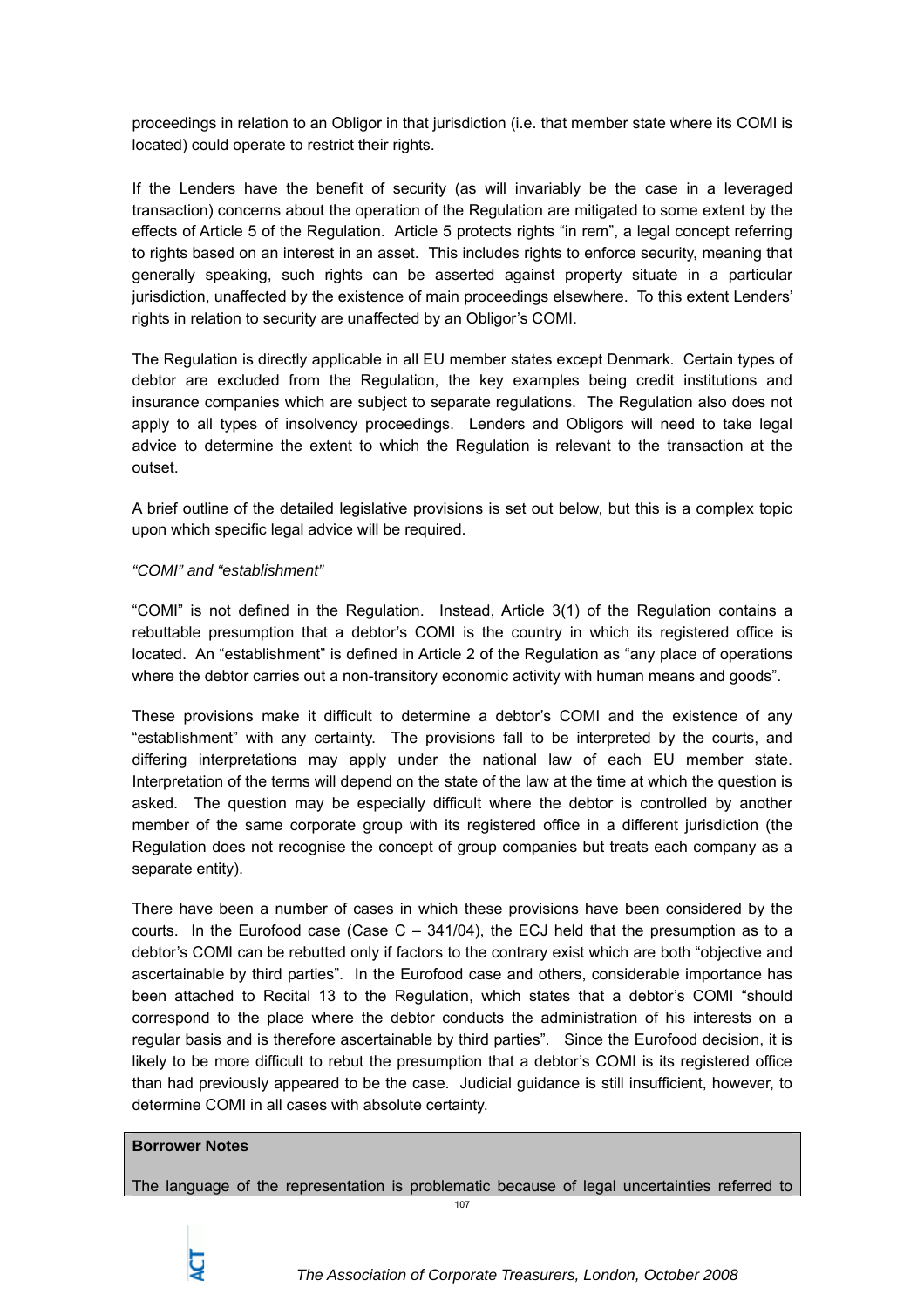above in relation determining an Obligor's "COMI" or "establishment". Borrowers may be concerned that their business interests could shift, resulting in a change in COMI that was not necessarily intended. This uncertainty results in many Borrowers arguing that the representation should be deleted. Borrowers might also base this argument on the mitigating effects of the existence of security on the impact of the Regulation, outlined above.

If Lenders insist on a representation on this topic, Borrowers should ensure that the text of the representation deals with matters of fact rather than law, and that its meaning is certain. The most important single factor in determining COMI is likely to be the location of the Obligor's registered office, because of the rebuttable presumption in the Regulation that a corporate debtor's COMI is its registered office. Therefore, for example, each Obligor should be able to represent the location in which its registered office is situated (and repeat that representation).

Although a representation as to the location of its registered office may be the most satisfactory solution for an Obligor, Lenders may wish for greater comfort, as the COMI presumption is rebuttable. In the light of the Eurofood decision, Lenders might request a representation as to the location of the Obligor's registered office coupled with a representation that on the basis of factors which are both objective and ascertainable by a third party, a third party would conclude that its COMI is in the same jurisdiction as its registered office, if that is the case. From a Borrower's point of view, this may be insufficiently certain to be acceptable. Borrowers might, however, be able to offer further comfort in terms of specific factual issues that might be considered relevant to satisfy the Eurofood test. Relevant facts could be the usual location for board meetings, for example.

As explained above, a key concern for Lenders is becoming subject to the insolvency laws of jurisdictions in relation to which they have not taken legal advice in structuring transactions. Lenders will have taken legal advice in each jurisdiction in which an Obligor is incorporated (and most likely, in each jurisdiction in which security assets are situate), each a "*Relevant Jurisdiction*". Therefore, Borrowers might argue that the operation of any representation in relation to the Regulation should be limited to situations where a law other than that of a Relevant Jurisdiction will come into play. For example, if a transaction involves both French and English Obligors, Lenders will have taken advice in both jurisdictions before entering into the transaction.

Borrowers should note that even if the Regulation is not relevant at the signing date (as there are no Obligors with a COMI in the EU), the Regulation might still be a topic for discussion. Lenders may feel that they could be disadvantaged if, for example, a non-EU subsidiary moved its COMI to an EU member state or set up an establishment in the EU, as the transaction will not have been structured to cater for this eventuality.

As mentioned above, any representation on this topic is usually a Repeating Representation. However, in some transactions, Obligors undertake to Lenders that they will take no action knowingly to alter their COMI. Any such undertaking should take the place of a Repeating Representation.

# **Clause 24.29: Pensions**

This is one of a series of provisions inserted into the Leveraged Facilities Agreement as a result of the Pensions Act.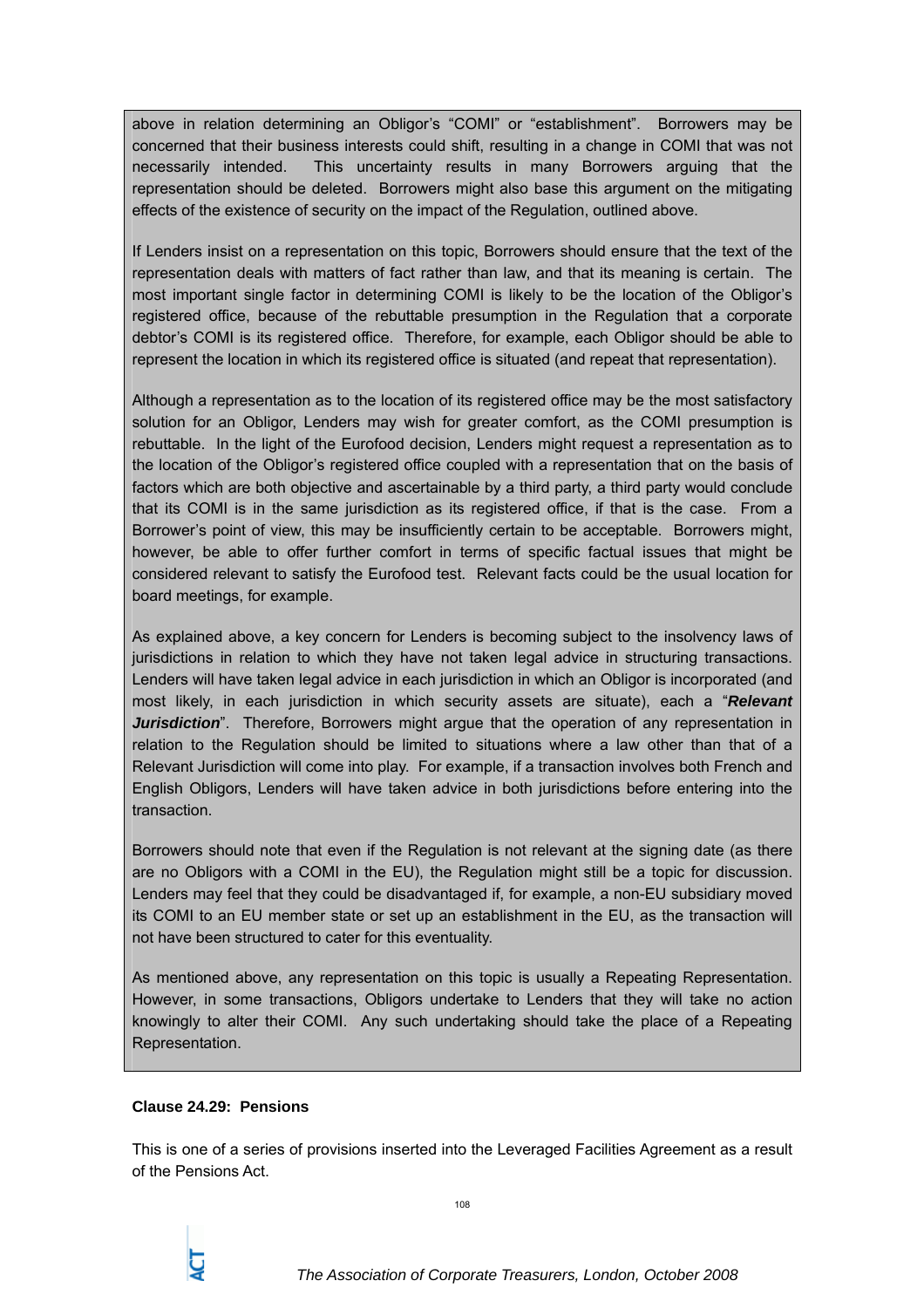This representation confirms that (save as disclosed to the Lenders), no member of the Group is or at any time has been an employer or "connected" or "associated" with the employer of a pension scheme which is not a money purchase scheme. The reference to "connected" and "associated" members of the Group is necessary as the Pensions Act empowers the Pensions Regulator, in certain circumstances, to impose liability for an underfunded scheme on such persons. See "*Pensions Regulator*" at Clause 1.1 (*Definitions*) for an outline of the statutory regime.

# **Borrower Notes**

This representation will only be relevant if the Group has not and never has operated a defined benefit pension scheme. It confirms to the Lenders that no liabilities exist because no relevant pension schemes exist. If due diligence confirms that this is the case (or appropriate disclosure is made to qualify the representation), this should not be controversial. Note that the statutory definitions of "connected" and "associated" which apply in this context are very wide and would include, for example, the situation where a director of a Group company is also a director of a company outside the Group which operates a defined benefit pension scheme. See further commentary under "*Pensions Regulator*" at Clause 1.1 (*Definitions*) above.

In some transactions, Lenders have sought specific representations regarding compliance with legal and regulatory requirements in relation to the funding of relevant pension schemes. Such provisions may be resisted on the basis that the general "compliance with laws" representation applies, or that their wording implies that the scheme is "fully funded" in circumstances where it is perfectly acceptable for the scheme to be in default on a certain basis. If a separate representation along these lines is included, Borrowers should ensure that appropriate limitations are negotiated on a consistent basis with the "compliance with laws" representation (often, a qualification by reference to Material Adverse Effect).

This representation should not be a Repeating Representation (especially if the Agreement contains ongoing covenant requirements in relation to pensions).

# **Clause 24.30: No adverse consequences**

This representation is aimed at giving Lenders comfort that there will be no adverse consequences to them of lending to the Group in terms of legal or regulatory issues (for example, if any kind of licence or authorisation is required).

# **Borrower Notes**

This representation is likely to be strongly resisted by Borrowers. The Lenders' regulatory, legal and tax affairs are for each Lender to determine in conjunction with its advisers.

# **Clause 24.31: Holding and Dormant Companies**

This representation confirms the status of holding companies and dormant companies within the Group. The Leveraged Facilities Agreement assumes that the Parent and the Company are both holding companies (as is usually the case) and, before the Closing Date, that they have no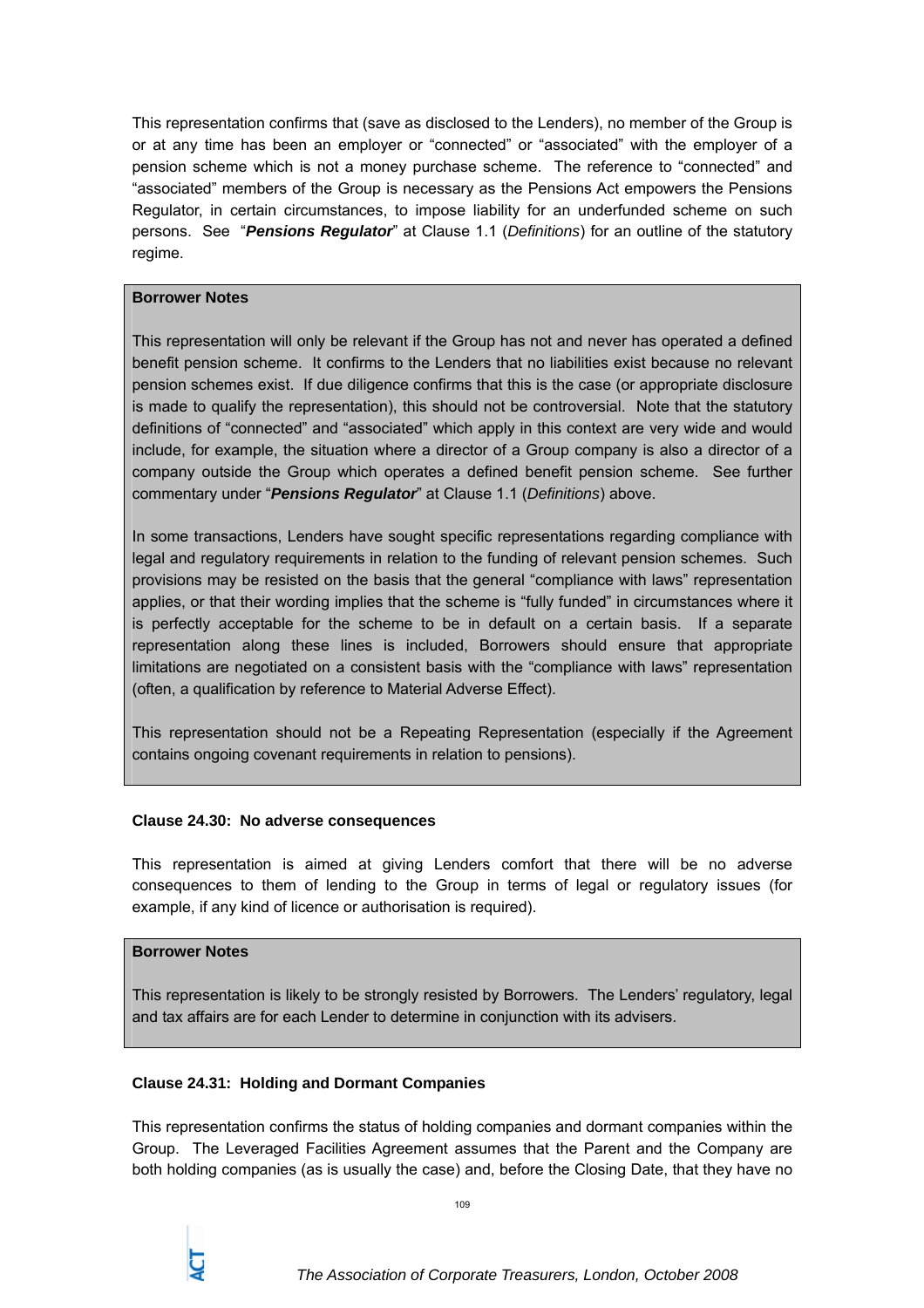liabilities save as arising under the Transaction Documents and in respect of the Acquisition Costs.

### **Borrower Notes**

This representation will need to be tailored to reflect accurately the circumstances. For example, if market purchase facilities have been entered into on a public bid financing or if the Facilities refinance bridge debt incurred by the Company, this will need to be reflected in the wording of this representation. In the interests of greater certainty, in some transactions, liabilities relating to holding company activity are specified to include, for example, administrative costs, liabilities for tax and other customary liabilities of holding companies.

It may be more accurate to change the reference to the Parent and the Company having no liabilities prior to the Closing Date to their having no liabilities prior to the first Utilisation Date.

Borrowers often resist giving representations in relation to Dormant Companies.

This representation is not and should not be a Repeating Representation (as the circumstances of the Parent and the Company will obviously change after the Closing Date and are likely to be the subject of a covenant: see Clause 27.10 (*Holding Companies*)).

### **Clause 24.32: Times when representations made**

This Clause sets out the times at which the representations are made. In general, the Leveraged Facilities Agreement contemplates that the representations will be given by the Obligors on the signing date and the Closing Date which reflects usual market practice. This is subject to modification in relation to Clause 24.12 (*No misleading information*).

The "*Repeating Representations*" are expressed to be repeated on the date of each Utilisation Request, on each Utilisation Date and on the first day of each Interest Period by reference to the facts and circumstances existing on that date.

All of the representations except Clause 24.12 (*No misleading information*), Clause 24.24 (*Group Structure Chart*), Clause 24.27 (*Acquisition Documents, disclosures and other Documents*) and Clause 24.31 (*Holding and Dormant Companies*) are deemed to be made by each Additional Obligor on the date upon which it becomes or it is proposed that it becomes an Obligor.

Each representation made after the date of the Agreement is deemed to be made by reference to the facts and circumstances existing on the date upon which the representation is deemed to be made.

#### **Borrower Notes**

*Clause 24.12 (No misleading information)* 

Borrowers may have concerns as to the times at which these representations are repeated.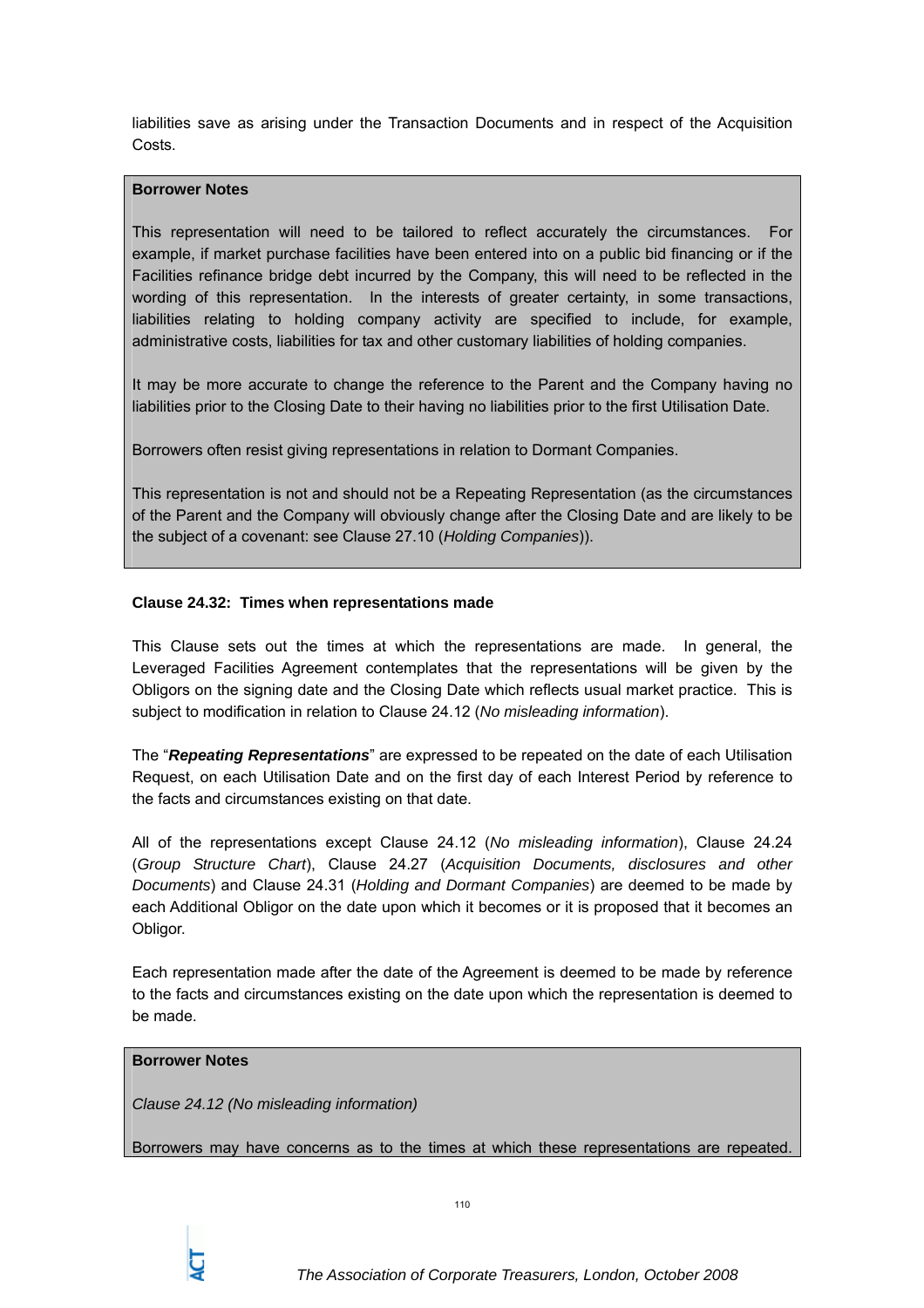Certain of these are considered above at Clause 24.12.

### *Repeating Representations*

Stronger Borrowers often resist repetition of the Repeating Representations on each Utilisation Date (on the basis that the time period between a Utilisation Request and a Utilisation Date is very short).

An indication is given in relation to each representation above as to whether it is usually or should properly be a Repeating Representation. To summarise, Borrowers generally seek to limit the scope of the Repeating Representations to those relating to the Obligors' validity, enforceability and capacity to enter into the transaction documents, that is, Clauses 24.2 (*Status*) to 24.7 (*Governing law and enforcement*). Others may be appropriate depending on the circumstances. Additionally, it is reasonably common for the representations in relation to the financial statements provided after Closing to be repeated but in relation only to the most recently delivered financial statements and on the date on which those statements are delivered: see Clause 24.13 (*Original Financial Statements*) above.

# *Additional Obligors*

As mentioned above (see "*Qualifications by reference to knowledge*"), when negotiating the Facility Agreement, the Parent and the Company will have to bear in mind the likely concerns and the extent of the knowledge of those members of the Target Group which are intended to accede to the Facility Agreement as Obligors and ensure that the representations which they will be deemed to give are appropriately tailored.

The Leveraged Facilities Agreement contains more onerous requirements in this regard than are commonly negotiated in practice. The representations that are required to be given by acceding Obligors are quite commonly limited to those mentioned as appropriate Repeating Representations above, that is, Clauses 24.2 (*Status*) to 24.7 (*Governing law and enforcement*), and in each case, applicable only to either the acceding Obligor itself or, for example, the acceding Obligor and its Subsidiaries.

Note that according to paragraph (e) as drafted, representations by acceding Obligors are given both on the date that they become Obligors or "the date upon which it is proposed that they become Obligors". The latter should be resisted on the basis of being insufficiently certain.

# **CLAUSE 25: INFORMATION UNDERTAKINGS**

#### *Introduction*

These undertakings relate to the information required to be delivered by the Obligors to the Lenders during the life of the Facilities.

#### **Borrower Notes**

The key issue from the Borrower's point of view in relation to information undertakings is to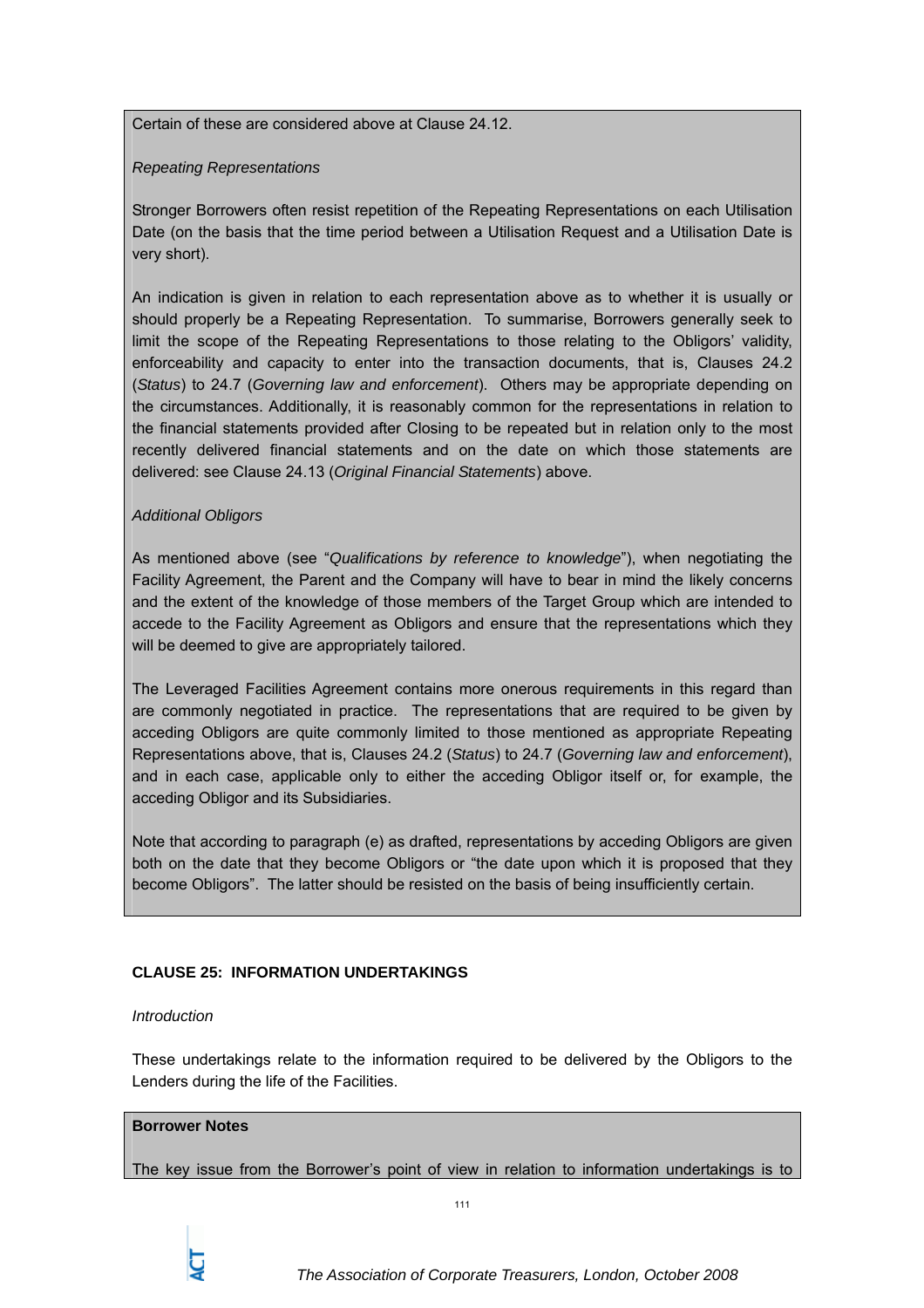ensure that the Lenders' requirements accord with what the Company and the Target Group are able to produce and that the time frames for delivery are achievable. The scope of the information undertakings in the Leveraged Facilities Agreement very broadly reflects the approach often seen in the market. However, the scope of information undertakings has been the subject of increased focus in recent times as a result of certain developments relating to the types of investor now participating in the loan market.

Concerns have been voiced about market abuse by non-bank institutions such as hedge funds who participate in syndicated loans and also deal in regulated investments (such as equities). The LMA has issued two statements which relate to the inclusion in syndicates of public-side Lenders, the second of which contains guidance for loan market participants on potential areas of concern and how information flows might be managed in such circumstances.

In September 2008, the LMA made a number of amendments to the Leveraged Facilities Agreement which were intended to address the concerns of public-side Lenders, for example, a new paragraph (d) was added to Clause 32.13 (*Relationship with the Lenders*) to enable Lenders to appoint a person to receive communications on their behalf and new paragraph (c) of Clause 32.8 (*Responsibility for documentation*) was added to make clear that none of the Arranger, the Issuing Bank or any Ancillary Lenders is responsible for any determination as to whether information provided to any Finance Party is non-public information.

These changes are a useful response to requests from certain participants in the loan market who have asked for sanitised information packages, "scrubbed" of private-side information. From a Borrower perspective it is hard to see how such requests could be dealt with in practical terms, save by not providing any documentation at all to such participants who opt out. The internal requirements of a Lender in relation to the provision of confidential information are a matter for that Lender to manage and the appointment of a representative to receive information on their behalf is a practical solution. If raised, Borrowers are likely to resist any suggestion that they might police the information flow on behalf of such Lenders.

# **Clause 25.1: Financial statements**

Clause 25.1 contemplates the delivery of annual, quarterly and monthly financial statements to the Lenders.

### **Borrower Notes**

Financial covenants (see Clause 26 (*Financial Covenants*) below) are usually tested on a quarterly basis, so monthly financial statements are not always required.

The time for delivery of financial statements varies. Four to six months after the year end is usually permitted for audited statements, one to two months for quarterly statements.

The extent to which solus accounts or consolidated accounts prepared below Group level are provided to Lenders varies. Lenders may wish to see (or retain the right to request) solus accounts for certain Material Companies.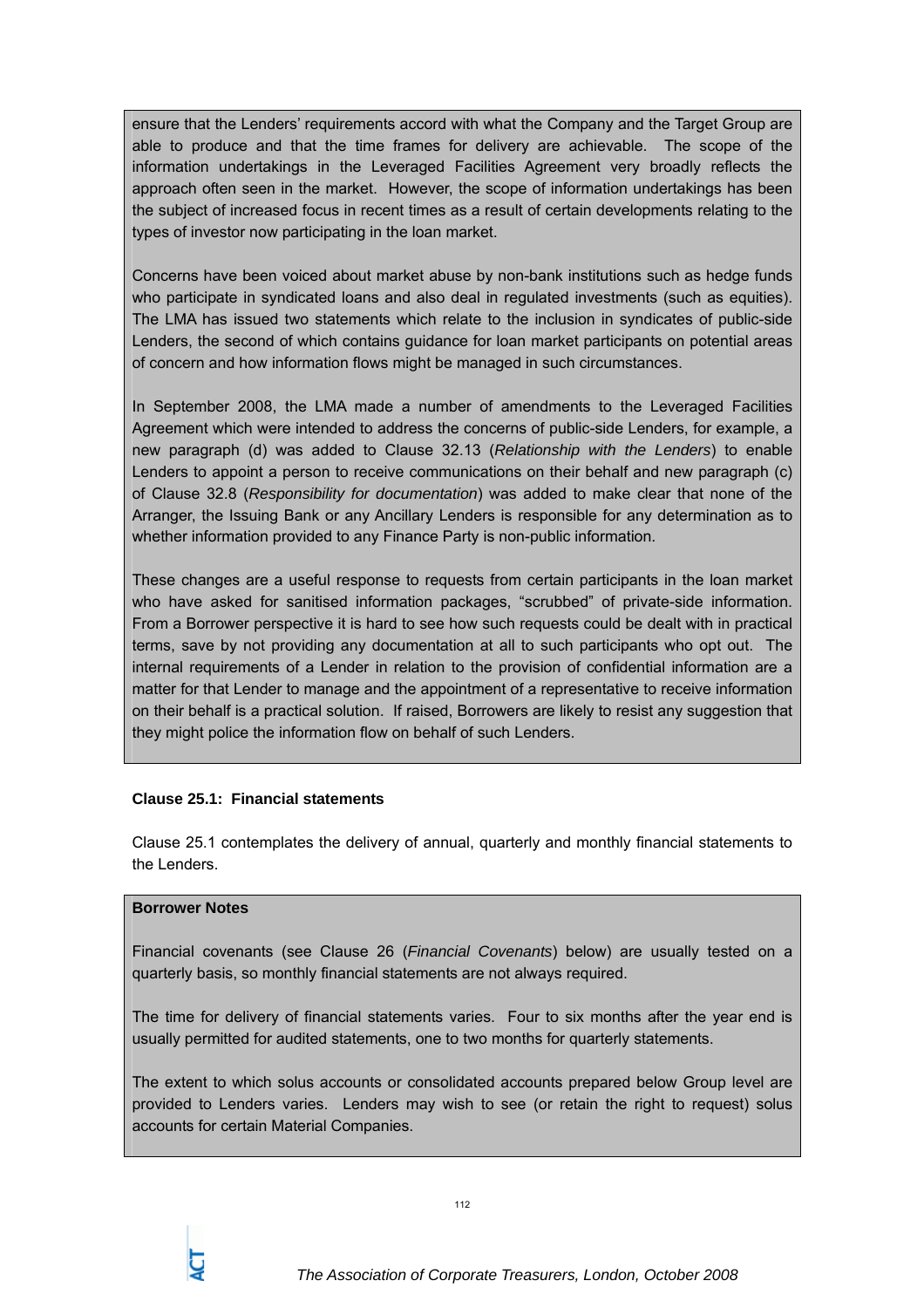# **Clause 25.2: Provision and contents of Compliance Certificate**

Compliance Certificates are required to be delivered quarterly, together with the relevant accounts. A form of Compliance Certificate is included at Schedule 9 to the Leveraged Facilities Agreement. The form of Compliance Certificate includes confirmation of the following matters:

- compliance with the financial covenants. This is the customary purpose of a Compliance Certificate; and
- compliance with other financial tests in the Agreement: for example the Margin ratchet, the number of companies which qualify as Material Companies and satisfaction of any Guarantor coverage test, to be included as applicable.

The form of Compliance Certificate in Schedule 9 also contains confirmation that no Default is continuing (or if any Default is continuing, details of the Default and steps being taken to remedy it).

A Compliance Certificate is required to be signed by two directors of the Parent. The Clause goes on to provide (optionally) that any Compliance Certificate accompanying audited accounts is required to be accompanied by a report from the Company's auditors in the form agreed by the Parent and the Majority Lenders.

### **Borrower Notes**

Some Borrowers may resist including any confirmation in the Compliance Certificate as to whether any Default is continuing. This is on the basis that a Compliance Certificate is a snapshot of the Obligors' compliance with the Agreement as at a particular testing date. The appropriate mechanism for notification of Defaults is via the covenant at Clause 25.9 (*Notification of default*). It is also unclear what the statement in the Compliance Certificate is intended to confirm. If the statement relates to the existence of any Default as at the testing date, this is not a useful statement for the Lenders' purposes because the situation may have changed in the period between the testing date and the date upon which the Compliance Certificate is delivered. If the Lenders are looking for confirmation as at the date the Compliance Certificate is delivered, this could potentially delay the delivery of the relevant Compliance Certificate. Whether Borrowers are able to succeed with these arguments varies.

Borrowers may also resist the requirement for an auditor's report in relation to Compliance Certificates. If auditor involvement is agreed, Borrowers should be aware of a guidance statement issued by the Institute of Chartered Accountants in November 2000, which advises accountants that they should not report to Lenders on Borrowers' covenant compliance without first entering a separate engagement letter with the Lenders. They are advised to report only on the extraction of figures by the Borrower in the certificate, the accuracy of the arithmetic, and compliance with the relevant definitions.

As a result, if provision of an auditor's report is agreed, it is important to involve the auditors at an early stage in discussions, to ensure that the exact nature of their remit is settled before signing. If the auditors will be reporting on the certificate, the form of the report needs to be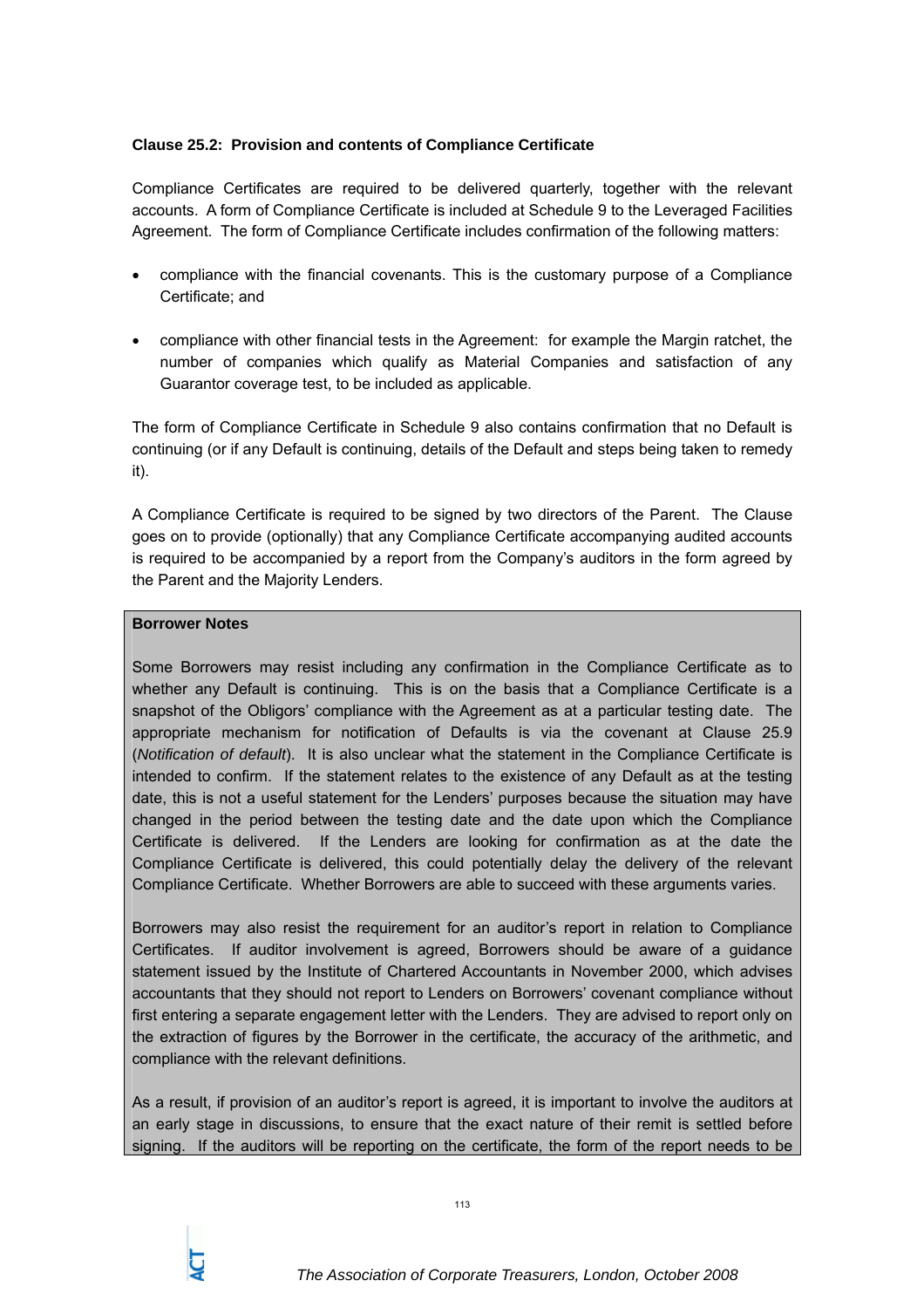settled.

There are some difficult issues relevant to the delivery of Compliance Certificates, relating to the point at which a Default under the financial covenants is triggered. These issues are discussed at Clause 26.3 (*Financial Testing*).

### **Clause 25.3: Requirements as to financial statements**

This Clause sets out requirements as to the content of the financial statements delivered under Clause 25.1 (*Financial statements*).

### **Borrower Notes**

The detail of this provision, in particular, in terms of which financial statements are to be delivered, will need to be agreed. Note that in certain jurisdictions Lenders may require particular financial statements for regulatory purposes. Generally, the Borrower will be concerned to ensure that these requirements provide Lenders with what they need without being so burdensome as to inhibit the Group's ability to run its business.

When negotiating this provision, Borrowers should bear in mind the extent of the representations in relation to the financial statements (see Clause 24.13 (*Original Financial Statements*) above). For example, paragraph (a)(iii) requires that each set of quarterly financial statements includes a cashflow forecast. Borrowers should take care to ensure that any such forecast is not warranted (other than the belief that the assumptions on which it is based are reasonable and that it has been prepared in good faith).

Paragraph (b)(iii) provides two options: that the financial statements shall be prepared on the basis of the Accounting Principles or alternatively, that the financial statements are prepared on a consistent basis with the Base Case Model (in the case of the Parent) or the Original Financial Statements (in the case of any Obligor).

Paragraph (b) includes so-called "frozen GAAP" wording. This provides that if there is a change in Accounting Principles or accounting practices, the auditors must provide to the Agent a description of the changes and sufficient information to enable the Lenders to make a comparison of the most recently delivered financial statements with the Original Financial Statements or the Base Case Model (as the case may be). In particular, the Agent must be provided with sufficient information to determine whether the financial covenants have been met, to calculate the applicable Margin and to calculate the amount of any mandatory prepayment obligations.

In any case where there is a possibility that individual or group financial statements may switch to alternative Accounting Principles or accounting practices during the life of the Facilities (and leveraged facilities are usually long term facilities), it will usually be advisable to include an additional Clause, under which the parties agree, on a change in Accounting Principles, to negotiate in good faith to settle the amendments which are required to the agreement as a result. In relation to the Investment Grade Agreements, the LMA and ACT agreed the following wording in the context of the move to IFRS in the UK: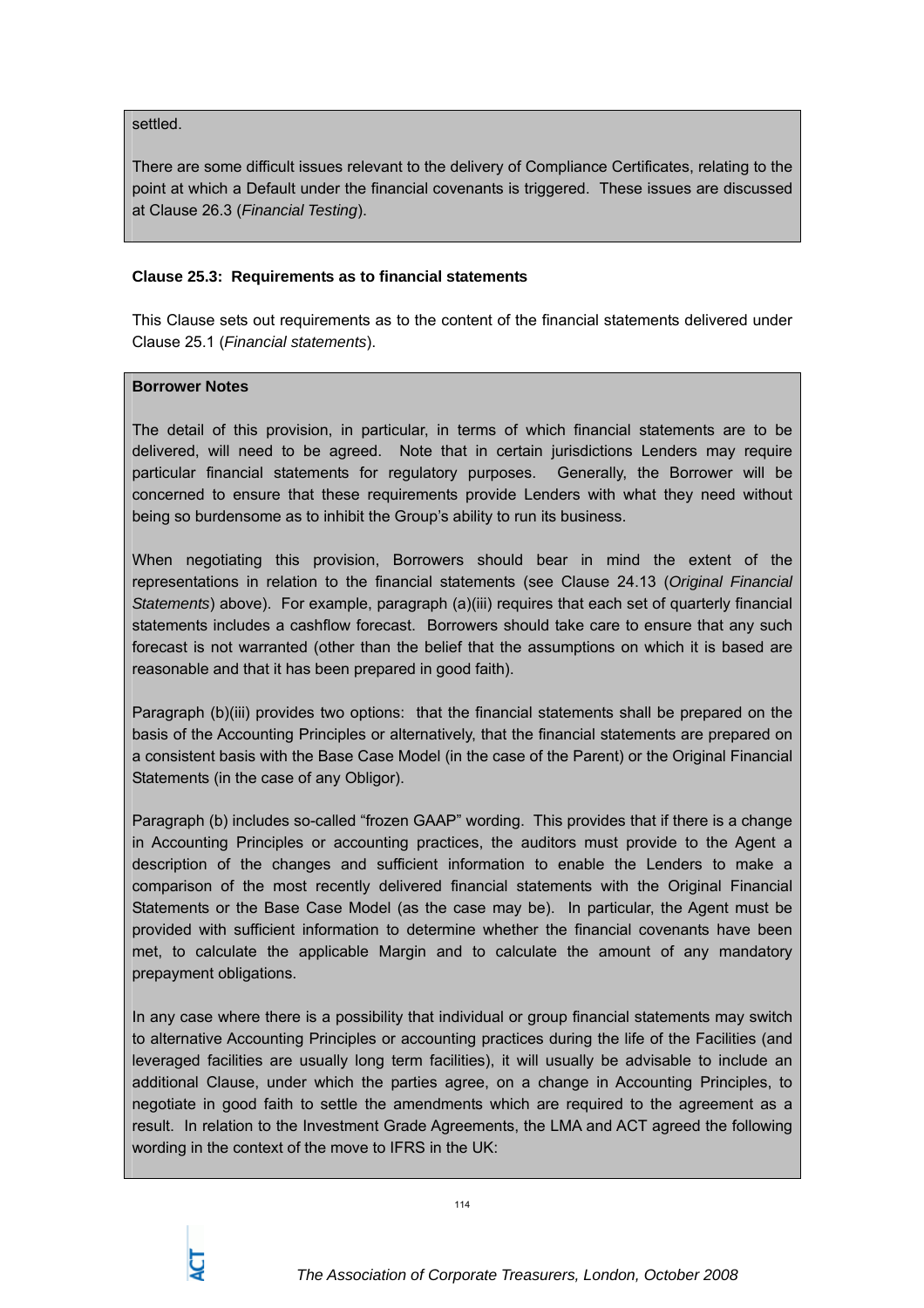"If the Company notifies the Agent of a change in accordance with [paragraph ([ ]) of Clause [ ] (*Requirements as to financial statements*)] the Company and the Agent shall enter into negotiations in good faith with a view to agreeing any amendments to this Agreement which are necessary as a result of the change. To the extent practicable these amendments will be such as to ensure that the change does not result in any material alteration in the commercial effect of the obligations in this Agreement. If any amendments are agreed they shall take effect and be binding on each of the Parties in accordance with their terms."

Borrowers may wish to provide additionally that the parties will negotiate for a minimum period, such as 30 days. A provision of this kind should provide the necessary basis for dialogue between the parties, though it should be appreciated that, as an agreement to agree, its meaning is not sufficiently certain for it to be enforceable.

Paragraph (c) may be controversial: it gives the Agent the right to submit questions about the Group's financial condition to the Auditors (via the Parent), at the Parent's cost. The Parent may want to limit this right, for example, by reference to cost and such that it applies only during the continuance of a Default.

# **Clause 25.4: Budget**

Clause 25.4 provides for an annual budget and any updates to be supplied to the Lenders.

#### **Borrower Notes**

Similar considerations apply in terms of content and the timing of delivery of budget information as described above in relation to the financial statements.

# **Clause 25.5: Group companies**

This Clause permits the Agent to request at any time confirmation of the Group's compliance with the Guarantor coverage test and of those companies which qualify as Material Companies.

#### **Borrower Notes**

Borrowers may resist this provision on the basis that it is unduly burdensome. This information will be provided to Lenders quarterly via the Compliance Certificates (see Clause 25.2 (*Provision and contents of Compliance Certificate*) above).

#### **Clause 25.6: Presentations**

This provision requires at least two directors of the Parent (including the chief financial officer) to make an annual presentation to the Finance Parties as to the Group's business and financial position. More frequent presentations may be requested if the Agent suspects a Default is continuing or may have occurred or may occur.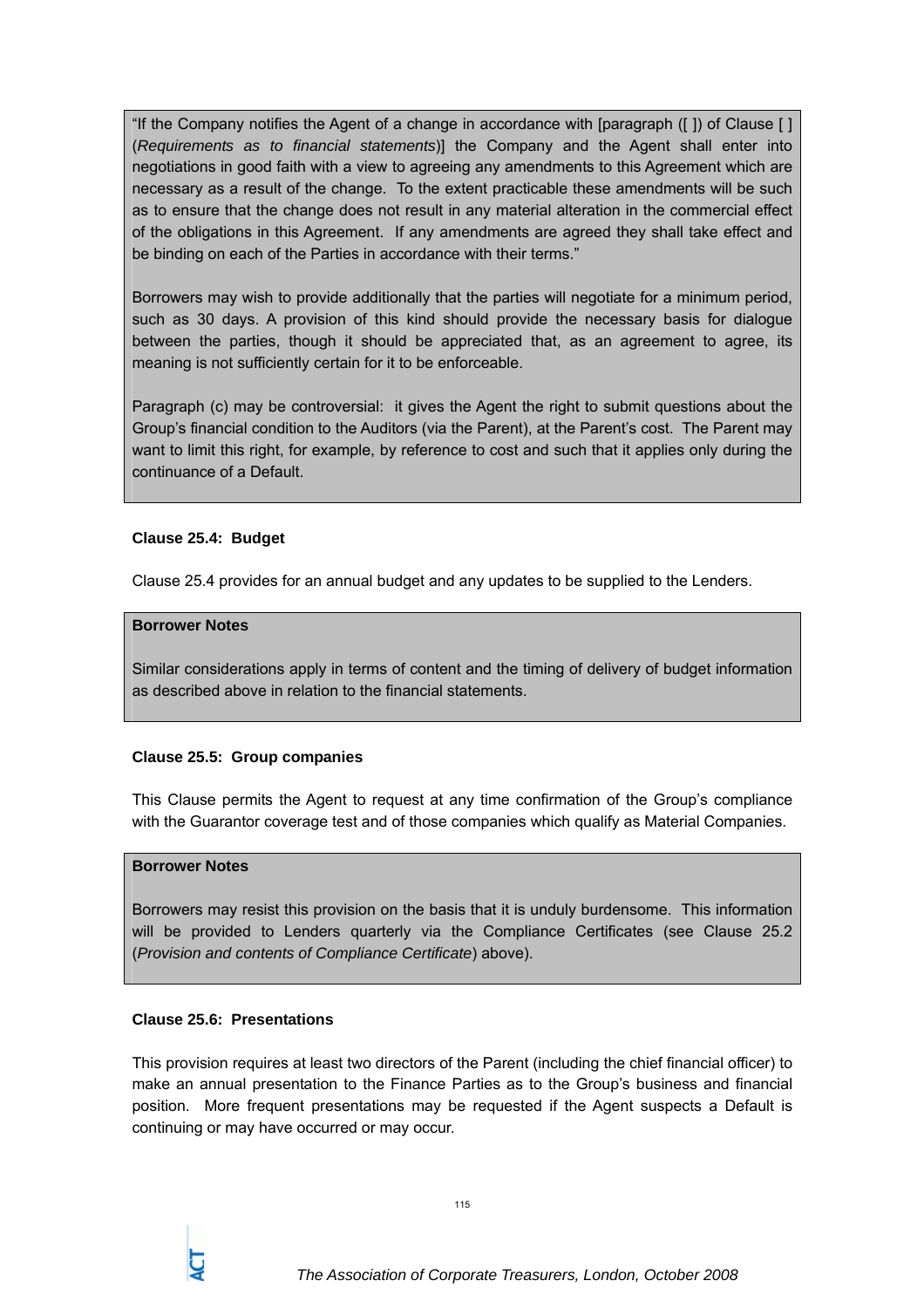### **Borrower Notes**

Borrowers are likely to object to the requirement to make presentations at any time where the Agent suspects a Default. Borrowers may seek to impose the more onerous test of no Event of Default or to delete the reference to a Default which "may occur" or "may have occurred".

### **Clause 25.7: Year - end**

This Clause sets out requirements as to the accounting reference date of companies within the Group.

### **Clause 25.8: Information: miscellaneous**

This Clause contains a number of information requirements including notification of any material litigation, of the occurrence of any mandatory prepayment trigger (Recovery Claims, acquisitions or disposals) plus a general requirement to supply the Security Agent with any information reasonably required in relation to security, and the Agent with any other information reasonably required.

### **Borrower Notes**

Certain aspects of this provision may be objectionable from a Borrower perspective, for example:

- the Parent may resist copying Lenders in on information provided to its shareholders as required by paragraph (a). The obligation applies only to information provided to shareholders generally (or any class of them), but particularly in the private equity context, this may be not be acceptable to Borrowers;
- the general requirements in paragraphs (d) and (e) to provide further information to the Security Agent and the Agent might be limited to such information that can be provided without material cost to the Group (at least prior to the occurrence of an Event of Default).

Additionally, Borrowers should ensure that the materiality threshold for notification of litigation and claims in paragraph (b) is consistent with that agreed in the related representation and Event of Default (see Clause 24.14 (*No proceedings pending or threatened*) and Clause 28.17 (*Litigation*)).

# **Clause 25.9: Notification of Default**

This is a fairly customary provision obliging each Obligor to notify the Agent promptly upon becoming aware of the existence of any Default.

# **Borrower Notes**

To ensure that this obligation is complied with on a timely basis in complex Groups, Borrowers may wish to provide that the notification requirement is triggered promptly upon the Parent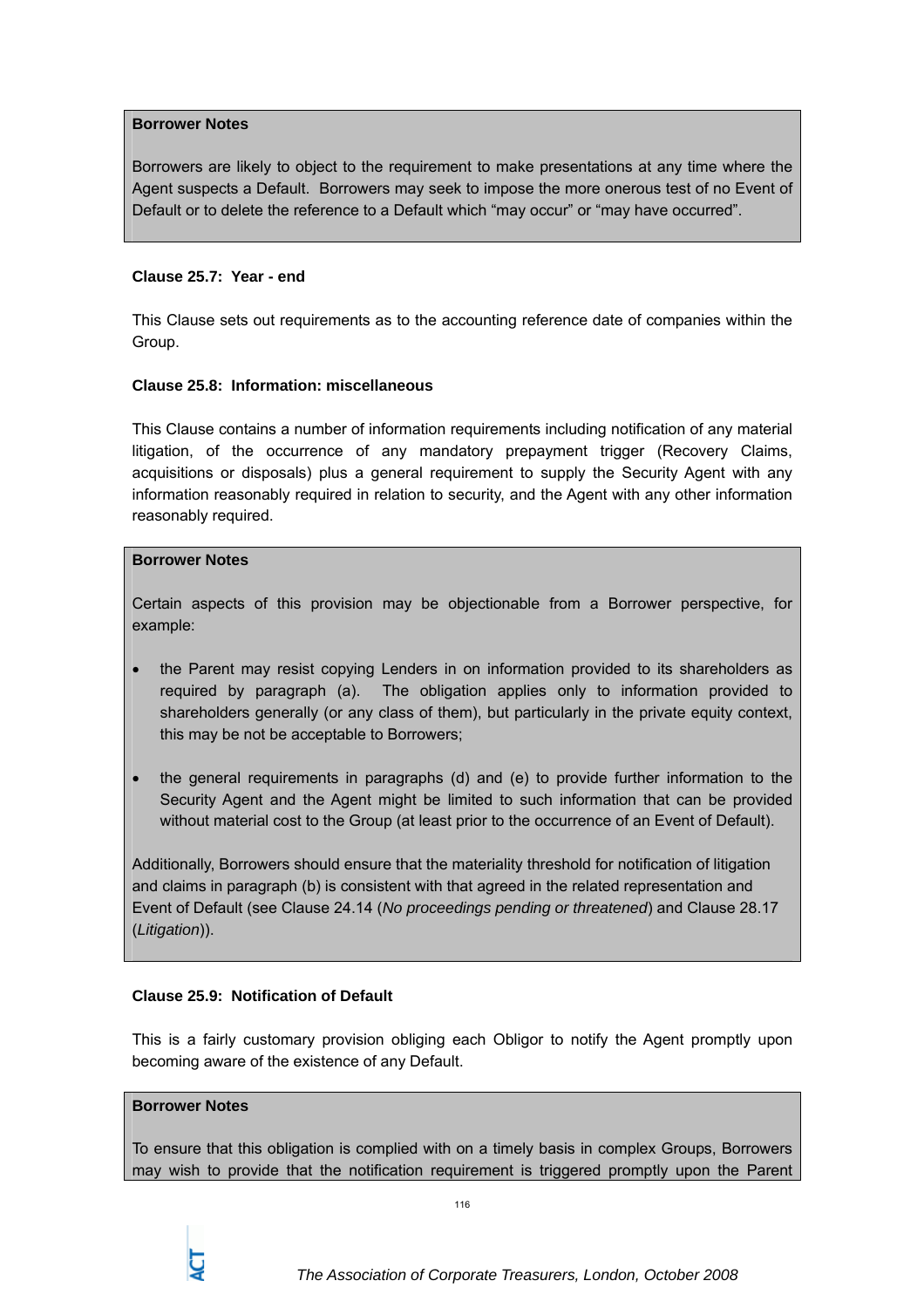becoming aware of any Default. As drafted, each Obligor is required individually to notify the Agent of any Default (unless it is aware that another Obligor has already done so).

# **Clause 25.10: "Know your customer" checks**

These provisions require the Obligors to provide information to the Agent for the purpose of satisfying applicable "know your customer" or "KYC" requirements.

KYC checks on each Obligor will need to be carried out by the Original Lenders prior to signing. Clause 25.10 requires the Obligors to provide KYC information to Lenders in one of three situations:

- a change in law or regulation after signing;
- a change in the status of an Obligor after signing; or
- a proposed secondary market purchase.

This obligation is limited in that a Lender or prospective Lender is entitled to request the information only where it is obliged to carry out KYC checks. The request may not be made where the information is already available to the Lender or prospective Lender, as would be the case if the Agent were willing to pass on information already in its possession. In addition, the information may only be requested in order for the Lender to satisfy itself that it has complied with applicable law. Finally, the Obligor is not obliged to comply unless the request is reasonable.

#### **Borrower Notes**

There are a couple of issues which Borrowers may raise with Lenders in relation to this provision in the context of a leveraged transaction:

- Borrowers may wish to provide that all requests for KYC information should be sent via the Agent.
- The information which the Obligors are obliged to provide is expressed to be in order for the Lender or prospective Lender "to carry out and be satisfied it has complied with all necessary KYC or other similar checks". Borrowers will prefer the purpose to be expressed objectively ("in order for the Lender . . . to comply . . ."); or Lenders may be prepared to concede that the aim is for them to be satisfied "acting reasonably".

The background to the introduction of these provisions by the LMA is discussed in detail in the ACT Borrower's Guide to the Investment Grade Documents, Part II at Clause 20.7.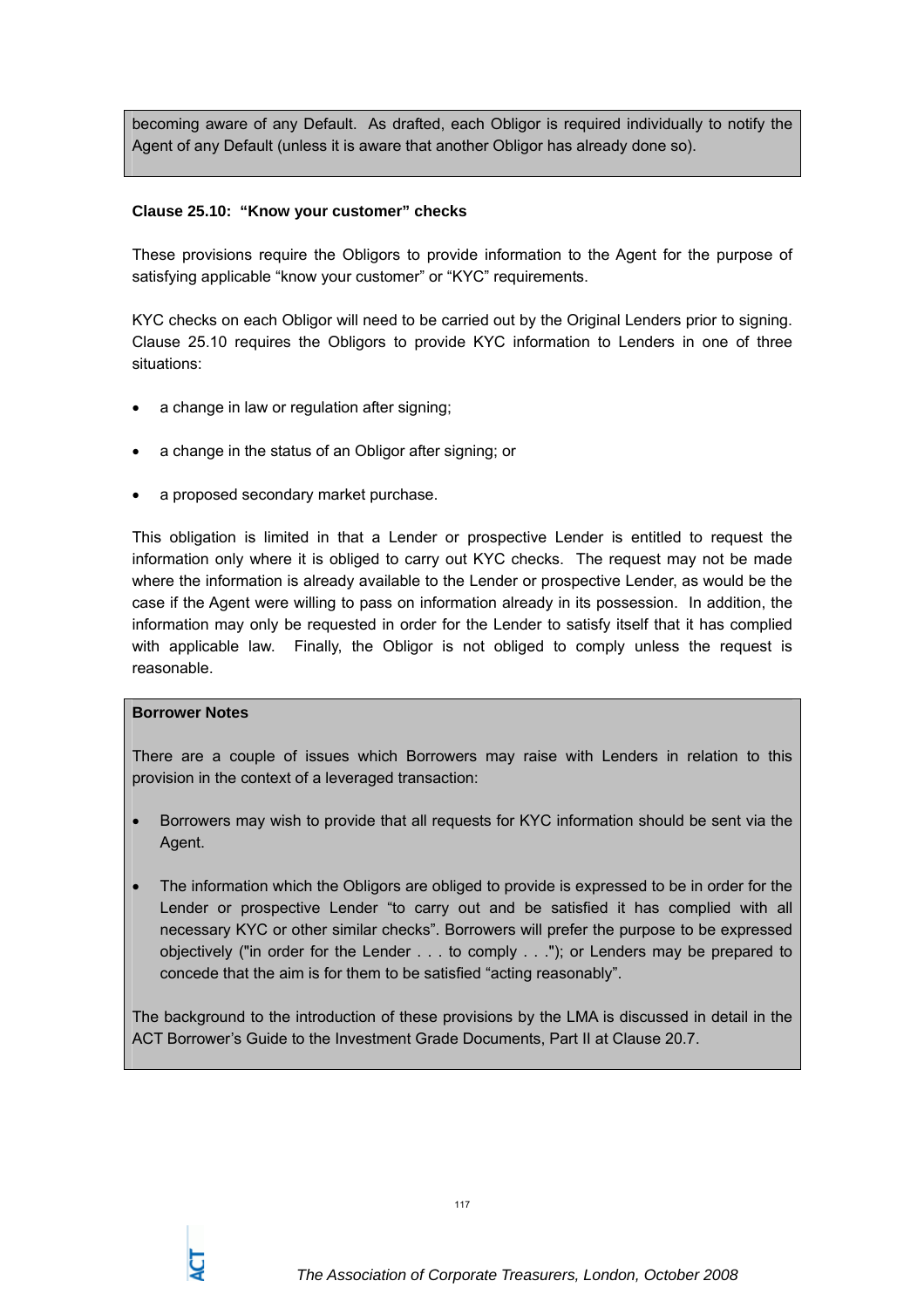# **CLAUSE 26: FINANCIAL COVENANTS**

### *Introduction*

Clause 26 contains the financial covenants which are most often considered appropriate for a cashflow-based leveraged financing: Cashflow Cover, Senior Interest Cover, Interest Cover, Leverage (sometimes called debt cover), Senior Leverage and limits on Capital Expenditure and finance lease exposures. The tests are described in more detail at Clause 26.2 (*Financial Condition*).

As with the rest of the Leveraged Facilities Agreement, the LMA did not seek comments from the ACT (or any other borrower representative group) in producing the financial covenant provisions, although when they were originally published, it indicated that certain sponsor term sheet provisions were considered during the documentation process. The financial covenant provisions therefore do not reflect all of the provisions which Borrowers and Investors may wish to see.

Financial covenants always need tailoring to the transaction. The financial covenants must reflect the deal structure, the Group's business sector, the Group's revenue, earnings and cashflow profile, the Investors' strategy for the Group and the Base Case Model. In particular, note that:

- Clause 26 contains financial covenant provisions appropriate for a cashflow based financing. If the financing is asset based, other types of financial covenant, for example, net worth or net asset covenants or loan to value covenants may apply. Asset-based covenants are rare in leveraged deals unless there are substantial real estate or infrastructure assets.
- The financial covenants should be consistent with the Group's Accounting Principles. Clause 26 assumes UK GAAP or IFRS applies. If a national GAAP other than UK GAAP or IFRS applies, local requirements will need to be considered.

The commentary below highlights issues which are often negotiated.

# **Borrower Notes**

*"Covenant-lite" and "mulligans"*

Financial covenants are usually among the most heavily negotiated parts of any leveraged facility agreement and, in the period leading up to the credit crunch, Borrowers made significant inroads into Lenders' covenant protection. The most dramatic example of this was the arrival in the European market of the first "covenant-lite" loans in early 2007.

"Covenant-lite", a US import, is not a term of art – there are various permutations and it can simply mean a loan agreement with fewer or looser covenants. However it is probably most commonly understood to refer to loan agreements which behave more like high yield bonds: they contain no traditional financial maintenance covenants but instead restrict the Group from taking specific action (e.g. incurring Financial Indebtedness) if agreed financial ratios might thereby be breached. The availability of covenant-lite financing in Europe has, however, been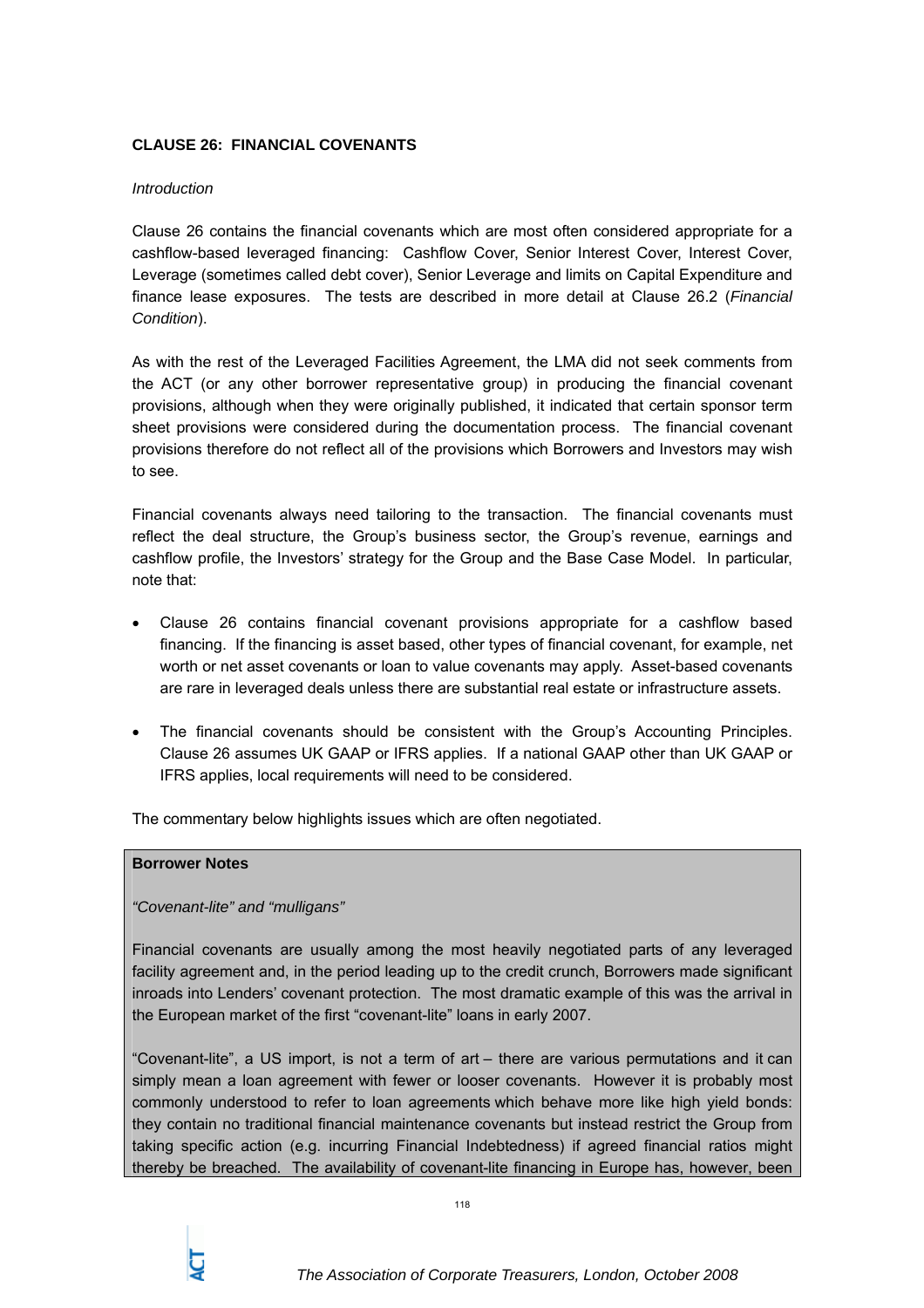limited to a relatively small handful of deals and covenant-lite financing terms are no longer available in the European market so covenant-lite terms are not considered in detail in this guide. For further information on covenant-lite see the "ACT explanation of cov-lite" (June 2007), available on the ACT website,

(http://www.treasurers.org/privateequity/covlite).

Another Borrower-side concession that was much discussed prior to the crunch was covenant "mulligans". A "mulligan" allows financial covenants to be breached one or more times without consequence. Mulligans were negotiated in a fairly small number of deals, even whilst market conditions were favourable (and are not to be confused with the more common "deemed cure" provision, discussed in relation to equity cure rights below). These provisions are not likely to be agreed in the current market.

At the time of writing, in most circumstances, Lenders are seeking a fairly full, more traditional set of financial covenants, although it would be rare to see a leveraged facility agreement containing all of the covenants in Clause 26. It would be unusual to see both a Senior Interest Cover and an Interest Cover covenant or both a Senior Leverage and a Leverage covenant for example. Outside the "cov-lite"/"cov-loose" structures seen in early 2007, the most commonly seen financial covenants are Cashflow Cover, Interest Cover, Leverage and Capital Expenditure limits.

# *Equity Cure Rights*

Equity cure rights enable investors or sponsors to provide additional equity, which will be applied as agreed in the documentation, in order to "cure" breaches of the financial covenants applicable to the Group. Perhaps the most notable omission from Clause 26 from a Borrower perspective is an equity cure right. Such rights have become very common in the leveraged market and are often a key focus of negotiations on financial covenant provisions.

If the inclusion of an equity cure right is agreed, negotiations often focus on how any such amounts should be applied (to increase Cashflow and/or EBITDA and/or to reduce borrowings), the timing of exercise and the effects of the "cure".

# Application of Equity Cure Amounts

Equity cure rights usually operate such that financial covenants will be recalculated on a proforma basis for the testing period in which the breach occurs to include any equity cure amounts. To enable the recalculated figures to be determined, the agreement must specify how any equity cure amounts are to be treated.

It is fairly common for Lenders to agree to equity cure amounts being applied to increase Cashflow. If the Group has a short-term cashflow problem, the application of additional equity to increase Cashflow will solve the problem (being extra cash). However, Borrowers will usually also want to ensure that any equity cure amount is applied to increase EBITDA to cure any breach of the Leverage ratio (often the key ratio for the purposes of the Facility Agreement). Lenders dislike additional equity being added to EBITDA, as doing so can mask, but does not solve, underlying profitability issues. Nonetheless, Borrowers have often been successful in negotiating the right to apply equity cure amounts to EBITDA.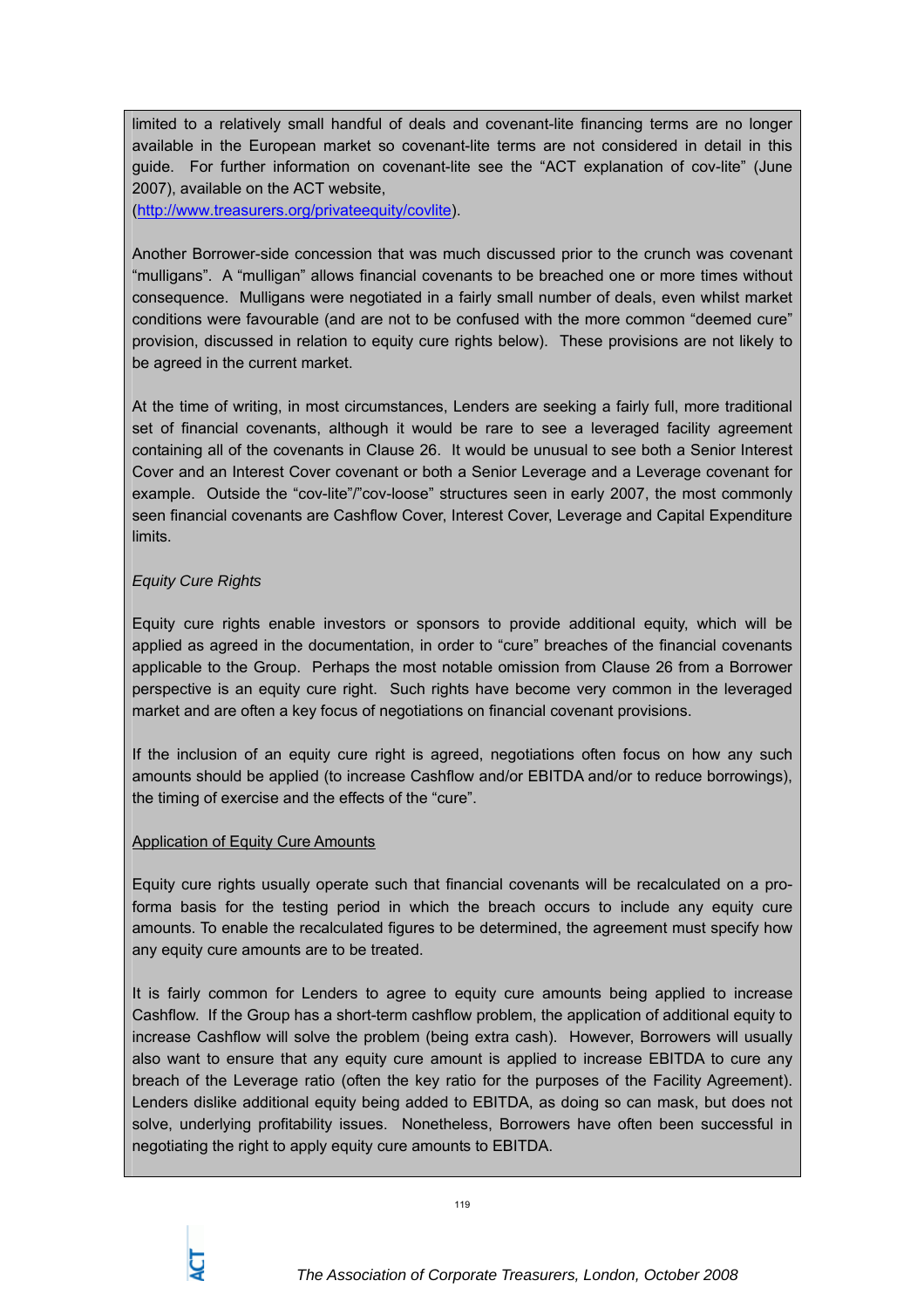Some Lenders resist the application of equity cure amounts to Cashflow and/or EBITDA and instead argue that equity cure amounts should be applied to reduce Borrowings. From a Borrower perspective, this is obviously less attractive, as if the equity cure amount is applied to reduce debt instead of increasing EBITDA, its positive impact on the leverage ratio will be less. Additionally, if equity is applied to reduce debt for financial covenant purposes, Lenders are likely to seek to have the additional equity either applied directly to prepayment or placed in a blocked account (from which it will usually be released if the financial covenants are complied with for a certain period going forward). In these circumstances, Borrowers might seek to argue that equity cure amounts applied to reduce Borrowings for financial covenant purposes, rather than being applied to prepayment, should be treated as part of Excess Cashflow (given that only a percentage of Excess Cashflow is usually applied to prepayment).

### Timing issues

The operation of any equity cure right is usually limited in terms of the permitted frequency of exercise and the time frame within which the additional equity must be provided. Lenders often impose a limit on the number of times an equity cure right can be exercised in consecutive periods: the maximum is usually two or three times. It is also fairly common to apply an overall cap on the number of times the equity cure right can be exercised during the life of the deal, usually somewhere up to around four times.

Investors are usually only permitted a certain window within which to provide additional equity. Equity is typically required to be provided within up to around 30 days of the relevant Compliance Certificate which confirms to the Lenders the existence of a breach of the financial covenants. Theoretically, there is nothing to stop Investors providing additional equity prior to the date of the relevant Compliance Certificate in order to "cure" a potential breach before it happens, although this is not always expressly stated in equity cure provisions. The concept of prevention as well as cure should not be controversial from the Lender perspective if the general concept of an equity cure right is agreed, and it is advisable to deal with the issue expressly in order that there is no argument as to the manner of application of additional equity provided in such circumstances. This might be achieved by including any additional equity provided during the period as part of the definitions of EBITDA/Cashflow etc. in the financial covenant provisions.

Borrowers should also consider the relationship between the time frame permitted for the exercise of equity cure rights and the Event of Default provision relating to the financial covenants. If a Default under the financial covenants occurs which is capable of cure (by means of equity cure or otherwise), a Borrower is likely to want to ensure that it is able to remedy the Default before it becomes an Event of Default. An Event of Default has more serious consequences under the Facility Agreement than a Default and its existence is more likely to trigger cross-default provisions or other negative consequences for the Group. It is important therefore, from the Borrower's perspective, that the applicable grace period for curing any breach of the financial covenants matches or exceeds the period within which any equity cure right can be exercised. It is also important that any agreed grace period does not begin to run until the Borrower becomes aware of the breach (ideally, no Default should occur until the date for delivery of the relevant Compliance Certificate, by which time the extent of the Group's compliance with the financial covenants will be apparent). This point is discussed further in the Borrower Notes to Clause 26.3 (*Financial testing*).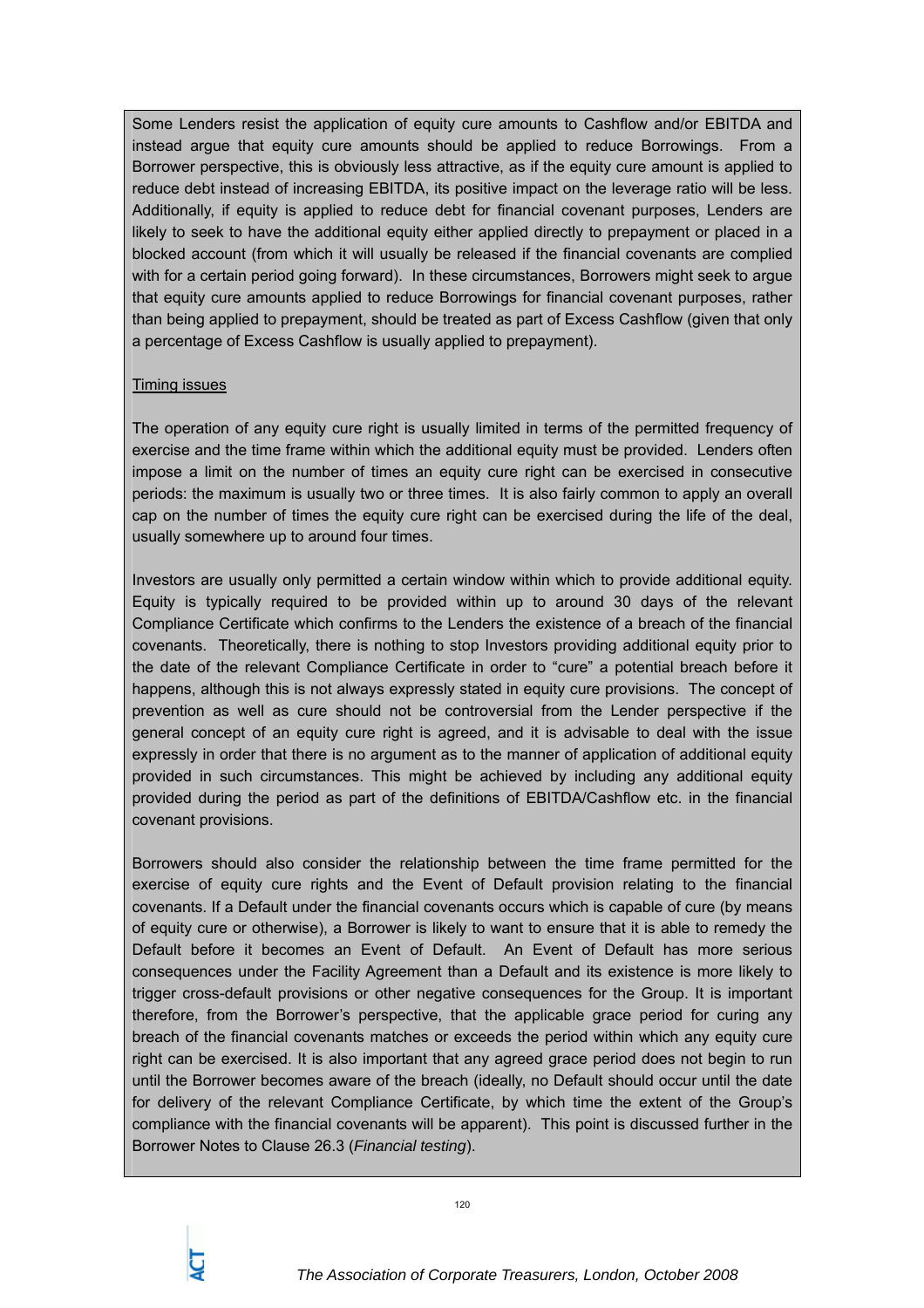### Scope of deemed cure

If a breach of covenant is cured by means of additional equity, Borrowers should pay particular attention to the effects of the "cure". Lenders often seek to provide that any recalculation of the financial covenants as a result of an equity cure is solely for the purposes of determining whether the relevant breach has been cured. If the recalculation indicates that the breach has been cured, it is common to see wording along the lines that any Default/Event of Default is deemed to be remedied from the date of the Compliance Certificate. The effect of such wording can be that the equity cure does not operate to negate all effects of a Default/Event of Default under the Facility Agreement and will need to be examined carefully by Borrowers.

By way of example, attainment of certain financial ratios during a period may entitle the Borrower to certain benefits under the agreement, such as a reduction in Margin - it is common for Margin ratchets to vary according to leverage targets (see "*Margin*" at Clause 1.1. (*Definitions*) above). If a leverage target is achieved by means of the injection of additional equity, Borrowers may argue that the benefit of the Margin reduction should apply (which is a stronger argument if equity cure amounts are applied to prepayment). If the effects of the equity cure are limited to curing any relevant Default/Event of Default under the financial covenants, this may not be the case.

Additionally, under the Leveraged Facilities Agreement, the negative effects of a Default/Event of Default subsist whilst that Default/Event of Default is "*continuing*". A Default/Event of Default is usually defined as "*continuing*" until such time as it is waived and/or remedied. An equity cure operates to remedy a Default/Event of Default under the financial covenants and if the definition of "*continuing*" in the Facility Agreement provides that an Event of Default (for example) subsists until waived, the equity cure may not have the desired effect (see definition of "*continuing*" in Clause 1.2 (*Construction*)).

If an equity cure right is exercised, Borrowers may argue that any Default/Event of Default under the agreement should be cured for all purposes under the agreement and the agreement should operate as if the financial ratios had been complied with during the relevant period. If agreed, great care must be taken to ensure that the drafting is sufficient to achieve this result.

# Impact of the credit crunch on equity cure rights

Borrowers are currently having to work harder to achieve many of the concessions which would have been accepted as standard in early 2007. Borrowers and sponsors are still achieving equity cure rights in many circumstances, although they are experiencing greater resistance from Lenders in terms of the operation of such rights. Requirements for equity cure amounts to be applied to repay debt, for example, are being raised more often, together with stricter limits on the number of times such rights are exercisable.

# **Clause 26.1: Financial definitions**

Clause 26 contains the definitions used in the financial covenants in Clause 26.2.

These definitions are usually closely negotiated in conjunction with the financial personnel who will be making the calculations and the Group's accountants, to ensure that the provisions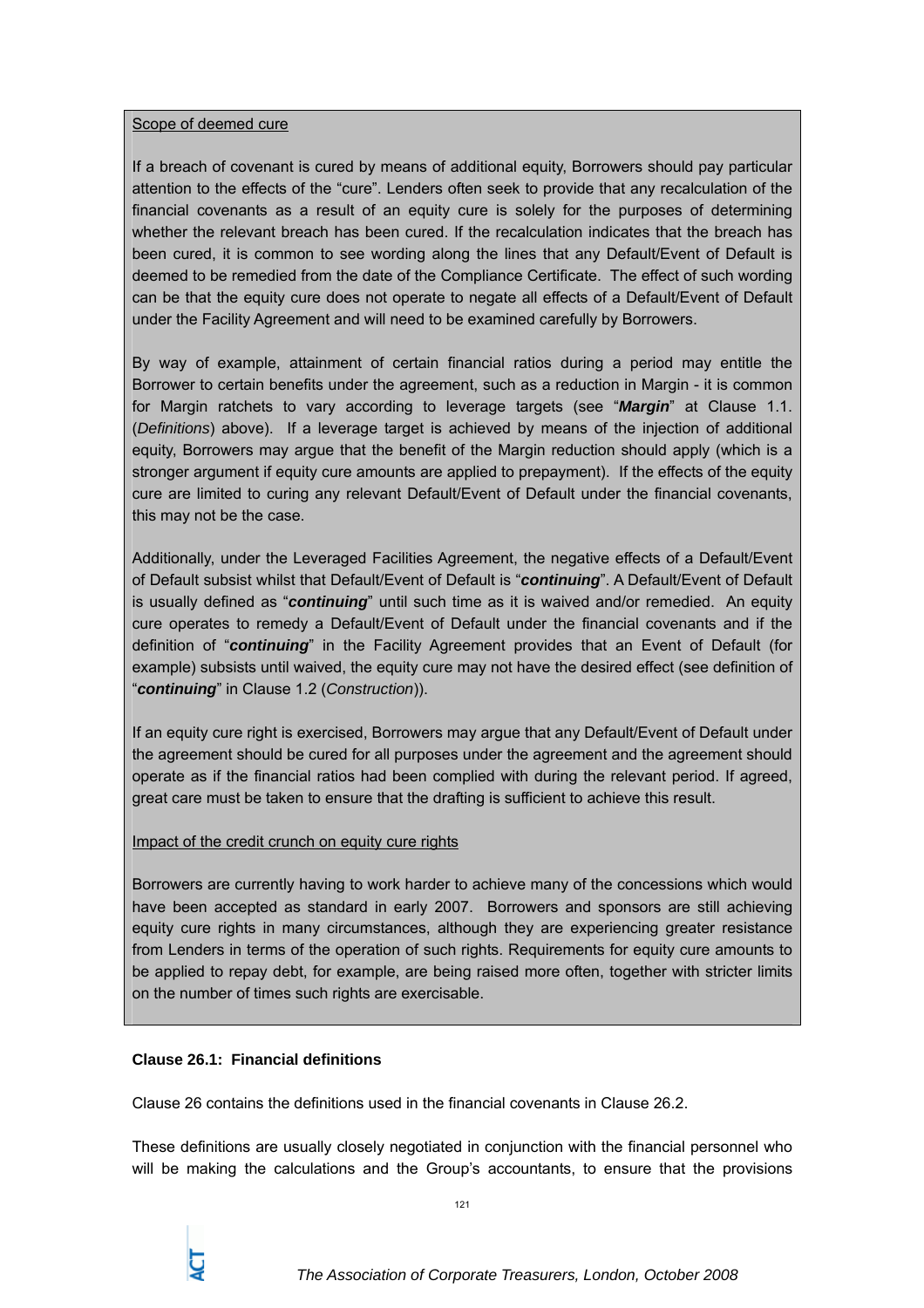reflect applicable accounting policies and that the definitions are capable of implementation. The Lenders will have prepared their Base Case Model and therefore their credit risk assessment on a set of assumptions which they will want to ensure are complied with during the life of the Facilities. Thus, the definitions need to conform with those assumptions. From the Investor/Borrower perspective, the definitions must be workable. They must make sense in the context of the Group's business and be sufficiently clear so as to enable extraction of the relevant figures from the financial information available. Attention to detail is vital.

"*Adjusted EBITDA*": The purpose of this definition is to adjust EBITDA for acquisitions and disposals during the Relevant Period so that any increase or decrease can be reflected in the calculation of the Interest Cover and/or Leverage ratios.

# **Borrower Notes**

The definition provides for the EBITDA of the acquired/disposed of asset to be included as if the acquisition or disposal had taken place on the first day of the Relevant Period. Whether this is desirable will depend on the business plan for the Group. If the business plan for the Group is to expand via acquisitions, then the net adjustment should be positive. However, if the business plan is gradually to sell the Group's assets to repay debt, the adjustment may not be appropriate.

Borrowers may wish to argue that in addition to the adjustment described above, EBITDA should reflect any projected cost savings associated with any acquisition or disposal made during the Relevant Period. If cost savings are taken into account, Lenders will most likely ask for additional costs to be taken into account.

A method for calculating pro forma EBITDA for this purpose will need to be agreed (see Clause 26.3(b) below).

"*Borrowings*": This definition is the basis of the calculation of Total [Net] Debt and Debt Service for the purposes of the Leverage and Cashflow Cover ratios. It is also the figure upon which [Net] Finance Charges is calculated for the purposes of the Interest Cover ratio. The format of the definition is familiar, abbreviated from the definition of "*Financial Indebtedness*" in Clause 1.1 (*Definitions*) and many of the Borrower Notes below reiterate points made above in relation to "*Financial Indebtedness*".

# **Borrower Notes**

Borrowers are likely to want to ensure this definition is as narrow as possible and covers only financial debt. Some of the issues which Borrowers may feel require amendment include the following:

# *Prepayment premia*

The introductory paragraph includes as "*Borrowings*" the amount of any prepayment premium applicable to any Borrowings. Borrowers may wish to exclude prepayment premia for this purpose. To the extent prepayment premiums are applicable, they will be included in the definition of "*Finance Charges*" and in any event, in a typical leveraged facility agreement, the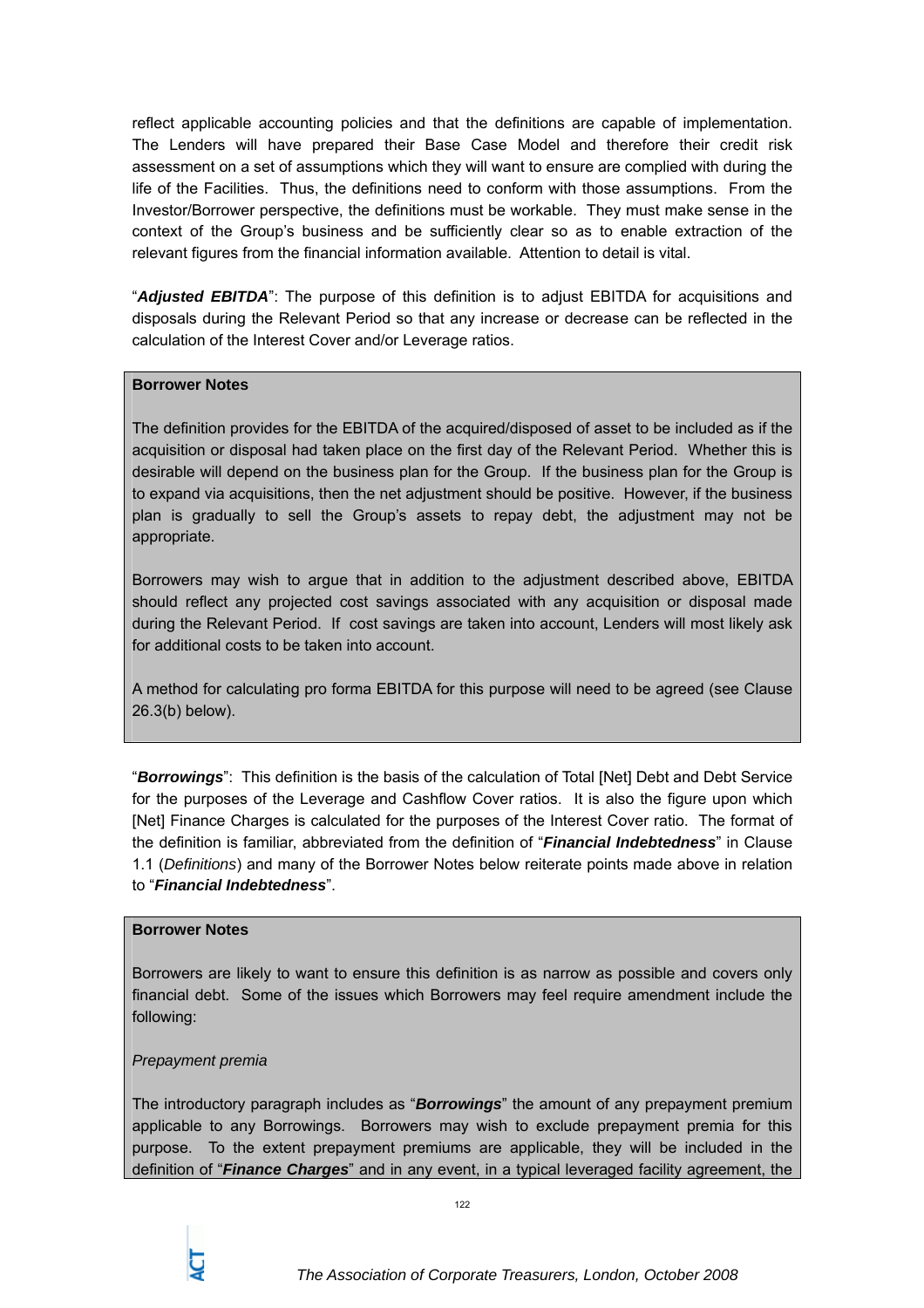covenants restrict payments in respect of Financial Indebtedness save as expressly permitted.

# *Derivatives*

Historically the (net) marked-to-market value of Treasury Transactions (derivatives) has often been included in the definition of "*Borrowings*", which effectively includes the fair valuation of any hedging transactions in the calculation. From a Borrower perspective, it is preferable to exclude Treasury Transactions as they introduce volatility into the Borrowings figure and inclusion at marked-to-market value gives no indication as to the effectiveness of the hedge and the availability of hedge accounting. The LMA appears to have accepted that this argument for exclusion is usually won by the Borrower and has not included Treasury Transactions in the definition of "*Borrowings*". This is perhaps partly because in a leveraged transaction, it is unlikely that any hedging is permitted other than for non-speculative purposes controlled by the Lenders (see Clause 27.33 (*Treasury Transactions*)) so it is unlikely that any realised liabilities will exist during the life of the loan.

The residual issue is whether, by failing to address Treasury Transactions at all, there are circumstances in which such transactions could be caught by paragraph (i) of the definition of "*Borrowings*". Paragraph (i) is a sweep-up provision, usually phrased in terms of "any other transaction having the commercial effect of a borrowing" (see further below). Borrowers may wish to consider whether the Group is party to any Treasury Transactions that could be caught by the sweep-up provision and therefore should be specifically excluded from the definition of Borrowings.

# *Bonds etc.*

Paragraph (c) includes note purchase facilities, bonds and similar instruments as "*Borrowings*". There is an optional exclusion for "*Trade Instruments*", defined as those used in the ordinary course of the trading cycle. This exclusion may not be wide enough for all purposes. If, for example, the Group is a construction group, this definition may not be sufficient to exclude trade instruments used by the Group (the Group is likely to procure performance bonds in the ordinary course of business in relation to its construction projects but not in the ordinary course of trading, a narrower concept).

# *Sales of receivables*

Paragraph (e) excludes certain non-recourse sales of receivables from "*Borrowings*". Borrowers may wish to clarify the meaning of "non-recourse" for this purpose (for example, most factoring arrangements considered "non-recourse" require the seller of the receivables to give warranties as to its title to the receivables). Paragraph (e) contains an optional requirement that non-recourse sales of receivables must "meet any requirements for derecognition under the Accounting Principles" in order to qualify for exclusion. The LMA wording reflects an IFRS concept, that certain derecognition requirements must be satisfied to exclude sales of receivables from a company's borrowings in its accounts. Borrowers might argue that provided the financing is truly non-recourse, Lenders should not need to impose the additional criteria and therefore these words should be deleted.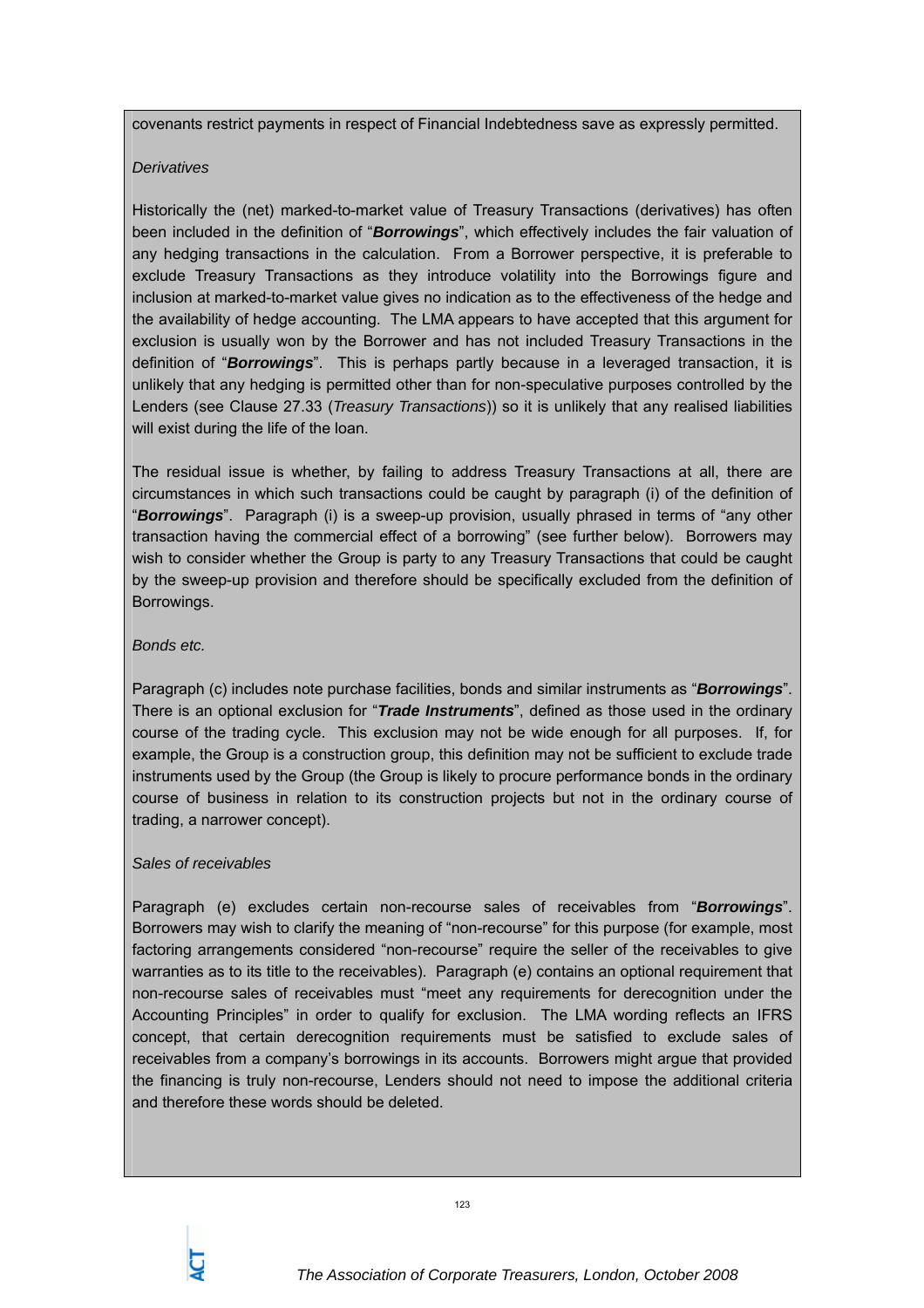# *Counter-indemnity obligations*

Paragraph (f) includes counter-indemnity obligations in the "*Borrowings*" figure. Optional wording includes liabilities of the Group in relation to credit support provided for pension schemes. This wording reflects that as an alternative to borrowing to reduce a pension fund deficit, a company may reduce funding levies by putting up a letter of credit (or other agreed form of credit support) in respect of the deficit or part of it. Borrowers may argue that such liabilities should be excluded on the basis that they are not financial debts.

# *Redeemable Preference Shares*

Paragraph (g) is an optional provision which includes redeemable preference shares as Borrowings. If the Group has outstanding redeemable preference shares it is preferable to deal with them specifically in the definition of Borrowings. The issue arises because redeemable preference shares are treated as borrowings under IFRS. If this paragraph is not included, there is a risk that all redeemable preference shares classified as borrowings under the Accounting Principles will be included as Borrowings (as a result of the catch-all in paragraph (i)). Lenders should only be concerned to include redeemable preference shares as "*Borrowings*" if redemption obligations could bite prior to repayment of the Facilities. From the Borrower's perspective, if this optional provision is used, it might be amended to limit its application to preference shares which may be compulsorily redeemed prior to repayment of the Facilities. Consideration should also be given as to whether paragraph (g) should be widened beyond redeemable shares in case the Group has any other outstanding equity instruments that may be classified as borrowings under the Accounting Principles and thus fall within paragraph (i).

# *Advance or deferred purchase agreements*

Paragraph (h) includes amounts owed under advance or deferred purchase agreements as Borrowings. Borrowers might seek to make clear that such amounts constitute "*Borrowings*" only if the primary reason for the transaction (rather than "one of the primary reasons") is to raise finance and if the transaction is treated as a borrowing under the Accounting Principles (which is consistent with the rest of the definition of "*Borrowings*").

# *"Sweep-up" provision*

Paragraph (i) is a sweep-up provision, including as Borrowings "transactions having the commercial effect of borrowings [or otherwise classified as borrowings under the Accounting Principles]". "Transactions having the commercial effect of borrowings" is probably the most usual formulation without the optional reference to the Accounting Principles as an alternative test. In the interests of clarity Borrowers may prefer to refer to "borrowings under the Accounting Principles" and delete "transactions having the commercial effect of borrowings". It is also advisable to make clear that the paragraph applies only to transactions of a type not mentioned in any other paragraph of the definition of Borrowings.

# *Subordinated debt*

The definition of "*Borrowings*" does not exclude intra-group indebtedness and subordinated indebtedness, which Borrowers often argue should be the case as payments in respect of such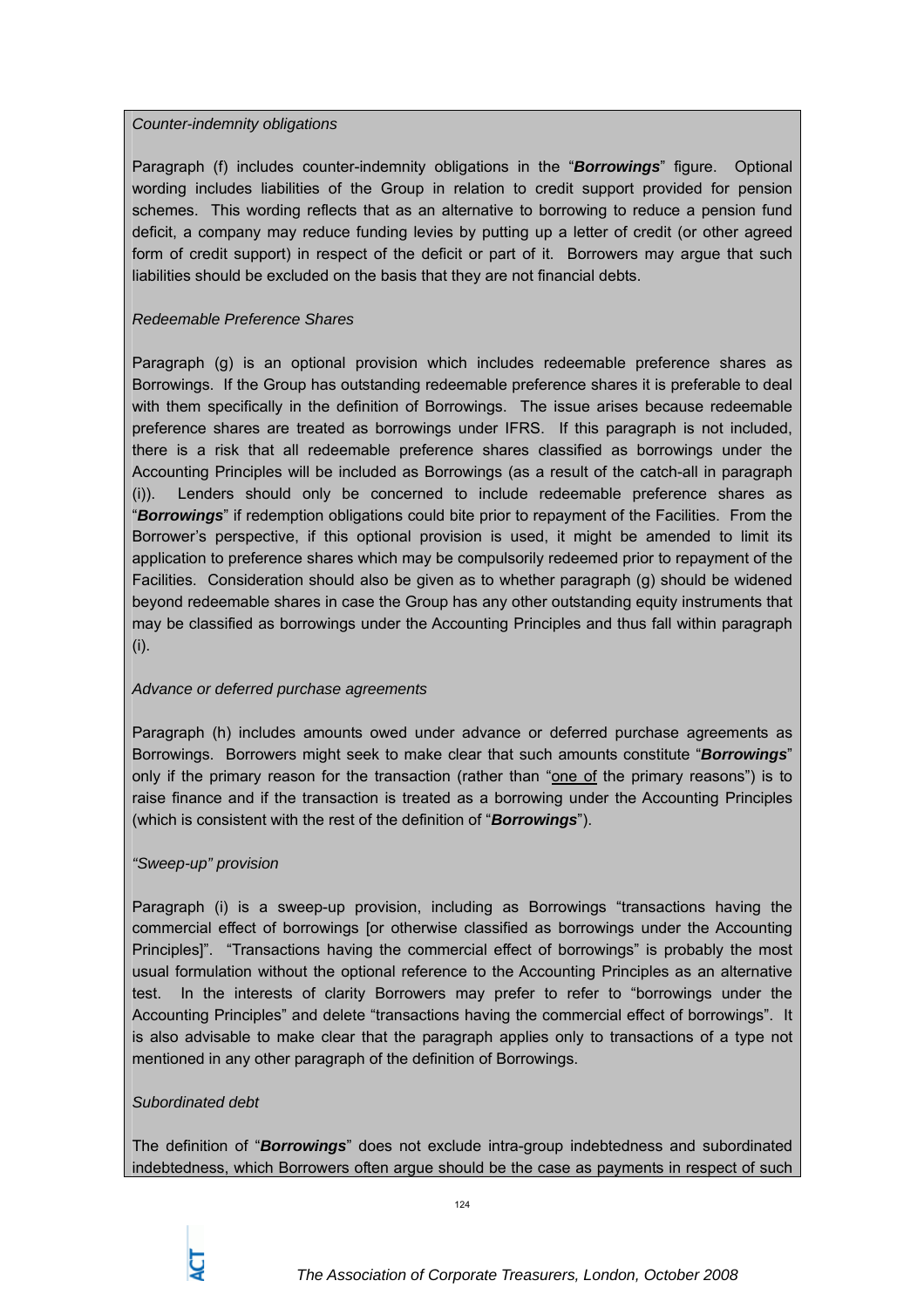indebtedness will be subordinated to the Facilities until the Facilities have been repaid (most likely in an Intercreditor Agreement). The Leveraged Facilities Agreement contemplates that this point is dealt with separately by deducting intra-group and subordinated indebtedness from Total [Net] Debt and Debt Service (see below). It is neater from a drafting perspective to deal with the adjustment in the definition of Borrowings.

"*Capital Expenditure*": The definition of Capital Expenditure determines the expenditure which is relevant for the purposes of the Capital Expenditure limits in Clause 26.2 (*Financial condition*). The LMA follows the customary definition of Capital Expenditure, expenditure treated as such in accordance with the Accounting Principles.

# **Borrower Notes**

The definition includes expenditure or "obligations" treated as Capital Expenditure under the Accounting Principles, probably in an attempt to capture committed but unspent capital expenditure. Borrowers may wish to delete the reference to "obligations". If Lenders resist, care should be taken to ensure that there is no double counting in calculating capital expenditure limits in paragraph (f) of Clause 26.2 (*Financial Condition*): the Capital Expenditure should not count towards the limit in both the year in which it is committed and the year in which it is spent (if different).

The definition of Capital Expenditure contains an optional exclusion for Capital Expenditure comprising acquisitions of companies or assets ("*Business Acquisitions*"). This optional exclusion is useful from a Borrower perspective as it means that such Capital Expenditure will not count towards the Capital Expenditure limits in Clause 26.2. If Lenders resist, Borrowers might argue that a distinction can be drawn between Capital Expenditure funded out of "*Cashflow*" (which should be subject to the Capital Expenditure limits) and Capital Expenditure funded from "other" sources which the Lenders are not depending on for debt service (which should not). "Other" sources include dedicated debt facilities (such as acquisitions and capital expenditure facilities), other Permitted Financial Indebtedness, Retained Excess Cashflow or New Shareholder Injections (as to which see below). Expenditure on Business Acquisitions is likely to come from "other" sources (and is likely to be deducted from "*Cashflow*" for financial covenant purposes in any event: see comments below in relation to paragraph (g) of the definition of "*Cashflow*"), thus justifying the exclusion of Business Acquisitions from Capital Expenditure.

Borrowers may wish specifically to exclude any non-cash transactions from the definition of Capital Expenditure (for example, an exchange of fixed assets). This is not included in the LMA drafting but it is consistent with the exclusion of like-for-like exchanges of assets in the definition of "*Permitted Disposal*" in the Leveraged Facilities Agreement (see Clause 27.16 (*Disposals*) below).

"*Cashflow*": This definition forms the basis of the Cashflow Cover ratio, which measures the Group's cash available for debt service. As is customary, "*Cashflow*" comprises EBITDA adjusted to include all cash items and to exclude non-cash items.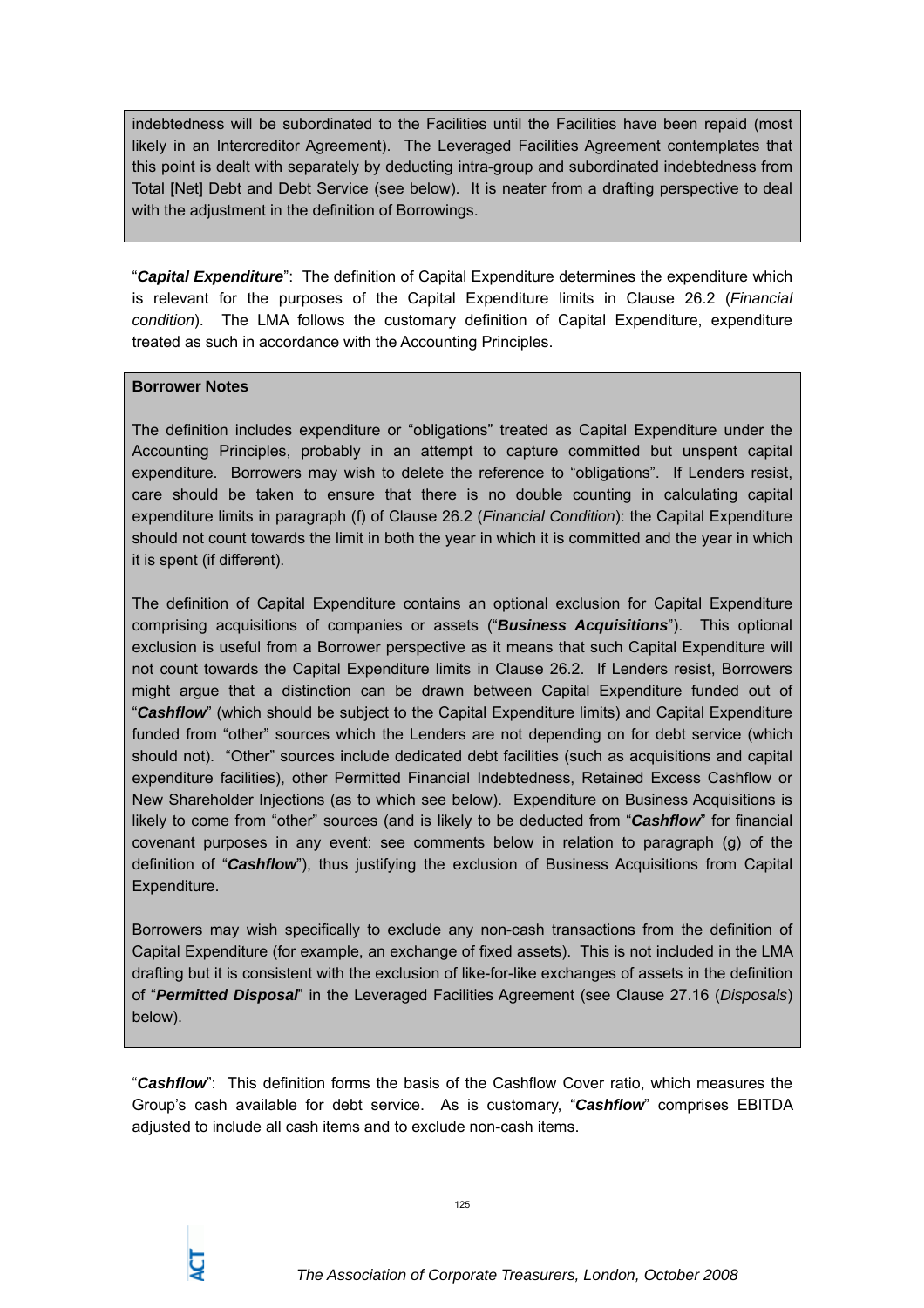### **Borrower Notes**

# *General*

Borrowers will want to make this definition as wide as possible in terms of additions and as narrow as possible in terms of deductions.

As a preliminary point, Borrowers should be aware of the tension between the definition of "*Cashflow*" and the definition of "*Excess Cashflow*". Excess Cashflow is usually defined as Cashflow minus Debt Service and other deductions. Borrowers are likely to want to minimise Excess Cashflow which is used primarily for the purposes of the sweep to mandatory prepayment. Therefore Borrowers will want to ensure that any additions to Cashflow which are not intended to be part of the sweep are deducted from Excess Cashflow. See "*Excess Cashflow*" below in relation to deductions from Excess Cashflow.

# *Working Capital*

Paragraph (a) adjusts EBITDA for changes in Working Capital during the Relevant Period. A Working Capital increase is deducted from Consolidated EBITDA to calculate Cashflow. This is because (as defined) Working Capital is a non-cash item. However, if the increase in Working Capital could have been funded by drawing on the Revolving Facility, the Group's cashflow position has not changed and therefore no deduction should be made for this purpose. For example, if the Group uses cash to purchase stock but could have purchased that same stock by drawing on the Revolving Facility (and thus kept the cash for inclusion in "*Cashflow*"), it can argue that its available cashflow is unchanged. Borrowers may want to clarify that any increase in Working Capital should be ignored for the purposes of the Cashflow calculation to the extent that such increase could have been funded under the Revolving Facility.

# *Exceptional Items*

Paragraph (b) adjusts EBITDA by adding back Exceptional Items. Lenders may wish to exclude Exceptional Items which comprise "*Relevant Proceeds*" (see below) from cash receipts on the basis that these amounts are required to be applied to mandatory prepayment and therefore do not form part of free cashflow in the sense of cashflow available for debt service. This is reflected in the LMA drafting, but Borrowers may seek to resist on the basis of consistency if the definition of Debt Service includes mandatory prepayment amounts. The Cashflow Cover covenant measures the ratio of Cashflow to Debt Service. If Lenders agree to exclude mandatory prepayments from Debt Service (see "*Debt Service*" below), Relevant Proceeds should rightly be excluded from Cashflow. If Lenders insist that mandatory prepayment amounts are included in Debt Service, they should also be included in Cashflow.

If "*Relevant Proceeds*" are excluded from Cashflow, Borrowers may argue that they should be excluded only to the extent they are required to be applied to mandatory prepayment.

Borrowers quite often argue that cash payments for Exceptional Items funded from the Group's own funds (Retained Excess Cashflow, Permitted Financial Indebtedness or New Shareholder Injections), should not be deducted from Cashflow. Borrowers may wish to provide for this in paragraph (b).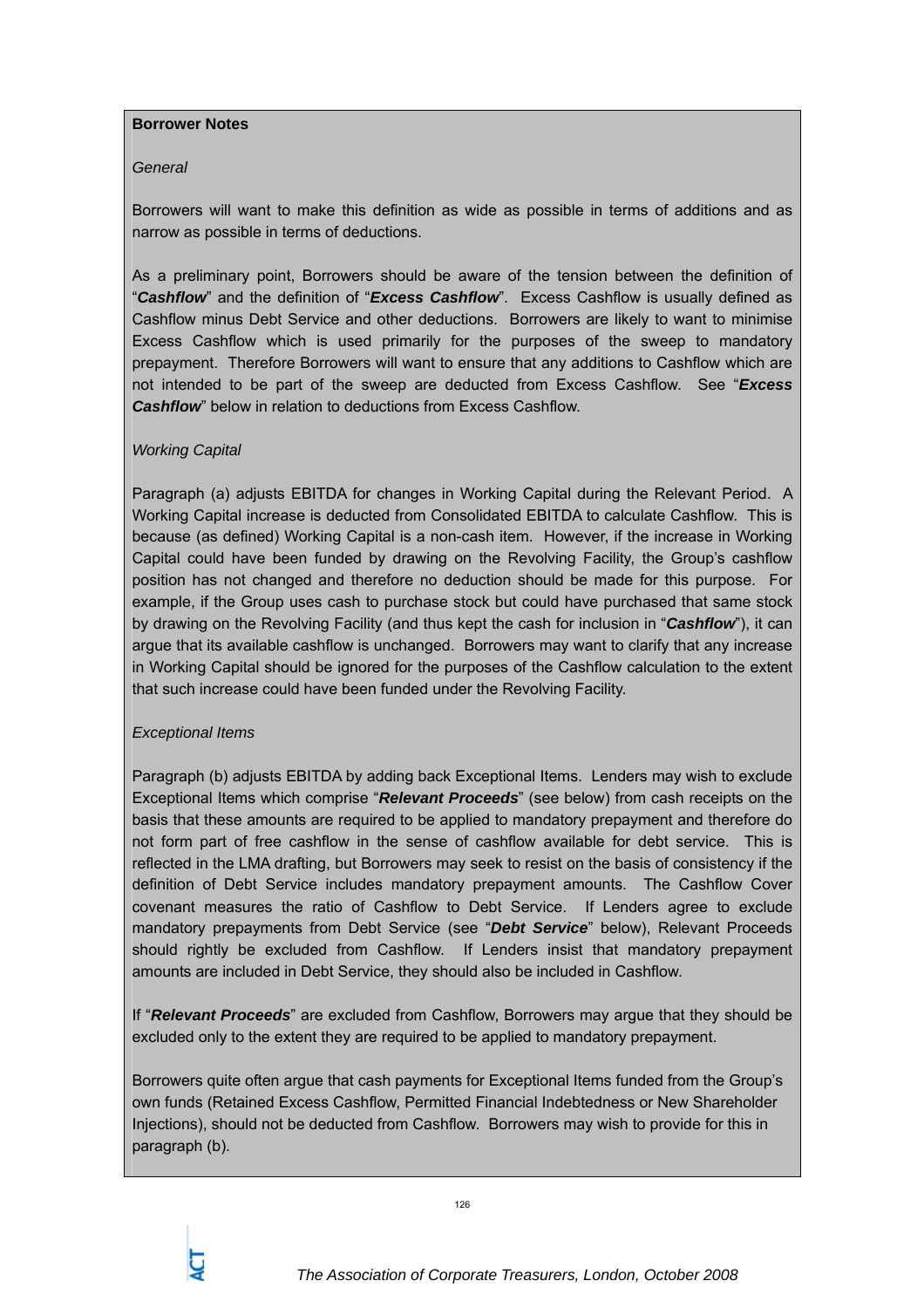### *Tax*

Paragraph (c) adjusts EBITDA for cash payments and receipts in respect of tax. Borrowers may wish to consider whether any exclusions are required in relation to particular tax liabilities, for example:

- Private acquisition documentation usually provides that pre-Completion tax liabilities are for the account of the Vendor and therefore are covered by a tax indemnity arrangement. In that case, Borrowers may argue that cash payments of tax relating to the period before the Closing Date should not be deducted from Cashflow.
- Any tax element of Relevant Proceeds should be excluded from the Cashflow calculation for the reasons described above in relation to paragraph (b).

# *Repayment of Loans to Joint Ventures*

Paragraph (e) adjusts EBITDA for cash received in repayment of a loan to a Joint Venture (on the basis that the latter is equivalent to a distribution). Borrowers might also argue that for the same reason, cash received in repayment of a loan to any Non-Group Entity should increase EBITDA. If relevant, the wording of this provision will require amendment to that effect.

# *Non-cash Items*

Paragraph (f) is a generic adjustment to ensure that any non-cash items included in EBITDA are taken out of Cashflow. From a Lender's point of view the main reason behind this paragraph is to avoid provisions being taken when cashflow is healthy, and released in times of tight liquidity. The LMA's wording in paragraph (f) could be simplified to refer just to non-cash items. There is no need specifically to exclude non-cash credits and debits comprised in the Working Capital calculation (as in the LMA wording) due to the "no double counting" provision at the end of the definition.

# *Capex etc.*

Paragraph (g) adjusts EBITDA for Capital Expenditure payments and Business Acquisitions or Joint Venture Investments. Borrowers may argue that adjustment should only be made in respect of Capital Expenditure actually made rather than Capital Expenditure made or "due to be made".

No downward adjustment should be made to Cashflow in respect of Capital Expenditure etc. which is funded from the Group's own funds, sources of cash which are not intended to be available for debt service. This is reflected in paragraph (g), although the list of sources is left blank. Examples of sources of funds that might be relevant for this purpose are dedicated Capital Expenditure and acquisition facilities, Permitted Financial Indebtedness or possibly capital contributions that may be available from landlords to fund Capital Expenditure on buildings tenanted by a member of the Group. The list of sources will need to be considered on a case-by-case basis.

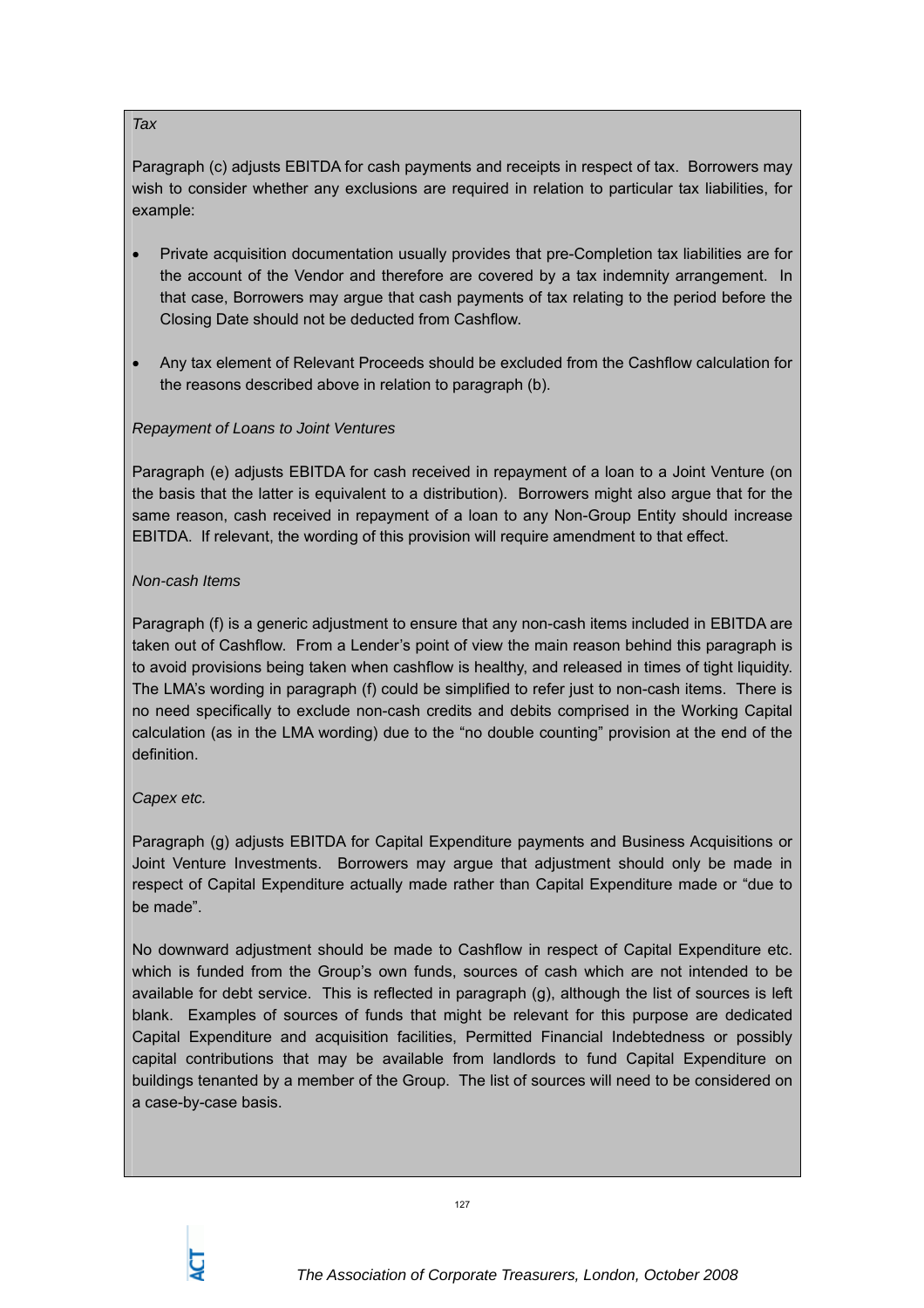### *Pensions Items*

Paragraph (h) is optional and requires the deduction of the cash costs of Pensions Items from Cashflow to the extent not included in EBITDA. Pensions Items are defined (to paraphrase) as income or charges relating to pensions other than current service costs. From a Borrower perspective, this may be hard to resist. However, if there are no cash costs other than current service costs (which are included in EBITDA - see paragraph (i) of EBIT) or, perhaps, Exceptional Items, there is no need to have a separate provision and Borrowers might seek to delete the provision on the basis that it is duplicative.

# *Other adjustments*

Paragraph (i) is left blank for the parties to insert any other adjustments to EBITDA required to reach the agreed definition of Cashflow. Examples of additional upwards adjustments commonly sought by Borrowers include in respect of Retained Excess Cashflow (i.e. cashflow available for the Group's purposes including disposal proceeds etc. to the extent not applied to mandatory prepayment) and in respect of any additional equity injected during the Relevant Period (applicable if an equity cure right is negotiated, see above). An adjustment in respect of Retained Excess Cashflow may be the subject of negotiation, however, as Lenders may not see Retained Excess Cashflow as part of Cashflow available for Debt Service (and is hard to justify if you are arguing that Capital Expenditure etc. funded from Retained Excess Cashflow should not be deducted from Cashflow).

The final paragraph of the definition of Cashflow contains the customary exclusions for all cash movements associated with the Acquisition.

"*Current Assets*" and "*Current Liabilities*": "*Working Capital*" is defined as Current Assets less Current Liabilities. These definitions form the basis of the Working Capital adjustment in the calculation of Cashflow (see paragraph (a) of "*Cashflow*" above).

# **Borrower Notes**

The defined term "*Cash*" is used in the definition of "*Current Assets*" in the financial covenants. See comments at Clause 1.1 (*Definitions*) above.

"*Debt Service*": This definition is the measurement compared to Cashflow to determine the Cashflow Cover ratio. It is intended to comprise interest and debt payments due in the Relevant Period.

# **Borrower Notes**

The most commonly negotiated aspect of this definition is the extent to which prepayments should properly be included:

• Paragraph (b) includes voluntary prepayments as part of Debt Service. Borrowers often argue that of their nature voluntary prepayments are not debt service obligations and therefore should be excluded. Lenders argue that they are rightly included because the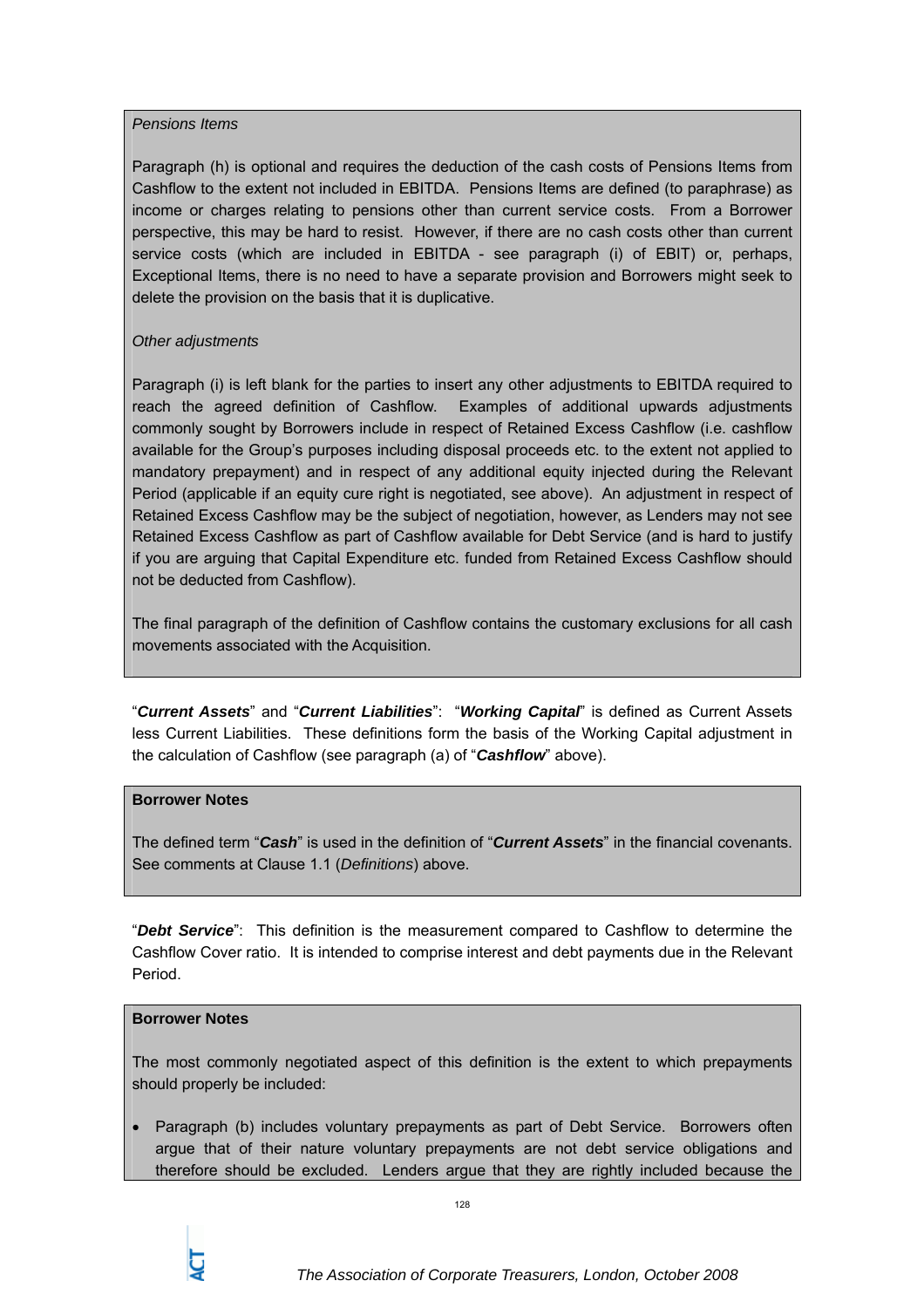Cashflow Cover test should measure liquidity in terms of all debt service payments. The outcome varies. If voluntary prepayments are included in Debt Service, an amendment will be required to the definition of Excess Cashflow (where voluntary prepayments are deducted) to ensure there is no duplication. The LMA makes this point in a footnote.

• The first sentence of paragraph (b) makes it optional to include mandatory prepayments in Debt Service, but then goes on to exclude (in sub-paragraph (ii)) any mandatory prepayment made pursuant to Clause 12.2 (*Disposal, Insurance and Acquisition Proceeds and Excess Cashflow*). This appears to indicate that it is only the inclusion of mandatory prepayments pursuant to Clause 12.1 (*Exit*) that is optional, which is slightly curious as any mandatory prepayment pursuant to Clause 12.1 will result in cancellation of the Facilities so the financial covenant provisions will no longer be an issue. The LMA User Guide indicates that the definition of Debt Service "includes an option to include or exclude…..mandatory prepayments". Therefore it is submitted that sub-paragraph (ii) should be regarded as optional.

The inclusion of mandatory prepayments is often controversial for similar reasons as described above in relation to voluntary prepayments. From the Borrower's perspective the inclusion of mandatory prepayments may not be desirable as their inclusion will increase the Debt Service amount. Although there are examples of Borrowers who have won the point, it may be quite hard to resist the inclusion of mandatory prepayments if the amount of Relevant Proceeds to be applied to mandatory prepayment increases the "*Cashflow*" side of the Cashflow Cover ratio by an equal amount, see "*Cashflow*" above. Many will take the view that "*Cashflow*" and "*Debt Service*" should be consistent on this point.

As mentioned above, sub-paragraph (b)(ii) contains an option to exclude any mandatory prepayment made pursuant to Clause 12.2 (*Disposal, Insurance and Acquisition Proceeds and Excess Cashflow*). If it is agreed commercially that mandatory prepayments are to be included as part of Debt Service (and thus sub-paragraph (ii) is deleted), an exclusion is still required for mandatory prepayments out of Excess Cashflow. This is because any excess cash sweep amount to be applied to mandatory prepayment is (usually) calculated as a percentage of "*Excess Cashflow*". Excess Cashflow is cashflow over and above what is required for debt service. Therefore logically mandatory prepayments from Excess Cashflow should be excluded from Debt Service.

• Borrowers may wish to argue that scheduled repayments included in Debt Service should be adjusted downwards to reflect voluntary or mandatory prepayments. This is not contemplated specifically in the LMA drafting. From a Borrower's perspective this may seem logical: if cashflows in the early years enable the Group to reduce its debt service burden going forward, Borrowers can argue that the Group should not be subject to financial covenants set on the assumption of a particular debt repayment schedule. Lenders may argue that they are lending (and have set the financial covenants) based on their Base Case Model, and the financial covenants should test the cashflows of the business against the debt profile as originally planned. It is quite common for Lenders to concede this point (probably on the basis that if the Debt Service figure is lower, the Excess Cashflow figure and thus the cash sweep will be higher).

The LMA's User Guide to the Financial Covenant Provisions states that if the terms of the Facilities permit payments to the Investors, consideration should be given as to whether the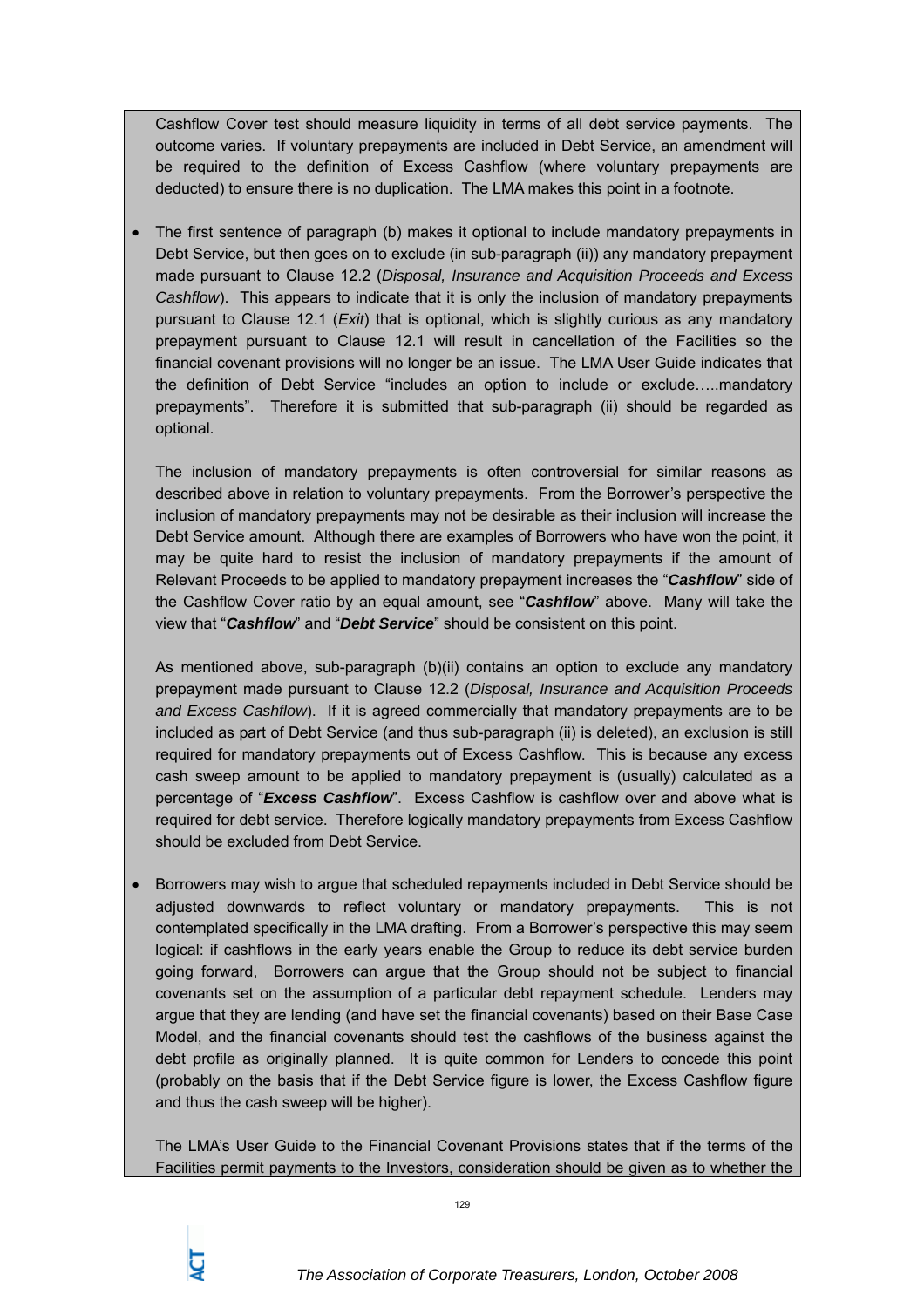distributions should be part of Debt Service. It is contemplated that any such distributions will be included here or in the definition of Finance Charges. This is the reason for the optional wording in paragraph (c). Borrowers may well want to resist this and if Lenders take the point, similar considerations apply as in relation to voluntary and mandatory repayments above. See also "*Finance Charges*" below.

"*EBIT*" and "*EBITDA*": The definition of EBITDA forms the basis of the Interest Cover and Leverage covenants. These are therefore important definitions: Investors and Borrowers will want EBITDA to look as healthy as possible.

# **Borrower Notes**

Borrowers should be aware of the following general points in relation to these definitions:

- In most transactions it will be preferable to name the definition "Consolidated EBITDA" rather than "*EBITDA*" or "*EBIT*". This is because in most leveraged transactions there will be other matters in the Agreement which use an EBITDA test on a single company basis, for example the Guarantor coverage criteria or the definition of Material Company. Hence, a separate definition (along the same lines) will be required for those purposes and the two will need to be differentiated.
- The LMA definitions separate EBIT and EBITDA. EBITDA is most often used, so the definitions are usually amalgamated.
- The LMA definition of EBIT does not include the income of joint ventures and associates, just the Group. If joint venture/associate income are to be included appropriate wording will need to be added.

The definition of EBIT follows a familiar formula. There are, however, a number of detailed points which are commonly negotiated, including, for example, the following:

- It is common to include the profits or losses of entities in which the Group has a minority interest ("*Non-Group Entities*") in the EBIT calculation. In paragraph (f) the LMA provides two options for dealing with Non-Group Entities: either to include the Group's share of Non-Group Entities' profits or losses (which, assuming profitability, is the more Borrower-friendly option) or to include distributions received in cash from the relevant entity (which obviously may be less).
- Paragraph (g) makes it optional to exclude unrealised gains and losses on any financial instruments from EBITDA calculations (reflecting current market practice) other than derivatives which qualify for hedge accounting. The underlined words are optional. The option to include unrealised gains and losses relating to derivatives which qualify for hedge accounting treatment in EBITDA is on the basis that any gain or loss on the hedged item should be reflected elsewhere in the financial covenant calculations (for example in Borrowings). Therefore, for consistency, the unrealised gain or loss on the hedge should be in EBITDA. This consistency argument may not always work however, perhaps due to imperfections in the hedge. Therefore some Borrowers may prefer to exclude all unrealised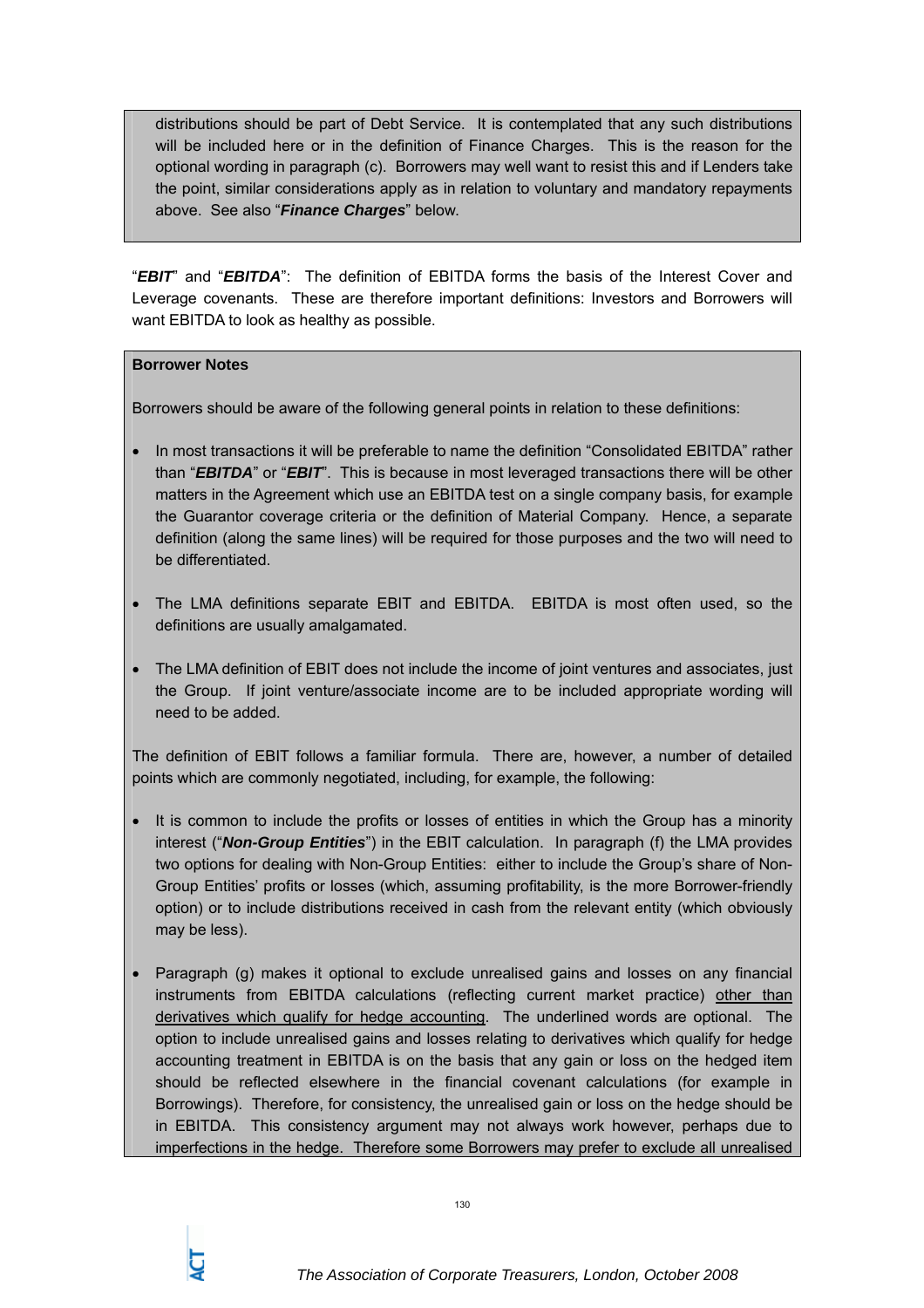gains and losses relating to derivatives, whether they qualify for hedge accounting or not.

- Paragraph (i) excludes from EBIT any charge to profit from the expensing of stock options. Some Borrowers may wish to make this exclusion wider to cover any costs or provisions related to share option schemes (as such costs are the result of the implementation of IFRS 2).
- Paragraph (k) is blank to allow the parties to insert any further items to be included or excluded in the EBIT calculation. Some examples of further issues commonly raised by Borrowers are as follows:
	- $\triangleright$  The LMA definition of EBIT does not include gains or losses on disposals of assets (other than to the extent they might constitute Exceptional Items). Borrowers may argue that such gains or losses should be included specifically.
	- $\triangleright$  Proceeds of business interruption insurance should be included as an additional item on the basis that the proceeds of business interruption insurance replace profit for the period to which such proceeds relate.
	- $\triangleright$  Many Borrowers argue that additional equity provided during the period should increase EBITDA. This can be controversial and is discussed above in the introductory commentary to this Clause 26 on equity cure rights.

A final point for the Borrowers to note is that the definition of EBIT contains a "sweep up" at the end to the effect that items listed should be included "to the extent added, deducted or taken into account, as the case may be, for the purposes of determining operating profits of the Group before taxation". This makes the definition circular and less certain so Borrowers may seek to delete these words.

"*EBITDA*": EBITDA is EBIT with any amounts in respect of impairment, depreciation and amortisation added back. "Impairment" is an IFRS concept, and may not be relevant if the Accounting Principles are not IFRS.

"*Exceptional Items*": This definition contains two alternative definitions of Exceptional Items. Which is appropriate will depend on the applicable Accounting Principles. Under UK GAAP the meaning of extraordinary and exceptional items is commonly understood and therefore historically a definition was not needed for financial covenant purposes. It is becoming more common to see a definition of Exceptional Items in financial covenants as IFRS does not define the concept. If the Accounting Principles recognise the concept of exceptional items, the first option in square brackets (""*Exceptional Items*" means any exceptional, one-off, extraordinary or non-recurring items") should be chosen. If the Accounting Principles are IFRS, the second option should be chosen, which lists qualifying items. The list of qualifying items will need to be agreed.

"*Excess Cashflow*": This definition comprises Cashflow which is not required for debt service. It comprises Cashflow subject to the following deductions: Debt Service and (optionally), voluntary prepayments and unused/carried forward Capital Expenditure. The primary function of this definition is the calculation of the amount of free cash to be applied to mandatory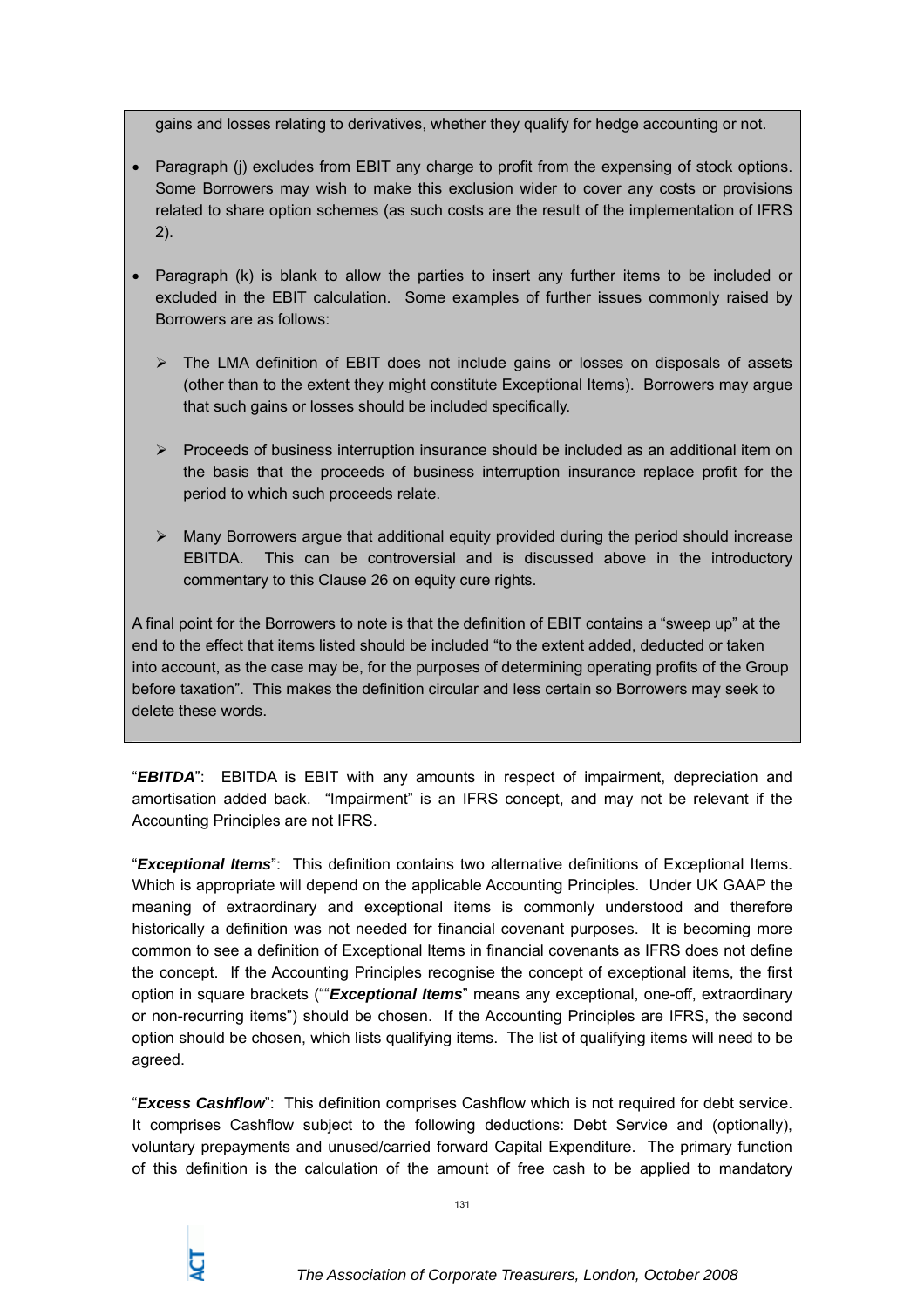prepayment (pursuant to Clause 12.2 (*Disposal, Insurance and Acquisition Proceeds and Excess Cashflow*)).

### **Borrower Notes**

Borrowers are likely to want to ensure that the Excess Cashflow number is as small as possible, so close attention must be paid to the list of deductions.

The agreed list of deductions will to be considered on a case by case basis. As a general principle it is usually easier to negotiate additions to this list if Lenders can see (or even better insist) that the cash is applied in a particular manner which is beneficial to the Group (for example, Capital Expenditure or equity cure amounts which are to be placed in a blocked account). One issue sometimes discussed is whether additional equity contributions should form part of Excess Cashflow (and therefore applied to mandatory prepayment, see introductory commentary to this Clause 26 in relation to equity cure rights).

"*Finance Charges*": This is the definition of interest payable for the purposes of calculating the Interest Cover ratio.

#### **Borrower Notes**

Again, the scope of this definition will depend on the circumstances. Points for Borrowers to consider include the following:

- The LMA drafting makes it optional to include distributions by the Company as "*Finance Charges*". If distributions are not included as part of Finance Charges, however, the LMA contemplates that they will be included in Debt Service (see above). Lenders want to see distributions to the Investors as part of Debt Service or Finance Charges because the cash that such distributions represent will be included on the Cashflow side of the Cashflow Cover ratio. However, Borrowers and Investors may not see equity distributions as debt service obligations. To the extent they are permitted, they are usually subject to tight controls (see Clause 27.20 (*Dividends and share redemption*)) and any rights to such payments will generally be subordinated to the Facilities. Some Borrowers may argue that distributions should be ignored for the purpose of calculating debt service obligations.
- Paragraph (g) makes it optional to exclude unrealised gains and losses on any financial instruments from EBITDA calculations (reflecting current market practice) [other than derivatives which qualify for hedge accounting]. Borrowers may wish to exclude unrealised gains/losses on financial instruments completely rather than including an exception for items to which hedge accounting applies (for the same reasons as outlined in relation to paragraph (g) of EBIT, see above).
- Paragraph (h) excludes capitalised interest on the Mezzanine Debt, interest on the Loan Notes (if applicable) and contemplates that any other non-cash charges will also be specifically excluded. A definition of Finance Charges should always exclude non-cash charges (for example, capitalised interest or PIK). As this is usually accepted as a point of principle, it may be preferable to exclude non-cash finance charges generally rather than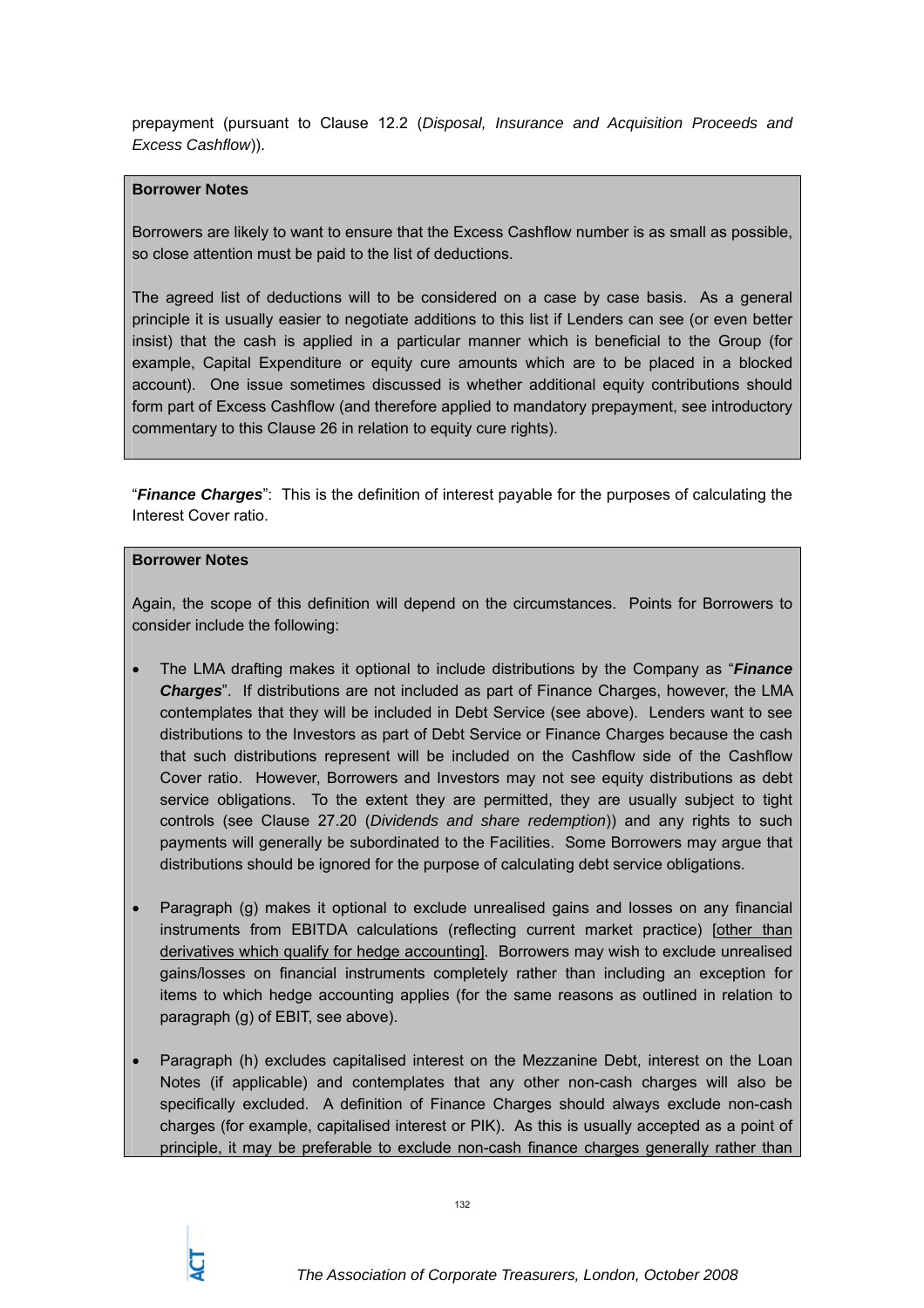listing applicable charges as contemplated by the LMA drafting.

"*Net Finance Charges*" are Finance Charges less the interest income of the Group. This definition will not be relevant if the financial covenants for the transaction are to be calculated on a gross basis (which is more unusual).

# **Borrower Notes**

As drafted, the Group gets credit for interest "payable" during the Relevant Period, a more Borrower-friendly option. Some Lenders may argue that interest income should only be included on a cash basis because receivables are dependent on counterparty performance (in which case Borrowers will need to convince the Lenders of the strength and reliability of the counterparties involved).

Borrowers should note that this definition is not wide enough to catch the Group's share of any interest income payable to any Joint Venture. If Finance Charges attributable to Joint Ventures are included in "*Finance Charges*" (see optional paragraph (f) of that definition), it is likely to be appropriate to reflect interest payable in this definition.

"*New Shareholder Injections*": This definition comprises additional equity and is used as an exclusion from the Capital Expenditure limits (Capital Expenditure funded by New Shareholder Injections does not count towards the limits and is not a deduction from Cashflow) and as an exclusion to Total [Net] Debt (on the basis that shareholder loans will be subordinated). It is also likely to be used in conjunction with any equity cure right negotiated.

# **Borrower Notes**

Borrowers may wish to consider whether the scope of this definition is sufficiently broad, for example:

- it contemplates that additional equity will come from shareholders however, this may not be the case (for example, if the Group makes an acquisition, equity may form part of the consideration paid to the vendor); and
- it covers subscriptions for ordinary shares, loan notes or debt instruments. For maximum flexibility the definition could be extended to cover subscriptions for equity in cash and in kind and to cover all forms of unsecured Financial Indebtedness.

Borrowers should also be aware that any shareholder contribution taking the form of debt is required to be subordinated pursuant to the Intercreditor Agreement or otherwise on terms approved by the Majority Lenders. Lenders will argue that they want to diligence the subordination and/or will require the subordinated lender to accede to the Intercreditor Agreement. Borrowers, however, are likely to be concerned to ensure that subordination is on pre-agreed terms or other terms agreed with the Borrower if additional equity is required. Equity cure amounts, for example, are usually subject to time limits (although this may be less of an issue if the syndicate is small or if any "snooze and lose" provisions are sufficiently robust (see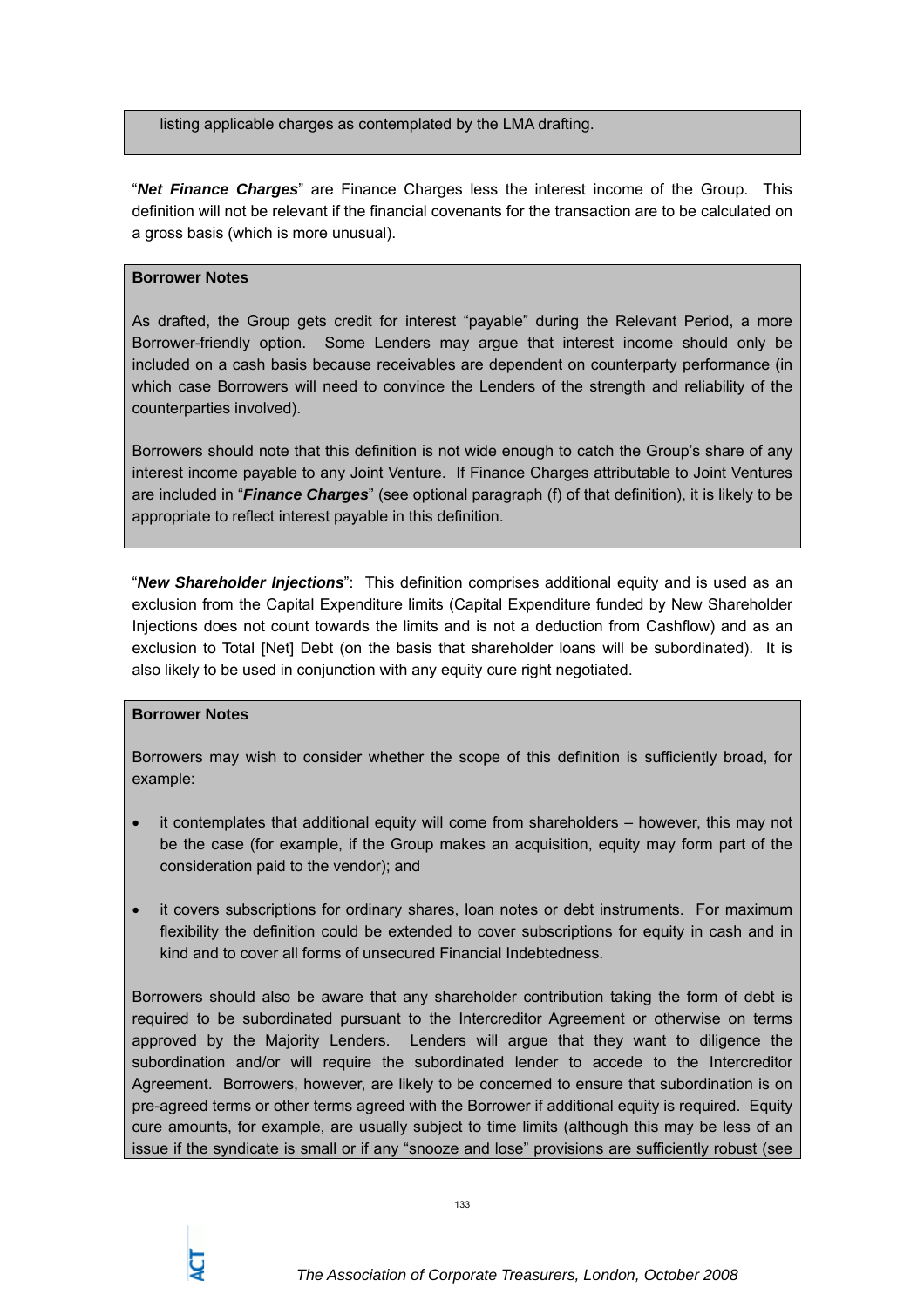Clause 41 (*Amendments and Waivers*)).

"*Relevant Proceeds*": This definition captures insurance claims, disposal proceeds and proceeds of claims in relation to the Acquisition ("*Recovery Proceeds*"), discussed in detail at Clause 12 (*Mandatory Prepayment*). It is used in the financial covenants as an optional exclusion from Cashflow.

### **Borrower Notes**

Borrowers may wish to consider whether there are any other claims which are to be applied to mandatory prepayment which should be included in this definition.

"*Retained Excess Cashflow*": Retained Excess Cashflow is defined as "*Excess Cashflow*" which is not required to be applied to mandatory prepayment.

# **Borrower Notes**

This definition is used in the Leveraged Facilities Agreement as drafted as an optional exception to paragraph (g) of Cashflow (Capital Expenditure funded out of Retained Excess Cashflow is not a deduction). "*Retained Excess Cashflow*" is the money that the Group is free to use either in its business or (possibly) to return to its shareholders, so the definition is likely to crop up in other areas in a negotiated document and Borrowers are likely to pay close attention to its use.

Borrowers are likely to want the Excess Cashflow figure to be as small as possible (given it determines the level of the cash sweep to mandatory prepayment) but the Retained Excess Cashflow figure to be as large as possible. Linking the two definitions is therefore not optimal and ideally should be avoided. For example, if additional equity is agreed to be a deduction from Excess Cashflow (so it is not applied to the cash sweep), it should still be available as Retained Excess Cashflow. It is preferable to define Retained Excess Cashflow as Cashflow which is not required to be applied in making any prepayment under the Finance Documents.

"*Total [Net] Debt*": This is the figure compared to EBITDA to determine the Leverage ratio. It comprises Borrowings less subordinated debt (net of Cash and Cash Equivalent Investments if calculated on a net basis). The subordinated debt exclusion is not required if the point is dealt with in the definition of Borrowings (see above).

# **Clause 26.2: Financial condition**

#### *Financial Covenants*

This Clause contains the financial covenants, comprising the following:

• **Cashflow Cover**, defined as Cashflow to Debt Service. The Cashflow Cover ratio compares the Group's cashflow to its debt service obligations. It measures the ability of the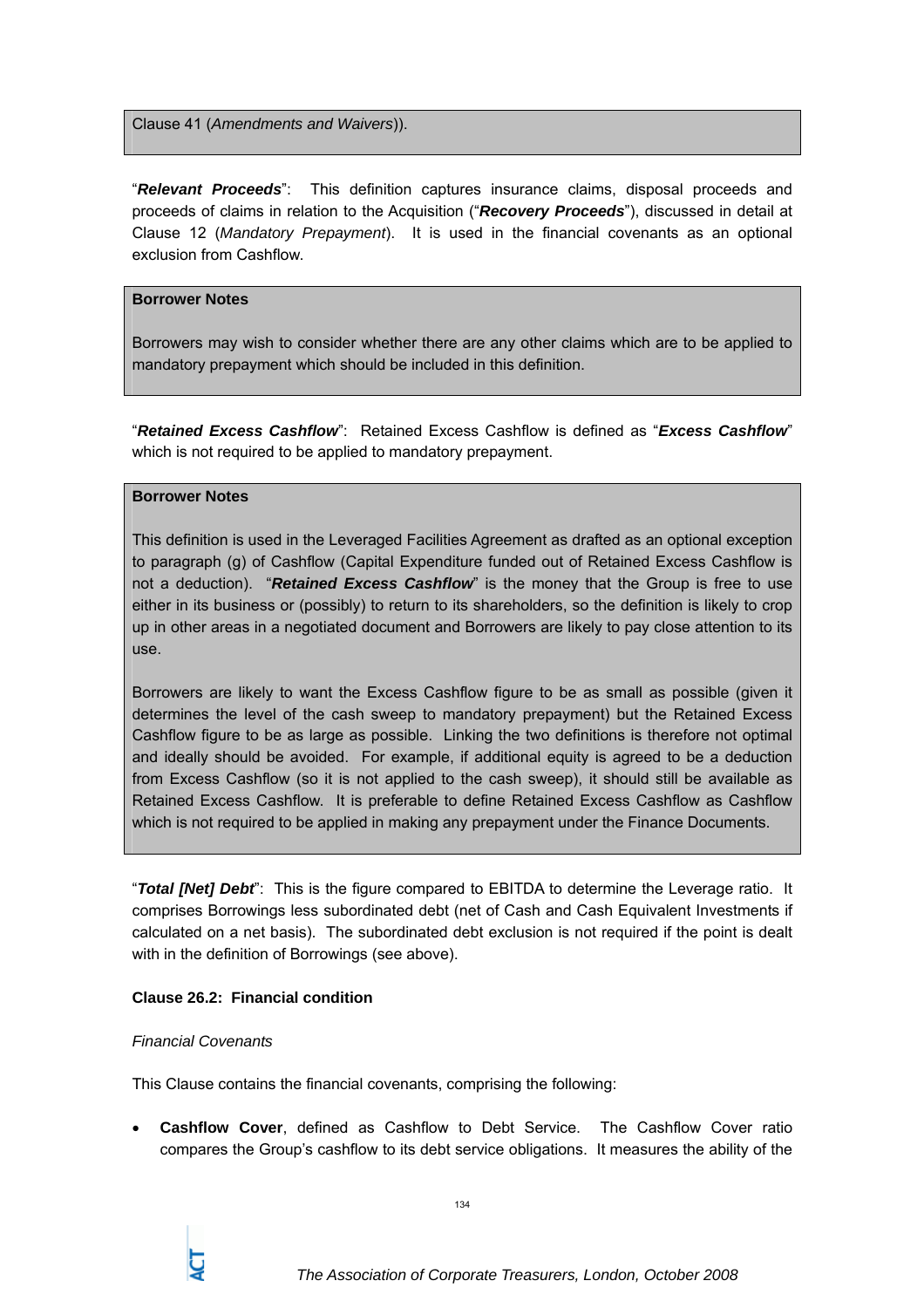Group to generate enough cash to service its debts. The required Cashflow Cover ratio is almost invariably 1:1.

- **Senior Interest Cover/Interest Cover**, defined as EBITDA to [Senior] [Net] Finance Charges. The Interest Cover ratio measures EBITDA against the Group's interest obligations. The Interest Cover ratio confirms the ability of the Group to generate enough profit to cover its interest payment obligations. Clause 26.2 includes both an Interest Cover ratio and a Senior Interest Cover ratio. Senior Interest Cover is sometimes seen in deals with a subordinated or mezzanine element and measures the Group's profits (EBITDA) against its interest obligations in relation to the senior debt only. Clause 26.2 also includes the option to calculate the Interest Cover ratio on a gross basis or net of any interest receivable.
- **Senior Leverage/Leverage**, defined as [Senior] Total [Net] Debt to EBITDA. The Leverage ratio measures the Group's profits (again, usually consolidated EBITDA) against its total debt. Clause 26.2 provides the option to measure Total Debt on a gross basis or net of any Cash or Cash Equivalent investments held by the Group. As with the Interest Cover ratio, if the financing includes a subordinated or mezzanine element, a Senior Leverage ratio may apply which measures the Group's profits against its total senior debt, and the LMA drafting incorporates this option.

Leverage ratios are often adjusted to take account of acquisitions and disposals made by the Group during the testing period, so that any resulting increase or decrease in EBITDA can be taken into account. The LMA drafting contains optional language to make such adjustments to the Leverage ratio (see definition of "*Adjusted EBITDA*", discussed at Clause 26.1 (*Financial Definitions*) above).

# *Limits on Capital Expenditure and Finance Leases*

This Clause also sets out applicable limits on the Group's Capital Expenditure and exposure under finance and capital leases. The Capital Expenditure limits are set as annual monetary amounts of permitted capital expenditure. Exposure under finance or capital leases treated as such by the Accounting Principles (see definition of "*Finance Leases*") is expressed as an aggregate financial cap. If the Group wishes to spend more or less than the document permits, Lender consent will be required.

# **Borrower Notes**

In setting Capital Expenditure limits, Lenders are seeking to balance sufficient cashflow being available for debt service and sufficient cash being available to the Group to generate profits and to grow the business. The Capital Expenditure limits are therefore usually negotiated in some detail. The LMA drafting does include some of the more common concessions granted to Borrowers, although Borrowers commonly seek further flexibility, for example:

• The Capital Expenditure limits do not apply to Capital Expenditure funded from sources which the Lenders are not relying on for debt service. The specified list includes the proceeds of insurance, disposal and Recovery Claims which are not required to be applied to mandatory prepayment and New Shareholder Injections. The list of exclusions may be extended beyond those mentioned, for example the proceeds of any capital expenditure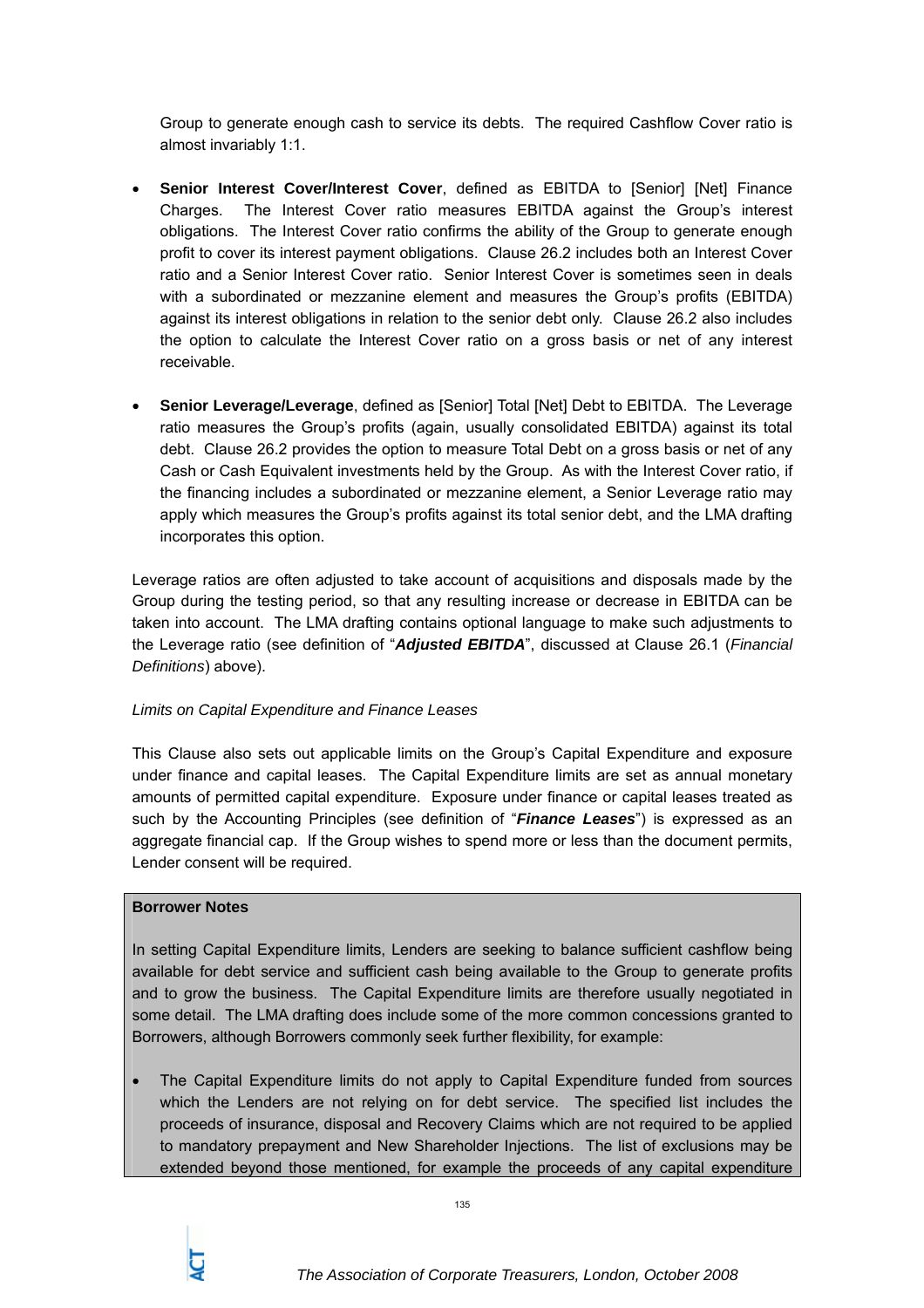facility may be included, Permitted Financial Indebtedness or Retained Excess Cashflow. See also "*Capital Expenditure*", discussed at Clause 26.1 above.

- The LMA drafting permits unused Capital Expenditure amounts to be carried forward for use within a designated period. Some carry-forward rights in respect of capital expenditure allowances are common but are usually quite tightly confined both in monetary amount and in terms of the number of periods such unused amount can be carried forward. Financial limits on carry-forward rights are usually expressed in terms of a percentage of the previous/following year's budget. In the September 2008 update of the Leveraged Facilities Agreement optional drafting was inserted to the effect that carry forward amounts may be carried forward for one year only. Typical carry-forward rights might be somewhere around fifty to one hundred per cent. of the current year's budget, to be carried forward for one to two years.
- Borrowers may also seek rights to use future years' Capital Expenditure amounts in the current year ("carry-back rights"). These are becoming more common but are not included in the LMA drafting. Typical carry-back rights might be around twenty to fifty per cent. of the following year's budget, although such rights have become harder to achieve over the past year.

Borrowers should be aware that the LMA drafting does not contemplate any increase in Capital Expenditure limits as the Group expands (unless this is reflected in the monetary limits). If acquisitions are planned, the Borrower may argue that Capital Expenditure limits should increase in proportion to the increase in EBITDA resulting from any acquisition. It is not a provision seen in every facility agreement but is a useful device for a Borrower whose business plan contemplates acquisitions.

# **Clause 26.3: Financial testing**

Paragraph (a) sets out the basis upon which the financial covenants are to be tested by reference to the frequency with which financial statements and/or Compliance Certificates are delivered pursuant to Clause 25 (*Information Undertakings*). Paragraph (b) deals with adjustments for sub-twelve month periods.

In European leveraged deals, financial statements are usually required to be delivered quarterly and thus the financial covenants will be tested quarterly for a Relevant Period via the delivery of a Compliance Certificate. Clause 25.2 (*Provision and contents of Compliance Certificate*) requires that a Compliance Certificate be delivered by the Parent to the Lenders with each set of Quarterly Financial Statements. Testing for a Relevant Period (usually) means that the covenants are tested on a twelve month rolling basis (see definition of Relevant Period), although this may vary for businesses that have very smooth cashflows.

Unless the Closing Date is also a financial year end, the Agreement will need to prescribe how the financial covenant calculations are to be adjusted in the period of less than twelve months after the Closing Date. There are various methods of making such adjustments: on a straight line basis as set out in paragraph (b) or by agreeing prior to Completion a pro-forma EBITDA for the period. Clause 26.3 leaves this provision blank for the parties to agree the appropriate basis.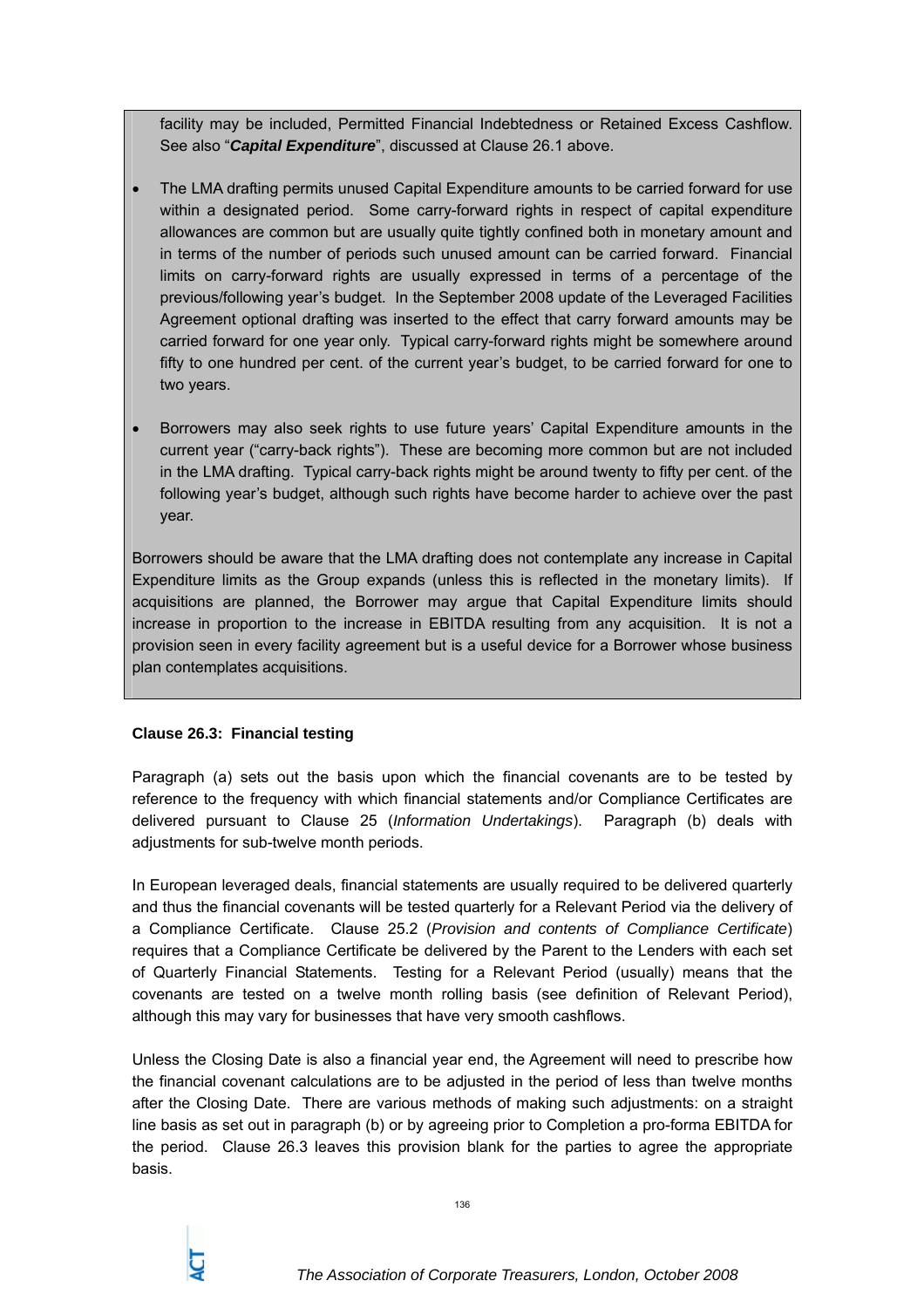#### **Borrower Notes**

There is an important timing question to be addressed in the context of agreeing the frequency of testing of the financial covenants. The question is at what point a Default resulting from a breach of the financial covenants will be deemed to occur for the purposes of the Agreement, and more particularly, the date from which any grace period will begin to run. This is important because the date that a breach of the financial covenants occurs under the Leveraged Facilities Agreement may be prior to the date upon which the breach is discovered.

The Leveraged Facilities Agreement (at Clause 28.2) provides that a breach of the financial covenants will be a Default on the date upon which the breach occurs. Therefore any agreed grace period for curing the Default will begin to run on the date of the breach rather than the date upon which the breach is discovered. The date upon which a breach occurs may be difficult to determine but is perhaps most likely to be taken to be the date at which the covenants are tested (i.e. the Quarter Date). A breach may not be discovered until or just before the Compliance Certificate is due which is likely to be a certain time after the Quarter Date. Therefore any grace period for curing the Default may have begun to run prior to the date upon which the Parent becomes aware of the breach.

If a Default under the financial covenants occurs which is capable of cure (by means of an equity cure right or otherwise), the Borrower is likely to want to ensure that it is able to remedy the Default before it becomes an Event of Default. An Event of Default has more serious consequences under the Facility Agreement than a Default and its existence is more likely to trigger cross default provisions or other negative consequences for the Group. It is likely to be important therefore from the Borrower's perspective that this issue is addressed in the following provisions in the document:

- in the information covenants (Clause 25), the period for delivery of the Compliance Certificate following the end of each quarter (or other relevant period) must be sufficient to determine whether any breach of the financial covenants exists and how any breach should be remedied;
- the Event of Default relating to the financial covenant provisions (Clause 28.2 in the Leveraged Facilities Agreement) should make clear that the applicable grace period for cure of any breach of the financial covenants does not begin to run until the Parent becomes aware of the breach (or ideally, no Default occurs until the date for delivery of the relevant Compliance Certificate);
- the agreed grace period for the remedy of any Default should match or exceed the period within which any equity cure right can be exercised; and
- the Event of Default provision relating to information covenants (Clause 28.2) should include a grace period which matches or exceeds the period applicable to breach of the financial covenant provisions (because non-delivery of a Compliance Certificate is of itself a Default).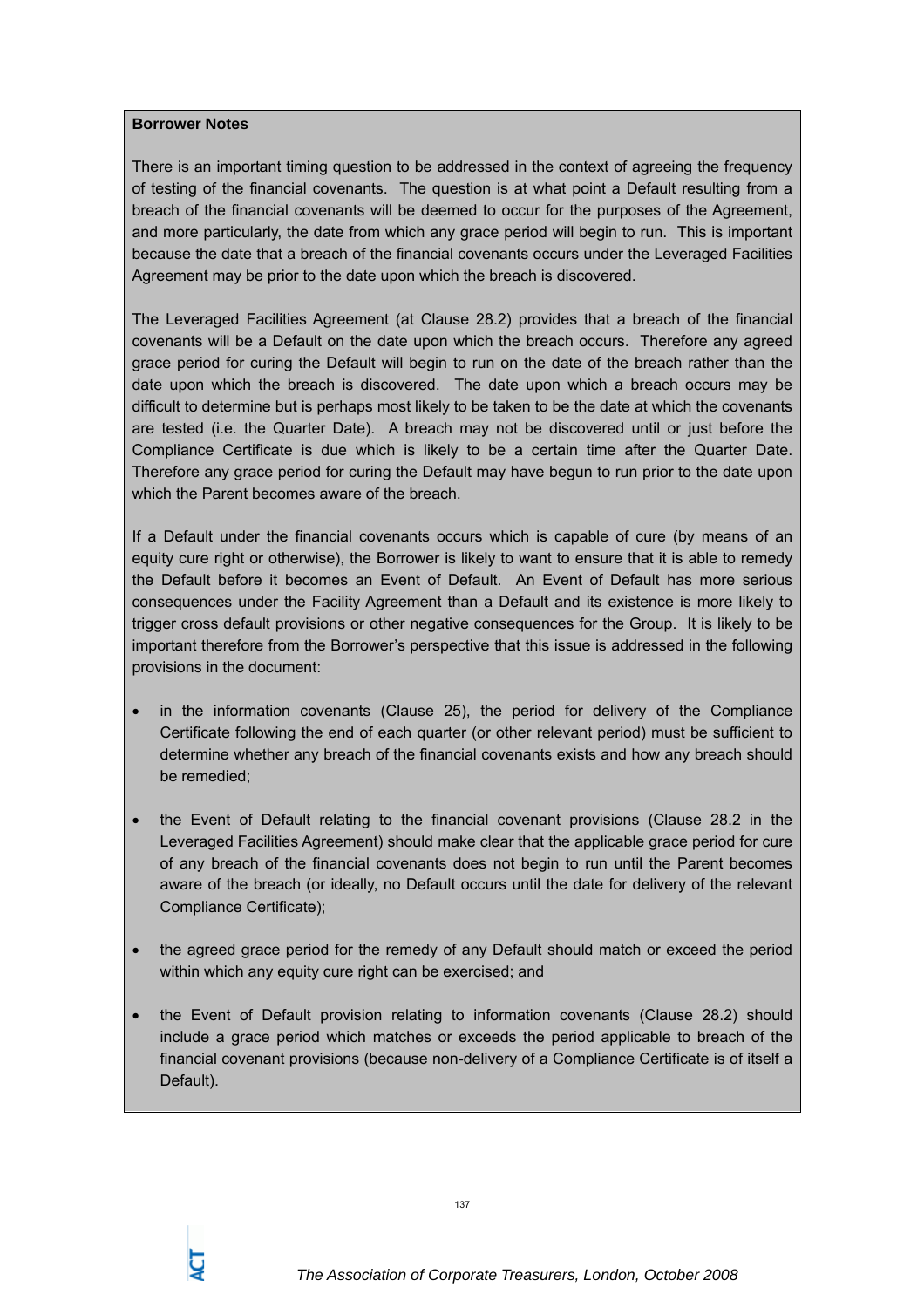# **CLAUSE 27: GENERAL UNDERTAKINGS**

The Leveraged Facilities Agreement contains a comprehensive set of undertakings or restrictive covenants which are set out in Clause 27.

### **Borrower Notes**

### *Introduction*

Not all of the covenants in Clause 27 are relevant to every transaction and appropriate qualifications and carve-outs will need to be agreed to ensure that the Group can operate as proposed.

Qualifications may be by reference to materiality (and Material Adverse Effect) or by limiting covenants to Material Companies or particular members of the Group. Certain permitted matters will be expressly excluded from the restrictive covenants (see "*Permitted Actions"*  below). Borrowers might also seek exceptions to particular covenants subject to reduced levels of Lender consent (e.g. Majority Lender consent).

The Leveraged Facilities Agreement does not contain covenants which relate to the conduct of a public offer or scheme of arrangement. These will need to be inserted as relevant. See "*Offer-related covenants*" below.

See Clause 4.5 (*Utilisations during the Certain Funds Period*) and Clause 28.21 (*Clean-Up Period*) if the financing is on a certain funds basis and/or if a Clean-Up Period is agreed post-Completion in relation to the application of the covenants to the Target Group. These provisions will have an impact on the operation of the covenants during the applicable period and the covenants need to be negotiated with this in mind.

# *Permitted Actions*

The Leveraged Facilities Agreement contemplates that the parties will agree certain permitted actions which operate as exceptions to the negative undertakings. These permitted actions are often expressed in terms of defined exceptions to individual covenants, for example, the restrictions on Financial Indebtedness are subject to "*Permitted Financial Indebtedness*" and the negative pledge is subject to "*Permitted Security*". The Leveraged Facilities Agreement contains skeleton definitions of these various covenant exceptions, but there are invariably dealspecific points that need to be taken into account. Certain key points which are commonly agreed are highlighted in relation to the individual covenants in the commentary below. The scope of the covenant exceptions (i.e. the definitions of the various permitted actions) is likely to be a main focus of negotiations on the covenants.

In general terms, as noted by the LMA in its User Guide, the skeleton forms provided permit transactions which are not expected to be controversial (for example, transactions required in order to complete the Acquisition). Other exceptions will need to be considered on a case by case basis. These may include intra-group transactions and external transactions which are desirable from a strategic or operational perspective. In relation to the latter, a "basket" is commonly agreed, for example by reference to individual transactions or an aggregate cap by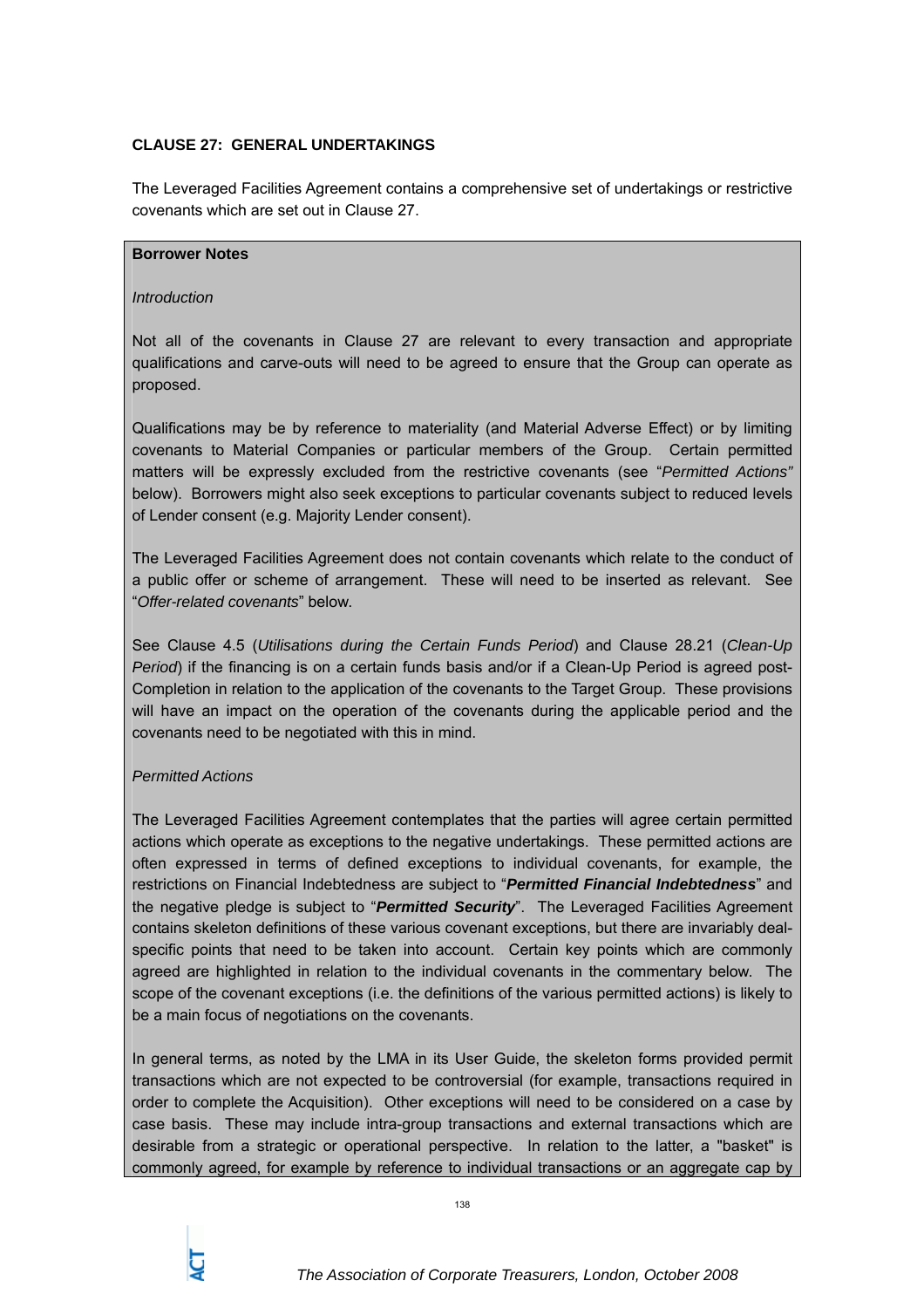financial value. Where such limits are set on an annual basis, Borrowers may seek flexibility to carry forward and/or carry back such amounts from year to year. In any case where assets are moving in or out of the Lenders' security net, Lenders are likely to seek to provide that their permission is conditional upon satisfactory security arrangements being put in place (subject to the Agreed Security Principles).

The covenant provisions in a leveraged transaction are complex and the matters covered by the various defined covenant exceptions sometimes overlap. For example, Permitted Security and Permitted Guarantees may also need to be excepted from the covenant restricting Financial Indebtedness in addition to the exception for Permitted Financial Indebtedness. "*Permitted Transactions*" is a general exception (discussed at Clause 1.1 (*Definitions*) above) which will be relevant to a number of covenants. To avoid the possibility of inconsistencies (a matter permitted in relation to one restrictive covenant but prohibited by another) some Borrowers argue that a general qualification to the covenants should be included in respect of all permitted matters, comprising "*Permitted Acquisitions*", "*Permitted Disposals*", "*Permitted Distributions*", "*Permitted Financial Indebtedness*", "*Permitted Guarantees*", "*Permitted Joint Ventures*", "*Permitted Loans*", "*Permitted Payments*", "*Permitted Security*", "*Permitted Share Issues*" and "*Permitted Transactions*" and any other matters that might be agreed.

### *Offer-related covenants*

The financing terms of a public bid will include covenants intended to ensure that the bidder complies with the Takeover Code and other relevant laws and regulations. Such provisions are not included in the Leveraged Facilities Agreement. Offer-related covenants will cover the content of the offer or scheme of arrangement documentation, the conditionality of the offer and the conduct of the offer, in particular, the circumstances in which the offer can be declared unconditional as to acceptances. The acceptance condition is often agreed, initially at least, to be 90 per cent, as that is the level at which the compulsory acquisition or "squeeze out" rights under the Companies Act 2006 apply which should enable the Company to acquire minority shareholdings.

Lenders are also likely to look for specific information covenants relating to the offer, requiring the provision of copies of all documents, notices or announcements received or issued by the Company in relation to the offer or scheme, plus timely progress reports.

A covenant restricting an increase in the offer price without Lender consent is also common although Borrowers are sometimes able to negotiate a threshold and an exception to the extent the cost of the increase is covered by additional equity.

# *Release Conditions*

Some Borrowers argue that mandatory prepayment requirements and certain of the key restrictive covenants should be released once the Group's rating reaches a certain level and/or leverage is sufficiently reduced. This is a fairly aggressive position, but the argument is soundly based; as the Lenders' credit risk diminishes, the Group is granted greater flexibility in terms of its operations.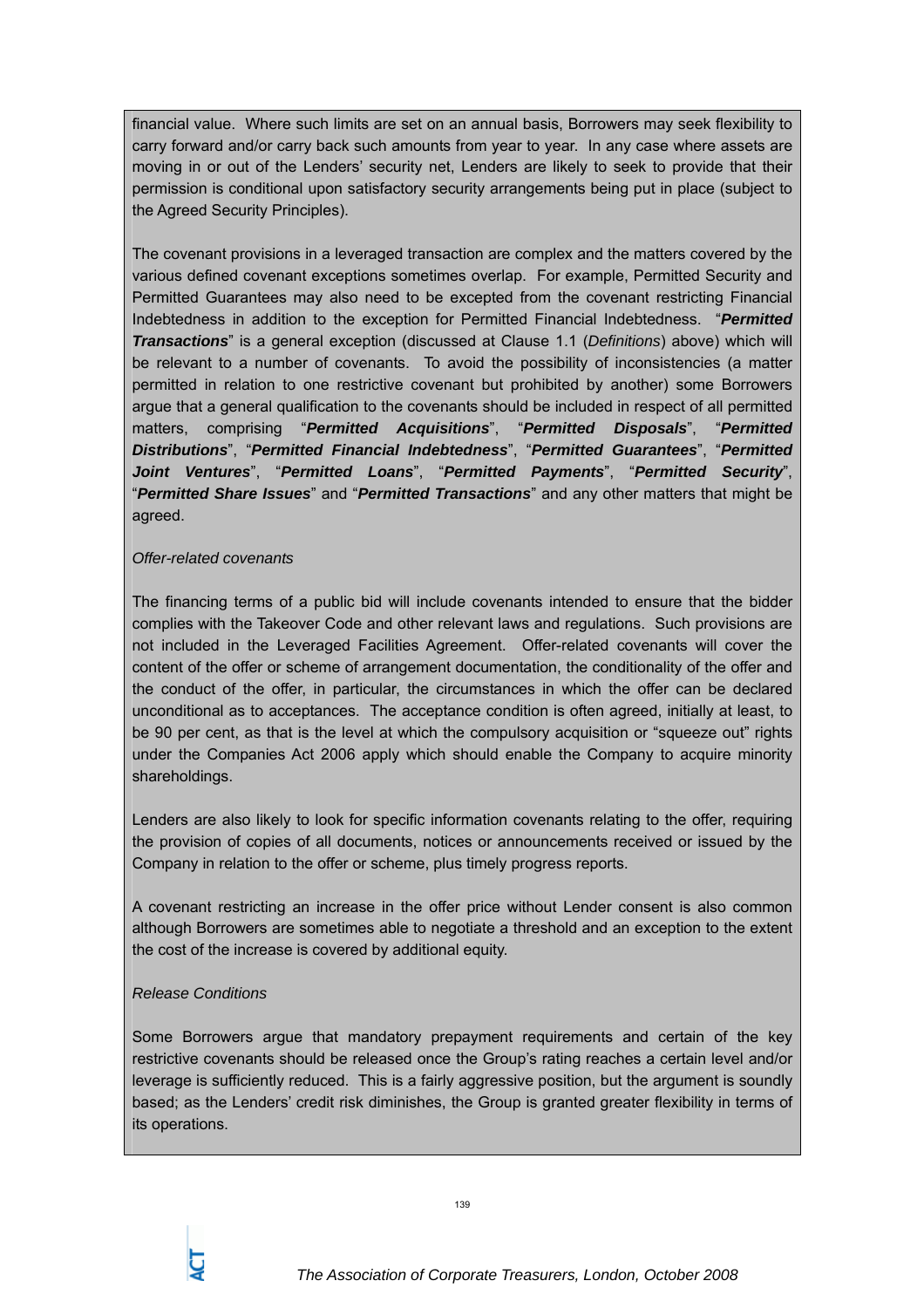# **Clauses 27.1 to 27.5:** *Authorisations and Compliance with Laws*

# **Clause 27.1: Authorisations**

This covenant requires each Obligor to obtain and supply copies to the Agent of all Authorisations (for example any regulatory consents and approvals) required to enable it to perform its obligations under the Finance Documents and the Acquisition Documents, to ensure their legality, validity and enforceability and admissibility in evidence and to carry on its business.

# **Borrower Notes**

Issues for Borrowers to consider in relation to this provision include the following:

- The LMA drafting contemplates that only the third limb of this covenant (Authorisations required to carry on business) is subject to a Material Adverse Effect qualification. Borrowers may seek also to qualify the remainder of this covenant, limiting the obligation to obtain Authorisations to those the absence of which would be materially prejudicial to the Finance Parties.
- The definition of "*Authorisations*" is wide. In so far as it might encompass filing, stamping, or other actions that might be taken in connection with the Transaction Security, Borrowers may seek to qualify the covenant by reference to the Agreed Security Principles.
- Borrowers may seek to qualify sub-paragraph (b)(ii), which relates to Authorisations necessary for the legality, enforceability and validity of the Transaction Documents, by reference to the Legal Reservations and the Perfection Requirements (see Clause 24.3 (*Binding obligations*) above).
- Each Obligor is required to provide the Agent with certified copies of all relevant consents: Obligors may argue that they should only be obliged to do so at the request of the Agent. Key Authorisations will be delivered as conditions precedent and this undertaking should not operate to extend those obligations.
- This undertaking extends to Authorisations required under any law and regulation of a "*Relevant Jurisdiction*". "*Relevant Jurisdiction*" is defined much more widely than the Obligor's jurisdiction of incorporation and covers, for example, any jurisdiction in which assets subject to security are situate. Borrowers are likely to seek to narrow this definition, see comments at Clause 24.6 (*Validity and admissibility in evidence*) above.

# **Clause 27.2: Compliance with laws**

This is a customary undertaking relating to the Group's compliance with laws and as drafted is subject to a materiality qualification, "if a failure so to comply has or is reasonably likely to have a Material Adverse Effect".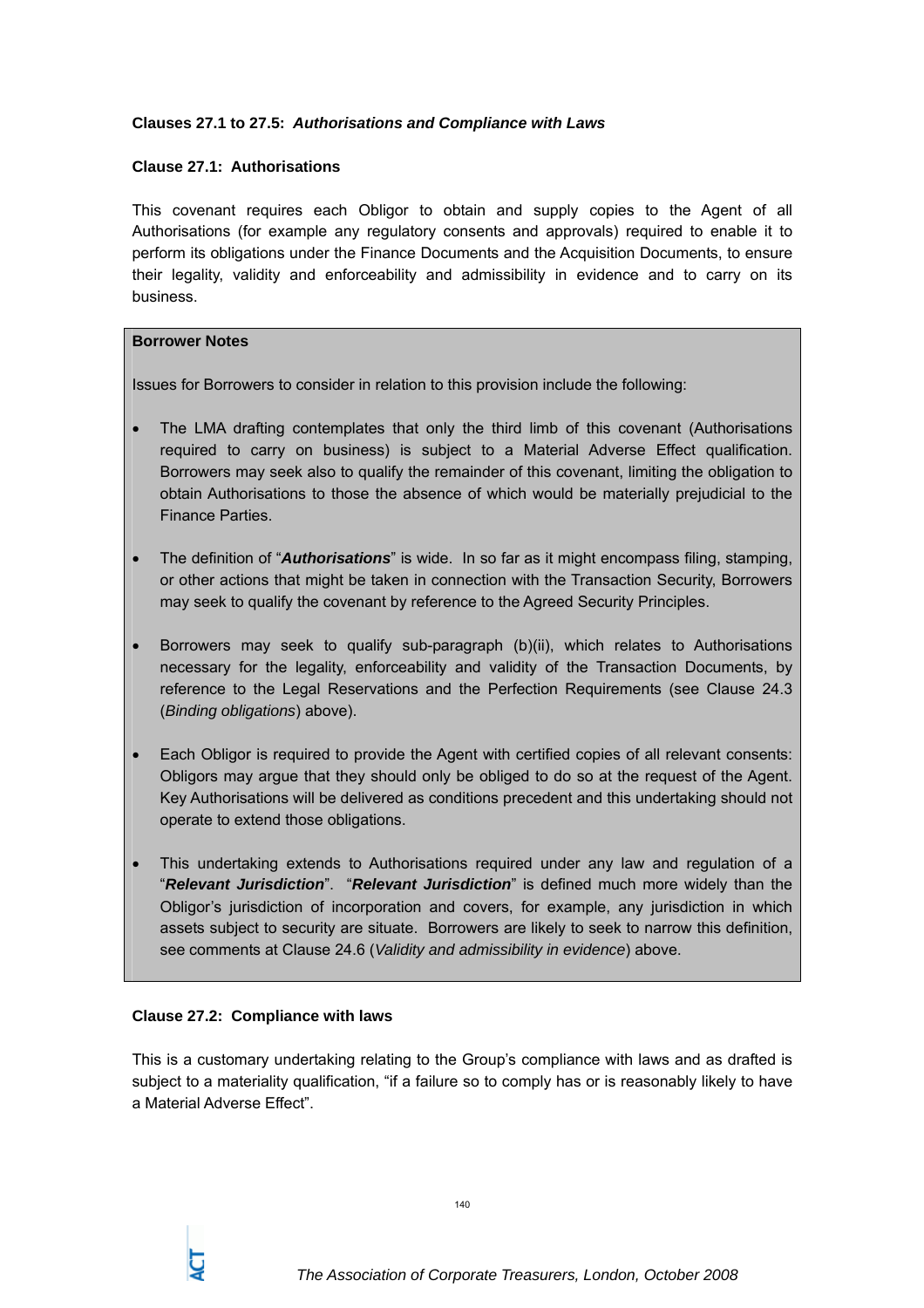# **Clause 27.3: Environmental compliance and Clause 27.4: Environmental claims**

These are undertakings relating specifically to compliance with environmental laws and notification of environmental claims.

### **Borrower Notes**

Specific covenants relating to environmental matters should not be necessary unless there are specific environmental concerns, as these covenants overlap with the general "compliance with laws" and "Authorisations" covenants (see Clauses 27.1 and 27.2 above) and the information covenant relating to litigation and claims (see paragraph (b) of Clause 25.8).

Borrowers will usually resist sub-paragraph (a)(iii) of Clause 27.3 in any event, which relates to the implementation of procedures to monitor compliance with and to prevent liability under any Environmental Law, on the basis that Lenders' rights should only arise to the extent there is a breach which has a Material Adverse Effect, rather than as a result of the absence of appropriate monitoring procedures.

# **Clause 27.5: Taxation**

This covenant relates to payment by each Obligor of Taxes on time and changes to their tax residency.

### **Borrower Notes**

No threshold or materiality qualification applies to this provision as drafted and Borrowers may wish to consider appropriate limitations. Note that this covenant as drafted applies to any member of the Group.

The second limb of this undertaking, which relates to changes to tax residency, will have to be considered on a case by case basis. Some Borrowers might argue that they are unlikely to change their tax residency in a manner which increases their tax burden and therefore this provision is unnecessary. If included, it might be qualified along the lines "if to do so would materially and adversely affect the interests of the Lenders".

# **Clauses 27.6 to 27.11:** *Restrictions on business focus*

# **Clause 27.6: Merger**

This covenant prohibits mergers or corporate reconstructions by any member of the Group. The wording is identical to Clause 22.5 of the Investment Grade Documents, save that an exception is contemplated for "*Permitted Transactions*".

# **Borrower Notes**

Borrowers will need to ensure that the definition of Permitted Transactions (discussed at Clause 1.1 (*Definitions*) above) is adequate to except any proposed reorganisation post Completion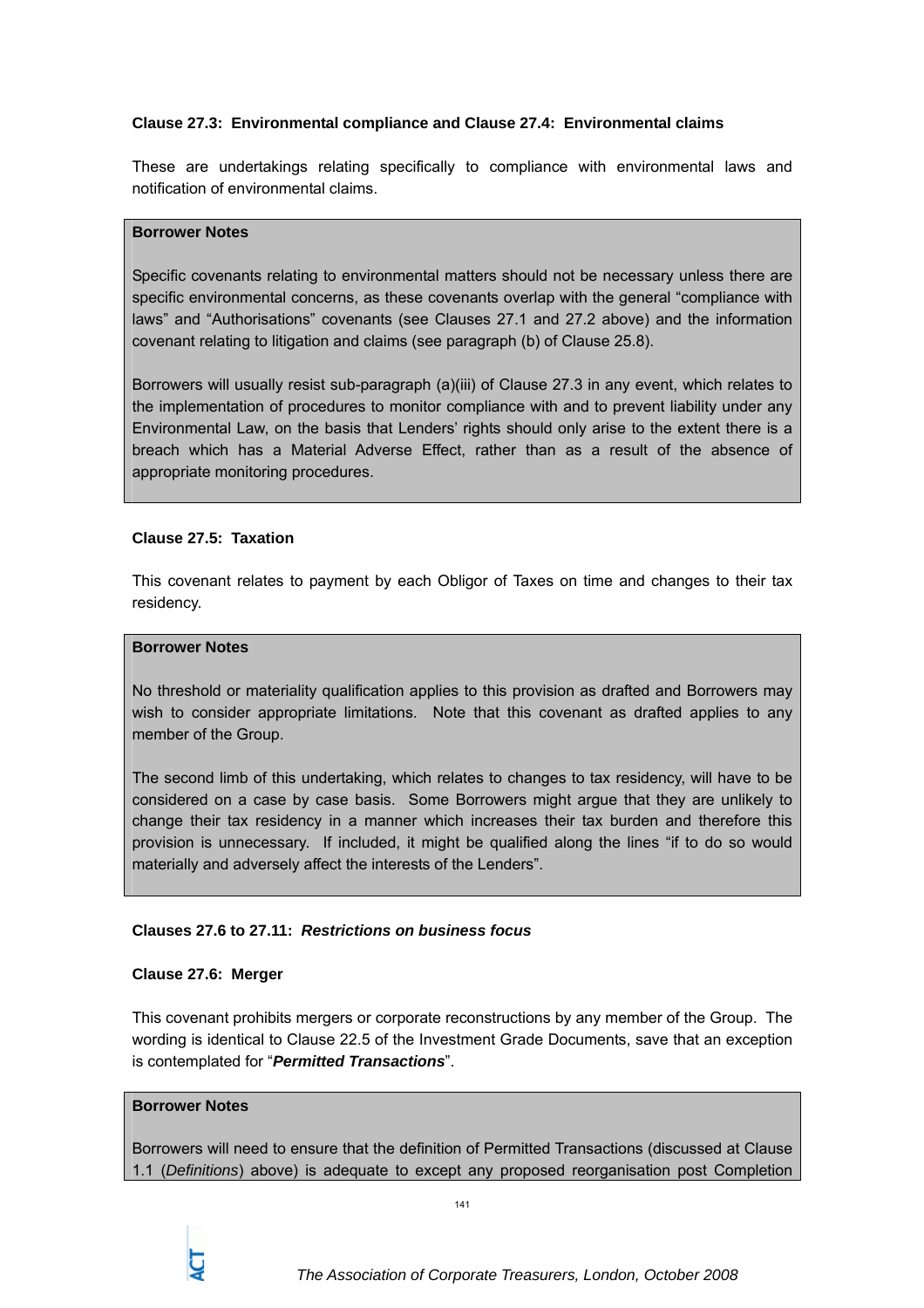from this covenant. The Leveraged Facilities Agreement contemplates that such actions are described in the "*Structure Memorandum*".

Borrowers should also consider whether exceptions are required in respect of Permitted Acquisitions and Permitted Disposals (see further below).

### **Clause 27.7: Change of business**

This undertaking prohibits any substantial change to the general nature of the business of the Group taken as a whole. The words "taken as a whole" are not included in the equivalent covenant in the Investment Grade Documents and have the effect of making the covenant slightly looser.

#### **Borrowers Notes**

There may be circumstances where a carve-out to this provision is required in the interests of certainty. For example, if a bolt-on acquisition is contemplated post-Closing in a business which is complementary but which is not the same as that of the Group.

# **Clause 27.8: Acquisitions**

This covenant prohibits the acquisition of a company or any shares or securities or a business or undertaking or the incorporation of any new company by any member of the Group.

# **Borrower Notes**

Paragraph (b) provides that "*Permitted Acquisitions*" and "*Permitted Transactions*" will be excepted from the restriction in paragraph (a). "*Permitted Transactions*" is discussed at Clause 1.1 (*Definitions*) above.

# "*Permitted Acquisitions*"

The definition of "*Permitted Acquisition*" is provided in skeleton form and will need to be agreed in the context of the relevant transaction. Borrowers should also consider the interaction of this definition with the drawdown conditions in relation to any facilities dedicated to acquisitions or capital expenditure included as part of the Facilities. Issues which commonly need to be addressed by Borrowers include the following:

#### *Transactions otherwise permitted*

• Paragraphs (a) to (c) relate to disposals involved in transactions otherwise permitted under the Finance Documents and cover the Acquisition, Permitted Disposals and Permitted Share Issues. Borrowers may wish to extend these provisions to cover any other permitted action, for example, Permitted Joint Ventures and any acquisition contemplated in the Structure Memorandum.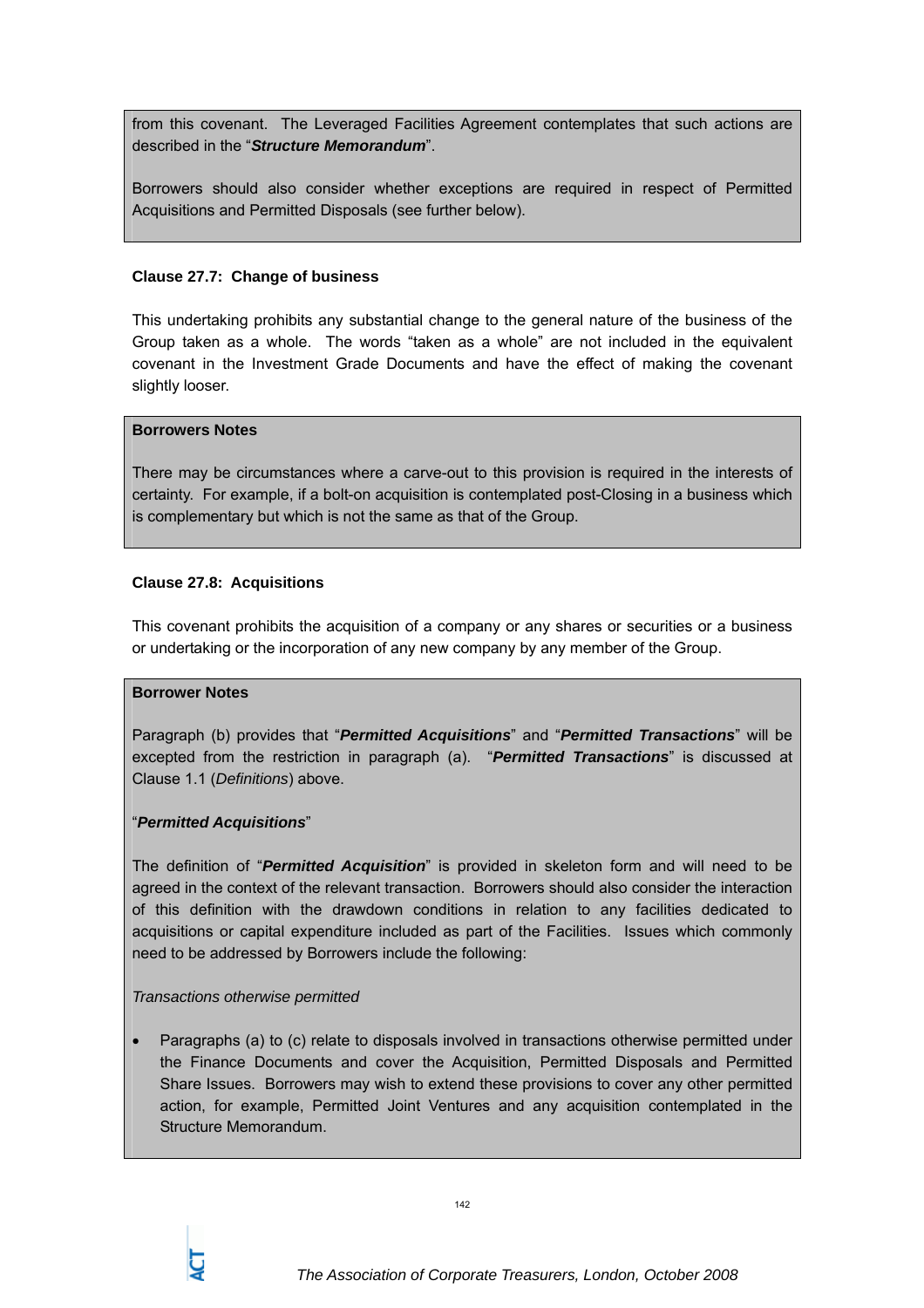# *Cash Equivalent Investments and new companies*

• Paragraph (d) provides an exception for the acquisition of Cash Equivalent Investments so long as the acquired assets become subject to the Transaction Security. Paragraph (e) relates to the incorporation of new companies by a member of the Group subject to conditions, namely that the company is incorporated in specified jurisdictions to be agreed with limited liability and, if the shares are owned by an Obligor, security being provided over such shares. As a general point, where Lenders insist on acquired assets becoming subject to the Transaction Security, any such requirement should be subject to the Agreed Security Principles (see further Schedule 14 (*Agreed Security Principles*)).

# *Acquisition criteria*

- Paragraph (f) contains suggested terms permitting other acquisitions which satisfy criteria to be agreed, which include that no Default is continuing or will arise as a result of the acquisition and that the acquired asset is in an agreed jurisdiction and in a business substantially similar to that of the Group. Other or alternative criteria may also be relevant, e.g. the provision of due diligence reports and positive EBITDA in the acquired business. This paragraph also incorporates an aggregate financial cap on Permitted Acquisitions which satisfy the criteria set forth in paragraph (f). This is an important provision from the Borrower perspective. Issues that Borrowers may wish to consider include:
	- $\triangleright$  Paragraph (f) relates only to acquisitions of whole companies or businesses or undertakings and the requirement that the acquired company/business is in a business "substantially similar to that of the Group" may be too restrictive – Borrowers may require more flexibility, for example, to make acquisitions involving say at least 50.01 per cent. of the shares or voting rights of any business similar or complementary in nature to the business of the Group. Borrowers might also resist any limitation on Permitted Acquisitions by reference to jurisdiction.
	- $\triangleright$  Borrowers may argue that acquisitions should be permitted provided that no Event of Default is continuing on the closing date for the acquisition or would occur as a result of the acquisition (rather than the more restrictive test of no Default). Strong Borrowers may be able to argue in addition that this test should be subject to a clean up period in respect of related Defaults of say, 6 months.
	- $\triangleright$  The LMA drafting contemplates that the purchase price for the permitted acquisition (for the purposes of determining compliance with the aggregate financial cap for permitted acquisitions) comprises the consideration, plus costs and expenses plus any assumed Financial Indebtedness or other assumed actual or contingent liability. Borrowers may object to the inclusion of liabilities other than Financial Indebtedness, and contingent liabilities in particular in this calculation on the basis that their inclusion as a general concept has no bearing on the likelihood of the contingency occurring. Borrowers may instead, for example, offer to provide Lenders with copies of due diligence reports as evidence of the extent of any liabilities of the target and to provide comfort that there are no contingent liabilities which are material. Due to the resulting potential uncertainties in calculating the amount of the purchase price contributing to the cap on this basis, in our experience it is quite often agreed that the purchase price should be calculated solely by reference to the consideration (sometimes net of associated costs and expenses) and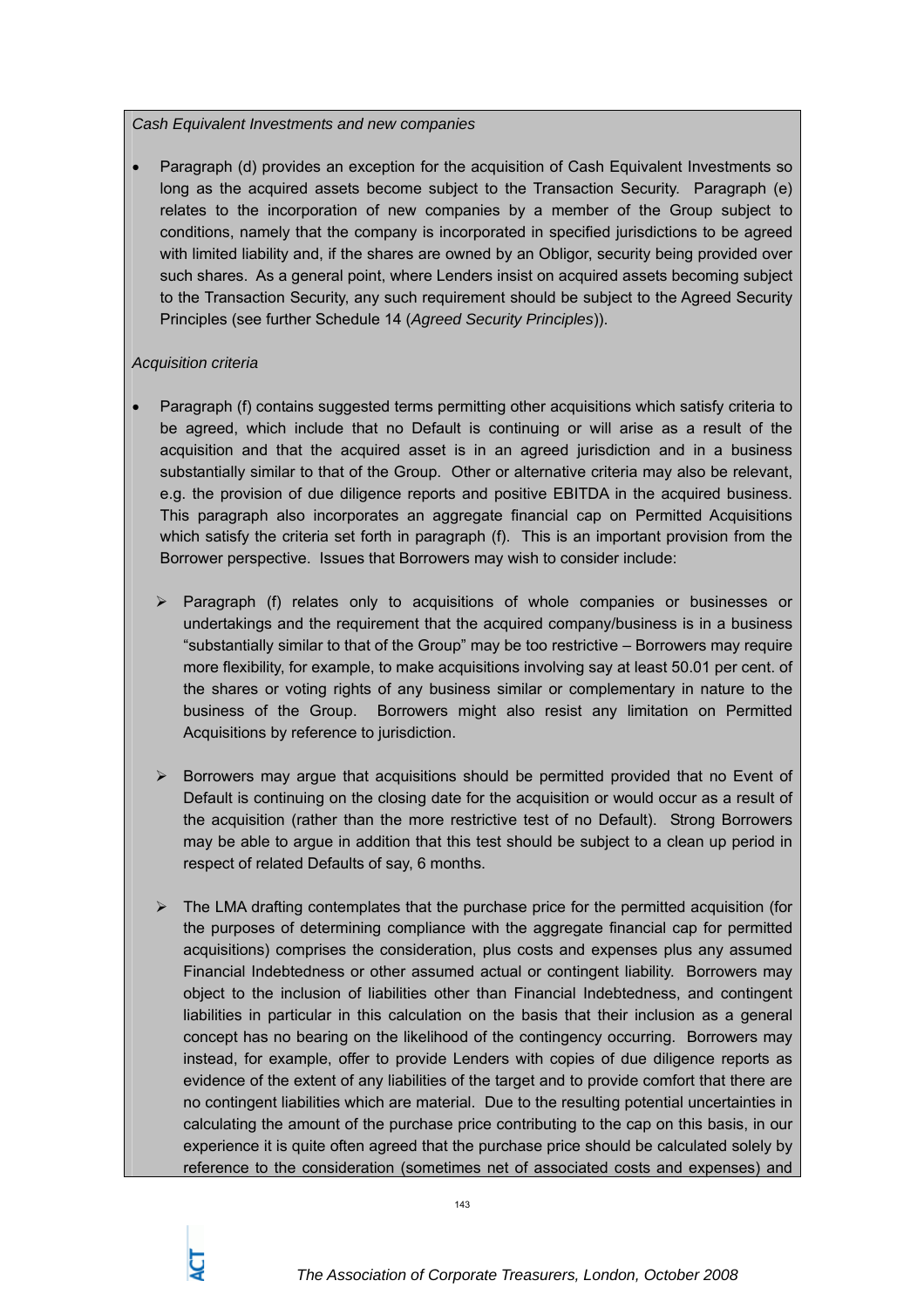any Financial Indebtedness remaining in the relevant business on the closing date for the relevant acquisition.

- $\triangleright$  Some Borrowers agree that acquisitions should be permitted without reference to the financial cap or "basket" to the extent that the purchase price is funded out of the Group's own funds which are not earmarked for debt service, for example, Retained Excess Cashflow, New Shareholder Injections or undrawn amounts under any term facilities dedicated for acquisition purposes (see Clause 2.1 (*The Facilities*)).
- $\triangleright$  An appropriate financial cap or basket for permitted acquisitions can be quite difficult to determine in a long term facility. If acquisitions are permitted, a suitable adjustment mechanism will need to be included in the financial covenant provisions to include the results of the acquired business in the calculations (see Clause 26 (*Financial Covenants*)). Some Borrowers may therefore argue that provided they are able to demonstrate to the Lenders that any acquisition would not result in a breach of the financial covenant provisions calculated on an adjusted basis, the basket should not apply to limit acquisitions which otherwise satisfy the agreed criteria (see optional drafting at the end of the definition).
- $\triangleright$  A de minimis general "basket" may also be agreed for acquisitions without reference to other criteria, for example, in respect of acquisition where the aggregate consideration does not exceed a certain amount in any Financial Year.
- $\triangleright$  Where acquisitions are permitted by reference to an annual basket amount. Borrowers quite commonly seek rights to carry forward unused amounts to the next financial year or (less commonly) carry back amounts to previous financial years.

The extent to which all or any of the above or any other criteria might apply, and the acquisitions to which they apply (permitted acquisitions with a greater value might be subjected to stricter criteria than smaller permitted acquisitions) depends on the circumstances.

# *Other issues*

- Borrowers often seek to include within the definition of Permitted Acquisition the acquisition of trading assets and services in the ordinary course of business (which is wider than "*Permitted Transaction*", which includes transactions conducted in the ordinary course of trading on arms' length terms).
- If a member of the Target Group has entered into any contractual obligation to acquire any asset prior to Closing (or may have done so), any such Acquisition will need to be permitted by this definition. It is quite common for Borrowers to provide for this specifically.

# **Clause 27.9: Joint ventures**

This is a prohibition on joint venture investments or the transfer of assets or provision of credit support to a joint venture by any member of the Group except for "*Permitted Joint Ventures*",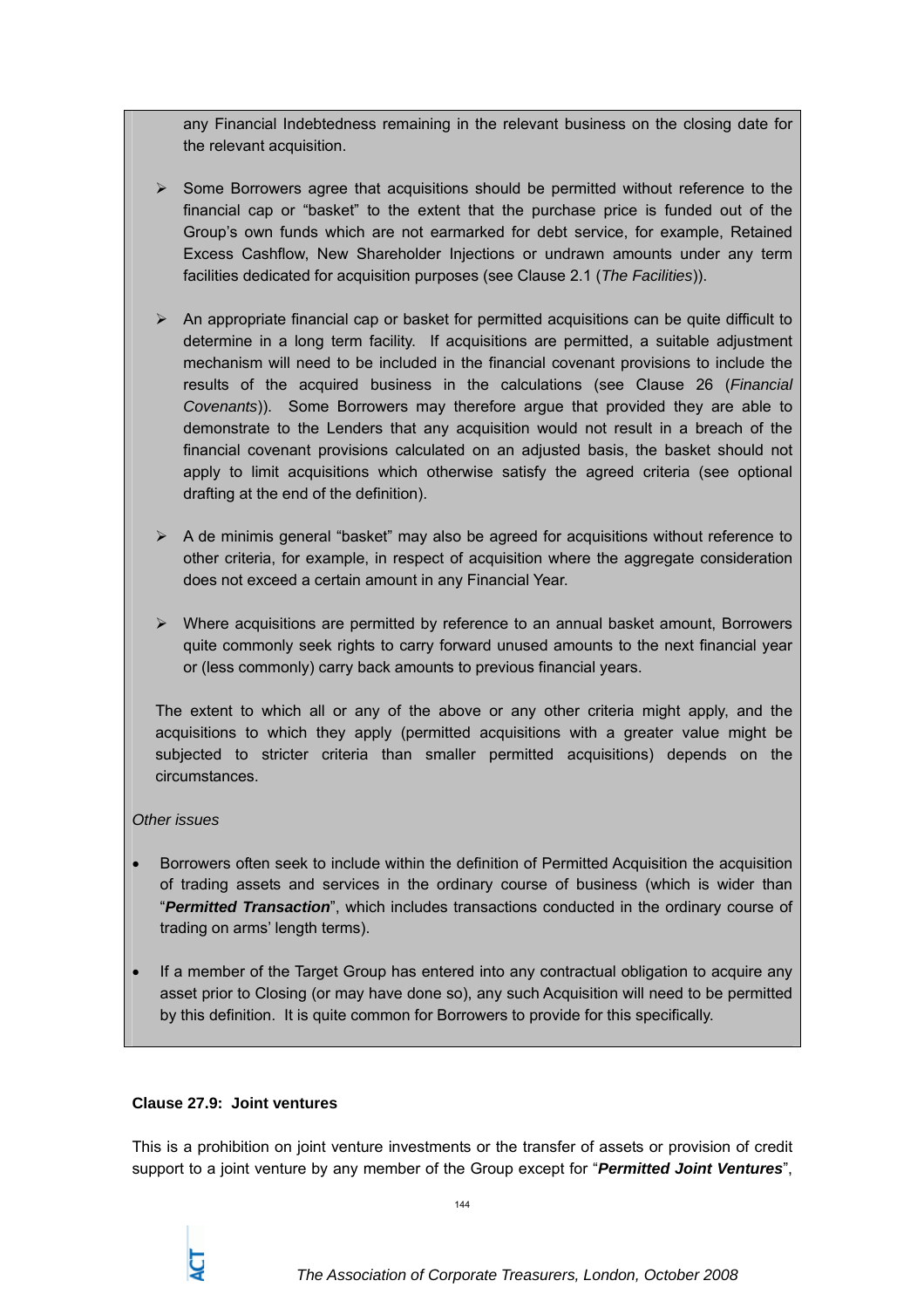or to the extent the action is permitted as a "*Permitted Acquisition*", "*Permitted Disposal*" or "*Permitted Loan*".

### **Borrower Notes**

## "*Permitted Joint Venture*"

This definition contemplates that investments in Joint Ventures will be permitted in specified jurisdictions, where the business of the Joint Venture is substantially the same as that of the Group and subject to an annual financial cap. Issues raised by Borrowers in relation to this definition are usually along similar lines to those raised in relation to the definition of "*Permitted Acquisition*", see Clause 27.8 (*Acquisitions*) above.

#### **Clause 27.10: Holding Companies**

This covenant prevents the Company and the Parent from trading, carrying on any business, owning any assets or incurring any liabilities save for:

- the provision of customary holding company administrative services:
- the ownership of shares in its Subsidiaries and intra-group and cash balances which are subject to the Transaction Security; and
- any liabilities under the Transaction Documents and professional fees and administration costs in the ordinary course of business as a holding company.

### **Borrower Notes**

Borrowers commonly seek to flesh out the list of permitted activities to reflect accurately exactly what the Parent and the Company will do. For example, they may have liabilities in respect of employees or taxes or may enter into Treasury Transactions.

The reference to the Company's and the Parent's assets being subject to the Transaction Security may be qualified by reference to the Agreed Security Principles.

## **Clause 27.11: Dormant subsidiaries**

This covenant is in square brackets. It restricts any action which would result in Dormant Subsidiaries losing their status as such unless they become an Additional Guarantor.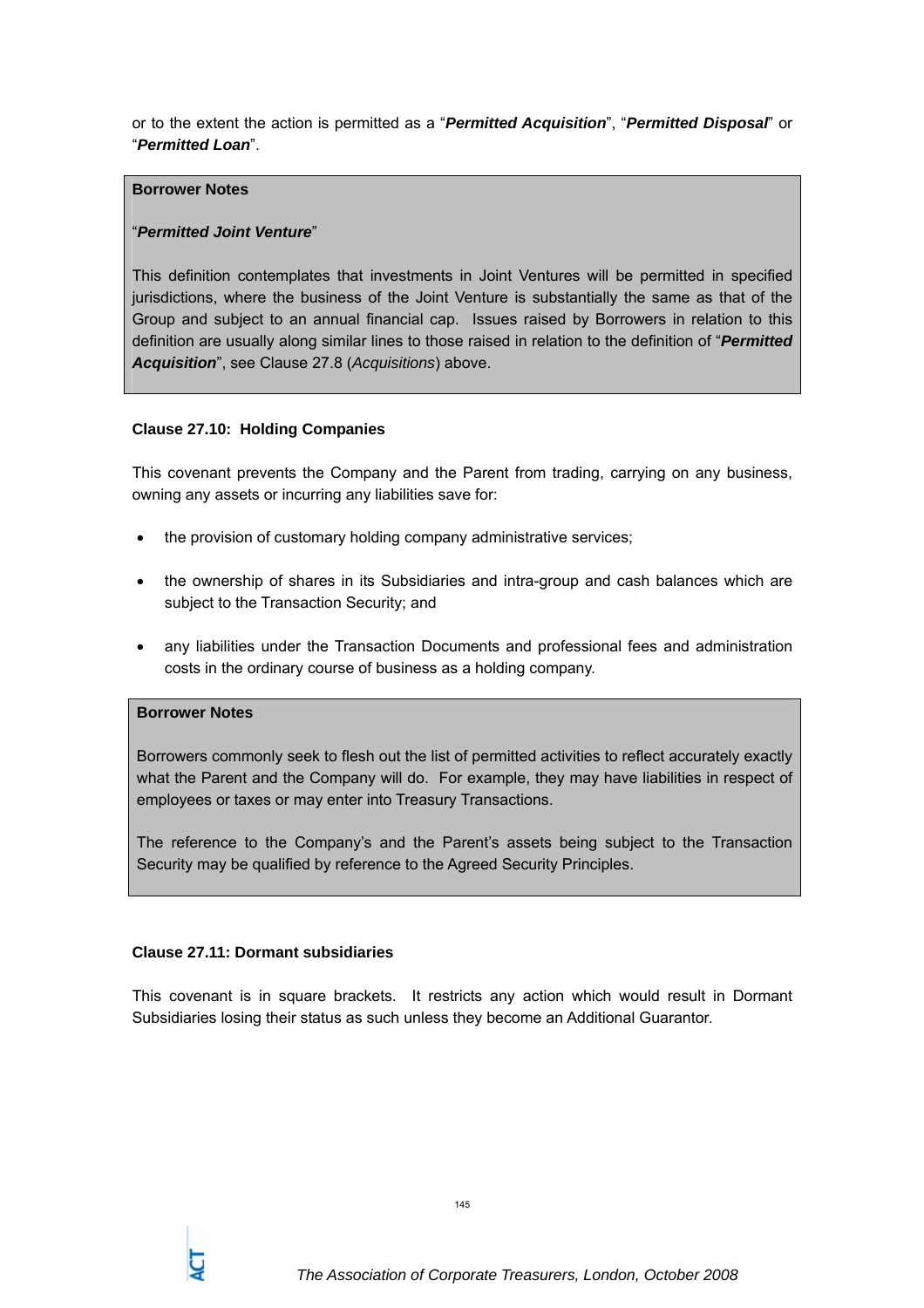### **Borrower Notes**

As a general principle, Borrowers usually seek to avoid giving representations or covenants in relation to Dormant Subsidiaries.

#### **Clauses 27.12 to 27.17:** *Restrictions on dealing with assets and Security*

## **Clause 27.12: Preservation of assets**

This covenant relates to the condition of the Group's assets.

### **Borrower Notes**

Clause 27.12 is controversial and widely drafted. It is difficult to verify that all of the Group's assets are in good condition and Borrowers might argue that Lenders should rely on the financial covenants with regard to the value in the Group. Borrowers may seek to persuade Lenders that this covenant, if included should apply only to material assets which are subject to the Transaction Security and that the covenant should be limited to a reasonable endeavours obligation.

#### **Clause 27.13: Pari passu ranking**

This covenant requires each Obligor to ensure that the Finance Parties' and Hedge Counterparties' claims rank at least pari passu with the claims of its other unsecured and subordinated creditors (save those who are mandatorily preferred by law of general application to companies).

## **Clause 27.14: Acquisition Documents**

This covenant relates to the Company's payment when due of amounts under the Acquisition Documents and the enforcement and preservation of the Company's rights under those **Documents** 

## **Borrower Notes**

Many Borrowers resist giving this undertaking. It overlaps with other undertakings in the Agreement, for example, Clause 27.12 (*Preservation of Assets*). More importantly, Borrowers may be uncomfortable with a covenant which relates to the standard of its conduct of claims (which is difficult to measure) rather than the extent of the relevant liability in respect of which redress is sought.

#### **Clause 27.15: Negative pledge**

The negative pledge prevents the Group from creating Security (paragraph (a)) or "*Quasi-Security*" (paragraph (b)) over its assets save for "*Permitted Security*" or "*Permitted Transactions*" (paragraph (c)). The prohibition contained in the negative pledge is substantially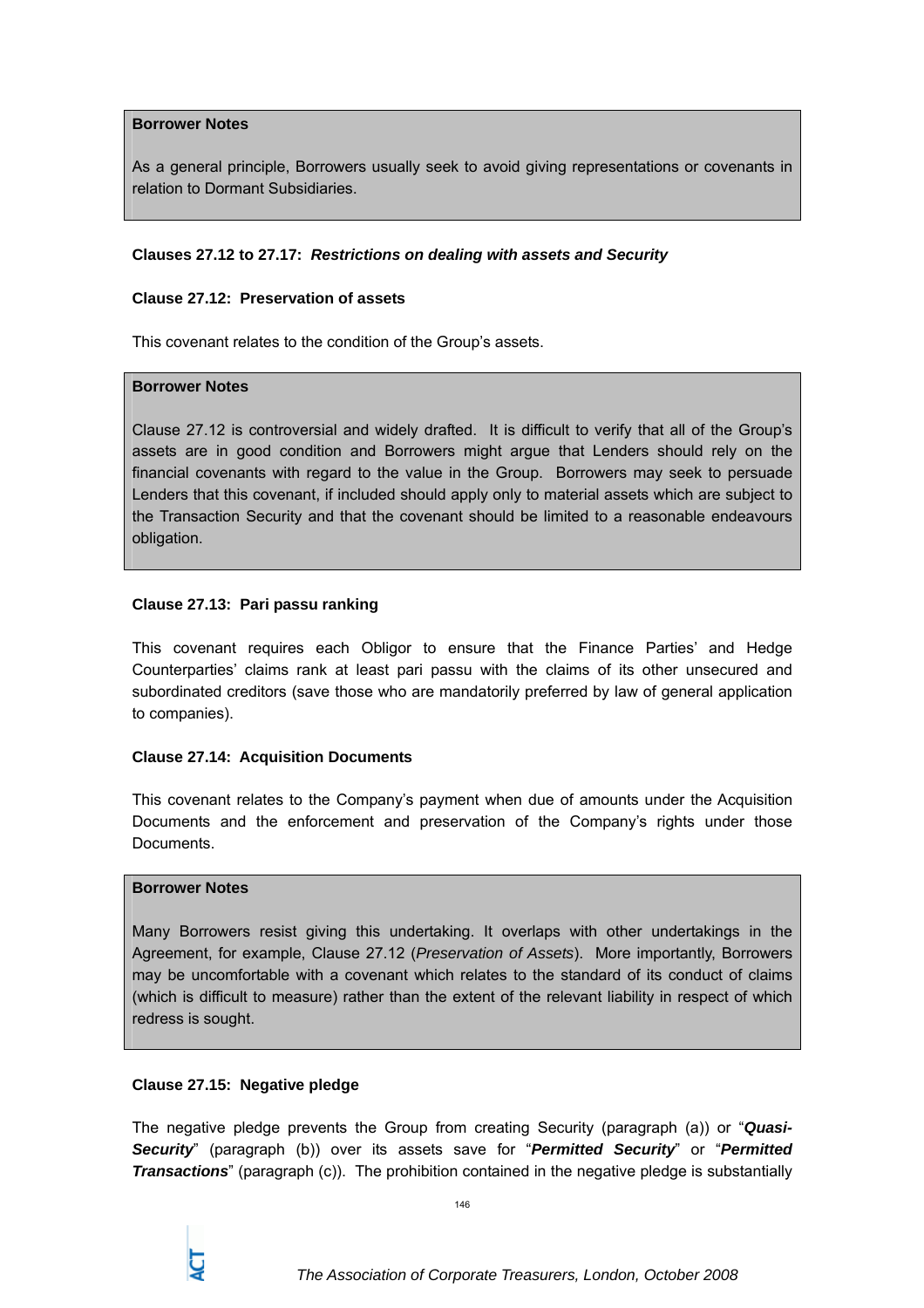similar to that used in the Investment Grade Documents although the scope of the exceptions to the negative pledge in the Leveraged Facilities Agreement is slightly different and, in some respects, wider than the exceptions provided for in the Investment Grade Documents as currently drafted.

Note the very wide definition of "*Security*" in Clause 1.1 (*Definitions*), which covers not only the classic forms of security such as mortgages and charges, but also "any other agreement or arrangement having a similar effect". This last phrase is likely to catch a wide range of arrangements, such as set-off, sale and leaseback, debt factoring and retention of title arrangements.

Clause 27.15(b) imposes further restrictions on all members of the Group on the creation of "*Quasi-Security*", and the list of companies caught by these restrictions needs to be limited as mentioned above. This Clause lists transactions which may not fall within the definition of Security but which are usually regarded by Lenders in that light, such as sale and repurchase or leaseback, debt factoring on recourse terms, and set-off arrangements, including intra-group netting and set-off of bank accounts. There is a final category catching any other "preferential" arrangement that has a similar effect. In each case the arrangement does not qualify as Security unless the primary aim is to raise Financial Indebtedness or finance the acquisition of an asset (the definition of "*Financial Indebtedness*" is discussed at Clause 1.1 (*Definitions*)).

## **Borrower Notes**

Borrowers must ensure that the exceptions to the negative pledge are sufficiently flexible to enable the Group to carry out its business as proposed. Lenders will generally resist an exception to the negative pledge in terms of Security or Quasi-Security created in the ordinary course of business. The exceptions are contained in the definitions of "*Permitted Security*" and "*Permitted Transaction*". In relation to the definition of "*Permitted Transaction*", see Clause 1.1 (*Definitions*).

## "*Permitted Security*"

# *General*

• As a general point, Borrowers should note that certain paragraphs of "*Permitted Security*" are expressed to apply to "*Security*" and "*Quasi-Security*" (i.e. transactions which do not fall within the definition of "*Security*" but which can have a similar effect, such as sale and leaseback or set-off arrangements). In this respect, the exceptions to the negative pledge in the Leveraged Facilities Agreement are wider than those in the Investment Grade Documents.

## *Liens*

• Paragraph (a) covers liens arising other than as a result of the default or omission of a member of the Group. A lien is a form of security which arises by operation of law to allow an unpaid creditor to retain possession of an asset until he is paid. Borrowers may wish to delete the requirement that the lien must not arise as a result of any default or omission by any member of the Group (i.e. a member of the Group fails to pay a creditor) on the basis that the effect of a default or omission should be considered by reference to the covenant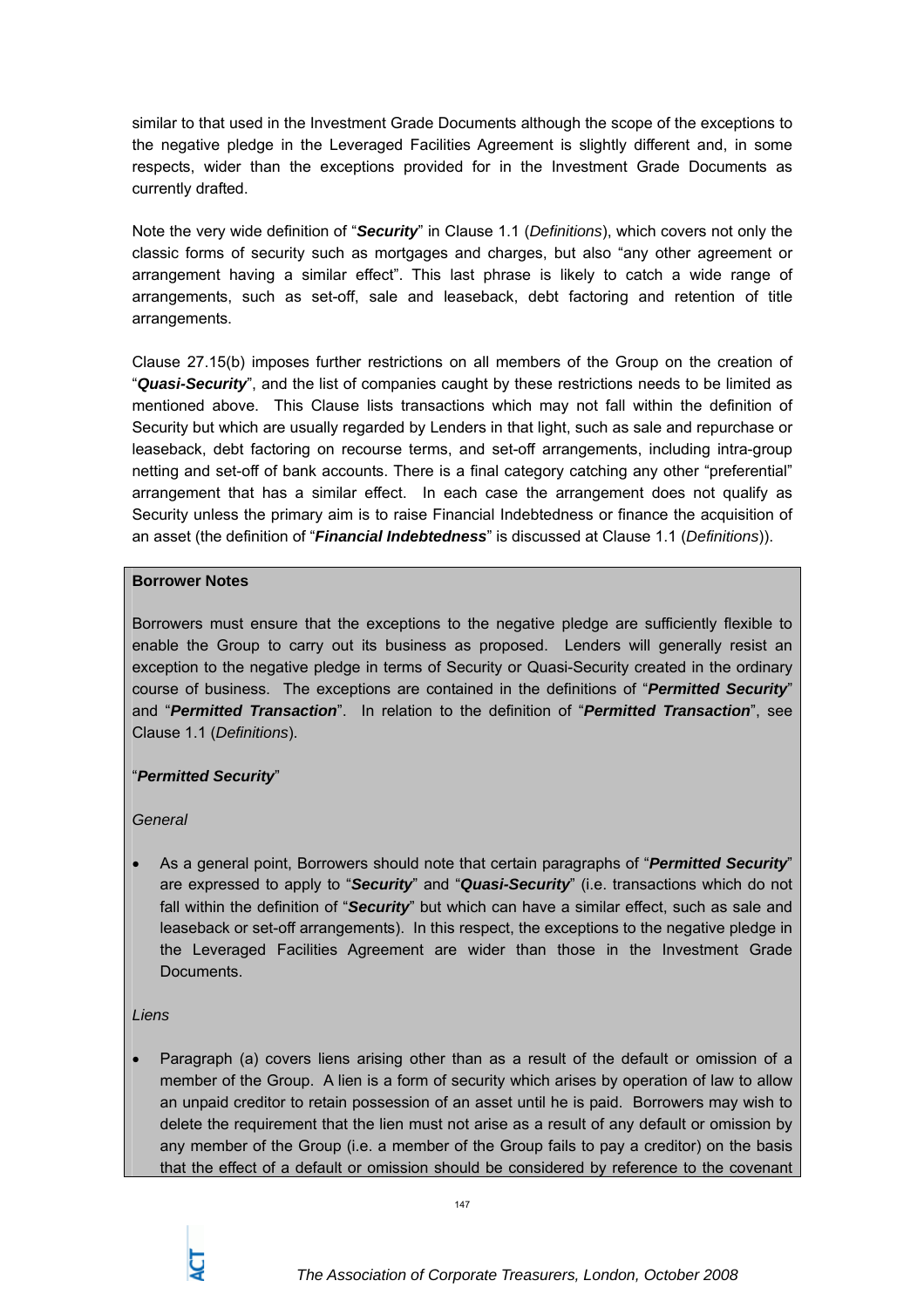provisions and Events of Default which measure the impact of any such failure (e.g. the financial covenant provisions), not by reference to whether or not a lien arises. This requirement is not included in the equivalent provision of the Investment Grade Documents.

## *Netting and set-off*

• Paragraph (b) relates to netting and set-off in the ordinary course of the Group's banking arrangements. Obligors will usually need this provision to be relaxed further to refer to netting and set-off arrangements in the ordinary course of the Group's financing arrangements. Specific reference to cash management arrangements and derivatives contracts may also be required.

The remainder of paragraph (b) is aimed at ensuring that any excepted netting and set-off arrangements do not have the effect of transferring assets of the Obligors into the hands of non-Obligors, thus potentially placing them outside the Lenders' guarantee and security net. The extent to which this wording is acceptable will depend on the Group's financing arrangements.

## *Assets acquired after Closing*

• Paragraphs (c) and (d) relate to Security and Quasi-Security affecting assets acquired after the Closing Date. Borrowers may argue that these provisions should apply from the signing date rather than the Closing Date. Sub-paragraph (iii) in each case contemplates that a grace period will be permitted for discharge of such security. A grace period of around three months is commonly agreed, and Borrowers may wish to make clear that the obligation to discharge such Security or Quasi Security will only apply to the extent not permitted under any other paragraph of the definition.

# *Retention of title etc.*

• Paragraph (e) is an exception for retention of title, hire purchase or conditional sale agreements or similar, useful for trading companies. This exception is not currently included in the Investment Grade Documents and in this respect, the negative pledge in the Leveraged Facilities Agreement is less restrictive. Note also that this exception does not apply in respect of "*Quasi-Security*", which Borrowers may wish to include.

## *Existing Security*

• Paragraph (f) is an exception for Security or Quasi-Security over the assets of the Target Group existing as at the signing date, provided such arrangements are discharged prior to the Closing Date. The requirement to remove the Security by the Closing Date negates some of the usefulness of this provision, even taking into account any agreed Clean-Up Period (see Clause 28.21 (*Clean-Up Period*) below). If Target debt is being refinanced at the Closing Date then any security for such debt is likely to be discharged at that time. If any such refinancing is to take place post Completion, or if there are any other security arrangements within the Group which exist and which cannot in practical terms be removed before the Closing Date, a further grace period sufficient to effect the release of such Security will be required, for example, three months from the Closing Date.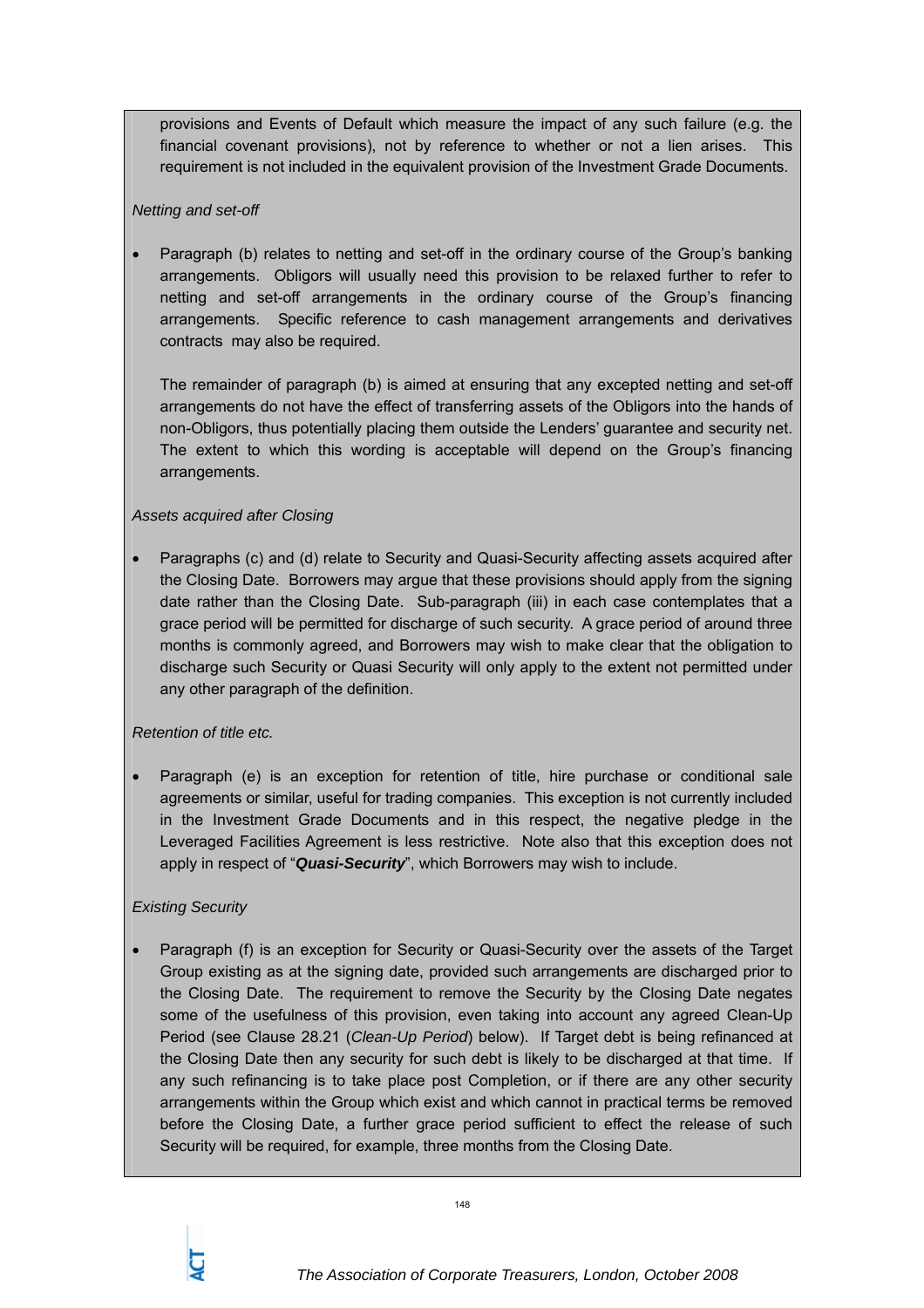# *Permitted Disposals and Permitted Financial Indebtedness*

• Paragraphs (g) and (h) relate to Security and Quasi-Security arising in relation to other specified permitted actions, namely Permitted Disposals and finance or capital leases which constitute Permitted Financial Indebtedness.

# *Other issues*

- Paragraph (i) is blank for any further specific exceptions that might be relevant. Examples might include, for example:
	- ¾ Security or Quasi-Security supporting a refinancing of Permitted Financial Indebtedness or trade finance arrangements (e.g. letters of credit);
	- $\triangleright$  payments into court or security for costs given in connection with legal proceedings (or Tax liabilities) which are being contested;
	- $\triangleright$  Security arising on rent deposits in connection with the occupation by a member of the Group of leasehold premises;
	- $\triangleright$  Security granted in relation to Permitted Acquisitions, for example, Security over cash paid into an escrow account;
	- $\triangleright$  a specific exception for outstanding Security or Quasi-Security which does not secure any outstanding obligation. It is not uncommon (for example) to discover old charges on a company's register. The debt they secured may have long been discharged but the relevant forms have not been filed to remove the charge from the register.

The nature of any other exceptions that are required will need to be considered in the context of the Group's business.

# *De minimis*

• Paragraph (j) is de minimis exception for Security securing indebtedness up to a specified aggregate cap. Note, that the drafting contemplates that this exception only applies to Security. Borrowers should widen this provision to apply also to Quasi-Security.

# *Impact of covenant exceptions on fixed status of security*

• In September 2008, the LMA added a footnote to paragraph (j) of this definition and to paragraph (j) of the definition of "**Permitted Disposal**" reminding parties that if there are assets subject to fixed charges under the Transaction Security Documents, parties should consider excluding them from the general exception permitting Security/disposals due to the risk of the fixed charges thereby being recharacterised as floating charges. This note reflects the uncertainties of the law in this area. However, the law has not changed materially on this issue since 2005, so it is difficult to see why the LMA chose to remind parties of this risk at this point.

Under English law, a fixed charge has a number of advantages over a floating charge from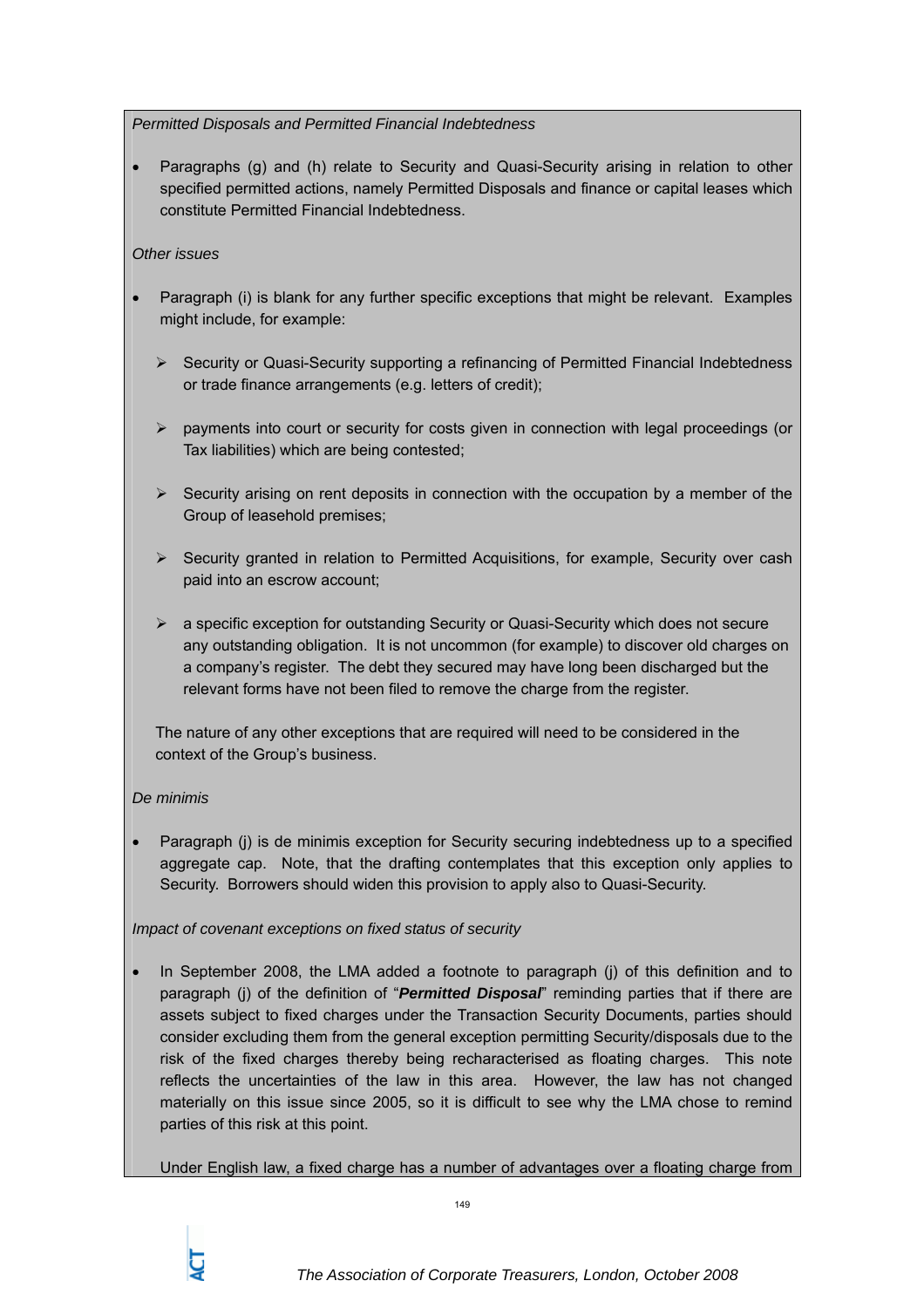the Lenders' perspective, the most important being that the claims of a fixed chargeholder will rank ahead of a floating chargeholder and preferential creditors on insolvency. The label expressed to apply to the security interest in the relevant security document is not the determining factor in distinguishing between fixed and floating security. The distinction between a fixed and floating charge essentially turns on the degree of control the Secured Parties have over the asset in question. The extent to which the Obligors are permitted to deal with the assets subject to the Transaction Security without recourse to the Secured Parties will be the chief determinant of whether the security is fixed or floating.

Re Spectrum Plus Limited [2005] 3 WLR 58 remains the most recent decision of a higher court in this area. The House of Lords was asked to consider the nature of a charge over book debts, in a common form used by high street banks. The security document restricted the borrower from dealing with the debts and it was required to pay them into an account from which it could draw freely. The House of Lords held unanimously that the borrower's freedom to use the proceeds of the book debts in the ordinary course of its business was fatal to the characterisation of the charge as fixed.

Spectrum Plus caused parties to secured lending transactions to refocus on what kinds of rights the chargor under a purportedly fixed charge might be granted to deal with the security assets before the charge runs the risk of recharacterisation, both in the context of security over cash and book debts and other types of asset.

The LMA's footnote reflects that conclusions are difficult to reach other than in very clear-cut cases (e.g. where the chargor is given no rights to dispose of or otherwise deal with the security assets). The limits of a fixed charge in this sense remain judicially untested.

However, parties should bear in mind that in Spectrum Plus and the line of cases leading to it, the courts have considered security over book debts and bank accounts in the context of general corporate financing, where chargors were permitted freedom to use the proceeds of their receivables. That situation is a long way from a sophisticated, structured leveraged transaction, where parties negotiate complex arrangements to determine the extent to which security assets may be dealt with, for what purposes and (in the case of disposals) how proceeds are to be applied. In terms of recharacterisation risk, such transactions might be said to be at the safer end of the spectrum (so to speak), although it remains the case that it is difficult to opine with any degree of certainty (which Borrowers can expect to be reflected in English law legal opinions in relation to the Transaction Security Documents).

Additionally, it must be emphasised that the Spectrum Plus judgment was given in the context of security over book debts and bank accounts. There is no express acknowledgement in any of the leading judgments in Spectrum Plus that the House of Lords intended to lay down a principle with application to classes of assets the value of which is not solely in their proceeds (such as book debts) or which are not of a class typically to be considered to be "circulating" or working capital assets, that is, the type of assets for which the floating charge was originally designed. There are circumstances where charges over "non-circulating" assets might be construed as floating, for example where a right to dispose of the assets in the ordinary course of business is granted to the chargor, but this is some way from the carefully negotiated exceptions to the restrictive covenants typically seen in leveraged financing documents.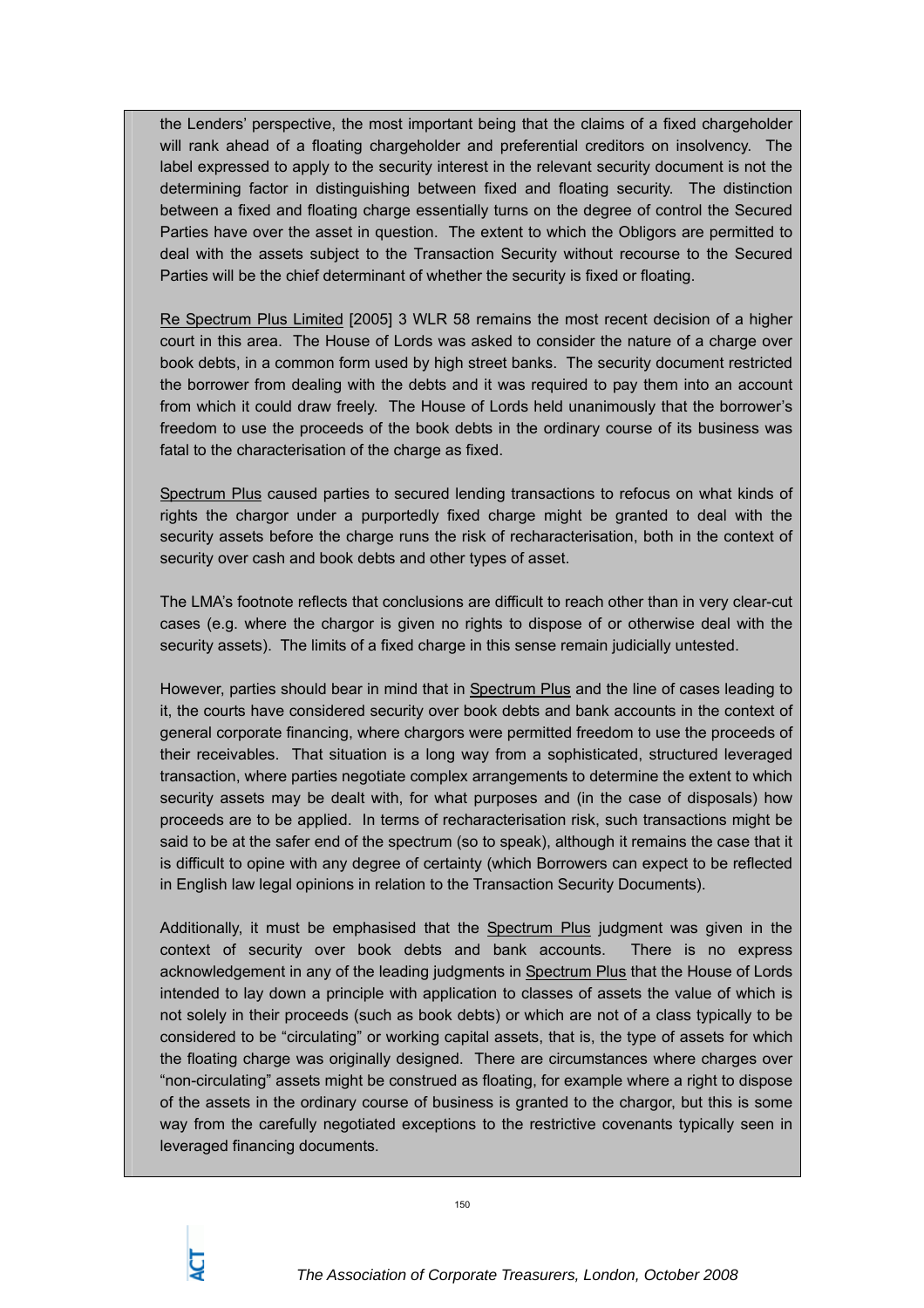In summary, the uncertainties in the law in this area mean that pre-agreed consents to particular types of disposal or dealing with assets subject to the Transaction Security carries a risk that security intended to be fixed might take effect as a floating charge. However, the extent of the risk is unclear and more importantly is not a new issue. Market practice illustrates that the risk has been accepted by Lenders as leveraged financing documentation invariably includes some degree of flexibility in terms of dealing with at least some of the assets subject to the Transaction Security and it is not thought that the addition of this footnote should result in any change in market practice.

## **Clause 27.16: Disposals**

Clause 27.16 is a wide-ranging restriction on any sale, lease, transfer or other disposal by an member of the Group.

#### **Borrower Notes**

The exceptions to this undertaking are contained in the definitions of "*Permitted Disposal*" and "*Permitted Transaction*". In relation to the definition of "*Permitted Transaction*", see Clause 1.1 (*Definitions*).

## "*Permitted Disposal*"

The definition of Permitted Disposal is limited, and will usually be negotiated to reflect a variety of disposals which the Group needs to be able to make to carry on its business or to comply with its Business Plan. Some of the issues commonly raised by Borrowers include the following:

# *Ordinary Course*

• Paragraph (a) relates to disposals of trading stock or cash in the ordinary course of trading. Borrowers might wish to widen this provision, for example to apply to disposals of assets made in the ordinary course of business, to enable disposals of fixed assets to third parties for example. Lenders might resist such a general exception without further qualification, but where disposals are for cash, the proceeds of disposal are to be applied to mandatory prepayment (or to purchase an asset to replace the asset disposed of) and there is no detrimental impact on the Group's ability to comply with the financial covenants, Borrowers might seek to persuade Lenders that greater flexibility is appropriate. Borrowers might also argue that this definition should include an express acknowledgment that Obligors are permitted to dispose of (i.e. spend) cash or Cash Equivalent Investments where not otherwise restricted from doing so under the Agreement.

## *Intra-Group disposals*

• Paragraph (b) permits intra-group disposals, which are permitted only between Obligors, to enable the Lenders to protect the scope of their guarantee and security package. Some Borrowers may ask Lenders to permit disposals of assets to non-Obligors subject to a maximum cap by value.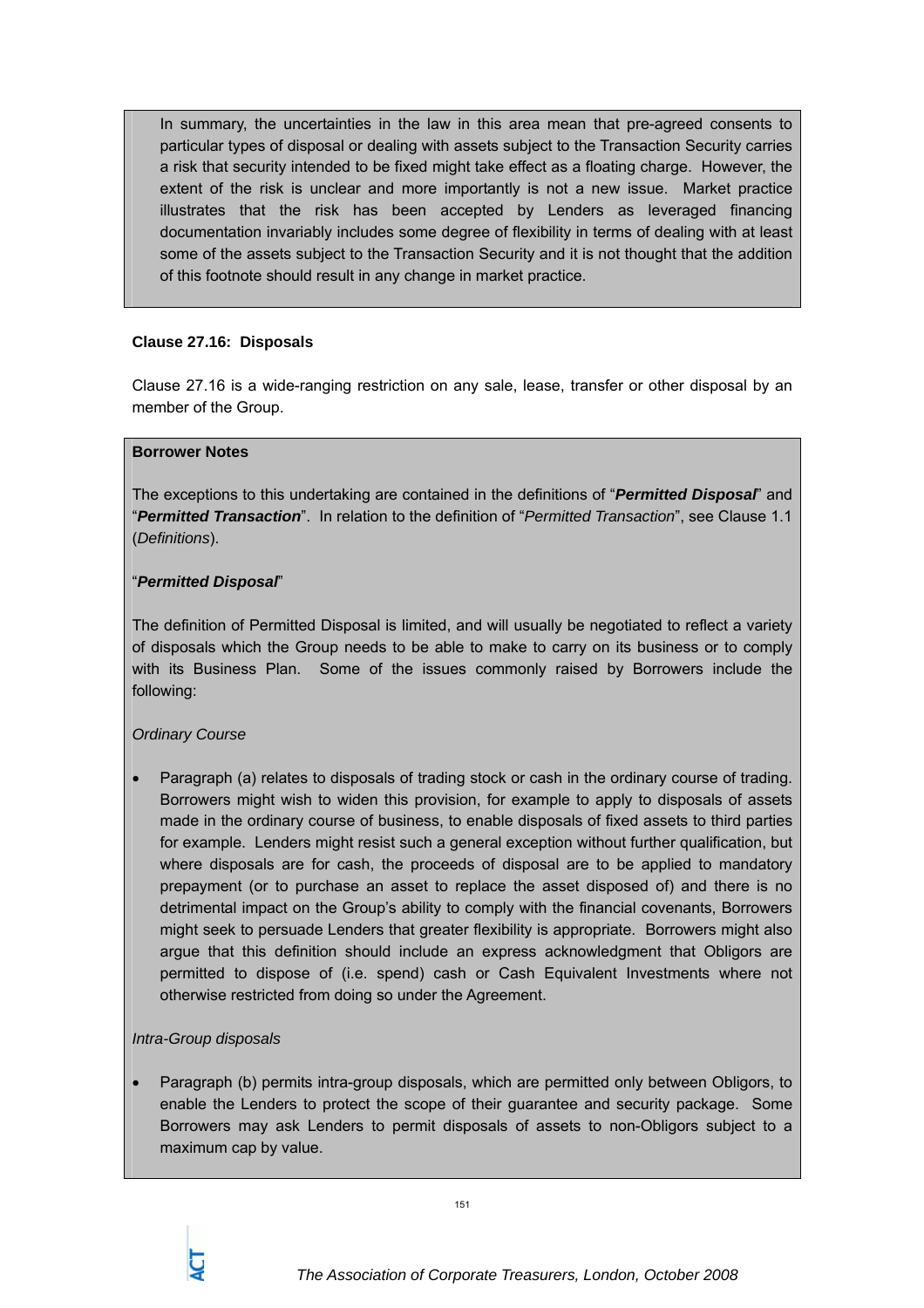## *Obsolete or redundant assets*

• Disposals of obsolete or redundant vehicles, plant and equipment for cash are permitted by paragraph (d). Borrowers might argue that this exception should also apply to assets which are surplus to requirements in addition to those which are obsolete or redundant. In some circumstances, it might be appropriate to widen this exception to apply also to real estate (to permit the Group to dispose of buildings it no longer requires for its business).

## *Committed disposals*

• Borrowers usually seek an exception to permit disposals of assets pursuant to contractual arrangements existing at the Closing Date (clearly if the Group is contractually committed to dispose of an asset, it will need to be able to comply with those obligations).

## *Other exceptions*

• Further exceptions will need to be considered on a case by case basis. Examples might include disposals of book debts in the context of factoring or discounting arrangements or the lease or licence of any property owned by the Group.

## *Basket and cap*

• Paragraph (j) contemplates an annual basket for permitted disposals, subject to an overall cap over the lifetime of the Agreement, by reference to the higher of the market or book value of the asset and the net consideration receivable in respect of the disposal. Borrowers will often seek to delete the reference to the market or book value of the asset, not least because this makes for more straightforward calculations in determining whether a transaction falls within the basket (note also the requirements of Clause 27.17 (*Arm's length basis*) below). Borrowers may seek to agree rights to carry forward or carry back unused basket amounts from year to year.

## *Impact of covenant exceptions on fixed status of security*

• In September 2008, the LMA added a footnote to paragraph (j) regarding the impact of covenant exceptions on fixed and floating security in the same terms as the footnote to paragraph (j) of "*Permitted Security*", discussed at Clause 27.15 (*Negative Pledge*) above.

# **Clause 27.17: Arm's length basis**

This Clause restricts any member of the Group from entering into any transaction other than on an arms' length basis and for full market value.

## **Borrower Notes**

Borrowers may seek to limit its application to transactions between Obligors and connected parties.

The list of exceptions in paragraph (b) will need to be examined to determine whether any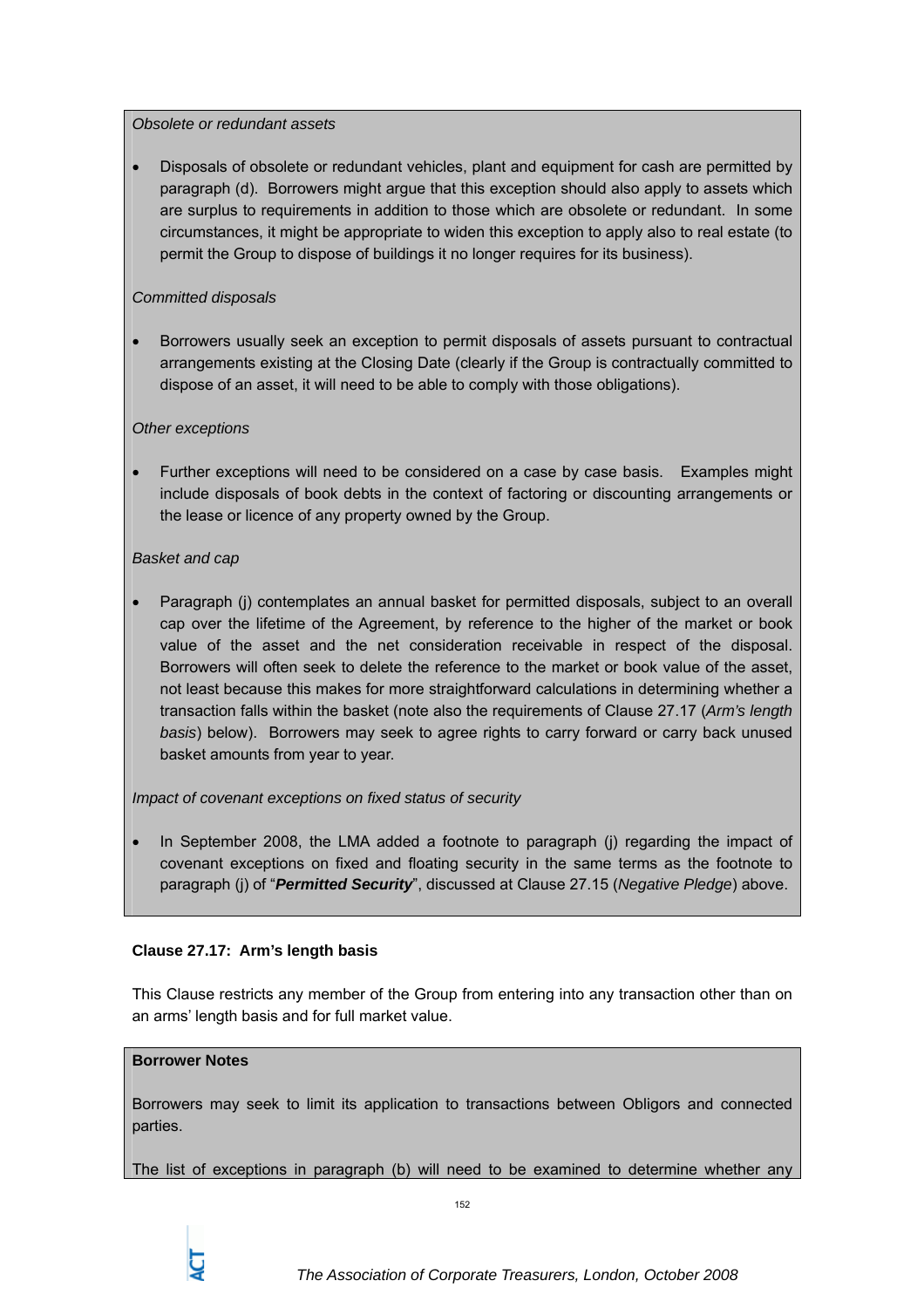further specific exceptions are necessary. For example, if the Group makes loans to directors or employees or provides a management participation or incentive scheme, these arrangements are usually provided on favourable terms and will need to be excepted.

### **Clauses 27.18 to 27.22:** *Restrictions on movement of cash-cash out*

#### **Clause 27.18: Loans or credit**

This covenant prohibits any member of the Group from extending any loans or credit other than Permitted Loans or Permitted Transactions.

"*Permitted Loans*" include trade credit extended to customers in the ordinary course of trading, certain intra group lending (including loans required to facilitate payments under the Finance Documents) and an aggregate cap for other Permitted Loans.

#### **Borrower Notes**

There may be other loans falling within this negative undertaking which need to be specifically excepted. Examples include:

- advance payments arrangements (for example made in respect of Capital Expenditure);
- deferred consideration arrangements in relation to Permitted Disposals;
- loans which are acquired as part of a Permitted Acquisition and loans made by a member of the Target Group and existing at the Closing Date subject in each case, to discharge within a certain period;
- loans made as part of the Group's cash pooling arrangements;
- credit balances held at banks because such balances technically constitute a debt owed by the bank to the customer.

Paragraph (h), contains a general exception in respect of loans made by any member of the Group subject to an aggregate cap. Borrowers may wish to extend the scope of this provision by providing that only loans which are not permitted pursuant to any other paragraph of the definition of Permitted Loan are to be including for the purposes of calculating whether the cap has been reached.

Other exceptions may be appropriate depending on the circumstances.

## **Clause 27.19: No Guarantees or indemnities**

No member of the Group is permitted to have outstanding any guarantee obligation other than Permitted Guarantees or Permitted Transactions.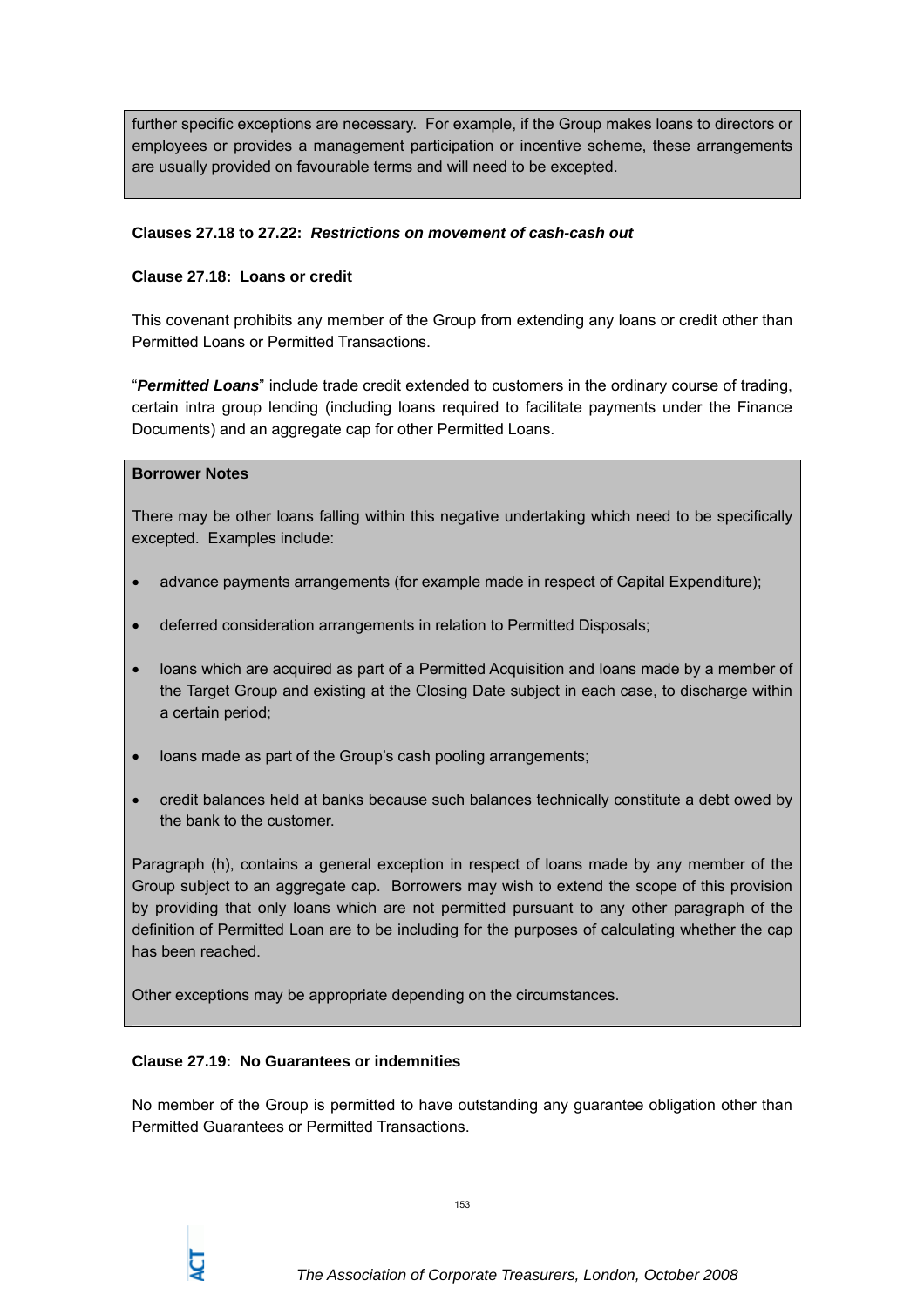### **Borrower Notes**

The definition of "*Permitted Guarantees*" includes the endorsement of negotiable instruments and the use of performance or similar bonds in the ordinary course of trade and guarantees in relation to other specified permitted matters (e.g. in respect of netting and set-off arrangements which constitute Permitted Security).

However, Borrowers should note that "*guarantee*" is defined extremely widely for the purposes of the Agreement in paragraph (a)(v) of Clause 1.2 (*Construction*) to encompass letters of credit, bonds, indemnities or similar assurances against loss or any other type of arrangement which involves the assumption of an obligation in order to maintain or assist another person to meet its indebtedness. The definition of "*Permitted Transaction*" (see Clause 1.1 (*Definitions*)) permits guarantees given in the ordinary course of trading, but nonetheless, this undertaking could restrict a wide range of ordinary course business activities and the exceptions will need to be considered carefully.

In the context of Permitted Acquisitions or Permitted Disposals, an Obligor may be required to give warranties or indemnities. The definition of "*guarantee*" is arguably wide enough for this covenant to restrict the giving of this kind of contractual protection. In September 2008, paragraph (f) was added to the definition of "*Permitted Guarantee*" which covers "any indemnity given in the ordinary course of the documentation of an acquisition or disposal transaction which is a Permitted Acquisition or a Permitted Disposal which indemnity is in a customary form and subject to customary limitations" was added to the definition of Permitted Guarantee. Whilst this is an acknowledgement that an exception of this type needs to apply, the drafting is not particularly helpful. First, the reference to "indemnity" might be replaced by a reference to "*guarantee*", a defined and wider term encompassing indemnities and "similar assurances against loss". Additionally, what is "customary" in relation to any particular acquisition or disposal depends on any number of factors including the type of transaction, its size, the market and the jurisdiction concerned and Borrowers might seek to further clarify this (or refer to something along the lines of guarantees which are reasonably required in the context of the acquisition or disposal in question).

The LMA has not addressed other exceptions which are commonly necessary for ordinary course activities, for example:

- indemnities are commonly required by a variety of service providers in their terms of engagement, for example, by accountants and other advisers, and companies commonly give indemnities in respect of the liabilities of directors and officers. Specific exceptions in respect of both may be required:
- landlords may require guarantees in respect of an Obligor's occupation of leased premises.

Additionally, exceptions might be appropriate for guarantee liabilities which are acquired as part of a Permitted Acquisition and guarantees existing within the Target Group, subject in each case, to discharge within a certain period.

Borrowers should note that there is no de minimis basket for guarantees in the LMA definition of "*Permitted Guarantee*", which may be advisable, in particular given the broad scope of the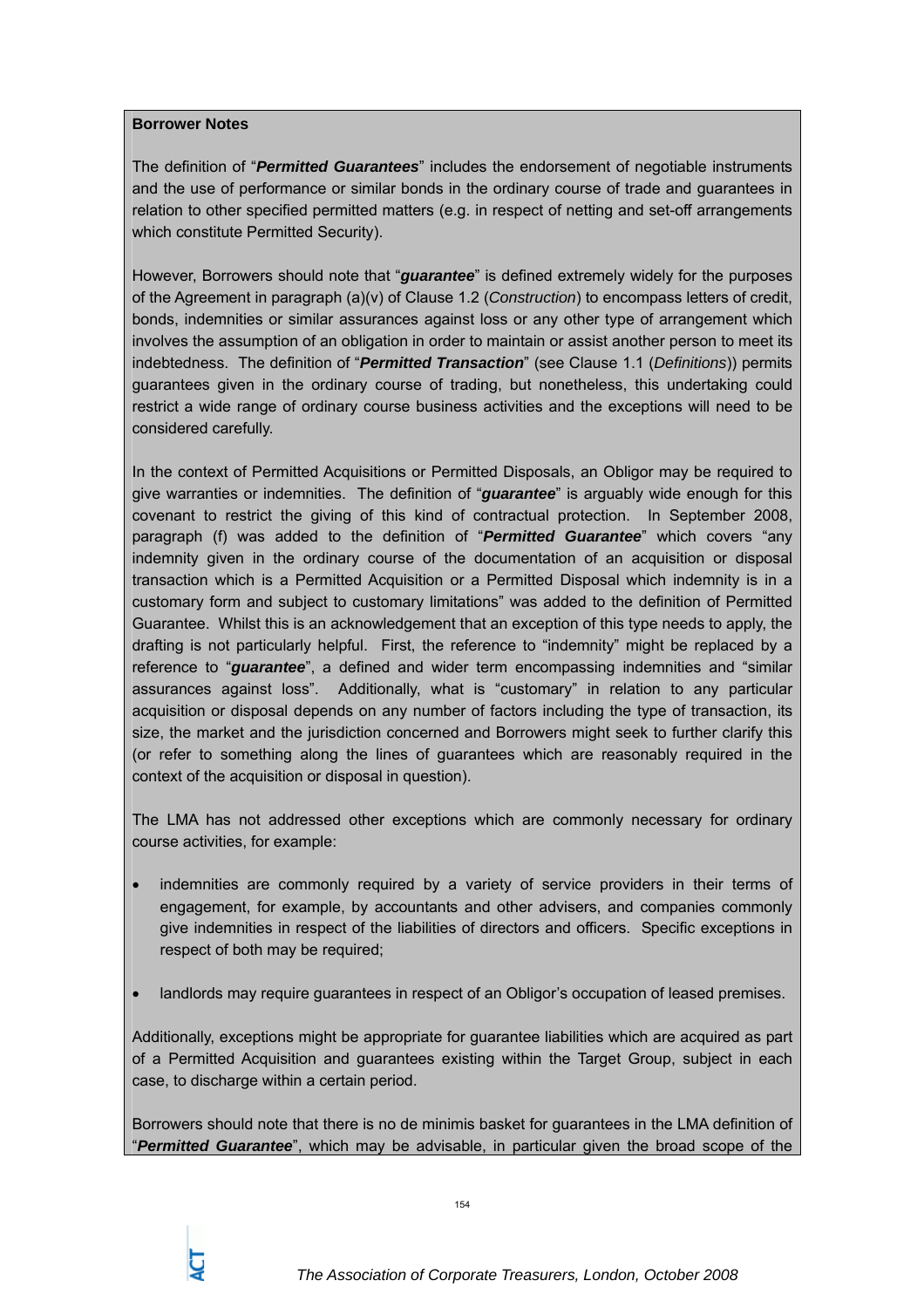definition of "*guarantee*".

### **Clause 27.20: Dividends and share redemption**

This Clause restricts the payment of dividends, distributions or other payments (for example, fees) to shareholders by any member of the Group.

Clause 27.20 is subject to exceptions by reference to the definitions "*Permitted Distribution*" and "*Permitted Transaction*".

#### **Borrower Notes**

The skeleton definition of Permitted Distribution, is, as one might expect, very limited. Distributions will need to be made intra-Group in order to enable the Company and the Parent to make "*Permitted Payments*", including to service the Facilities. Additionally, this definition will need to be tailored to reflect the commercial agreement between the parties on distributions by the Parent. Distributions to the Investors may be permitted subject to certain conditions, up to a certain amount, after a certain date, for example. This provision must be considered in conjunction with Clauses 27.21 (*Loan Notes*) and Clause 27.22 (*Mezzanine Facility and Structural Intra-Group Loans*), the definition of "*Permitted Payments*" and the provisions of the Intercreditor Agreement, which will all need to be consistent.

In September 2008 the conditions for payment of a dividend by the Company to the Parent to enable the Parent to make agreed payments in the definition of "*Permitted Distribution*" were amended to include the additional condition that "no Default is continuing or would occur immediately after the making of such payment".

Borrowers may wish to argue that the reference in this condition to a Default should be to an Event of Default to avoid the provision having the effect of entitling the Lenders to accelerate based on a Default rather than an Event of Default or otherwise cutting through agreed cure periods. For example, if a payment were made to the Parent which caused the Group to breach the financial covenants, a Default would occur under both Clause 27.20 (*Dividends and Share Redemption*) and the relevant section of Clause 26 (*Financial Covenants*). If the agreed cure periods for Defaults under these two covenants are different, or if a cure period applies to Clause 26 but not Clause 27.20, the Borrower may lose its opportunity to cure the Default.

If Lenders accept this argument, Borrowers may wish to delete the condition altogether; if it refers to an Event of Default, the provision is not needed at all (as Lenders can accelerate based on the relevant Event of Default).

## **Clause 27.21: Loan Notes and Clause 27.22: Mezzanine Facility and Structural Intra-Group Loans**

These provisions restrict payments being made by the Obligors to holders of subordinated debt:

• The Loan Notes (envisaged as part of the equity investment) and the Vendor Loan Notes (issued by the Parent to the Vendor as part of the consideration for the Acquisition) are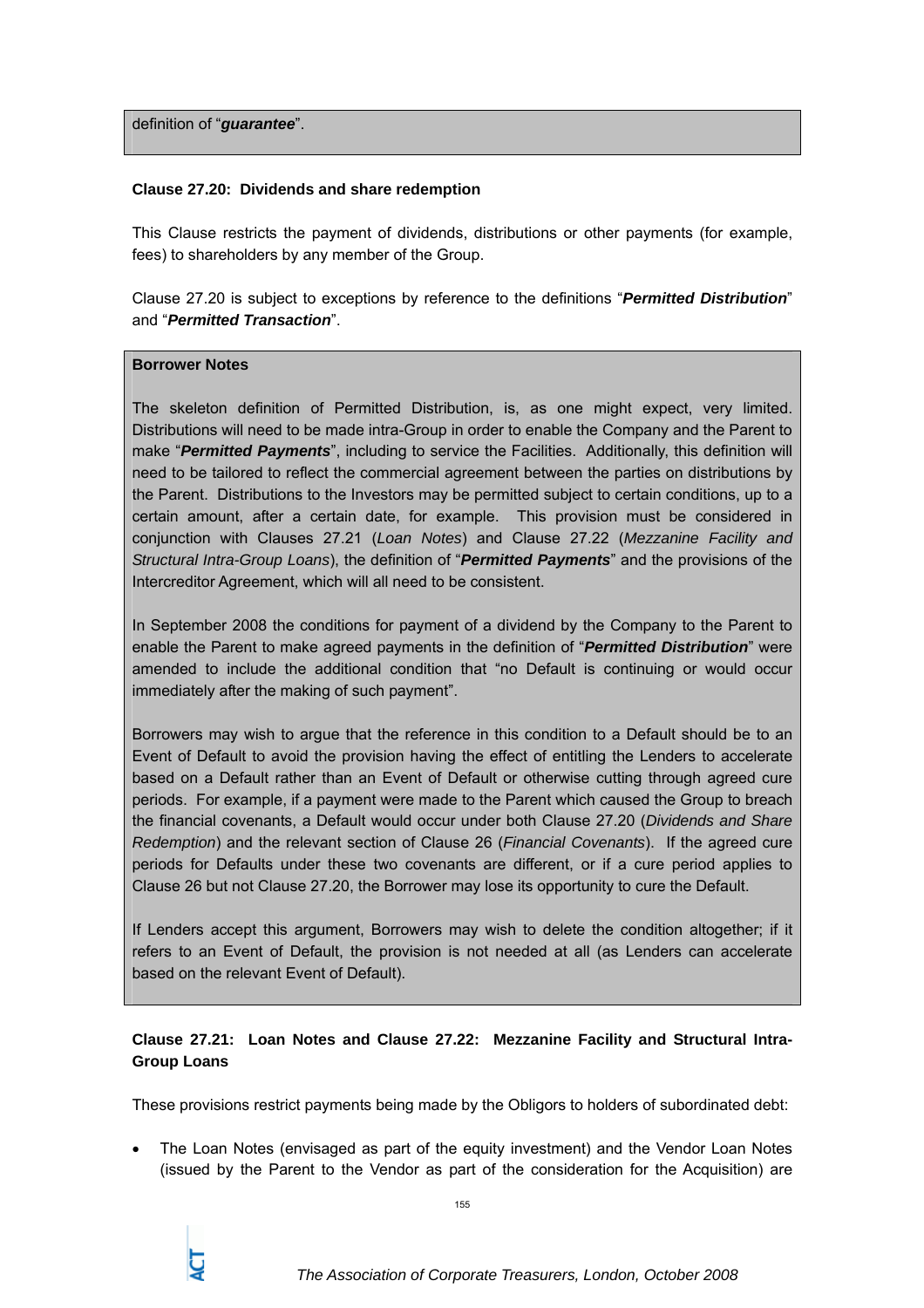likely to be the most deeply subordinated debt in the acquisition financing structure and therefore Clause 27.21 does not contemplate any exceptions to the restrictions on payments.

• Certain payments in respect of the Mezzanine Facility and the Structural Intra-Group Loans may be permitted, for example, in respect of interest. Hence Clause 27.22 contemplates an exception for "*Permitted Payments*".

### **Borrower Notes**

A definition of "*Permitted Payments*" is provided in skeleton form. It contemplates payments being permitted in respect of scheduled interest on the Mezzanine Debt, payments of principal and interest on the Structural Intra-Group Loans and payments of certain fees and charges.

Permitted Payments in respect of Mezzanine Debt are quite commonly limited to interest payments and certain fees, although exceptions are often agreed in respect of payments resulting from the operation of the illegality, increased costs and tax provisions.

In relation to subordinated intra-group debt such as the Structural Intra-Group Loans, the scope of Permitted Payments varies, but in any event, distributions beyond the level of the Company in the Group structure will be subject to the restrictions in Clause 27.20 (*Dividends and share redemption*).

There may be transaction specific issues to address: payments may also be permitted in respect of subordinated debt out of specified proceeds for example, or Mezzanine Lenders may be entitled to share in other prepayments or a proportion thereof subject to certain conditions being satisfied e.g. a reduction in leverage to specified levels.

Permitted Payments are subject to the condition that no Default is continuing or would occur as a result of the payment being made and that such payment is permitted by the Intercreditor Agreement. Borrowers usually wish to alter this to refer to the existence or occurrence of an Event of Default. The arguments outlined in relation to the definition of "*Permitted Distribution*" at Clause 27.20 (*Dividends and share redemption*) above apply.

To the extent distributions are permitted as exceptions to Clause 27.20 (*Dividends and share redemption*), they will need to be included in the definition of Permitted Payments.

The extent to which payments in respect of subordinated debt are permitted will usually be set out in an Intercreditor Agreement, and an appropriate cross-reference is therefore quite commonly included in this definition (i.e. to permit payments as set out in the Intercreditor Agreement) to ensure consistency.

## *Clauses 27.23 to 27.24***:** *Restrictions on movement of cash-cash in*

## **Clause 27.23: Financial Indebtedness**

This is an important covenant which prevents the Group from incurring Financial Indebtedness subject to the exceptions contained in the definition of "*Permitted Financial Indebtedness*".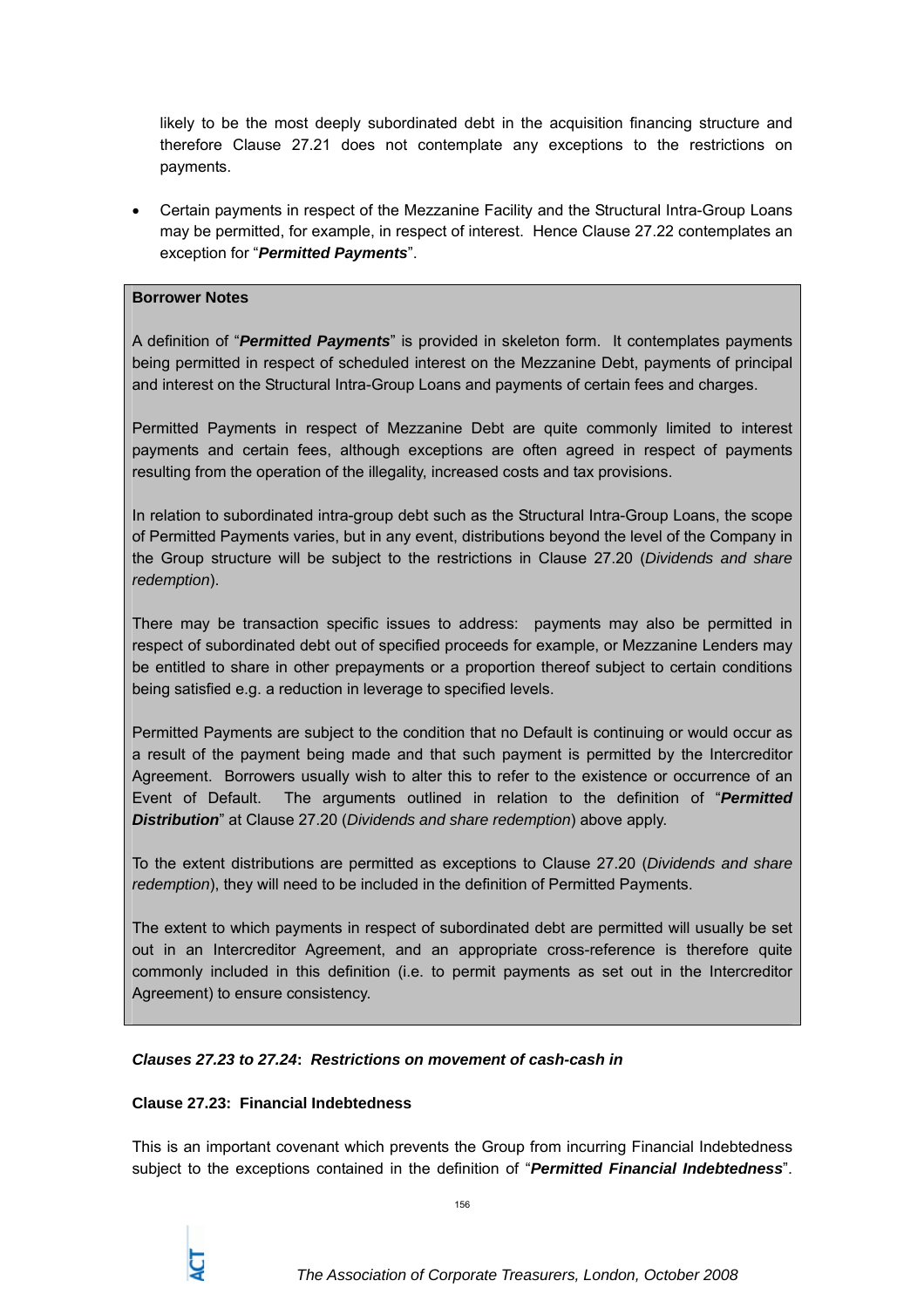The exceptions include Financial Indebtedness arising under or in relation to the Finance Documents, Financial Indebtedness of a person acquired by the Group post-Completion (provided discharged within a specified period) and finance and capital leases within limits to be agreed. The definition also contemplates a certain amount of other Permitted Financial Indebtedness subject to a cap to be agreed.

## **Borrower Notes**

There may be further categories or specific items of Permitted Financial Indebtedness that need to be built into the definition. Note, however that the extent to which exceptions are required will depend on the scope of the agreed definition of "*Financial Indebtedness*" (see Clause 1.1 (*Definitions*)). Further exceptions, might include, for example:

- indebtedness arising pursuant to cash pooling arrangements or pursuant to permitted debt factoring or discounting arrangements;
- indebtedness arising in relation to permitted Treasury Transactions (see Clause 27.33 (*Treasury Transactions*) below);
- financing arrangements existing at Closing that Lenders do not want to refinance or which are discharged within an agreed period after Closing, for example, three months.

In the context of a leveraged financing, Borrowers should, however, expect that Lenders will need good reasons to permit competing Financial Indebtedness and any further exceptions will need careful negotiation.

# **Clause 27.24: Share capital**

Clause 27.24 prevents the Group from issuing shares except pursuant to a Permitted Share Issue or a Permitted Transaction. The definition of "*Permitted Share Issue*" includes the issue of non-redeemable shares in the Parent (provided a Change of Control does not thereby occur) and the issue of shares in Subsidiaries which become subject to the Transaction Security.

## **Borrower Notes**

There are a number of further exceptions commonly sought by Borrowers in relation to the definition of "*Permitted Share Issue*", for example:

- if Warrants are being issued to the Mezzanine (or any other) Lenders as part of the Transaction, the definition of Permitted Share Issue will need to reflect this;
- a further carve out may be necessary in respect of shares issued pursuant to any employee share schemes within the Group;
- if equity cure rights are agreed in relation to the financial covenants (see Clause 26 (*Financial Covenants*)), rights to issue shares for such purposes will need to be permitted;
- issues of shares to a member of the Group which constitute a Permitted Acquisition (e.g.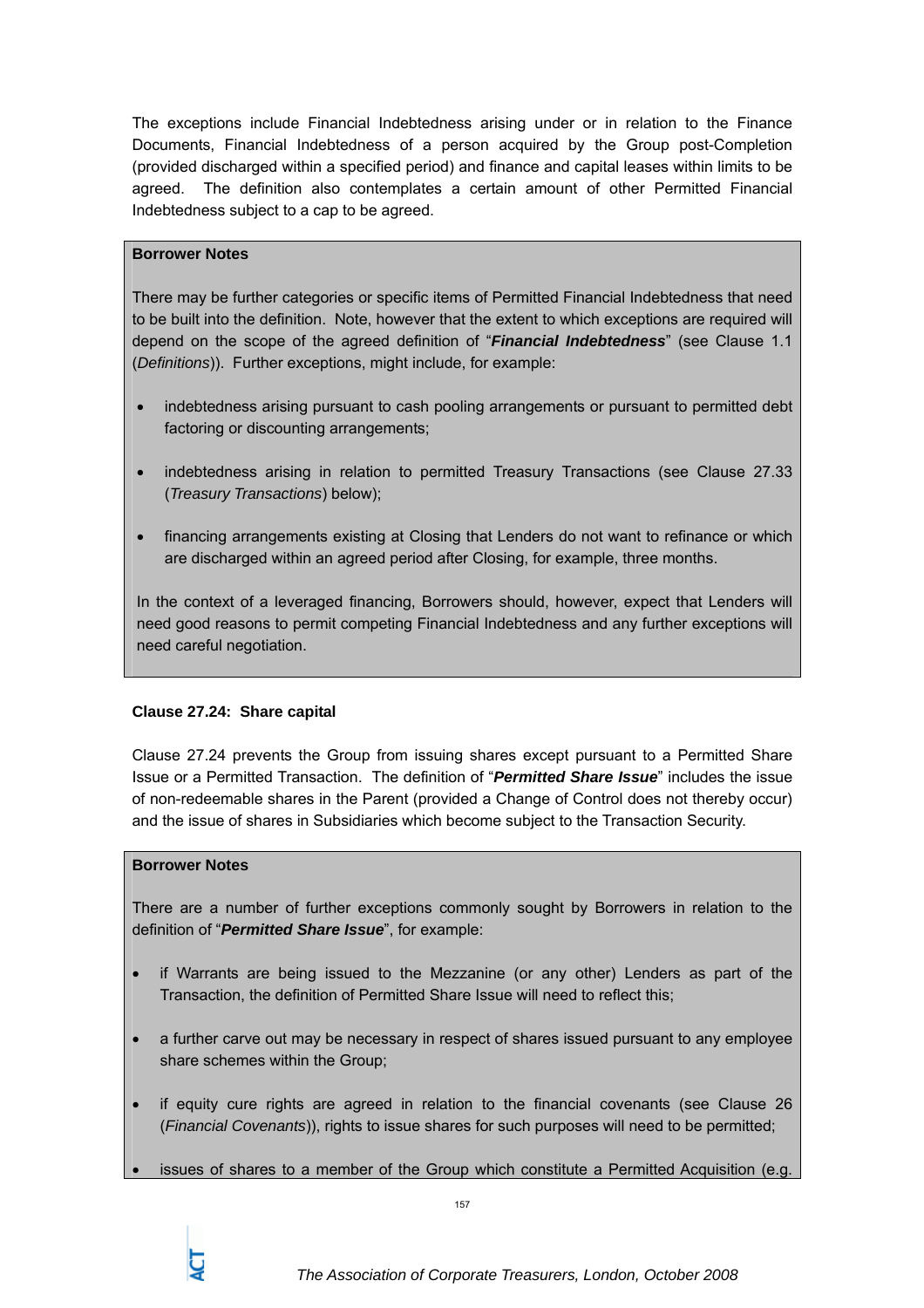upon incorporation of a newco). Paragraph (b) of the definition permits the issue of shares by Group subsidiaries to their Holding Companies subject to security being provided. However, an additional optional condition was inserted in September 2008, that such shares will only qualify for the exception it they are issued for non-cash consideration. Whether this amendment is appropriate will depend on the transaction. There may be circumstances where the issue of shares for cash is necessary an example being where the issuer needs to capitalise a newco incorporated for the purpose of making a Permitted Acquisition;

- some Borrowers may seek to agree a carve out for issues of shares to other members of the Group (other than the issuer's immediate Holding Company);
- share issues in relation to a Flotation may need to be included in this definition, depending on whether the Facilities will survive a Flotation, see Clause 12.1 (*Exit*);
- a Permitted Share Issue of shares in the Parent is permitted provided that such shares are non-redeemable. Borrowers may argue that this should apply only to restrict the issue of shares which are redeemable prior to the Termination Date for the Facilities.

## *Clauses 27.25 to 27.37: Miscellaneous*

#### **Clause 27.25: Insurance**

The undertakings relating to insurance are wide ranging:

- paragraph (a) requires that insurance is maintained against those risks and to the extent usual for companies carrying on the same or substantially similar businesses;
- paragraph (b) requires that all such insurance must be with "reputable" independent insurance companies or underwriters;
- paragraph (c) requires that all of the recommendations of the Insurance Report prepared for due diligence purposes are implemented; and
- paragraph (d) is an optional provision dealing with any agreed obligations in terms of obtaining or maintaining key-employee insurance cover.

These provisions will need to be considered against the background of the insurance due diligence and any recommendations made by the insurance advisers.

#### **Borrower Notes**

The main objection to these provisions from the Borrower perspective is that they might contemplate insurance cover in excess of that maintained by the Target Group as at the Closing Date with no reference to materiality or cost/benefit analysis in terms of obtaining cover. Borrowers will usually therefore seek to include appropriate qualifications. Additionally, Borrowers may argue that paragraph (b) is vague and unnecessary. If Lenders insist on control over the identity of insurers, Borrowers may prefer to name approved providers and ensure that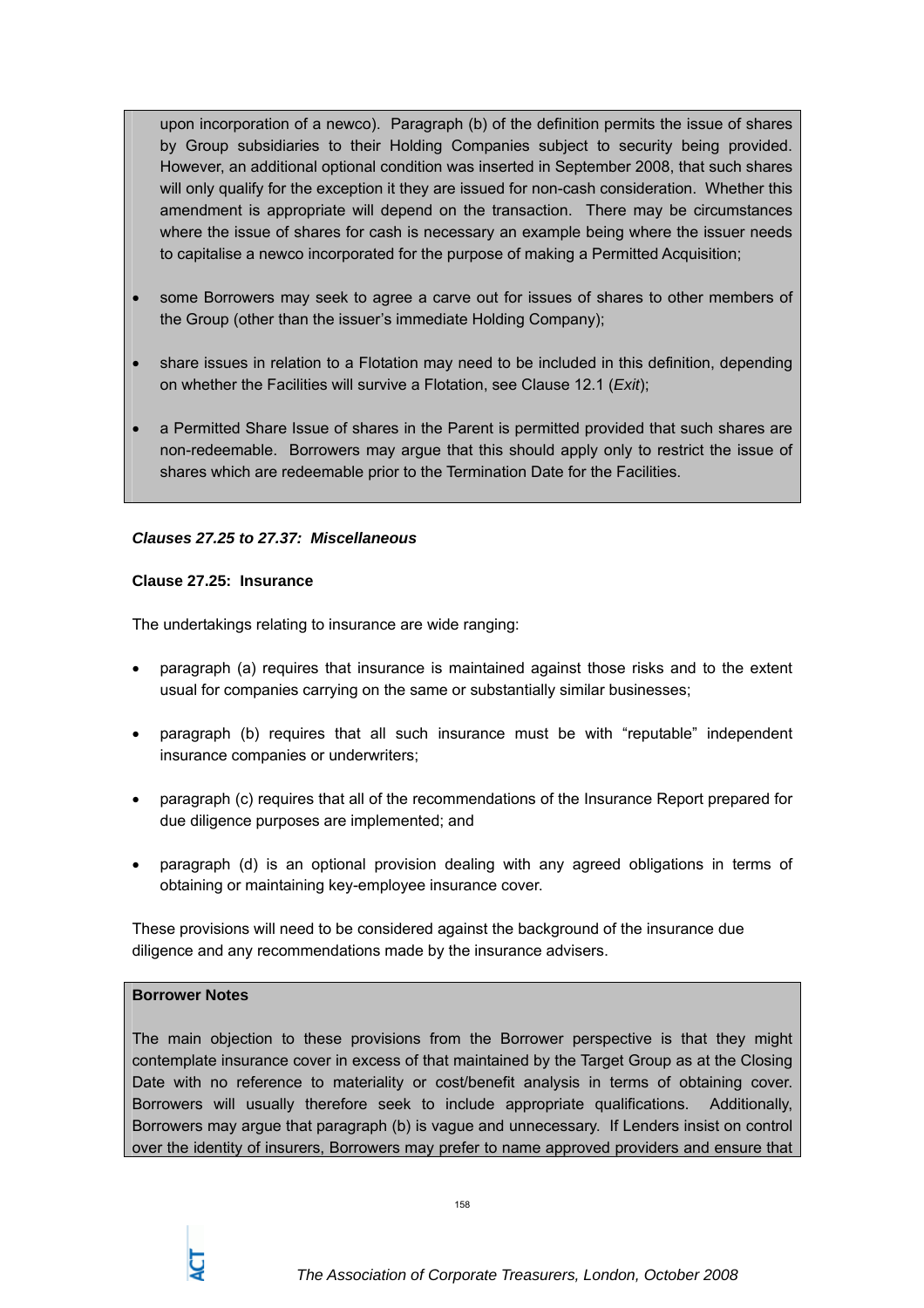current providers are specifically approved.

If the insurance due diligence highlights material deficiencies in the Target Group's cover, it is likely to be in both parties' interests to agree an appropriate time frame to remedy such deficiencies and the detail of how they might be addressed. Any such issues should be dealt with specifically in the Agreement, perhaps as conditions subsequent (see Clause 27.38 (*Conditions subsequent*) below).

### **Clause 27.26: Pensions**

Clause 27.26 is intended to ensure that on an ongoing basis the Group does not incur liabilities and complies with its obligations in relation to any pension schemes and that it notifies the Lenders of any event which might indicate any adverse change in the Group's exposure to defined benefit pension scheme liabilities. See "*Pensions Regulator*" at Clause 1.1 (*Definitions*) above by way of background to the pensions related provisions in the Leveraged Facilities Agreement.

#### **Borrower Notes**

Any provisions in the Agreement relating to pensions will need to be negotiated according to the circumstances. There is not yet any accepted market practice. Clause 27.26 is therefore quite unlikely to be agreed as drafted.

Paragraph (a) is an optional undertaking by the Parent to ensure that all pension schemes are fully funded as required by law and that no action or omission is taken by any member of the Group which has or is reasonably likely to have a Material Adverse Effect. The LMA acknowledges (in a footnote) that this provision is of limited value as a scheme can be fully funded on one basis but still have a deficit on a section 75 buy-out basis. In addition, the statutory funding regime in some circumstances clearly permits (and indeed envisages) that a scheme may be in deficit against its statutory funding objective, making this a difficult representation to give. Thus, this provision is not often used. Instead, it is perhaps more common to see an ongoing general requirement for compliance with legal and regulatory requirements in relation to scheme funding (subject to Material Adverse Effect). Lenders may also seek specific positive obligations in relation to funding requirements triggered by the deal in transactions where pensions are a key issue.

Paragraph (b) complements the representation in Clause 24.29 (*Pensions*): it confirms that (save as disclosed) the Group is not an employer nor is it "connected" or "associated" with an employer under a defined benefit pension scheme, with the purpose of obliging disclosure of any potential Group liability for pension scheme deficits. Again, the breadth of this undertaking will need to be considered carefully if given (see commentary under "*Pensions Regulator*" in Clause 1.1 (*Definitions*) in relation to the definition of "connected" and "associated" for this purpose).

The remainder of Clause 27.26 relates to the provision of information: copies of actuarial reports, material changes in required contribution levels, investigations by the Pensions Regulator and the receipt of a Financial Support Direction or Contribution Notice (as to which see "*Pensions Regulator*" at Clause 1.1 (*Definitions*) above). Certain of these obligations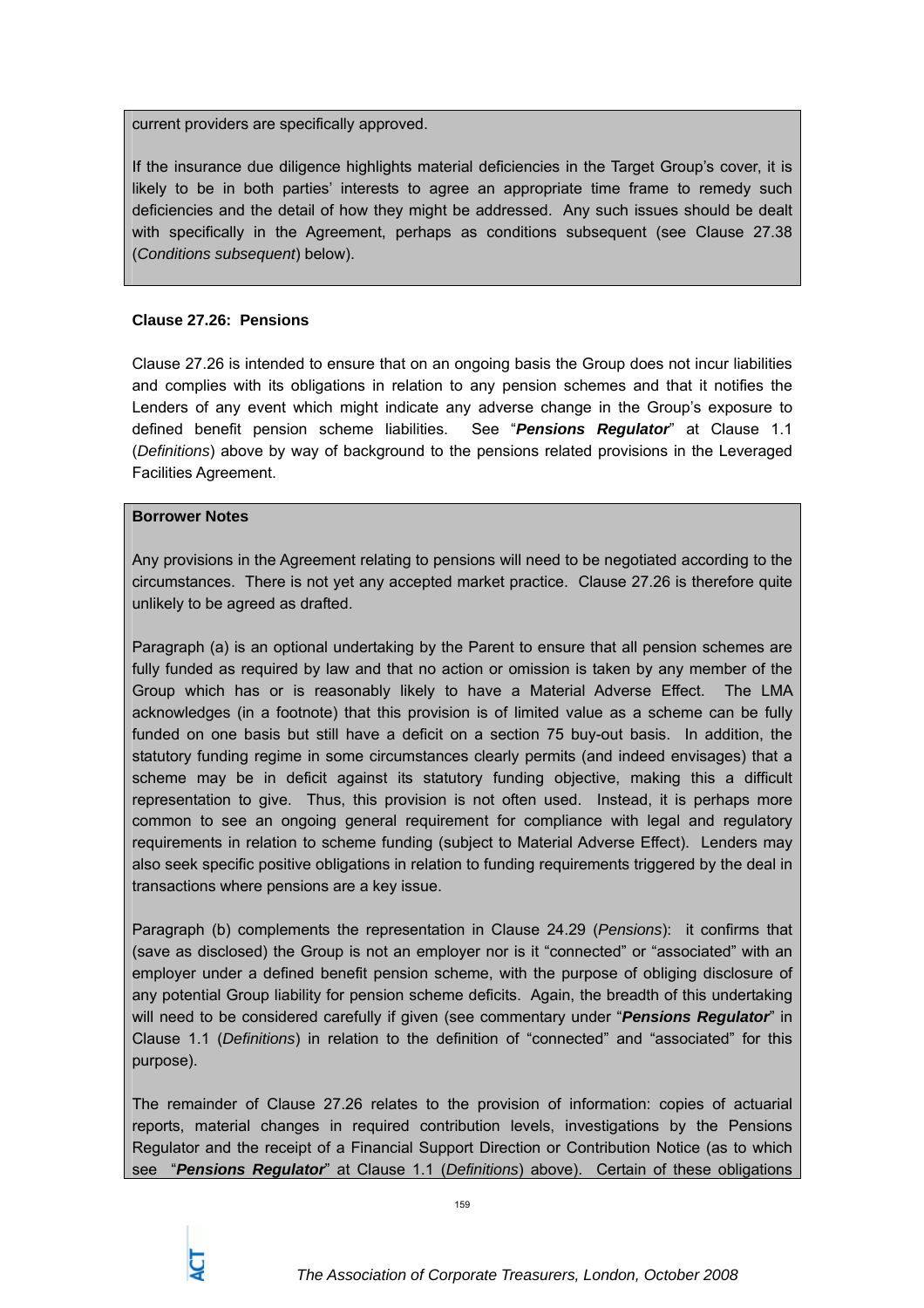duplicate more general information covenants, but Lenders may prefer that their requirements in relation to pensions matters are addressed specifically given the importance attributed to pensions issues in many transactions.

## **Clause 27.27: Access**

This provision provides the Agent and the Security Agent and their accountants, advisers or contractors with a right of access to the premises, assets, books, accounts and records of the Group and to Senior Management within agreed limits. The purpose of the provision is to enable the Lenders' representatives to assess the Group's situation for themselves in the event that they are concerned about their investment.

## **Borrower Notes**

Negotiations on this provision usually focus on the point at which Lenders and their advisers are entitled to a right of access. Lenders are likely to argue that they should be entitled to access if they suspect a Default has or is about to occur, to enable them to assess any deterioration in the Group's position, perhaps at the point of a Default rather than an Event of Default. The Group, however will not wish the Lenders to have free access and disrupt their business and take up management time unduly. Borrowers will therefore usually argue that Lenders should only have access whilst an Event of Default is continuing. Some Borrowers have gone further, and successfully argued that the right of access should subsist only whilst a serious Event of Default relating to non-payment, breach of the financial covenants or insolvency is continuing.

Clause 27.27 provides that the costs and risks of such investigations are for the relevant Obligor/the Company. Strong Borrowers may argue that if the results of such investigation show that no Event of Default has in fact occurred, costs should be for the Lenders.

The agreed position varies and the LMA drafting contains a variety of options (although not the most aggressive positions outlined above).

# **Clause 27.28: Service contracts**

This covenant relates to retention of appropriate management personnel by the Group, and contemplates that the Lenders will be consulted in relation to the replacement of specified Senior Management and that their interests are borne in mind when service contracts are negotiated or altered.

## **Borrower Notes**

Some Borrowers may find it difficult to see how compliance with a covenant as to the quality of management can be objectively monitored. As a result, these types of covenant are only used in fairly exceptional circumstances, at least in large and medium sized financings. Borrowers can usually convince Lenders that in this respect, they have a common interest. Additionally, Borrowers might argue that management underperformance will manifest itself in its impact on other covenant provisions (for example, the financial covenants).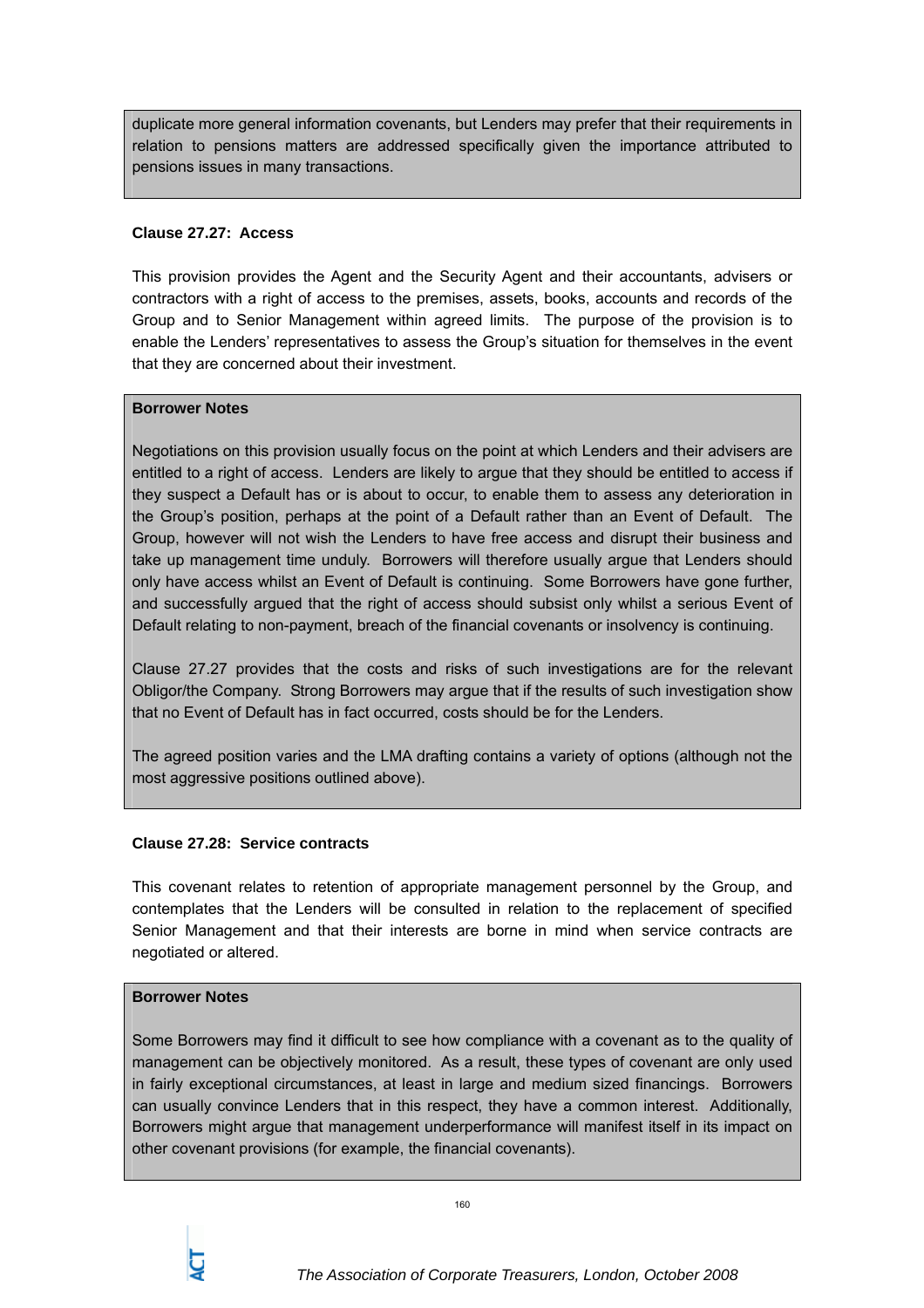## **Clause 27.29: Intellectual Property**

This is a detailed covenant in relation to the maintenance of the Group's intellectual property rights and the non-infringement of the rights of others.

### **Borrower Notes**

This provision overlaps with a number of other covenants: Clause 27.2 (*Compliance with laws*) and Clause 27.12 (*Preservation of assets*) for example. If intellectual property is of particular importance to the Group, Lenders may insist on a specific covenant, but Borrowers will wish to insert appropriate qualifications, for example, by reference to materiality or in terms of the scope of the covenant's application by limiting it to apply only to Obligors or Material Companies.

See Clause 1.1 (*Definitions*) in relation to the definition of "*Intellectual Property*" which has an impact on the scope of this undertaking.

## **Clause 27.30: Amendments**

Any member of the Group is restricted by Clause 27.30 from amending or taking a variety of other specified actions in relation to any Transaction Document or any document delivered as a condition precedent. Clause 27.30 also prohibits any member of the Group from entering into any agreement with the shareholders of the Parent or any of their Affiliates which is not a member of the Group.

Exceptions to the general prohibition apply to the extent that the amendment or waiver is in accordance with the relevant provisions of the Facility Agreement (see Clause 41 (*Amendments and Waivers*) below) or the provisions of the Intercreditor Agreement. The Intercreditor Agreement will usually contain provisions setting out the extent to which the various classes of Lender may amend the Finance Documents without the consent of other Lenders to protect the subordination arrangements. Additionally, there is a general exception to this Clause for action subject to the prohibition which would not materially and adversely affect Lenders' interests.

## **Clause 27.31: Financial assistance**

Many leveraged transactions involving English companies give rise to financial assistance issues pursuant to sections 151-158 of the Companies Act 1985. For example, intra-group lending arrangements put into place for the purpose of paying cash upstream and the provision of guarantees and security for the Facilities by members of the Target Group will all need to be considered in the context of these statutory rules. At the time of writing, financial assistance by private companies is permitted subject to compliance with the whitewash procedure in sections 155-158.

This covenant requires compliance with these provisions of the Companies Act plus any equivalent provisions in any other jurisdiction. A key aspect of the due diligence is likely to be to determine the extent to which the Acquisition and the proposed financing arrangements comply with applicable restrictions on financial assistance in any jurisdiction.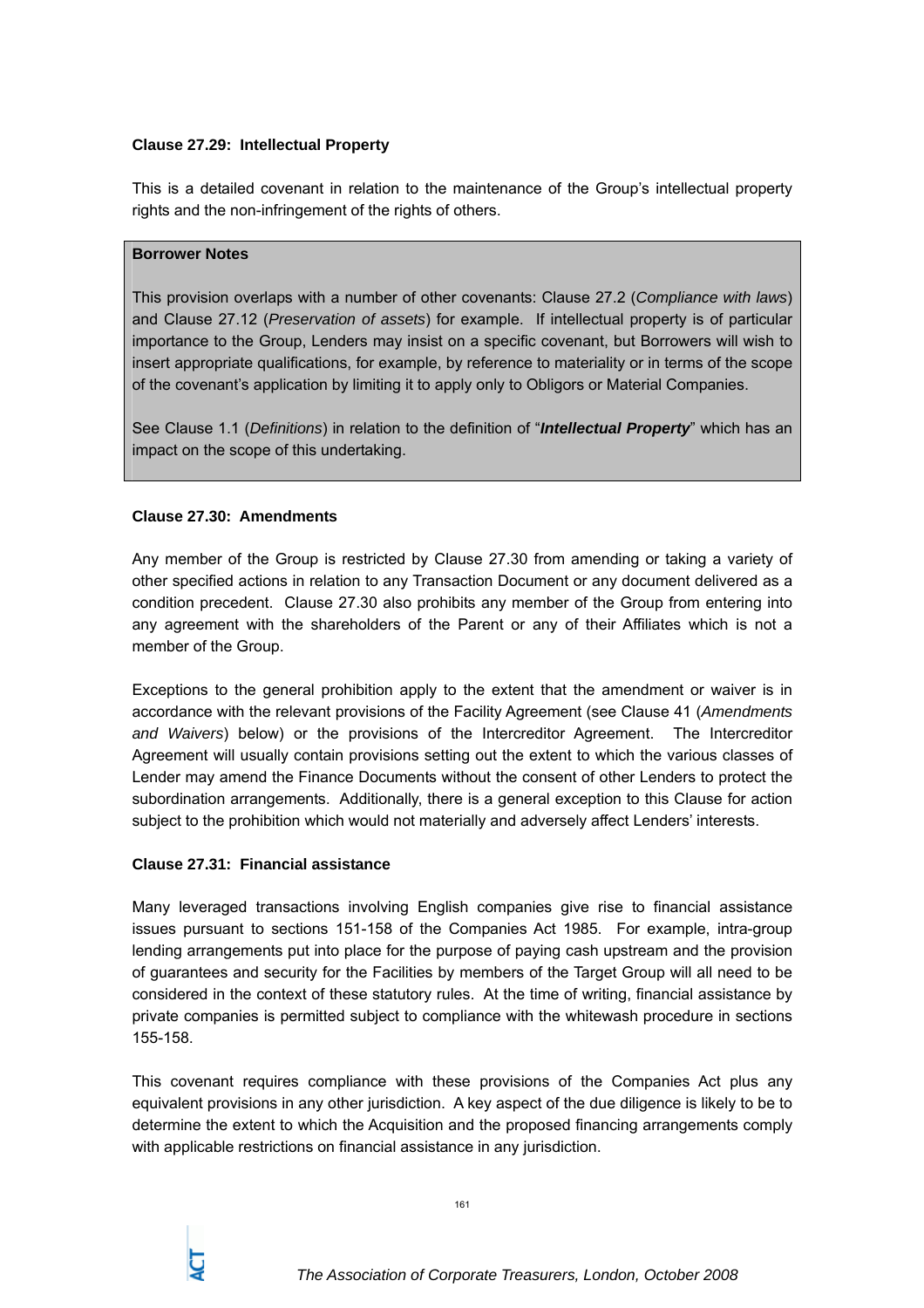### **Borrower Notes**

Financial assistance by private companies in relation to the acquisition of their own shares or shares in their private holding companies will no longer be subject to the restrictions contained in sections 151 to 158 of the Companies Act 1985 on or after  $1<sup>st</sup>$  October 2008. The whitewash procedure will therefore no longer be statutorily required in transactions involving financial assistance by private companies after that date. This will have positive cost and timing implications for leveraged acquisition financing transactions involving the provision of upstream credit support and funding by UK target group companies such as the transaction contemplated by the Leveraged Facilities Agreement.

Borrowers should note, however that whilst, following the repeal, financial assistance within the scope of the repeal will no longer be unlawful as such, the repeal will not automatically render all such transactions lawful. The transaction must still be in the best interests of the company and the rules relating to distributions and reductions of capital, for example, continue to apply. The directors of the assisting company will still therefore need to consider its solvency position and the impact (if any) of the assistance on its accounting net assets. These issues should be addressed in board papers and due diligence and legal advice will be required in order to determine whether the proposed transaction is lawful. Shareholder approvals should also be sought to reduce the risk of the transaction being challenged as a breach of duty by the directors (although this will not eliminate the risk if the company is or may be insolvent). However, the statutory filings, declarations and perhaps most notably, auditors' reports will no longer be required by law so the documentary and procedural burden will be greatly reduced.

The repeal applies to financial assistance given on or after  $1<sup>st</sup>$  October 2008 even (in the case of financial assistance given after such time as the relevant shares are acquired) if the shares in question were acquired, and the liability in respect of which the assistance is given incurred, before that date.

Where financial assistance is to be given after the repeal takes effect, this covenant can be deleted in transactions which do not involve public companies, together with the related provisions, for example, the condition precedent relating to whitewash documentation (see Schedule 2 (*Conditions Precedent*)). However, parties must remember that the financial assistance rules will continue to apply to public companies after  $1<sup>st</sup>$  October 2008 and when sections 677-683 of the Companies Act 2006 come into force in October 2009, meaning that, for example, if the Target is a public company, it will have to be converted into a private company before any financial assistance can be given.

## **Clause 27.32: Group bank accounts**

This covenant requires that all of the Group's bank accounts be transferred to a Finance Party or an Affiliate of a Finance Party and that they are subject to the Transaction Security.

## **Borrower Notes**

Lenders sometimes ask that Group bank accounts are transferred pursuant to this Clause. Lenders impose this requirement for business reasons, to enable them to monitor the accounts and to be in a position potentially to take account of available netting and set-off rights.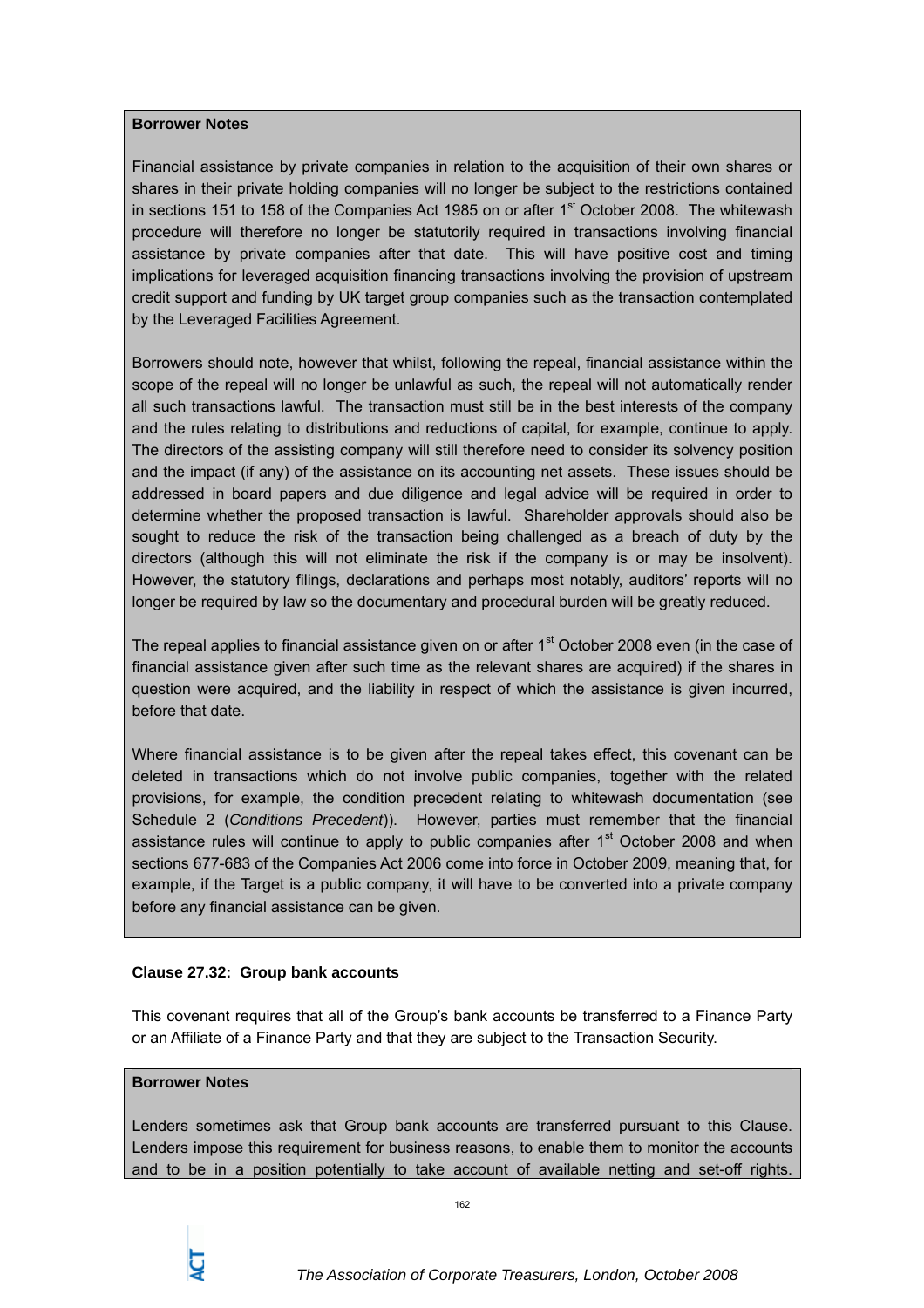Additionally, if the accounts are kept by a Finance Party, perfection of security over the accounts (in terms of service of notices of the security on and acknowledgement of the security by the account bank) is more straightforward.

Whether or not this requirement is acceptable to the Group depends on whether the Lenders can offer the banking facilities that the Group needs (e.g. does the Lender operate in all relevant jurisdictions), the administrative hassle involved in moving bank accounts and upon an appropriate time frame for transfer being agreed. It is generally not necessary for the purpose of granting effective security over the accounts.

Security over the Group's bank accounts will be provided as agreed in the Finance Documents in accordance with the Agreed Security Principles (see Schedule 14). The terms of this covenant must be consistent with the required level of Security. To avoid the possibility of confusion it is preferable to avoid reference to the Transaction Security in this Clause.

## **Clause 27.33: Treasury Transactions**

It is customary for Lenders to require that a certain proportion of the interest rate liabilities of the Group under the Facilities are hedged, at least in the early years of the Facilities. Currency hedging requirements may also be imposed if relevant. The hedging strategy for the Facilities is usually documented in a Hedging Letter delivered as a condition precedent to the transaction.

Lenders commonly seek to impose a requirement that the interest rate hedging business (and sometimes the other hedging requirements) of the Group be given to their Affiliates (see the definition of "*Hedge Counterparty*"). The Hedge Counterparties will normally rank pari passu with the senior Lenders in the Intercreditor Agreement, and the Intercreditor Agreement will often contain restrictions on their actions and the terms of the Hedging Agreements.

This covenant includes an undertaking that the Hedging Agreements will be implemented and maintained as agreed (in accordance with the Hedging Letter). It also restricts the Group from entering into any other derivatives contracts ("*Treasury Transactions*") for speculative purposes.

### **Borrower Notes**

Granting exclusivity to Lenders and their Affiliates to provide hedging arrangements can be problematic for some Borrowers in terms of obtaining the best pricing and other terms. If this is an issue, solutions might include giving Lenders and their Affiliates the right to bid for the Group's hedging business, fixing the key terms and credit spread upfront and/or ensuring that the Borrower retains control over hedging terms. Some Borrowers may agree that Lenders and their Affiliates are granted a right to match hedging terms that the Borrower is able to obtain in the market. However, the operation of a right to match may be difficult in a fast moving hedging environment. Additionally, the existence of a right to match may, of itself, inhibit the Borrower's ability to obtain quotes in the market.

Borrowers usually seek to widen the exception in paragraph (a)(iii) of this Clause, which relates to derivative contracts entered into for "the hedging of actual or projected real exposures arising in the ordinary course of trading activities of a member of the Group for a period of not more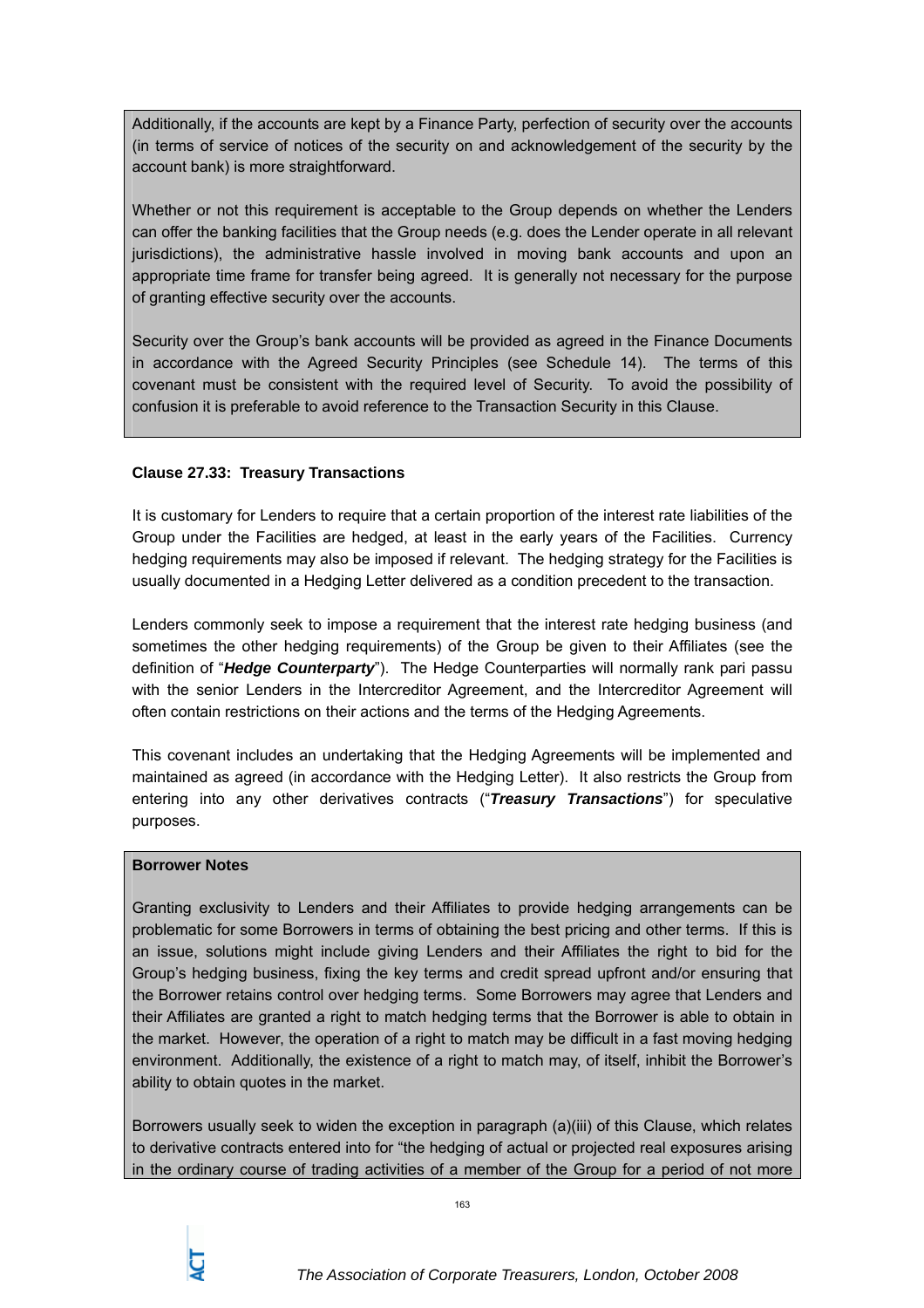than [*specify appropriate period*] months and not for speculative purposes". The limitation by reference to a time period is usually deleted, and the reference to exposures arising in the ordinary course of trading is quite commonly replaced with the wider reference to the ordinary course of business (which makes paragraph (iii) consistent with paragraph (ii), which provides an exception for spot and forward delivery foreign exchange contracts entered into in the ordinary course of business and not for speculative purposes).

### **Clause 27.34: Cash management**

This provision requires the Obligors to procure that no member of the Group will hold cash balances in excess of its projected cashflow requirements for an agreed period, any excess cash being advanced to the Company pursuant to a Structural Intra-Group Loan.

Paragraph (b) contains exceptions to the extent that imposing such cash management requirements would result in a breach of law or result in a materially greater tax liability than would otherwise have been the case. It also contemplates a de minimis exception for amounts of less than a specified sum.

#### **Borrower Notes**

This provision is presented as optional and is quite often deleted or limited to apply only to members of the Group who are not Obligors. It is fairly restrictive from the Borrowers' perspective even with carefully framed exceptions. To the extent that cashflow constitutes Excess Cashflow, the Group is obliged to make arrangements to make the agreed level of prepayments in any event.

If applicable, Borrowers might attempt to make this provision more flexible, for example, by providing for the loan of excess cash to the Company to be repaid in the event that the relevant Obligor requires more cash than projected in a particular period.

## **Clause 27.35: Guarantors**

This undertaking relates to compliance with the agreed Guarantor coverage test. The nature of this test is also discussed Clause 27.38 (*Conditions subsequent*).

## **Borrower Notes**

Paragraph (b) is an optional provision which qualifies the obligation to provide Guarantors by reference to limitations under applicable law which cannot be overcome: this issue is also dealt with in the Agreed Security Principles so this provision may be deleted (or, if included, it should be consistent with the Agreed Security Principles: see Schedule 14).

Until the Closing Date, the sole Obligors are likely to be the Parent and Company. The Target often becomes an Obligor at or after Completion and relevant Subsidiaries will accede to the Agreement at Completion or within a pre-agreed period following the Closing Date (see Clause 27.38 (*Conditions subsequent*)). This Clause will need to be tailored to reflect the agreed arrangements. Lenders will generally insist on a longstop date by which time all guarantees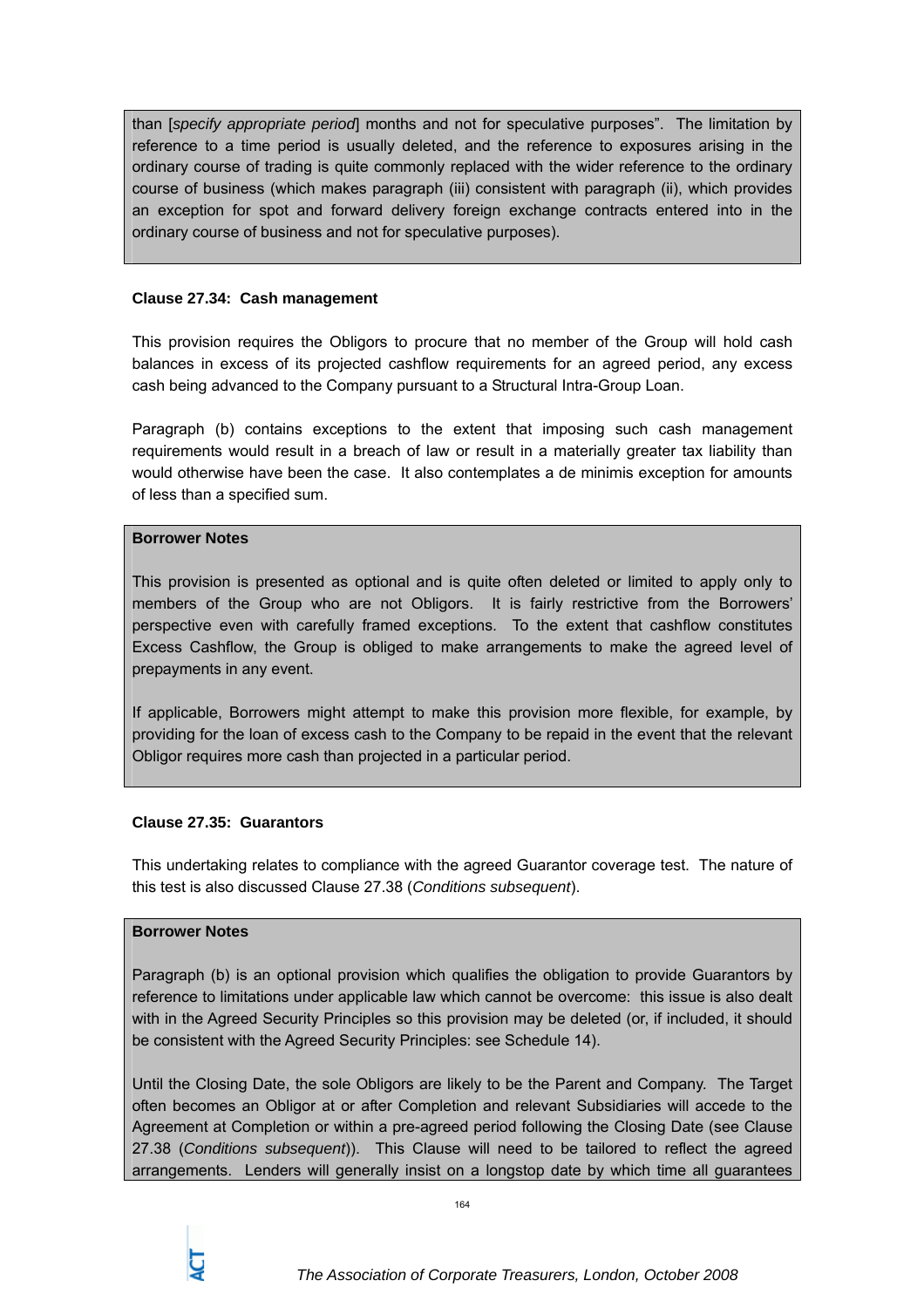must be in place (see Clause 27.38 (*Conditions subsequent*)), but it would be unusual for all cross-guarantees to be in place on the Closing Date itself.

In terms of Guarantor coverage, Lenders are likely to seek the maximum Guarantor coverage possible within applicable legal and practical limits. The amount of coverage is usually defined by reference to financial criteria. This Clause contemplates a Guarantor coverage test by reference to a minimum proportion of the Group's total EBITDA, assets or turnover. An EBITDA-based test is probably the most common formulation although other types of test may be more appropriate depending on the circumstances. Alternatively, rather than a test being applied, Guarantors may be named, or in a simply structured Target Group, all members of the Group may accede as Guarantors.

If an EBITDA-based test is used, the requirement is usually that the combined EBITDA of the Guarantors is around 70-80 per cent. of the Group's total EBITDA. Borrowers will often seek to exclude from the total EBITDA calculation for this purpose the EBITDA of those Guarantors who are unable to give guarantees as a result of legal limitations.

As a safety buffer, Borrowers may wish to consider adding a provision to the effect that the accession of new Guarantors will only be required if the coverage drops by more than a certain percentage below the required level (say 5 per cent.).

## **Clause 27.36: Further assurance**

Paragraph (a) of Clause 27.36 requires the Obligors to do all such acts or execute all such documents as reasonably requested by the Security Agent to perfect the Security created or intended to be created pursuant to the Transaction Security Documents or to confer equivalent Security in other jurisdictions or to facilitate the exercise of the Finance Parties' rights in relation to the Finance Documents.

Paragraph (b) requires each Obligor to take "all such action as is available to it…as may be necessary for the purpose of the creation, perfection, protection or maintenance of any Security conferred or intended to be conferred on the Security Agent or the Finance Parties by or pursuant to the Finance Documents".

## **Borrower Notes**

Paragraph (b) overlaps with paragraph (a) of this Clause, but is of wider application: it is not qualified by reference to the Agreed Security Principles (see Schedule 14), nor by reference to the reasonableness of any such requirements.

## **Clause 27.37: Syndication**

This is an optional undertaking from the Parent to provide reasonable assistance to the Arranger in the preparation of the Information Memorandum and in relation to the primary syndication process.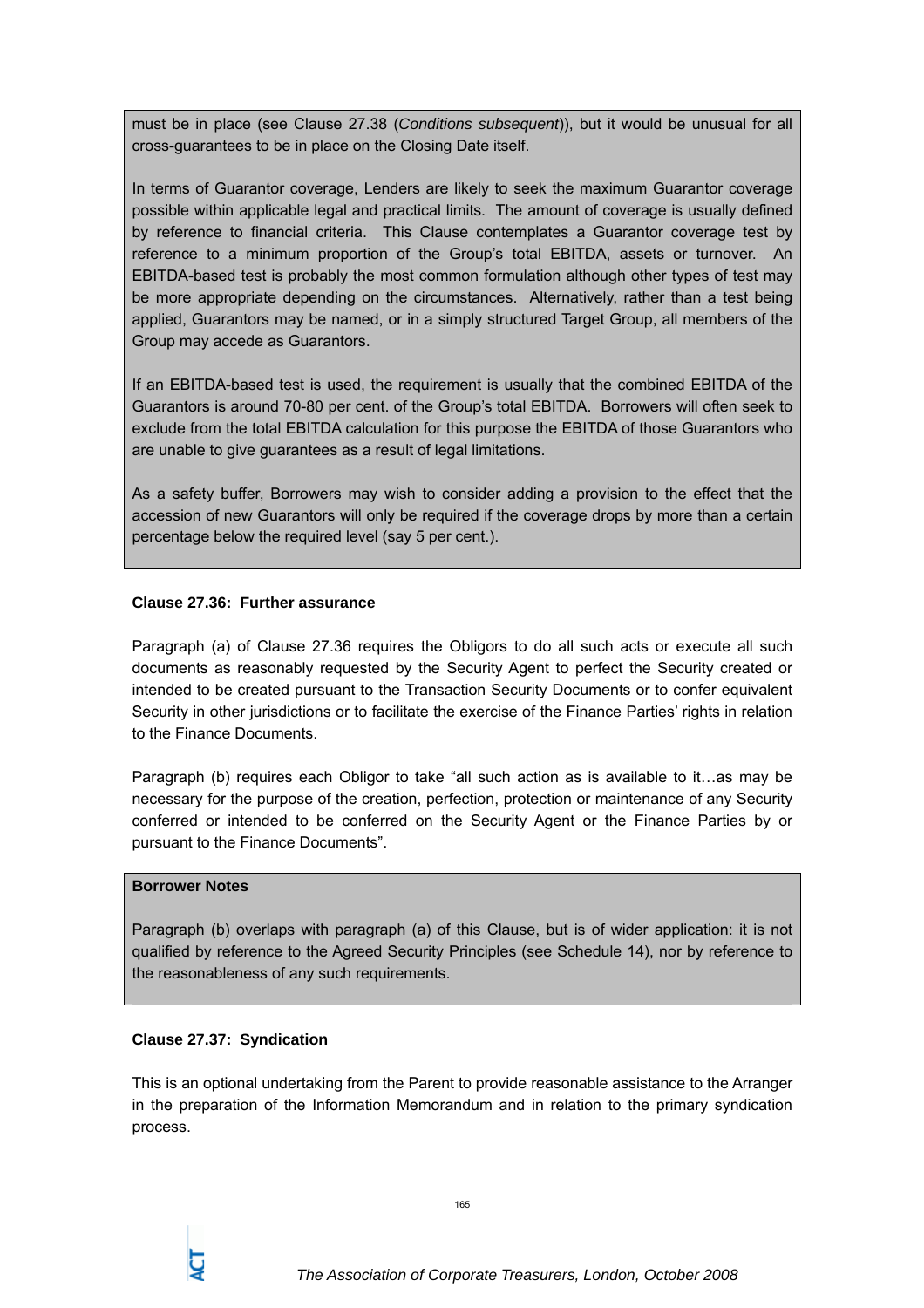### **Borrower Notes**

The details of the parties' roles in the primary syndication process are usually included in a separate syndication side letter. This side letter will typically set out the levels of assistance that are to be provided by the Parent and the Group, in terms of the provision of information and the availability of relevant management to make presentations to or answer questions of potential syndicate members. The syndication side letter may also contain market flex, reverse flex and clear market provisions:

- Market flex provisions set out the extent to which the Arrangers have the right to alter the pricing and possibly the structure and terms of the Facilities in order to achieve "successful syndication". "Successful syndication" is normally defined by reference to the Arrangers and the underwriters having sold down participations in the Facilities to a specified level. Such provisions are currently the subject of detailed negotiations and the precise language used is key as arrangers seek to address underwriting risks in an illiquid loan market.
- Reverse flex provisions operate in the opposite way to market flex provisions: in the event that the syndication is oversubscribed, a reverse flex provision operates to alter the pricing and/or structure of the facilities in a manner favourable to the Obligors. Such provisions were invoked on a number of deals prior to the credit crunch.
- Clear market provisions are undertakings to the effect that no member of the Group will attempt to raise any competing debt finance until after the closing of primary syndication, intended to protect the successful syndication of the Facilities.

It would be unusual to see market flex and clear market provisions in a Facility Agreement for confidentiality reasons, but if Clause 27.37 is used it should be consistent with any side letter (or may simply cross-refer).

# **Clause 27.38: Conditions subsequent**

Conditions subsequent are conditions that are to be satisfied after the date of the Agreement.

## **Borrower Notes**

The Parent is usually obliged to put the required Hedging Arrangements in place (see Clause 27.33 (*Treasury Transactions*) within a certain period of Completion (30 days is suggested in the LMA drafting)). This is dealt with in paragraph (a).

A proportion of the Transaction Security and guarantees from members of the Target Group will be put into place post-Completion. Members of the Target Group may also accede as Additional Borrowers after Completion. The period permitted for accession of members of the Target Group as Obligors varies, but is often around 90 days following the Closing Date, depending on the complexity of the transaction, in particular, the number of Obligors and the jurisdictions involved. Paragraphs (b) and (c) of this covenant relate to the provision of such security and guarantees. See also Clause 24.25 (*Obligors*), Clause 27.35 (*Guarantors*), Clause 30 (*Changes to the Obligors*), Schedule 2 (*Conditions Precedent*) and Schedule 14 (*Agreed Security Principles*) in relation to Guarantor coverage and accession arrangements for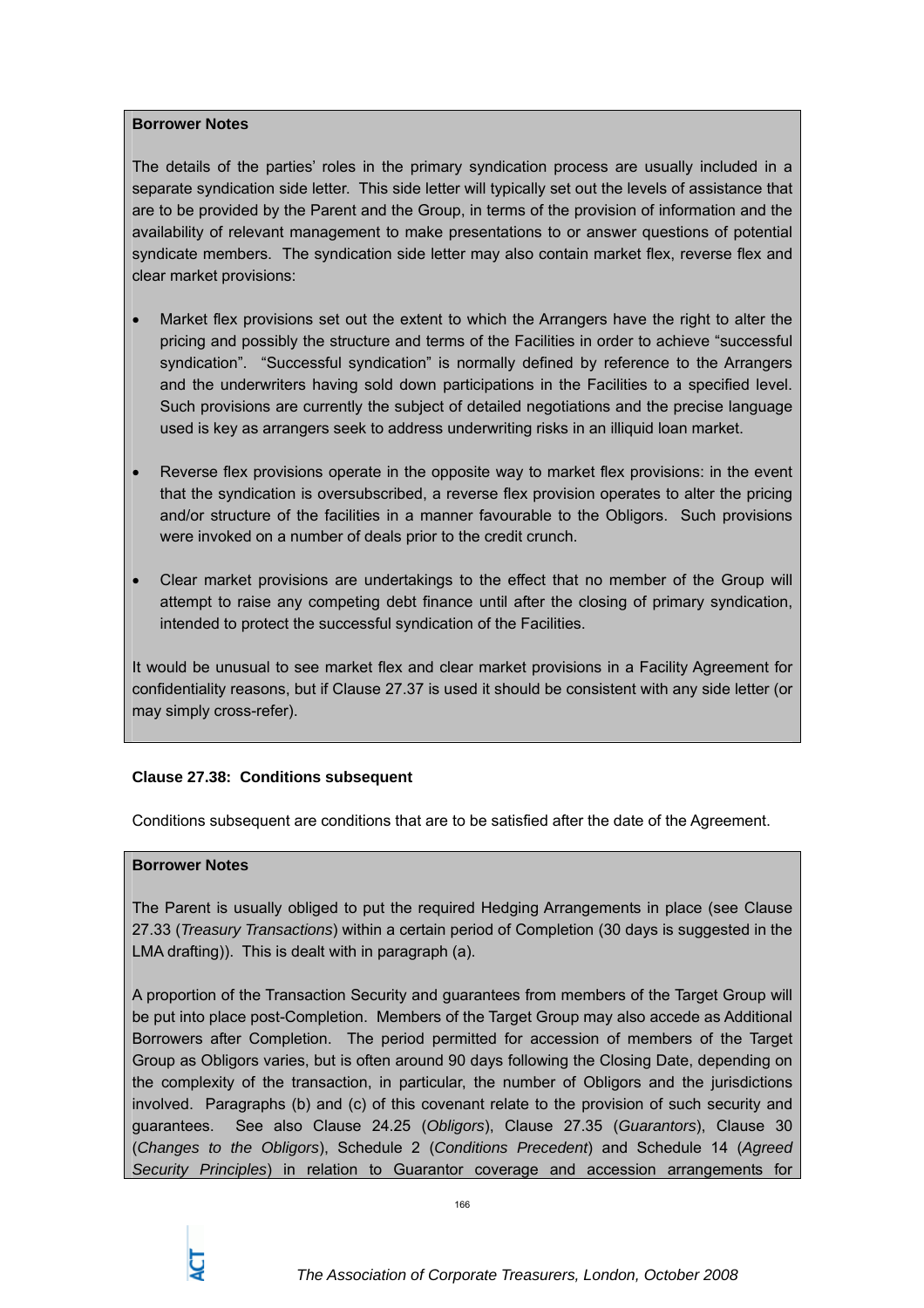Additional Borrowers and Additional Guarantors.

Paragraph (d) is left blank for any additional conditions subsequent to be inserted. Conditions subsequent often deal with specific issues uncovered in the due diligence exercise or conditions precedent which could not be satisfied in time for signing. In either case, a time frame for satisfying any relevant conditions is usually prescribed.

# **CLAUSE 28: EVENTS OF DEFAULT**

This Clause lists the various Events of Default which primarily operate to entitle the Lenders to accelerate the Facilities and to enforce the Transaction Security.

## **Clause 28.1: Non-payment**

This is the non-payment Event of Default which is identical to the equivalent provision in the Investment Grade Documents.

There is an exception from this Event of Default for failure to pay as a result of administrative or technical error (which is remedied within a grace period to be agreed). There is also a grace period which is expressed to apply in the event of major operational disruption.

The background to the "major operational disruption" provisions is the Governmentcommissioned Report of the Task Force on Major Operational Disruption in the Financial System, published in December 2003, which concluded that market participants and their trade associations should review their contracts with a view to making any amendments that might be necessary in order to cater for major operational disruption. The LMA and the ACT settled some changes to the Investment Grade Documents which were subsequently reflected in the Leveraged Facilities Agreement:

- A specific grace period was added for payment failure on the part of the Borrower when this is due to a "*Disruption Event*". This grace period is expected usually to be about 5 Business Days, to allow time to resolve the problem.
- A provision was added (Clause 35.10 (*Disruption to Payment Systems etc*)) enabling the Agent to respond pragmatically to a "*Disruption Event*". See further comments on that Clause below.

## **Borrower Notes**

The grace period typically agreed for non-payment as a result of an administrative or technical error, is around five to seven Business Days.

It is common for the same grace period to apply to Disruption Events as to "administrative or technical errors", although Obligors may feel that the grace period should last as long as the Disruption Event is continuing. The use of a simple grace period of a fixed number of Business Days might not be sufficient.

Obligors should note that the Disruption Event grace period does not apply to the cross-default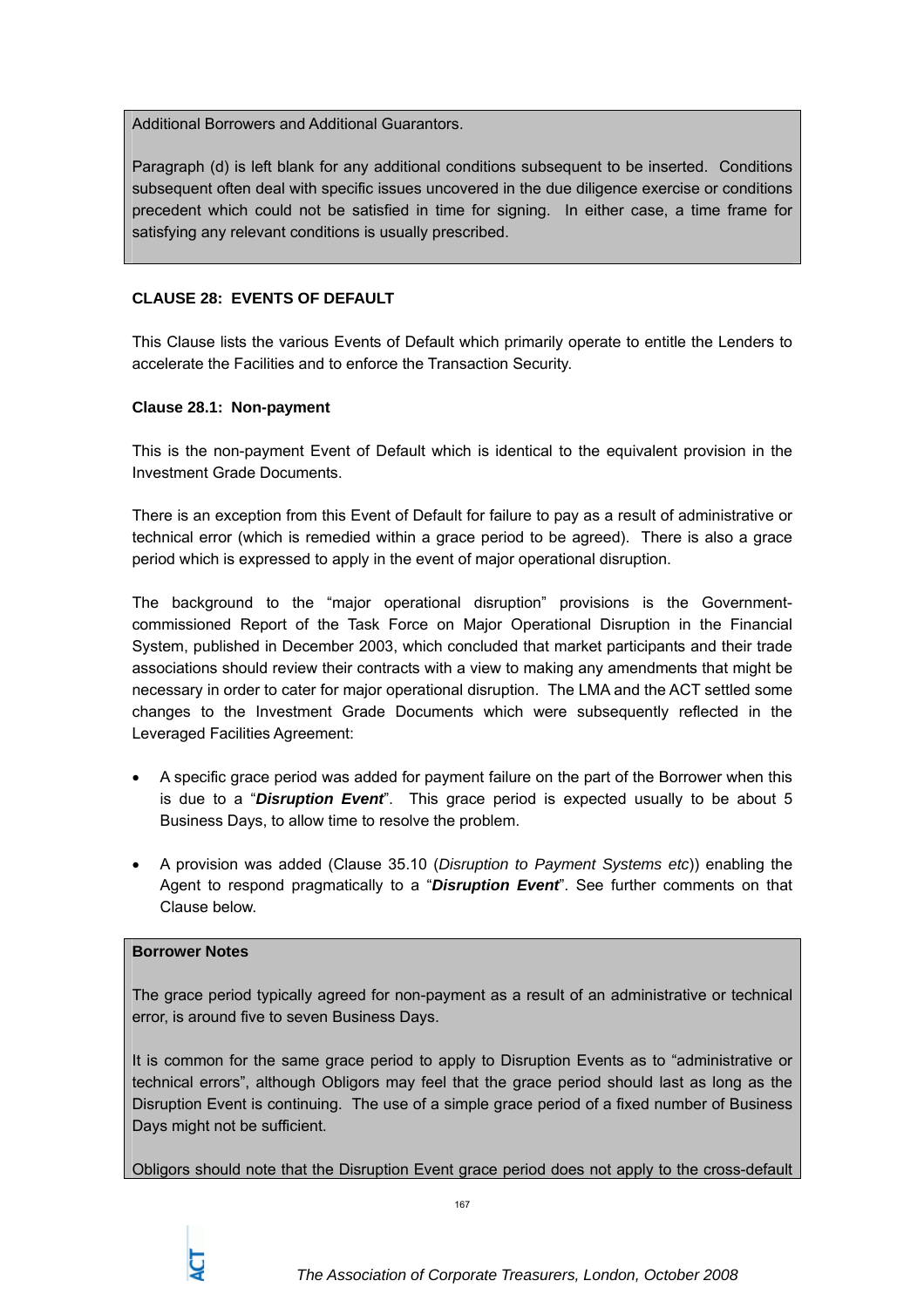Clause. See further Clause 28.5 (*Cross default*).

In addition, a short general grace period is quite commonly agreed in relation to non-payment, of around three Business Days.

## **Clause 28.2: Financial covenants and other obligations**

This Event of Default relates to breaches of specific covenants.

## **Borrower Notes**

A grace period is not contemplated by the LMA in this Clause but is typically agreed in respect of any breach of the financial covenants, the information and general covenants and the provisions of the Transaction Security Documents. Grace periods vary but might typically be somewhere between 10 and 30 days. Any agreed grace period in relation to the financial covenants needs to be consistent with the period permitted for the exercise of any equity cure rights (see Clause 26 (*Financial Covenants*)).

Covenant "mulligans" are mentioned at Clause 26 (*Financial Covenants*) above. If a mulligan is agreed, any breach of the financial covenants will not be a Default unless the breach continues for two consecutive testing periods. A "double mulligan" would avoid a Default unless the breach continues for three consecutive testing periods, and so on. Mulligans are only likely to be achieved in fairly exceptional circumstances by strong Borrowers and they are unlikely to be available in the current market conditions.

See comments at Clause 26.3 (*Financial testing*) in relation to the timing of Defaults under the financial covenants.

## **Clause 28.3: Other obligations**

This Clause makes any other breach of obligations under the Finance Documents (other than the payment provisions and covenants covered in the Events of Default at Clauses 28.1 and 28.2 above) an Event of Default. The drafting contemplates that a grace period will be agreed in relation to this provision.

## **Borrower Notes**

A longer grace period is usually applied to breach of these obligations, which might be anywhere up to around 30 Business Days, plus a materiality qualification.

## **Clause 28.4: Misrepresentation**

This Event of Default, as drafted, will occur if any representation or statement made by or on behalf of the Obligors in the Finance Documents or if any document delivered by or on behalf of any Obligor under or in connection with the Finance Documents proves to have been incorrect or misleading when made or deemed to be made.

168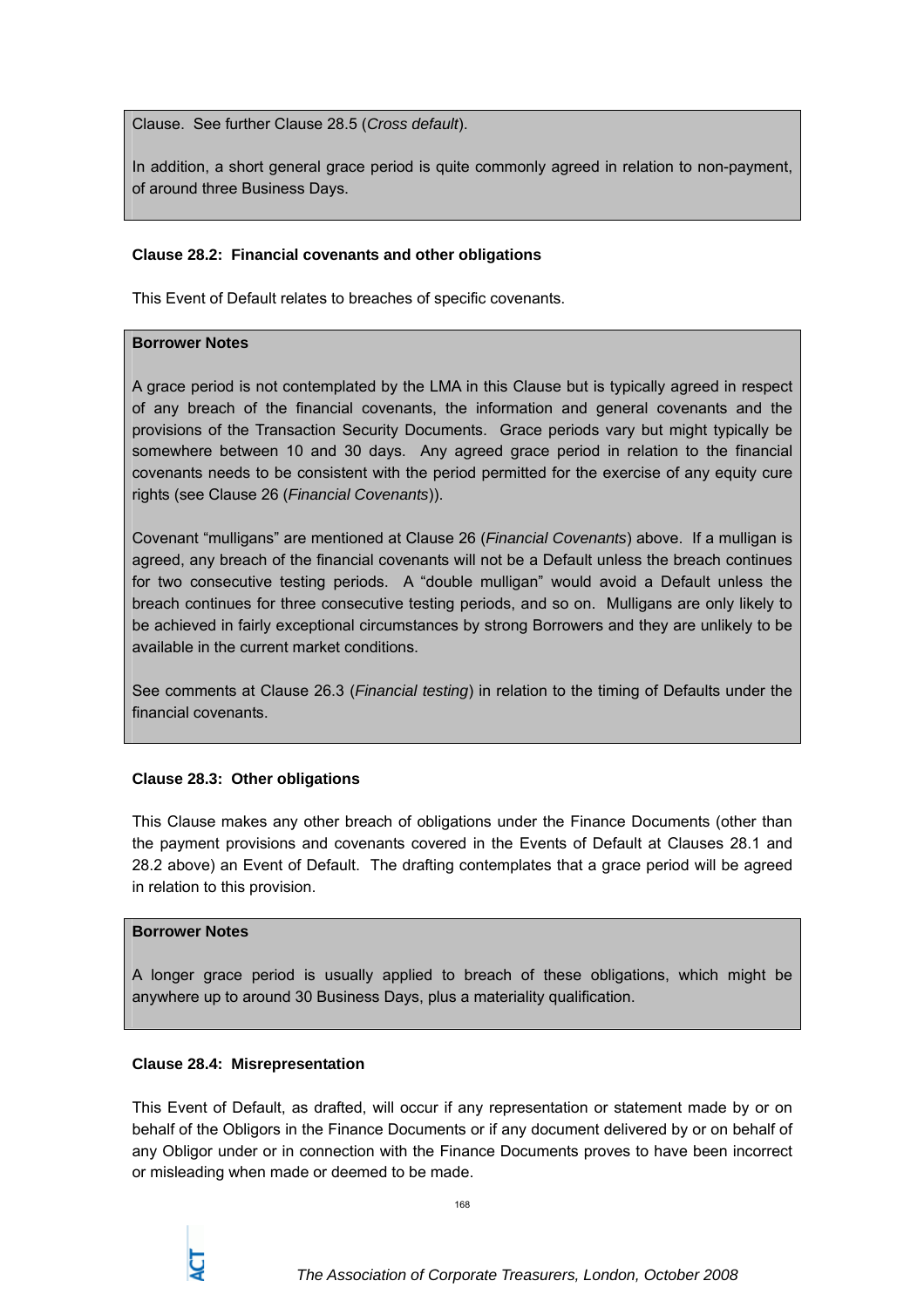## **Borrower Notes**

There are a number of points that Borrowers might consider in relation to this question, for example:

- There is no reference to the materiality or otherwise of the misrepresentation in question. If the representations themselves contain materiality qualifications and/or a materiality qualification has been agreed in relation to the Repeating Representations when they are repeated, Lenders may resist a further materiality qualification in the Event of Default. Nonetheless, note that the equivalent Event of Default in the Investment Grade Documents does contain a materiality qualification as standard.
- A grace period for cure of a misrepresentation is usually agreed (anywhere up to around 30 Business Days might be typical).
- The application of this Event of Default to statements contained in documents delivered under or in connection with the Finance Documents is likely to be objectionable from a Borrower perspective. Whilst, clearly, the Borrower should always take great care in its communications with Lenders, various of the representations in Clause 24 (in particular Clause 24.12 (*No misleading information*) and Clause 24.13 (*Original Financial Statements*)) relate to the accuracy of the information provided to Lenders. This Event of Default may undermine concessions agreed by the Borrower in those representations (for example, as to the materiality or otherwise of the relevant document).

## **Clause 28.5: Cross default**

This Clause makes any default under Financial Indebtedness of the Group an Event of Default under the Facilities. It reflects the equivalent Clause in the Investment Grade Documents. This is a topic on which Borrowers usually spend some time in negotiation with the Lenders.

The aim of the cross-default Clause from the Lenders' point of view is to ensure that they are on an equal footing with all the other financial creditors: if another lender is not paid and accelerates their debt, demanding repayment at once, or if another lender has the right to accelerate, the Lenders wish also to be able to accelerate the facilities (even if the Obligors have not otherwise defaulted), in order not to be at a disadvantage. Borrowers, however, are likely to wish to restrict the circumstances in which the Lenders can demand repayment under the Agreement on the basis of defaults under other financing arrangements.

Note that the Clause focuses on defaults relating to Financial Indebtedness. This definition is discussed at Clause 1.1 (*Definitions*).

## **Borrower Notes**

Paragraphs (a) and (b) are quite hard to dispute: if some other Financial Indebtedness is not paid when due, or is accelerated, there will be an Event of Default under the Agreement.

Paragraph (c) provides for cross-default if another lender cancels its commitment as a result of a default. Only a very strong Borrower will usually be able to argue successfully that the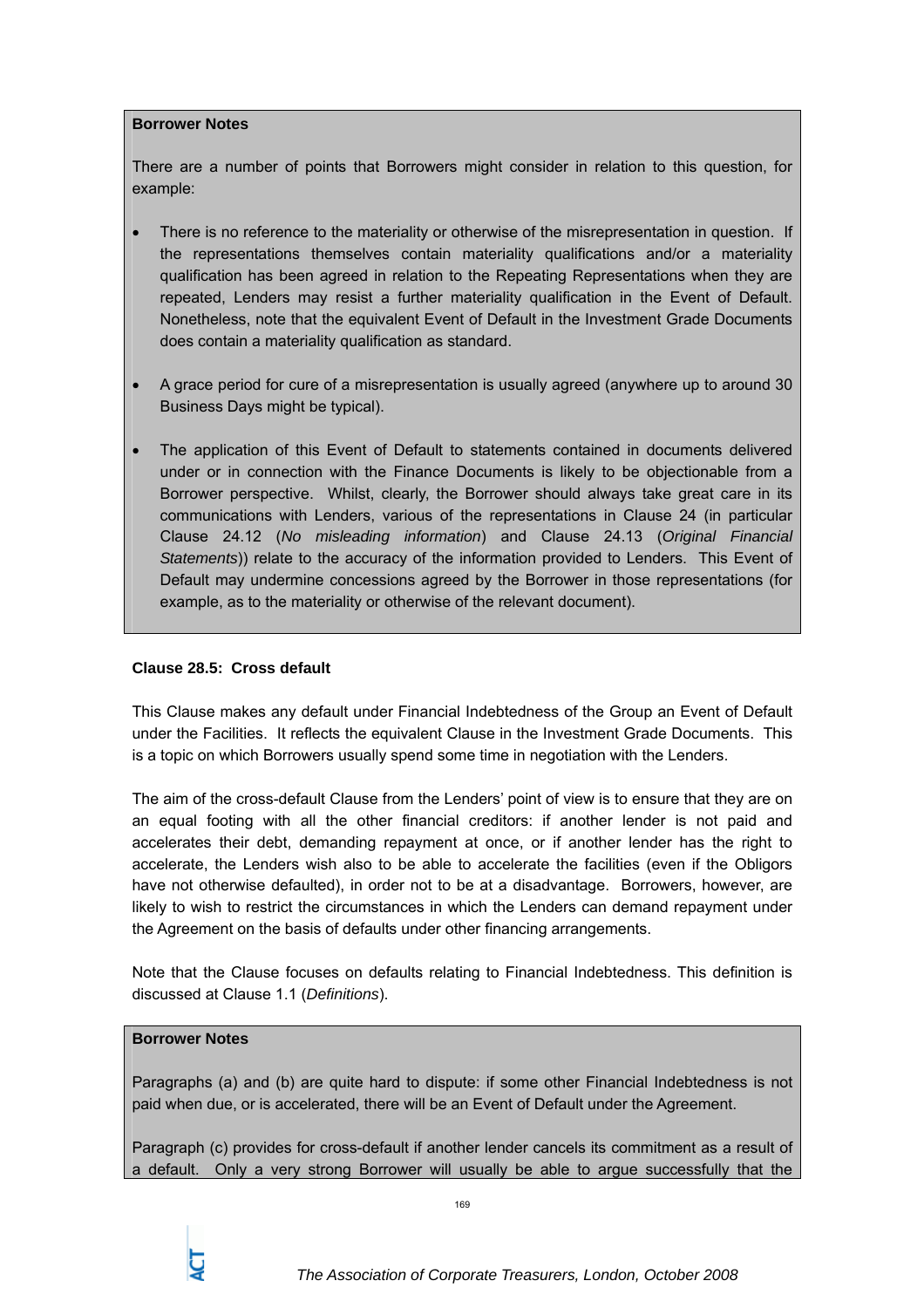cancellation of an undrawn Commitment should not trigger a cross-default.

Paragraph (d) provides for cross-default if another lender is merely entitled to accelerate. Borrowers may argue that the Lenders do not need to be able to accelerate the Facilities unless the other creditor also actually accelerates (as in paragraph (b)) or is not paid (as in paragraph (a)). The inclusion of paragraph (d) makes the clause a "cross-default" clause; if it were deleted, the clause would be a "cross-acceleration" clause.

Borrowers should note paragraph (e): there is no default under Clause 28.5 if the amount of the Financial Indebtedness owing to other creditors which is in default is less than a specified figure. This can provide a reasonable degree of comfort if the threshold amount is satisfactory and is often the key focus of negotiations on this provision.

The Clause applies, as drafted, to defaults by any member of the Group. Some Borrowers may try to restrict the cross-default provision to defaults by Obligors only or to Material Companies.

Some Borrowers argue that non-payment of other Financial Indebtedness should not crossdefault the Facilities until the end of the longer of any applicable grace period under the other indebtedness and the grace period applicable for payment defaults under the Agreement. Without such a provision, the Lenders might be able to accelerate the Facilities on the basis of a grace period which is shorter than the grace period they have agreed with the Borrower for payment defaults under the Agreement.

The grace period which applies on a payment default following a Disruption Event (see comments on Clause 28.1 (*Non-payment*)) is not applicable to the cross-default clause. It follows that, upon a Disruption Event, even if a Borrower has the grace period in respect of payments under the Agreement, there may still be an Event of Default under the Agreement by virtue of a payment default under another agreement where there is no such grace period. It should be noted however that this issue is perhaps of less importance in the leveraged market as Obligors may have little in the way of "other" Facilities.

# **Clause 28.6: Insolvency, Clause 28.7: Insolvency proceedings and Clause 28.8: Creditors' process**

Each of these Events of Default relate to insolvency. They are broadly drafted and usually the subject of negotiation.

Borrowers should be aware that the insolvency related Events of Default in the Leveraged Agreement diverge in some places from those in the Investment Grade Documents as currently drafted. The differences are interesting because the effect of some is to make the Events of Default wider, and the effect of others is to make the Events of Default narrower. These differences are highlighted in the commentary below.

#### *Clause 28.6: Insolvency*

This Event of Default is intended to entitle the Lenders to accelerate the Facilities and/or exercise the other remedies available to them where an Event of Default is continuing in the event that a member of the Group is insolvent on a cashflow basis (i.e. it is unable to pay its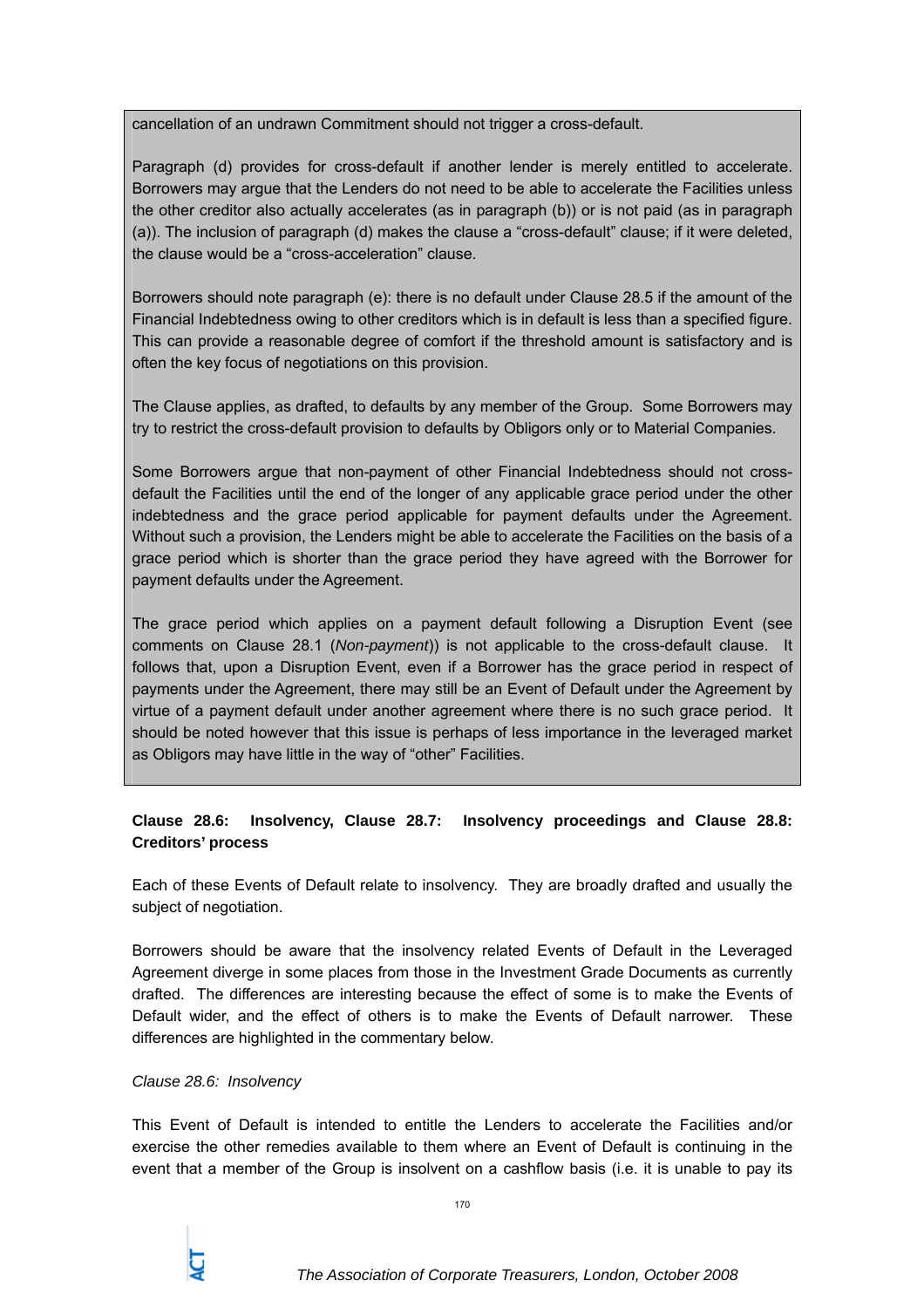debts as they fall due) or on a balance sheet basis (the value of its assets is less than the amount of its liabilities, taking into account prospective and contingent liabilities).

## **Borrower Notes**

This Event of Default is very wide ranging and Borrowers are likely to want to narrow its effects so that normal commercial activities do not trigger undesirable consequences. For example (to mention some of the points which are commonly raised):

- As a general point, Borrowers may object to the application of this Event of Default to all members of the Group: Borrowers may seek to limit it, for example, to Material Companies.
- Paragraph (a) provides that it is an Event of Default if a member of the Group is unable or admits its inability to pay its debts as they fall due or (optionally) "is deemed to or declared to be unable to pay its debts under applicable law". Borrowers may object to this optional "deemed unable" language and argue that only the test of whether the relevant entity is actually unable to pay its debts should apply. Section 123(1) of the Insolvency Act 1986 sets out the circumstances in which a company will be deemed to be unable to pay its debts not all of which (Borrowers may argue) should automatically give rise to an Event of Default. Section 123(1) includes circumstances where a creditor has made a statutory demand on the company in excess of £750 which remains unpaid for three weeks, the existence of unsatisfied court authorised execution or other process against a company and proof to the satisfaction of a court that a company is unable to pay its debts.
- Paragraph (a) goes on to provide that if a member of the Group suspends or threatens to suspend making payment of any of its debts by reason of "actual or anticipated financial difficulties", an Event of Default will occur. If a member of the Group has a short term cashflow issue and negotiates longer payment terms with a supplier, for example, Borrowers might argue that this should not trigger this Event of Default (the materiality of the issue can be measured by the financial covenants).
- The Event of Default is triggered by the commencement of negotiations with "one or more" creditors with a view to rescheduling its indebtedness" – Borrowers may argue that the commencement of negotiations with creditors generally or a group of creditors is a more appropriate trigger. Borrowers may also wish to exclude negotiations with one or more of the Finance Parties from this provision.
- Paragraph (b) provides for an Event of Default if the value of the assets of any member of the Group is less than its liabilities (taking into account contingent and prospective liabilities). Many Borrowers object to the inclusion of this test on the basis that it is difficult to satisfy. The scope of contingent and prospective liabilities taken into account for the purposes of this test is very wide and it is possible that some members of the Group may have a negative net worth on this basis.
- Paragraph (c) relates to any moratorium being declared in respect of indebtedness of any member of the Group. This provision is duplicative of Clause 28.7 below and may be resisted by Borrowers*.*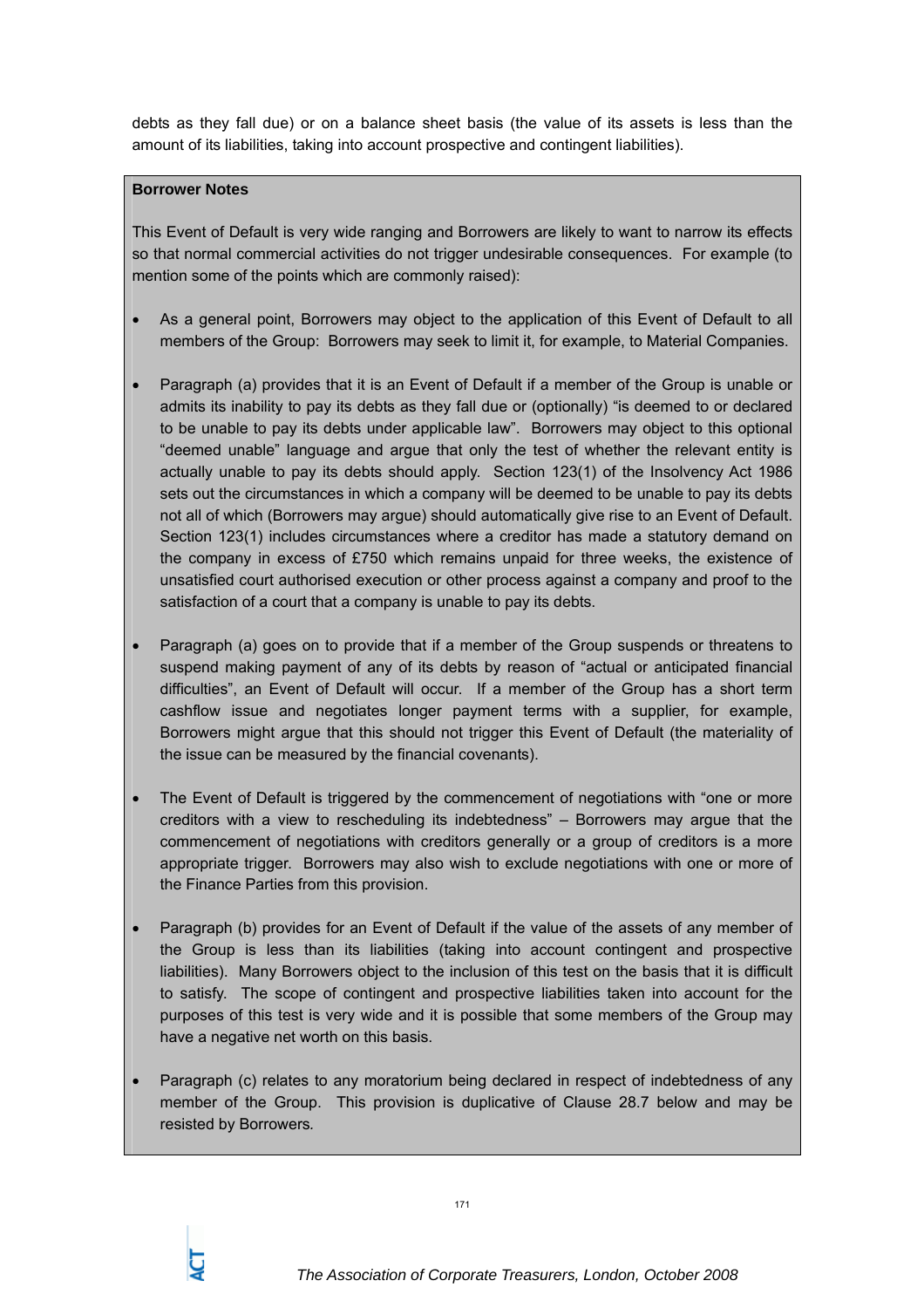## *Clause 28.7: Insolvency proceedings*

It will be an Event of Default if specified insolvency proceedings are commenced in relation to any member of the Group in any jurisdiction. Again, this Event of Default is very wide.

An exception to this provision applies to any "frivolous or vexatious" winding-up petition which is discharged within a specified period. This concession (which is usually agreed) is not included in the Investment Grade Documents. An exception also applies to actions within paragraph (b) of the definition of Permitted Transaction, which relates to solvent liquidations or reorganisations.

## **Borrower Notes**

Points often raised in relation to this provision include:

- it relates to all members of the Group (see Clause 28.6 above);
- the trigger point is vague. As well as corporate action or legal proceedings, any "other procedure" or "any step" taken in relation to…[relevant insolvency procedures] will trigger the Event of Default. Borrowers may argue that the trigger should be limited to the commencement of legal proceedings;
- it refers to a composition or compromise etc. with any creditor of any member of the Group (see points highlighted at Clause 28.6 above);
- it is triggered by the enforcement of any Security (which is widely defined) over any assets of any member of the Group: Borrowers may want to qualify this by reference to materiality (often a threshold amount) and the carve outs to the negative pledge (see Clause 27.15 (*Negative pledge*)); and
- the exception to this provision in respect of "frivolous or vexatious" winding-up petitions might be extended to apply also to other proceedings (for example, statutory demands) which are being contested by the appropriate means.

## *Clause 28.8: Creditors' process*

This Event of Default deals with the expropriation, attachment or analogous process relating to assets of the Group. It deals with circumstances where the assets of the Group are subject to some kind of legal process initiated in order to seize or appropriate the relevant assets.

## **Borrower Notes**

The drafting contemplates the parties agreeing an appropriate limitation to this provision in terms of the members of the Group to which it applies, the value of the relevant assets and in relation to circumstances where the process is discharged within a specified period. Its precise scope is therefore to be agreed.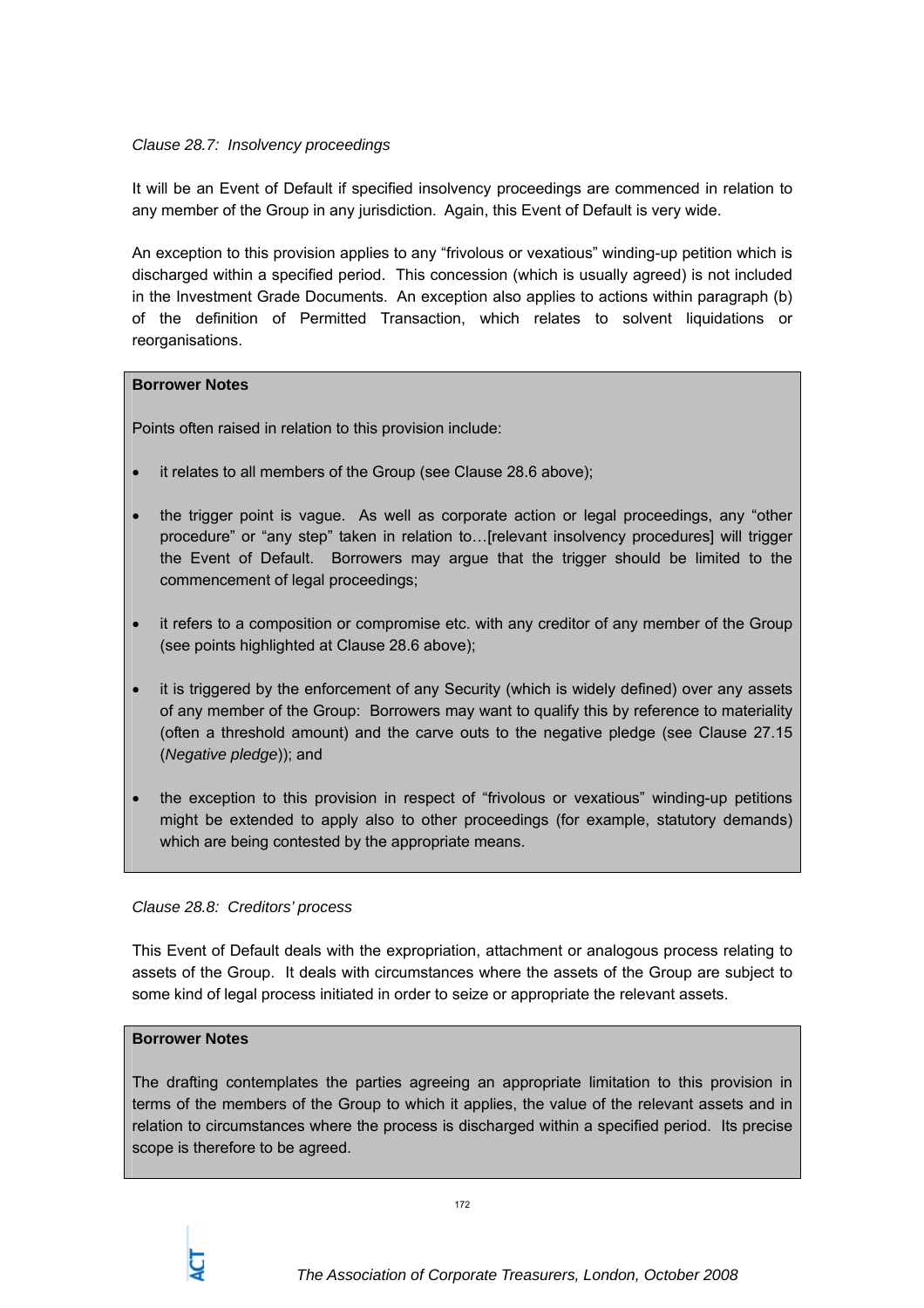## **Clause 28.9: Unlawfulness and invalidity**

This Event of Default will apply in circumstances where the performance of the Obligors' obligations to the Lenders have become unlawful or unenforceable.

#### **Borrower Notes**

In considering this provision, Borrowers should have regard to the agreed definition of Material Adverse Effect (see Clause 1.1 (*Definitions*)) and the related Event of Default (see Clause 28.19 (*Material adverse change*)). This Event of Default is aimed at circumstances where performance of the Obligors' obligations to the Lenders has become unlawful or unenforceable, two of the three suggested limbs of the definition of Material Adverse Effect. Borrowers may argue that the effect of this Event of Default is to permit acceleration without appropriate materiality qualification, and therefore this provision should be deleted.

#### **Clause 28.10: Intercreditor Agreement**

This Clause provides that an Event of Default will occur if a party other than a Finance Party or an Obligor breaches the Intercreditor Agreement.

In order to reflect the agreed ranking and priority of the Facilities, all other shareholder lenders, intra group lenders and holders of Vendor Loan Notes are likely to be required to be parties to the Intercreditor Agreement as subordinated lenders. If the Parent's shareholders have provided loans to the Group, for example, they will often be parties to the Intercreditor Agreement (although many private equity houses will resist this strongly on the basis that their investment is non-recourse and subordinated in any event). Under the Intercreditor Agreement such lenders will give certain assurances to the Finance Parties that they will not make claims on the Group (save as specifically agreed) until the Group's obligations to the Finance Parties have been discharged. They will usually undertake to hold on trust and "turn over" any amounts received other than in accordance with the Intercreditor Agreement to the Finance Parties. Therefore Lenders will be concerned to ensure that if this does not happen, they are able to accelerate the Facilities.

The LMA drafting contemplates that a grace period is agreed for curing of this Event of Default.

## **Clause 28.11: Cessation of business**

This Event of Default relates to any member of the Group ceasing to carry on business (or threatening to do so).

#### **Borrower Notes**

This Event of Default is sometimes deleted as the circumstances in which it might apply are covered by other Events of Default: for example, cessation of business is likely to involve a disposal (restricted by Clause 27.16 (*Disposals*)) or actual or impending insolvency (covered by the extensive insolvency related Events of Default, see Clauses 28.6 to 28.8 above). If it is included, Borrowers may want to limit it to apply only to Obligors (rather than to any member of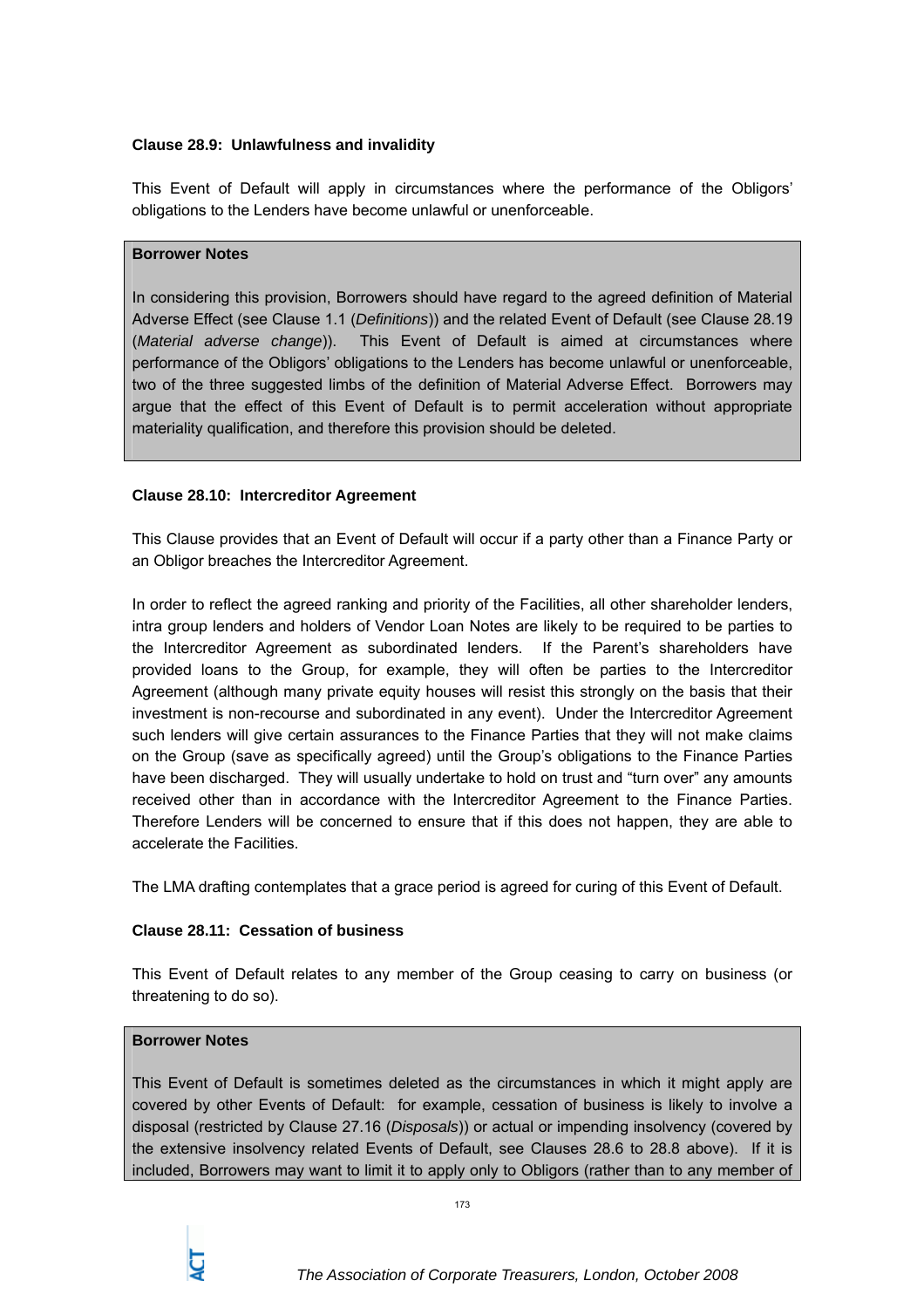the Group).

### **Clause 28.12: Change of ownership**

This Clause makes it an Event of Default if shares in an Obligor (other than the Parent) or a Material Company owned by an Obligor change hands after the Closing Date.

#### **Borrower Notes**

Disposals of Obligors or shares in Obligors or Material Companies are restricted by the nondisposal covenant (see Clause 27.16 (*Disposals*)). Breach of the non-disposal covenant will be an Event of Default under Clause 28.2, subject to the expiry of any agreed grace period, so Borrowers might argue that this provision is duplicative and should be deleted. In any event, care should be taken to ensure consistency.

#### **Clause 28.13: Change of management**

This Event of Default deals with the cessation of employment of key management.

#### **Borrower Notes**

This provision is optional and is often not used. From a Borrowers' perspective, it is a difficult Event of Default to agree to as it relates to circumstances which the Borrower may not be able to control (it talks about specified management ceasing to be employed by the Parent/Company or ceasing to devote the required time and attention to the business, trade and offices of the Group).

## **Clause 28.14: Audit qualification**

Receipt of a qualified audit opinion in relation to the consolidated accounts of the Parent will be an Event of Default.

#### **Borrower Notes**

This Event of Default makes no reference to the reason for or effect of the qualification. Borrowers may seek to delete this Event of Default or limit it possibly by reference to Material Adverse Effect or other materiality qualification.

#### **Clause 28.15: Expropriation**

Clause 28.15 is aimed at the compulsory limitation or curtailment of the Group's activities as a result of the intervention of a governmental or other authority to which the Group's activities are subject.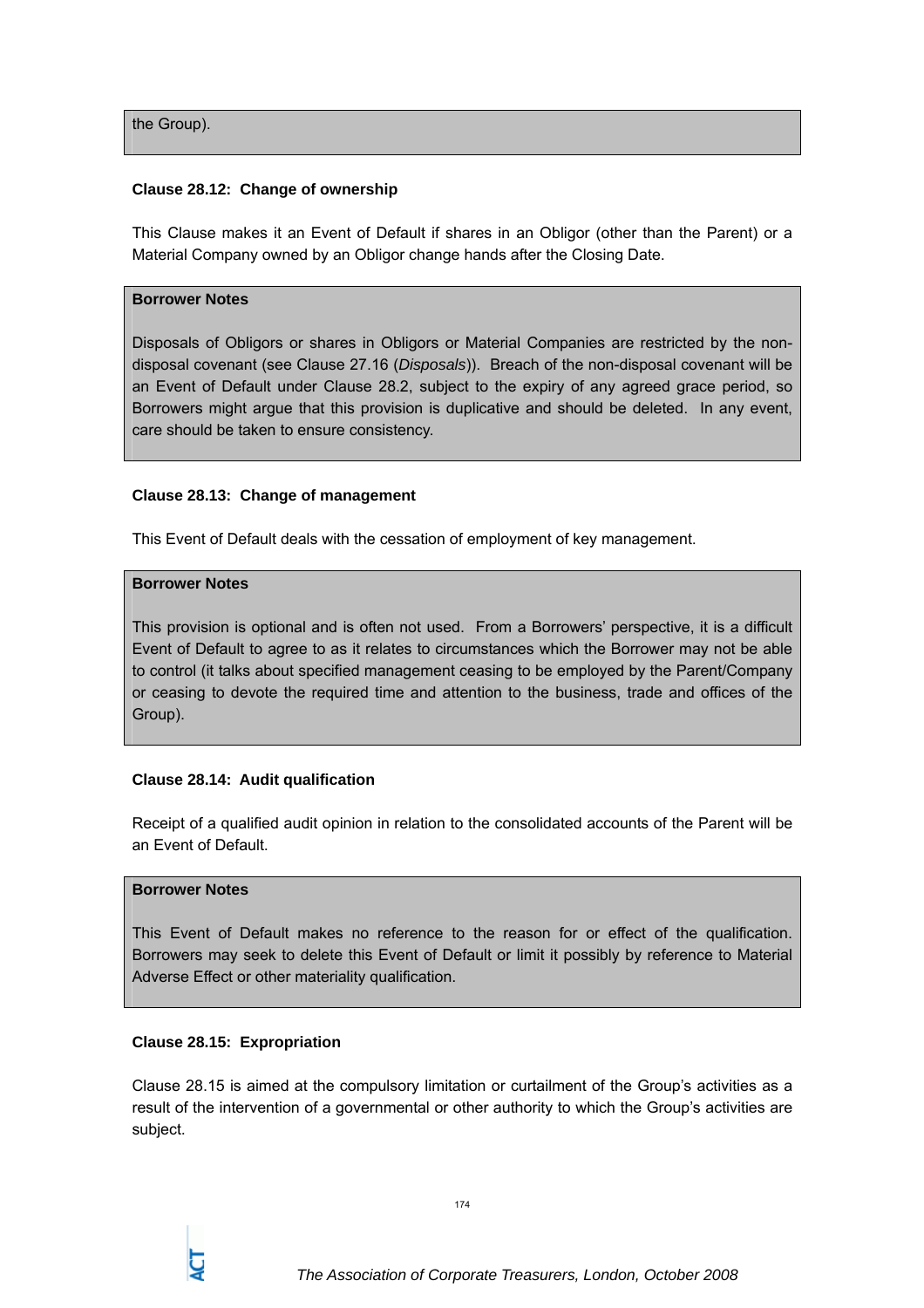#### **Borrower Notes**

This provision is likely only to be triggered in rare circumstances. From a Borrower perspective, however, the provision is widely drafted to encompass any limitation on the authority or ability of any member of the Group to conduct its business by "any person". This arguably extends the Event of Default beyond its proper scope, meaning that it potentially cuts through any limitations agreed (for example) in relation to the provisions of the agreement dealing with Authorisations (e.g. Clause 27.1 (*Authorisations*) and certain of the insolvency related Events of Default (see above)). On this basis Borrowers will wish to negotiate amendments to the wording to narrow the scope of the Event of Default, in addition, perhaps, to an appropriate materiality qualification.

## **Clause 28.16: Repudiation and rescission of agreements**

This Event of Default applies if an Obligor or any other party to any of the documentation relating to the transaction (a Finance Document or an Acquisition Document or the Shareholders' Agreement or a Loan Note Document) "rescinds or purports to rescind" or "repudiates or purports to repudiate" or "evidences an intention to rescind or repudiate" any of the specified documents.

## **Borrower Notes**

This Event of Default is sometimes omitted. This is perhaps because in the situations it covers, Lenders are likely to have rights to accelerate the Facilities based on other Events of Default. Borrowers may object to it or seek to amend it because it applies to repudiation or rescission of the a Finance Document, an Acquisition Document, the Shareholders' Agreement or a Loan Note Document by any party to those documents, so may be triggered by the actions of those over whom the Obligors have no control. Additionally, the trigger point for this Event of Default as drafted is vague: it is unclear what sort of conduct might constitute an "intention to repudiate or rescind".

"Repudiation" is a legal concept which relates to the consequences of a party to a contract indicating either expressly or impliedly that he does not intend to perform his obligations under the contract. If a contract is repudiated, the innocent party has a legal action against the repudiating party in respect of the repudiation. A Borrower might repudiate a Facility Agreement, for example, if repayment obligations fell into serious arrears such that the Borrower might be said to have no intention of meeting future payments. In such circumstances, Lenders will want the ability to accelerate the loan (rather than prove for damages against the Obligor).

However, it is difficult to envisage circumstances in which any of the documents specified in Clause 28.16 could be repudiated and the Lenders would not have a right of action based on some other Event of Default. There is, therefore, a possibility that this Event of Default could cut through materiality thresholds, grace periods and other limitations agreed in relation to other Events of Default. If the Acquisition Agreement were repudiated by the Vendor (for example, the Vendor did not make payment in respect of any post-Closing purchase price adjustment due), the Lenders would most likely expect the Company to pursue a claim against the Vendor: if the amount in dispute were material, (the Borrower can argue) it might have an impact on the financial covenants or result in a Material Adverse Effect. If not, Lenders should not be entitled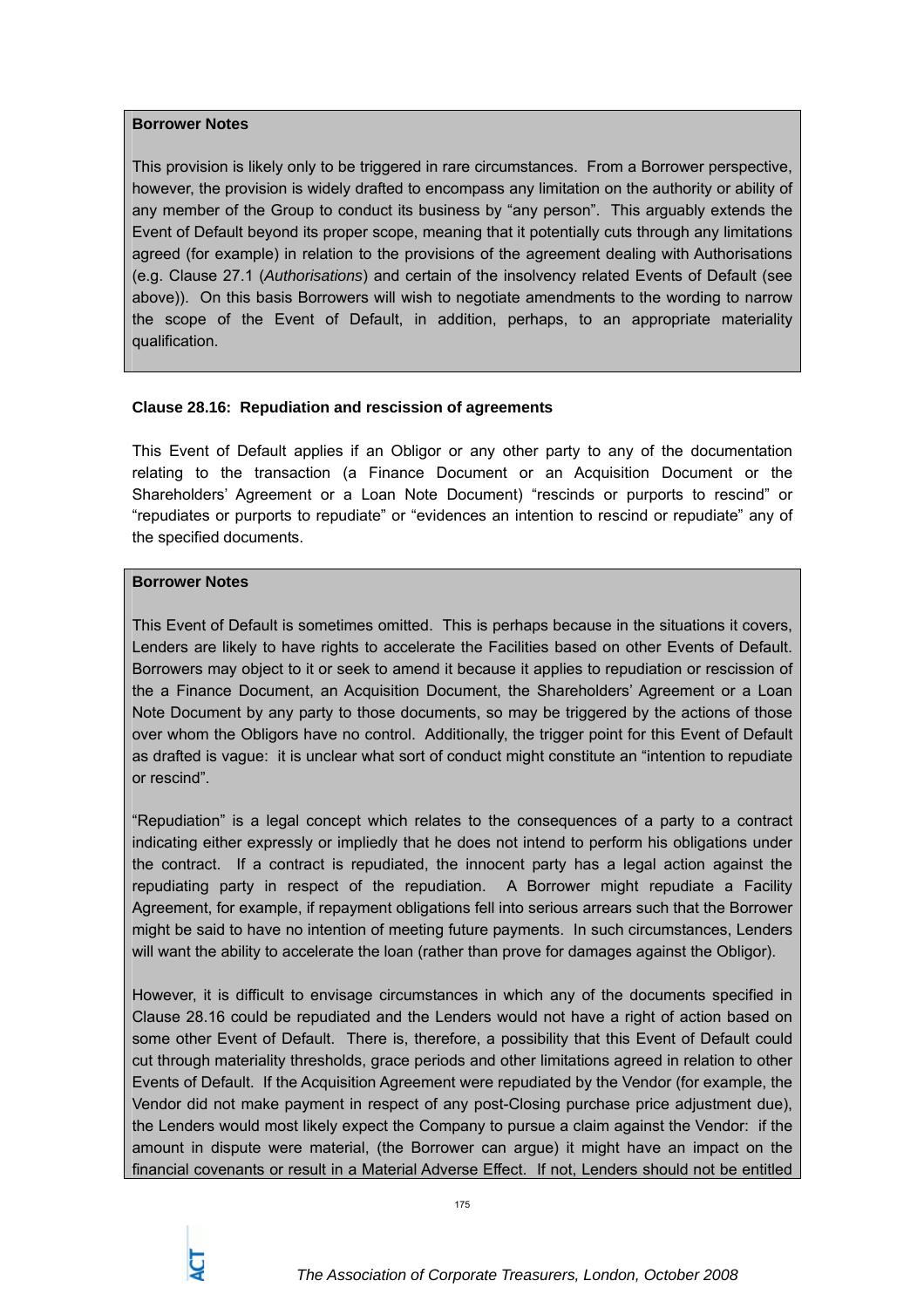to accelerate the Facilities.

The concept of an Event of Default resulting from rescission of an agreement is not included in the Investment Grade Documents. A right of rescission enables the innocent party to set aside a contract. The most common circumstance in which a right of rescission arises is as a result of misrepresentation. The Lenders' concern with this Event of Default is that one of the specified documents is set aside and not performed. Again, as in relation to repudiation, it is difficult to see how any of the specified documents could be rescinded in circumstances where the Lenders would be adversely affected and not have a right to accelerate the Facilities based on another Event of Default. If, for example, the Lenders had a right of rescission based on a misrepresentation in the Facility Agreement, the misrepresentation (within the agreed limits and subject to the expiry of any grace period) would be an Event of Default.

## **Clause 28.17: Litigation**

This Event of Default is triggered by the commencement or threatened commencement of any litigation or other proceedings and disputes which have or are reasonably likely to have a Material Adverse Effect.

## **Borrower Notes**

Borrowers should bear in mind any materiality threshold for litigation which is agreed in the "no litigation" representation and information covenant in the Agreement (see Clauses 24.14 (*No proceedings pending or threatened*) and paragraph (b) of Clause 25.8 (*Information: miscellaneous*)) when negotiating this Event of Default.

## **Clause 28.18: Pensions**

This provision makes receipt of a Financial Support Direction or a Contribution Notice under the Pensions Act an Event of Default.

## **Borrower Notes**

See "*Pensions Regulator*" at Clause 1.1 (*Definitions*) above by way of background to the pensions related provisions in the Leveraged Facilities Agreement.

Borrowers may seek to limit this Event of Default. A Material Adverse Effect qualification or a financial exposure threshold (as contemplated in the LMA drafting) is most appropriate. Limiting the Event of Default to receipt by particular companies in the Group may not be accepted by Lenders given the ability of the Pensions Regulator to turn to "associated" and "connected" persons in imposing liability for pension fund deficits.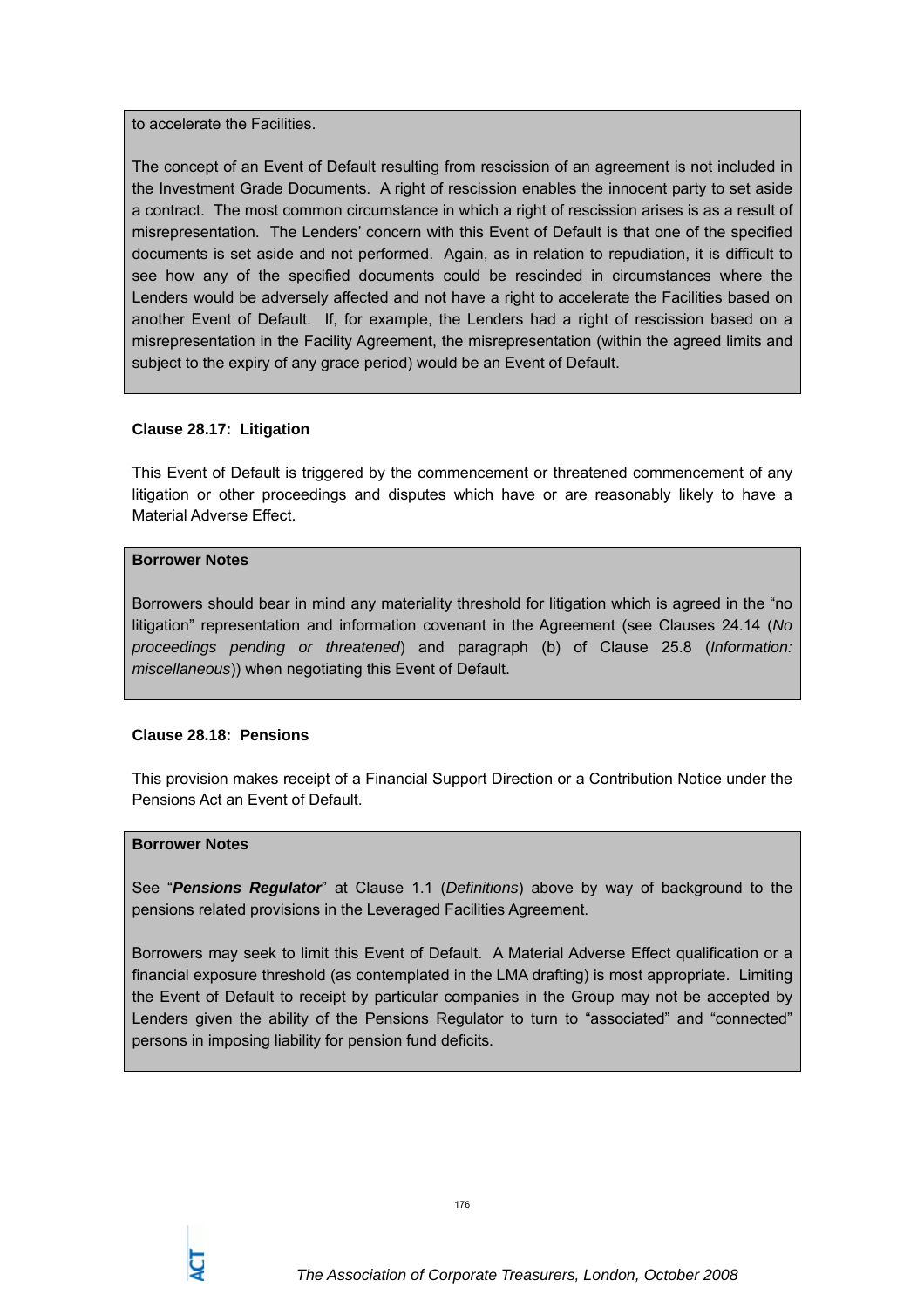### **Clause 28.19: Material adverse change**

This is the material adverse change ("**MAC**") event of default, making it an Event of Default if an event occurs which the Majority Lenders believe has or is reasonably likely to have a Material Adverse Effect.

### **Borrower Notes**

An investment grade Borrower would not always have to accept a MAC Event of Default in addition to a MAC representation and generally, Borrowers dislike the vagueness of a MAC Event of Default. In the European leveraged market, however, a MAC Event of Default is once again fairly usual, although notably, the "covenant-lite" and "covenant-loose" transactions seen in early 2007 often did not include a MAC.

The formulation of the MAC varies (the LMA User Guide acknowledges that this provision is just a suggestion), and the LMA drafting is not Borrower-friendly as it puts the determination as to whether a MAC has occurred into the Lenders' hands. It is preferable from a Borrower's perspective to apply an objective standard, e.g. an event occurs which has or is reasonably likely to have a Material Adverse Effect. Clearly, the agreed definition of "*Material Adverse Effect*" will be key (see Clause 1.1 (*Definitions*)).

#### **Clause 28.20: Acceleration**

This provision reflects the equivalent provision in the Investment Grade Documents. It gives the Lenders the right to accelerate the Facilities and exercise the other rights set out in the provision, for example, to cancel undrawn Commitments and to direct the Security Trustee to exercise rights arising under the Transaction Security upon the occurrence of an Event of Default which is continuing.

#### **Borrower Notes**

Note that the Lenders' right to accelerate is triggered by the occurrence of an Event of Default "[which is continuing]". These words are generally included in loan facilities for sub-investment grade Borrowers as well as investment grade Borrowers. If these words were not included, the Lenders would be able to accelerate once an Event of Default had occurred, even if it were no longer continuing.

In this context, Borrowers will need to cross-refer to the definition of "*continuing*", discussed above at Clause 1.2 (*Construction*): Borrowers will want it to be defined as "not remedied or waived", otherwise an Event of Default will count as continuing even after it has in fact been remedied, until a formal waiver is given by the Lenders.

## **Clause 28.21: Clean-Up Period**

This is an optional but commonly used Clause. It provides that until a specified date following the Closing Date (the "*Clean-Up Date*"), breach of the "*Clean-Up Representations*" and the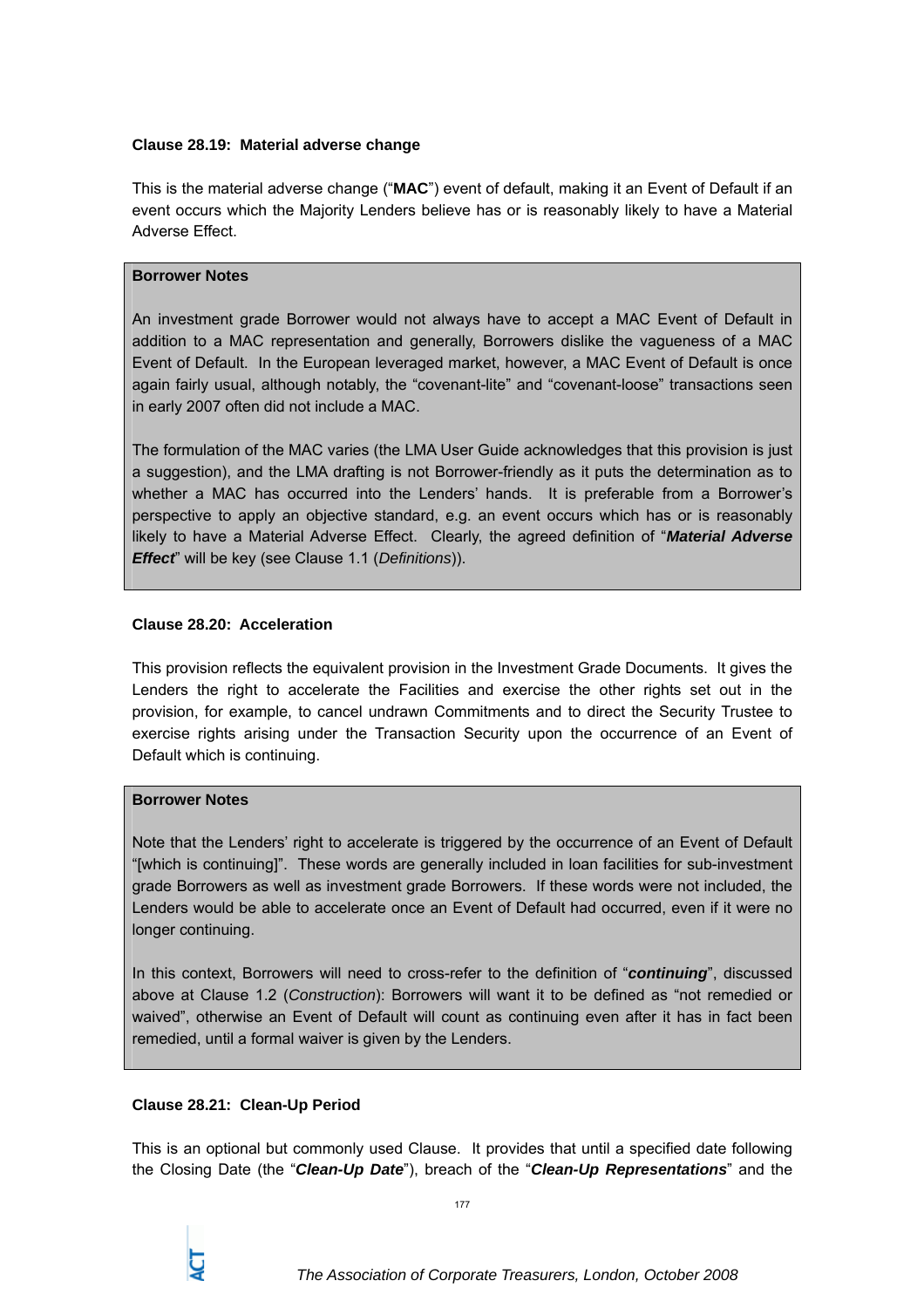"*Clean-Up Undertakings*" or any "*Clean-up Default*" will not constitute an Event of Default provided the specified conditions are satisfied. It is an acknowledgement that despite due diligence, the Investors and the Parent may not have full knowledge of the Target Group's affairs until they take ownership of the Group, and therefore the Lenders allow the Obligors a certain grace period to deal with any unforeseen liabilities or issues.

## **Borrower Notes**

The Leveraged Facilities Agreement contemplates that the scope of the representations, undertakings and Events of Default to which the clean-up disapplication applies is defined. Usually, however, this is not necessary as it is common for the clean-up right to apply to all representations, undertakings or Defaults (note, not Events of Default) to the extent the relevant conditions are satisfied. Sometimes, certain Events of Default are excluded from the clean-up provisions, in particular any Default relating to payment. This is perhaps reasonable but the point is not often taken because it is fairly unusual for the Target Group have any repayment obligations during the initial period following the Closing Date (although this obviously depends on the length of the Clean-Up Period).

The Clean-Up Period is typically a period of between three to six months from the Closing Date.

The following conditions for the application of the Clean-Up provisions appear in most agreements:

- the relevant breach relates to the Target Group (see paragraph 28.21(i)); and
- the circumstances giving rise to it have not been procured by or approved by the Parent (or, perhaps any Original Obligor) (see paragraph 28.21(iii)).

Clause 28.21 contemplates two further conditions which many Borrowers manage to argue successfully should not apply:

- the relevant breach is capable of remedy and reasonable steps are being taken to remedy it (paragraph 28.21(ii)); and
- the breach is not reasonably likely to have a Material Adverse Effect (paragraph 28.21(iv)).

In relation to the first point, Borrowers may be concerned about the possibility of technical default: that a breach is discovered and the obligation to notify the Lenders applies (pursuant to paragraph (a) of Clause 25.9 (*Notification of default*)) but the breach has not yet been investigated in sufficient detail to determine the possibility of remedy (or if it is capable of remedy), or the breach has been discovered and is capable of remedy, but that steps have not yet been taken to remedy the breach.

The second requirement, that the breach should not be reasonably likely to have a Material Adverse Effect is sometimes deleted. Borrowers may seek to use the clarity argument employed by Lenders in relation to Repeating Representations (see Clause 4.2 (*Further conditions precedent*) above) that materiality conditions are built into the relevant representations, undertakings and Events of Default and to include an additional materiality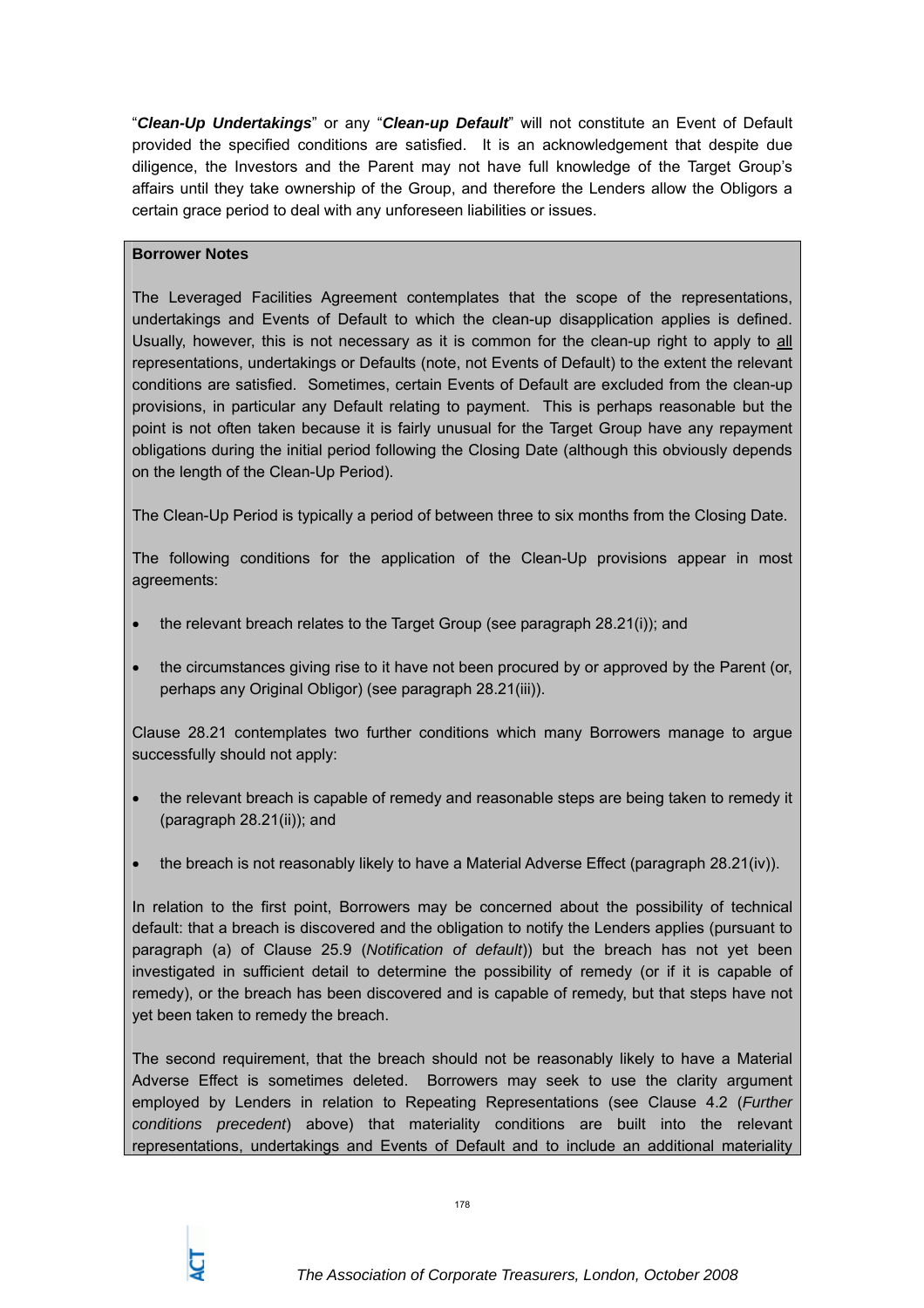qualification causes difficulties in interpreting the obligation.

Additionally, paragraphs (ii) and (iv) might be negotiated as alternatives: if the breach is capable of being remedied and reasonable steps are being taken to remedy it, it is not reasonably likely to have a Material Adverse Effect and vice versa.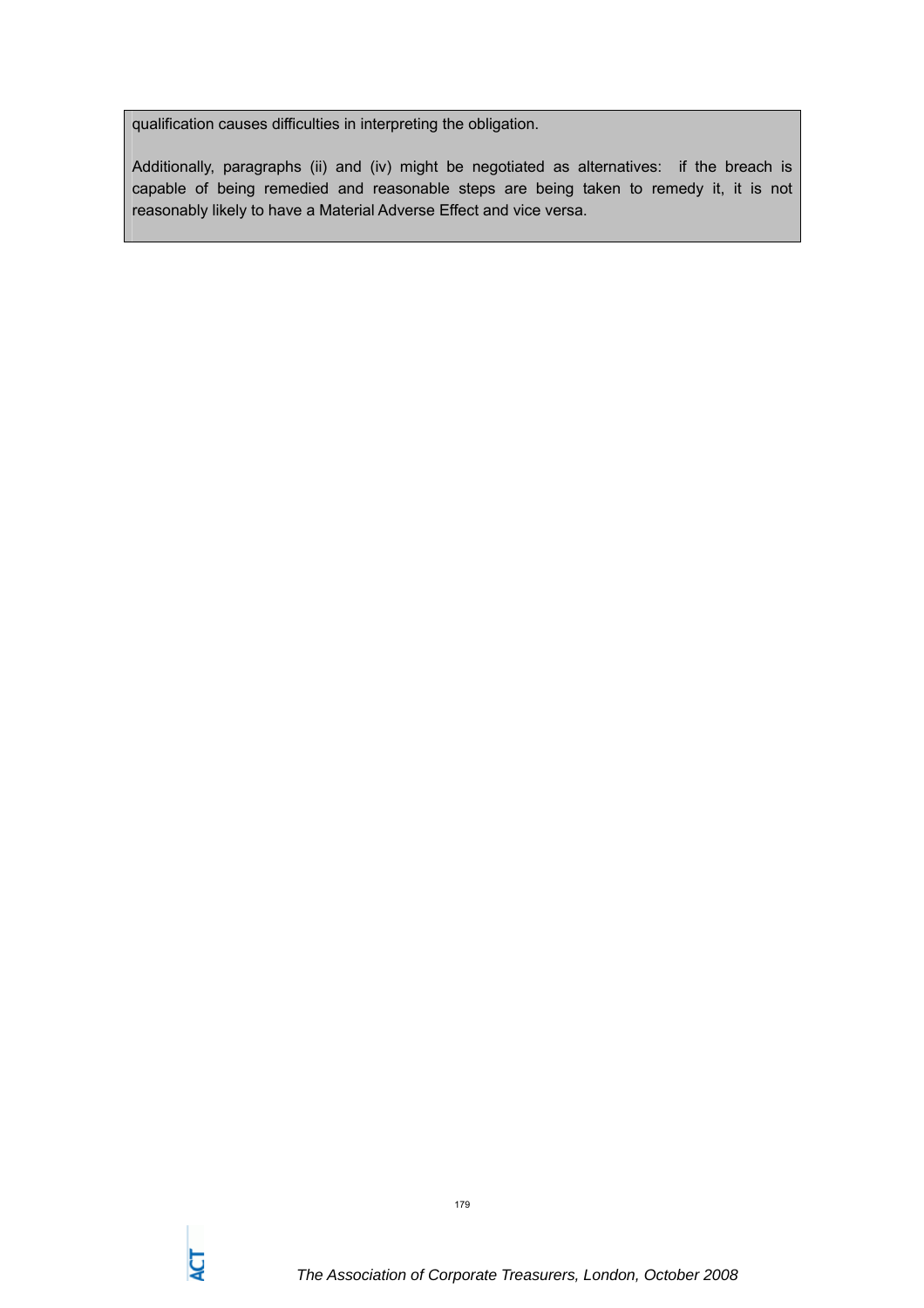#### **SECTION 9: CHANGES TO PARTIES**

### **CLAUSE 29: CHANGES TO THE LENDERS**

#### *Introduction*

These provisions contain the procedure and conditions applicable to the assignment and/or transfer of participations in the Facilities by the Lenders.

Assignment and transfer provisions in loan agreements have been a key focus for Borrowers over the last few years, largely as a result of the increasing involvement of non-bank lenders in lending syndicates and much bigger syndicates. For further background see the two part article "Syndicated Loan Facilities: non-bank Lenders and the influence of credit derivatives: current opportunities for Borrowers", published in June 2007 on the ACT website (at http://www.treasurers.org/syndicatedloan).

Trading in the secondary loan market usually takes one of three possible legal forms: novation, (commonly referred to as a transfer); assignment; and sub-participation. Following a novation, the purchaser assumes the rights and obligations of the seller, and thus enters a contractual relationship with the Borrower. An assignment transfers rights only, but gives the purchaser a claim directly against the Borrower. A sub-participation, by contrast, is a back-to-back contract between seller and purchaser, under which the purchaser has no direct relationship with the Borrower. As a result, while transferees and assignees become Lenders of record, a subparticipant does not.

#### **Borrower Notes**

Borrowers often seek to obtain whatever level of control they can over syndicate composition. It is quite common in the leveraged market for the initial syndicate to be compiled from a preagreed pool of Lenders. Borrowers often also seek to obtain consent rights in relation to assignments and transfers in the secondary market. The sorts of controls Borrowers might seek to achieve are outlined in the commentary below. It must be emphasised, however, that a Borrower's desire to control syndicate composition needs to be balanced with the Lenders and Arrangers ability to sell the debt. In the current market, Lenders are insisting on pretty much free transferability in most circumstances, and any level of control achieved by the Borrower will depend very much on the particular deal.

Loan documentation has conventionally imposed restrictions only in relation to transfers and assignments, as sub-participants do not become Lenders of record with a direct relationship with the Borrower. The LMA documentation follows this approach. The focus of the guidance below is therefore on the Lenders of record, who acquire interests through transfer or assignment. However, the powerful economic influence of transactions "behind the scenes", such as sub-participations and credit derivatives, should not be overlooked. This is discussed further at Clause 29.2 (*Conditions of assignment or transfer*).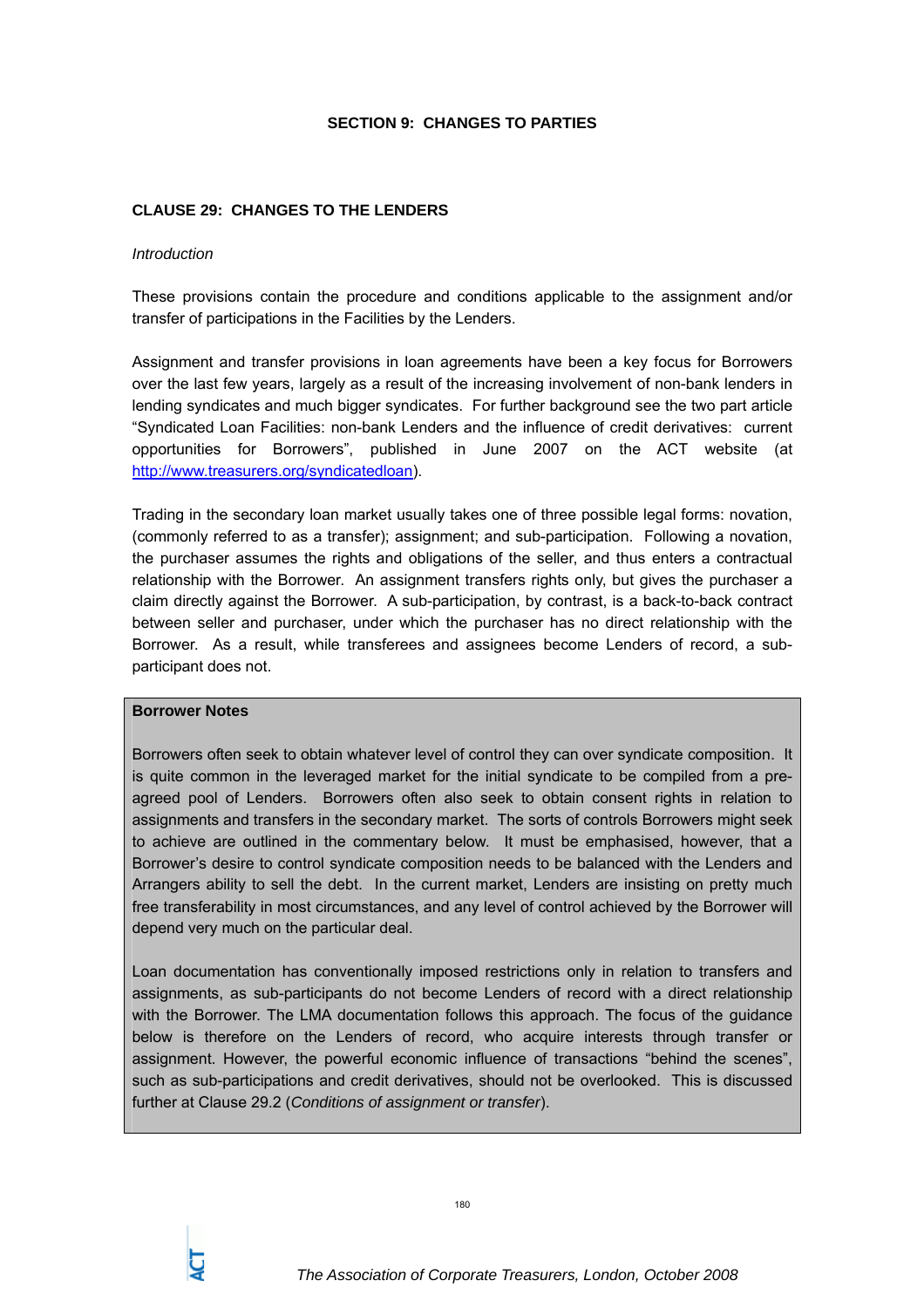#### **Clause 29.1: Assignments and transfers by the Lenders**

This Clause provides that subject to the specified conditions (see Clause 29.2 (*Conditions of assignment or transfer*) below), a Lender may assign its rights or transfer by novation its rights and obligations under any Finance Document to a very wide class of permitted assignees and transferees, including not just banks but any type of entity which is "regularly engaged in or established for the purpose of making, purchasing or investing in loans, securities or other financial assets". The class of permitted transferees is thus very broad, and includes for example CLOs, hedge funds and distressed debt specialists, as well as insurance companies and pension funds.

A 2006 decision of the Court of Appeal made it clear that in order to qualify as a financial institution, in the context of a loan facility, an organisation need only be a "*legally recognised*  form or being, which carries on its business in accordance with the laws of its place of creation *and whose business concerns commercial finance*". In particular, it is not necessary that an organisation's business should include "bank-like activities". Thus, even if the class of permitted Lenders is restricted to banks and financial institutions, it will remain broad.

#### **Borrower Notes**

#### *Excluded Transferees*

Borrowers may argue that certain categories of unacceptable transferees should be excluded from the wide class of permitted transferees. Examples of unacceptable transferees might be particular classes of lender, specific named lenders or competitors of the Group. Entities who used to be Lenders but have been prepaid or have become replaceable pursuant to the "yankthe-bank" provisions (see Clause 41.3 (*Replacement of Lender*)) may also be considered by way of exclusion.

### *Loan Buybacks*

 Many leveraged loans have more recently been trading at a substantial discount in the secondary market. Some borrowers have taken advantage of the value in the secondary market by buying back their own debt. This raises a number of legal issues, including the extent to which a Borrower (or other member of the Group or sponsor) might fall within the class of permitted transferees in an LMA-style document. The language of this Clause was not drafted with loan buybacks in mind, but it is reasonably wide. It is possible to argue that a Borrower who regularly engages in intra-group lending, for example, might fall within the permitted category of transferees. It is relatively common in leveraged transactions for the Borrower to act as a conduit for on-lending the proceeds of the facilities to the group, which perhaps may qualify it as "regularly engaged in…making….loans".

Even if the transferee is an eligible transferee, there is a second, more difficult issue to consider if the transferee is the Borrower. The legal effect of a Borrower becoming its own Lender is unclear. In particular, there is doubt as to whether it is conceptually possible (since there is a general legal principle that a party cannot contract with itself but no specific case law on this situation). There is a significant risk that such an assignment or transfer could have the effect of extinguishing the transferred debt giving rise to the argument that the assignment or transfer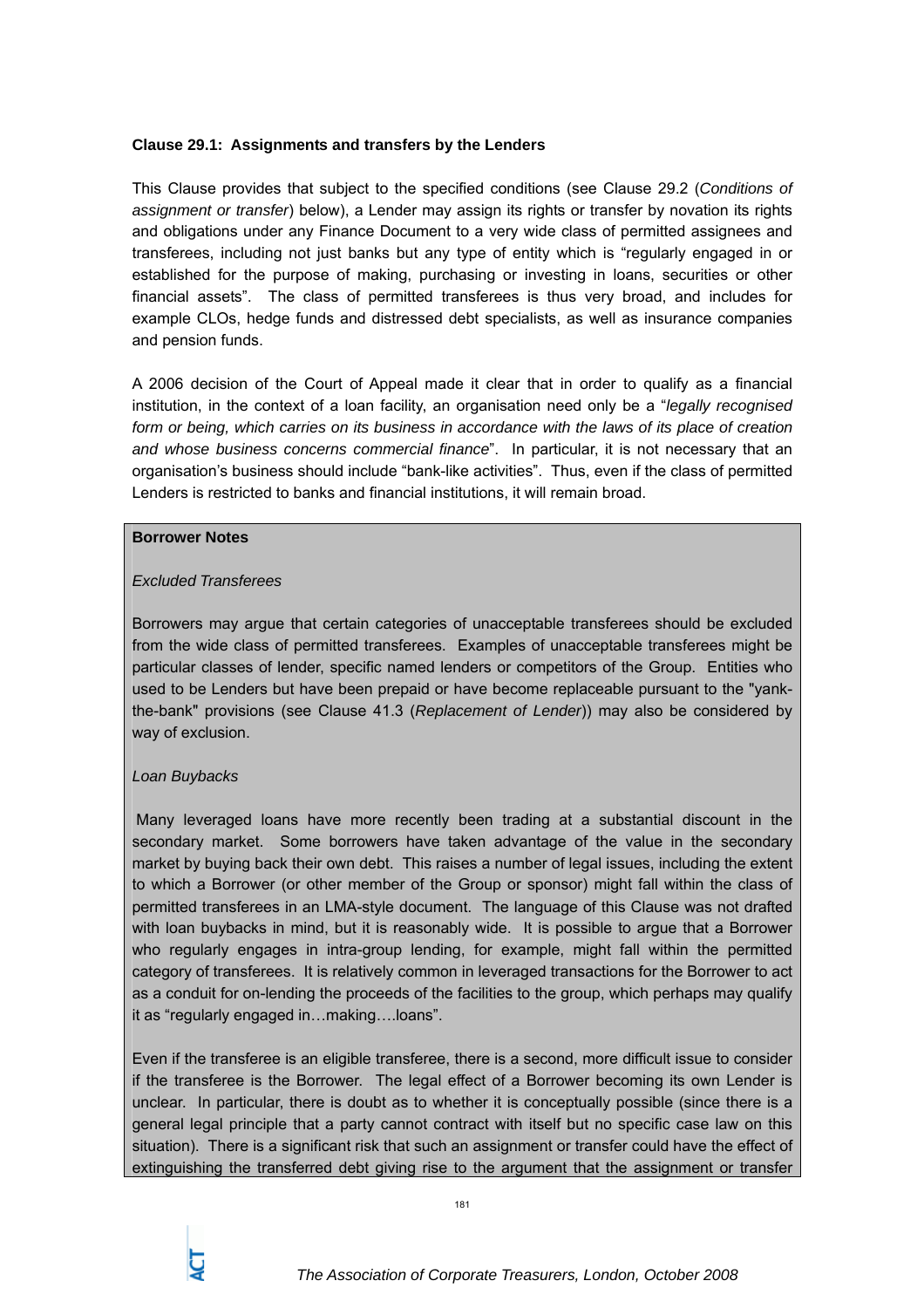should properly be characterised as a prepayment. If characterised as a prepayment, the conditions applicable to prepayment in the Agreement will apply and in particular, the consideration for the "transfer", rather than being payable to the transferring lender, should instead be shared amongst the syndicate pursuant to Clause 34 (*Sharing Among the Finance Parties*). This means that effectively, the consent of the other members of the syndicate would be required in order to complete the buyback.

The second difficulty might be overcome by a member of the Group other than the Borrower, or by an Investor or sponsor or affiliate, being the transferee (again subject to satisfaction of the eligibility criteria). However, in either case, there are likely to be further issues in terms of the operation of various provisions of the Finance Documents, due to the fact that the documentation was not prepared with this scenario in mind. For example, the Leveraged Facilities Agreement contains restrictions on the Obligors making loans, acquiring assets and upon the use of excess cashflow (see Clause 27.18 (*Loans or credit*), Clause 27.8 (*Acquisitions*) and Clause 12.2 (*Disposal, Insurance and Acquisition Proceeds and Excess Cashflow*)), which are quite likely to restrict the options available at the outset. The intercreditor arrangements will also need to be considered. Intra-group and shareholder debt is usually deeply subordinated which may mean that a related party purchaser of leveraged debt loses the benefit of the security and other rights in relation to any debt purchased. In either case, from a commercial perspective, Lenders may object to the prospect of a sponsor or borrower group member becoming entitled, as a Lender, to exercise voting rights in relation to the Facilities.

The LMA announced in May 2008 its intention to amend its primary documentation to address the buyback of debt by Borrowers. A revised version of the Leveraged Facilities Agreement incorporating these changes was published on  $26<sup>th</sup>$  September, 2008, which includes two alternative versions of Clause 30 (*Restrictions on Debt Purchase Transactions/Debt Purchase Transactions*). Clause 29.1, which permits Lenders to assign and transfer participations in the Facilities on the terms of Clause 29, is optionally subject to the provisions of Clause 30 (if included, in whatever version). The first version of Clause 30 contains a prohibition on "*Debt Purchase Transactions*" and similar transactions by members of the Group. The second alternative permits such transactions but subject to significant restrictions. Both versions provide for the disfranchisement of any "*Sponsor Affiliate*" which purchases Group debt. This choice of two options for Clause 30, together with the significant optionality within the second option, serves to underline the extent to which negotiation of these provisions will remain essentially a commercial process, in particular at this stage where the LMA proposals have just been published. See further Clause 30 (*Restrictions on Debt Purchase Transactions/Debt Purchase Transactions*).

### **Clause 29.2: Conditions of assignment or transfer**

This provision sets out the conditions upon which Lenders may transfer their participations in the Facilities to permitted transferees.

## **Borrower Notes**

*Borrower Consent/consultation rights* 

Paragraph (a) (in square brackets) gives the Parent the right to be consulted in relation to any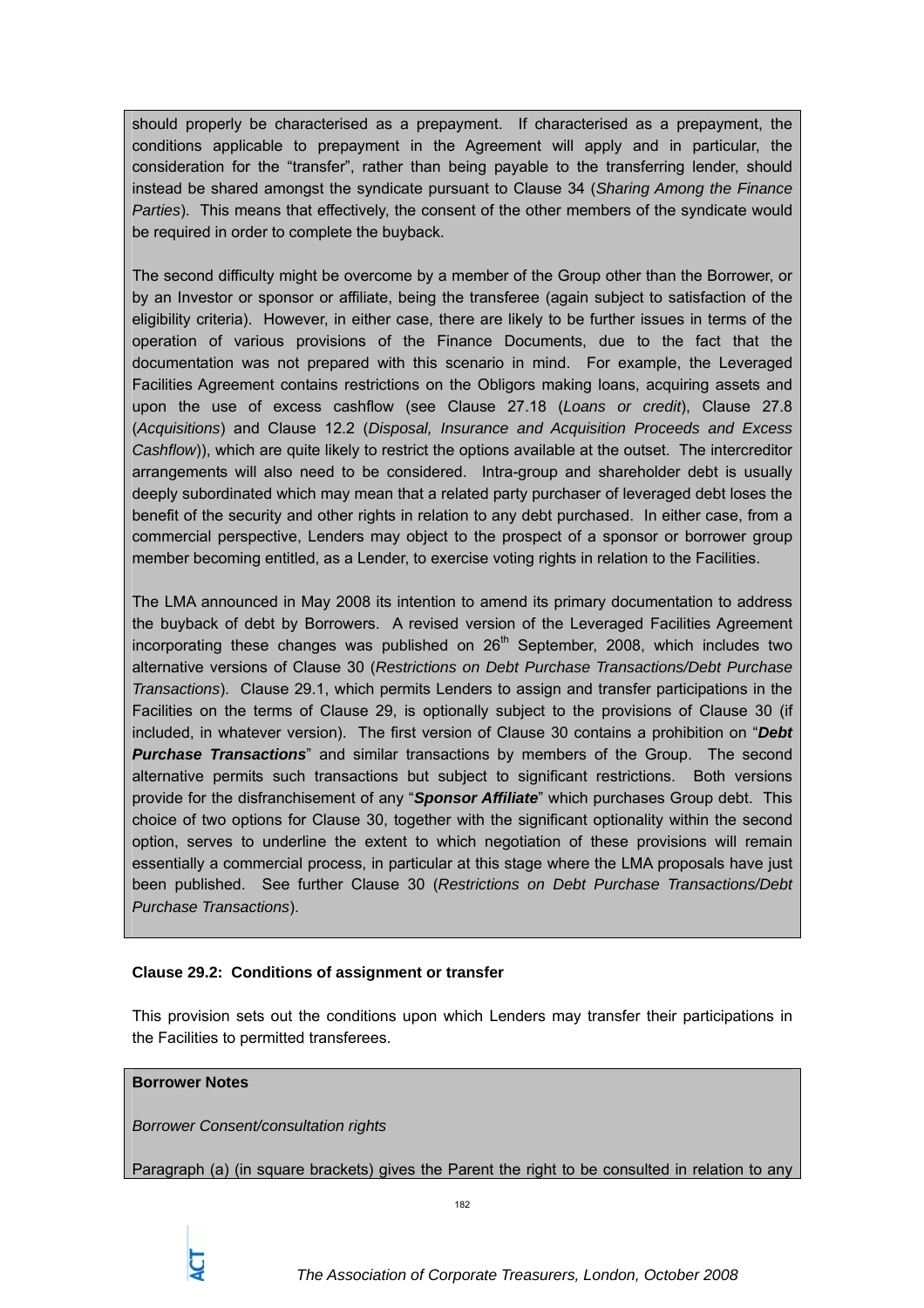transfer or assignment (in contrast to the Investment Grade Documents which give the Borrower a consent right). The extent to which Borrowers are able to negotiate a consent right will vary according to the nature of the transaction and more generally, conditions and liquidity in the loan markets. As a general rule, the larger, more highly leveraged and therefore the more risky the Facilities, the greater the need for liquidity and the less likely Lenders will be to permit Borrower involvement. In the current market, Lenders are cautious and may well insist on free transferability for leveraged deals. Borrowers may, however, take some comfort from "snooze and lose" and "yank-the-bank" provisions (see Clause 41 (*Amendments and Waivers*)) which will provide some protection from the problems active secondary trading can cause if amendments and waivers are needed. If a consent right is agreed, consent is generally required not to be unreasonably withheld.

If the Parent is given consultation rights only, it may seek to prescribe the consultation process in an attempt to make the right more meaningful. For example, the process could be required to last for a minimum period to enable the Borrower to seek and suggest alternatives to an objectionable transferee. It may also ask the Agent to provide a periodic list of the Lenders of record and their participations to keep track of participants.

Lenders are likely to expect any level of control the Parent manages to secure over secondary trading to fall away where an Event of Default is continuing (see paragraph (a)(iii)), which is likely to be the point at which a Borrower is most concerned about the identity of its Lenders. Controls are also unlikely to apply to transfers of Affiliates of Lenders (see paragraph (a)(i)) or a Related Fund (the equivalent of an Affiliate where the Lender is a Fund, see paragraph (a)(ii)).

# *Consent of Issuing Bank*

Paragraph (b) provides that the consent of the Issuing Bank is required for any assignment or transfer of participations in the Revolving Facility. It is common to provide for such consent not to be unreasonably withheld. The Issuing Bank's concern is to ensure that the incoming Lender is an acceptable credit to cover any indemnity obligations in respect of any Letter of Credit issued. This should only be a concern to the extent that Letters of Credit are not cash collateralised, so a carve out might be sought by Borrowers to that extent.

### *Tax/increased costs*

Paragraph (f) was amended in the September 2008 revision of the Leveraged Facilities Agreement. This paragraph used to provide that the incoming Lender would only be able to claim under the tax gross-up and indemnity provisions and the increased costs provision (Clauses 18 (*Tax Gross-up and Indemnities*) and 19 (*Increased Costs*)) to the same extent as the outgoing Lender. This was a very important provision from the Borrower's perspective as it helped to ensure that the Group would not bear an additional tax/increased costs burden as a result of changes in the syndicate beyond the original Lenders.

Paragraph (f) in the current version of the Leveraged Facilities Agreement, as amended in September 2008, now limits the extent to which an Obligor is required to make payments under the increased costs provisions which arise as a result of an assignment or transfer but no longer applies the same limit to the tax gross-up and indemnity obligations. Thus the Borrower's protection in 29.2(f)(ii) i.e. the requirement that no transfer/assignment shall increase any tax gross up or indemnity obligation has been removed. The most likely consequence of the loss of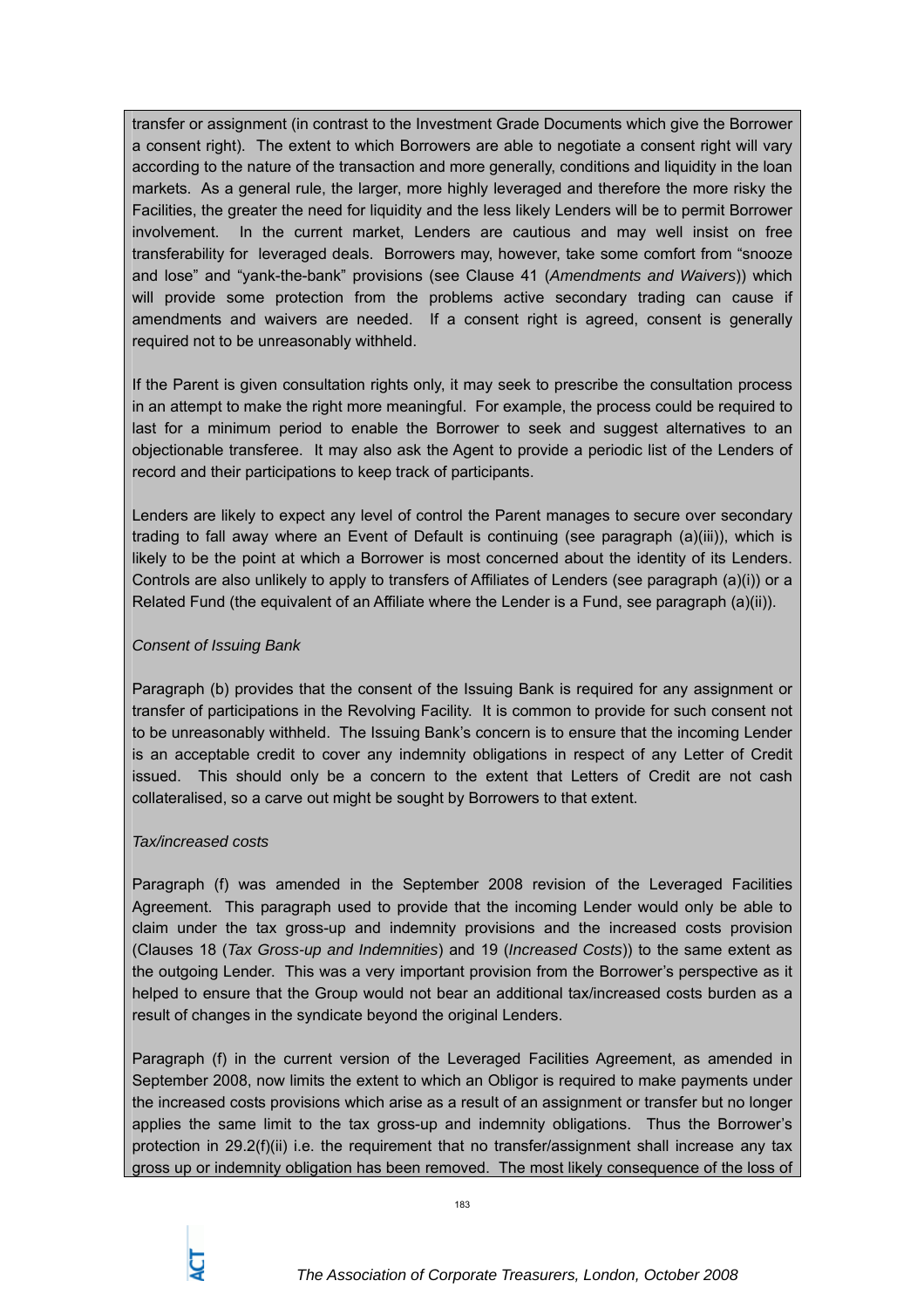this protection for Borrowers relates to Treaty Lenders – if the transferee is a Treaty Lender who has not obtained authorisation to be paid gross under the relevant tax treaty, the Borrower will be obliged to gross up that Lender pending clearance. Obtaining treaty relief from withholding tax can take several months meaning that the obligation to gross-up may arise when a transfer or assignment is made to a Treaty Lender. Many Borrowers are likely to seek to reinstate this protection.

Additionally, Borrowers should note that paragraph (f) has been further amended to apply only to protect the Obligors from any increased burden under the increased costs indemnity in relation to transfers after the Syndication Date (i.e. not as part of the primary syndication process). Whether this is an issue or not is likely to depend on the extent to which the Borrower has control over the composition of the primary syndicate (e.g. if a list of potential members has been pre-agreed or the Borrower has approval rights (see discussion above), this issue is less important).

# *Sub-participation etc.*

Clause 29 only applies to changes to the Lenders of record. As mentioned above, it does not operate to restrict "behind the scenes" methods of transferring credit risk in relation to the loan such as sub-participation or the use of credit derivatives. It has become more common, especially in the leveraged market, for Borrowers to seek information as to the existence of these types of transactions (if not consent or consultation rights in relation to them), for example, notice of entry into such transactions or a list of counterparties provided on a periodic basis (or perhaps following an Event of Default). To address the concern of avoiding the influence of unknown third parties on voting, some Borrowers have even successfully negotiated the condition that Lenders must retain control of voting rights under the Facilities without reference to any third party (at least, in the absence of an Event of Default). See further Part 2 of the article on this topic mentioned above.

# **Clause 29.3: Assignment or transfer fee**

This provision contemplates that a fee will be payable by the New Lender to the Agent in respect of assignments and transfers of participations in the Facilities other than to parties connected with the Lender ("*Affiliates*" or "*Related Funds*"), in connection with primary syndication or as otherwise agreed with the Agent. Note that this provision of the Leveraged Agreement is different to the equivalent provision in the Investment Grade Documents, which contemplates simply that a fee will be payable in respect of assignments and transfers.

# **Clause 29.5: Procedure for transfer and Clause 29.6 Procedure for assignment**

These Clauses set out the practical steps to be taken to effect a transfer or assignment, using the forms of Transfer Certificate and Assignment Agreement set out in Schedules 5 and 6.

### **Clause 29.9: Security over Lenders' rights**

This optional Clause entitles Lenders to use their rights under the Finance Documents as Security for their own obligations. Such obligations might be to a federal reserve or central bank or, for example, to holders of securities issued by that Lender (if the Lender is a fund). The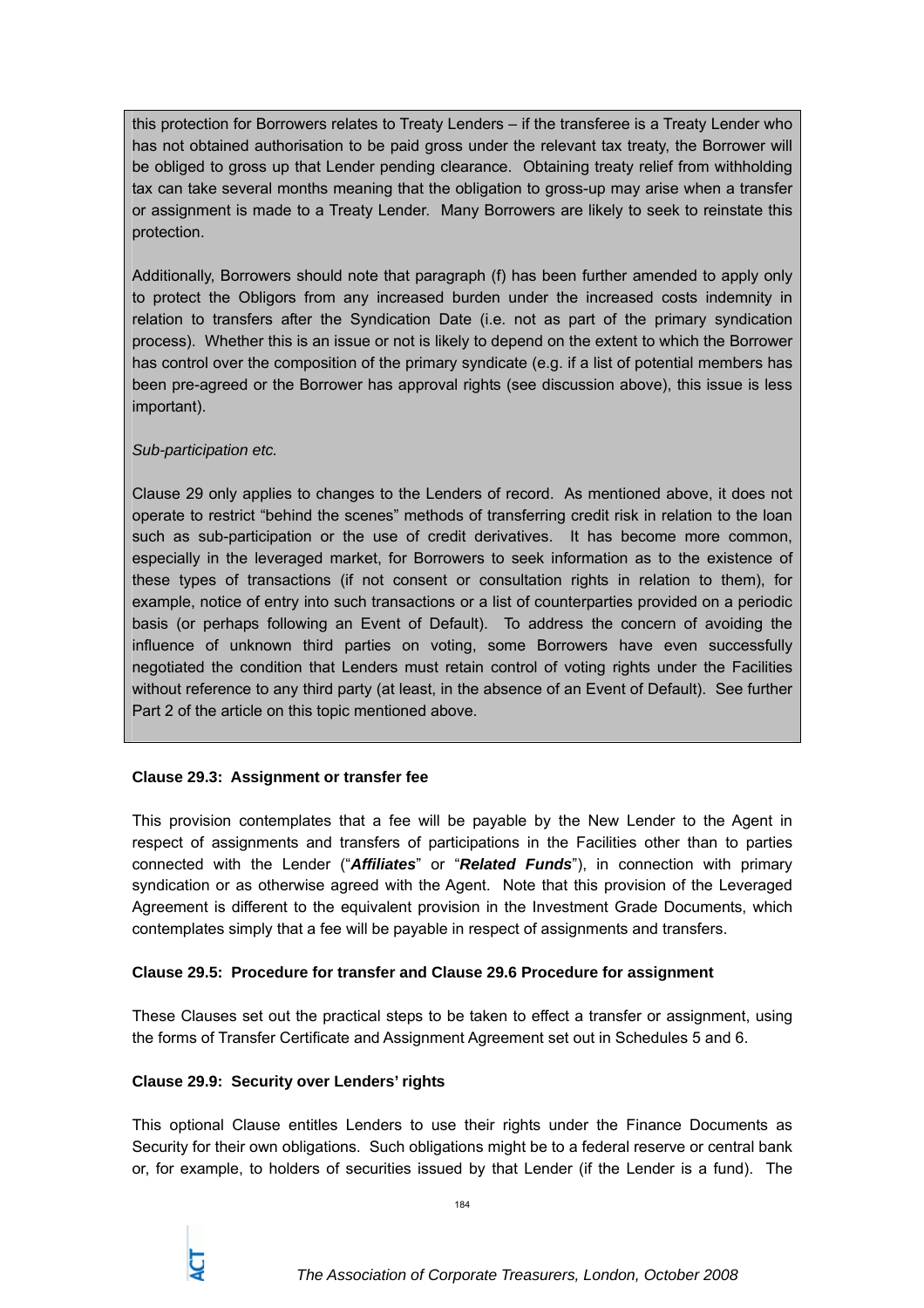latter entitlement is rather widely expressed to include Security granted to "holders" of "obligations" but is aimed at securitisation type transactions, CLOs and CDOs.

From the Borrower's perspective, its Lender of record does not change as a result of such Security being granted and the Clause makes clear that the Borrower's obligations to the Lender cannot become more extensive as a result of the Security. The main concern, therefore, for Borrowers is similar to that arising in relation to the use of sub-participation and credit derivatives by Lenders to offset credit risk: the risk of an unknown third party influencing Lenders' voting behaviour.

### **Clause 29.10: Pro-rata interest settlement**

This is a new optional provision, inserted into the Leveraged Facilities Agreement in September 2008. It is a mechanical change, intended to allow the Agent to choose to distribute interest on a "pro-rata" basis when transfers between Lenders become effective in the middle of an interest period. The outgoing Lender and the incoming Lender are each paid the amount of the interest accrued during the relevant interest period which is attributable to their respective time as Lender of record during the relevant interest period.

Consequential amendments were also made to the LMA secondary market documentation in September 2008 in this regard.

# **CLAUSE 30: RESTRICTIONS ON DEBT PURCHASE TRANSACTIONS/DEBT PURCHASE TRANSACTIONS**

Clause 30 is the most recent addition made by the LMA to the Leveraged Facilities Agreement and was published on 26<sup>th</sup> September 2008.

The purchase by Borrowers, members of the Group or related parties (e.g. private equity sponsors and their Affiliates) of participations in Facilities has become the subject of much debate in the loan markets since the onset of the credit crunch, as such transactions give rise to a number of legal and practical issues under LMA-style loan documentation, some of which are outlined above at Clause 29.1 (*Assignment and Transfers by the Lenders*). Despite the various hurdles, a number of debt buyback transactions have been effected in the European leveraged market, prompting the LMA to address the issue in its recommended forms of documentation, for the first time.

Clause 30 is provided in two alternative and mutually exclusive forms. Both are presented as optional provisions, and the LMA have emphasised that they view debt buyback transactions as a commercial matter to be agreed between the parties.

### **Clause 30.1 Version 1: Prohibition on Debt Purchase Transactions by the Group**

"*Debt Purchase Transactions*" is widely defined to include, in relation to participations in the Facilities or the Mezzanine Facilities (if applicable), assignments and transfers, sub-participation arrangements and "any other agreement or arrangement having an economic effect substantially similar to a sub-participation", an attempt to address derivative arrangements and the like.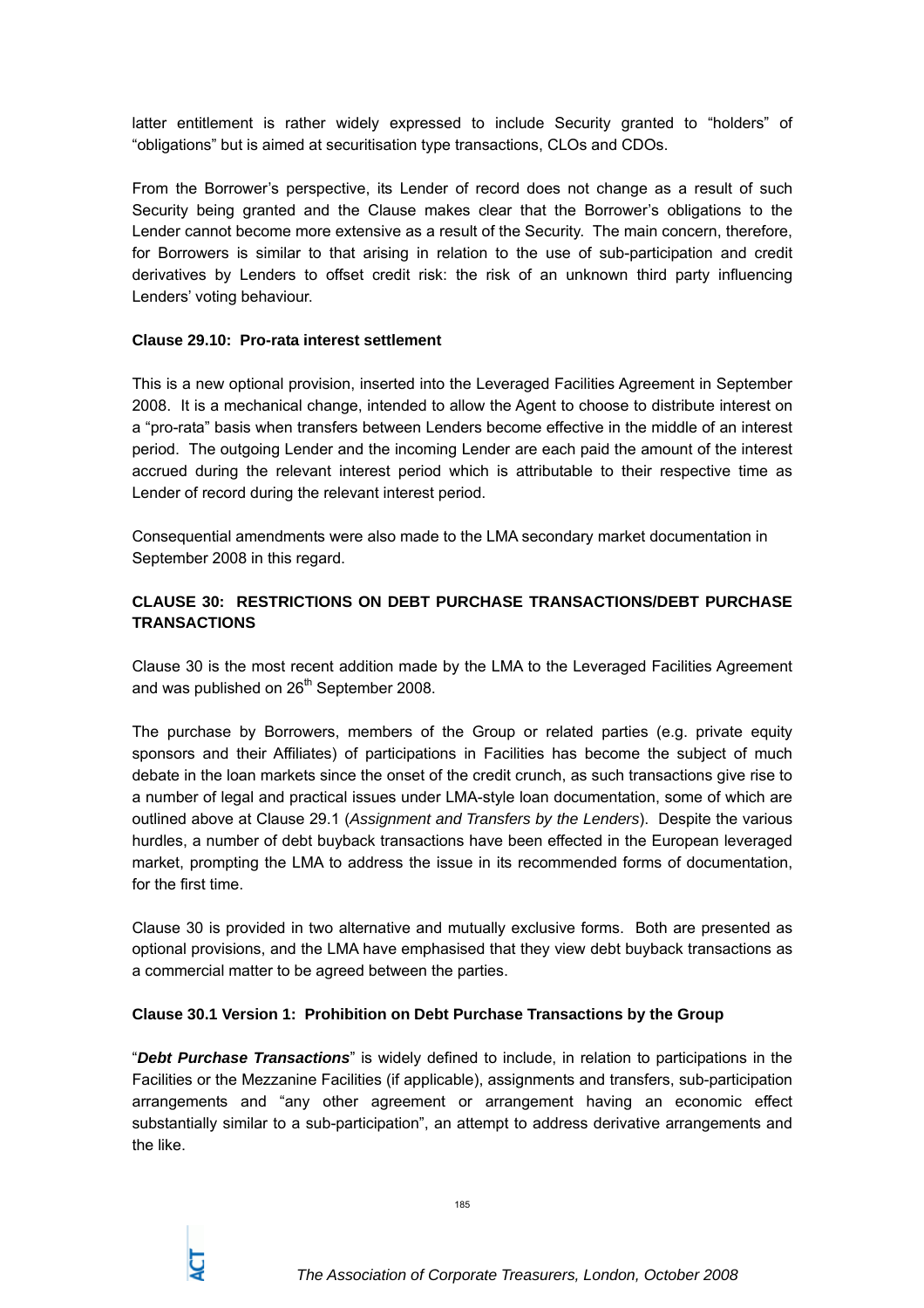The first version of Clause 30.1 (*Prohibition on Debt Purchase Transactions by the Group*) prohibits any member of the Group from entering into Debt Purchase Transactions or being a Lender or a party to sub-participation arrangements and other agreements or arrangements having an economic effect which is substantially similar.

This version of Clause 30.1 also (optionally) restricts any member of the Group from having any beneficial ownership interest in a company that is a Lender or a party to sub-participation arrangements and other agreements or arrangements having an economic effect which is substantially similar.

#### **Borrower Notes**

This version of Clause 30.1 will be appropriate where it is commercially agreed that no member of the Group will enter into Debt Purchase Transactions. Clearly it is the less flexible option from the Borrower perspective.

If this Clause is used, note that the effect of the optional wording in the third and fourth lines appears to restrict any member of the Group from having any beneficial ownership interest in any company that is a Lender or party to sub-participation and similar arrangements. This seems very wide ranging, for example it might prevent any member of the Group owning shares in a financial institution that might at some point participate in the Facilities. Borrowers may therefore wish to resist or amend this provision.

### **Clause 30.1 Version 2: Permitted Debt Purchase Transactions**

The second version of Clause 30.1 (*Permitted Debt Purchase Transactions*) permits Debt Purchase Transactions to a limited extent. It envisages that Borrowers will be permitted to purchase participations in fully drawn Term Facilities by way of assignment on the specified terms. The terms include that the price is at a discount to par, that no Default is continuing and that the purchase is financed out of Excess Cashflow which is not required for prepayment or out of New Shareholder Injections (i.e. additional equity contributions).

The purchase can be effected by two methods. The first, the "*Solicitation Process*" entitles the Lenders, if requested, to make offers to the Borrower as to the price and the proportion of their participation that they are willing to assign. The Parent can choose the amounts and offers it accepts, but must accept the lowest offers in relation to a particular Term Facility first, and accept offers pro rata in the event of two identical offers. The second method, the "*Open Order Process*" involves the Borrower communicating to the Lenders that it wishes to purchase participations in the Term Facilities of a set aggregate amount at a set price. The offers of Lenders willing to accept the offer (if more than one accepts) will be accepted pro rata.

The provision then seeks to disapply the other provisions of the Agreement that might operate to prevent a permitted Debt Purchase Transaction by a Borrower. The Clause states that the Debt Purchase Transaction will extinguish the purchased debt, and that it shall not constitute prepayment nor a breach of relevant undertakings (which will need to be inserted as applicable). Additionally, Clause 34 (*Sharing Amongst Lenders*) shall not apply.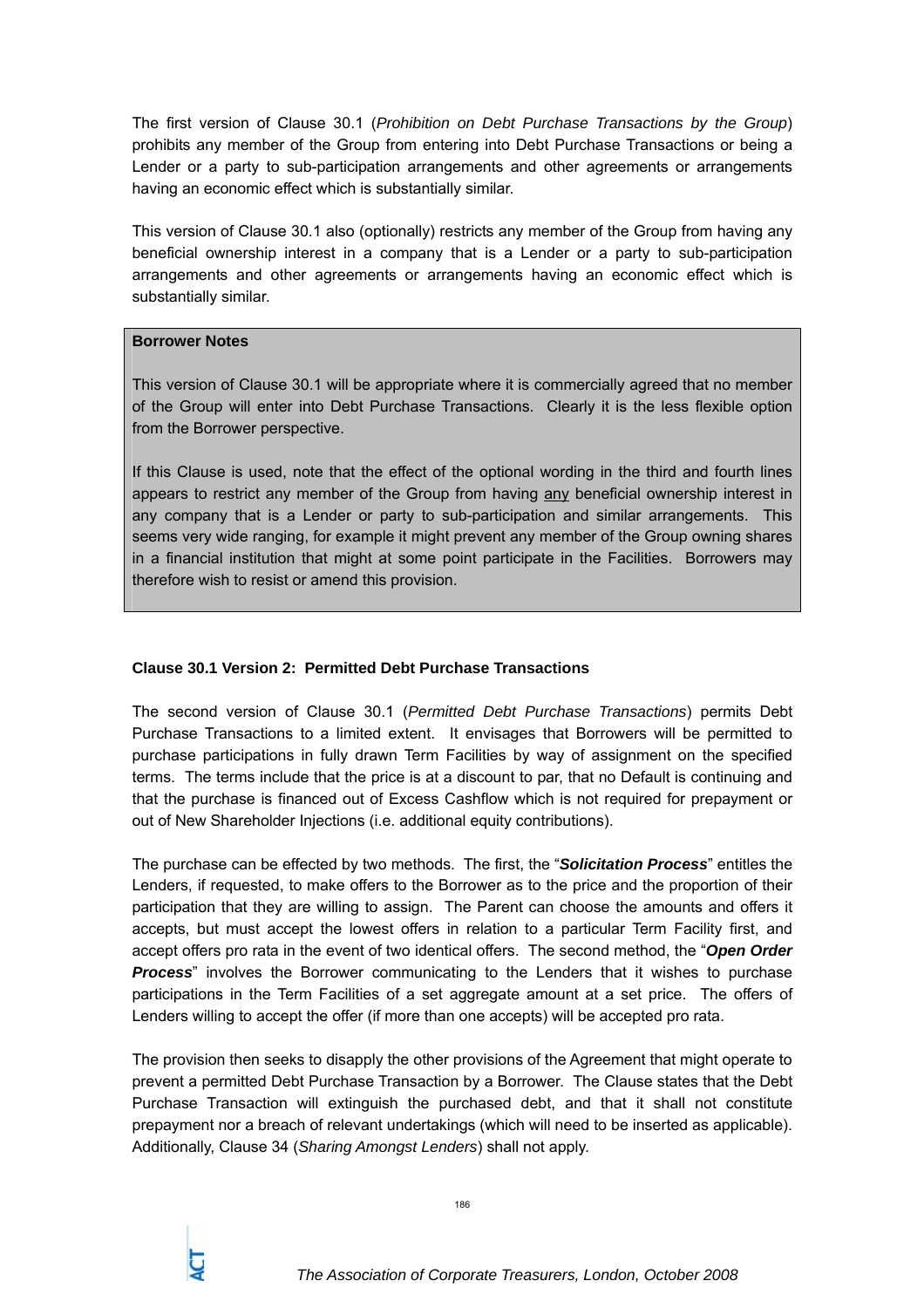#### **Borrower Notes**

This provision is very likely to be the subject of detailed review by Borrowers and their advisers as the market gets to grips with the concept of Debt Purchase Transactions being expressly permitted in facility documentation. Some preliminary examples that occur to us, of some of the issues Borrowers might wish to think about, include the following:

- This provision is limited to Debt Purchase Transactions by Borrowers. It does not permit any member of the Group which is not a Borrower to enter into Debt Purchase Transactions. Additionally, the Debt Purchase Transaction can only be effected out of Excess Cashflow or New Shareholder Injections.
- If the Debt Purchase Transaction is to be effected out of Excess Cashflow, those members of the Group who have Excess Cashflow must be permitted to lend or otherwise make that Excess Cashflow available to a Borrower. Borrowers may need to ensure that this is permitted pursuant to the terms of the undertakings in the Facilities Agreement and the terms of the Intercreditor Agreement.
- Sub-paragraph (b)(iv) contains optional wording restricting Excess Cashflow available for this purpose to Excess Cashflow arising in the previous financial year of the Parent. This (as is noted in a footnote) effectively prevents purchases taking place during the period from the end of one financial year until the annual accounts for that financial year are delivered. Borrowers may wish to resist this wording and/or amend it so as to permit purchases during such period subject (perhaps) to an undertaking to procure New Shareholder Injections in the event that insufficient Excess Cashflow is available according to the annual accounts when delivered.
- As the debt purchase mechanism in this provision only contemplates repurchase by the Borrower and the debt thereby being extinguished, the provision effectively prevents Borrowers from investing in their own debt and holding it with the intention of realising further value (e.g. as a result of the secondary market value of the debt becoming further discounted). In circumstances where discounting is the result of liquidity rather than credit concerns, some Borrowers may seek more flexibility, perhaps on the basis that they are treated as Sponsor Affiliates for voting purposes (see Clause 30.2 below).
- Debt Purchase Transactions are only permitted at a discount to the par value of the debt. Many of the debt buyback transactions to date effected on the European market have arisen out of the relevant debt trading at a discount to par on the secondary market as a result of the liquidity squeeze rather than as a reflection of underlying credit concerns. If the practice becomes more developed, some Borrowers may not wish to restrict themselves to purchase at a discount, for example, purchasing debt carrying call protection or prepayment premia at par might equally present an opportunity for Borrowers to realise value and be of interest to Lenders seeking liquidity.
- The LMA does not envisage that Borrowers will be permitted to purchase participations in Revolving Facilities or term facilities which may be only partially drawn, for example, capital expenditure or acquisition facilities. There may be circumstances where Borrowers may wish to purchase such Facilities, e.g. if they are to be cancelled or are close to termination and no further drawings will be required. It is possible that some Borrowers may seek more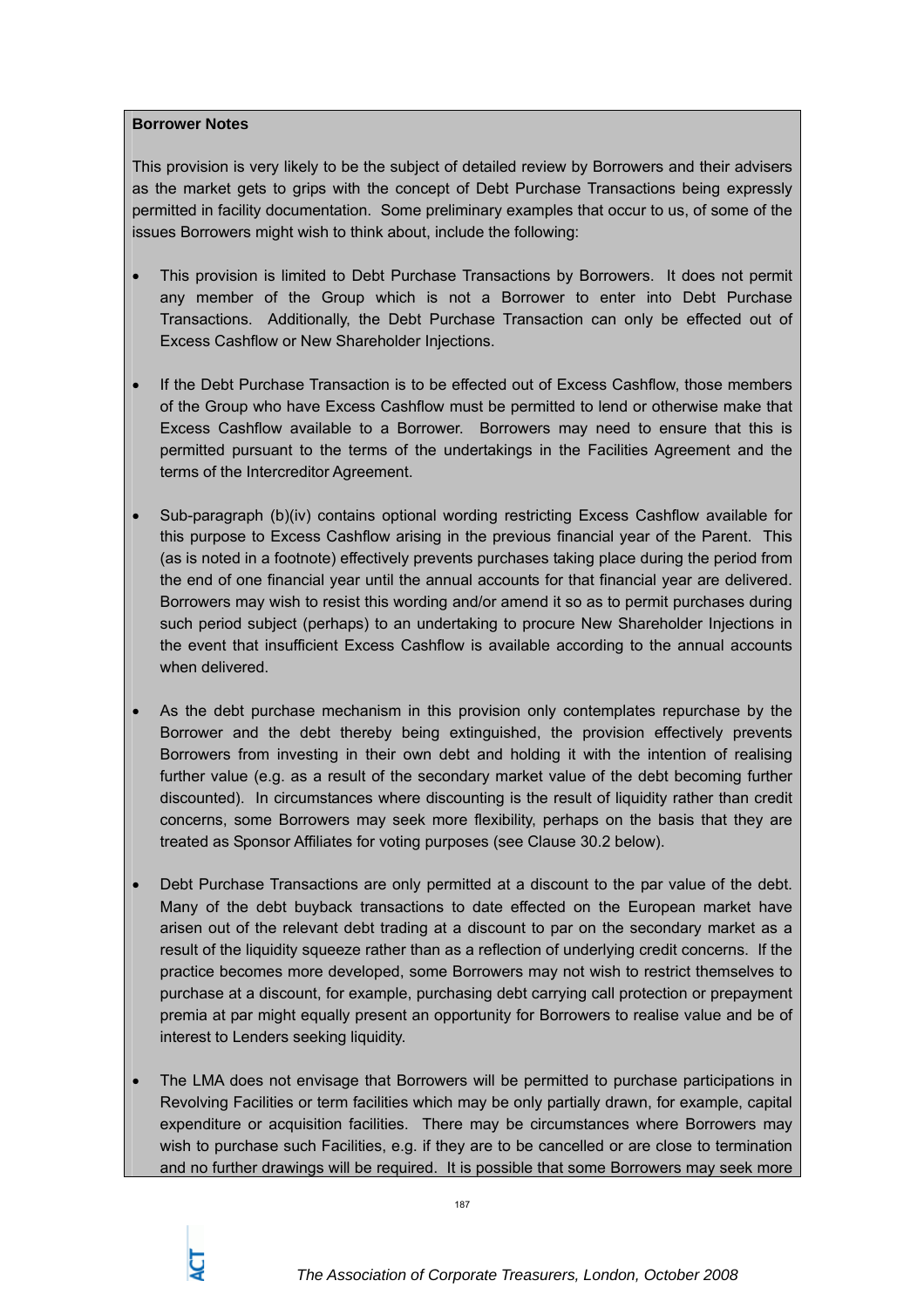flexibility in the application of these provisions.

- Sub-paragraph (f)(i) provides that on completion of the assignment, the portions of the Term Loans to which it relates shall be extinguished. Borrowers may wish further to clarify that they will be under no obligation as Lender in relation to the Facilities upon completion of the assignment.
- This is most likely a drafting issue, but it is not entirely clear whether the LMA contemplates that the assignment procedure in Clause 29 is intended to apply to assignments to Borrowers. Sub-paragraph (f)(ii) provides that a Borrower which is an assignee shall be deemed to be an entity which fulfils the requirements of Clause 29.1 (*Assignments and Transfers by the Lenders*) to be a New Lender. Borrowers may wish to amend this Clause to clarify that the remainder of Clause 29 shall be deemed to have been complied with (or shall not apply).

# **Clause 30.2: Disenfranchisement on Debt Purchase Transactions entered into by Sponsor Affiliates**

Both versions of Clause 30 contemplate that investments in the Facilities by "*Sponsor Affiliates*" are permitted, subject to the relevant Sponsor Affiliate being disenfranchised for voting purposes (see both versions of Clause 30.2 (*Disenfranchisement on Debt Purchase Transactions entered into by Sponsor Affiliates*). The forms of Transfer Certificate and Assignment Agreement have been amended to include a confirmation from the transferee/assignee that it is or is not a Sponsor Affiliate (see Schedules 5 and 6).

Sponsor Affiliates, in addition to being excluded from voting, are also prevented from participating in Lender meetings and conference calls and from receiving Lender reports and documentation (unless the Agent agrees otherwise).

"*Sponsor Affiliates*" is defined widely to include the management company of the relevant private equity fund and its Affiliates plus related trusts and partnerships and other trusts, funds or other entities managed or under the control of the management company or its Affiliates. The wording is intended to exclude CDOs of sponsors which are run independently of the private equity businesses.

## **Borrower Notes**

These provisions are also likely to be the subject of discussion as sponsors consider in more detail the extent to which they need flexibility to invest in the Facilities and the implications of Clause 30.2 when applied to their own business organisation. Some example of issues which may require thought from the Borrower/sponsor perspective include the following:

• Some Sponsor Affiliates may object to disenfranchisement. Some may argue that they should be entitled to participate in Lender decision making and/or communications in certain pre-agreed circumstances or at least to have prior notice of matters under consideration amongst the Lenders, even if they have no entitlement to participate in the voting process.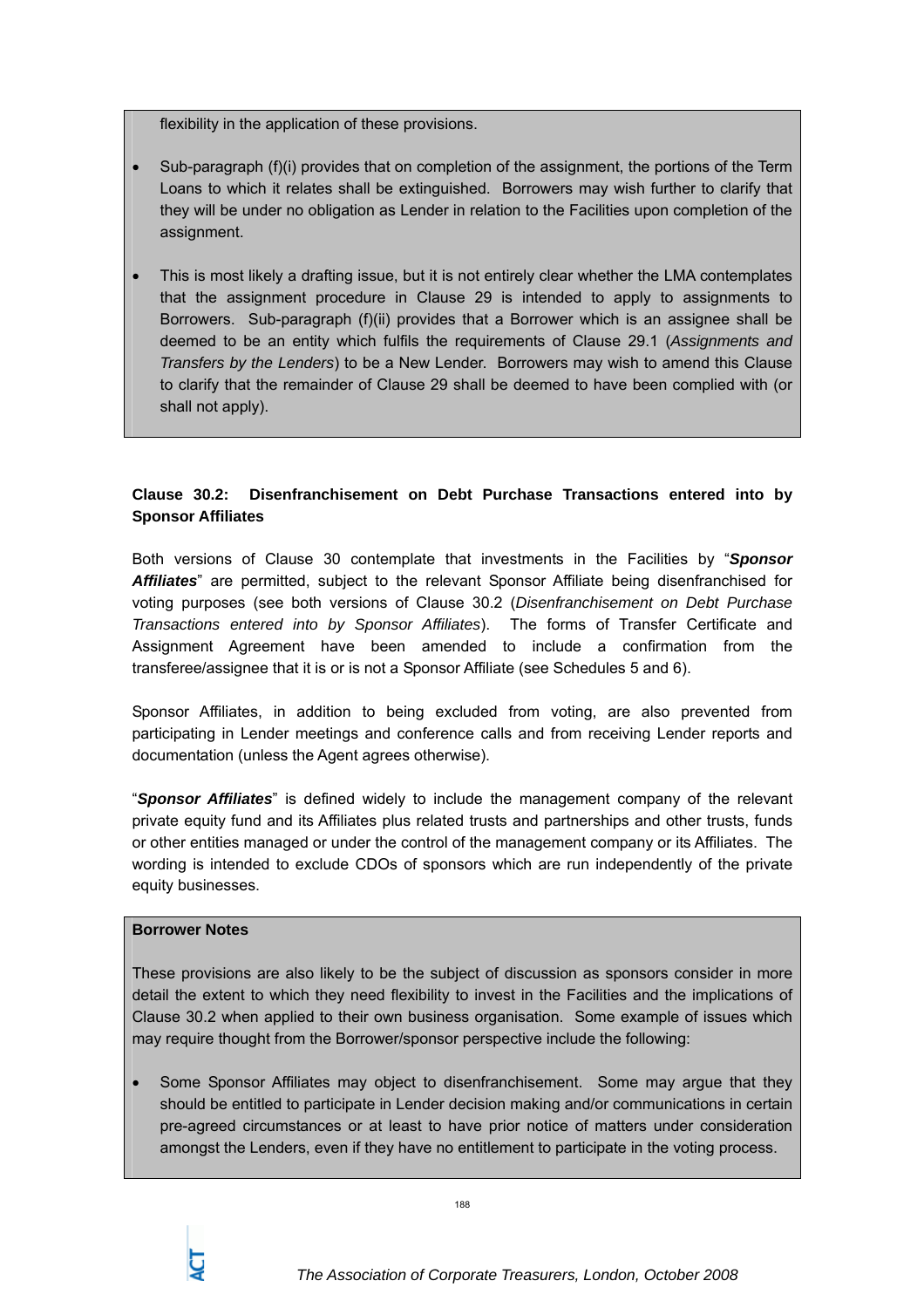- The definition of "Sponsor Affiliate" will need to be considered on a case by case basis. An issue that may be relevant to a number of private equity sponsors who have portfolio investments in financial institutions or other entities which participate in the loan markets on the lender side, is whether the definition of Sponsor Affiliates is wide enough to capture such entities, and therefore make them subject to the disenfranchisement provisions. If this is the case, it is likely that the relevant sponsor will seek to amend the definition.
- If applicable, Sponsor Affiliates may wish to clarify that for the purposes of the Intercreditor Agreement, they will be treated as Lenders in relation to their participation in the Facilities as such and ensure that any subordination provisions which apply to investor debt or shareholder debt generally do not affect their status in relation to such participations.
- Clause 29.1 (*Assignments and transfers by the Lenders*) is expressed to be subject to the provisions of Clause 30. It is not clear whether the combined effect of these provisions to enable all Sponsor Affiliates to participate or invest in the Facilities as Lenders or whether only Sponsor Affiliates who fall within the class of transferees/assignees agreed for the purposes of Clause 29 are so permitted. Borrowers may seek to clarify the drafting in this respect.

# **CLAUSE 31: CHANGES TO THE OBLIGORS**

### **Clause 31.1: Assignment and transfers by Obligors**

This Clause is a general prohibition on the assignment or transfer of rights and obligations under the Finance Documents by Obligors.

# **Clause 31.2: Additional Borrowers, Clause 31.3: Resignation of a Borrower, Clause 31.4: Additional Guarantors and Clause 31.5: Resignation of a Guarantor**

These Clauses provide the mechanism for Additional Obligors to accede to the Finance Documents and for existing Obligors to resign. Accession is subject to a number of conditions including delivery of an accession certificate (see Schedule 7 (*Accession Letter*)) and satisfaction of various conditions precedent (see Schedule 2 (*Conditions Precedent*)).

Resignation is permitted either as a result of a permitted disposal or a disposal made with the consent of Majority Lenders of an Obligor to a third party. If the Parent wishes that an Obligor resign other than as a result of a disposal, unanimous Lender consent will be required. Resignation is, again, subject to a number of conditions including delivery of a resignation letter (see Schedule 8 (*Resignation Letter*)).

Note that pursuant to Clause 31.4, accession of Guarantors may be voluntary or may be required, for example, if a Subsidiary becomes a Material Company according to the agreed criteria or if a Dormant Subsidiary ceases to be dormant.

The ability of the Obligors to resign and of additional Group companies to accede will be subject to the agreed requirements: see Clause 24.25 (*Obligors*), Clause 27.35 (*Guarantors*) and Clause 27.38 (*Conditions subsequent*).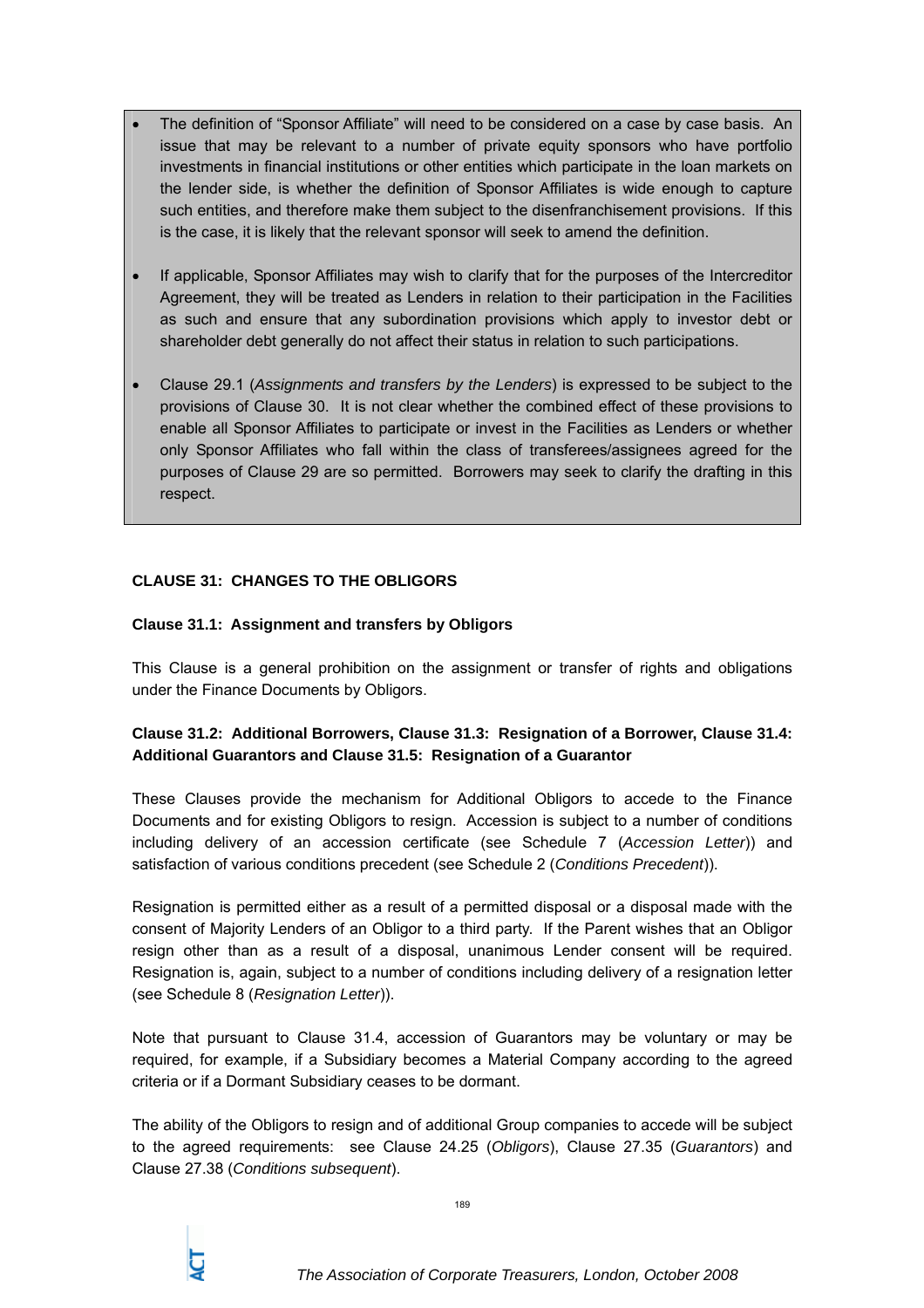### **Clause 31.6: Repetition of Representations**

Each of the representations (subject to certain exceptions) are deemed to be made by each Additional Obligor on the date upon which it becomes an Obligor. This is unlikely to be agreeable from the perspective of members of the Target Group, see paragraph (e) of Clause 24.32 (*Times when representations made*).

#### **Clause 31.7: Resignation and release of security on disposal**

This Clause provides for the release of any relevant Transaction Security in the event that an Obligor resigns as a result of a disposal of that Obligor out of the Group.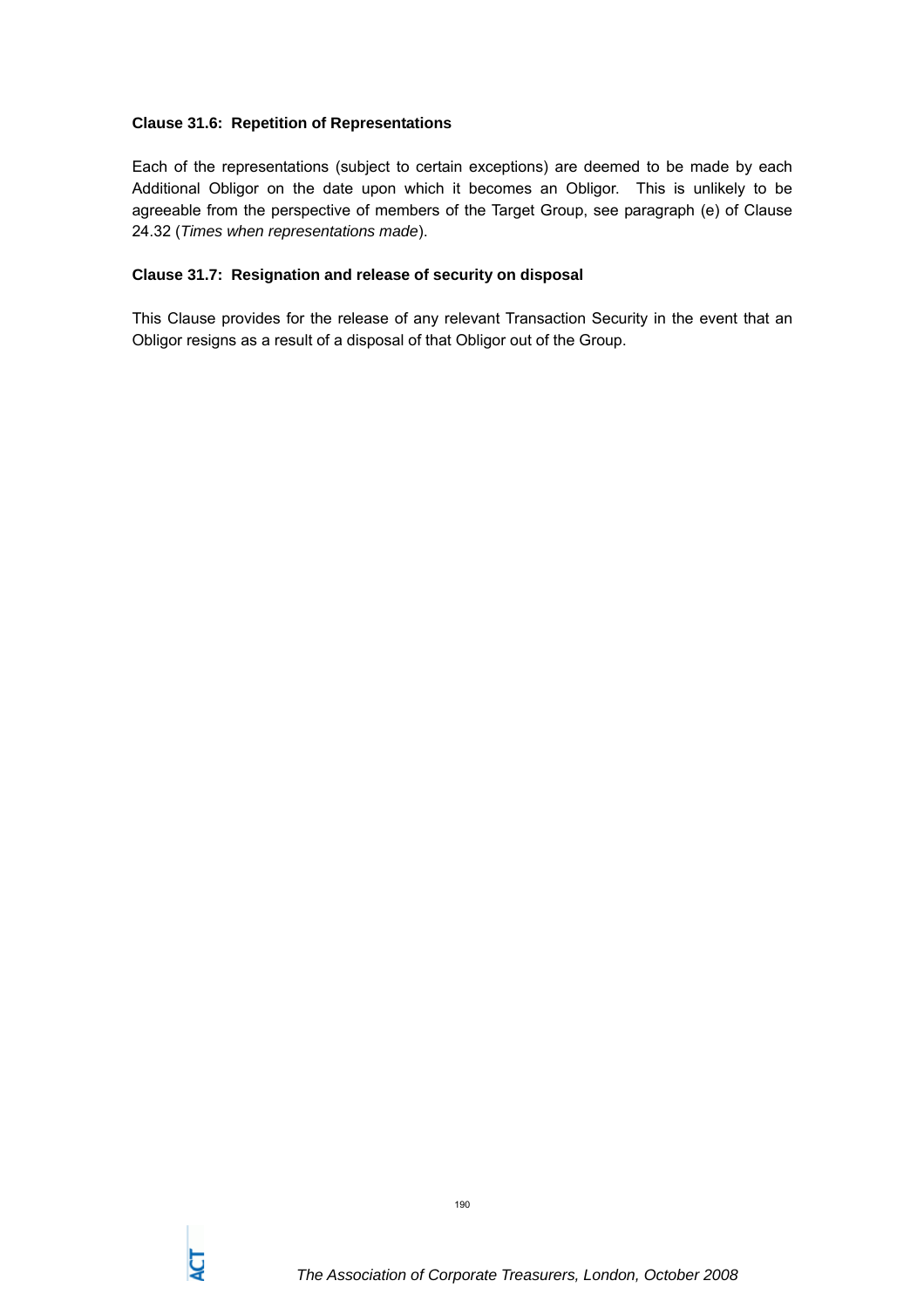#### **SECTION 10: THE FINANCE PARTIES**

### **CLAUSE 32: ROLE OF THE AGENT, THE ARRANGER, THE ISSUING BANK AND OTHERS**

These provisions are substantially the same as the equivalent provisions in the Investment Grade Documents, save for some additional references to the role of the Security Agent and Clause 32.18 (*Reliance and engagement letters*) which enables the Agent to accept the terms of reliance and engagement letters on behalf of the syndicate.

#### **Borrower Notes**

- Some of the changes made to Clause 32 in the September 2008 revision of the Leveraged Facilities Agreement are worth noting:
	- ¾ In Clause 32.2 (*Duties of the Agent*) a new paragraph (b) was added which provides that the Agent's obligation in paragraph (a) to forward documents received by it to other Parties shall not apply to any Transfer Certificate or Assignment Agreement. This was apparently as a result of concerns about disclosure of trading activity. Note that this restriction does not apply to the Parent, who is entitled to a copy of Assignment Agreements/Transfer Certificates pursuant to Clause 29.7 (*Copy of Transfer Certificate or Assignment Agreement to Parent*).
	- ¾ In Clause 32.11 (*Resignation of the Agent*) paragraph (d) enables a resigning Agent (who is resigning because, it feels it is "no longer appropriate" for it to act as Agent), if necessary to persuade a successor Agent to accept the job, to make any changes necessary to Clause 32 and (optionally) other provisions of the document dealing with the rights and obligations of the Agent, consistent with market practice for the appointment and protection of corporate trustees plus "reasonable" amendments to the agency fee consistent with the successor Agent's normal fee rates. This is not an attractive provision from a Borrower perspective. In particular, the right to revise the Agency fee upwards, is to be resisted. If the Agent will not agree to delete this Clause, Borrowers might consider replacing the Agent's right to unilaterally make changes with an undertaking from the Borrower to negotiate in good faith with a view to facilitating the appointment of a successor Agent.
	- ¾ Paragraph (a) of Clause 32.13 (*Relationship with the Lenders*) has been revised. This wording, part of a package of amendments intended to facilitate the Agent's job, entitles the Agent to treat the person shown in its records at opening of business on the relevant day as a Lender of record unless it has received 5 days' notice to the contrary. Note that this Clause should be subject to Clause 29.10 (*Pro-rata Interest Settlement*) if it is agreed that that provision should be included.
	- ¾ Paragraph (d) of Clause 32.13 (*Relationship with the Lenders*) is new, and enables Lenders to appoint a person to receive communications on their behalf.

This provision is part of a package intended to address the increasing number of Lenders who wish only to receive public information in relation to their participation in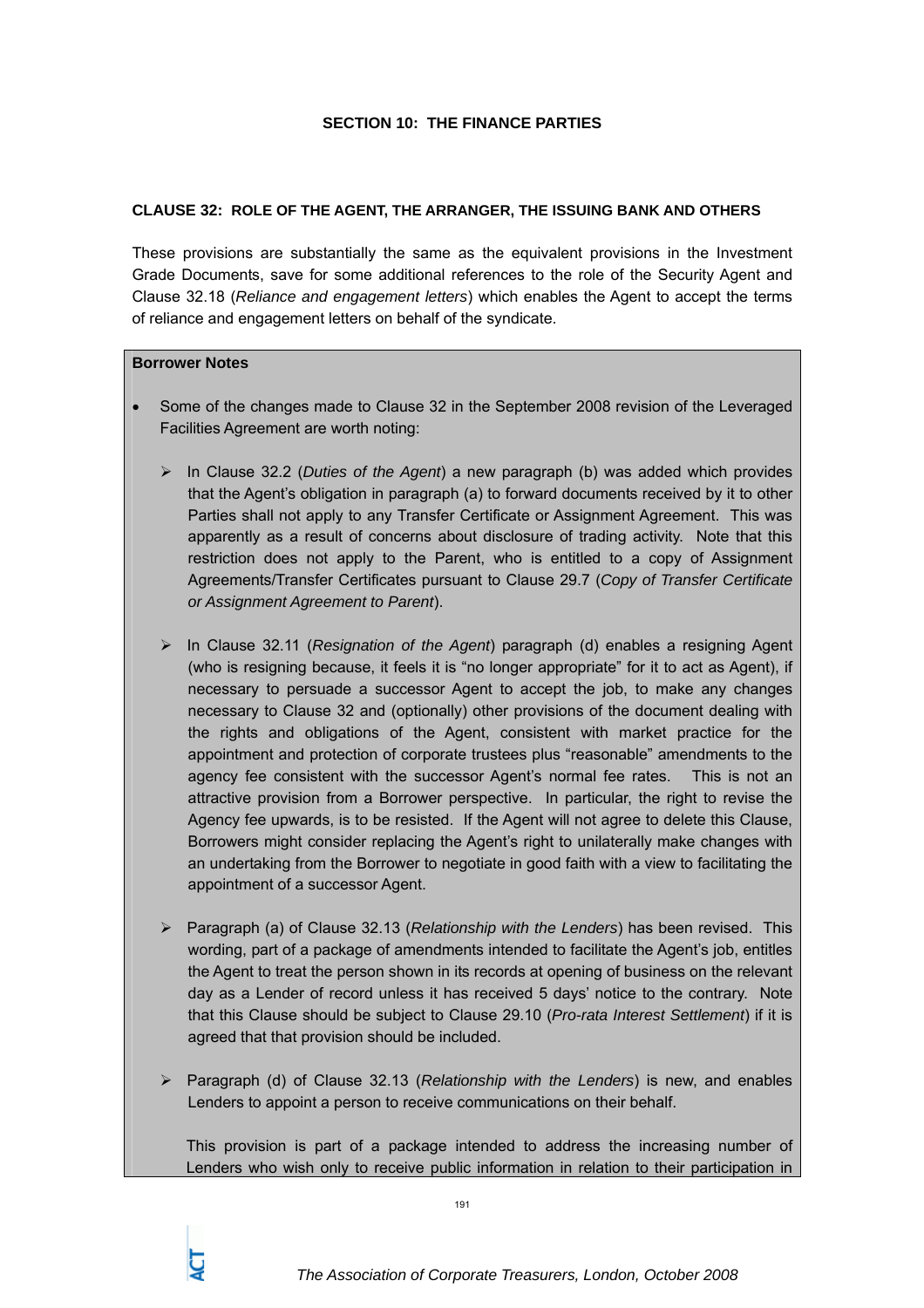the Facility, also discussed above in the introductory commentary to Clause 25 (*Information Undertakings*). It is not yet clear how the right to appoint representatives to receive information on behalf of Lenders will operate in practice, for example in terms of the impact of the appointment of such a person on voting and requests for amendments and waivers. As a result, Borrowers might seek the right to be notified of such appointments and will want to ensure that appropriate protective provisions are included in the Agreement (e.g. yank-the-bank/snooze and lose etc, see Clause 41 (*Amendments and Waivers*) below) if public-side Lenders are likely to be included in the syndicate.

• Borrowers are likely to object to Clause 32.16 (*Agent's management time*) as it provides that claims by the Agent under Clause 20.3 (*Indemnity to the Agent*) and Clause 22 (*Costs and expenses*) will be increased to cover the costs of the Agent's management time. Borrowers are likely to view these costs as overheads, which should be treated as such, and point out that the Agent is paid a fee for its role.

### **CLAUSE 33: CONDUCT OF BUSINESS BY THE FINANCE PARTIES**

This Clause is most commonly discussed in the context of Clauses 18.4 (*Tax Credit*) and 21.1 (*Mitigation*). It provides, in outline, that nothing in the Agreement will interfere with a Lender's right to arrange its affairs as it sees fit, or oblige a Lender to make a claim for tax relief or a tax credit.

#### **Borrower Notes**

This Clause amounts to very significant protection for the Lenders, and means in effect that the Borrower will obtain the benefit of a Tax Credit enjoyed by a Lender after the Borrower has grossed up a payment only if the Lender is able and willing to co-operate. Likewise, the obligation of a Lender in Clause 21.1 (*Mitigation*) to take all reasonable steps to mitigate has to be read in the context of Clause 33. It can often be difficult for Borrowers to persuade the Lenders to make concessions in this area.

### **CLAUSE 34: SHARING AMONGST THE FINANCE PARTIES**

This Clause provides a mechanism for redistributing payments received by individual Finance Parties from an Obligor amongst the Finance Parties in accordance with their agreed entitlements.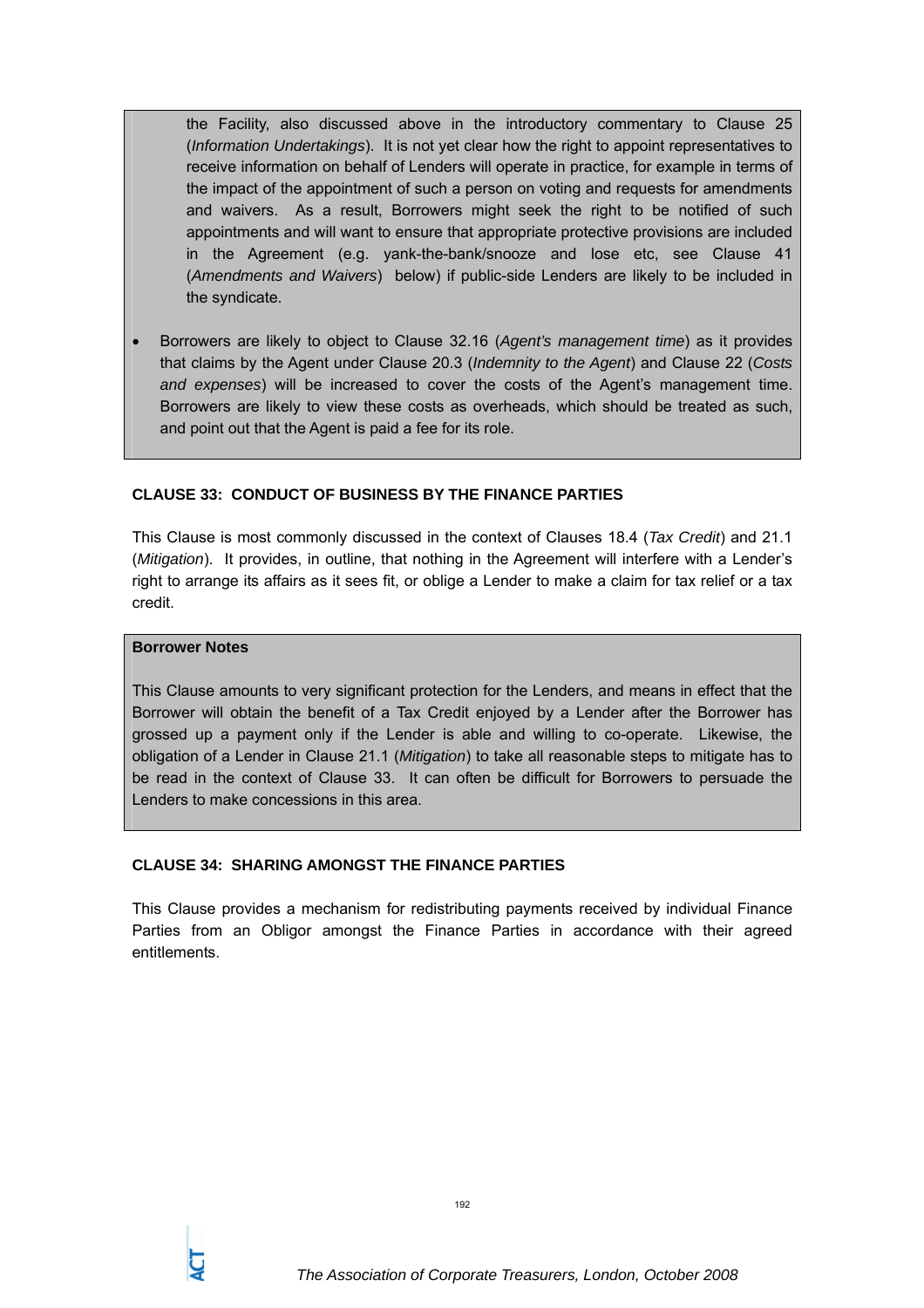### **SECTION 11: ADMINISTRATION**

#### **CLAUSE 35: PAYMENT MECHANICS**

The payment mechanics are substantially identical to the equivalent provision in the Investment Grade Documents. For an explanation of the payment mechanics, see the ACT Borrower's Guide to the Investment Grade Documents, Part II, Clause 29.

#### **Clause 35.10: Disruption to Payment Systems etc.**

This provision was added in 2005, as a consequence of 9/11: for background information, please see the comments on Clause 28.1 (*Non-payment*). If a Disruption Event occurs, the Agent and the Parent may confer, with a view to agreeing any changes to the operation or administration of the facility as the Agent may deem necessary. Any changes actually agreed by the Agent and the Parent are binding on the parties.

#### **Borrower Notes**

The Agent is not obliged to consult with the Parent, or the Lenders, if, in its opinion, it is not practicable to do so in the circumstances. In this case, no changes can be made. Borrowers might seek to specify that the Agent's view as to whether consultation is practicable should be a reasonable one.

### **CLAUSE 36: SET-OFF**

Clause 36(a) is identical to the equivalent provision in the Investment Grade Documents. It permits a Lender to set-off a matured obligation due to it by an Obligor under the Agreement against a matured obligation due by it to that Obligor, whether or not under the Agreement. The Lender is entitled to set-off even if the obligations are owing in different currencies, using a market rate of exchange.

Clause 36(b) is not included in the Investment Grade Documents and enables any Ancillary Lender, which operates a net limit in respect of any overdraft which is an Ancillary Facility to exercise its rights to set-off any credit balances against the overdraft on enforcement of the Finance Documents.

#### **Borrower Notes**

Sometimes Borrowers argue that they cannot give the Lenders this right, because of the terms of the negative pledges they have given to other lenders. This is less likely to be the case in the context of leveraged financing where the Facilities are likely to comprise the bulk of the Group's indebtedness.

If the Obligors have to accept set-off to some extent, as is often the case, they may seek to ensure that set-off is permitted only if there is an Event of Default continuing. The Lenders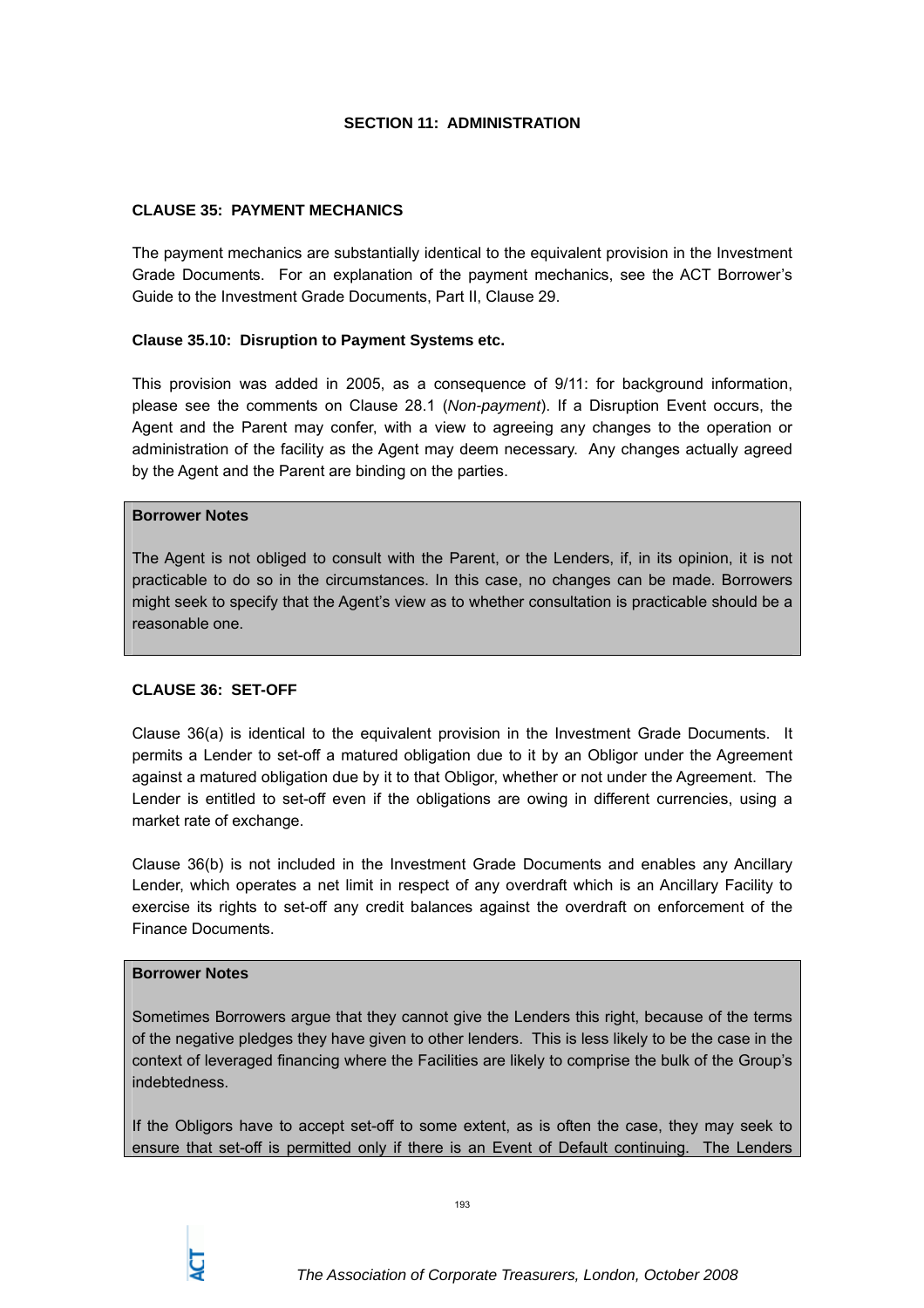should be required to notify the Borrower promptly after any set-off.

### **CLAUSE 37: NOTICES**

Note that the Agreement provides that all communications are to be made by fax or letter. Communications to the Agent must be actually received by it and addressed to the correct officer or department. The onus is on the sender of a fax to ensure that it is received in legible form.

#### **Clause 37.5: Electronic communication**

This Clause allows the Agent and Lenders to agree to email communication, on a bank-by-bank basis. Note that this provision does not extend to communication with the Obligors. In the light of technological development and the new provisions in the Companies Act 2006 facilitating email communication (already in force), however, it is possible that the use of email may be extended in relation to syndicated loans.

#### **Clause 37.6: Use of websites**

This provision means that, if the Agent and the Parent agree, the Parent can post any information required to be delivered under the Agreement on a website (a "*Designated Website*").

#### **Borrower Notes**

Lenders are not obliged to agree to the use of the website: Borrowers should note that posting information on the website satisfies their obligations only in relation to those Lenders who have individually agreed to receive it electronically ("*Website Lenders*"). Borrowers may however now wish to alter this provision, in the light of new rules set out in the Companies Act 2006 and the new Disclosure and Transparency Rules, which are designed to facilitate electronic communication. For example, by analogy with the new provisions for shareholders and debenture holders to be deemed to consent to website communication in certain circumstances, Lenders could be deemed to agree to receive information on the website, in certain circumstances. Alternatively, technological development and usage may now mean that the consent of the Lenders is no longer necessary on an individual basis, so that all Lenders could be required to receive website information, though with a continuing right to call for paper copies.

Borrowers may want to agree some relaxation of the requirement in paragraph (a)(iii) that the information must be in a format previously agreed with the Agent.

The Parent is obliged under paragraph (c) to notify the Agent when, for example, new information is posted on the website, or it becomes aware that the website is infected by a virus. In the event of a technological problem, all information has to be supplied in paper form, unless and until the Agent and each Website Lender are satisfied that the problem has been solved. In view of the potential damage that a virus can inflict, Borrowers should take care to ensure that their liability in relation to a virus remains limited to notifying the Agent as soon as they become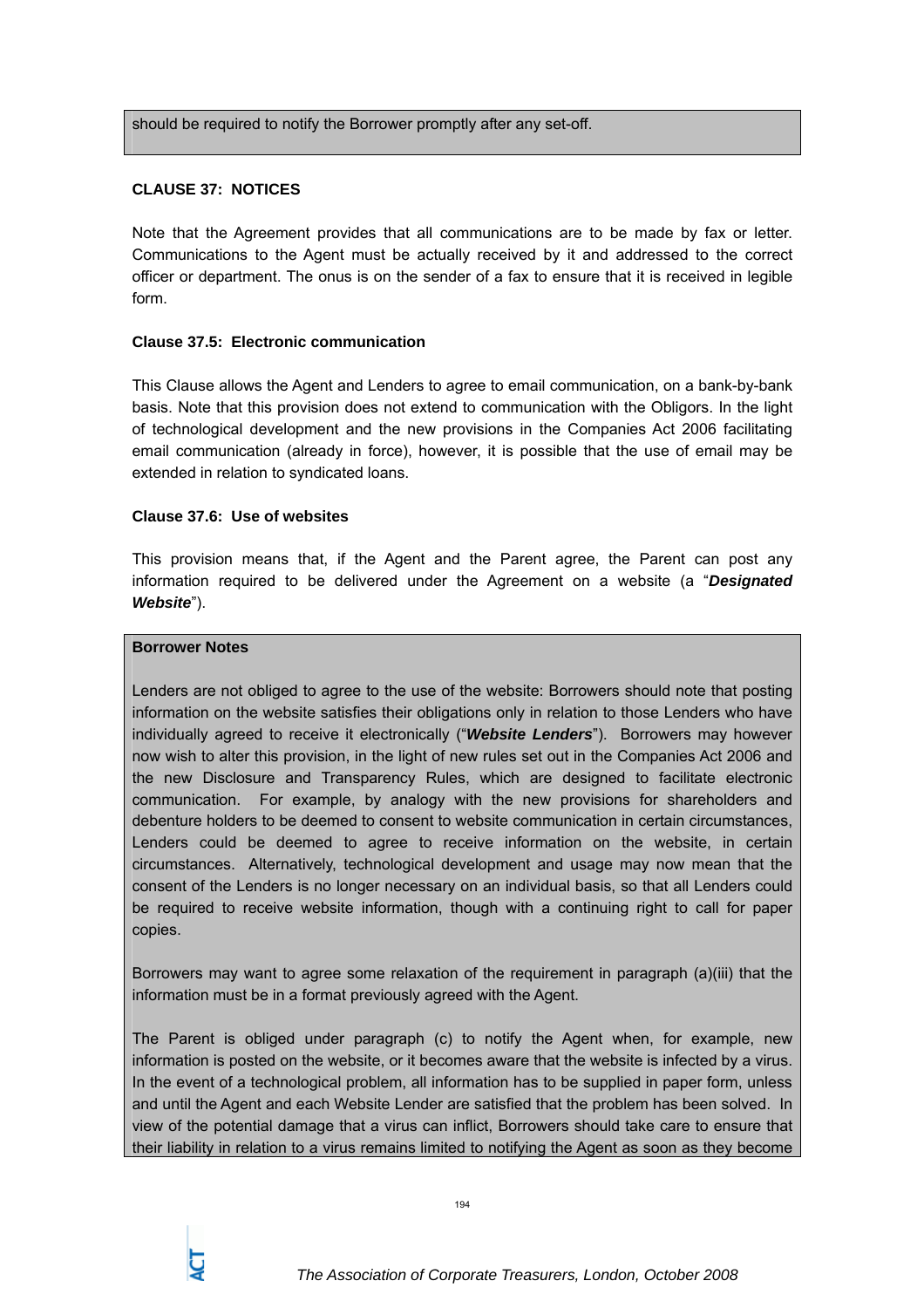aware that the website is infected.

## **CLAUSE 38: CALCULATIONS AND CERTIFICATES**

Interest, commission and fees accrue from day to day, and are calculated on the basis of the actual number of days elapsed and a 360-day year, or market practice, if that is different. (e.g. the day-count fraction for sterling and Hong Kong dollars is 365).

## **CLAUSE 41: AMENDMENTS AND WAIVERS**

### *Introduction*

This provision sets out the requirements in relation to amendments and waivers under the Finance Documents.

Lender voting majorities have been a hotly negotiated topic in the leveraged market in recent years. This has been especially true in relation to large or widely syndicated facilities where obtaining consents or waivers may be a major undertaking. There has been a trend in recent years to pare down the number of decisions which require unanimity to an absolute minimum (although this is another area where Lenders are currently pushing back following the credit crunch).

Certain mechanisms are commonly included in the Agreement to deal with Lenders who fail to respond to or refuse requests for consent. These include "yank-the-bank" or "Replacement of Lender" provisions, included in the Leveraged Facilities Agreement since 2005 (see Clause 41.3 (*Replacement of Lender*)) and voting disenfranchisement or "snooze and lose" provisions (inserted into the Leveraged Facilities Agreement in September 2008 (see Clause 41.2 (*Exceptions*) at paragraph (d))).

### **Clause 41.1: Required consents**

This Clause provides that any term of the Finance Documents may only be amended with the consent of the Majority Lenders and the Parent, save for those matters in respect of which a different voting majority (or unanimity) is specified in Clause 41.2 (*Exceptions*).

"*Majority Lenders*" is defined (in square brackets) as Lenders whose Commitments represent more than 66⅔ per cent. of Total Commitments. Provision is also made for Revolving Facility Lenders to vote separately in relation to the waiver of a proposed Utilisation of the Revolving Facility other than on the Closing Date (Majority Lenders then being Lenders with Revolving Facility Commitments represent more than 66⅔ per cent. of Total Revolving Facility Commitments).

#### **Borrower Notes**

Historically, it has been rare for this general voting majority to be reduced below 66⅔ per cent. in relation to Senior Facilities. Interestingly, the voting majority has been reduced to 50.01 per cent. in relation to Senior Facilities on some of the covenant-lite deals syndicated in Europe.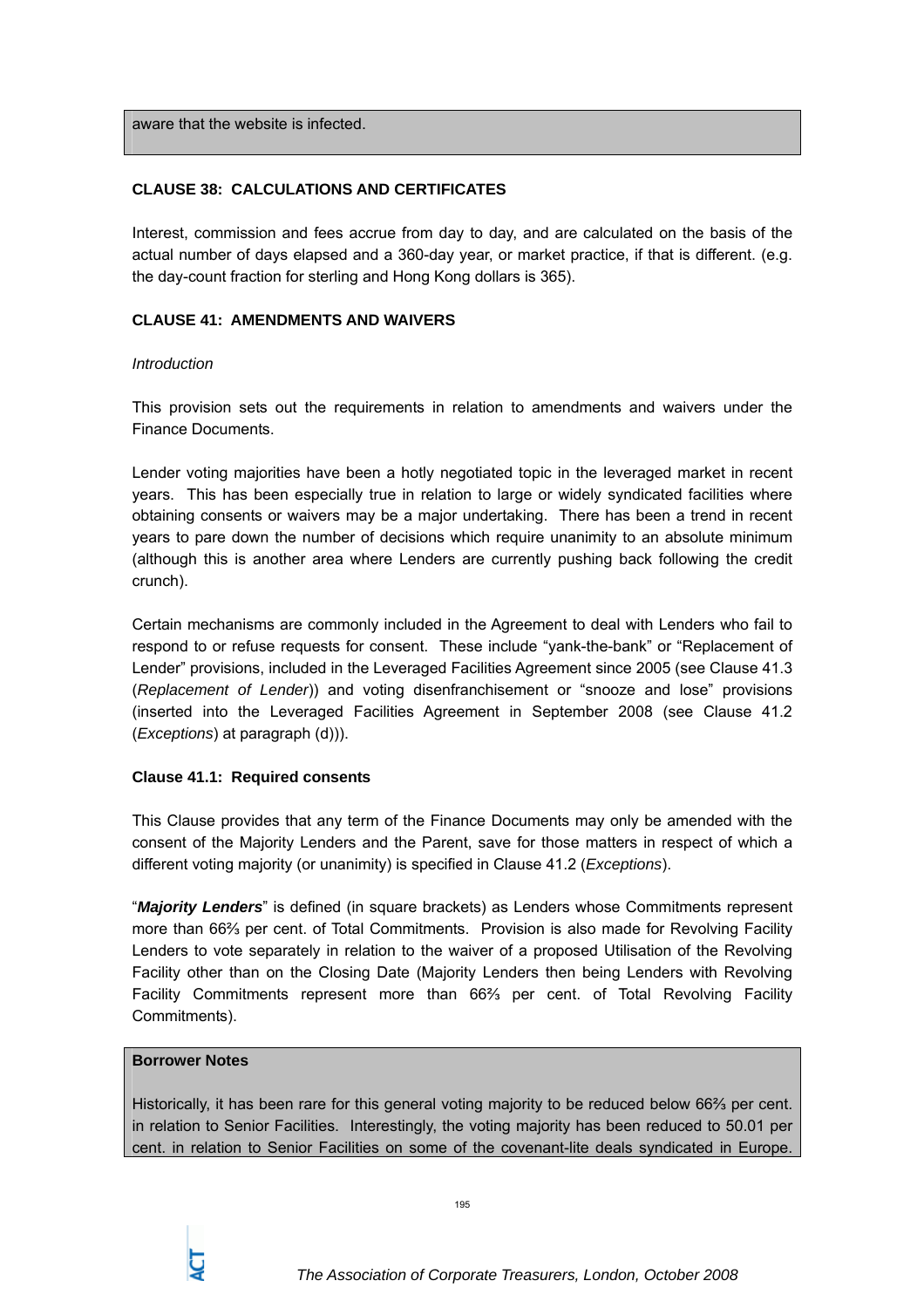Voting majorities are sometimes reduced to 50.01 per cent. in junior (mezzanine) facilities.

#### **Clause 41.2: Exceptions**

This Clause contains a list of all of the matters which are subject to consent requirements other than Majority Lender consent.

#### **Borrower Notes**

There are a number of issues for Borrowers to consider in relation to these provisions, which to some extent do not reflect market practice (at least, prior to the credit crunch).

#### *Decisions requiring unanimous consent*

The list of unanimous and special majority decisions suggested in the Leveraged Facilities Agreement is quite a bit longer than was generally agreed prior to the onset of the credit crunch.

It had become common for unanimous Lender consent to be limited to the following matters:

- any change in the definition of Majority Lenders or pro-rata sharing clause;
- any change to the priority of distribution of the proceeds of enforcement;
- any change in the provisions relating to the Lenders' rights and obligations amongst themselves and the provisions relating to changes to the Lenders; and
- other matters specific to the deal where it is commercially agreed that all Lenders must consent.

Broadly speaking, this is an issue on which Lenders are currently pushing back in new deals, so what Borrowers are able to achieve is likely to depend on the particular circumstances.

### *"Structural Adjustments"*

Leveraged facilities are long term facilities imposing extensive restrictions on the Group. The Investors and the Parent will want the financing arrangements to be as flexible as possible. It had become common in leveraged deals to agree that "structural adjustments" to the Facilities could be effected on the basis of Majority Lender consent plus the consent of affected Lenders. Therefore, many Borrowers sought to agree that any amendments to the Finance Documents which are required to effect (commonly) any of the following:

- a new tranche or facility;
- an increased commitment;
- an extension to the agreed Termination Dates;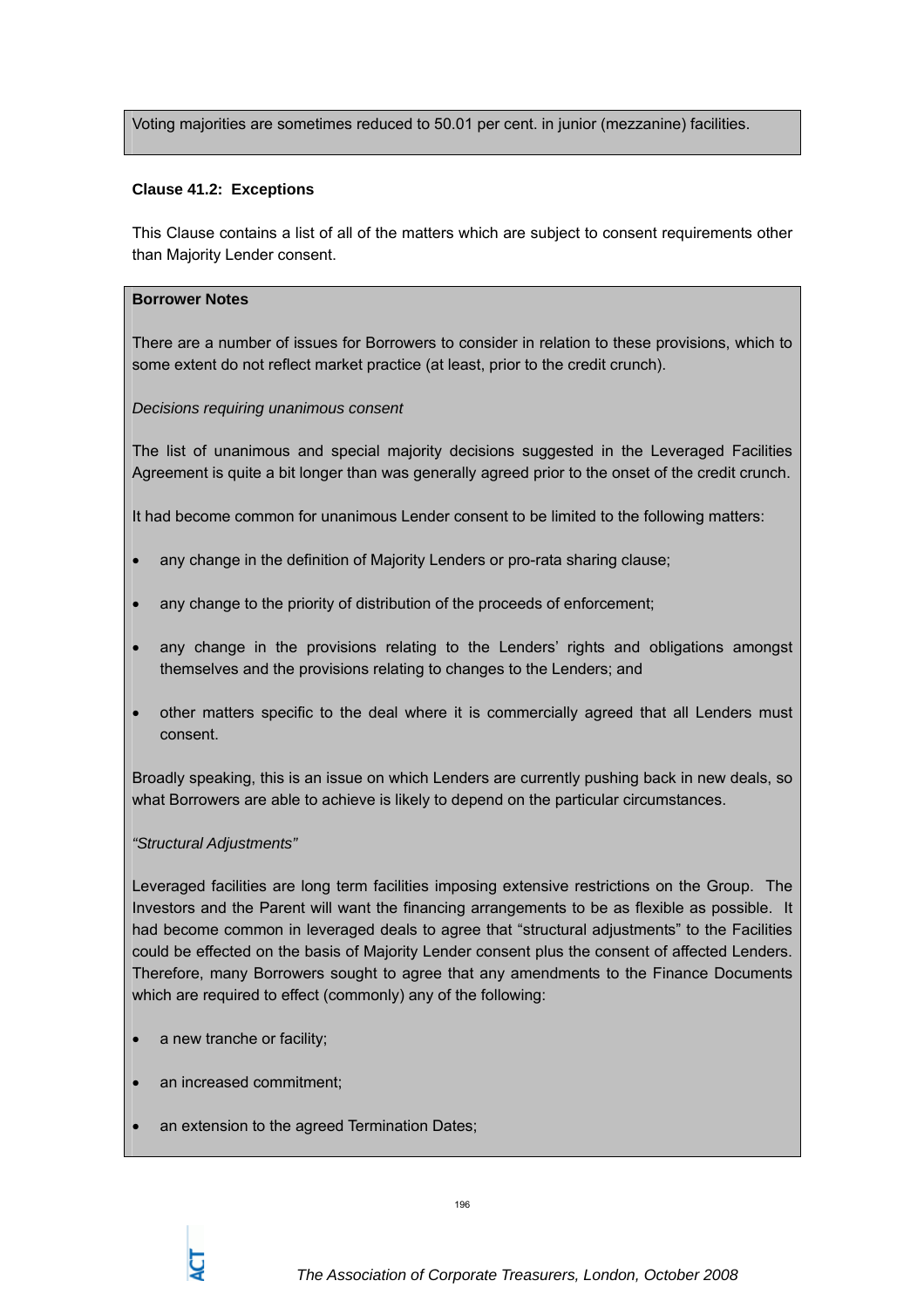- an extension to any Availability Period;
- the redenomination of a Commitment or Loan into another currency;
- the extension of scheduled repayment dates; or
- a reduction in the amount owing to a Lender (including the Margin or interest payments),

require only the consent of each Lender participating in the additional tranche or facility, or each Lender whose Commitments or amounts owing to whom are being amended (as applicable) plus Majority Lenders (usually calculated for this purpose on Lenders' Commitments prior to the amendment in question). This position is not reflected in the Leveraged Facilities Agreement: Clause 41.2(a) requires that all of these items require unanimous consent. 'Structural adjustment' provisions had become reasonably common prior to the credit crunch: as mentioned above, currently this is another area where Borrowers are facing resistance from Lenders.

### *Increase in Indebtedness up to a Basket Amount*

As a more general point, if a basket for Permitted Financial Indebtedness is agreed (see Clause 27.23 (*Financial Indebtedness*) above), Investors and the Parent might argue that an increase in Commitments should not require the consent of Majority Lenders provided that the increase does not exceed the amount of the basket. Obviously, the consent of the Lender or Lenders whose Commitments are being increased will still apply. Lenders may resist if the increased Commitments are to be secured by the Transaction Security.

### *Release of Security*

The release of the Transaction Security (save for a release that is expressly authorised in the Finance Documents, for example in relation to Permitted Disposals) or changes to the nature or scope of the Charged Property require unanimous Lender consent according to Clause 41.2(a) sub-paragraphs (ix) and (x). This is a further matter in respect of which a reduced consent requirement is commonly negotiated (or at least, was in pre-crunch deals). Supermajority consent had become the usually agreed requirement, around 80-90 per cent. of Lenders by Total Commitments.

### *Administrative and technical amendments*

Borrowers should negotiate a provision which permits any amendments or waivers of a minor, technical or administrative nature (for example, drafting changes to resolve ambiguities in the document) to be corrected with the consent of the Agent and the Parent only. The use of such a provision may be limited (as the Agent will only want to invoke it in circumstances where it is very obvious that the amendment in question is minor, technical or administrative), but even with limited application, is likely to be worthwhile from a costs and time saving point of view.

### *Amendments affecting specified parties*

Clause 41.2(b) provides that any amendment or waiver which relates to the rights or obligations of the Agent, the Arranger, the Issuing Bank, the Security Agent, any Ancillary Lender or any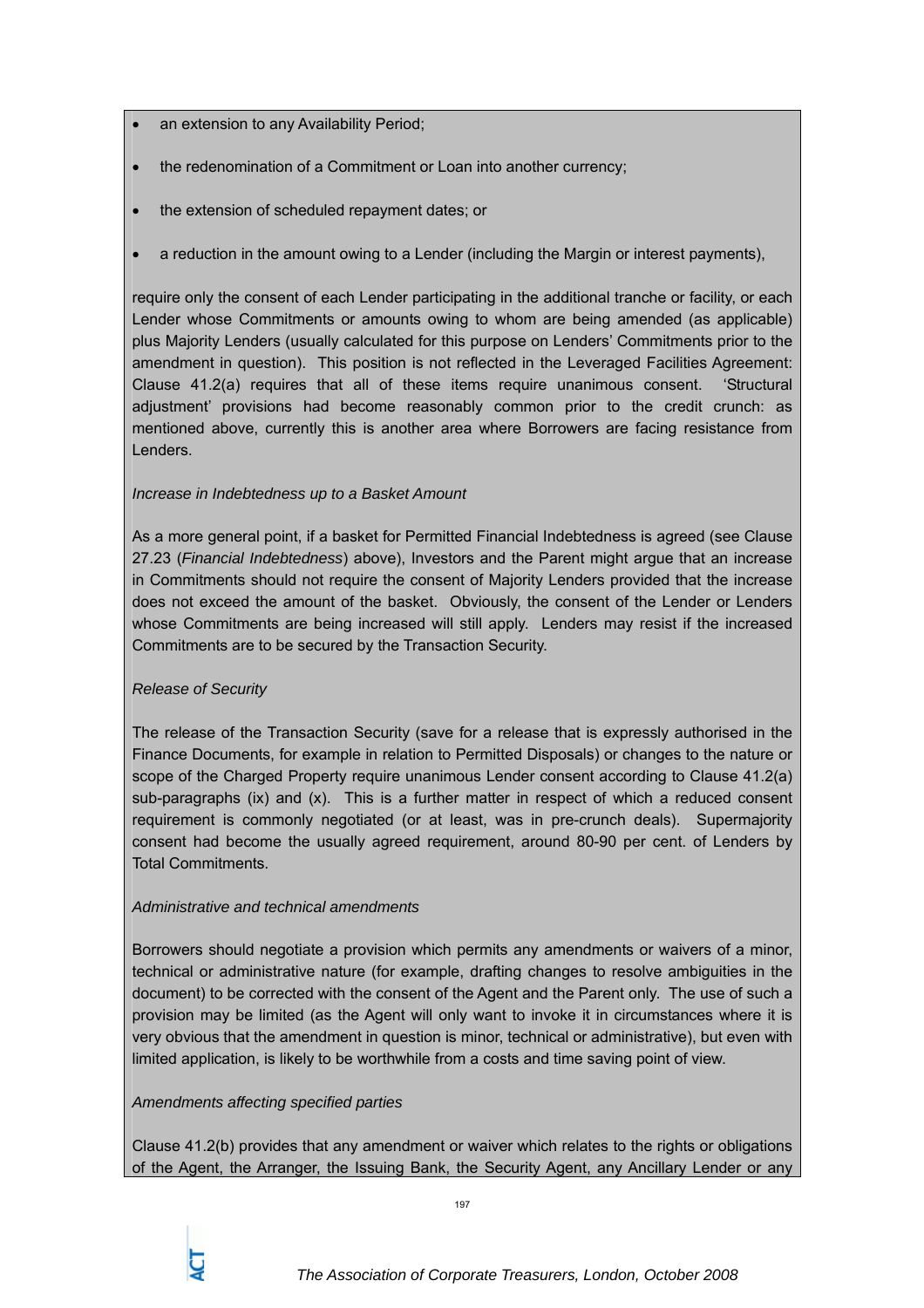Hedge Counterparty shall require the consent of the relevant party. Clause 41.2(c) provides that any amendment relating to the rights of Lenders to waive prepayment (see Clause 13.8 (*Prepayment elections*) above) shall require the consent of the affected Lenders. These requirements (if included) should be subject to any reduced voting majorities agreed in relation to structural adjustments, release of security and administrative and technical amendments.

#### *"Snooze and lose"*

Voting disenfranchisement or "snooze and lose" provisions are common in the leveraged market, the result of the increasing diversity and size of lending syndicates in recent years. Lenders who fail to respond to requests for consent are disregarded for the purposes of determining whether any relevant majority voting approval has been obtained. The obvious purpose of such provisions is to make the decision making process as smooth as possible, although some might be concerned that their existence could elicit a swift negative response to consent requests to avoid such rights arising. Such provisions can be useful in conjunction with "yank-the-bank" provisions, see Clause 41.3 (*Replacement of Lender*).

Paragraph (d) is the LMA's snooze and lose provision, added to the Leveraged Facilities Agreement in September 2008. Its inclusion is an acknowledgement of how common these provisions have become, but the drafting will require negotiation for example, it contemplates that certain consents and waivers will be excluded.

A more aggressive variant of "snooze and lose" is "delay and it's OK": any Lender who fails to respond to a request for consent within the specified timeframe shall be deemed to have voted in favour of the requested amendment or waiver.

### **Clause 41.3: Replacement of Lender**

This is the so-called "yank-the-bank" provision which gives the Parent the right to replace a Lender if the illegality, increased costs or tax gross up provisions apply or if a Lender does not consent to a decision in respect of which a certain level of consent (but not the required level of consent) has been obtained.

The provision was inserted into the Leveraged Facilities Agreement in 2005. It is a result of the perception that the increasing diversity in syndicate composition carries with it an increased risk, first of delay in obtaining consents and waivers and, secondly, of the change in circumstances provisions being triggered. It is now a standard provision in leveraged facility agreements. However, in reality it would probably be rare for a "yank-the-bank" provision to be exercised for two main reasons:

- Clause 41.3 requires the Lender being replaced to be removed at par: therefore to exercise the right in practice, the debt must be trading at par or above (otherwise, the Borrower is unlikely to find a replacement); and
- exercise is likely to be expensive. Borrowers may incur fees in finding a replacement Lender.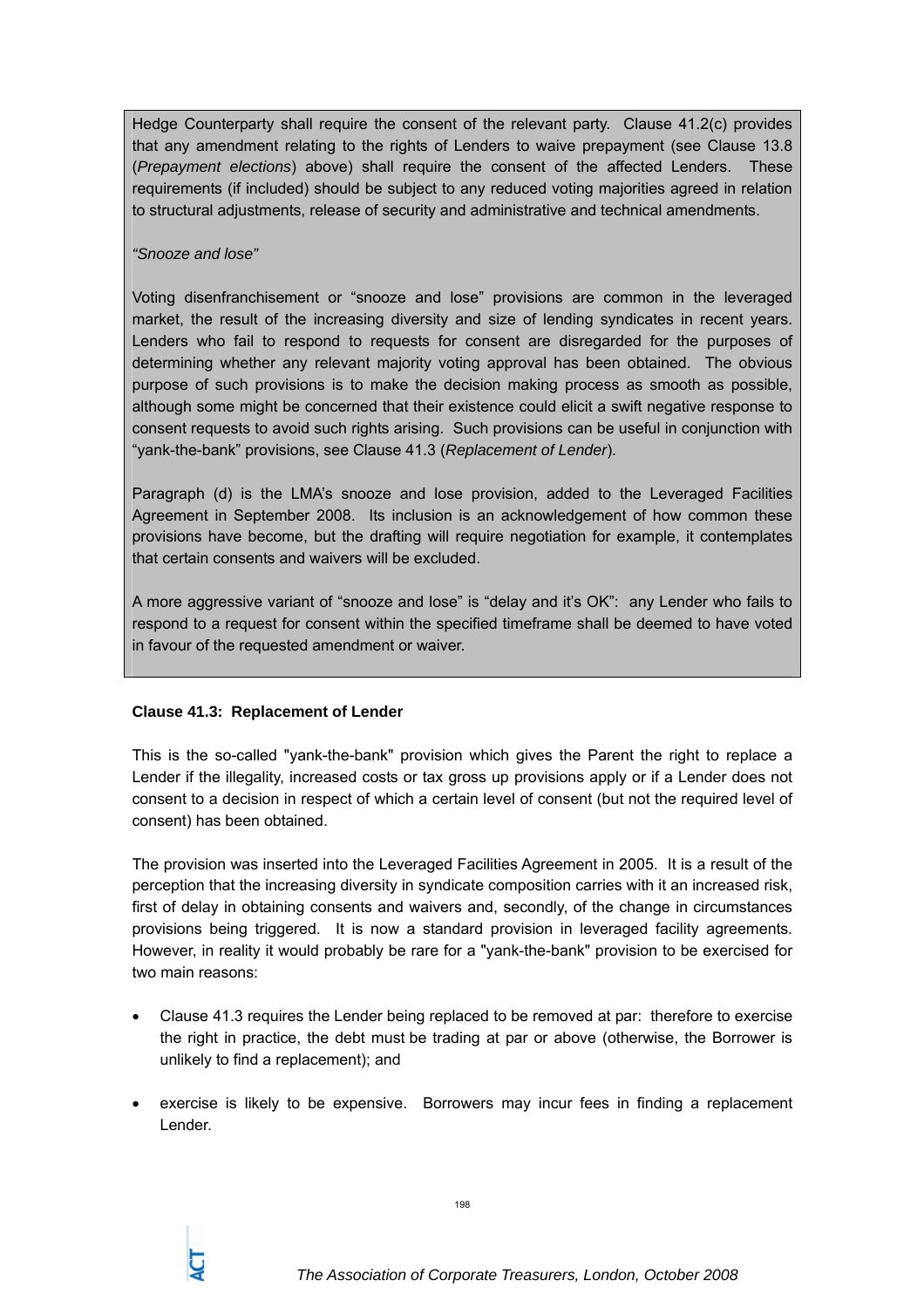Nevertheless, inclusion of the provision is useful as a tool for managing Lenders to whom its provisions apply.

# **Borrower Notes**

There are a number of issues Borrowers should consider in relation to Clause 41.3 as drafted.

## *Timing*

The first issue is the amount of notice the Parent is required to give to the Agent in order to exercise its right to replace a Lender. Clause 41.3 contemplates that this will simply be a set period of days (the number is left blank for the parties to agree). Borrowers will want this period to be as short as possible. Borrowers may argue that a set notice period is inappropriate (especially if the proposed replacement is as a result of the applicability of the illegality, increased costs or tax gross up provisions). If the Borrower chooses to prepay rather than replace the relevant Lender, the prepayment provisions usually operate such that the Borrower may specify in its notice of prepayment the date upon which the prepayment takes effect (with a long stop of the end of the next Interest Period: see Clause 11.6 (*Right of cancellation and repayment in relation to a single Lender or Issuing Bank*) above). Borrowers can argue that there is no reason to impose different requirements if the Lender is being replaced rather than prepaid.

Clause 41.3 (at paragraph (b)(iii)) contemplates that the replacement right in relation to Non-Consenting Lenders will be exercised within a certain period of the Non-Consenting Lender notifying the Agent and the Parent of its failure or refusal to consent. This provision should be deleted. It has a significant impact on the usefulness of the provision given that one of its primary objectives is to deal with Lenders who fail to respond to requests for consent. If Lenders insist on a long stop date, the period should be long enough to enable negotiation with replacement Lenders (say one to three months) and the period should run from the date upon which the Parent makes the request for consent to the outgoing Lender (or perhaps the date upon which the Parent notifies the Agent that such Lender has become a Non-Consenting Lender).

### *Scope*

The scope of the "yank-the-bank" clause is often negotiated.

The LMA drafting contemplates that the right to replace a Non-Consenting Lender will apply where the amendment or waiver to which the Lender has failed to consent satisfies a two-stage test:

- the amendment or waiver requires unanimous Lender consent; and
- a requisite minimum level of consent has been obtained (e.g. Majority Lender consent).

Borrowers may argue that they should have the right to replace any Lender who refuses or fails to respond to any request for consent, regardless of satisfaction of either of the above tests. Lenders will argue that the purpose of this provision is not to force them into approving every request for consent for fear of being replaced. However, a distinction can be drawn between a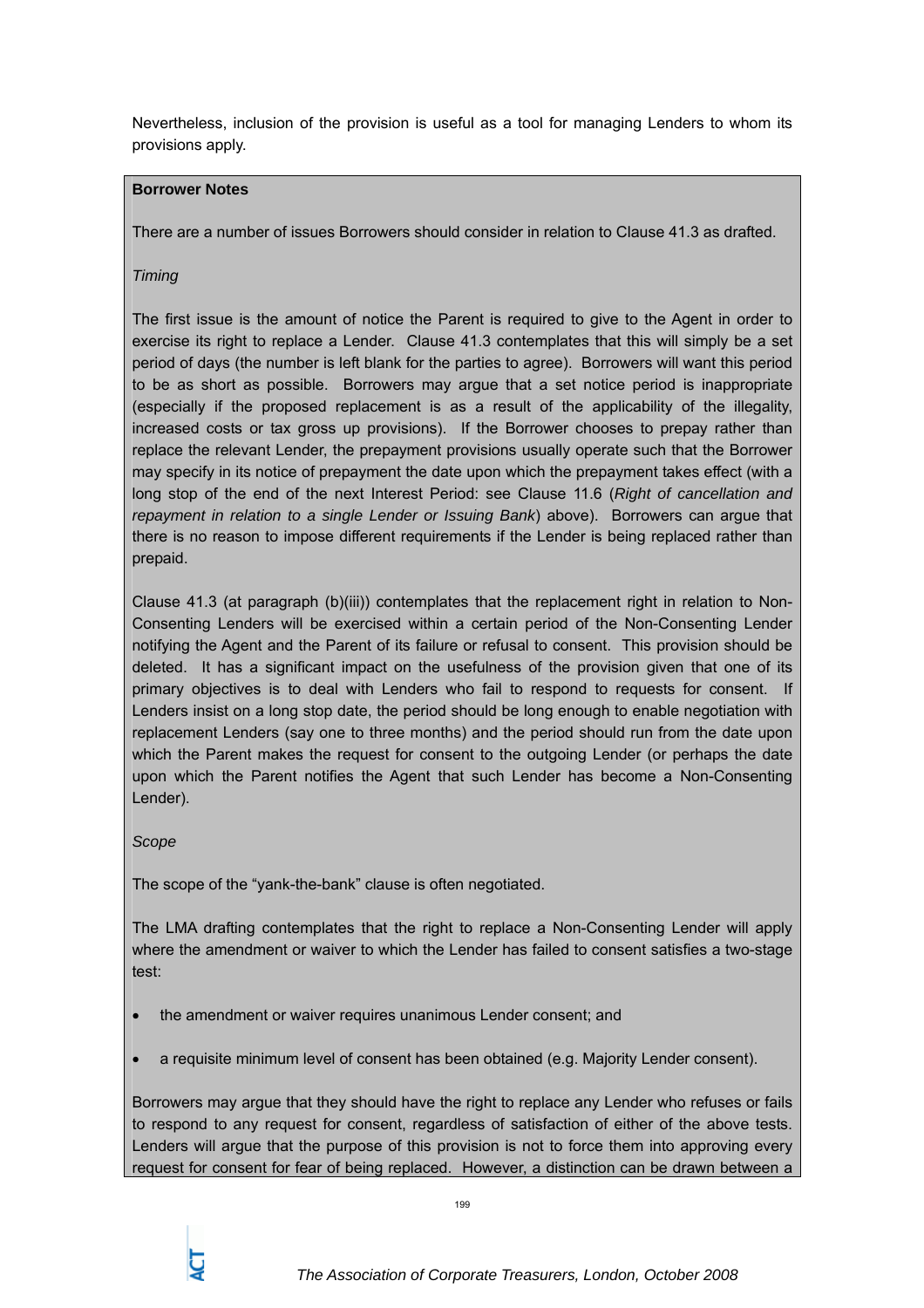Lender who refuses consent and a Lender who fails to respond to a consent request. Borrowers can argue that all Lenders who fail to respond to consent requests should be liable to be replaced as this will encourage participation in decision making: all Lenders have to do to avoid the risk of being replaced is to participate in voting. There is therefore a good reason to disapply the two-stage test above in relation to Lenders who fail to respond.

In relation to Lenders who specifically reject requests for consent, the two-fold test contemplated by the LMA drafting commonly applies, although usually in a watered down form. The Borrower is commonly given the right to replace Lenders where the following tests are satisfied:

- the amendment or waiver requires more than Majority Lender consent (not unanimity); and
- Majority Lender consent has been obtained.

It may be appropriate in some circumstances to amend this further: for example if a single Lender holds more than one-third of the Total Commitments and can veto Majority Lender decisions.

Some more recent transactions have seen Borrowers seeking to extend the scope of this provision:

- Some Borrowers have sought to apply the "yank-the-bank" clause to non-funding Lenders: Lenders who for whatever reason have failed or have indicated that they will not fund as required under the Facilities. Such Lenders will be in breach of their obligations under the Facility Agreement but the "yank-the-bank" provision may be a convenient mechanism for dealing with the problem Lender without prejudice to any other rights the Borrower may have against the Lender in question.
- Borrowers have sought rights to replace Lenders who are involved in a merger or reorganisation or who become subject to insolvency proceedings.
- Some Borrowers have successfully argued that the "yank-the-bank" right should apply if the Lender notifies the Agent that an Additional Cost Rate applies for the purposes of the Mandatory Costs calculation.

Paragraph (b)(i) of Clause 41.3 states that the right to replace Lenders shall not apply to the Agent or the Security Agent. Replacement of the Agent or the Security Agent is likely to incur greater costs than replacing any other Lender as a result of the need to transfer their administrative functions. As a compromise, Borrowers may request the right to take such action with the consent of Majority Lenders to make negotiation easier should the need arise.

# *Agent's right of veto*

If the Parent exercises its right to replace a Lender, Clause 41.3 allows the Parent to select the replacement Lender, but requires that such replacement Lender is acceptable to the Agent (acting reasonably) and the Issuing Bank (in relation to the transfer of a Revolving Facility Commitment). Borrowers will argue that the Agent's/Issuing Bank's right to approve the replacement Lender should not apply. If the assignment and transfer provisions (see Clause 29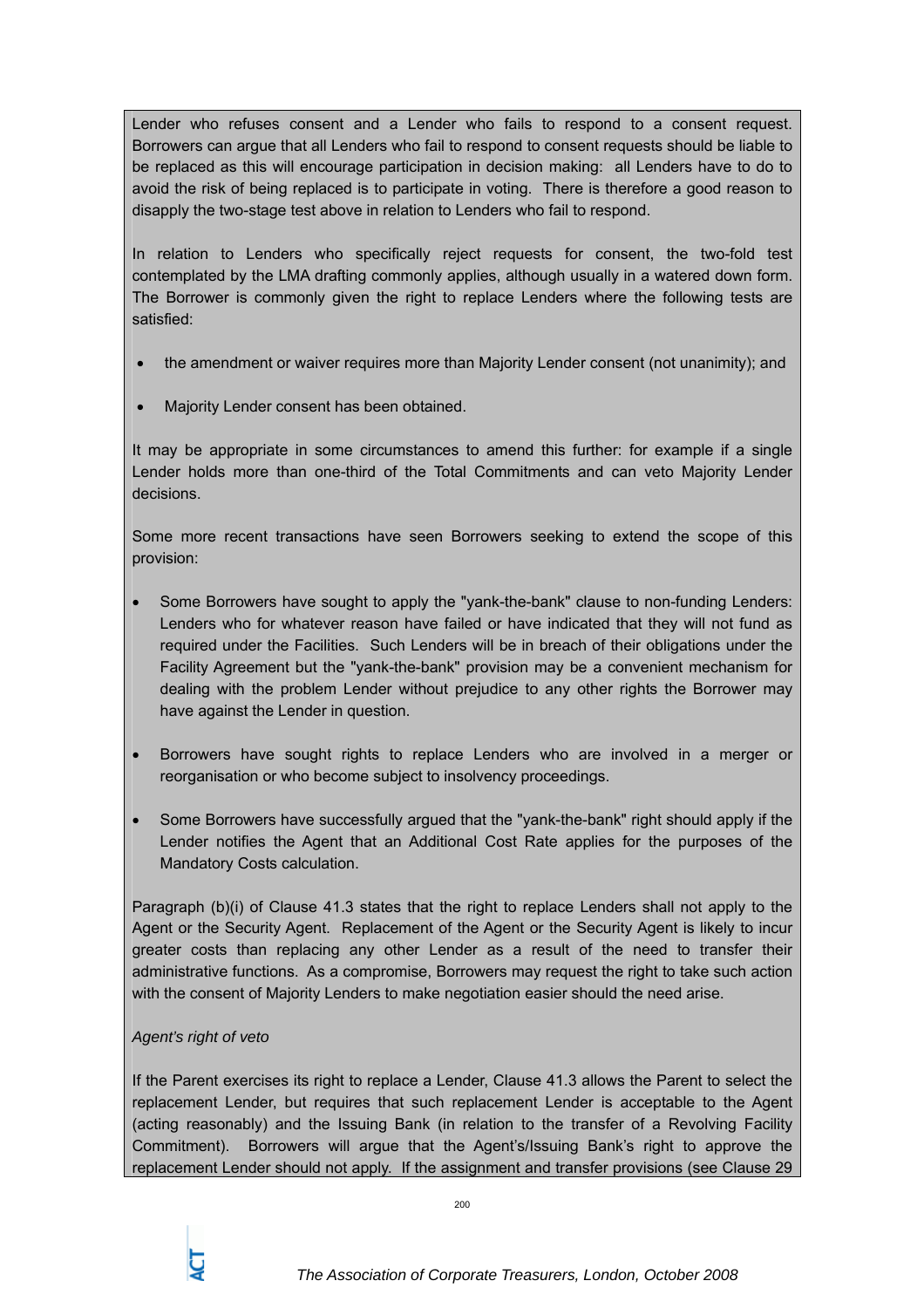(*Changes to the Lenders*)) permit free transferability of the loan, Borrowers can argue that it is inconsistent to provide the Agent/Issuing Bank with a right of veto in relation to replacement Lenders. The Agent's/Issuing Bank's right to approve the replacement Lender should not apply to the extent that the replacement Lender is a person to whom the outgoing Lender would be able freely to assign or transfer the relevant participation to such a Lender in any other circumstance without the involvement of the Agent or any other member of the syndicate. Additionally, the Agent's/ Issuing Bank's right of approval should not apply if the replacement Lender is already a Lender or an Affiliate of a Lender.

## *Execution of the transfer*

The Borrower may experience practical difficulties in exercising its rights under this provision if the outgoing Lender refuses to execute the transfer/assignment certificate (or it is unable to obtain a response from the outgoing Lender to requests for signature). It is advisable therefore to insert provisions in the Agreement giving the Agent the right to execute the certificate on the outgoing Lender's behalf in these circumstances.

Borrowers may also want to impose an obligation on the outgoing Lender to provide all reasonable assistance to execute the transfer.

# *Alternative methods for dealing with non-consenting Lenders*

The difficulties highlighted above in relation to the exercise of "yank-the-bank" rights in practice have contributed to the development of alternative mechanisms for dealing with non-consenting Lenders. These include "snooze and lose" or "delay and it's OK" provisions (see Clause 41.2 (*Exceptions*) above) or perhaps a specific option to prepay (rather than replace) a Non-Consenting Lender.

The extent to which robust "yank-the-bank" and related rights to deal with non-consenting Lenders are commercially important cannot be determined without considering other provisions of the Agreement. If the covenant exceptions and the voting provisions are Borrower-friendly (and therefore the circumstances in which Lenders need to be asked for consent are minimised) then they may not be so important. Additionally, the Borrower's ability to control the composition of the syndicate (the assignment and transfer provisions, see Clause 29 (*Changes to the Lenders*) above) will affect the extent of these rights. Tight control over syndicate composition will mean the potential need to "yank-the-bank" is less: if the Parent has no control over assignments and transfers, "yank-the-bank" provisions may be key. Whilst the effects of the credit crunch subsist and Lenders focus on free transferability, such rights are likely to be ever more important to Borrowers.

# **CLAUSE 42: CONFIDENTIALITY**

Clause 42 contains undertakings given by each Finance Party to keep Confidential Information confidential, and not to disclose it save as specified. Clause 42.1 (*Confidential Information*) obliges each Finance Party to keep all Confidential Information confidential and not to disclose it, other than as permitted by Clause 42.2 (*Disclosure of Confidential Information*) and Clause 42.3 (*Disclosure to numbering service providers*). Each Finance Party also agrees to protect all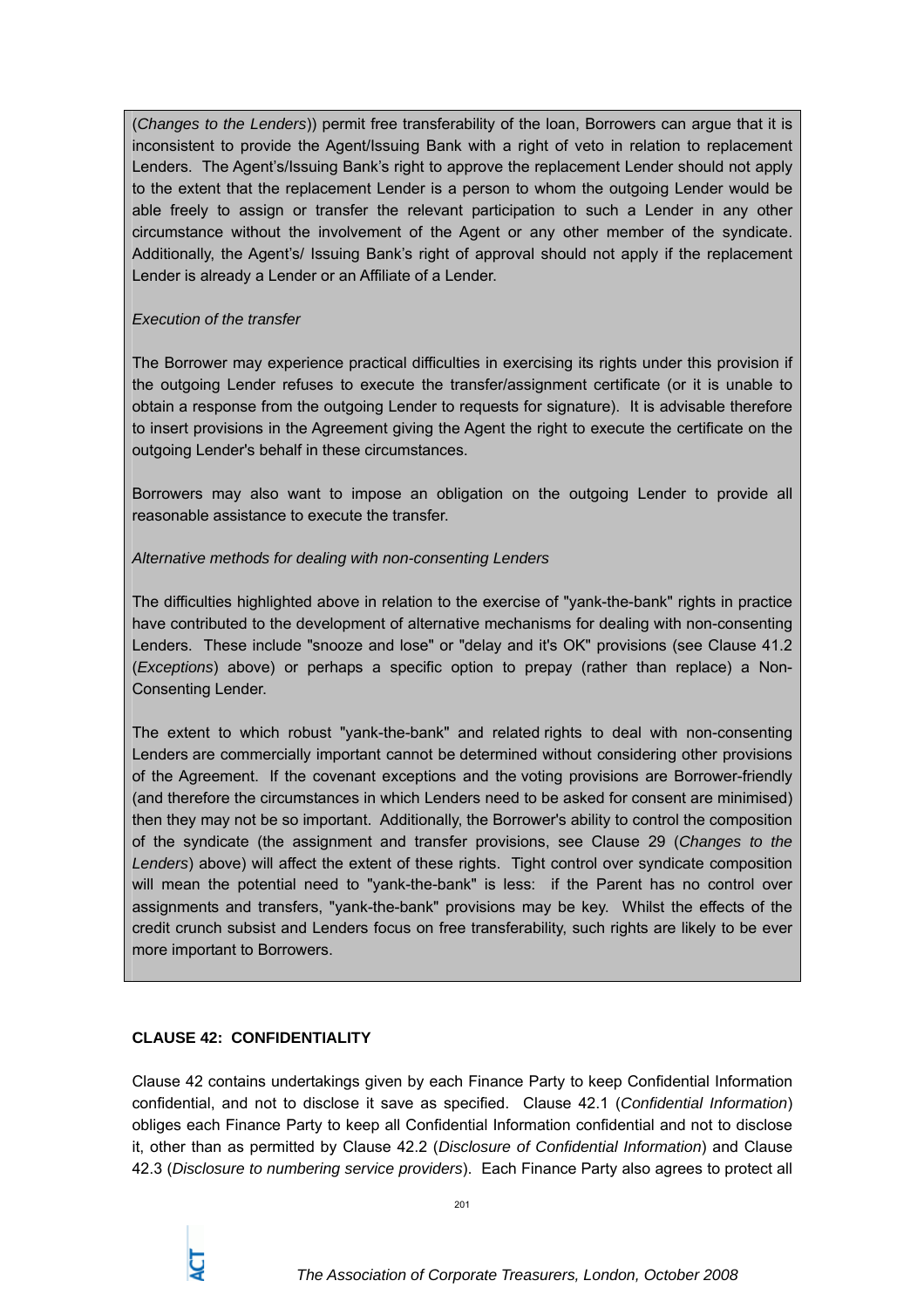Confidential Information with security measures and a degree of care that would apply to its own confidential information.

The definition of "*Confidential Information*" is in a familiar form, based on the definition used in the LMA forms of Confidentiality Undertaking. It covers all information relating to the Parent, any Obligor, the Group, the Target Group, the Finance Documents or a Facility which a Finance Party becomes aware of in that capacity or which is received in relation to the Finance Documents from any member of the Group, the Target Group or any of its advisers including via another Finance Party.

It excludes information that (i) is or becomes public (other than as a result of a breach of Clause 42 by a Finance Party), (ii) is identified at the time of delivery as non-confidential by any member of the Group, the Target Group or its advisers and (iii) is information either known by the relevant Finance Party before the date of disclosure or obtained by it after the date of disclosure from a source which is (as far as the Finance Party is aware), unconnected with the Group or Target Group and which has not (as far as the Finance Party is aware) been obtained in breach of, and is not subject to, any obligation of confidentiality.

Historically, the LMA recommended forms of Facility Agreement did not contain confidentiality undertakings by the Finance Parties on the basis that the common law provides for such a duty between banker and customer. Instead, they contained a provision (Clause 29.8 (*Disclosure of Information*) in the pre-September 2008 version of the Leveraged Facilities Agreement) which set out the circumstances in which information perceived to be confidential was permitted to be disclosed.

Whilst there is an established duty of confidentiality between banker and customer under English law, there is some doubt as to whether the same duty applies between a Borrower and a Lender which is not a bank. Therefore the ACT, in the context of the Investment Grade Documents, argued that the Agreements should contain an express duty of confidentiality on the part of all the Lenders and in the light of the increasing involvement of non-bank Lenders in the loan markets, the LMA inserted Clause 42 (*Confidentiality*) and related definitions into the Leveraged Facilities Agreement in September 2008. Confidentiality provisions will also appear in the Investment Grade Documents when the next versions are published.

### *Borrower Notes*

In general, the Clause is a helpful provision, but Borrowers will need to pay close attention to the detail:

*Permitted classes of recipient: 42.2(a)* 

• Paragraph (a) of Clause 42.2 (*Disclosure of Confidential Information*) allows a Finance Party to disclose Confidential Information within its organisation, to its Affiliates and, as the case may be, Related Funds and to their officers, directors, employees, professional advisers, auditors, partners and Representatives "as that Finance Party shall consider appropriate". "*Representative*" is defined as "any delegate, agent, manager, administrator, nominee, attorney, trustee or custodian.

The impact of the number of parties to whom this provision applies is marginally limited in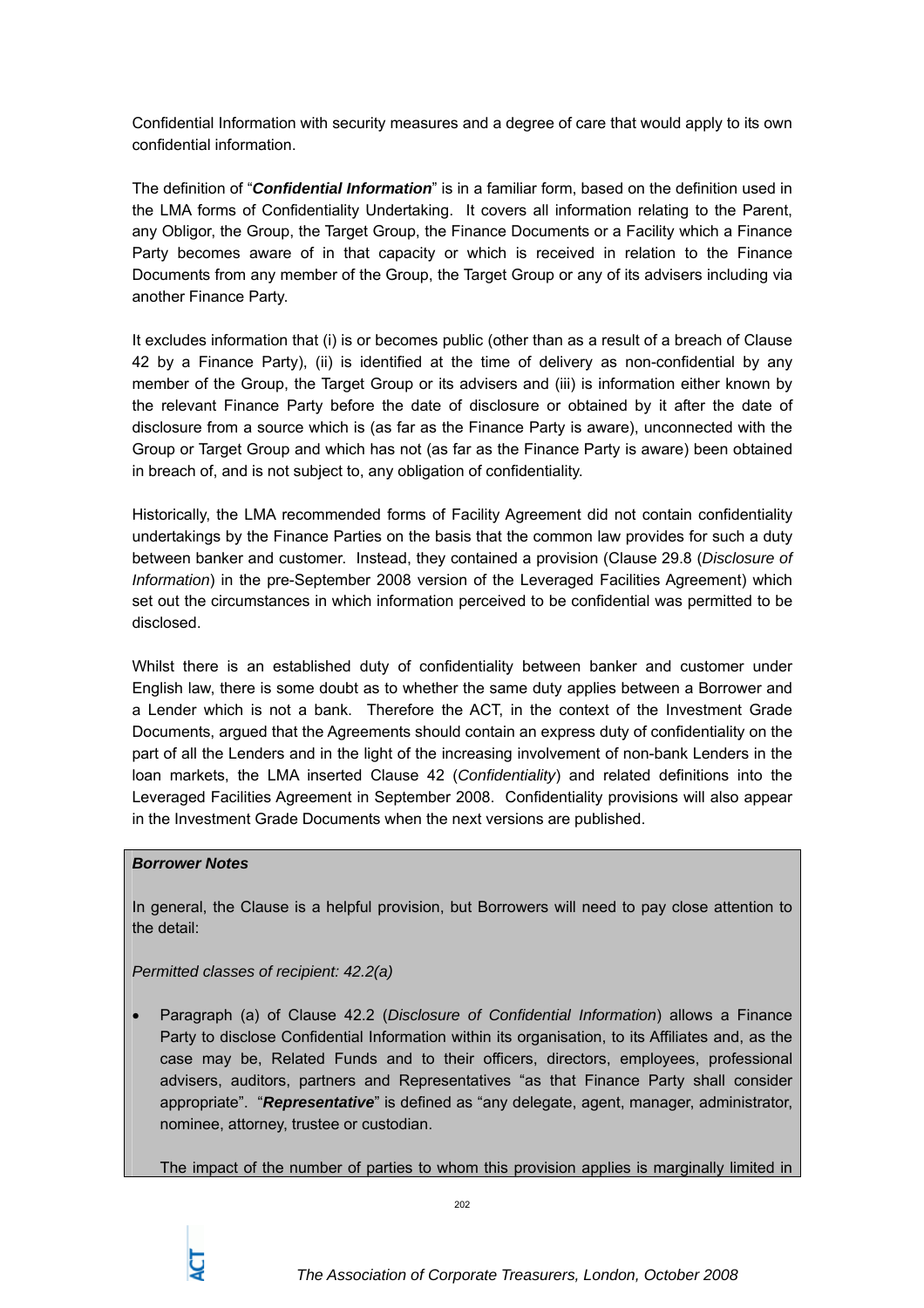that the Finance Party has to consider it "appropriate" to disclose Confidential Information to the Representative before being permitted to do so. Additionally, each person to whom such Confidential Information is disclosed must be informed in writing of its confidential nature and that some or all of the information may be price-sensitive information.

However, this wording does not offer complete protection to the Borrower. There is no obligation to inform the recipient of the confidential nature of the information if the recipient is already subject to requirements of confidentiality in relation to the Confidential Information or is subject to professional obligations to keep such information confidential. Additionally there is no limitation on the use of Confidential Information for purposes in connection with the Facilities e.g. the "Permitted Purpose" as used in the LMA forms of Confidentiality Undertaking. Against that background, Borrowers should consider whether they are comfortable with the potential disclosure of Confidential Information to such a wide group without recipients being required to enter into a Confidentiality Undertaking.

The difficulty with this paragraph as drafted is that, as long as the recipient is informed of its obligations or is subject to confidentiality obligations, the Finance Parties' obligations under Clause 42.2(a) will be discharged. If, subsequently, the relevant recipient chooses to disclose such information, the Borrower may not have any rights against such party according to Clause 42.2(a), for example, because it is not party to the confidentiality obligations to which such person is subject. If Lenders argue that it is not practical to expect such recipients to enter into Confidentiality Undertakings, Borrowers might seek to amend Clause 42.2(a) along the lines that Finance Parties undertake to procure that such persons comply with the terms of Clause 42 as if they were parties to it.

It is worth noting that in the pre-September 2008 versions of the LMA's forms of Confidentiality Undertaking, the party giving the undertaking was obliged to use all reasonable endeavours to ensure that any person to whom it passed any Confidential Information acknowledges and complies with the provisions of the undertaking as if that person were also a party to it. This has changed in the latest versions of the LMA Confidentiality Undertakings published in September 2008, which have been amended in line with Clause 42. It is difficult to see why Lenders should not be able to give an undertaking along these lines if they were able to do so previously.

• A related issue is that Clause 42 does not entitle the Borrower to any information regarding entry into Confidentiality Undertakings or regarding disclosures made pursuant to Clause 42.2 (*Disclosure of Confidential Information*). Lenders will argue that this is impracticable, but it could make it difficult for the Borrower to enforce its confidentiality rights as a result as it simply may not be aware who is in possession of its Confidential Information. Borrowers may seek to find a balance here between administrative burden and risk, for example, by asking the Finance Parties to provide the Agent with information as to any Confidentiality Undertaking entered into in relation to the Facilities.

*Permitted classes of recipient: Clause 42.2(b), (c) and (d) and 42.3* 

The remainder of Clause 42.2 and Clause 42.3 go on to list further categories of permitted recipients of Confidential Information, to whom differing conditions apply. They fall into the following categories:

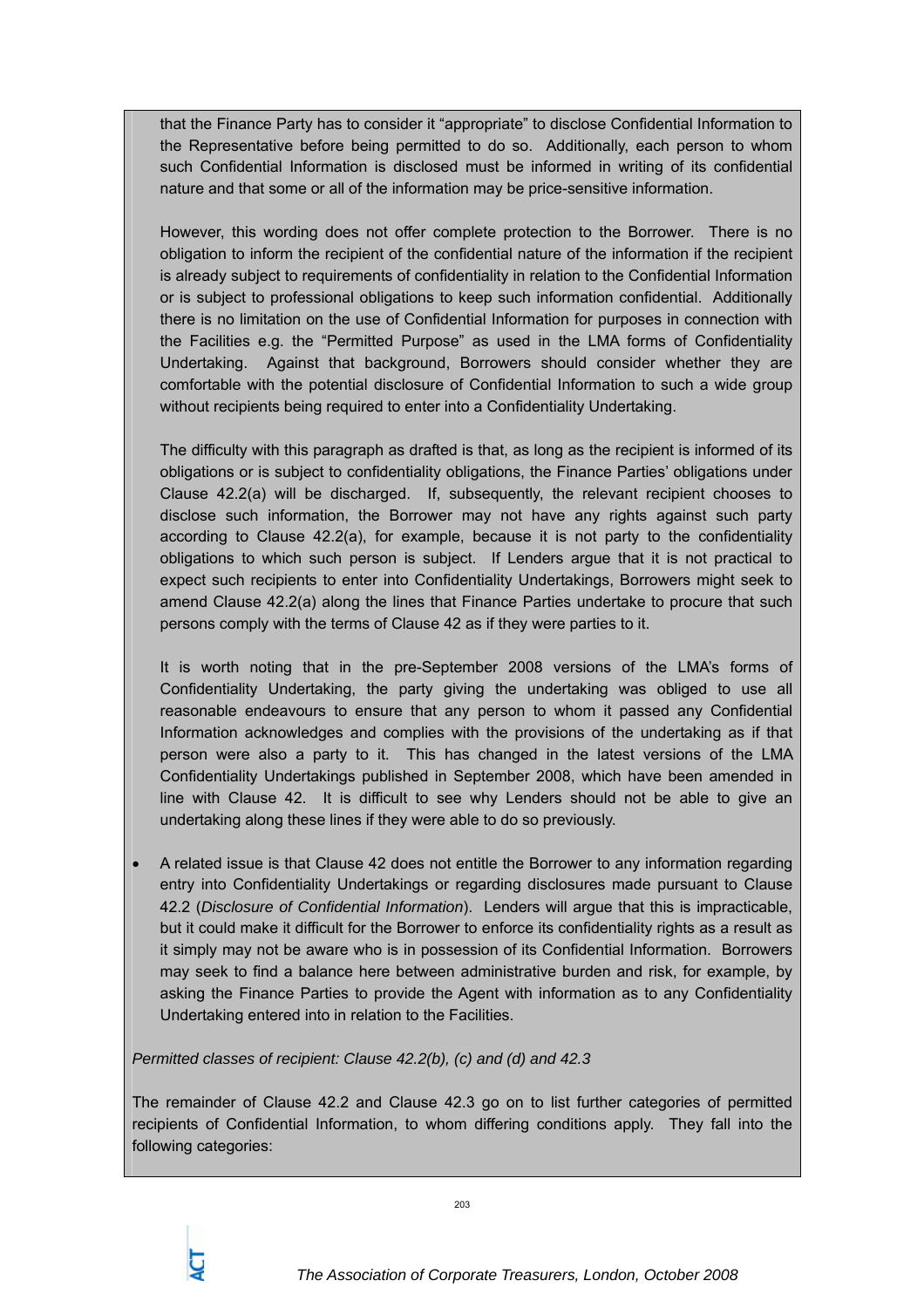• Recipients who it is contemplated will enter into Confidentiality Undertakings: actual or potential assignees/transferees (paragraph (b)(i)) or sub-participants or other silent participants in the Facilities (paragraph (b)(ii)) and their respective Affiliates, Related Funds, professional advisers and Representatives or (paragraph (b)(iii)) any person appointed by any of them to receive information on their behalf under Clause 32.13(d) (*Relationship with the Lenders*).

In relation to such recipients, note that the requirement to enter into a Confidentiality Undertaking is presented as optional which is perhaps surprising given that it is normal practice to enter into Confidentiality Undertakings in relation to secondary market transactions. Additionally, the requirement to enter into a Confidentiality Undertaking does not apply where the recipient is a professional adviser subject to professional obligations to keep the information confidential. The latter could have enforcement implications for the Borrower in the event of breach: see comments at Clause 42.2(a) above.

- Persons who invest in or finance any secondary market or "behind the scenes" transaction described in paragraph (b)(i) or (b)(ii), subject (again, optionally) to entry into a Confidentiality Undertaking or that person otherwise being bound by requirements of confidentiality in relation to the Confidential Information and being informed that some or all of that Confidential Information may be price-sensitive information. Borrowers might argue that such persons should be required to enter into Confidentiality Undertakings in the same way as the recipients of such investment/financing.
- Recipients who will not enter into Confidentiality Undertakings (or are unlikely to) because, for example, they are public or regulatory bodies: disclosure of Confidential Information is permitted where required or requested by any regulatory authority, the rules of any stock exchange or pursuant to any law or regulation, in connection with legal proceedings or to any person to whom the relevant Finance Party creates Security under optional Clause 29.9 (*Security over Lenders' rights*). Optional language makes such disclosure subject to the relevant person being informed of the confidential nature of the information and that some or all of it may be price-sensitive, although this is qualified where it would not be practicable to do so in the circumstances.
- Recipients who receive the information from Finance Parties for the purpose of providing loan market services:
	- ¾ Providers of administration or settlement services in respect of the Finance Documents to enable the service provider to supply those services. Such service providers might provide assistance with secondary market trade settlement, for example. Disclosure is subject to the service provider entering into an agreed form of confidentiality agreement (and note that the LMA has published a Master Confidentiality Undertaking for Use With Administration/Settlement Service Providers for this purpose).
	- $\triangleright$  Rating agencies (and their professional advisers) to enable the rating agency to carry out its normal rating activities in relation to the Finance Documents and/or the Obligors (optionally, subject to the rating agency being informed of the confidential nature of the information and that some or all of the Confidential Information may be price-sensitive).
	- ¾ Clause 42.3 (*Disclosure to numbering service providers*) is an optional provision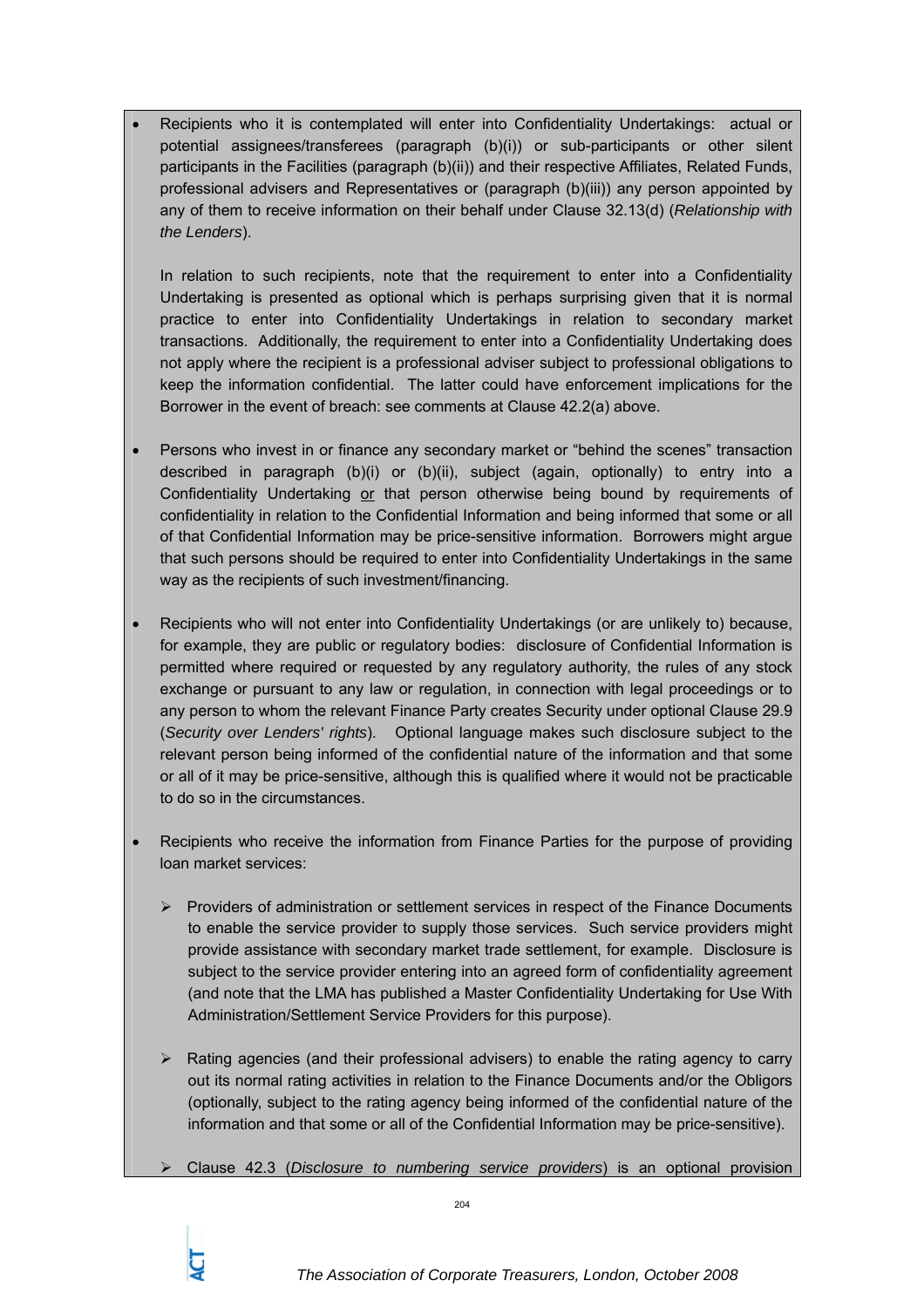permitting the Agent to disclose certain listed information specified to any numbering service provider for the purpose of enabling a numbering services provider to allocate an identification number to a syndicated loan agreement.

A footnote explains that, once in the hands of the numbering service provider, it is assumed that it will not be subject to confidentiality obligations and should therefore not include price sensitive information (hence the information should be limited to "relatively anodyne and descriptive information"). The representation by the Borrower in paragraph (c) regarding the price-sensitivity of the information is intended (according to a footnote) as a means of ensuring that reasonable steps have been taken to avoid inside or price-sensitive information being selectively disclosed with no confidentiality restrictions.

Borrowers should consider whether this provision is necessary on a case by case basis (and perhaps in the context of how widely participations are to be spread). Some Borrowers might argue that such information should only be disclosed with their consent (not to be unreasonably withheld). Borrowers should also ensure that the list of information that may be disclosed to such persons is appropriately limited to information which is not likely to be price sensitive. A further footnote reminds users to add a copy of the Facility Agreement to the list of information to be disclosed if required by the numbering service provider. This note could have a significant impact as the intention of the clause is that only innocuous information should be provided without the protection of a Confidentiality Undertaking. Borrowers should not expand the list of information without careful consideration.

• As a general issue, where disclosure of Confidential Information is subject to the recipient entering into a Confidentiality Undertaking, Borrowers will also need to ensure that the agreed form of Confidentiality Undertaking are satisfactory to them.

### *Lenders' appointees*

• In the September 2008 update, a new paragraph (d) was added to Clause 32.13 (*Relationship with the Lenders*) to enable Lenders to appoint a person to receive communications on their behalf. This was part of a package of amendments made to the document intended to address the concerns of Lenders who do not wish to become party to non-public information which might inhibit their public trading activities (see further Clause 32.13).

In paragraph (b)(iii) of Clause 42.2 (*Disclosure of Confidential Information*), such persons are included in the permitted class of recipients of Confidential Information. Note, however, that only information received by Finance Parties is "*Confidential Information*" pursuant to the LMA definition. Hence, if a Lender appoints a representative to receive information on its behalf in relation to the Facilities, and such person enters into a Confidentiality Undertaking as contemplated in Clause 42.2, if that Confidentiality Undertaking operates by reference to "*Confidential Information*", information provided directly to the representative would not technically be covered (as it is not provided to a Finance Party). This is a drafting issue, but a potentially significant one which should be addressed.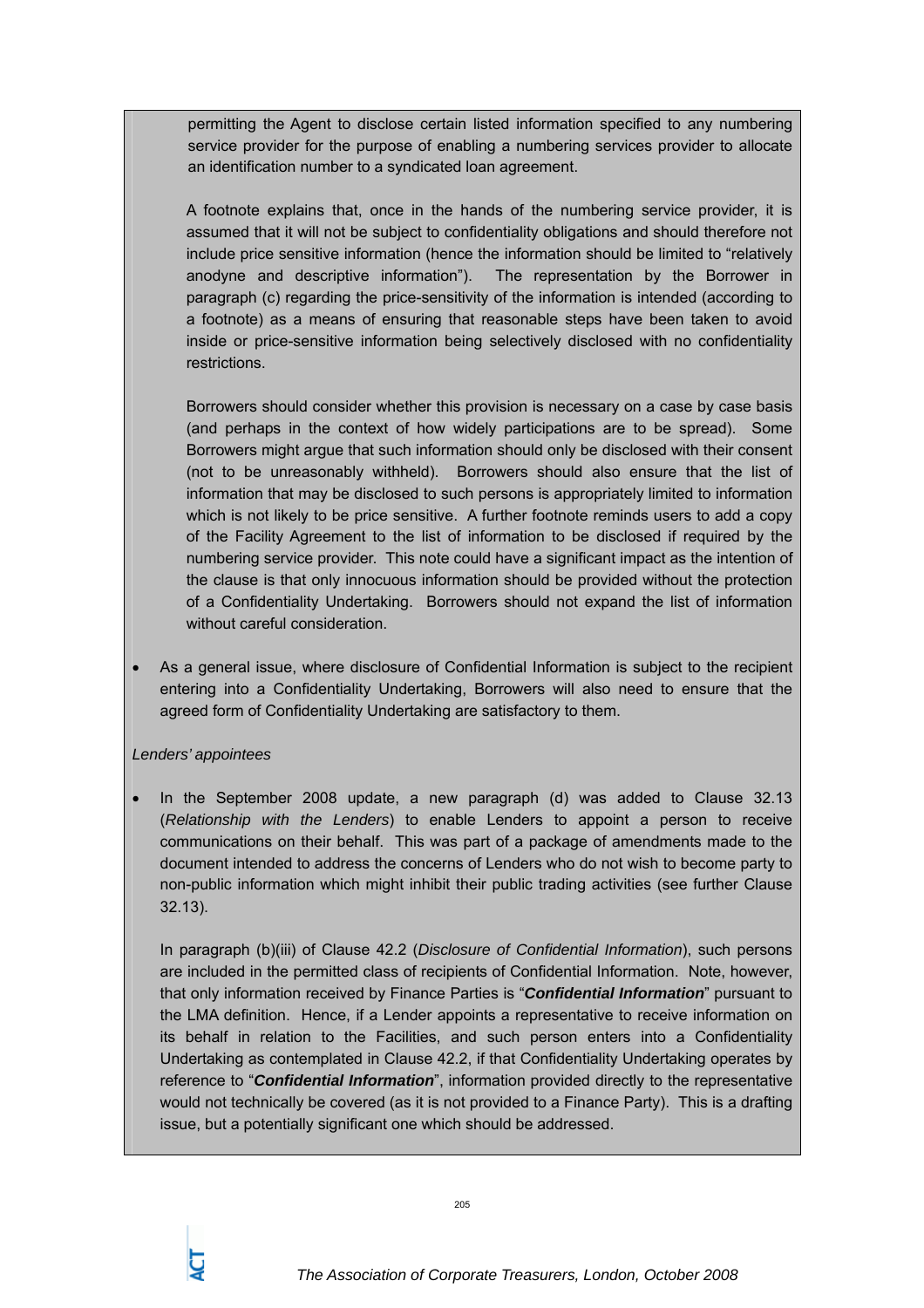#### *Excluded recipients?*

• Borrowers should consider whether there are any classes of recipient to whom they would not want Confidential Information to be disclosed under any circumstances, in which case they would need to be specifically excluded, for example, competitors. The issues to be addressed are similar to those to be considered in the context of permitted assignees and transferees (see Clause 29 (*Changes to the Lenders*)).

### *Application of Clause to Information received by Lenders prior to becoming Finance Parties*

• The definition of "*Confidential Information*" only covers information "of which a Finance Party becomes aware in its capacity as a Finance Party". Clause 42.4 (*Entire Agreement*) further provides that Clause 42 is the entire agreement between the parties with regard to confidentiality and the revised versions of the LMA's forms of Confidentiality Undertaking, published in September 2008, reinforce this position as, if the signatory becomes a Finance Party, they are expressed to terminate. Accordingly, there is a gap in the Borrower's protection: information provided prior to a Finance Party becoming a Finance Party will not be covered by the Confidentiality Undertakings. Borrowers should ensure that this issue is addressed, either in the agreed form of Confidentiality Undertaking (see Schedule 10 (*LMA Form of Confidentiality Undertaking*)) or in the Agreement (e.g. to include information provided to it "for the purpose of becoming" a Finance Party).

### *Termination of confidentiality obligations*

• Clause 42.7 (*Continuing Obligations*) provides that the Finance Parties' obligations under Clause 42 survive for a period of [12] months from the earlier of "termination of this Agreement" and the date on which such Finance Party ceases to be a Finance Party. The revised LMA forms of Confidentiality Undertaking have also been amended along these lines, to apply until the earlier of the date upon which the recipient becomes a Finance Party and 12 months after the date of the Confidentiality Undertaking. This period is not likely to be long enough in the context of a leveraged transaction in particular (e.g. if a Finance Party has knowledge of a long-term strategic project and the Base Case Model is built to a lengthy maturity). Borrowers should therefore resist or seek to extend this time limit. Additionally, Borrowers might request that Finance Parties return Confidential Information upon ceasing to be a Finance Party or termination of the Facilities.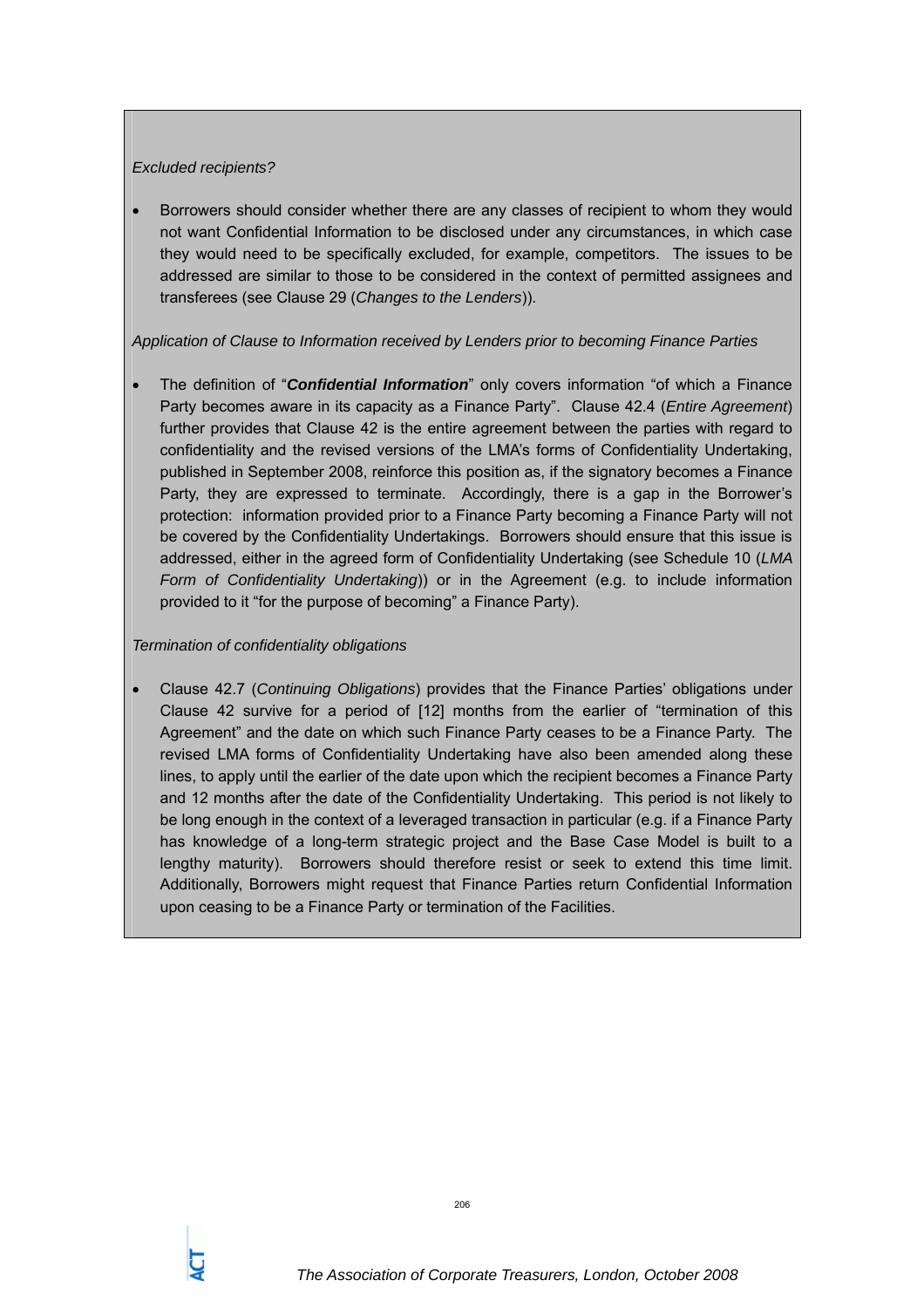#### **SCHEDULES**

#### **Schedule 1: The Original Parties**

This Schedule will contain the details of the Obligors and Lenders who are party to the Agreement at the signing date.

#### **Schedule 2: Conditions Precedent**

Conditions precedent in loan agreements are usually expressed as conditions precedent to funding. As already mentioned at Clause 4.1 (*Initial conditions precedent*) above, it is common in leveraged transactions (particularly where funding is to be provided on a certain funds basis), for a significant number of the conditions precedent to be satisfied at signing. The circumstances may not always warrant this: for example, if there is a long gap between signing and closing the Acquisition, but usually, it will be the case. This Schedule therefore lists the conditions precedent, divided into conditions precedent to signing (or announcement, in the case of a public offer), conditions precedent to first Utilisation and conditions precedent to be delivered by Additional Obligors prior to their accession to the Finance Documents.

#### **Borrower Notes**

Key conditions generally included as conditions precedent to signing comprise:

- evidence of the capacity of the Original Obligors to enter into the Finance Documents (constitutional documents, board and shareholder resolutions etc.);
- copies of the Transaction Documents other than the Finance Documents (e.g. the Acquisition Documents): this may require attention depending on the stage at which the Acquisition Documents are signed;
- copies of the signed Finance Documents: care needs to be taken to specify those of the Transaction Security Documents which can be delivered at signing, and those which will need to await Completion or which will be delivered after Completion; and
- appropriate legal opinions.

Key conditions generally included as conditions precedent to Closing/first Utilisation comprise:

- completed Utilisation Requests;
- the Reports and Reliance Letters entitling the Lenders to rely on the Reports. The scope of Reliance Letters will usually be negotiated with the relevant advisers, see comments in relation to the definition of "*Reports*" at Clause 1.1 (*Definitions*) above;
- the Group Structure Chart and the Structure Memorandum;
- the Original Financial Statements, the Budget and evidence of the Investors' equity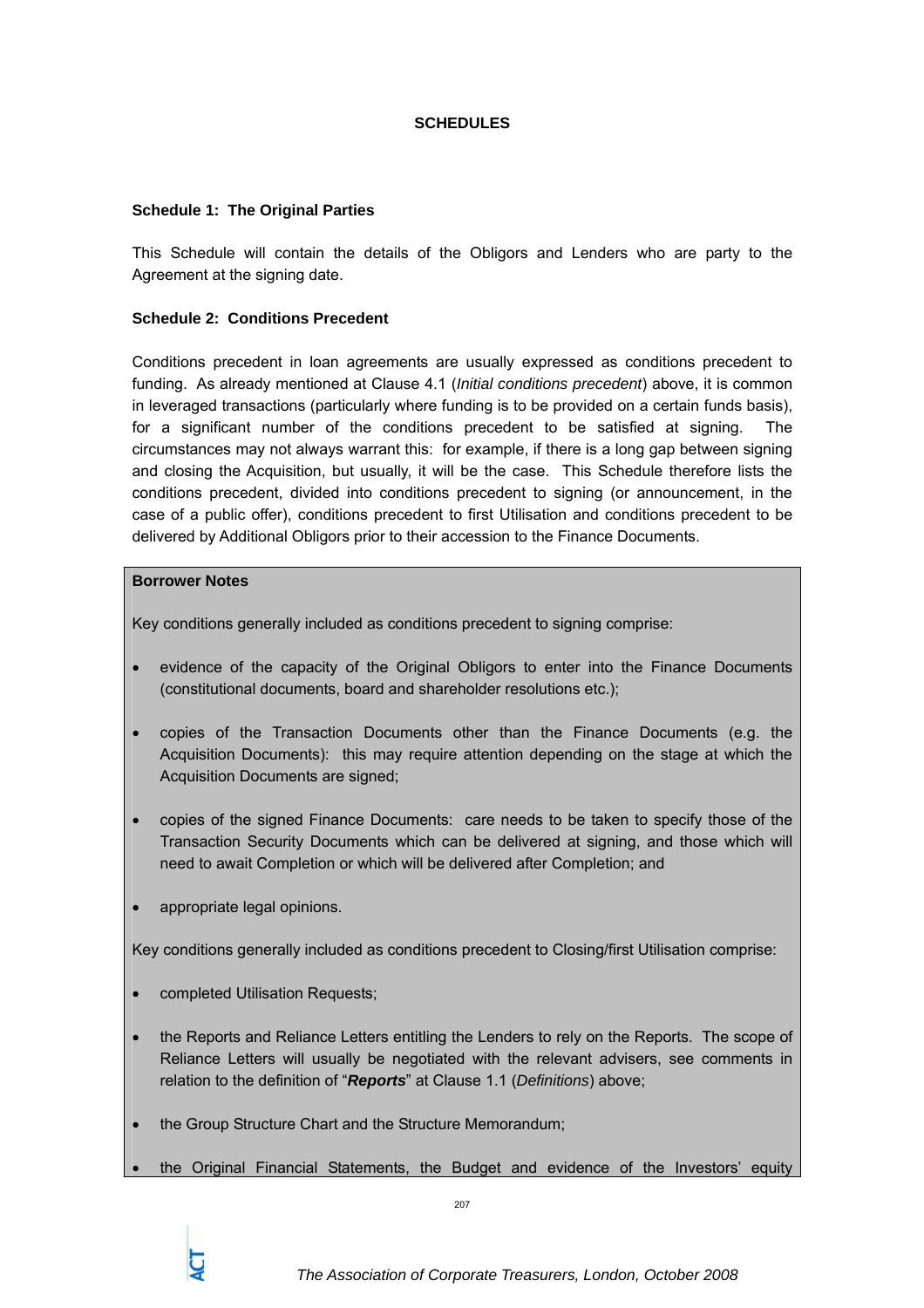contribution;

- evidence that fees due to the Lenders and advisers have been paid;
- conditions precedent in relation to any Additional Obligors who are to accede at Closing; and
- any Transaction Security to be provided at Closing.

In relation to Additional Obligors, the Lenders will want to see evidence of their constitution and capacity and evidence of compliance with any financial assistance rules (for example, in relation to financial assistance given prior to  $1<sup>st</sup>$  October 2008, evidence as to the completion of the whitewash procedure to the extent Additional Obligors are providing guarantees, security or loans which contravene sections 151-158 of the Companies Act 1985, see Clause 27.31 (*Financial assistance*) where the impending repeal is discussed in more detail).

The LMA Leveraged Facilities Agreement contemplates that a wide variety of other documents are delivered as conditions precedent to signing and to first Utilisation. Not all will be relevant or desirable. Other conditions precedent may be relevant to the specific transaction. The LMA in its User Guide to the Leveraged Facilities Agreement notes that conditions precedent will vary significantly from transaction to transaction. On a public bid there may be a variety of offer or scheme specific conditions precedent to contend with.

The Lenders' requirements will have to be considered to determine the timing of delivery. The need to attend to conditions precedent at an early stage in discussions with Lenders (work should start during negotiations on the Facility Agreement) cannot be over-emphasised, particularly when the transaction is multi-jurisdictional.

Note that the conditions precedent Schedule entitles the Agent to designate any other condition precedent it considers "necessary or desirable" in connection with the deal. Borrowers usually argue that this is unacceptably vague: the typical compromise is to delete the word "desirable" and for the Agent to agree to act reasonably.

#### **Schedule 3: Requests**

This Schedule contains forms of Utilisation Request to be used to draw down amounts under the Facilities and a form of Selection Notice to be used to select currencies and applicable Interest Periods.

### **Schedule 4: Mandatory Cost Formula**

This Schedule is the LMA's standard schedule for the calculation of Lenders' Mandatory Costs. The mandatory costs Schedule is discussed in detail in the ACT Borrower's Guide to the Investment Grade Documents, Part II, Schedule 4.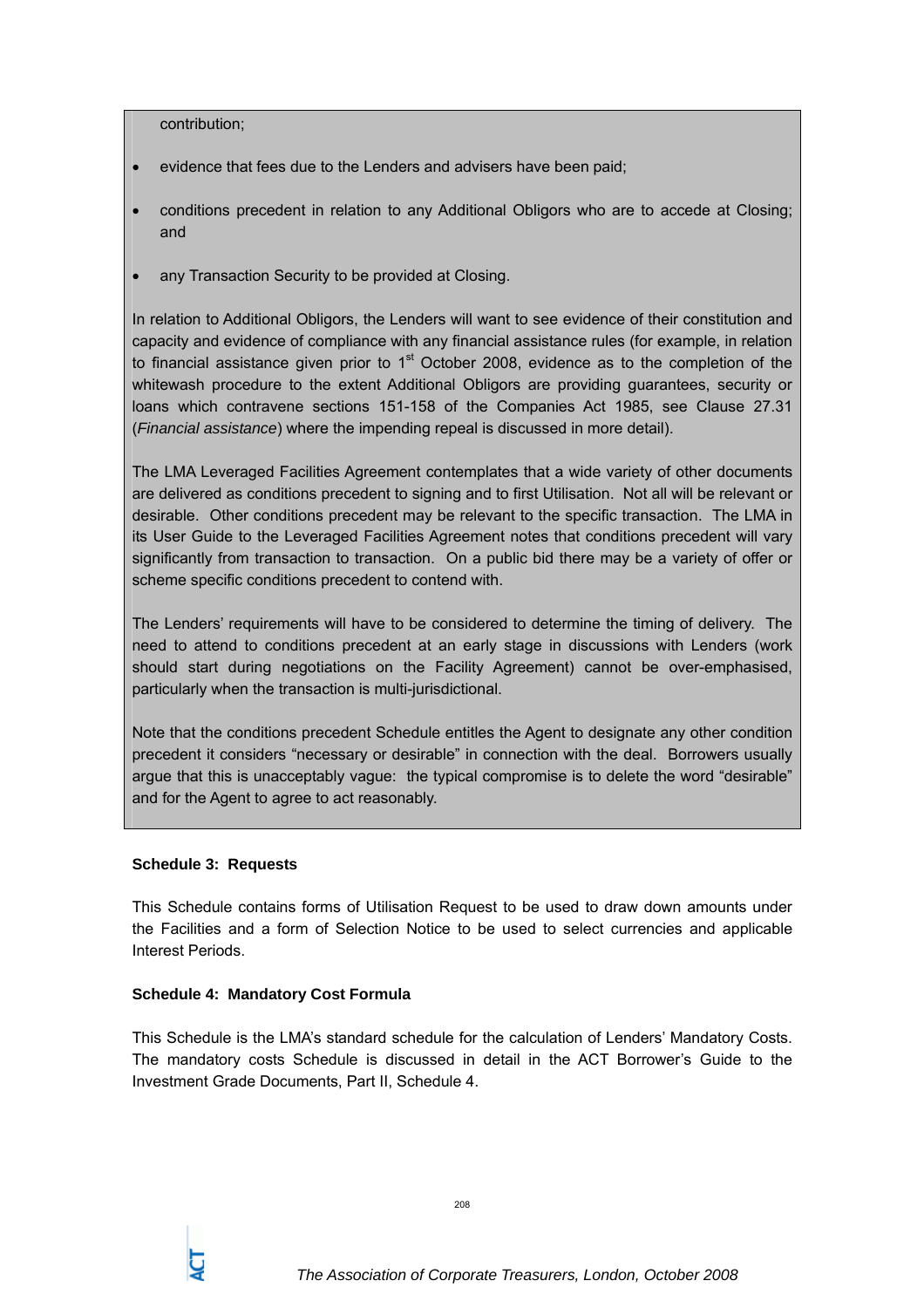# **Schedule 5: Form of Transfer Certificate**

This is a model form of transfer agreement for use by the Lenders if they transfer their participation in the Facilities pursuant to Clause 29 (*Changes to the Lenders*).

## **Schedule 6: Form of Assignment Agreement**

This is a model form of assignment agreement for use by the Lenders if they assign their participation in the Facilities pursuant to Clause 29 (*Changes to the Lenders*).

### **Schedule 7: Form of Accession Letter**

This letter is used to enable Additional Obligors to accede to the Finance Documents (see Clause 31 (*Changes to the Obligors*)).

# **Schedule 8: Form of Resignation Letter**

This letter is used to enable Obligors to resign as Obligors (see Clause 31 (*Changes to the Obligors*)).

# **Schedule 9: Form of Compliance Certificate**

In relation to the content of the Compliance Certificate, see comments at Clause 25.2 (*Provision and contents of Compliance Certificate*).

### **Schedule 10: LMA Form of Confidentiality Undertaking**

The LMA model forms of confidentiality undertaking were updated in September 2008 to reflect the LMA's approach to confidentiality. See Clause 42 (*Confidentiality*).

### **Schedule 11: Timetables**

This Schedule sets out the timing (notice periods required) for various funding-related matters, by reference to the Utilisation Date for the relevant Loan.

### **Schedule 12: Form of Letter of Credit**

The form of Letter of Credit is as provided in the LMA Letter of Credit Option. See Clauses 6 (*Utilisation – Letters of Credit*) and 7 (*Letters of Credit*) in relation to the Letter of Credit provisions of the Leveraged Facilities Agreement.

### **Schedule 13: Material Companies**

This Schedule will contain a list of those members of the Group designated as Material Companies at the date of the Agreement. The definition of "*Material Company*" is discussed at Clause 1.1 (*Definitions*).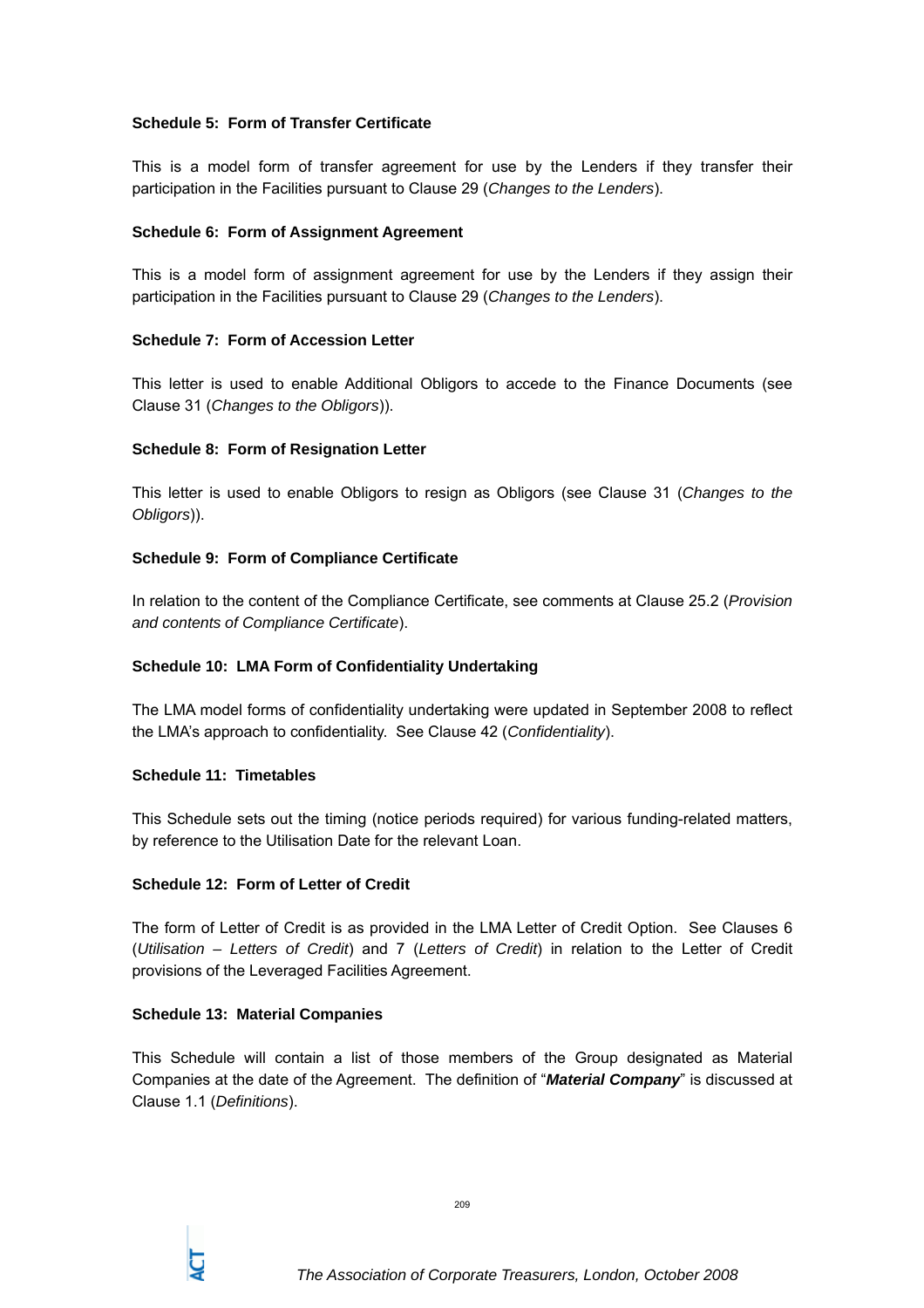# **Schedule 14: Agreed Security Principles**

It will not be possible to grant security and guarantees in relation to the Target Group until the Closing Date at the earliest (see Clause 24.25 (*Obligors*), Clause 27.35 (*Guarantors*), Clause 27.38 (*Conditions subsequent*), Clause 31 (*Changes to the Obligors*) and Schedule 2 (*Conditions Precedent*)). Therefore a large part of the Lenders' security and guarantee package will be put into place at or post-Completion. In many situations, due diligence will be subject to limitations and it may not be possible and there may not be time to determine the exact composition of the security package prior to Completion or the extent to which security and guarantees may need to be limited. Therefore the practice has developed of agreeing a set of "*Agreed Security Principles*" setting out the basis upon which the Transaction Security will be put into place and its scope. The Agreed Security Principles also often outline the extent of the guarantees to be provided in relation to the Facilities.

Schedule 14 contains a skeleton set of Agreed Security Principles.

### **Borrower Notes**

*Detail* 

Most negotiated documents will contain significantly more detail as to the scope of the security package, in some cases by reference to specific asset classes than provided in Schedule 14. Clearly, the more detailed the criteria the simpler it should be to put the Transaction Security into place, minimising time and costs post-Completion.

### *Scope of the Transaction Security*

Paragraphs (A) and (B) of Schedule 14 set out the considerations to be taken into account in determining whether Security should be given in relation to specific assets and the obligations to be secured.

The LMA drafting reflects the three key legal and practical impediments to granting Security: legal or regulatory restrictions, a significant risk of the officers of the grantor incurring any liability thereby and disproportionate cost. These requirements may be fleshed out in greater detail so all parties are clear as to how they will be interpreted: for example, a more detailed definition of what might constitute disproportionate cost.

The key omission in paragraph (a) is any limitation based on practical non-cost based impediments to granting security. For example, assets may be subject to third party arrangements preventing them from being charged or the grant or perfection of security may have an adverse effect on the Group's operations or business (a commonly cited example is the giving of notice to debtors or Lenders' security). The extent of such limitations is negotiable.

To the extent that there is a legal impediment to security being granted, Obligors should anticipate that Lenders will want to explore whether the impediment can be overcome. Practical and monetary obstacles offer more scope for negotiation. Clearly it is in no-one's interests to take security where the cost of doing so is out of proportion to the value of the security. The same applies where perfection of security would impede the normal operation of the Group's business. In any event, Lenders are likely to request that the Group does what it can to mitigate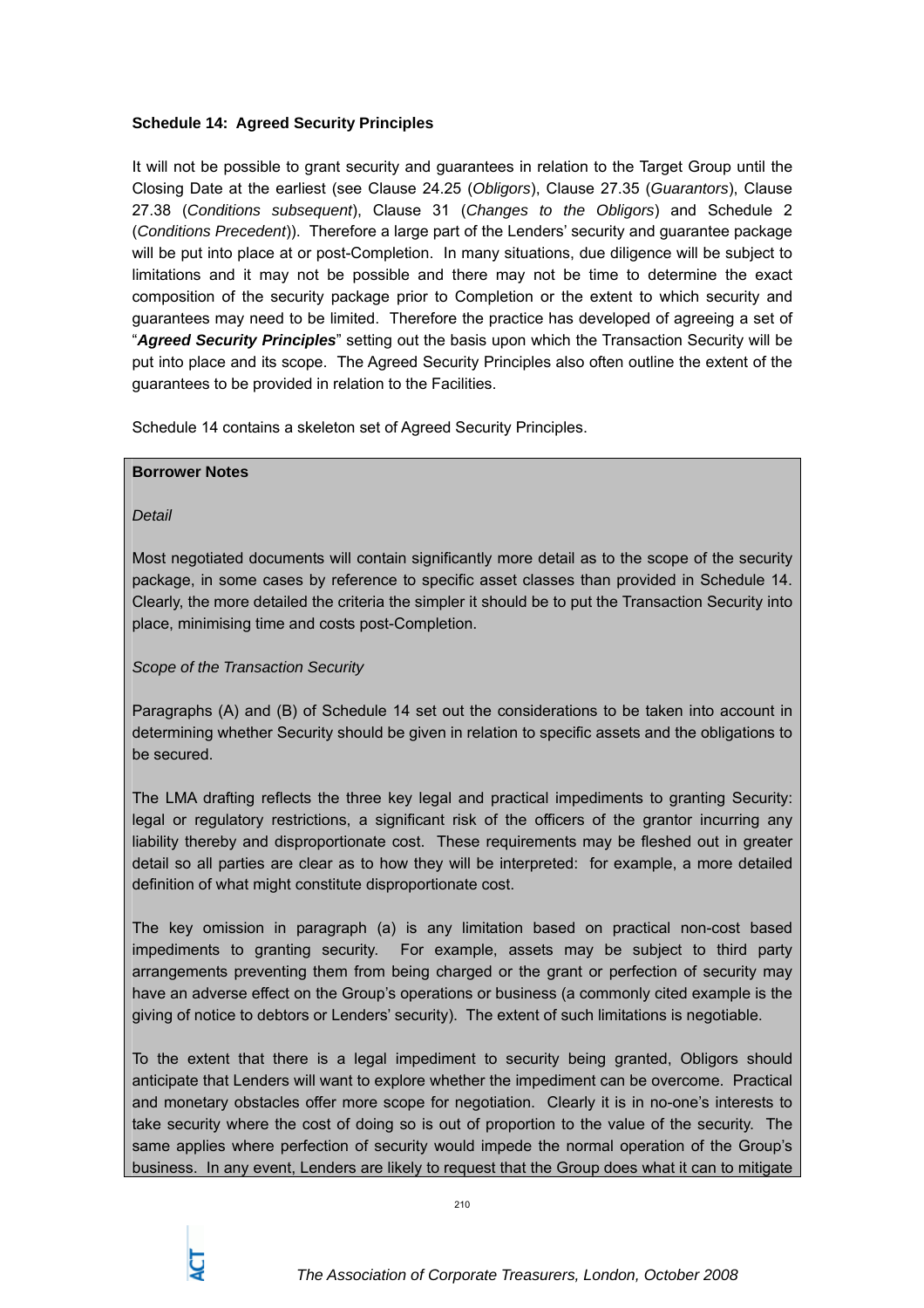the effects of any obstacles that exist.

The LMA drafting contains no specific limitation on the Transaction Security by reference to specific assets or by reference to jurisdiction. It is sometimes the case, for example, that particular assets or a particular class of asset are agreed to be excluded, or that security will be taken only over material assets. Security may be limited by reference to jurisdiction if, for example, the laws of a relevant jurisdiction are not sophisticated or if the cost of granting the security is disproportionate.

The Agreed Security Principles will often specify whether security over Hedging Agreements is required. This is a matter for negotiation. If the Hedge Counterparties are Lenders or Affiliates of Lenders, Lenders may not be concerned as, in an enforcement situation, they will rely on setoff rights. In some deals Lenders will want security, in particular if the Hedging Counterparties are not Lenders or their Affiliates.

### *General*

Paragraph (C) deals with the Transaction Security Documents. It provides that defined terms should mirror those in the Agreement (obviously sensible). It goes on to require that forms of security document are agreed as conditions precedent to drawdown. This provision is not always practical and should not be necessary: the purpose of the Agreed Security Principles is to ensure that the Transaction Security Documents will require minimal negotiation. Completion should not be delayed because lawyers have not agreed on the form of the relevant documents.

The final paragraph of paragraph (C) may be controversial depending on the option chosen - it provides that security will be enforceable upon the occurrence of an Event of Default or upon notice of acceleration (which will be later). The latter option is preferable from the Obligors' perspective and this point is commonly won by Borrowers.

### *Undertakings/Representations and Warranties*

Paragraph (D) seeks to avoid conflict and duplication between the Agreement and the Transaction Security Documents. It is advisable to include an express requirement that representations and warranties in the Transaction Security Documents will not conflict with nor duplicate those contained in the Agreement and should be limited to the creation of security rather than the rather vague reference to reflecting the "commercial deal" used in the LMA drafting.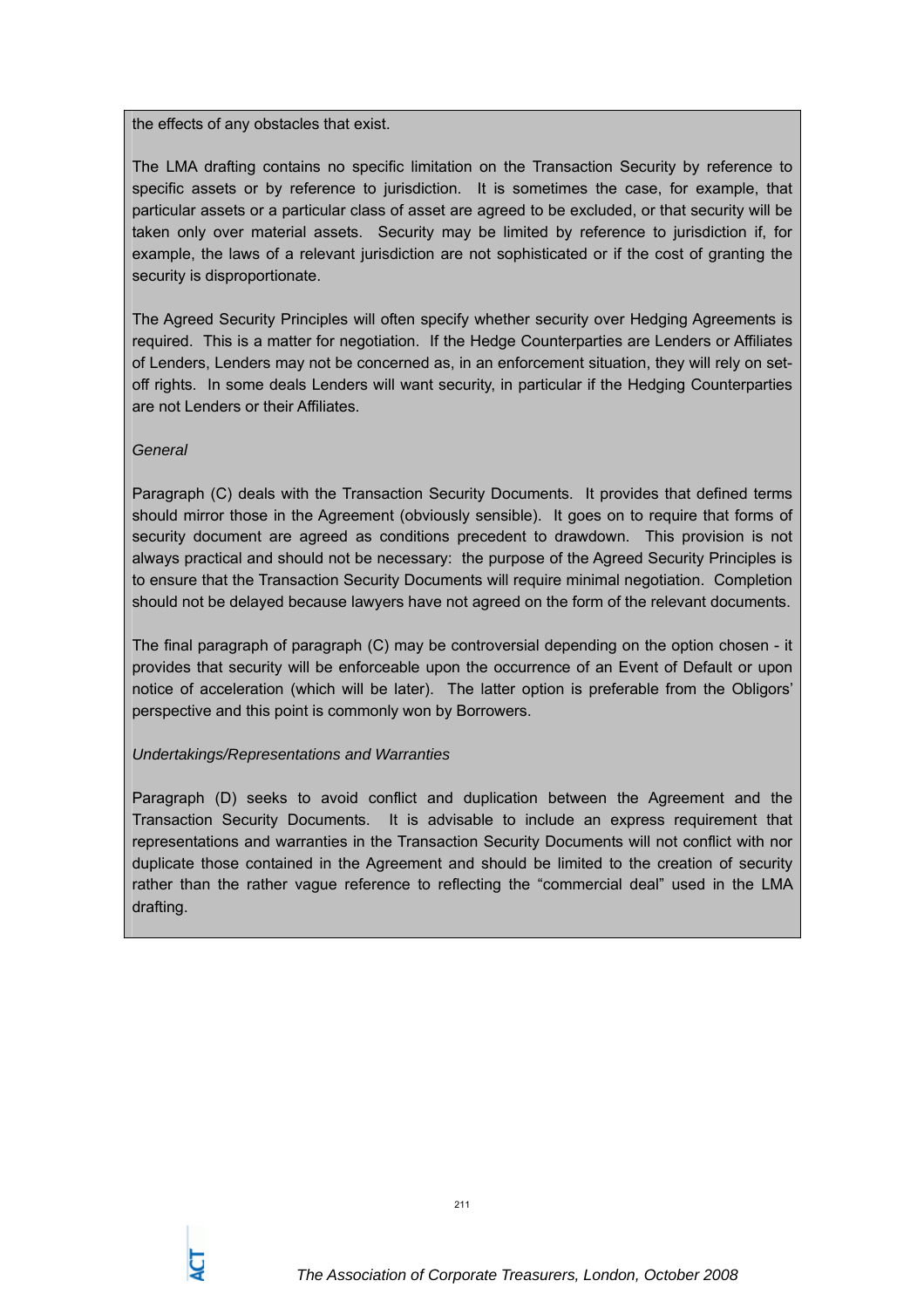# **APPENDIX 1 Assumed Transaction**

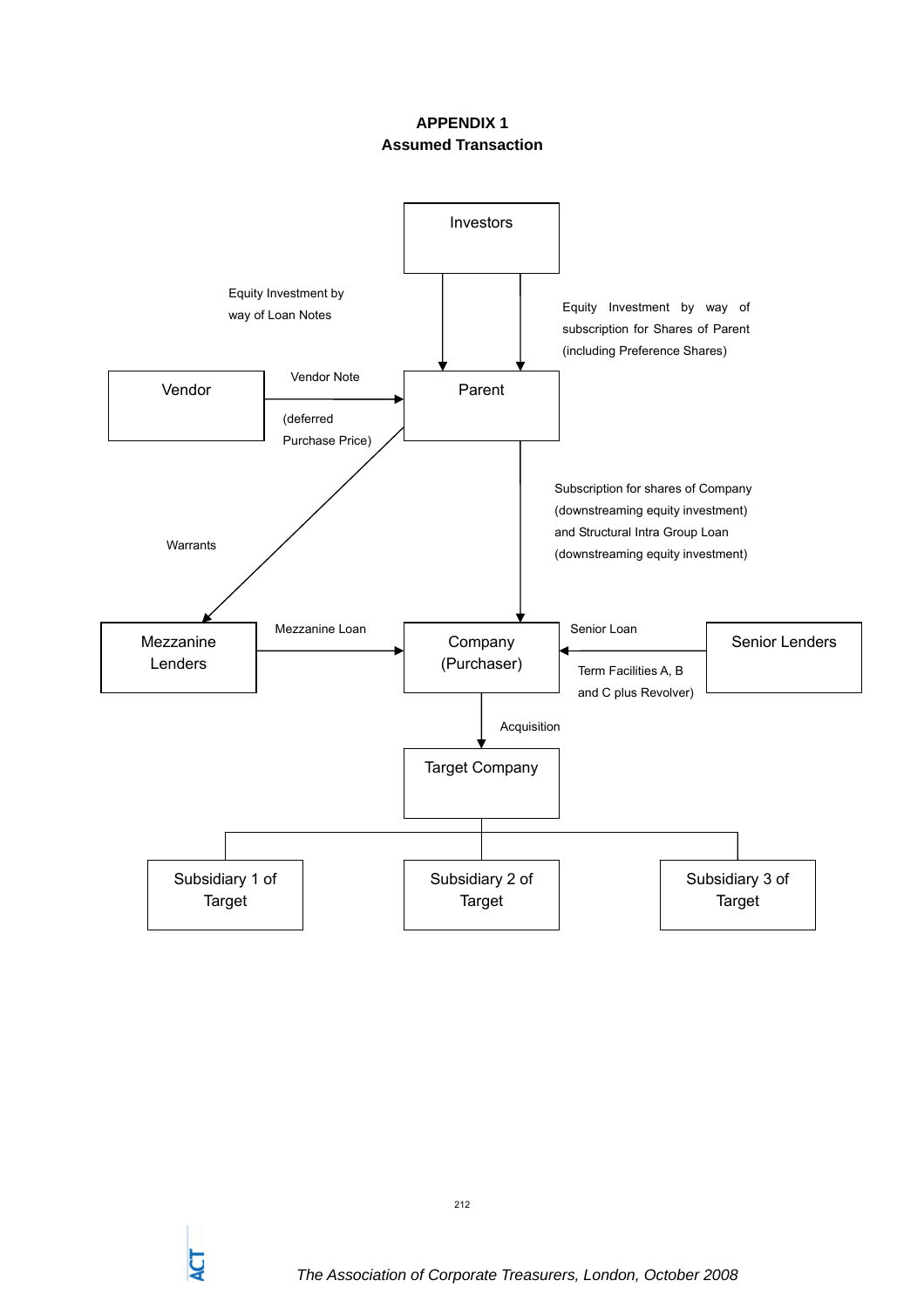# **APPENDIX 2 Further information for ACT members**

Users may also find the guidance materials available to ACT members referenced below helpful in relation to the provisions of the Leveraged Facilities Agreement listed. Further guidance on debt financing generally and a range of related issues is available on the ACT website (http://www.treasurers.org).

| <b>Clause of Leveraged</b><br><b>Facilities Agreement</b>    | ACT Borrower's Guide to the<br><b>Investment Grade Documents</b> | Handbook                                                             |
|--------------------------------------------------------------|------------------------------------------------------------------|----------------------------------------------------------------------|
| Clause 4.3: Conditions<br>relating to Optional<br>Currencies | Part II, Clause 6                                                | See "Currencies" in the<br>Introduction to Loan Finance<br>section   |
| Clause 4.4: Maximum<br>number of Utilisations                |                                                                  | See "Availability" in the<br>Introduction to Loan Finance<br>section |
| Clause 5.1: Delivery of a<br><b>Utilisation Request</b>      |                                                                  | See "Availability" in the<br>Introduction to Loan Finance<br>section |
| Clause 14: Interest                                          | Part II, Clause 9                                                |                                                                      |
| Clause 15: Interest Periods                                  | Part II, Clause 10                                               |                                                                      |
| Clause 16: Changes to<br><b>Calculation of Interest</b>      | Part II, Clause 11                                               |                                                                      |
| Clause 16.4: Break Costs                                     | Part II, Clause 11.4                                             |                                                                      |
| Clause 17: Fees                                              |                                                                  | See Introduction to Loan<br>Finance section                          |
| Clause 18: Tax Gross Up and<br>Indemnities                   | Part II, Clause 13                                               | See Introduction to Loan<br>Finance section                          |
| Clause 19: Increased Costs                                   | Part II, Clause 14                                               | See Introduction to Loan<br>Finance section                          |
| Clause 25.10: "Know your<br>customer" checks                 | Part II, Clause 20.7                                             |                                                                      |
| Clause 35: Payment<br>Mechanics                              | Part II, Clause 29                                               |                                                                      |
| Schedule 4: Mandatory Cost                                   | Part II Schedule 4                                               |                                                                      |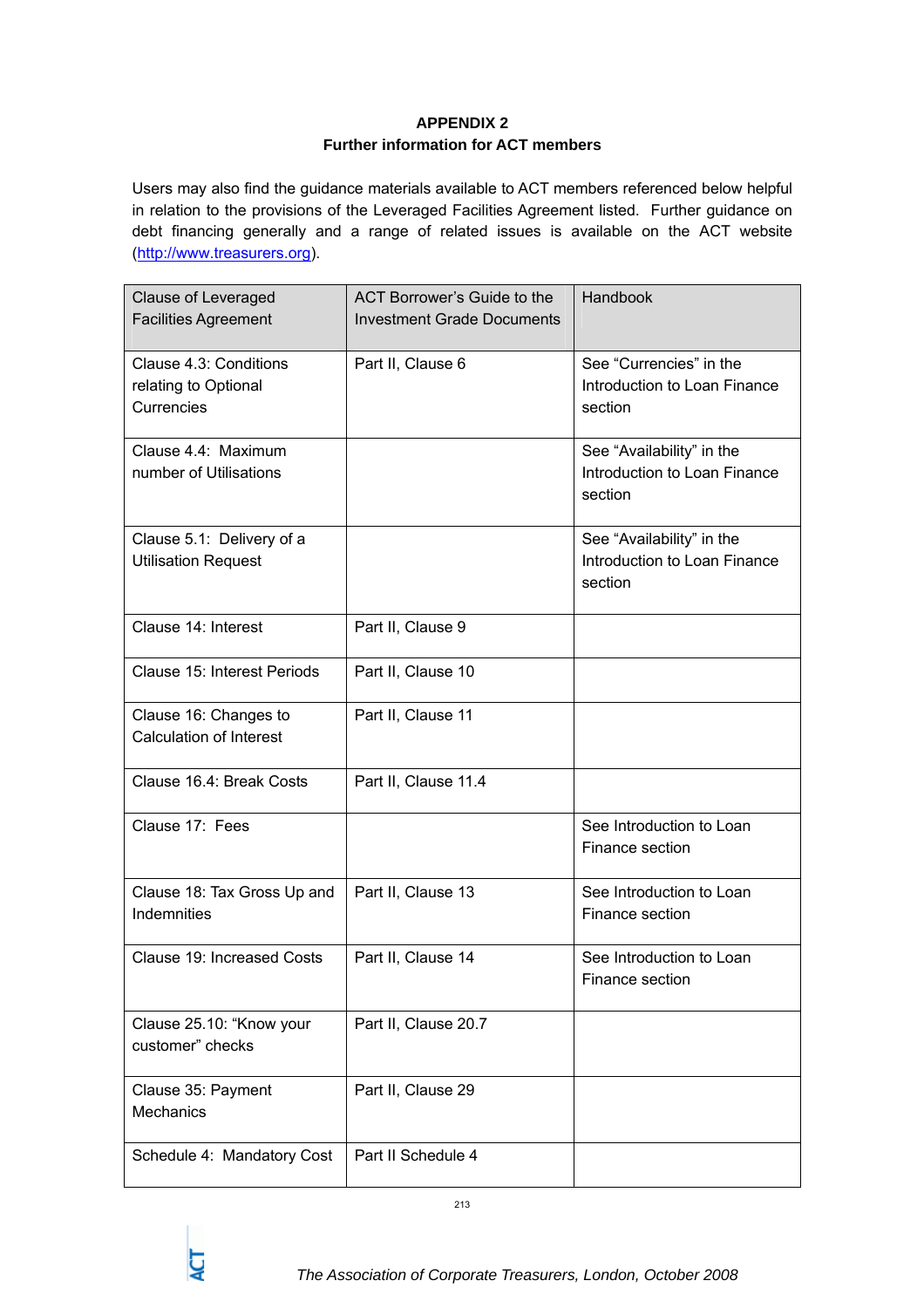| Clause of Leveraged<br><b>Facilities Agreement</b>         | ACT Borrower's Guide to the<br>Investment Grade Documents | Handbook |
|------------------------------------------------------------|-----------------------------------------------------------|----------|
| Formula                                                    |                                                           |          |
| Schedule 10: Form of<br><b>Confidentiality Undertaking</b> | Part IV                                                   |          |